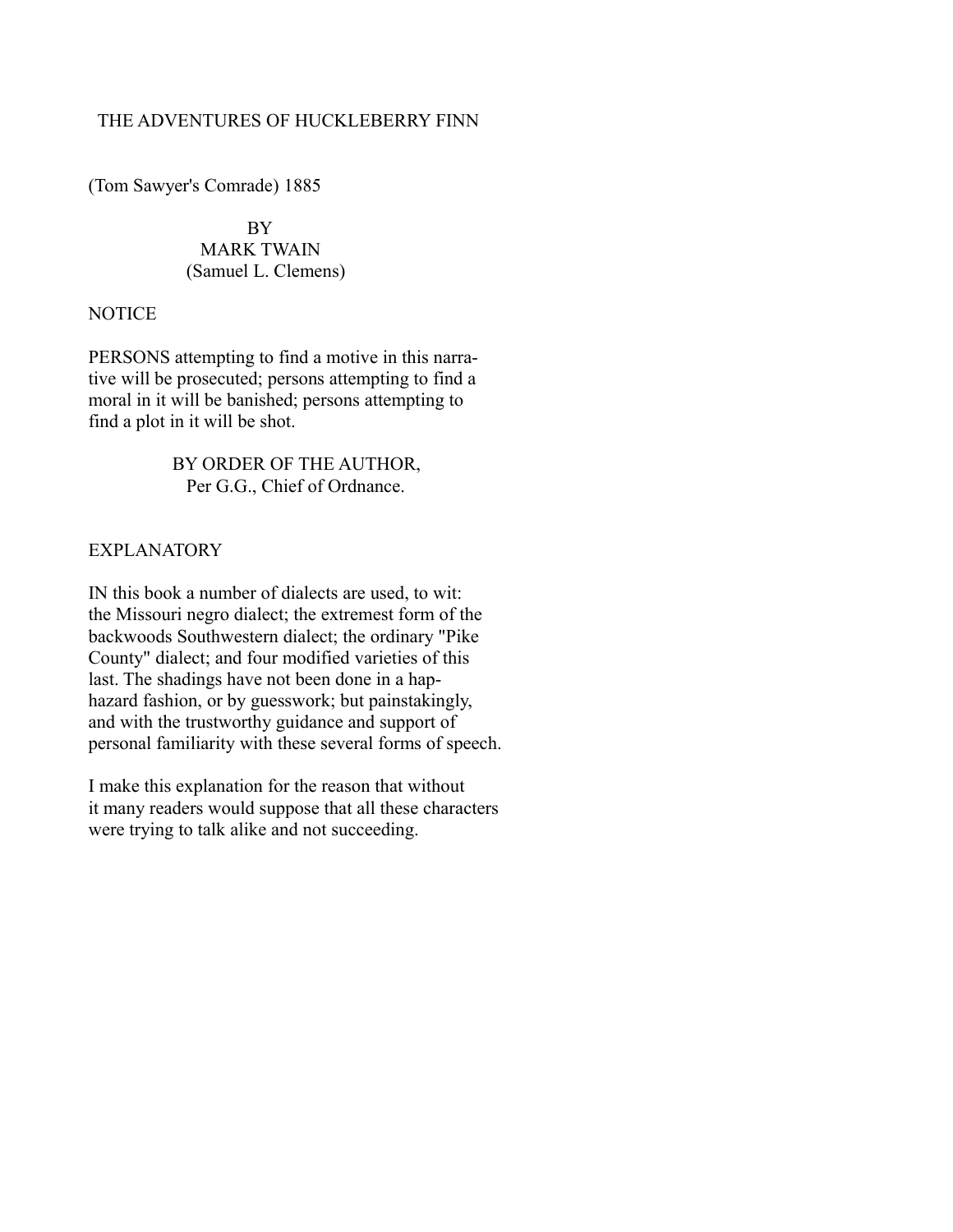### THE AUTHOR.

#### HUCKLEBERRY FINN

Scene: The Mississippi Valley Time: Forty to fifty years ago

### CHAPTER I.

YOU don't know about me without you have read a book by the name of The Adventures of Tom Sawyer; but that ain't no matter. That book was made by Mr. Mark Twain, and he told the truth, mainly. There was things which he stretched, but mainly he told the truth. That is nothing. I never seen anybody but lied one time or another, without it was Aunt Polly, or the widow, or maybe Mary. Aunt Polly -- Tom's Aunt Polly, she is -- and Mary, and the Widow Douglas is all told about in that book, which is mostly a true book, with some stretchers, as I said before.

Now the way that the book winds up is this: Tom and me found the money that the robbers hid in the cave, and it made us rich. We got six thousand dollars apiece -- all gold. It was an awful sight of money when it was piled up. Well, Judge Thatcher he took it and put it out at interest, and it fetched us a dollar a day apiece all the year round -- more than a body could tell what to do with. The Widow Douglas she took me for her son, and allowed she would sivilize me; but it was rough living in the house all the time, considering how dismal regular and decent the widow was in all her ways; and so when I couldn't stand it no longer I lit out. I got into my old rags and my sugar-hogshead again, and was free and satisfied. But Tom Sawyer he hunted me up and said he was going to start a band of robbers, and I might join if I would go back to the widow and be respectable. So I went back.

The widow she cried over me, and called me a poor lost lamb, and she called me a lot of other names, too, but she never meant no harm by it. She put me in them new clothes again, and I couldn't do nothing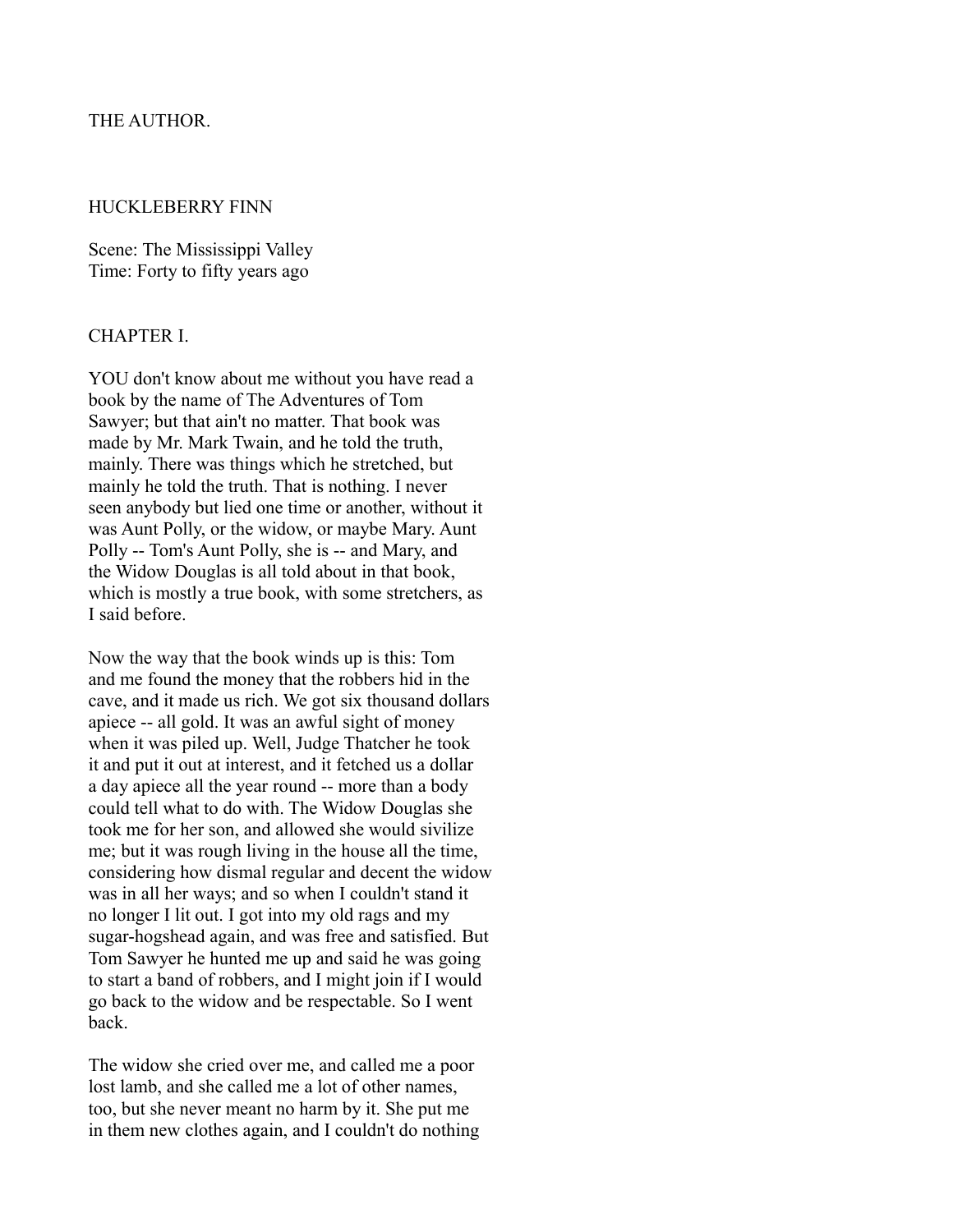but sweat and sweat, and feel all cramped up. Well, then, the old thing commenced again. The widow rung a bell for supper, and you had to come to time. When you got to the table you couldn't go right to eating, but you had to wait for the widow to tuck down her head and grumble a little over the victuals, though there warn't really anything the matter with them, -- that is, nothing only everything was cooked by itself. In a barrel of odds and ends it is different; things get mixed up, and the juice kind of swaps around, and the things go better.

After supper she got out her book and learned me about Moses and the Bulrushers, and I was in a sweat to find out all about him; but by and by she let it out that Moses had been dead a considerable long time; so then I didn't care no more about him, because I don't take no stock in dead people.

Pretty soon I wanted to smoke, and asked the widow to let me. But she wouldn't. She said it was a mean practice and wasn't clean, and I must try to not do it any more. That is just the way with some people. They get down on a thing when they don't know nothing about it. Here she was a-bothering about Moses, which was no kin to her, and no use to anybody, being gone, you see, yet finding a power of fault with me for doing a thing that had some good in it. And she took snuff, too; of course that was all right, because she done it herself.

Her sister, Miss Watson, a tolerable slim old maid, with goggles on, had just come to live with her, and took a set at me now with a spelling-book. She worked me middling hard for about an hour, and then the widow made her ease up. I couldn't stood it much longer. Then for an hour it was deadly dull, and I was fidgety. Miss Watson would say, "Don't put your feet up there, Huckleberry;" and "Don't scrunch up like that, Huckleberry -- set up straight;" and pretty soon she would say, "Don't gap and stretch like that, Huckleberry -- why don't you try to behave?" Then she told me all about the bad place, and I said I wished I was there. She got mad then, but I didn't mean no harm. All I wanted was to go somewheres; all I wanted was a change, I warn't particular. She said it was wicked to say what I said; said she wouldn't say it for the whole world; she was going to live so as to go to the good place. Well, I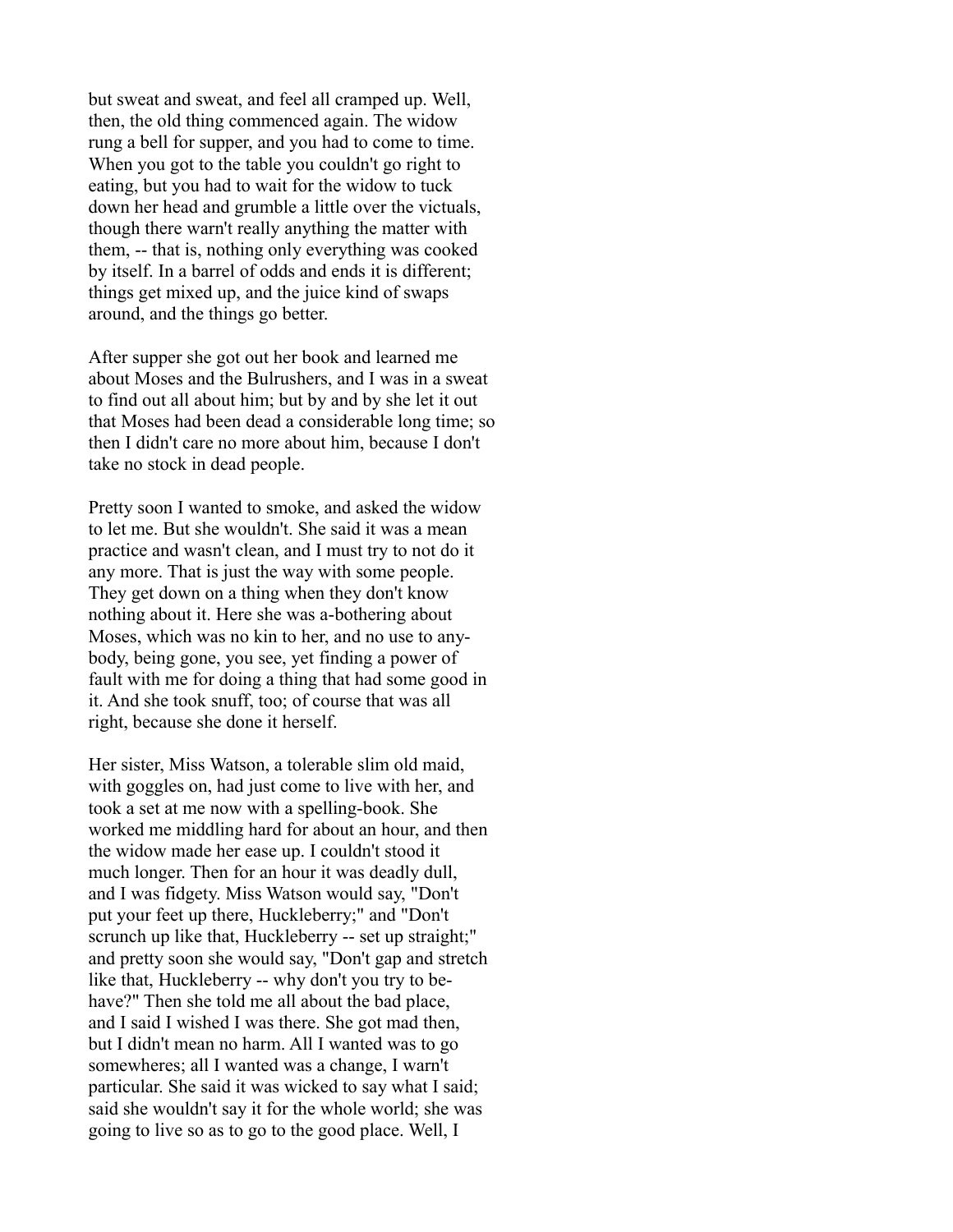couldn't see no advantage in going where she was going, so I made up my mind I wouldn't try for it. But I never said so, because it would only make trouble, and wouldn't do no good.

Now she had got a start, and she went on and told me all about the good place. She said all a body would have to do there was to go around all day long with a harp and sing, forever and ever. So I didn't think much of it. But I never said so. I asked her if she reckoned Tom Sawyer would go there, and she said not by a considerable sight. I was glad about that, because I wanted him and me to be together.

Miss Watson she kept pecking at me, and it got tiresome and lonesome. By and by they fetched the niggers in and had prayers, and then everybody was off to bed. I went up to my room with a piece of candle, and put it on the table. Then I set down in a chair by the window and tried to think of something cheerful, but it warn't no use. I felt so lonesome I most wished I was dead. The stars were shining, and the leaves rustled in the woods ever so mournful; and I heard an owl, away off, who-whooing about somebody that was dead, and a whippowill and a dog crying about somebody that was going to die; and the wind was trying to whisper something to me, and I couldn't make out what it was, and so it made the cold shivers run over me. Then away out in the woods I heard that kind of a sound that a ghost makes when it wants to tell about something that's on its mind and can't make itself understood, and so can't rest easy in its grave, and has to go about that way every night grieving. I got so down-hearted and scared I did wish I had some company. Pretty soon a spider went crawling up my shoulder, and I flipped it off and it lit in the candle; and before I could budge it was all shriveled up. I didn't need anybody to tell me that that was an awful bad sign and would fetch me some bad luck, so I was scared and most shook the clothes off of me. I got up and turned around in my tracks three times and crossed my breast every time; and then I tied up a little lock of my hair with a thread to keep witches away. But I hadn't no confidence. You do that when you've lost a horseshoe that you've found, instead of nailing it up over the door, but I hadn't ever heard anybody say it was any way to keep off bad luck when you'd killed a spider.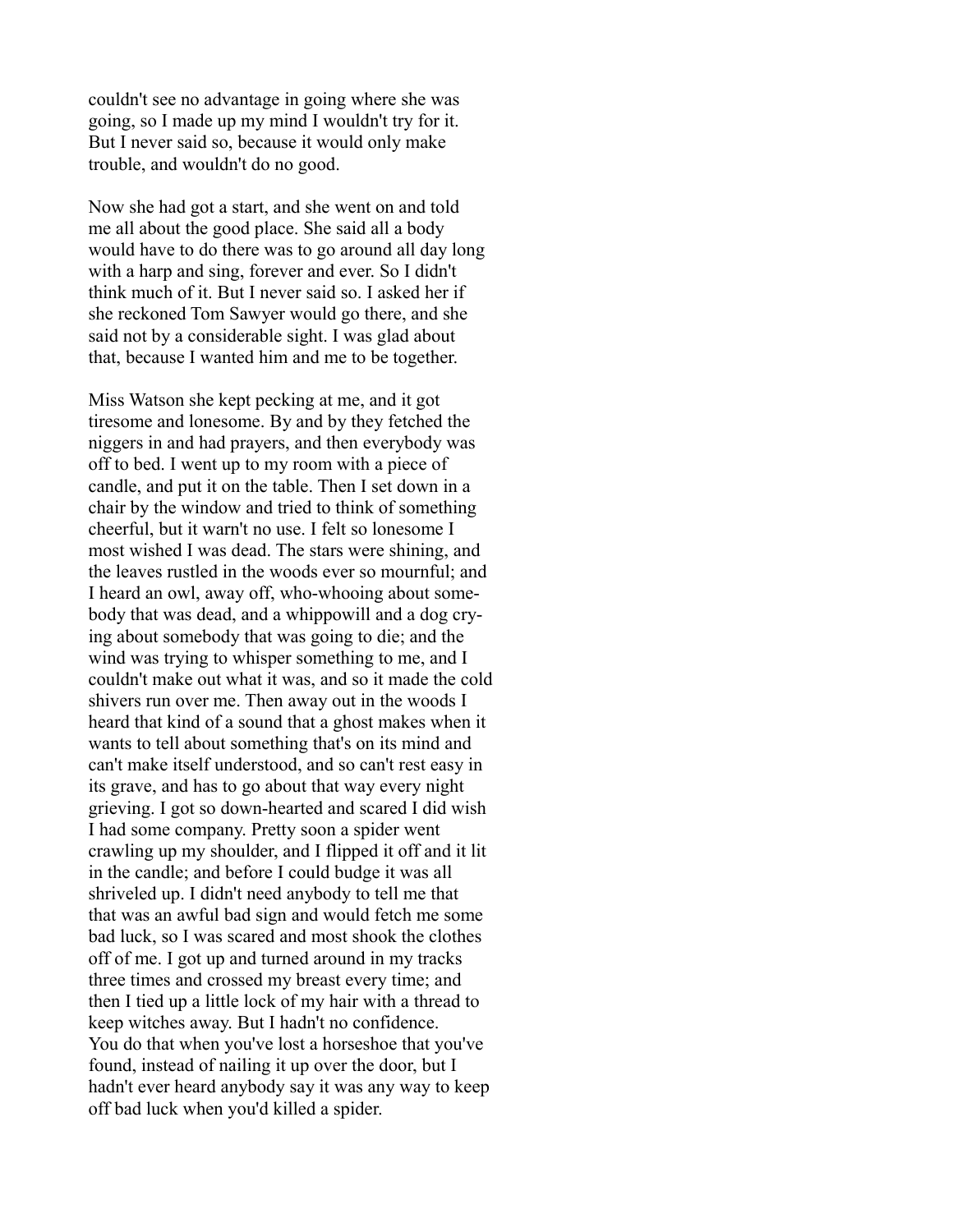I set down again, a-shaking all over, and got out my pipe for a smoke; for the house was all as still as death now, and so the widow wouldn't know. Well, after a long time I heard the clock away off in the town go boom -- boom -- boom -- twelve licks; and all still again -- stiller than ever. Pretty soon I heard a twig snap down in the dark amongst the trees - something was a stirring. I set still and listened. Directly I could just barely hear a "me-yow! meyow!" down there. That was good! Says I, "meyow! me-yow!" as soft as I could, and then I put out the light and scrambled out of the window on to the shed. Then I slipped down to the ground and crawled in among the trees, and, sure enough, there was Tom Sawyer waiting for me.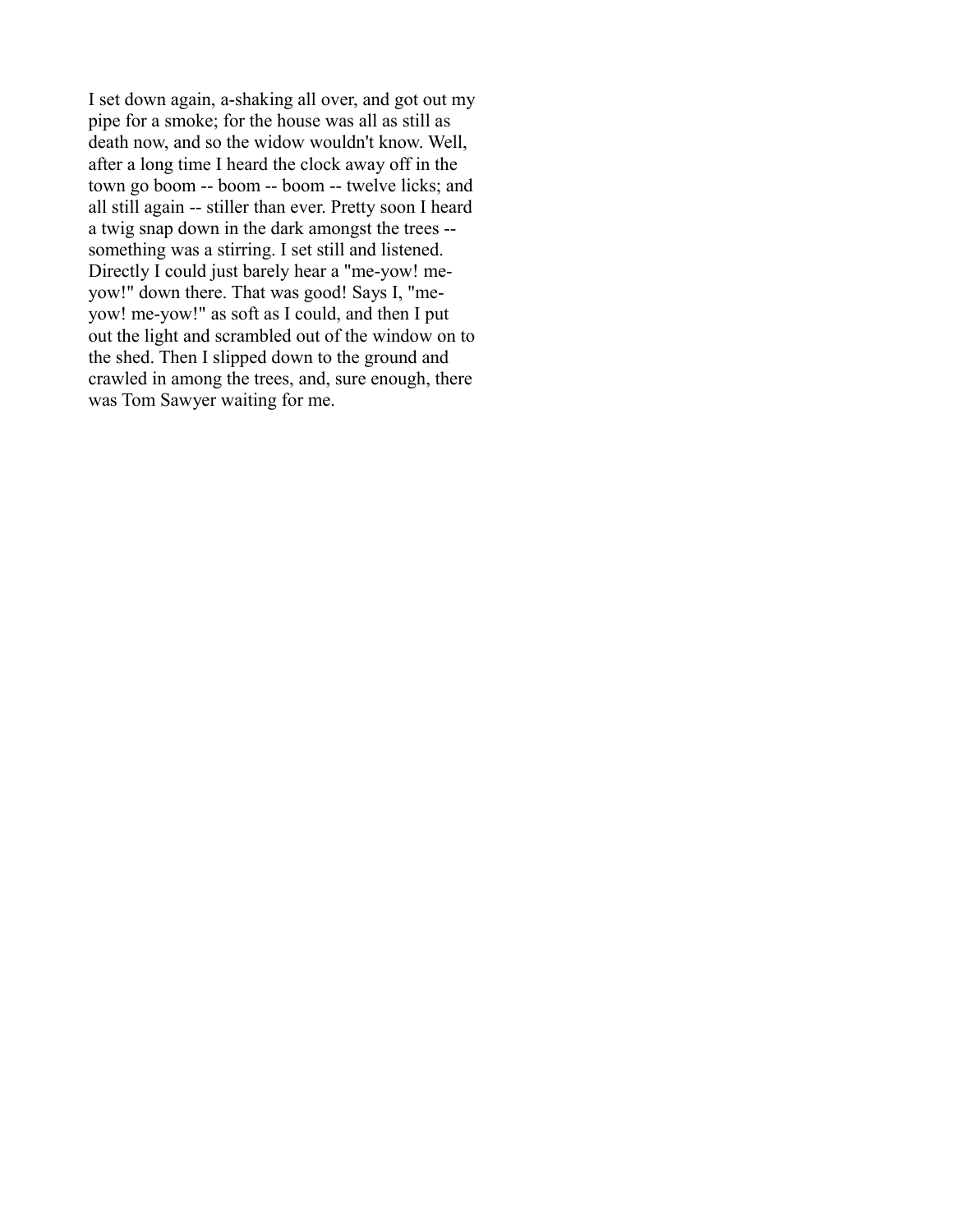### CHAPTER II.

WE went tiptoeing along a path amongst the trees back towards the end of the widow's garden, stooping down so as the branches wouldn't scrape our heads. When we was passing by the kitchen I fell over a root and made a noise. We scrouched down and laid still. Miss Watson's big nigger, named Jim, was setting in the kitchen door; we could see him pretty clear, because there was a light behind him. He got up and stretched his neck out about a minute, listening. Then he says:

#### "Who dah?"

He listened some more; then he come tiptoeing down and stood right between us; we could a touched him, nearly. Well, likely it was minutes and minutes that there warn't a sound, and we all there so close together. There was a place on my ankle that got to itching, but I dasn't scratch it; and then my ear begun to itch; and next my back, right between my shoulders. Seemed like I'd die if I couldn't scratch. Well, I've noticed that thing plenty times since. If you are with the quality, or at a funeral, or trying to go to sleep when you ain't sleepy -- if you are anywheres where it won't do for you to scratch, why you will itch all over in upwards of a thousand places. Pretty soon Jim says:

"Say, who is you? Whar is you? Dog my cats ef I didn' hear sumf'n. Well, I know what I's gwyne to do: I's gwyne to set down here and listen tell I hears it agin."

So he set down on the ground betwixt me and Tom. He leaned his back up against a tree, and stretched his legs out till one of them most touched one of mine. My nose begun to itch. It itched till the tears come into my eyes. But I dasn't scratch. Then it begun to itch on the inside. Next I got to itching underneath. I didn't know how I was going to set still. This miserableness went on as much as six or seven minutes; but it seemed a sight longer than that. I was itching in eleven different places now. I reckoned I couldn't stand it more'n a minute longer, but I set my teeth hard and got ready to try. Just then Jim begun to breathe heavy; next he begun to snore --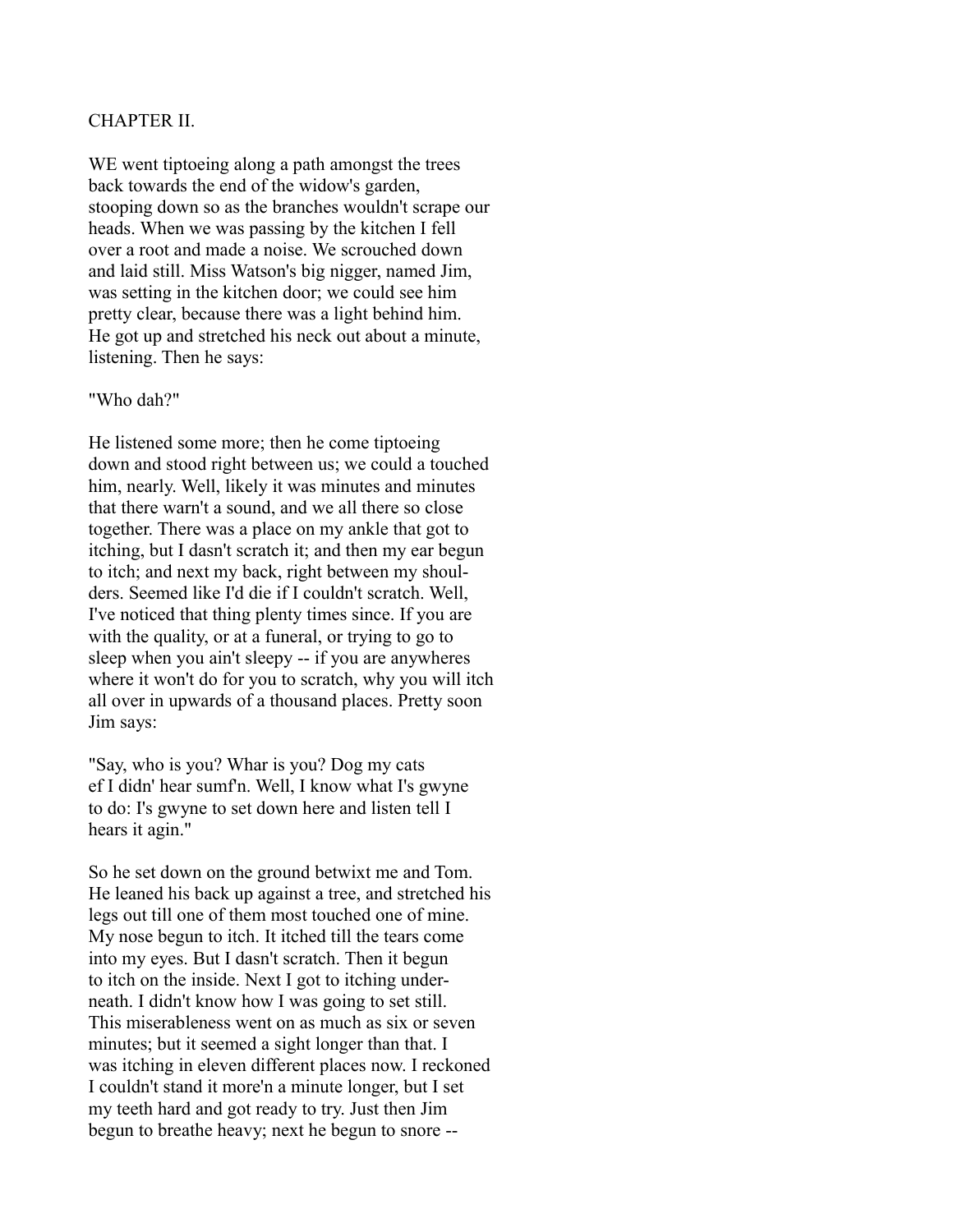and then I was pretty soon comfortable again.

Tom he made a sign to me -- kind of a little noise with his mouth -- and we went creeping away on our hands and knees. When we was ten foot off Tom whispered to me, and wanted to tie Jim to the tree for fun. But I said no; he might wake and make a disturbance, and then they'd find out I warn't in. Then Tom said he hadn't got candles enough, and he would slip in the kitchen and get some more. I didn't want him to try. I said Jim might wake up and come. But Tom wanted to resk it; so we slid in there and got three candles, and Tom laid five cents on the table for pay. Then we got out, and I was in a sweat to get away; but nothing would do Tom but he must crawl to where Jim was, on his hands and knees, and play something on him. I waited, and it seemed a good while, everything was so still and lonesome.

As soon as Tom was back we cut along the path, around the garden fence, and by and by fetched up on the steep top of the hill the other side of the house. Tom said he slipped Jim's hat off of his head and hung it on a limb right over him, and Jim stirred a little, but he didn't wake. Afterwards Jim said the witches bewitched him and put him in a trance, and rode him all over the State, and then set him under the trees again, and hung his hat on a limb to show who done it. And next time Jim told it he said they rode him down to New Orleans; and, after that, every time he told it he spread it more and more, till by and by he said they rode him all over the world, and tired him most to death, and his back was all over saddle-boils. Jim was monstrous proud about it, and he got so he wouldn't hardly notice the other niggers. Niggers would come miles to hear Jim tell about it, and he was more looked up to than any nigger in that country. Strange niggers would stand with their mouths open and look him all over, same as if he was a wonder. Niggers is always talking about witches in the dark by the kitchen fire; but whenever one was talking and letting on to know all about such things, Jim would happen in and say, "Hm! What you know 'bout witches?" and that nigger was corked up and had to take a back seat. Jim always kept that five-center piece round his neck with a string, and said it was a charm the devil give to him with his own hands, and told him he could cure anybody with it and fetch witches whenever he wanted to just by saying some-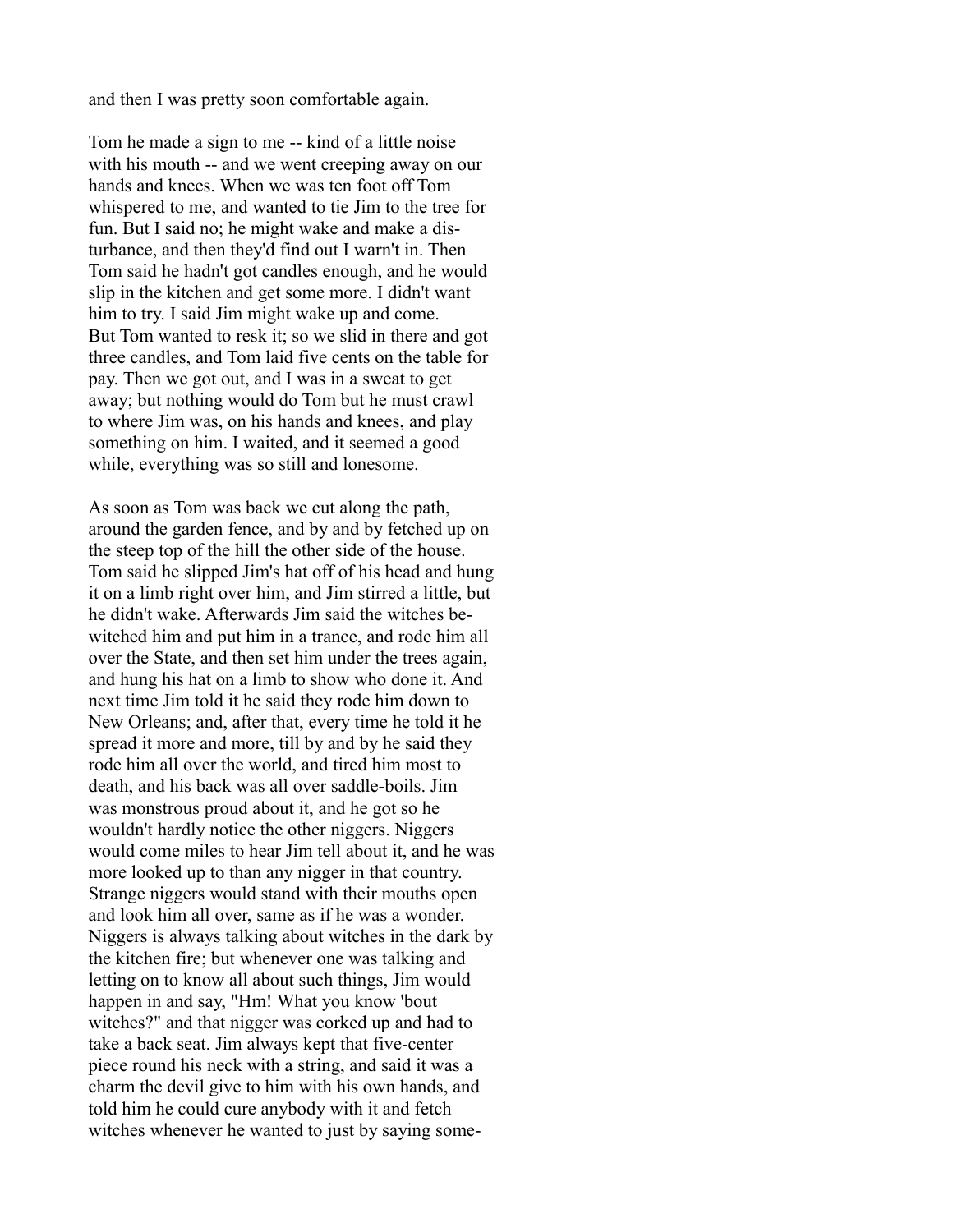thing to it; but he never told what it was he said to it. Niggers would come from all around there and give Jim anything they had, just for a sight of that fivecenter piece; but they wouldn't touch it, because the devil had had his hands on it. Jim was most ruined for a servant, because he got stuck up on account of having seen the devil and been rode by witches.

Well, when Tom and me got to the edge of the hilltop we looked away down into the village and could see three or four lights twinkling, where there was sick folks, maybe; and the stars over us was sparkling ever so fine; and down by the village was the river, a whole mile broad, and awful still and grand. We went down the hill and found Jo Harper and Ben Rogers, and two or three more of the boys, hid in the old tanyard. So we unhitched a skiff and pulled down the river two mile and a half, to the big scar on the hillside, and went ashore.

We went to a clump of bushes, and Tom made everybody swear to keep the secret, and then showed them a hole in the hill, right in the thickest part of the bushes. Then we lit the candles, and crawled in on our hands and knees. We went about two hundred yards, and then the cave opened up. Tom poked about amongst the passages, and pretty soon ducked under a wall where you wouldn't a noticed that there was a hole. We went along a narrow place and got into a kind of room, all damp and sweaty and cold, and there we stopped. Tom says:

"Now, we'll start this band of robbers and call it Tom Sawyer's Gang. Everybody that wants to join has got to take an oath, and write his name in blood."

Everybody was willing. So Tom got out a sheet of paper that he had wrote the oath on, and read it. It swore every boy to stick to the band, and never tell any of the secrets; and if anybody done anything to any boy in the band, whichever boy was ordered to kill that person and his family must do it, and he mustn't eat and he mustn't sleep till he had killed them and hacked a cross in their breasts, which was the sign of the band. And nobody that didn't belong to the band could use that mark, and if he did he must be sued; and if he done it again he must be killed. And if anybody that belonged to the band told the secrets, he must have his throat cut, and then have his carcass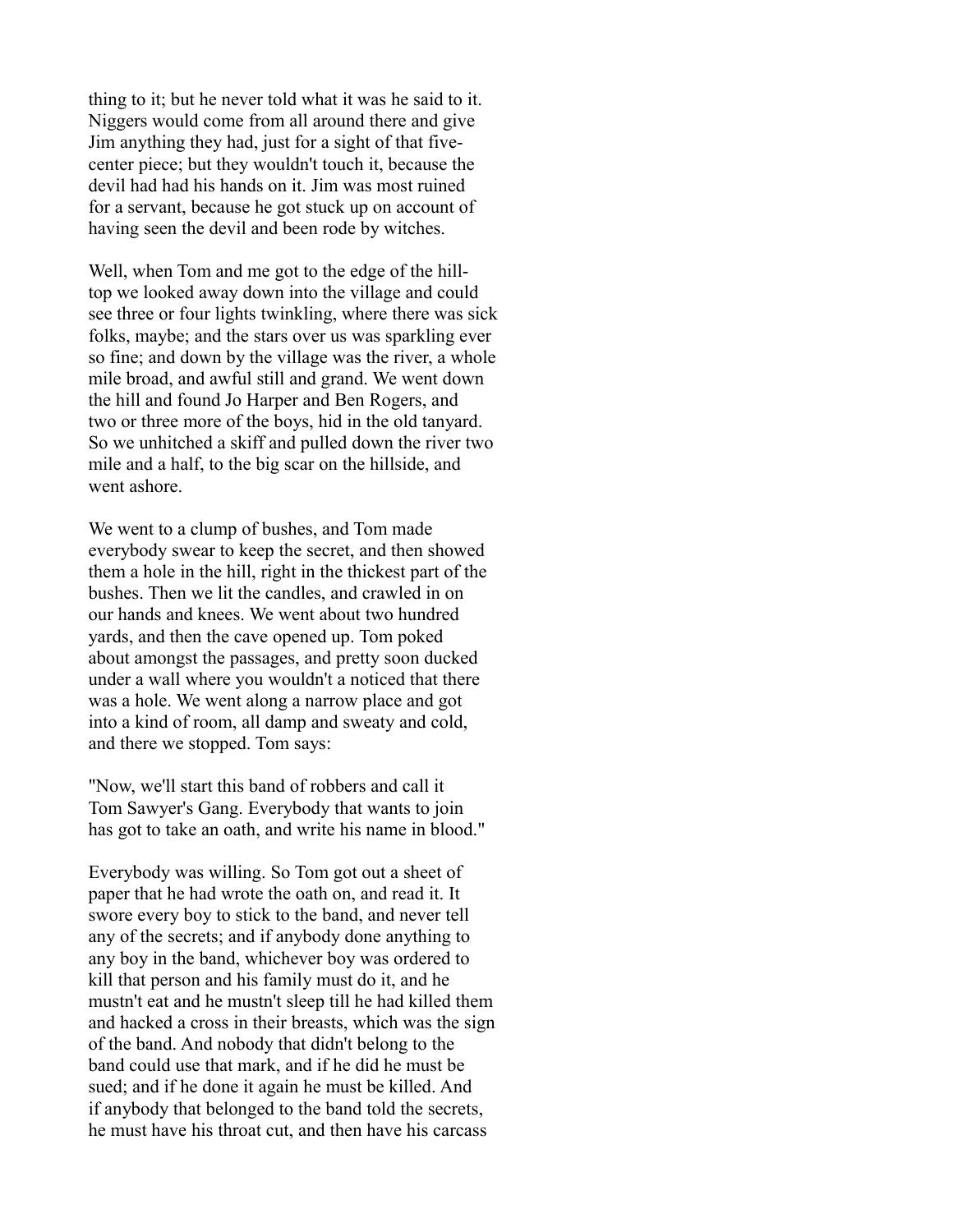burnt up and the ashes scattered all around, and his name blotted off of the list with blood and never mentioned again by the gang, but have a curse put on it and be forgot forever.

Everybody said it was a real beautiful oath, and asked Tom if he got it out of his own head. He said, some of it, but the rest was out of pirate-books and robber-books, and every gang that was high-toned had it.

Some thought it would be good to kill the FAMILIES of boys that told the secrets. Tom said it was a good idea, so he took a pencil and wrote it in. Then Ben Rogers says:

"Here's Huck Finn, he hain't got no family; what you going to do 'bout him?"

"Well, hain't he got a father?" says Tom Sawyer.

"Yes, he's got a father, but you can't never find him these days. He used to lay drunk with the hogs in the tanyard, but he hain't been seen in these parts for a year or more."

They talked it over, and they was going to rule me out, because they said every boy must have a family or somebody to kill, or else it wouldn't be fair and square for the others. Well, nobody could think of anything to do -- everybody was stumped, and set still. I was most ready to cry; but all at once I thought of a way, and so I offered them Miss Watson -- they could kill her. Everybody said:

"Oh, she'll do. That's all right. Huck can come in."

Then they all stuck a pin in their fingers to get blood to sign with, and I made my mark on the paper.

"Now," says Ben Rogers, "what's the line of business of this Gang?"

"Nothing only robbery and murder," Tom said.

"But who are we going to rob? -- houses, or cattle, or  $-$ "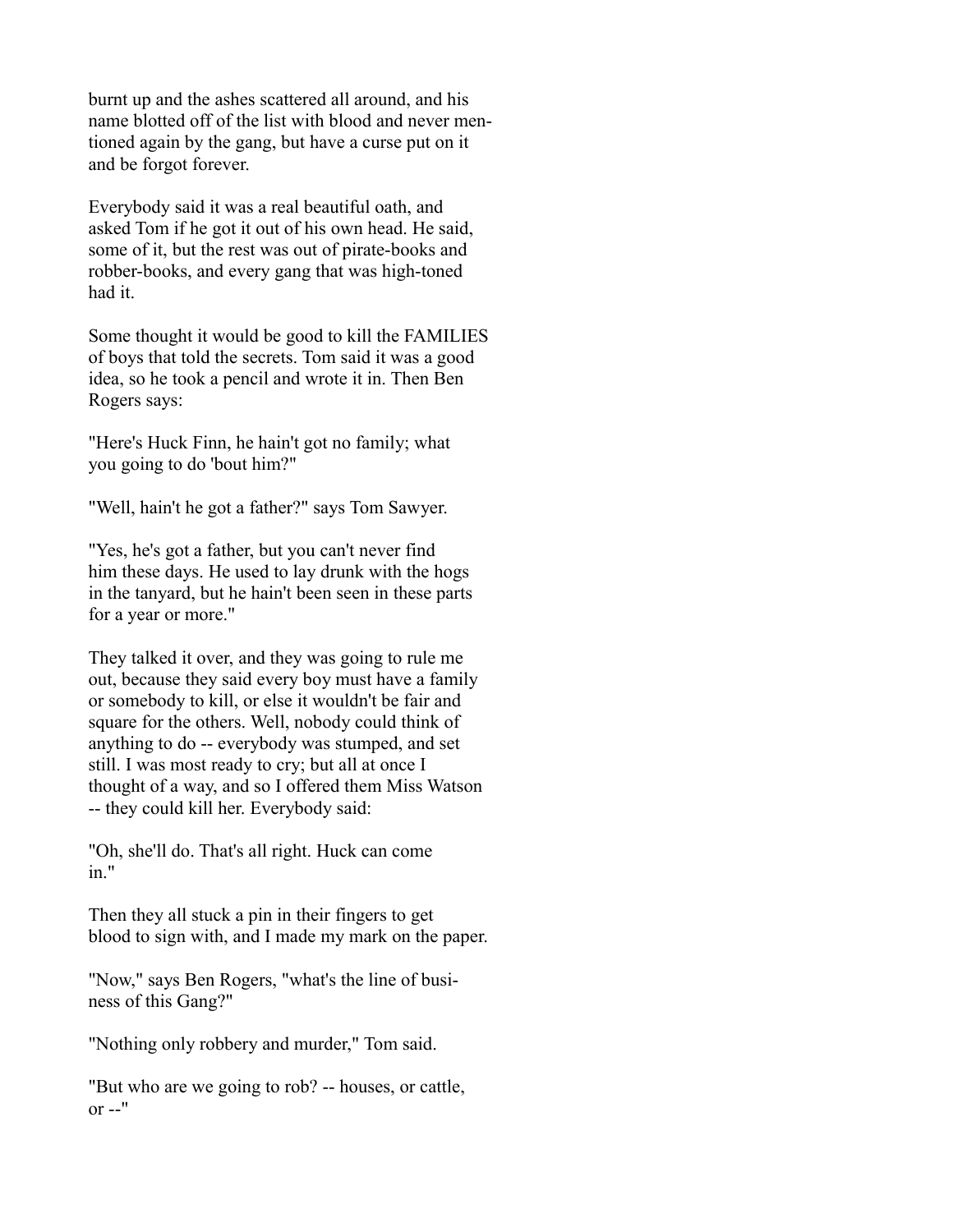"Stuff! stealing cattle and such things ain't robbery; it's burglary," says Tom Sawyer. "We ain't burglars. That ain't no sort of style. We are highwaymen. We stop stages and carriages on the road, with masks on, and kill the people and take their watches and money."

"Must we always kill the people?"

"Oh, certainly. It's best. Some authorities think different, but mostly it's considered best to kill them - except some that you bring to the cave here, and keep them till they're ransomed."

"Ransomed? What's that?"

"I don't know. But that's what they do. I've seen it in books; and so of course that's what we've got to do."

"But how can we do it if we don't know what it is?"

"Why, blame it all, we've GOT to do it. Don't I tell you it's in the books? Do you want to go to doing different from what's in the books, and get things all muddled up?"

"Oh, that's all very fine to SAY, Tom Sawyer, but how in the nation are these fellows going to be ransomed if we don't know how to do it to them? -- that's the thing I want to get at. Now, what do you reckon it is?"

"Well, I don't know. But per'aps if we keep them till they're ransomed, it means that we keep them till they're dead. "

"Now, that's something LIKE. That'll answer. Why couldn't you said that before? We'll keep them till they're ransomed to death; and a bothersome lot they'll be, too -- eating up everything, and always trying to get loose."

"How you talk, Ben Rogers. How can they get loose when there's a guard over them, ready to shoot them down if they move a peg?"

"A guard! Well, that IS good. So somebody's got to set up all night and never get any sleep, just so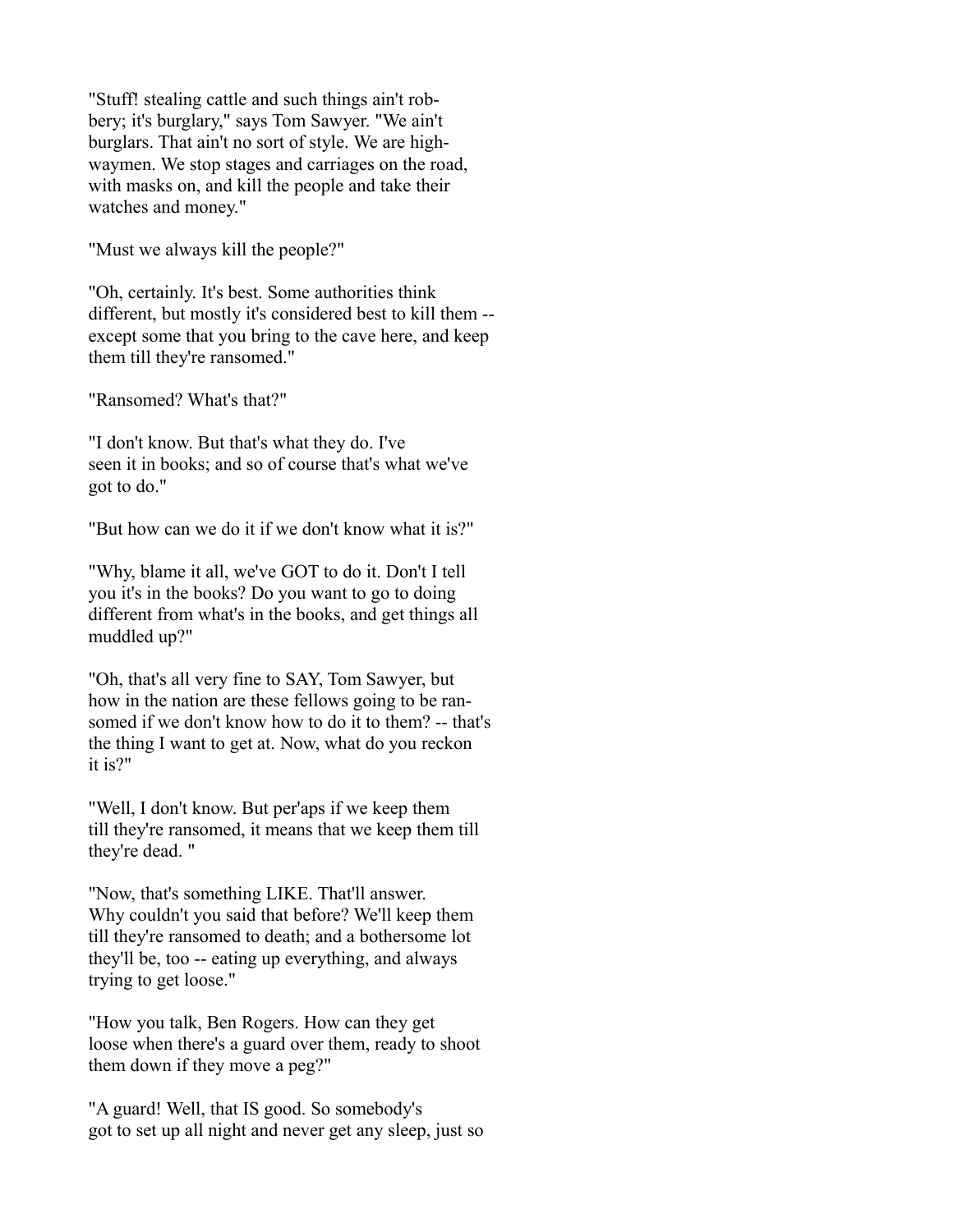as to watch them. I think that's foolishness. Why can't a body take a club and ransom them as soon as they get here?"

"Because it ain't in the books so -- that's why. Now, Ben Rogers, do you want to do things regular, or don't you? -- that's the idea. Don't you reckon that the people that made the books knows what's the correct thing to do? Do you reckon YOU can learn 'em anything? Not by a good deal. No, sir, we'll just go on and ransom them in the regular way."

"All right. I don't mind; but I say it's a fool way, anyhow. Say, do we kill the women, too?"

"Well, Ben Rogers, if I was as ignorant as you I wouldn't let on. Kill the women? No; nobody ever saw anything in the books like that. You fetch them to the cave, and you're always as polite as pie to them; and by and by they fall in love with you, and never want to go home any more."

"Well, if that's the way I'm agreed, but I don't take no stock in it. Mighty soon we'll have the cave so cluttered up with women, and fellows waiting to be ransomed, that there won't be no place for the robbers. But go ahead, I ain't got nothing to say."

Little Tommy Barnes was asleep now, and when they waked him up he was scared, and cried, and said he wanted to go home to his ma, and didn't want to be a robber any more.

So they all made fun of him, and called him crybaby, and that made him mad, and he said he would go straight and tell all the secrets. But Tom give him five cents to keep quiet, and said we would all go home and meet next week, and rob somebody and kill some people.

Ben Rogers said he couldn't get out much, only Sundays, and so he wanted to begin next Sunday; but all the boys said it would be wicked to do it on Sunday, and that settled the thing. They agreed to get together and fix a day as soon as they could, and then we elected Tom Sawyer first captain and Jo Harper second captain of the Gang, and so started home.

I clumb up the shed and crept into my window just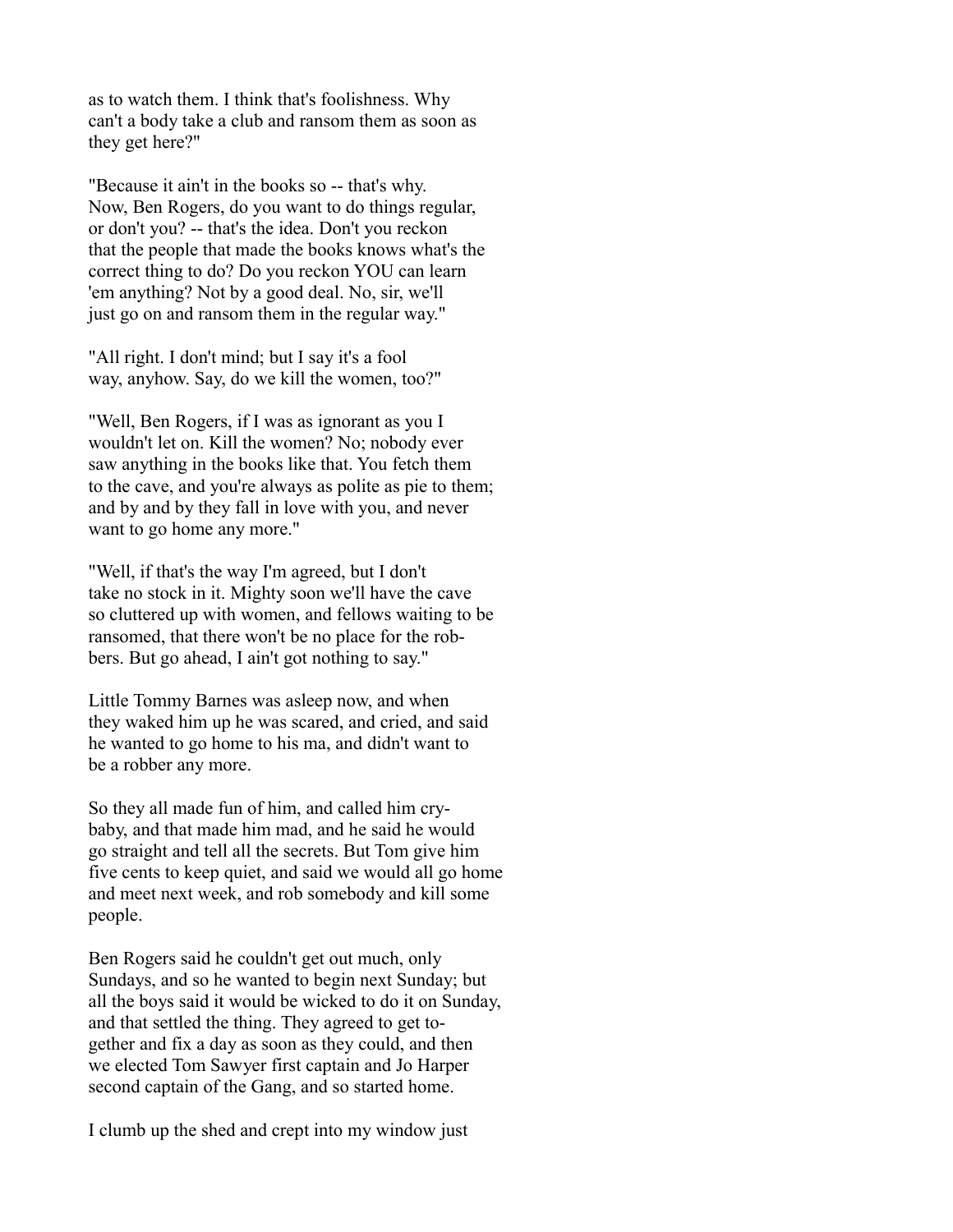before day was breaking. My new clothes was all greased up and clayey, and I was dog-tired.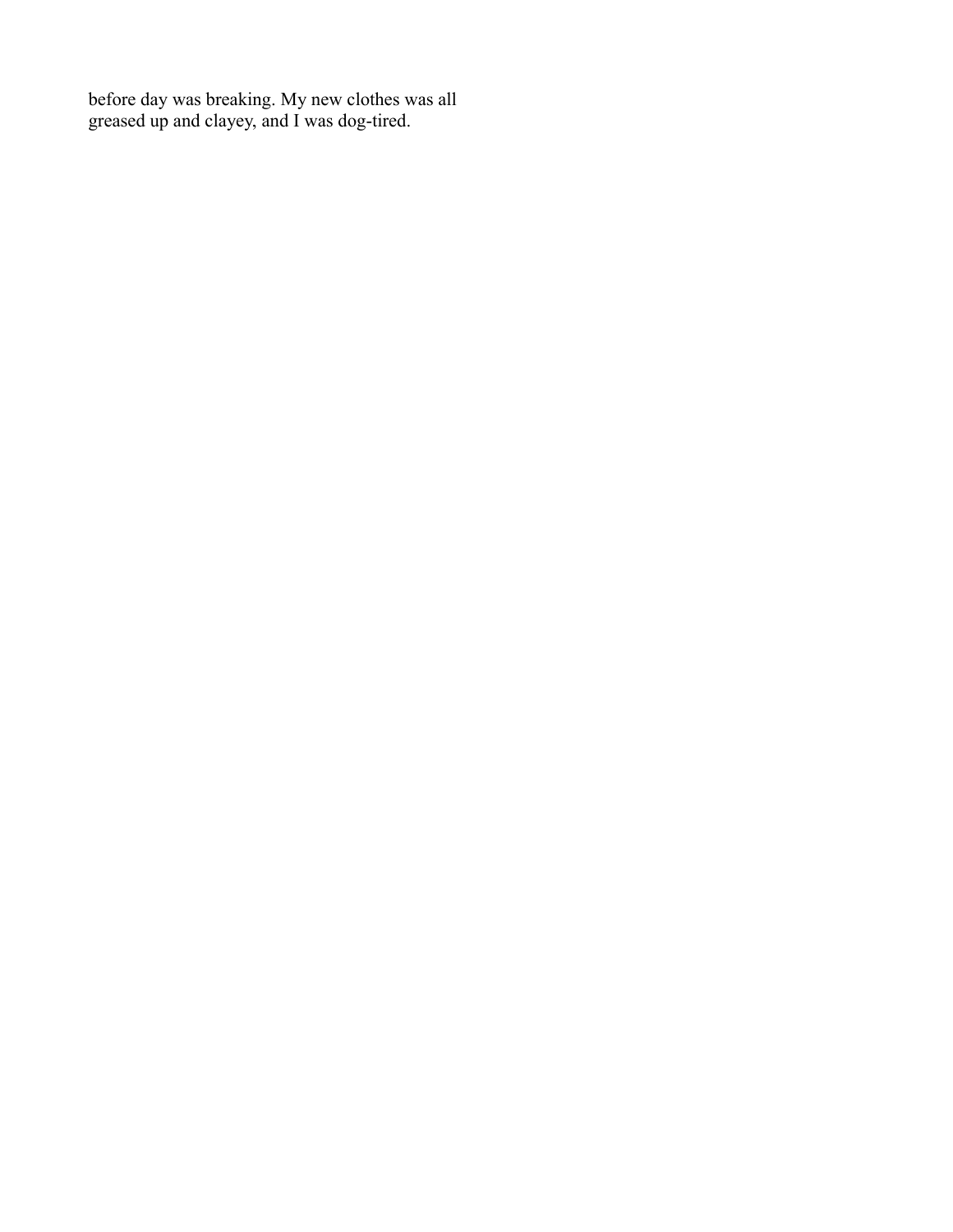### CHAPTER III.

WELL, I got a good going-over in the morning from old Miss Watson on account of my clothes; but the widow she didn't scold, but only cleaned off the grease and clay, and looked so sorry that I thought I would behave awhile if I could. Then Miss Watson she took me in the closet and prayed, but nothing come of it. She told me to pray every day, and whatever I asked for I would get it. But it warn't so. I tried it. Once I got a fish-line, but no hooks. It warn't any good to me without hooks. I tried for the hooks three or four times, but somehow I couldn't make it work. By and by, one day, I asked Miss Watson to try for me, but she said I was a fool. She never told me why, and I couldn't make it out no way.

I set down one time back in the woods, and had a long think about it. I says to myself, if a body can get anything they pray for, why don't Deacon Winn get back the money he lost on pork? Why can't the widow get back her silver snuffbox that was stole? Why can't Miss Watson fat up? No, says I to my self, there ain't nothing in it. I went and told the widow about it, and she said the thing a body could get by praying for it was "spiritual gifts." This was too many for me, but she told me what she meant -- I must help other people, and do everything I could for other people, and look out for them all the time, and never think about myself. This was including Miss Watson, as I took it. I went out in the woods and turned it over in my mind a long time, but I couldn't see no advantage about it -- except for the other people; so at last I reckoned I wouldn't worry about it any more, but just let it go. Sometimes the widow would take me one side and talk about Providence in a way to make a body's mouth water; but maybe next day Miss Watson would take hold and knock it all down again. I judged I could see that there was two Providences, and a poor chap would stand considerable show with the widow's Providence, but if Miss Watson's got him there warn't no help for him any more. I thought it all out, and reckoned I would belong to the widow's if he wanted me, though I couldn't make out how he was a-going to be any better off then than what he was before, seeing I was so ignorant, and so kind of low-down and ornery.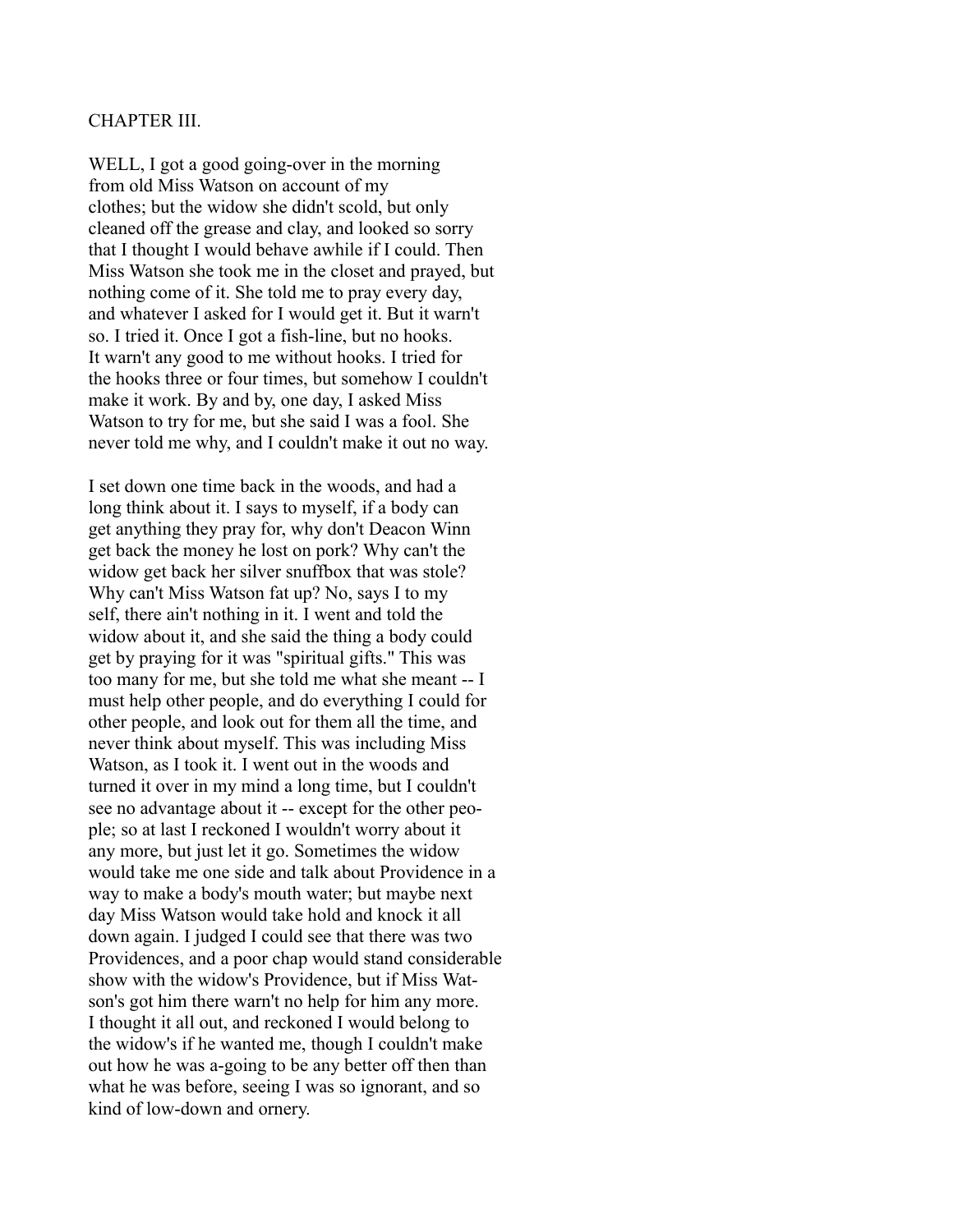Pap he hadn't been seen for more than a year, and that was comfortable for me; I didn't want to see him no more. He used to always whale me when he was sober and could get his hands on me; though I used to take to the woods most of the time when he was around. Well, about this time he was found in the river drownded, about twelve mile above town, so people said. They judged it was him, anyway; said this drownded man was just his size, and was ragged, and had uncommon long hair, which was all like pap; but they couldn't make nothing out of the face, because it had been in the water so long it warn't much like a face at all. They said he was floating on his back in the water. They took him and buried him on the bank. But I warn't comfortable long, because I happened to think of something. I knowed mighty well that a drownded man don't float on his back, but on his face. So I knowed, then, that this warn't pap, but a woman dressed up in a man's clothes. So I was uncomfortable again. I judged the old man would turn up again by and by, though I wished he wouldn't.

We played robber now and then about a month, and then I resigned. All the boys did. We hadn't robbed nobody, hadn't killed any people, but only just pretended. We used to hop out of the woods and go charging down on hog-drivers and women in carts taking garden stuff to market, but we never hived any of them. Tom Sawyer called the hogs "ingots," and he called the turnips and stuff "julery," and we would go to the cave and powwow over what we had done, and how many people we had killed and marked. But I couldn't see no profit in it. One time Tom sent a boy to run about town with a blazing stick, which he called a slogan (which was the sign for the Gang to get together), and then he said he had got secret news by his spies that next day a whole parcel of Spanish merchants and rich A-rabs was going to camp in Cave Hollow with two hundred elephants, and six hundred camels, and over a thousand "sumter" mules, all loaded down with di'monds, and they didn't have only a guard of four hundred soldiers, and so we would lay in ambuscade, as he called it, and kill the lot and scoop the things. He said we must slick up our swords and guns, and get ready. He never could go after even a turnip-cart but he must have the swords and guns all scoured up for it, though they was only lath and broomsticks, and you might scour at them till you rotted, and then they warn't worth a mouthful of ashes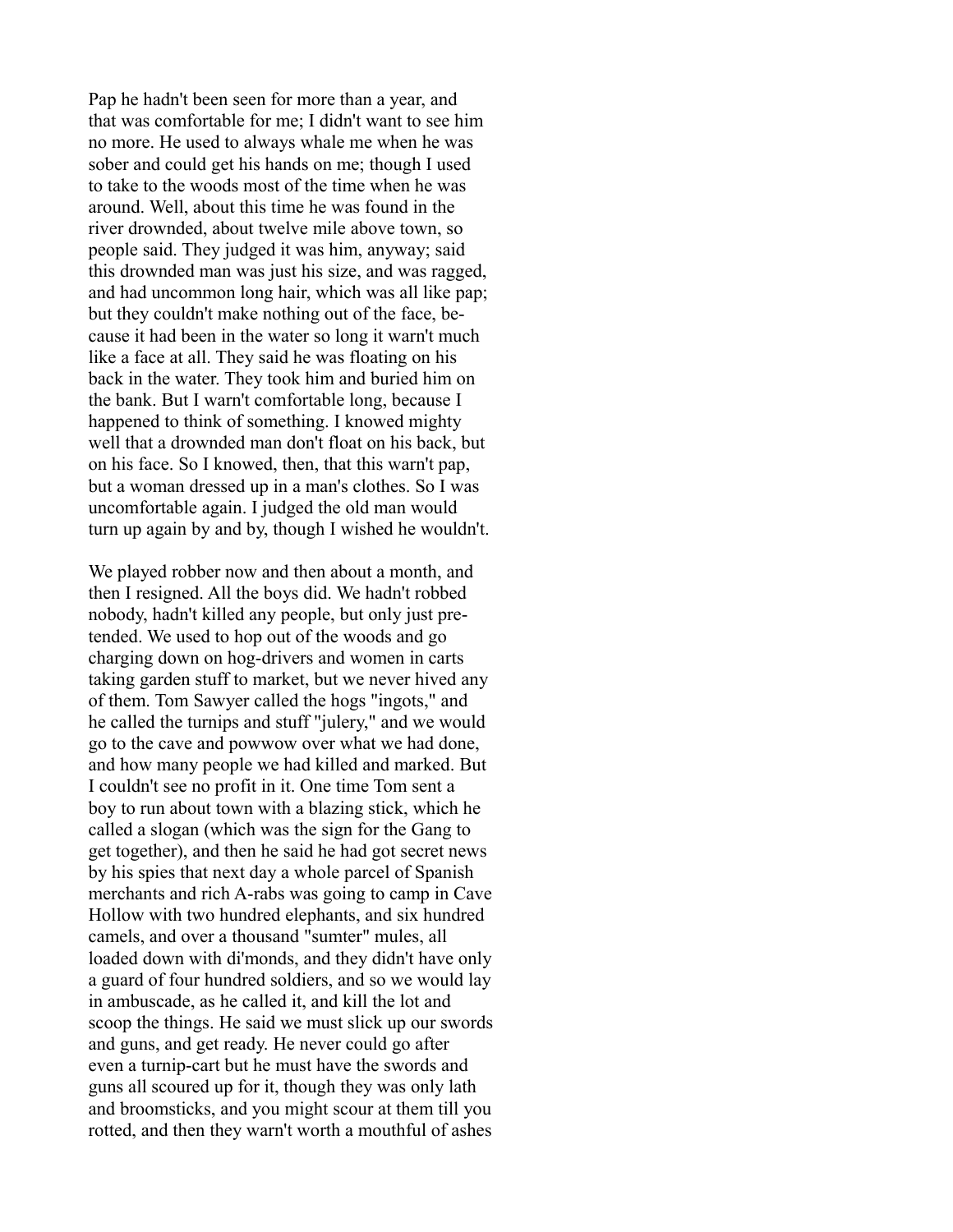more than what they was before. I didn't believe we could lick such a crowd of Spaniards and A-rabs, but I wanted to see the camels and elephants, so I was on hand next day, Saturday, in the ambuscade; and when we got the word we rushed out of the woods and down the hill. But there warn't no Spaniards and A-rabs, and there warn't no camels nor no elephants. It warn't anything but a Sunday-school picnic, and only a primer-class at that. We busted it up, and chased the children up the hollow; but we never got anything but some doughnuts and jam, though Ben Rogers got a rag doll, and Jo Harper got a hymn-book and a tract; and then the teacher charged in, and made us drop everything and cut. I didn't see no di'monds, and I told Tom Sawyer so. He said there was loads of them there, anyway; and he said there was A-rabs there, too, and elephants and things. I said, why couldn't we see them, then? He said if I warn't so ignorant, but had read a book called Don Quixote, I would know without asking. He said it was all done by enchantment. He said there was hundreds of soldiers there, and elephants and treasure, and so on, but we had enemies which he called magicians; and they had turned the whole thing into an infant Sundayschool, just out of spite. I said, all right; then the thing for us to do was to go for the magicians. Tom Sawyer said I was a numskull.

"Why," said he, "a magician could call up a lot of genies, and they would hash you up like nothing before you could say Jack Robinson. They are as tall as a tree and as big around as a church."

"Well," I says, "s'pose we got some genies to help US -- can't we lick the other crowd then?"

"How you going to get them?"

"I don't know. How do THEY get them?"

"Why, they rub an old tin lamp or an iron ring, and then the genies come tearing in, with the thunder and lightning a-ripping around and the smoke a-rolling, and everything they're told to do they up and do it. They don't think nothing of pulling a shot-tower up by the roots, and belting a Sunday-school superintendent over the head with it -- or any other man."

"Who makes them tear around so?"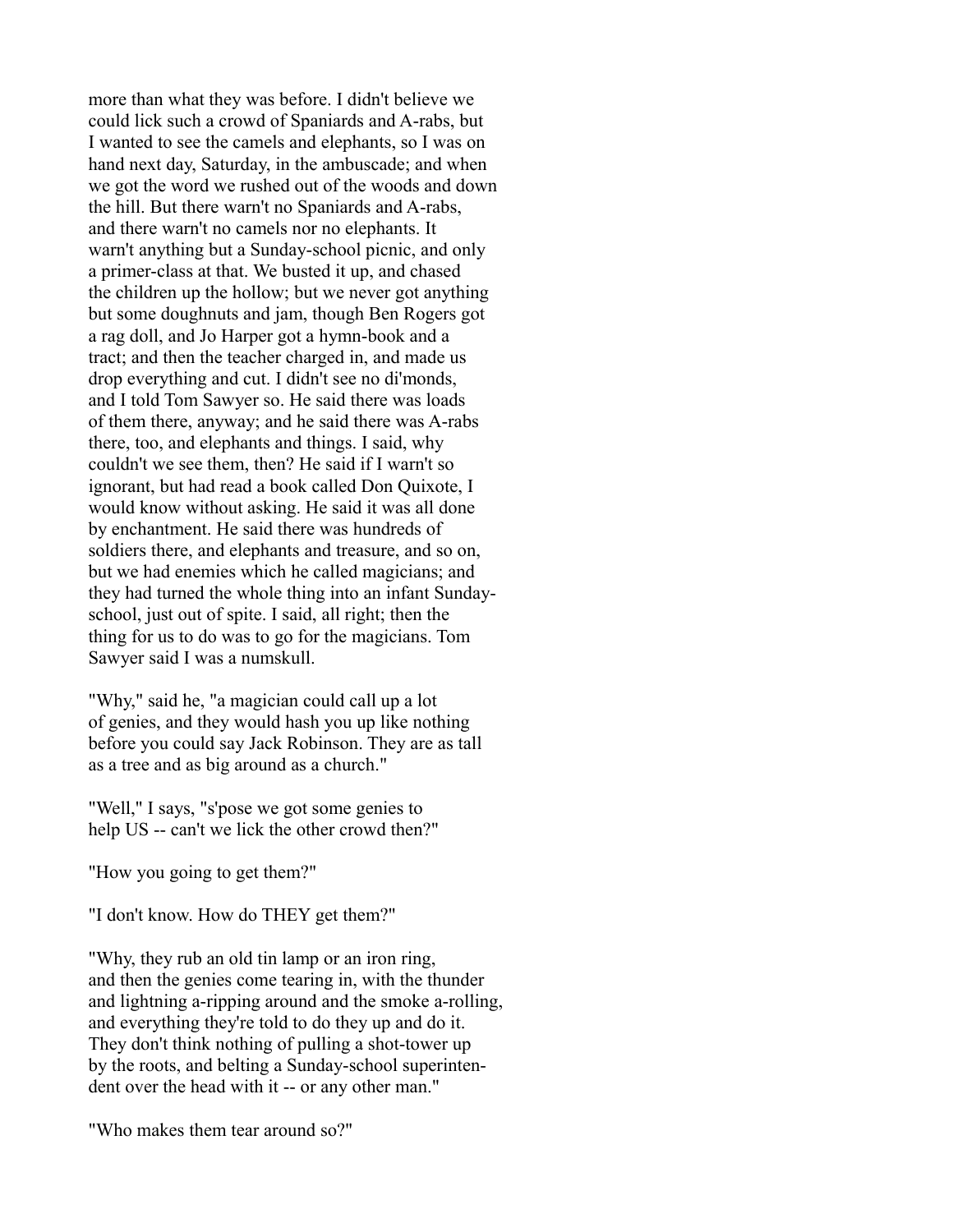"Why, whoever rubs the lamp or the ring. They belong to whoever rubs the lamp or the ring, and they've got to do whatever he says. If he tells them to build a palace forty miles long out of di'monds, and fill it full of chewing-gum, or whatever you want, and fetch an emperor's daughter from China for you to marry, they've got to do it -- and they've got to do it before sun-up next morning, too. And more: they've got to waltz that palace around over the country wherever you want it, you understand."

"Well," says I, "I think they are a pack of flatheads for not keeping the palace themselves 'stead of fooling them away like that. And what's more -- if I was one of them I would see a man in Jericho before I would drop my business and come to him for the rubbing of an old tin lamp."

"How you talk, Huck Finn. Why, you'd HAVE to come when he rubbed it, whether you wanted to or not."

"What! and I as high as a tree and as big as a church? All right, then; I WOULD come; but I lay I'd make that man climb the highest tree there was in the country."

"Shucks, it ain't no use to talk to you, Huck Finn. You don't seem to know anything, somehow -- perfect saphead."

I thought all this over for two or three days, and then I reckoned I would see if there was anything in it. I got an old tin lamp and an iron ring, and went out in the woods and rubbed and rubbed till I sweat like an Injun, calculating to build a palace and sell it; but it warn't no use, none of the genies come. So then I judged that all that stuff was only just one of Tom Sawyer's lies. I reckoned he believed in the A-rabs and the elephants, but as for me I think different. It had all the marks of a Sunday-school.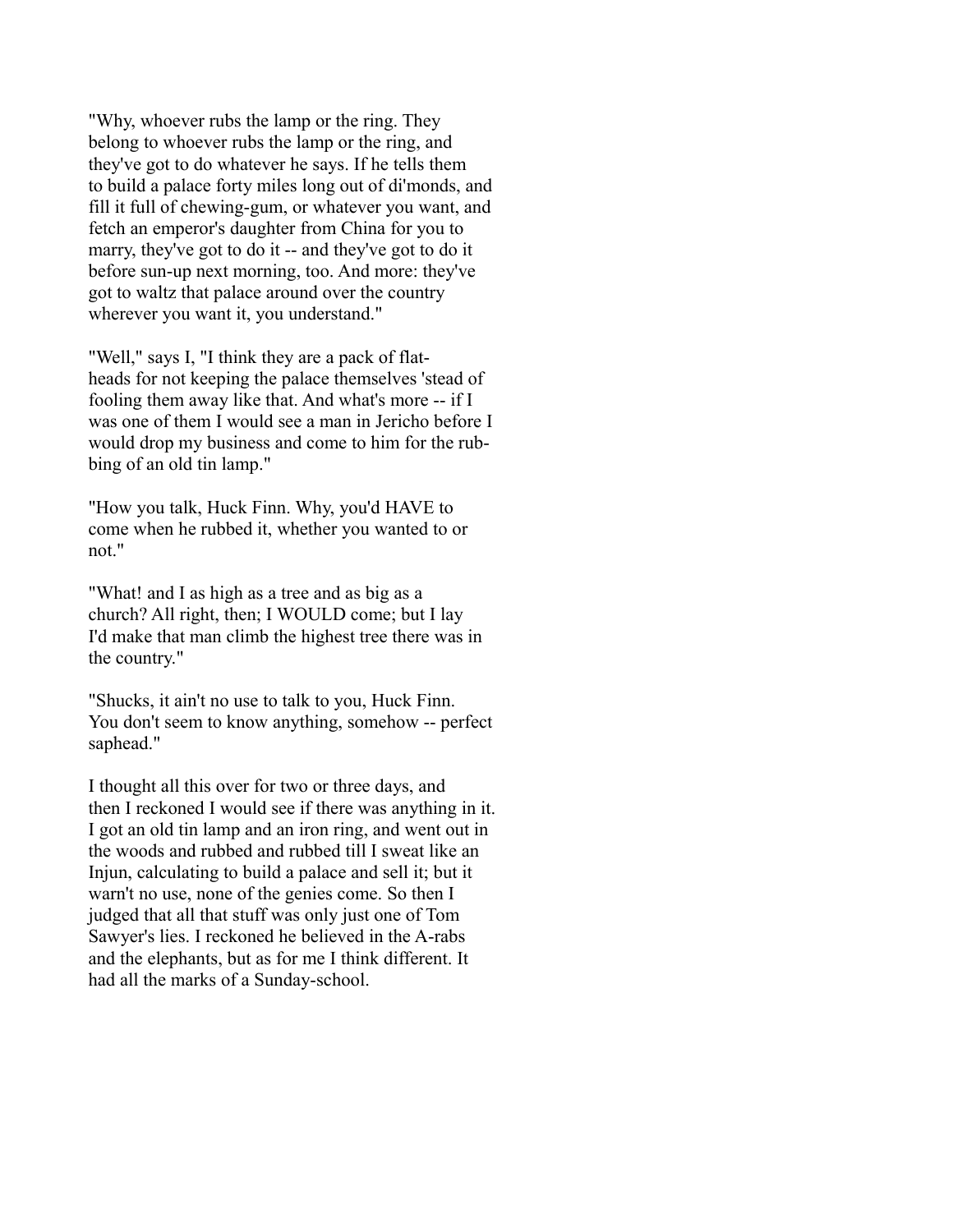## CHAPTER IV.

WELL, three or four months run along, and it was well into the winter now. I had been to school most all the time and could spell and read and write just a little, and could say the multiplication table up to six times seven is thirty-five, and I don't reckon I could ever get any further than that if I was to live forever. I don't take no stock in mathematics, anyway.

At first I hated the school, but by and by I got so I could stand it. Whenever I got uncommon tired I played hookey, and the hiding I got next day done me good and cheered me up. So the longer I went to school the easier it got to be. I was getting sort of used to the widow's ways, too, and they warn't so raspy on me. Living in a house and sleeping in a bed pulled on me pretty tight mostly, but before the cold weather I used to slide out and sleep in the woods sometimes, and so that was a rest to me. I liked the old ways best, but I was getting so I liked the new ones, too, a little bit. The widow said I was coming along slow but sure, and doing very satisfactory. She said she warn't ashamed of me.

One morning I happened to turn over the salt-cellar at breakfast. I reached for some of it as quick as I could to throw over my left shoulder and keep off the bad luck, but Miss Watson was in ahead of me, and crossed me off. She says, "Take your hands away, Huckleberry; what a mess you are always making!" The widow put in a good word for me, but that warn't going to keep off the bad luck, I knowed that well enough. I started out, after breakfast, feeling worried and shaky, and wondering where it was going to fall on me, and what it was going to be. There is ways to keep off some kinds of bad luck, but this wasn't one of them kind; so I never tried to do anything, but just poked along low-spirited and on the watch-out.

I went down to the front garden and clumb over the stile where you go through the high board fence. There was an inch of new snow on the ground, and I seen somebody's tracks. They had come up from the quarry and stood around the stile a while, and then went on around the garden fence. It was funny they hadn't come in, after standing around so. I couldn't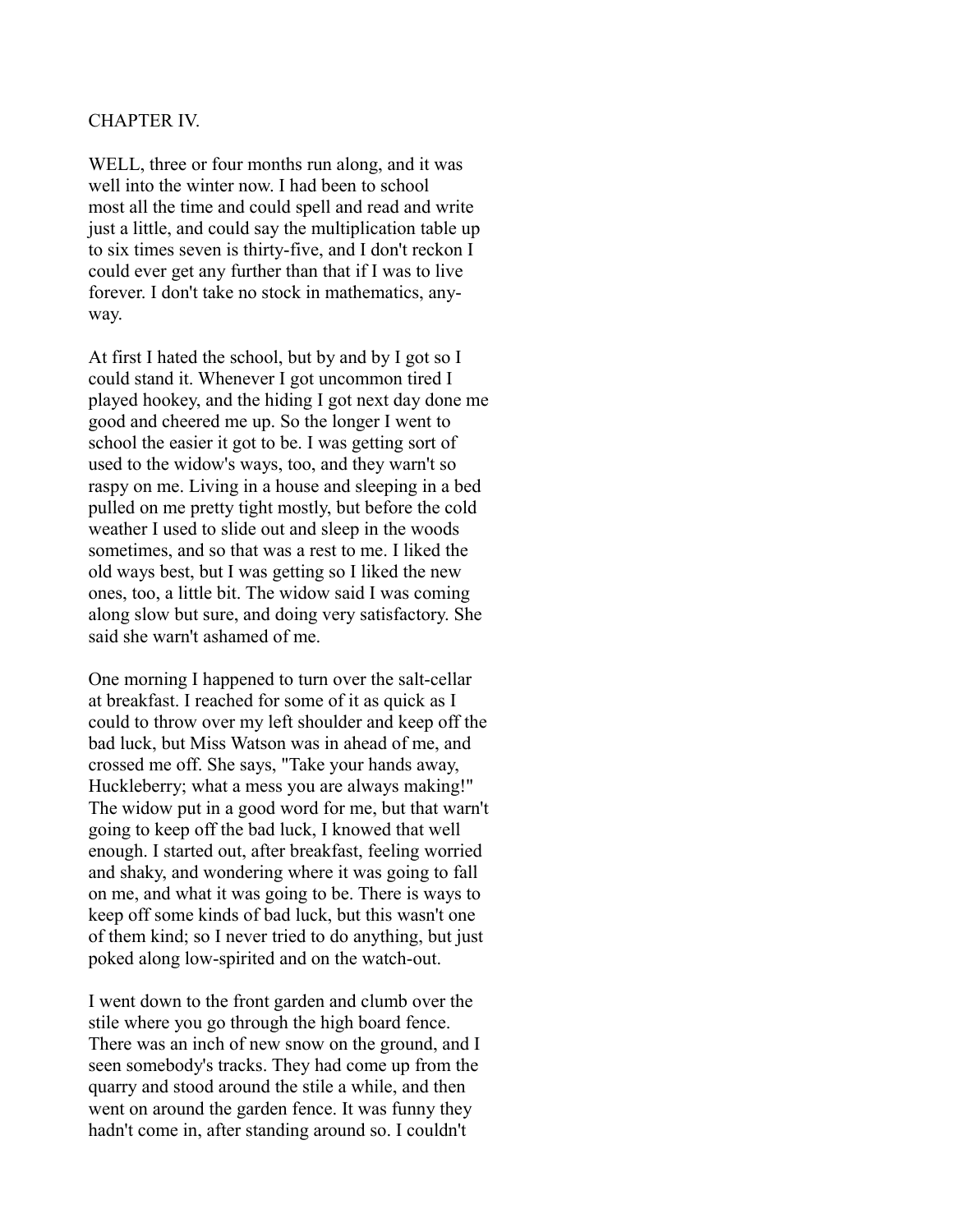make it out. It was very curious, somehow. I was going to follow around, but I stooped down to look at the tracks first. I didn't notice anything at first, but next I did. There was a cross in the left boot-heel made with big nails, to keep off the devil.

I was up in a second and shinning down the hill. I looked over my shoulder every now and then, but I didn't see nobody. I was at Judge Thatcher's as quick as I could get there. He said:

"Why, my boy, you are all out of breath. Did you come for your interest?"

"No, sir," I says; "is there some for me?"

"Oh, yes, a half-yearly is in last night -- over a hundred and fifty dollars. Quite a fortune for you. You had better let me invest it along with your six thousand, because if you take it you'll spend it."

"No, sir," I says, "I don't want to spend it. I don't want it at all -- nor the six thousand, nuther. I want you to take it; I want to give it to you -- the six thousand and all."

He looked surprised. He couldn't seem to make it out. He says:

"Why, what can you mean, my boy?"

I says, "Don't you ask me no questions about it, please. You'll take it -- won't you?"

He says:

"Well, I'm puzzled. Is something the matter?"

"Please take it," says I, "and don't ask me nothing -- then I won't have to tell no lies."

He studied a while, and then he says:

"Oho-o! I think I see. You want to SELL all your property to me -- not give it. That's the correct idea."

Then he wrote something on a paper and read it over, and says: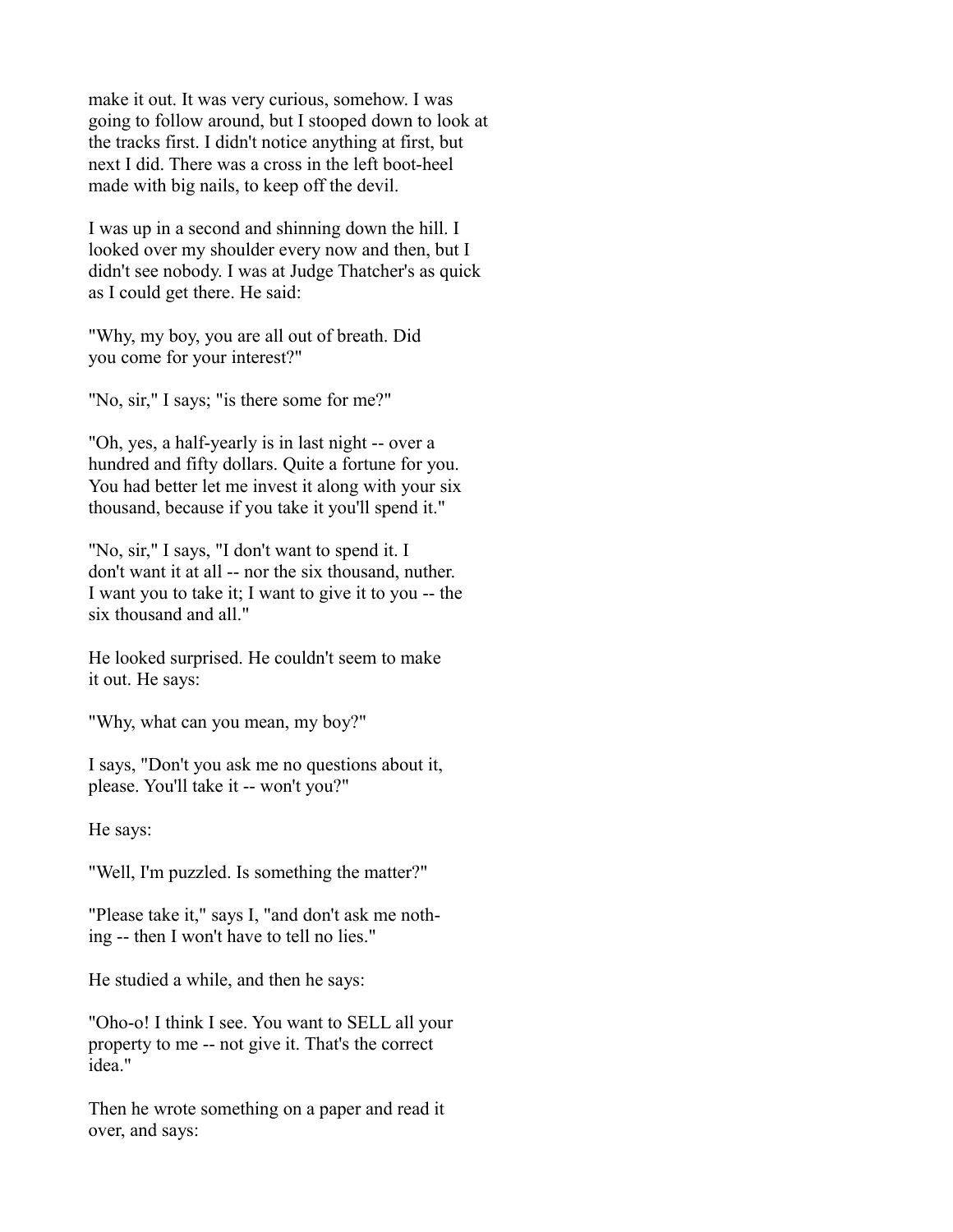"There; you see it says 'for a consideration.' That means I have bought it of you and paid you for it. Here's a dollar for you. Now you sign it."

### So I signed it, and left.

Miss Watson's nigger, Jim, had a hair-ball as big as your fist, which had been took out of the fourth stomach of an ox, and he used to do magic with it. He said there was a spirit inside of it, and it knowed everything. So I went to him that night and told him pap was here again, for I found his tracks in the snow. What I wanted to know was, what he was going to do, and was he going to stay? Jim got out his hair-ball and said something over it, and then he held it up and dropped it on the floor. It fell pretty solid, and only rolled about an inch. Jim tried it again, and then another time, and it acted just the same. Jim got down on his knees, and put his ear against it and listened. But it warn't no use; he said it wouldn't talk. He said sometimes it wouldn't talk without money. I told him I had an old slick counterfeit quarter that warn't no good because the brass showed through the silver a little, and it wouldn't pass nohow, even if the brass didn't show, because it was so slick it felt greasy, and so that would tell on it every time. (I reckoned I wouldn't say nothing about the dollar I got from the judge.) I said it was pretty bad money, but maybe the hair-ball would take it, because maybe it wouldn't know the difference. Jim smelt it and bit it and rubbed it, and said he would manage so the hair-ball would think it was good. He said he would split open a raw Irish potato and stick the quarter in between and keep it there all night, and next morning you couldn't see no brass, and it wouldn't feel greasy no more, and so anybody in town would take it in a minute, let alone a hair-ball. Well, I knowed a potato would do that before, but I had forgot it.

Jim put the quarter under the hair-ball, and got down and listened again. This time he said the hairball was all right. He said it would tell my whole fortune if I wanted it to. I says, go on. So the hairball talked to Jim, and Jim told it to me. He says:

"Yo' ole father doan' know yit what he's a-gwyne to do. Sometimes he spec he'll go 'way, en den agin he spec he'll stay. De bes' way is to res' easy en let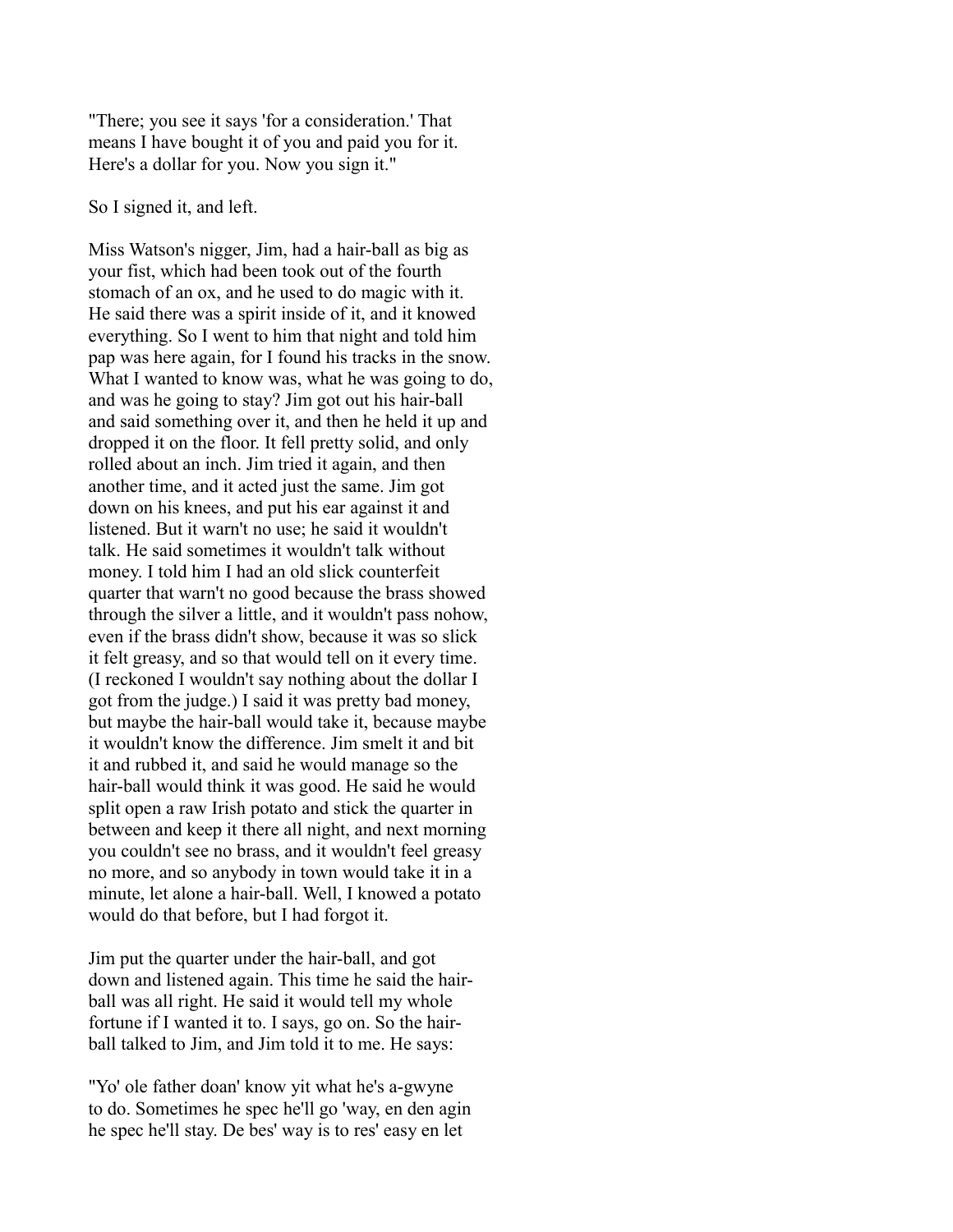de ole man take his own way. Dey's two angels hoverin' roun' 'bout him. One uv 'em is white en shiny, en t'other one is black. De white one gits him to go right a little while, den de black one sail in en bust it all up. A body can't tell yit which one gwyne to fetch him at de las'. But you is all right. You gwyne to have considable trouble in yo' life, en considable joy. Sometimes you gwyne to git hurt, en sometimes you gwyne to git sick; but every time you's gwyne to git well agin. Dey's two gals flyin' 'bout you in yo' life. One uv 'em's light en t'other one is dark. One is rich en t'other is po'. You's gwyne to marry de po' one fust en de rich one by en by. You wants to keep 'way fum de water as much as you kin, en don't run no resk, 'kase it's down in de bills dat you's gwyne to git hung."

When I lit my candle and went up to my room that night there sat pap -- his own self!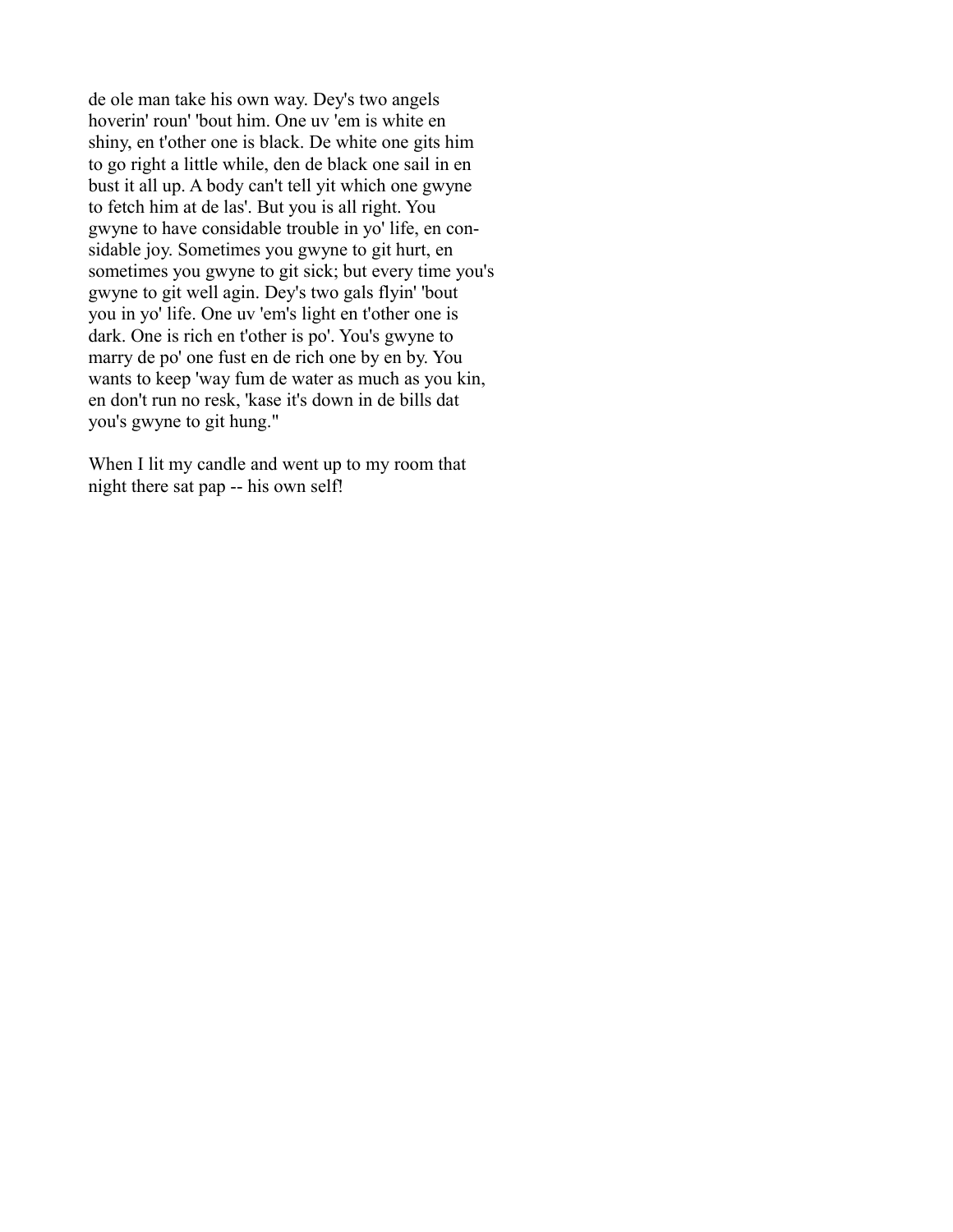# CHAPTER V.

I HAD shut the door to. Then I turned around. and there he was. I used to be scared of him all the time, he tanned me so much. I reckoned I was scared now, too; but in a minute I see I was mistaken -- that is, after the first jolt, as you may say, when my breath sort of hitched, he being so unexpected; but right away after I see I warn't scared of him worth bothring about.

He was most fifty, and he looked it. His hair was long and tangled and greasy, and hung down, and you could see his eyes shining through like he was behind vines. It was all black, no gray; so was his long, mixed-up whiskers. There warn't no color in his face, where his face showed; it was white; not like another man's white, but a white to make a body sick, a white to make a body's flesh crawl -- a tree-toad white, a fish-belly white. As for his clothes -- just rags, that was all. He had one ankle resting on t'other knee; the boot on that foot was busted, and two of his toes stuck through, and he worked them now and then. His hat was laying on the floor -- an old black slouch with the top caved in, like a lid.

I stood a-looking at him; he set there a-looking at me, with his chair tilted back a little. I set the candle down. I noticed the window was up; so he had clumb in by the shed. He kept a-looking me all over. By and by he says:

"Starchy clothes -- very. You think you're a good deal of a big-bug, DON'T you?"

"Maybe I am, maybe I ain't," I says.

"Don't you give me none o' your lip," says he. "You've put on considerable many frills since I been away. I'll take you down a peg before I get done with you. You're educated, too, they say -- can read and write. You think you're better'n your father, now, don't you, because he can't? I'LL take it out of you. Who told you you might meddle with such hifalut'n foolishness, hey? -- who told you you could?"

"The widow. She told me."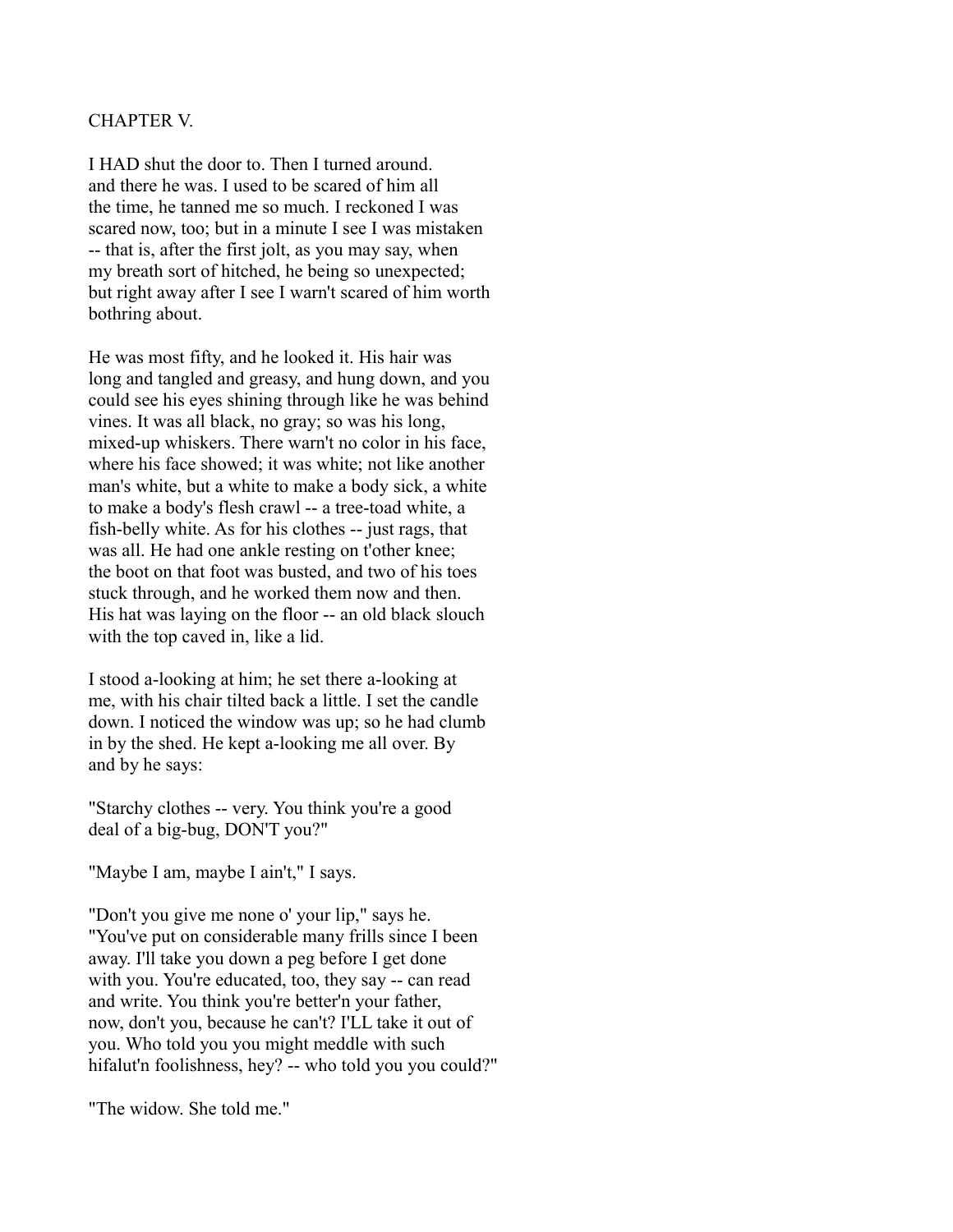"The widow, hey? -- and who told the widow she could put in her shovel about a thing that ain't none of her business?"

"Nobody never told her."

"Well, I'll learn her how to meddle. And looky here -- you drop that school, you hear? I'll learn people to bring up a boy to put on airs over his own father and let on to be better'n what HE is. You lemme catch you fooling around that school again, you hear? Your mother couldn't read, and she couldn't write, nuther, before she died. None of the family couldn't before THEY died. I can't; and here you're a-swelling yourself up like this. I ain't the man to stand it - you hear? Say, lemme hear you read."

I took up a book and begun something about General Washington and the wars. When I'd read about a half a minute, he fetched the book a whack with his hand and knocked it across the house. He says:

"It's so. You can do it. I had my doubts when you told me. Now looky here; you stop that putting on frills. I won't have it. I'll lay for you, my smarty; and if I catch you about that school I'll tan you good. First you know you'll get religion, too. I never see such a son.

He took up a little blue and yaller picture of some cows and a boy, and says:

"What's this?"

"It's something they give me for learning my lessons good."

He tore it up, and says:

"I'll give you something better -- I'll give you a cowhide.

He set there a-mumbling and a-growling a minute, and then he says:

"AIN'T you a sweet-scented dandy, though? A bed; and bedclothes; and a look'n'-glass; and a piece of carpet on the floor -- and your own father got to sleep with the hogs in the tanyard. I never see such a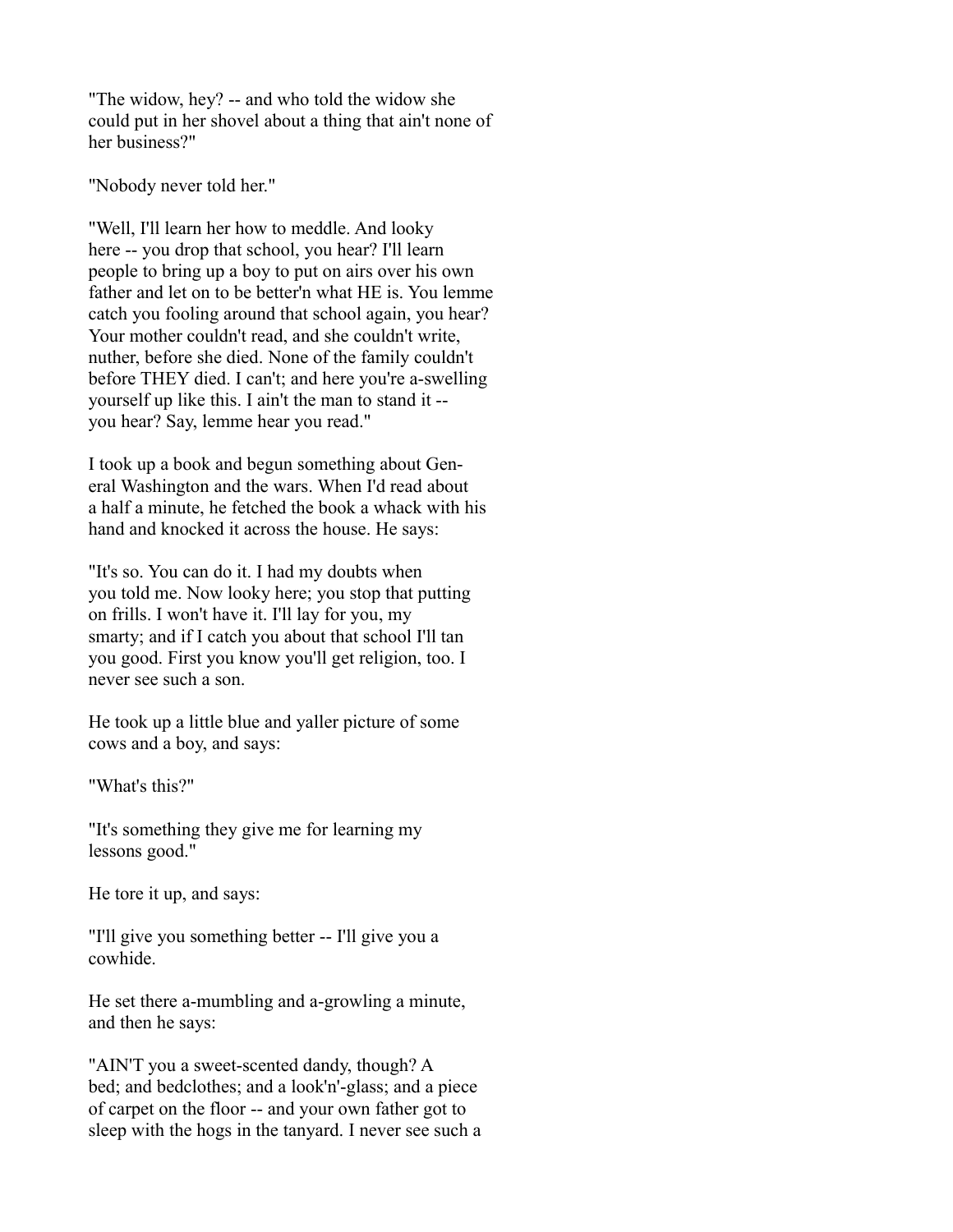son. I bet I'll take some o' these frills out o' you before I'm done with you. Why, there ain't no end to your airs -- they say you're rich. Hey? -- how's that?"

"They lie -- that's how."

"Looky here -- mind how you talk to me; I'm astanding about all I can stand now -- so don't gimme no sass. I've been in town two days, and I hain't heard nothing but about you bein' rich. I heard about it away down the river, too. That's why I come. You git me that money to-morrow -- I want it."

"I hain't got no money."

"It's a lie. Judge Thatcher's got it. You git it. I want it."

"I hain't got no money, I tell you. You ask Judge Thatcher; he'll tell you the same."

"All right. I'll ask him; and I'll make him pungle, too, or I'll know the reason why. Say, how much you got in your pocket? I want it."

"I hain't got only a dollar, and I want that to --"

"It don't make no difference what you want it for -- you just shell it out."

He took it and bit it to see if it was good, and then he said he was going down town to get some whisky; said he hadn't had a drink all day. When he had got out on the shed he put his head in again, and cussed me for putting on frills and trying to be better than him; and when I reckoned he was gone he come back and put his head in again, and told me to mind about that school, because he was going to lay for me and lick me if I didn't drop that.

Next day he was drunk, and he went to Judge Thatcher's and bullyragged him, and tried to make him give up the money; but he couldn't, and then he swore he'd make the law force him.

The judge and the widow went to law to get the court to take me away from him and let one of them be my guardian; but it was a new judge that had just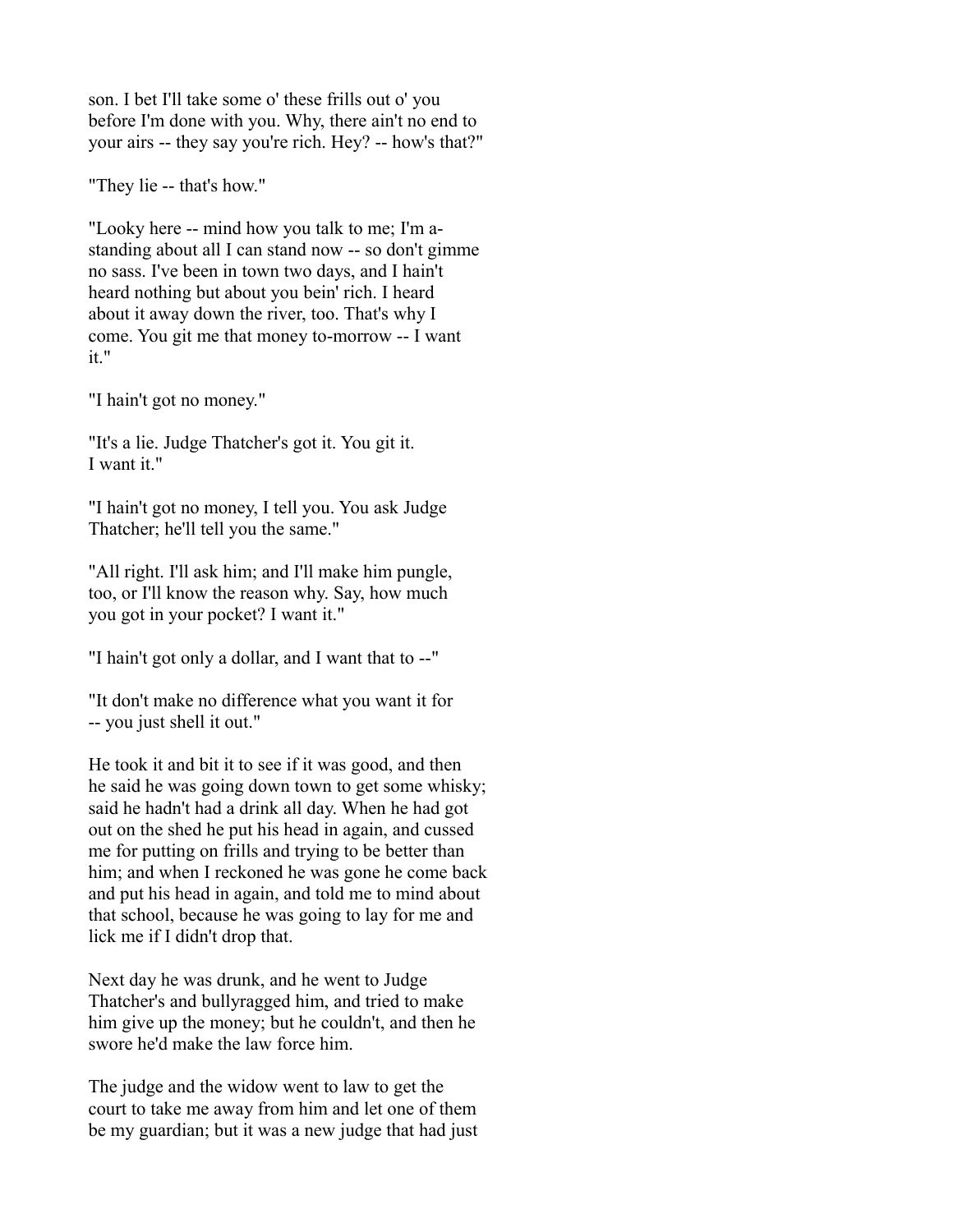come, and he didn't know the old man; so he said courts mustn't interfere and separate families if they could help it; said he'd druther not take a child away from its father. So Judge Thatcher and the widow had to quit on the business.

That pleased the old man till he couldn't rest. He said he'd cowhide me till I was black and blue if I didn't raise some money for him. I borrowed three dollars from Judge Thatcher, and pap took it and got drunk, and went a-blowing around and cussing and whooping and carrying on; and he kept it up all over town, with a tin pan, till most midnight; then they jailed him, and next day they had him before court, and jailed him again for a week. But he said HE was satisfied; said he was boss of his son, and he'd make it warm for HIM.

When he got out the new judge said he was a-going to make a man of him. So he took him to his own house, and dressed him up clean and nice, and had him to breakfast and dinner and supper with the family, and was just old pie to him, so to speak. And after supper he talked to him about temperance and such things till the old man cried, and said he'd been a fool, and fooled away his life; but now he was a-going to turn over a new leaf and be a man nobody wouldn't be ashamed of, and he hoped the judge would help him and not look down on him. The judge said he could hug him for them words; so he cried, and his wife she cried again; pap said he'd been a man that had always been misunderstood before, and the judge said he believed it. The old man said that what a man wanted that was down was sympathy, and the judge said it was so; so they cried again. And when it was bedtime the old man rose up and held out his hand, and says:

"Look at it, gentlemen and ladies all; take a-hold of it; shake it. There's a hand that was the hand of a hog; but it ain't so no more; it's the hand of a man that's started in on a new life, and'll die before he'll go back. You mark them words -- don't forget I said them. It's a clean hand now; shake it -- don't be afeard."

So they shook it, one after the other, all around, and cried. The judge's wife she kissed it. Then the old man he signed a pledge -- made his mark. The judge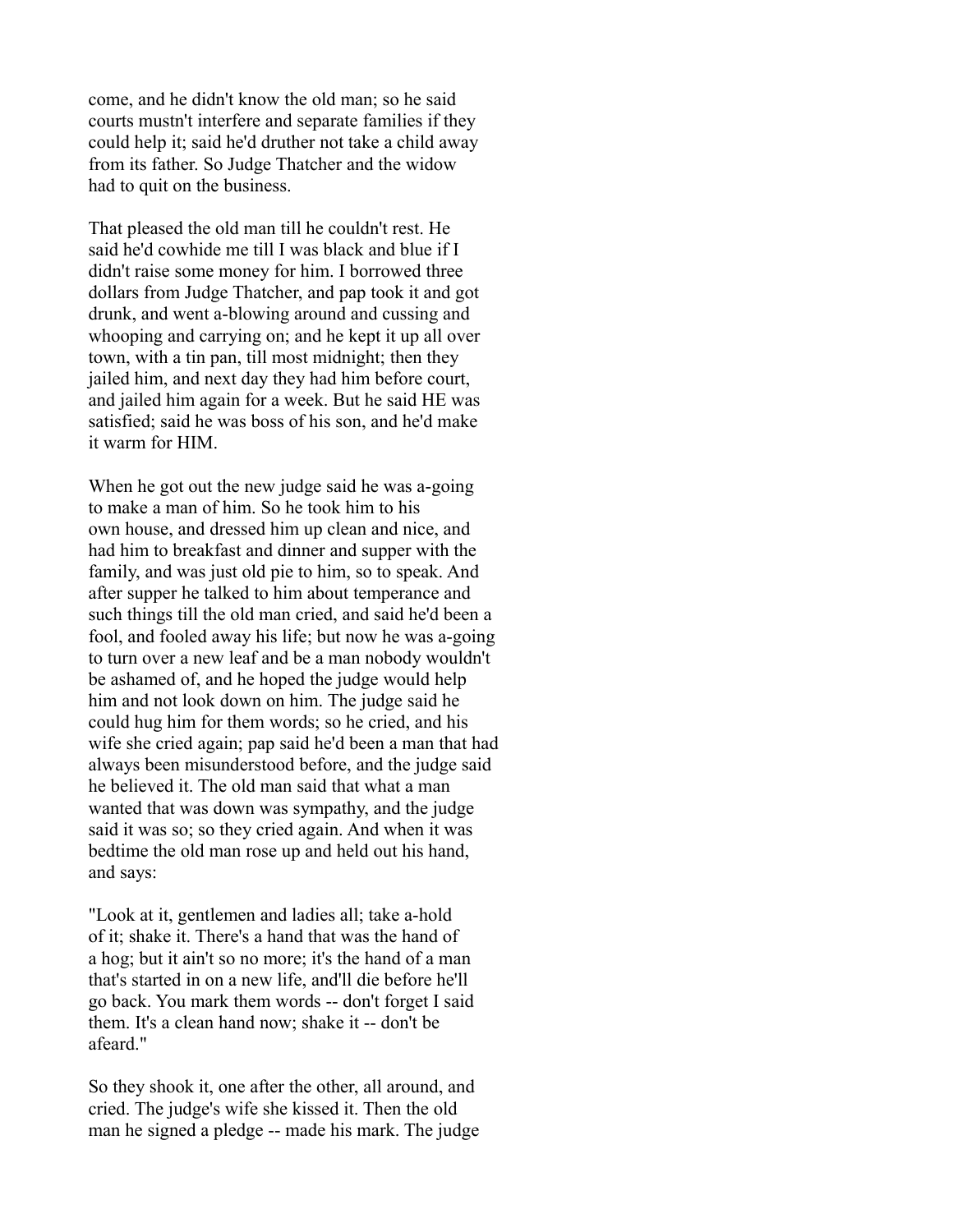said it was the holiest time on record, or something like that. Then they tucked the old man into a beautiful room, which was the spare room, and in the night some time he got powerful thirsty and clumb out on to the porch-roof and slid down a stanchion and traded his new coat for a jug of forty-rod, and clumb back again and had a good old time; and towards daylight he crawled out again, drunk as a fiddler, and rolled off the porch and broke his left arm in two places, and was most froze to death when somebody found him after sun-up. And when they come to look at that spare room they had to take soundings before they could navigate it.

The judge he felt kind of sore. He said he reckoned a body could reform the old man with a shotgun, maybe, but he didn't know no other way.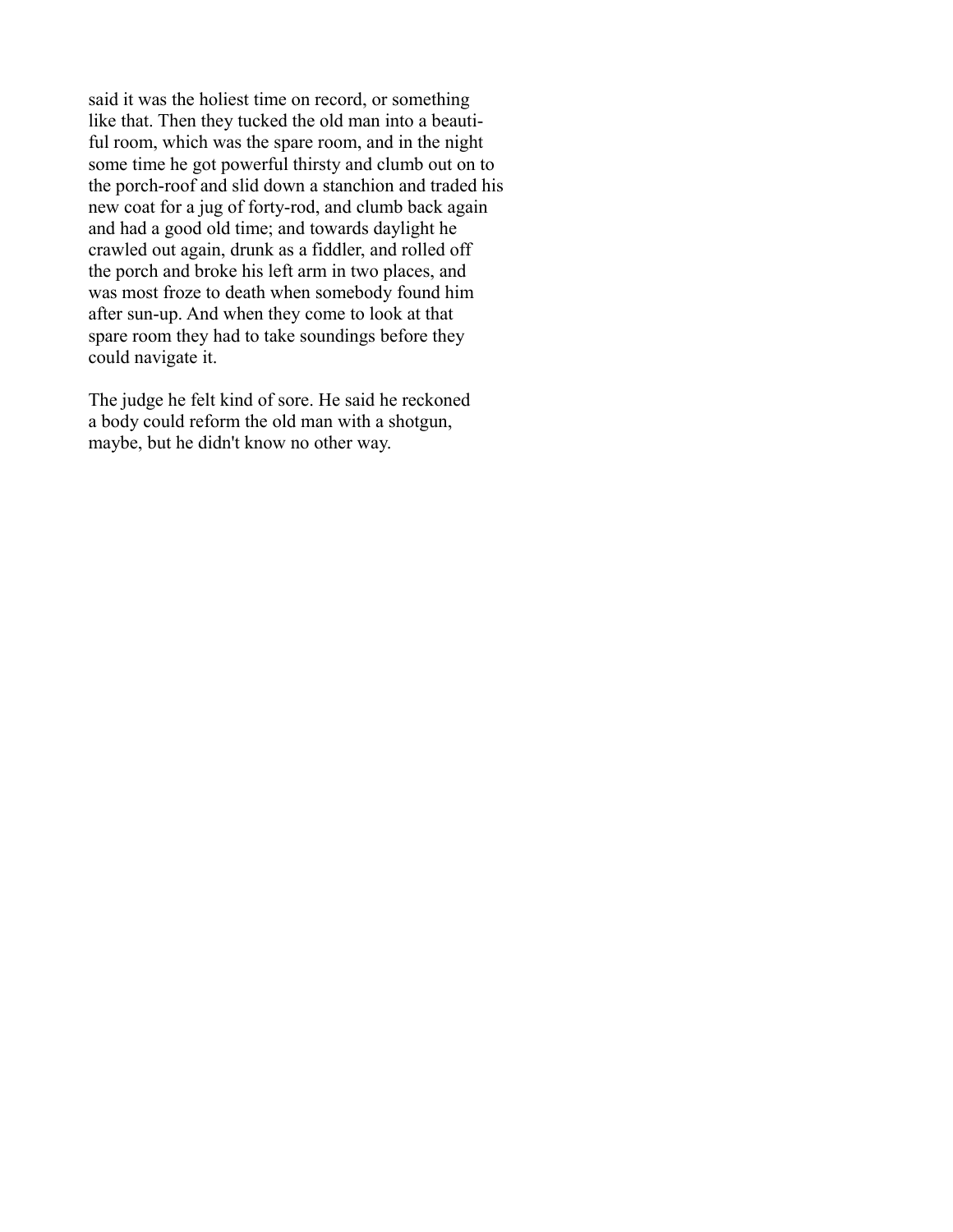## CHAPTER VI.

WELL, pretty soon the old man was up and around again, and then he went for Judge Thatcher in the courts to make him give up that money, and he went for me, too, for not stopping school. He catched me a couple of times and thrashed me, but I went to school just the same, and dodged him or outrun him most of the time. I didn't want to go to school much before, but I reckoned I'd go now to spite pap. That law trial was a slow business -- appeared like they warn't ever going to get started on it; so every now and then I'd borrow two or three dollars off of the judge for him, to keep from getting a cowhiding. Every time he got money he got drunk; and every time he got drunk he raised Cain around town; and every time he raised Cain he got jailed. He was just suited -- this kind of thing was right in his line.

He got to hanging around the widow's too much and so she told him at last that if he didn't quit using around there she would make trouble for him. Well, WASN'T he mad? He said he would show who was Huck Finn's boss. So he watched out for me one day in the spring, and catched me, and took me up the river about three mile in a skiff, and crossed over to the Illinois shore where it was woody and there warn't no houses but an old log hut in a place where the timber was so thick you couldn't find it if you didn't know where it was.

He kept me with him all the time, and I never got a chance to run off. We lived in that old cabin, and he always locked the door and put the key under his head nights. He had a gun which he had stole, I reckon, and we fished and hunted, and that was what we lived on. Every little while he locked me in and went down to the store, three miles, to the ferry, and traded fish and game for whisky, and fetched it home and got drunk and had a good time, and licked me. The widow she found out where I was by and by, and she sent a man over to try to get hold of me; but pap drove him off with the gun, and it warn't long after that till I was used to being where I was, and liked it -- all but the cowhide part.

It was kind of lazy and jolly, laying off comfortable all day, smoking and fishing, and no books nor study.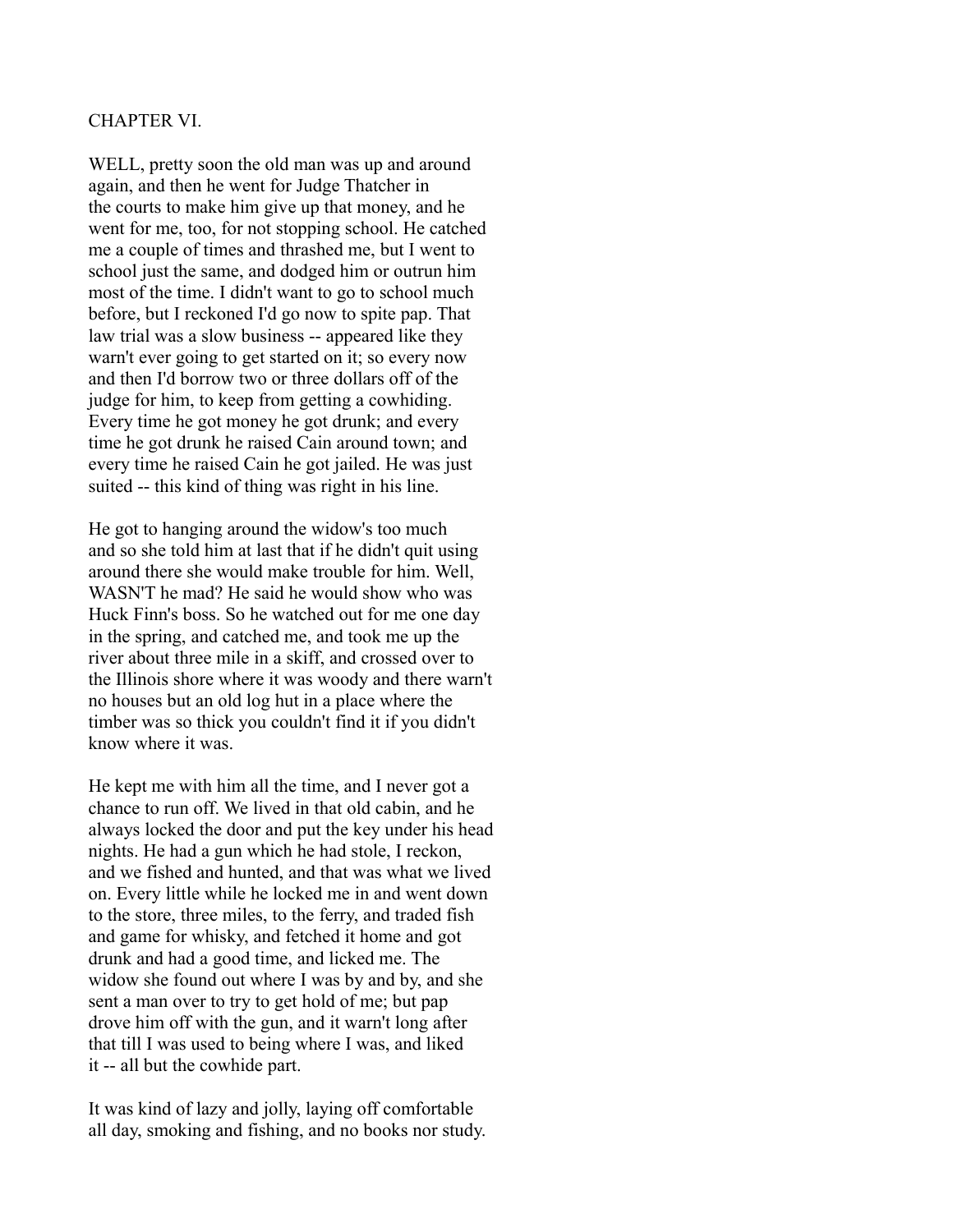Two months or more run along, and my clothes got to be all rags and dirt, and I didn't see how I'd ever got to like it so well at the widow's, where you had to wash, and eat on a plate, and comb up, and go to bed and get up regular, and be forever bothering over a book, and have old Miss Watson pecking at you all the time. I didn't want to go back no more. I had stopped cussing, because the widow didn't like it; but now I took to it again because pap hadn't no objections. It was pretty good times up in the woods there, take it all around.

But by and by pap got too handy with his hick'ry, and I couldn't stand it. I was all over welts. He got to going away so much, too, and locking me in. Once he locked me in and was gone three days. It was dreadful lonesome. I judged he had got drowned, and I wasn't ever going to get out any more. I was scared. I made up my mind I would fix up some way to leave there. I had tried to get out of that cabin many a time, but I couldn't find no way. There warn't a window to it big enough for a dog to get through. I couldn't get up the chimbly; it was too narrow. The door was thick, solid oak slabs. Pap was pretty careful not to leave a knife or anything in the cabin when he was away; I reckon I had hunted the place over as much as a hundred times; well, I was most all the time at it, because it was about the only way to put in the time. But this time I found something at last; I found an old rusty wood-saw without any handle; it was laid in between a rafter and the clapboards of the roof. I greased it up and went to work. There was an old horse-blanket nailed against the logs at the far end of the cabin behind the table, to keep the wind from blowing through the chinks and putting the candle out. I got under the table and raised the blanket, and went to work to saw a section of the big bottom log out -- big enough to let me through. Well, it was a good long job, but I was getting towards the end of it when I heard pap's gun in the woods. I got rid of the signs of my work, and dropped the blanket and hid my saw, and pretty soon pap come in.

Pap warn't in a good humor -- so he was his natural self. He said he was down town, and everything was going wrong. His lawyer said he reckoned he would win his lawsuit and get the money if they ever got started on the trial; but then there was ways to put it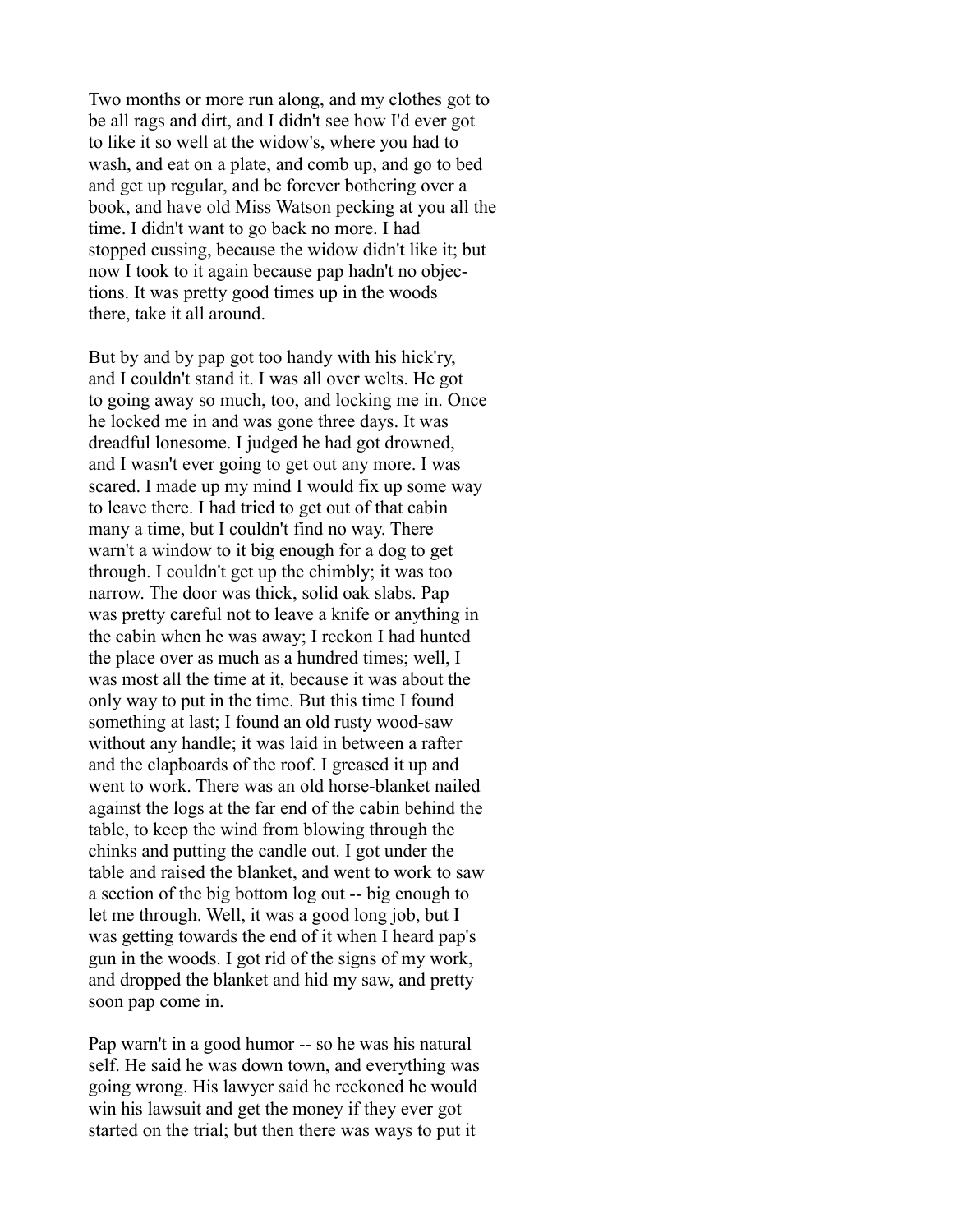off a long time, and Judge Thatcher knowed how to do it And he said people allowed there'd be another trial to get me away from him and give me to the widow for my guardian, and they guessed it would win this time. This shook me up considerable, because I didn't want to go back to the widow's any more and be so cramped up and sivilized, as they called it. Then the old man got to cussing, and cussed everything and everybody he could think of, and then cussed them all over again to make sure he hadn't skipped any, and after that he polished off with a kind of a general cuss all round, including a considerable parcel of people which he didn't know the names of, and so called them what's-his-name when he got to them, and went right along with his cussing.

He said he would like to see the widow get me. He said he would watch out, and if they tried to come any such game on him he knowed of a place six or seven mile off to stow me in, where they might hunt till they dropped and they couldn't find me. That made me pretty uneasy again, but only for a minute; I reckoned I wouldn't stay on hand till he got that chance.

The old man made me go to the skiff and fetch the things he had got. There was a fifty-pound sack of corn meal, and a side of bacon, ammunition, and a four-gallon jug of whisky, and an old book and two newspapers for wadding, besides some tow. I toted up a load, and went back and set down on the bow of the skiff to rest. I thought it all over, and I reckoned I would walk off with the gun and some lines, and take to the woods when I run away. I guessed I wouldn't stay in one place, but just tramp right across the country, mostly night times, and hunt and fish to keep alive, and so get so far away that the old man nor the widow couldn't ever find me any more. I judged I would saw out and leave that night if pap got drunk enough, and I reckoned he would. I got so full of it I didn't notice how long I was staying till the old man hollered and asked me whether I was asleep or drownded.

I got the things all up to the cabin, and then it was about dark. While I was cooking supper the old man took a swig or two and got sort of warmed up, and went to ripping again. He had been drunk over in town, and laid in the gutter all night, and he was a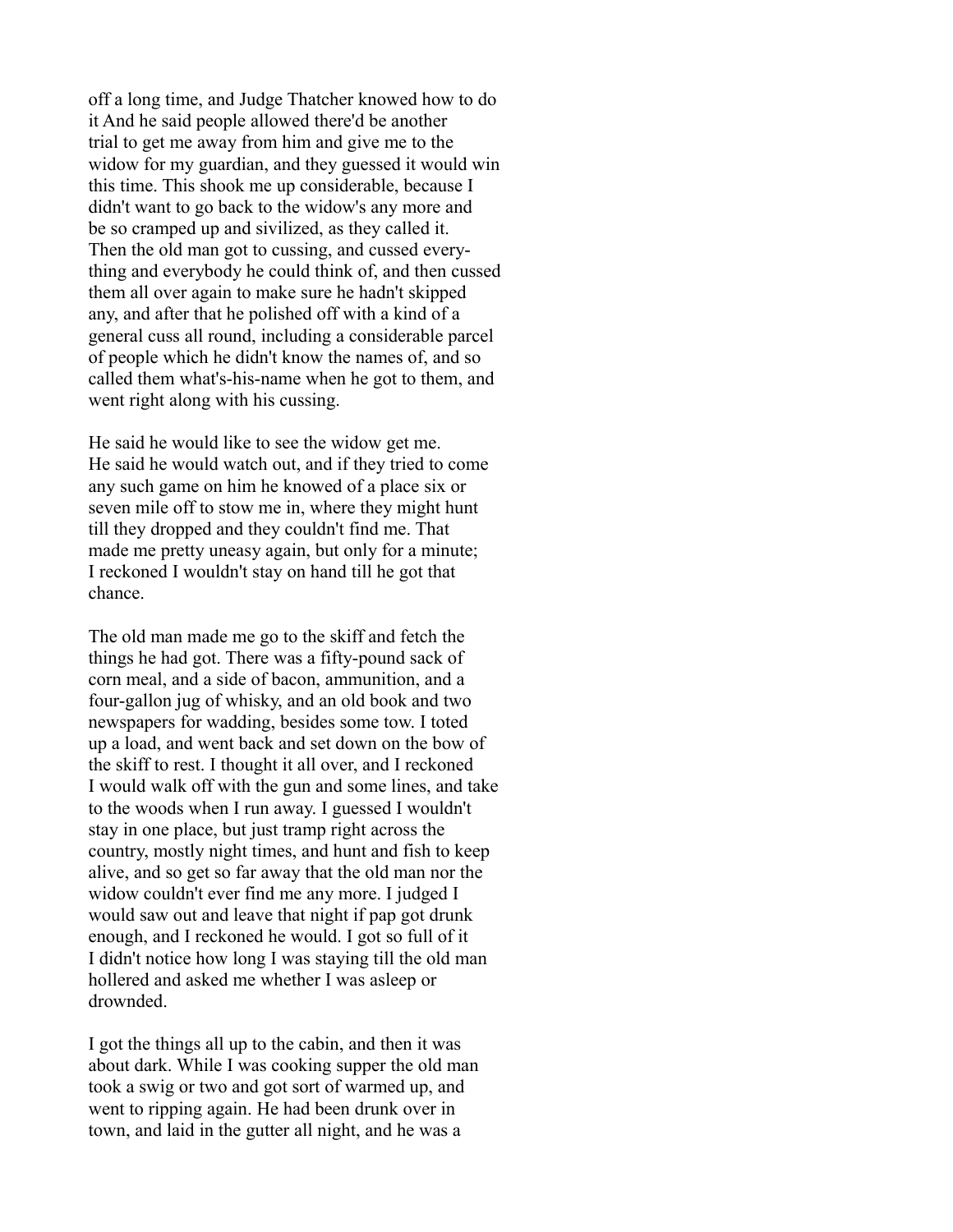sight to look at. A body would a thought he was Adam -- he was just all mud. Whenever his liquor begun to work he most always went for the govment. his time he says:

"Call this a govment! why, just look at it and see what it's like. Here's the law a-standing ready to take a man's son away from him -- a man's own son, which he has had all the trouble and all the anxiety and all the expense of raising. Yes, just as that man has got that son raised at last, and ready to go to work and begin to do suthin' for HIM and give him a rest, the law up and goes for him. And they call THAT govment! That ain't all, nuther. The law backs that old Judge Thatcher up and helps him to keep me out o' my property. Here's what the law does: The law takes a man worth six thousand dollars and up'ards, and jams him into an old trap of a cabin like this, and lets him go round in clothes that ain't fitten for a hog. They call that govment! A man can't get his rights in a govment like this. Sometimes I've a mighty notion to just leave the country for good and all. Yes, and I TOLD 'em so; I told old Thatcher so to his face. Lots of 'em heard me, and can tell what I said. Says I, for two cents I'd leave the blamed country and never come a-near it agin. Them's the very words. I says look at my hat -- if you call it a hat -- but the lid raises up and the rest of it goes down till it's below my chin, and then it ain't rightly a hat at all, but more like my head was shoved up through a jint o' stovepipe. Look at it, says I -- such a hat for me to wear -- one of the wealthiest men in this town if I could git my rights.

"Oh, yes, this is a wonderful govment, wonderful. Why, looky here. There was a free nigger there from Ohio -- a mulatter, most as white as a white man. He had the whitest shirt on you ever see, too, and the shiniest hat; and there ain't a man in that town that's got as fine clothes as what he had; and he had a gold watch and chain, and a silver-headed cane -- the awfulest old gray-headed nabob in the State. And what do you think? They said he was a p'fessor in a college, and could talk all kinds of languages, and knowed everything. And that ain't the wust. They said he could VOTE when he was at home. Well, that let me out. Thinks I, what is the country a-coming to? It was 'lection day, and I was just about to go and vote myself if I warn't too drunk to get there; but when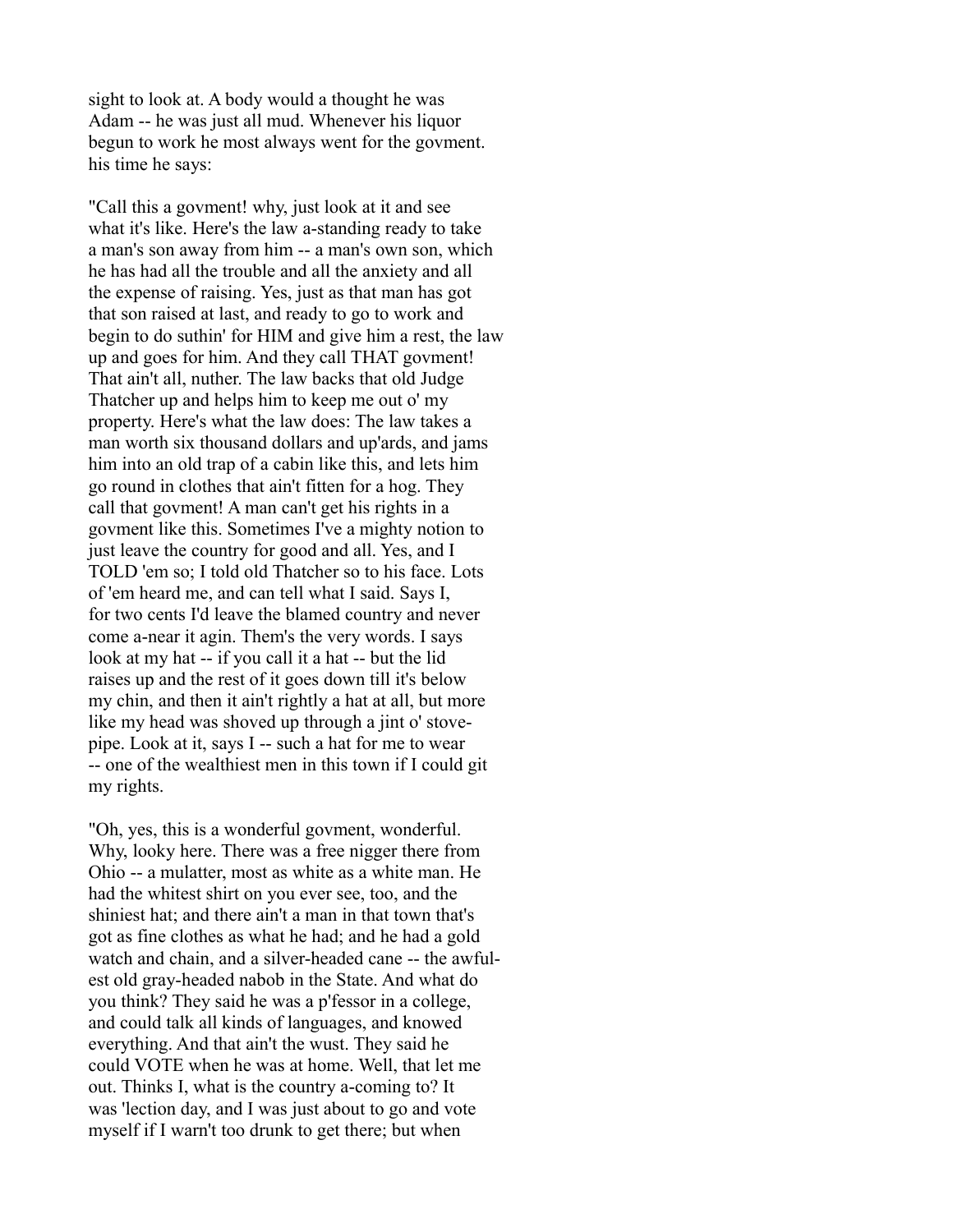they told me there was a State in this country where they'd let that nigger vote, I drawed out. I says I'll never vote agin. Them's the very words I said; they all heard me; and the country may rot for all me -- I'll never vote agin as long as I live. And to see the cool way of that nigger -- why, he wouldn't a give me the road if I hadn't shoved him out o' the way. I says to the people, why ain't this nigger put up at auction and sold? -- that's what I want to know. And what do you reckon they said? Why, they said he couldn't be sold till he'd been in the State six months, and he hadn't been there that long yet. There, now - that's a specimen. They call that a govment that can't sell a free nigger till he's been in the State six months. Here's a govment that calls itself a govment, and lets on to be a govment, and thinks it is a govment, and yet's got to set stock-still for six whole months before it can take a hold of a prowling, thieving, infernal, white-shirted free nigger, and --"

Pap was agoing on so he never noticed where his old limber legs was taking him to, so he went head over heels over the tub of salt pork and barked both shins, and the rest of his speech was all the hottest kind of language -- mostly hove at the nigger and the govment, though he give the tub some, too, all along, here and there. He hopped around the cabin considerable, first on one leg and then on the other, holding first one shin and then the other one, and at last he let out with his left foot all of a sudden and fetched the tub a rattling kick. But it warn't good judgment, because that was the boot that had a couple of his toes leaking out of the front end of it; so now he raised a howl that fairly made a body's hair raise, and down he went in the dirt, and rolled there, and held his toes; and the cussing he done then laid over anything he had ever done previous. He said so his own self afterwards. He had heard old Sowberry Hagan in his best days, and he said it laid over him, too; but I reckon that was sort of piling it on, maybe.

After supper pap took the jug, and said he had enough whisky there for two drunks and one delirium tremens. That was always his word. I judged he would be blind drunk in about an hour, and then I would steal the key, or saw myself out, one or t'other. He drank and drank, and tumbled down on his blankets by and by; but luck didn't run my way. He didn't go sound asleep, but was uneasy. He groaned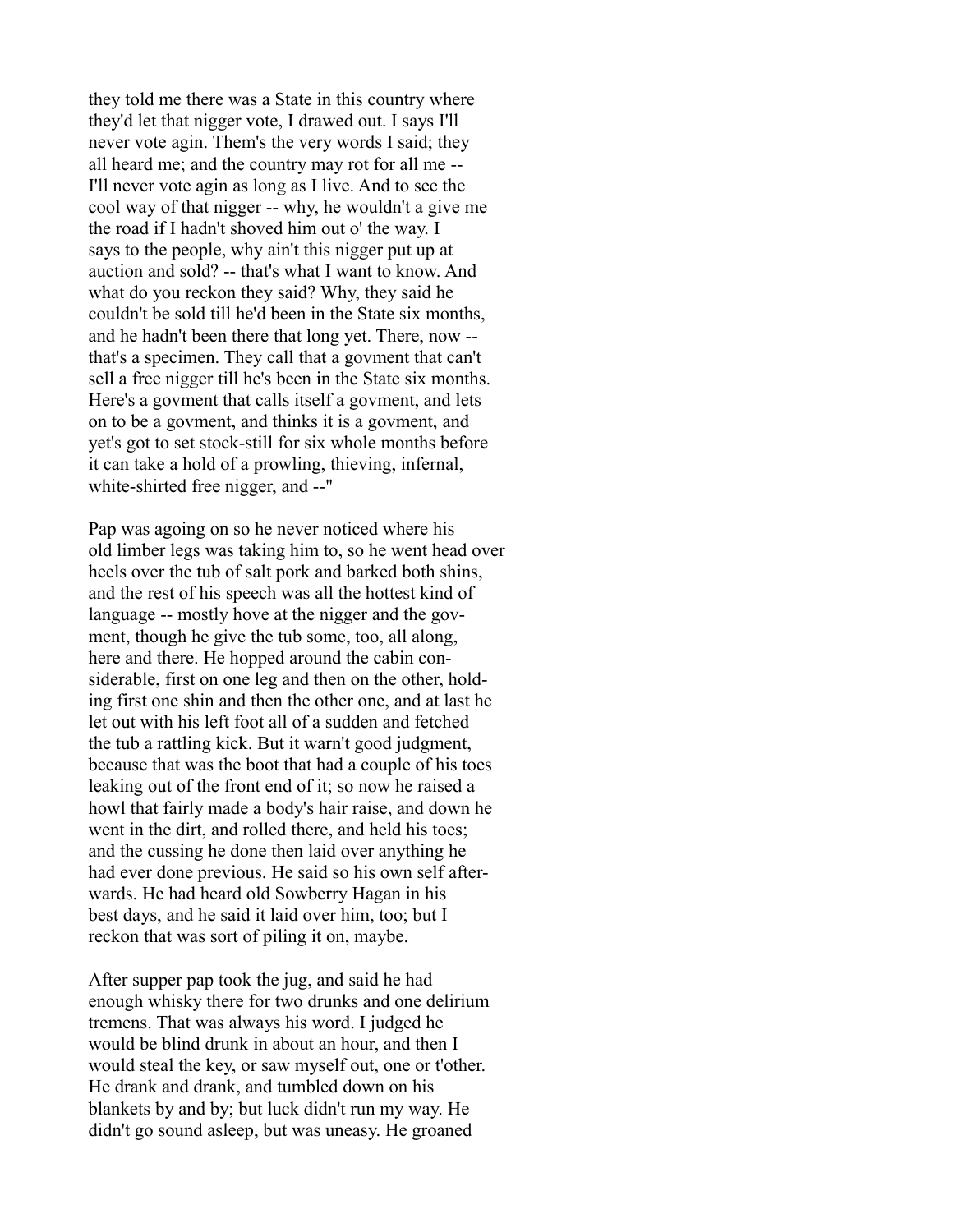and moaned and thrashed around this way and that for a long time. At last I got so sleepy I couldn't keep my eyes open all I could do, and so before I knowed what I was about I was sound asleep, and the candle burning.

I don't know how long I was asleep, but all of a sudden there was an awful scream and I was up. There was pap looking wild, and skipping around every which way and yelling about snakes. He said they was crawling up his legs; and then he would give a jump and scream, and say one had bit him on the cheek -- but I couldn't see no snakes. He started and run round and round the cabin, hollering "Take him off! take him off! he's biting me on the neck!" I never see a man look so wild in the eyes. Pretty soon he was all fagged out, and fell down panting; then he rolled over and over wonderful fast, kicking things every which way, and striking and grabbing at the air with his hands, and screaming and saying there was devils a-hold of him. He wore out by and by, and laid still a while, moaning. Then he laid stiller, and didn't make a sound. I could hear the owls and the wolves away off in the woods, and it seemed terrible still. He was laying over by the corner. By and by he raised up part way and listened, with his head to one side. He says, very low:

"Tramp -- tramp -- tramp; that's the dead; tramp -- tramp -- tramp; they're coming after me; but I won't go. Oh, they're here! don't touch me -- don't! hands off -- they're cold; let go. Oh, let a poor devil alone!"

Then he went down on all fours and crawled off, begging them to let him alone, and he rolled himself up in his blanket and wallowed in under the old pine table, still a-begging; and then he went to crying. I could hear him through the blanket.

By and by he rolled out and jumped up on his feet looking wild, and he see me and went for me. He chased me round and round the place with a claspknife, calling me the Angel of Death, and saying he would kill me, and then I couldn't come for him no more. I begged, and told him I was only Huck; but he laughed SUCH a screechy laugh, and roared and cussed, and kept on chasing me up. Once when I turned short and dodged under his arm he made a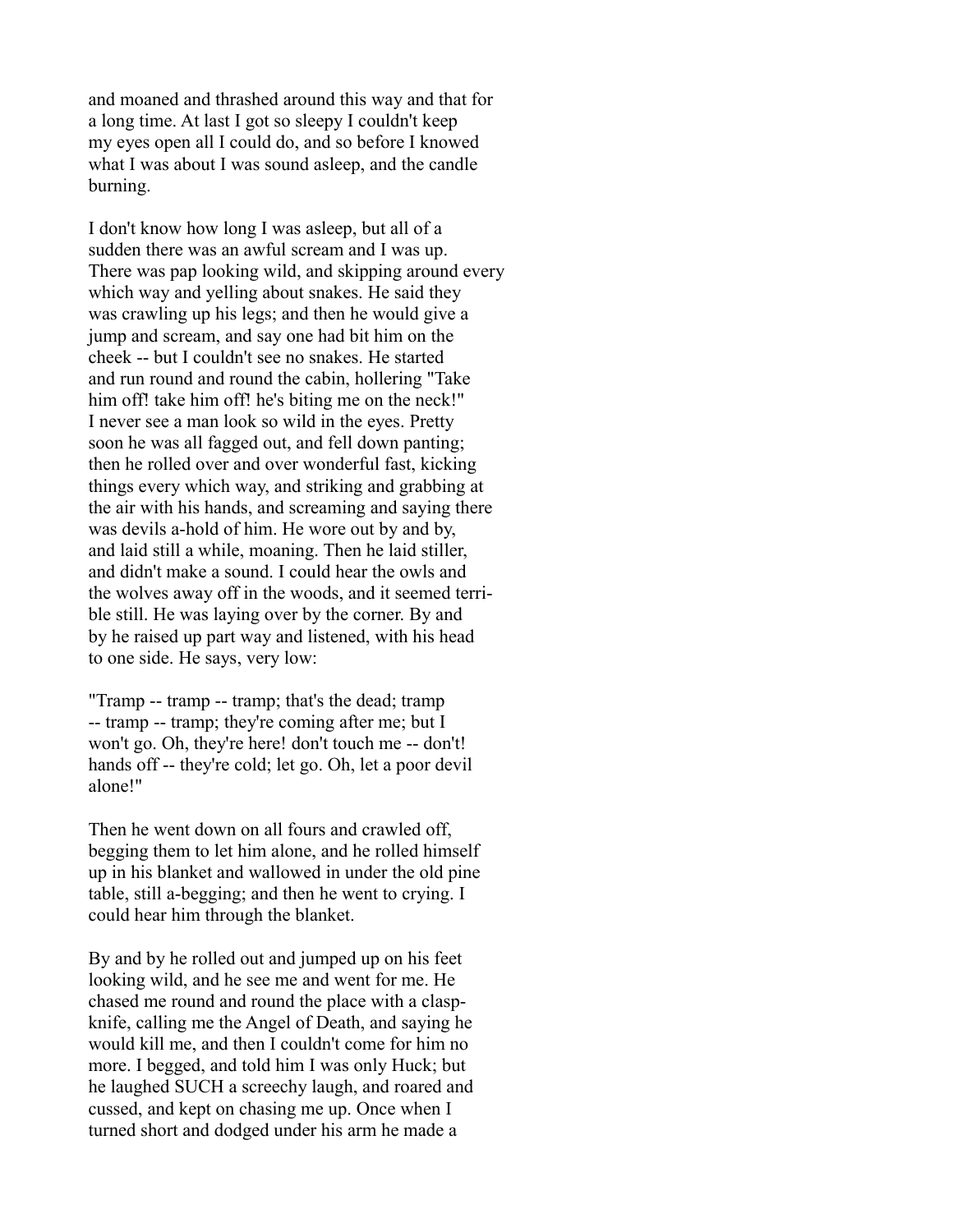grab and got me by the jacket between my shoulders, and I thought I was gone; but I slid out of the jacket quick as lightning, and saved myself. Pretty soon he was all tired out, and dropped down with his back against the door, and said he would rest a minute and then kill me. He put his knife under him, and said he would sleep and get strong, and then he would see who was who.

So he dozed off pretty soon. By and by I got the old split-bottom chair and clumb up as easy as I could, not to make any noise, and got down the gun. I slipped the ramrod down it to make sure it was loaded, then I laid it across the turnip barrel, pointing towards pap, and set down behind it to wait for him to stir. And how slow and still the time did drag along.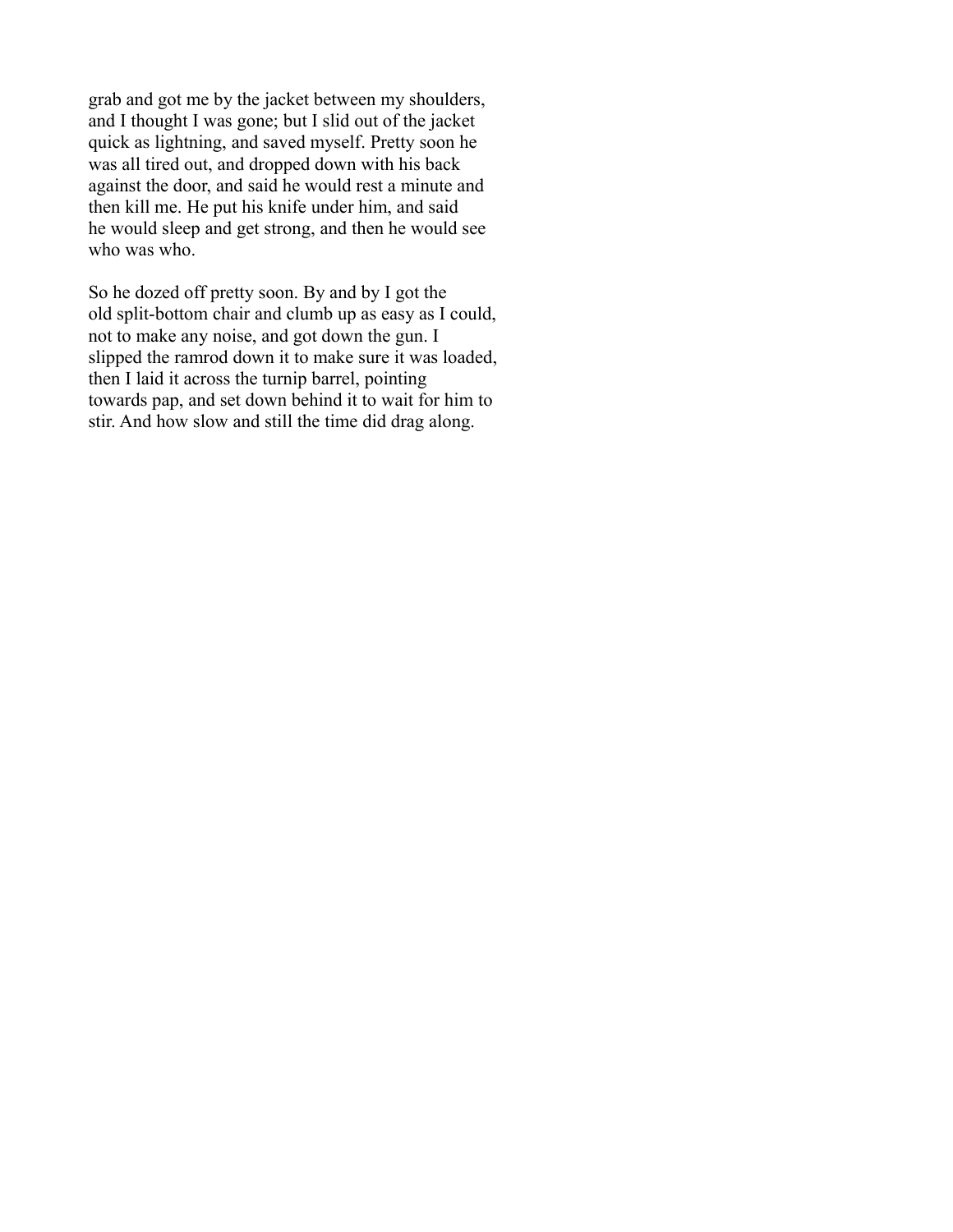## CHAPTER VII.

RGIT up! What you 'bout?"

I opened my eyes and looked around, trying to make out where I was. It was after sun-up, and I had been sound asleep. Pap was standing over me looking sourQand sick, too. He says:

"What you doin' with this gun?"

I judged he didn't know nothing about what he had been doing, so I says:

"Somebody tried to get in, so I was laying for him."

"Why didn't you roust me out?"

"Well, I tried to, but I couldn't; I couldn't budge you."

"Well, all right. Don't stand there palavering all day, but out with you and see if there's a fish on the lines for breakfast. I'll be along in a minute."

He unlocked the door, and I cleared out up the river-bank. I noticed some pieces of limbs and such things floating down, and a sprinkling of bark; so I knowed the river had begun to rise. I reckoned I would have great times now if I was over at the town. The June rise used to be always luck for me; because as soon as that rise begins here comes cordwood floating down, and pieces of log rafts -- sometimes a dozen logs together; so all you have to do is to catch them and sell them to the wood-yards and the sawmill.

I went along up the bank with one eye out for pap and t'other one out for what the rise might fetch along. Well, all at once here comes a canoe; just a beauty, too, about thirteen or fourteen foot long, riding high like a duck. I shot head-first off of the bank like a frog, clothes and all on, and struck out for the canoe. I just expected there'd be somebody laying down in it, because people often done that to fool folks, and when a chap had pulled a skiff out most to it they'd raise up and laugh at him. But it warn't so this time. It was a drift-canoe sure enough, and I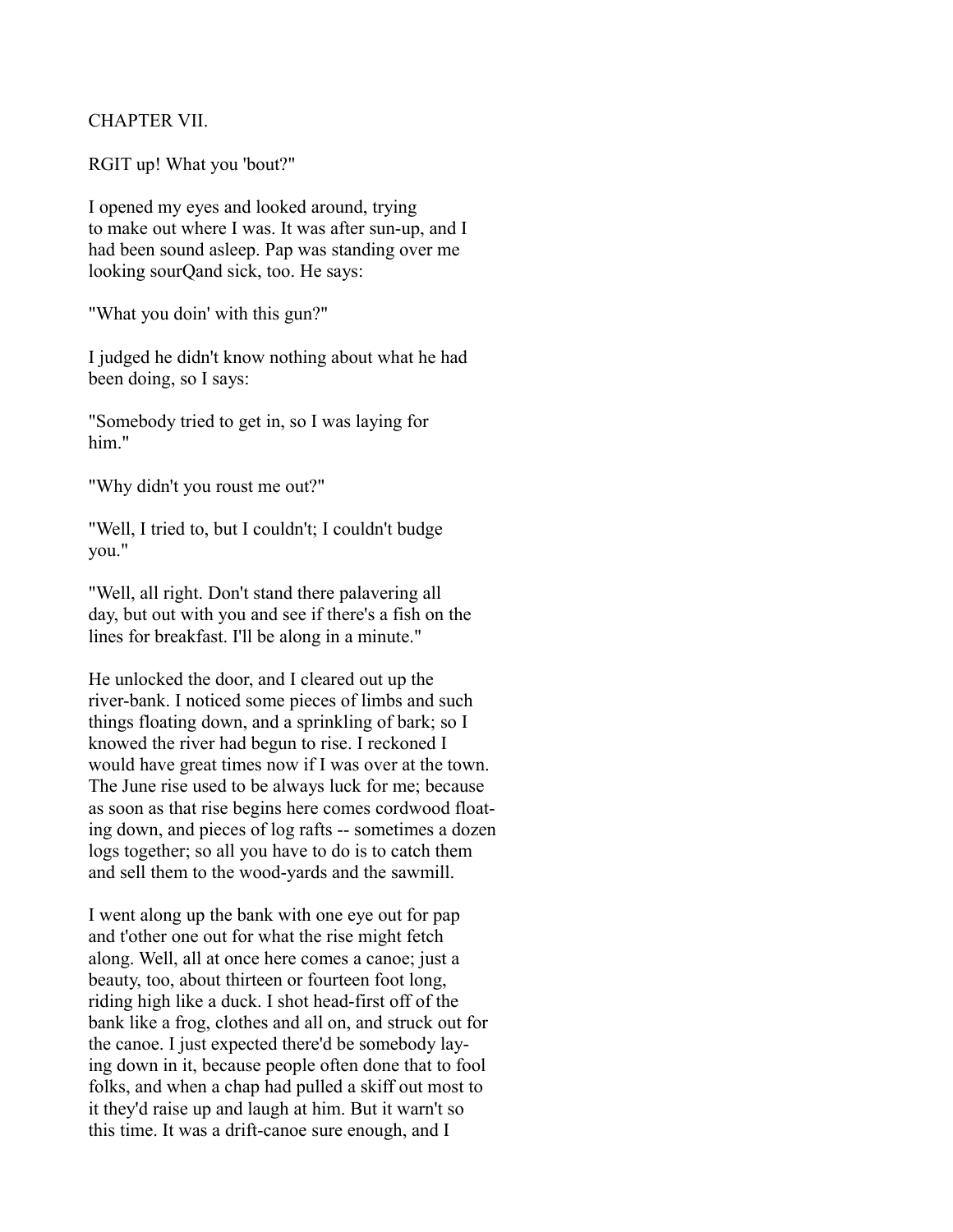clumb in and paddled her ashore. Thinks I, the old man will be glad when he sees this -- she's worth ten dollars. But when I got to shore pap wasn't in sight yet, and as I was running her into a little creek like a gully, all hung over with vines and willows, I struck another idea: I judged I'd hide her good, and then, 'stead of taking to the woods when I run off, I'd go down the river about fifty mile and camp in one place for good, and not have such a rough time tramping on foot.

It was pretty close to the shanty, and I thought I heard the old man coming all the time; but I got her hid; and then I out and looked around a bunch of willows, and there was the old man down the path a piece just drawing a bead on a bird with his gun. So he hadn't seen anything.

When he got along I was hard at it taking up a "trot" line. He abused me a little for being so slow; but I told him I fell in the river, and that was what made me so long. I knowed he would see I was wet, and then he would be asking questions. We got five catfish off the lines and went home.

While we laid off after breakfast to sleep up, both of us being about wore out, I got to thinking that if I could fix up some way to keep pap and the widow from trying to follow me, it would be a certainer thing than trusting to luck to get far enough off before they missed me; you see, all kinds of things might happen. Well, I didn't see no way for a while, but by and by pap raised up a minute to drink another barrel of water, and he says:

"Another time a man comes a-prowling round here you roust me out, you hear? That man warn't here for no good. I'd a shot him. Next time you roust me out, you hear?"

Then he dropped down and went to sleep again; but what he had been saying give me the very idea I wanted. I says to myself, I can fix it now so nobody won't think of following me.

About twelve o'clock we turned out and went along up the bank. The river was coming up pretty fast, and lots of driftwood going by on the rise. By and by along comes part of a log raft -- nine logs fast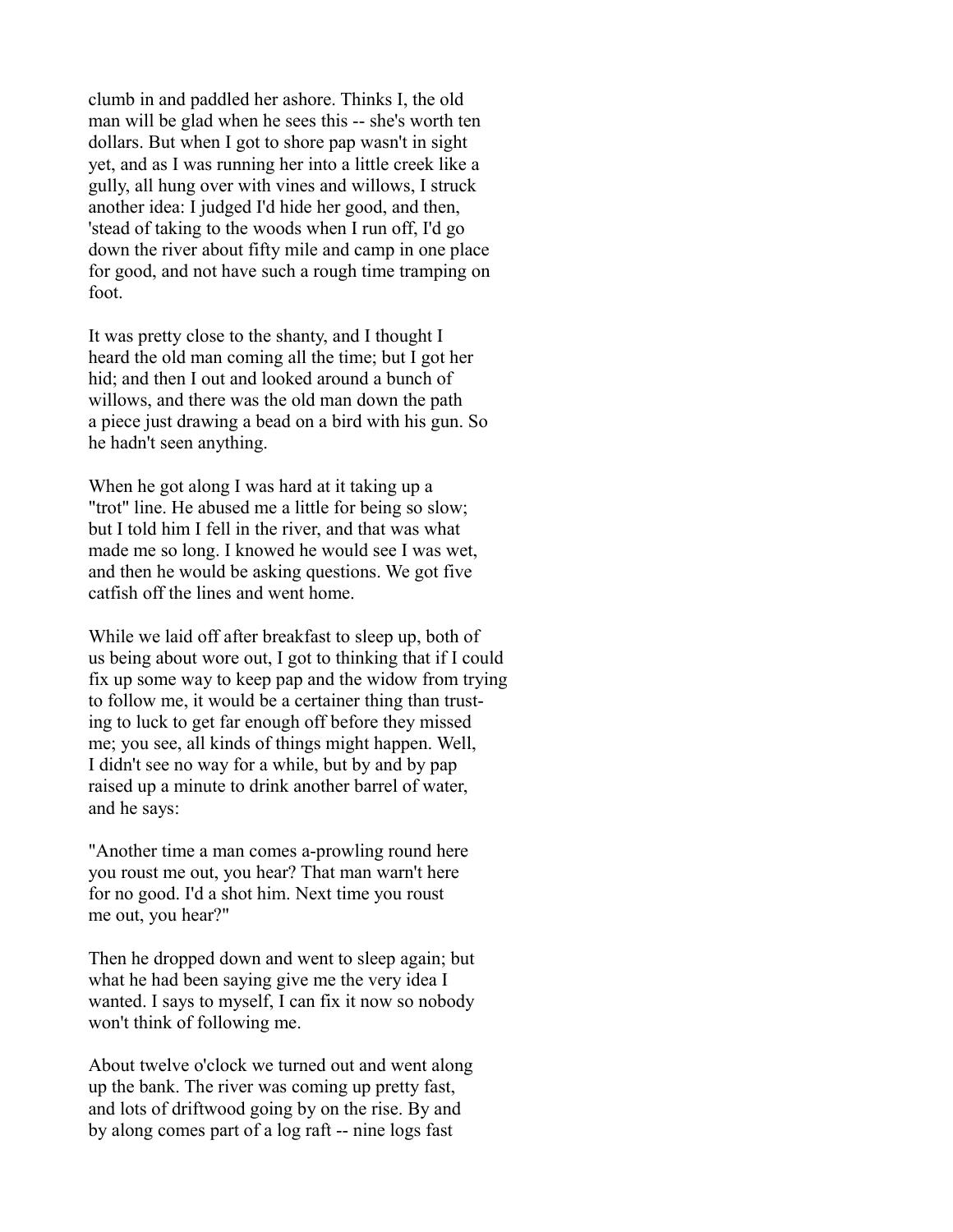together. We went out with the skiff and towed it ashore. Then we had dinner. Anybody but pap would a waited and seen the day through, so as to catch more stuff; but that warn't pap's style. Nine logs was enough for one time; he must shove right over to town and sell. So he locked me in and took the skiff, and started off towing the raft about halfpast three. I judged he wouldn't come back that night. I waited till I reckoned he had got a good start; then I out with my saw, and went to work on that log again. Before he was t'other side of the river I was out of the hole; him and his raft was just a speck on the water away off yonder.

I took the sack of corn meal and took it to where the canoe was hid, and shoved the vines and branches apart and put it in; then I done the same with the side of bacon; then the whisky-jug. I took all the coffee and sugar there was, and all the ammunition; I took the wadding; I took the bucket and gourd; I took a dipper and a tin cup, and my old saw and two blankets, and the skillet and the coffee-pot. I took fish-lines and matches and other things -- everything that was worth a cent. I cleaned out the place. I wanted an axe, but there wasn't any, only the one out at the woodpile, and I knowed why I was going to leave that. I fetched out the gun, and now I was done.

I had wore the ground a good deal crawling out of the hole and dragging out so many things. So I fixed that as good as I could from the outside by scattering dust on the place, which covered up the smoothness and the sawdust. Then I fixed the piece of log back into its place, and put two rocks under it and one against it to hold it there, for it was bent up at that place and didn't quite touch ground. If you stood four or five foot away and didn't know it was sawed, you wouldn't never notice it; and besides, this was the back of the cabin, and it warn't likely anybody would go fooling around there.

It was all grass clear to the canoe, so I hadn't left a track. I followed around to see. I stood on the bank and looked out over the river. All safe. So I took the gun and went up a piece into the woods, and was hunting around for some birds when I see a wild pig; hogs soon went wild in them bottoms after they had got away from the prairie farms. I shot this fellow and took him into camp.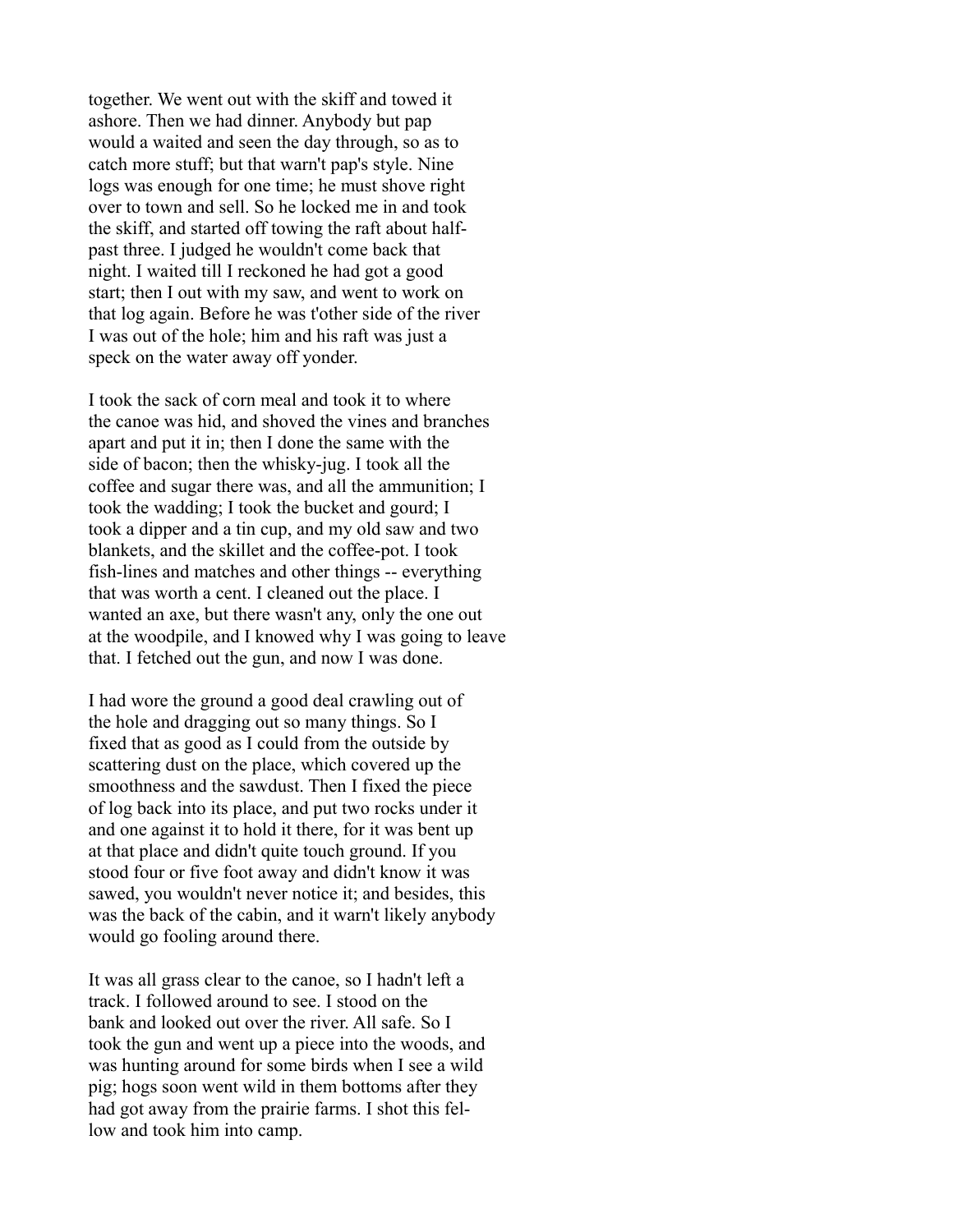I took the axe and smashed in the door. I beat it and hacked it considerable a-doing it. I fetched the pig in, and took him back nearly to the table and hacked into his throat with the axe, and laid him down on the ground to bleed; I say ground because it was ground -- hard packed, and no boards. Well, next I took an old sack and put a lot of big rocks in it -- all I could drag -- and I started it from the pig, and dragged it to the door and through the woods down to the river and dumped it in, and down it sunk, out of sight. You could easy see that something had been dragged over the ground. I did wish Tom Sawyer was there; I knowed he would take an interest in this kind of business, and throw in the fancy touches. Nobody could spread himself like Tom Sawyer in such a thing as that.

Well, last I pulled out some of my hair, and blooded the axe good, and stuck it on the back side, and slung the axe in the corner. Then I took up the pig and held him to my breast with my jacket (so he couldn't drip) till I got a good piece below the house and then dumped him into the river. Now I thought of something else. So I went and got the bag of meal and my old saw out of the canoe, and fetched them to the house. I took the bag to where it used to stand, and ripped a hole in the bottom of it with the saw, for there warn't no knives and forks on the place -- pap done everything with his clasp-knife about the cooking. Then I carried the sack about a hundred yards across the grass and through the willows east of the house, to a shallow lake that was five mile wide and full of rushes -- and ducks too, you might say, in the season. There was a slough or a creek leading out of it on the other side that went miles away, I don't know where, but it didn't go to the river. The meal sifted out and made a little track all the way to the lake. I dropped pap's whetstone there too, so as to look like it had been done by accident. Then I tied up the rip in the meal sack with a string, so it wouldn't leak no more, and took it and my saw to the canoe again.

It was about dark now; so I dropped the canoe down the river under some willows that hung over the bank, and waited for the moon to rise. I made fast to a willow; then I took a bite to eat, and by and by laid down in the canoe to smoke a pipe and lay out a plan.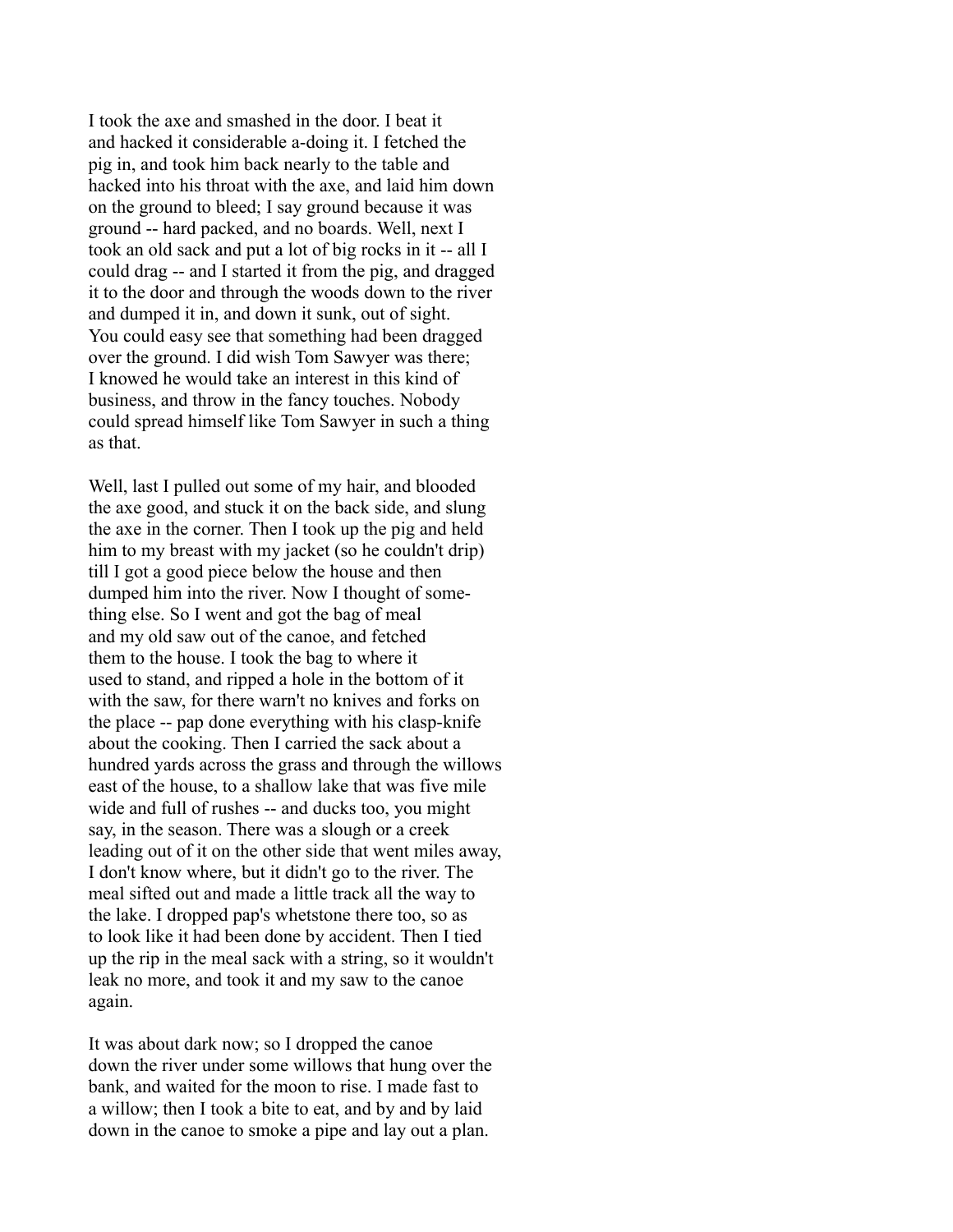I says to myself, they'll follow the track of that sackful of rocks to the shore and then drag the river for me. And they'll follow that meal track to the lake and go browsing down the creek that leads out of it to find the robbers that killed me and took the things. They won't ever hunt the river for anything but my dead carcass. They'll soon get tired of that, and won't bother no more about me. All right; I can stop anywhere I want to. Jackson's Island is good enough for me; I know that island pretty well, and nobody ever comes there. And then I can paddle over to town nights, and slink around and pick up things I want. Jackson's Island's the place.

I was pretty tired, and the first thing I knowed I was asleep. When I woke up I didn't know where I was for a minute. I set up and looked around, a little scared. Then I remembered. The river looked miles and miles across. The moon was so bright I could a counted the drift logs that went a-slipping along, black and still, hundreds of yards out from shore. Everything was dead quiet, and it looked late, and SMELT late. You know what I mean -- I don't know the words to put it in.

I took a good gap and a stretch, and was just going to unhitch and start when I heard a sound away over the water. I listened. Pretty soon I made it out. It was that dull kind of a regular sound that comes from oars working in rowlocks when it's a still night. I peeped out through the willow branches, and there it was -- a skiff, away across the water. I couldn't tell how many was in it. It kept a-coming, and when it was abreast of me I see there warn't but one man in it. Think's I, maybe it's pap, though I warn't expecting him. He dropped below me with the current, and by and by he came a-swinging up shore in the easy water, and he went by so close I could a reached out the gun and touched him. Well, it WAS pap, sure enough -- and sober, too, by the way he laid his oars.

I didn't lose no time. The next minute I was aspinning down stream soft but quick in the shade of the bank. I made two mile and a half, and then struck out a quarter of a mile or more towards the middle of the river, because pretty soon I would be passing the ferry landing, and people might see me and hail me. I got out amongst the driftwood, and then laid down in the bottom of the canoe and let her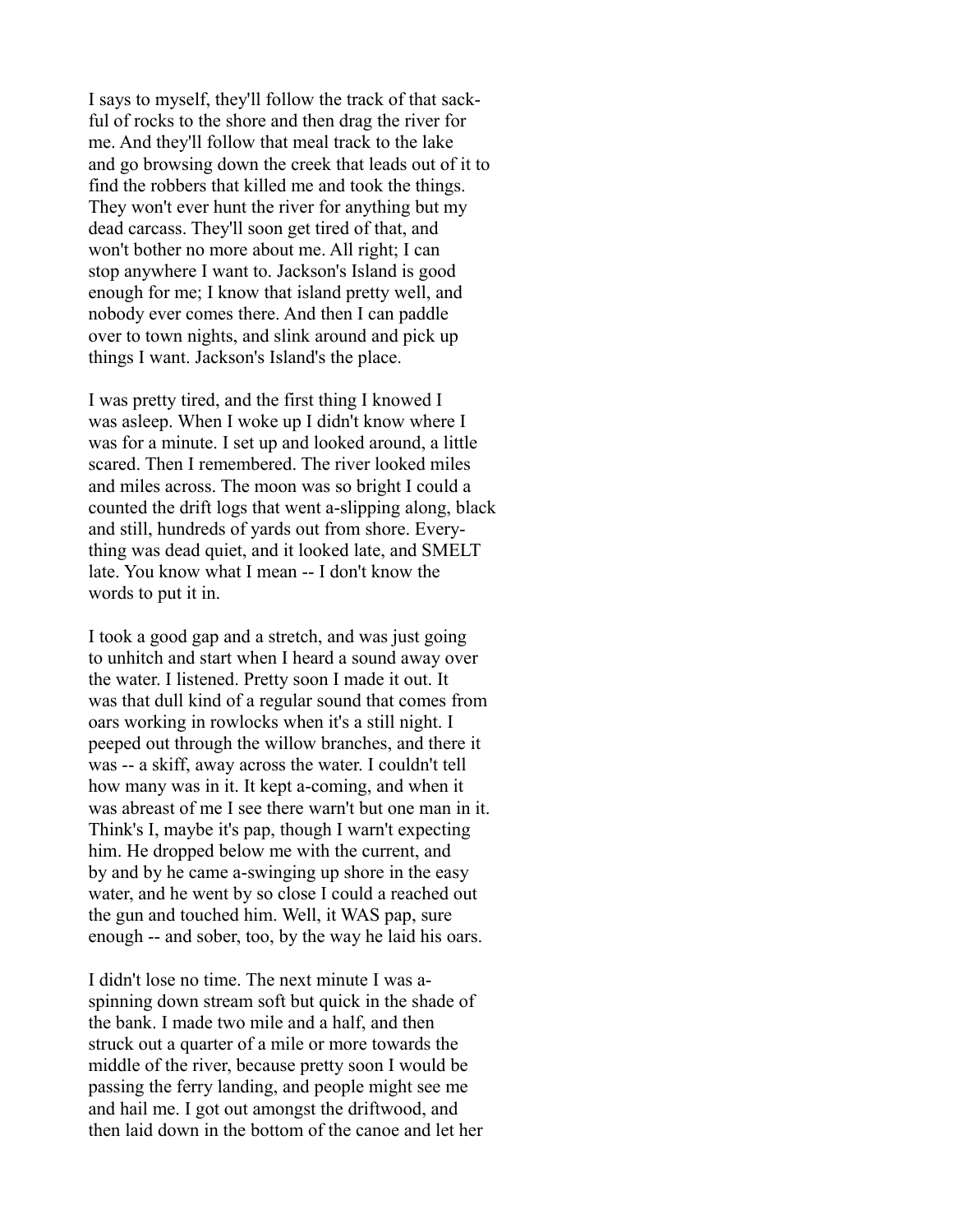float. I laid there, and had a good rest and a smoke out of my pipe, looking away into the sky; not a cloud in it. The sky looks ever so deep when you lay down on your back in the moonshine; I never knowed it before. And how far a body can hear on the water such nights! I heard people talking at the ferry landing. I heard what they said, too -- every word of it. One man said it was getting towards the long days and the short nights now. T'other one said THIS warn't one of the short ones, he reckoned -- and then they laughed, and he said it over again, and they laughed again; then they waked up another fellow and told him, and laughed, but he didn't laugh; he ripped out something brisk, and said let him alone. The first fellow said he 'lowed to tell it to his old woman -- she would think it was pretty good; but he said that warn't nothing to some things he had said in his time. I heard one man say it was nearly three o'clock, and he hoped daylight wouldn't wait more than about a week longer. After that the talk got further and further away, and I couldn't make out the words any more; but I could hear the mumble, and now and then a laugh, too, but it seemed a long ways off.

I was away below the ferry now. I rose up, and there was Jackson's Island, about two mile and a half down stream, heavy timbered and standing up out of the middle of the river, big and dark and solid, like a steamboat without any lights. There warn't any signs of the bar at the head -- it was all under water now.

It didn't take me long to get there. I shot past the head at a ripping rate, the current was so swift, and then I got into the dead water and landed on the side towards the Illinois shore. I run the canoe into a deep dent in the bank that I knowed about; I had to part the willow branches to get in; and when I made fast nobody could a seen the canoe from the outside.

I went up and set down on a log at the head of the island, and looked out on the big river and the black driftwood and away over to the town, three mile away, where there was three or four lights twinkling. A monstrous big lumber-raft was about a mile up stream, coming along down, with a lantern in the middle of it. I watched it come creeping down, and when it was most abreast of where I stood I heard a man say, "Stern oars, there! heave her head to stabboard!" I heard that just as plain as if the man was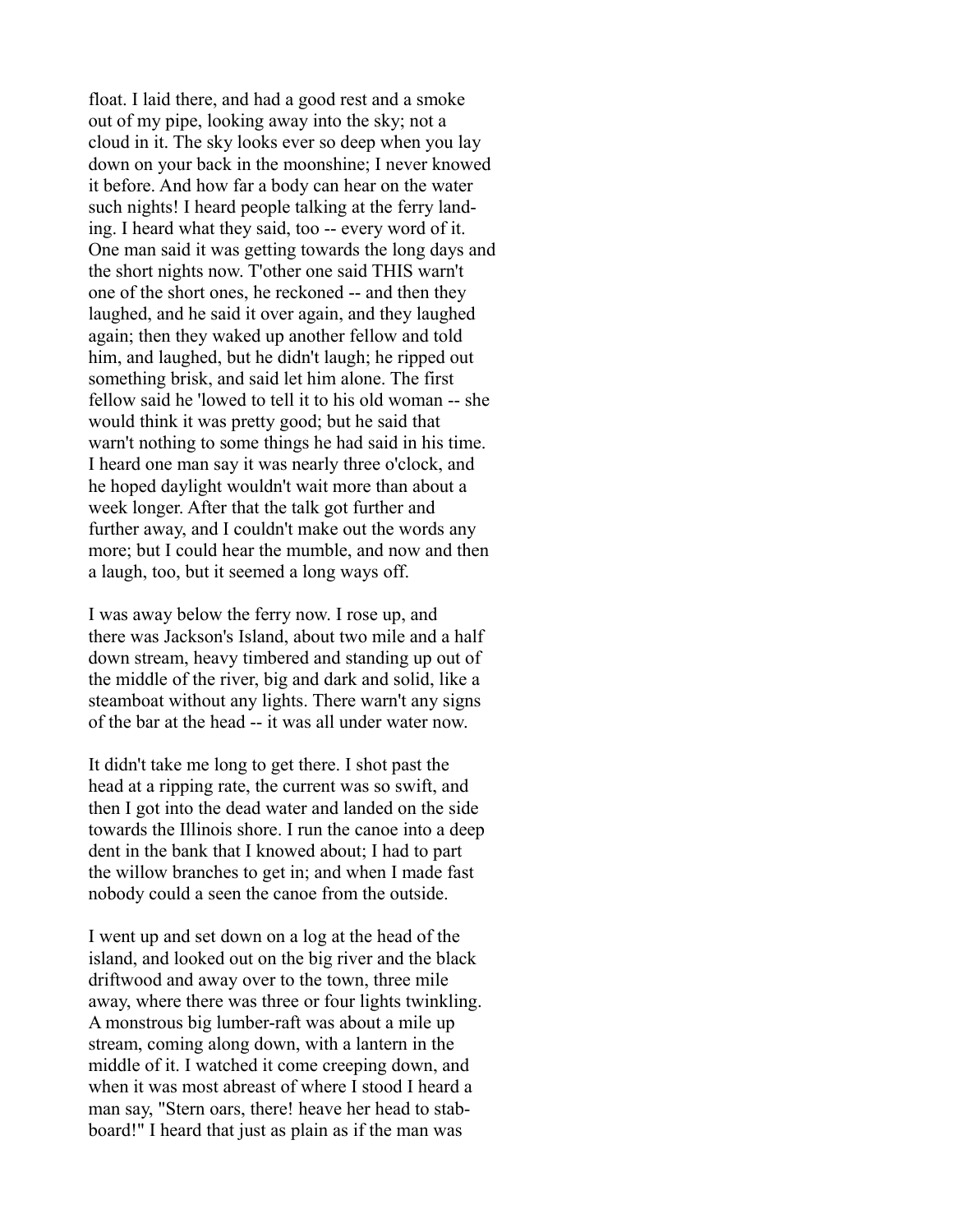by my side.

There was a little gray in the sky now; so I stepped into the woods, and laid down for a nap before breakfast.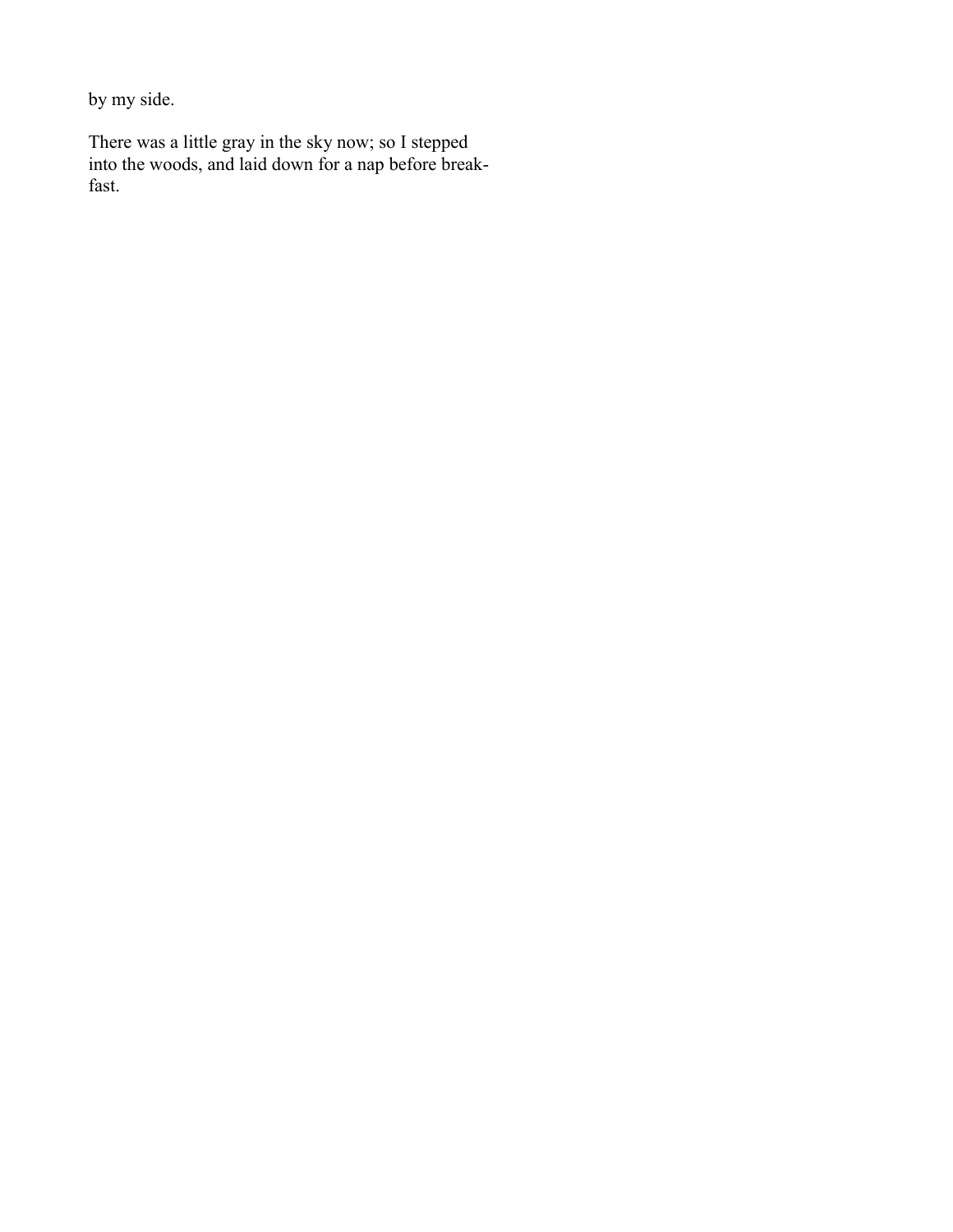#### CHAPTER VIII.

THE sun was up so high when I waked that I judged it was after eight o'clock. I laid there in the grass and the cool shade thinking about things, and feeling rested and ruther comfortable and satisfied. I could see the sun out at one or two holes, but mostly it was big trees all about, and gloomy in there amongst them. There was freckled places on the ground where the light sifted down through the leaves, and the freckled places swapped about a little, showing there was a little breeze up there. A couple of squirrels set on a limb and jabbered at me very friendly.

I was powerful lazy and comfortable -- didn't want to get up and cook breakfast. Well, I was dozing off again when I thinks I hears a deep sound of "boom!" away up the river. I rouses up, and rests on my elbow and listens; pretty soon I hears it again. I hopped up, and went and looked out at a hole in the leaves, and I see a bunch of smoke laying on the water a long ways up -- about abreast the ferry. And there was the ferryboat full of people floating along down. I knowed what was the matter now. "Boom!" I see the white smoke squirt out of the ferryboat's side. You see, they was firing cannon over the water, trying to make my carcass come to the top.

I was pretty hungry, but it warn't going to do for me to start a fire, because they might see the smoke. So I set there and watched the cannon-smoke and listened to the boom. The river was a mile wide there, and it always looks pretty on a summer morning -- so I was having a good enough time seeing them hunt for my remainders if I only had a bite to eat. Well, then I happened to think how they always put quicksilver in loaves of bread and float them off, because they always go right to the drownded carcass and stop there. So, says I, I'll keep a lookout, and if any of them's floating around after me I'll give them a show. I changed to the Illinois edge of the island to see what luck I could have, and I warn't disappointed. A big double loaf come along, and I most got it with a long stick, but my foot slipped and she floated out further. Of course I was where the current set in the closest to the shore -- I knowed enough for that. But by and by along comes another one, and this time I won. I took out the plug and shook out the little dab of quick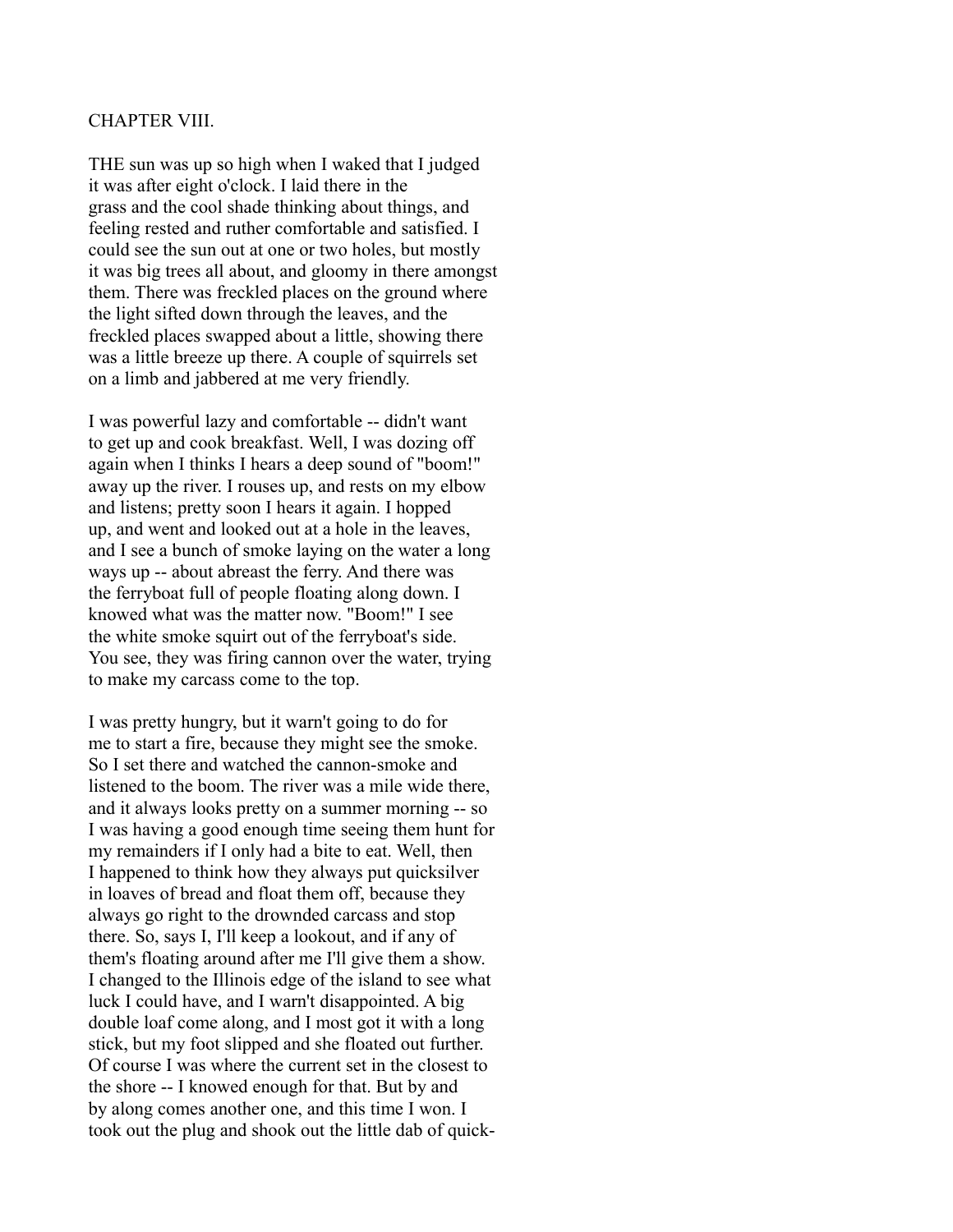silver, and set my teeth in. It was "baker's bread" -- what the quality eat; none of your low-down corn-pone.

I got a good place amongst the leaves, and set there on a log, munching the bread and watching the ferryboat, and very well satisfied. And then something struck me. I says, now I reckon the widow or the parson or somebody prayed that this bread would find me, and here it has gone and done it. So there ain't no doubt but there is something in that thing -- that is, there's something in it when a body like the widow or the parson prays, but it don't work for me, and I reckon it don't work for only just the right kind.

I lit a pipe and had a good long smoke, and went on watching. The ferryboat was floating with the current, and I allowed I'd have a chance to see who was aboard when she come along, because she would come in close, where the bread did. When she'd got pretty well along down towards me, I put out my pipe and went to where I fished out the bread, and laid down behind a log on the bank in a little open place. Where the log forked I could peep through.

By and by she come along, and she drifted in so close that they could a run out a plank and walked ashore. Most everybody was on the boat. Pap, and Judge Thatcher, and Bessie Thatcher, and Jo Harper, and Tom Sawyer, and his old Aunt Polly, and Sid and Mary, and plenty more. Everybody was talking about the murder, but the captain broke in and says:

"Look sharp, now; the current sets in the closest here, and maybe he's washed ashore and got tangled amongst the brush at the water's edge. I hope so, anyway."

"I didn't hope so. They all crowded up and leaned over the rails, nearly in my face, and kept still, watching with all their might. I could see them first-rate, but they couldn't see me. Then the captain sung out:

"Stand away!" and the cannon let off such a blast right before me that it made me deef with the noise and pretty near blind with the smoke, and I judged I was gone. If they'd a had some bullets in, I reckon they'd a got the corpse they was after. Well, I see I warn't hurt, thanks to goodness. The boat floated on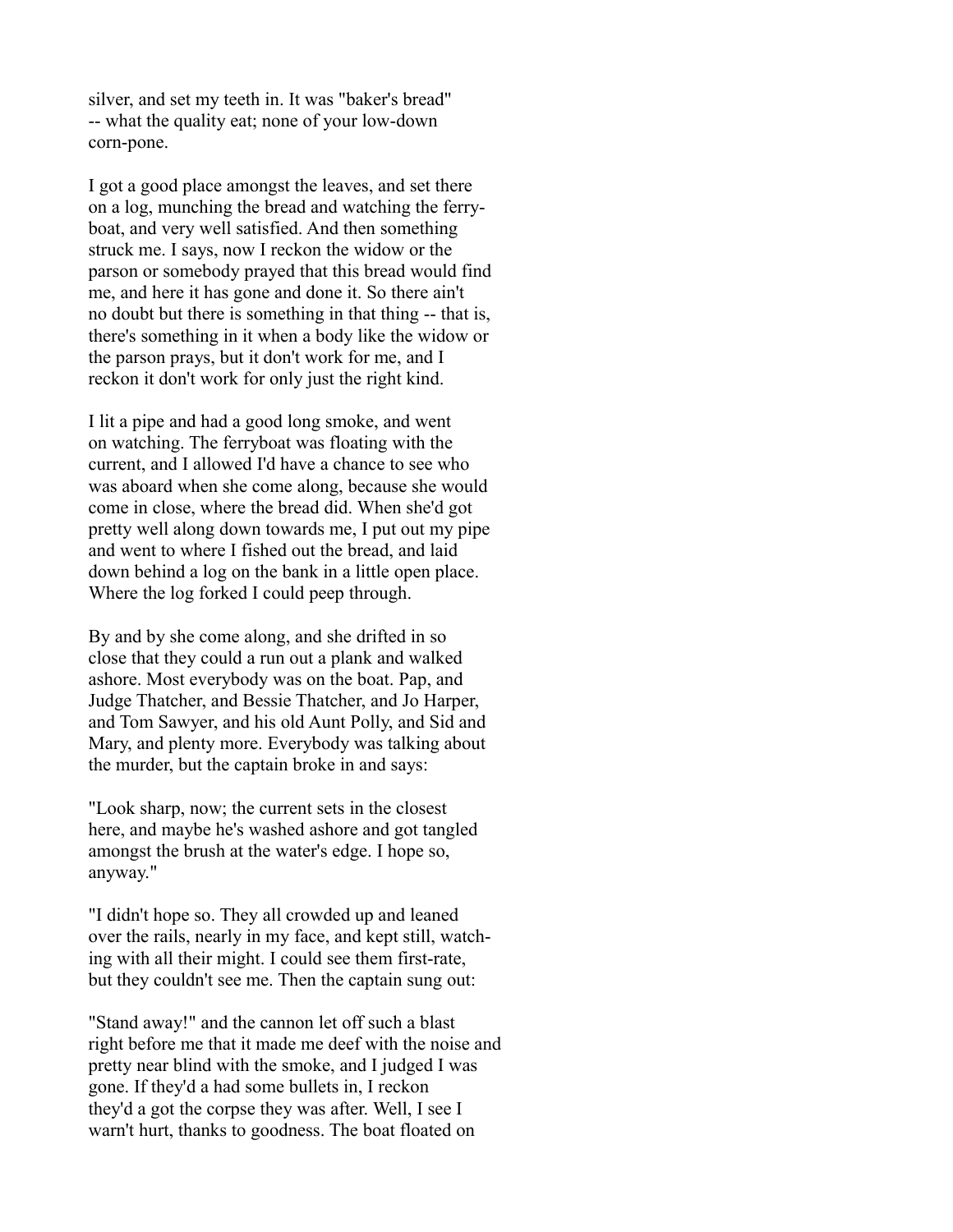and went out of sight around the shoulder of the island. I could hear the booming now and then, further and further off, and by and by, after an hour, I didn't hear it no more. The island was three mile long. I judged they had got to the foot, and was giving it up. But they didn't yet a while. They turned around the foot of the island and started up the channel on the Missouri side, under steam, and booming once in a while as they went. I crossed over to that side and watched them. When they got abreast the head of the island they quit shooting and dropped over to the Missouri shore and went home to the town.

I knowed I was all right now. Nobody else would come a-hunting after me. I got my traps out of the canoe and made me a nice camp in the thick woods. I made a kind of a tent out of my blankets to put my things under so the rain couldn't get at them. I catched a catfish and haggled him open with my saw, and towards sundown I started my camp fire and had supper. Then I set out a line to catch some fish for breakfast.

When it was dark I set by my camp fire smoking, and feeling pretty well satisfied; but by and by it got sort of lonesome, and so I went and set on the bank and listened to the current swashing along, and counted the stars and drift logs and rafts that come down, and then went to bed; there ain't no better way to put in time when you are lonesome; you can't stay so, you soon get over it.

And so for three days and nights. No difference - just the same thing. But the next day I went exploring around down through the island. I was boss of it; it all belonged to me, so to say, and I wanted to know all about it; but mainly I wanted to put in the time. I found plenty strawberries, ripe and prime; and green summer grapes, and green razberries; and the green blackberries was just beginning to show. They would all come handy by and by, I judged.

Well, I went fooling along in the deep woods till I judged I warn't far from the foot of the island. I had my gun along, but I hadn't shot nothing; it was for protection; thought I would kill some game nigh home. About this time I mighty near stepped on a good-sized snake, and it went sliding off through the grass and flowers, and I after it, trying to get a shot at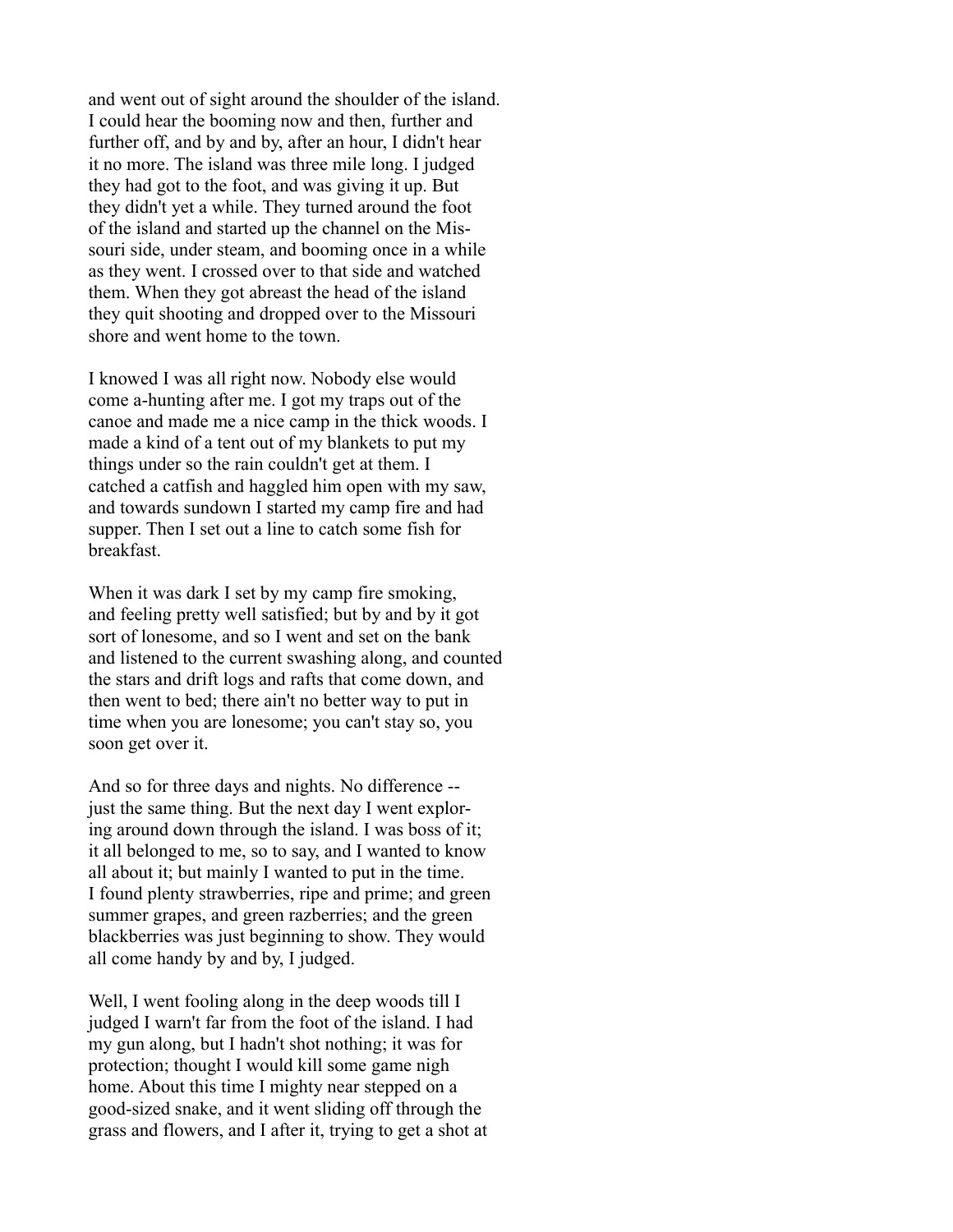it. I clipped along, and all of a sudden I bounded right on to the ashes of a camp fire that was still smoking.

My heart jumped up amongst my lungs. I never waited for to look further, but uncocked my gun and went sneaking back on my tiptoes as fast as ever I could. Every now and then I stopped a second amongst the thick leaves and listened, but my breath come so hard I couldn't hear nothing else. I slunk along another piece further, then listened again; and so on, and so on. If I see a stump, I took it for a man; if I trod on a stick and broke it, it made me feel like a person had cut one of my breaths in two and I only got half, and the short half, too.

When I got to camp I warn't feeling very brash, there warn't much sand in my craw; but I says, this ain't no time to be fooling around. So I got all my traps into my canoe again so as to have them out of sight, and I put out the fire and scattered the ashes around to look like an old last year's camp, and then clumb a tree.

I reckon I was up in the tree two hours; but I didn't see nothing, I didn't hear nothing -- I only THOUGHT I heard and seen as much as a thousand things. Well, I couldn't stay up there forever; so at last I got down, but I kept in the thick woods and on the lookout all the time. All I could get to eat was berries and what was left over from breakfast.

By the time it was night I was pretty hungry. So when it was good and dark I slid out from shore before moonrise and paddled over to the Illinois bank -- about a quarter of a mile. I went out in the woods and cooked a supper, and I had about made up my mind I would stay there all night when I hear a PLUNKETY-PLUNK, PLUNKETY-PLUNK, and says to myself, horses coming; and next I hear people's voices. I got everything into the canoe as quick as I could, and then went creeping through the woods to see what I could find out. I hadn't got far when I hear a man say:

"We better camp here if we can find a good place; the horses is about beat out. Let's look around."

I didn't wait, but shoved out and paddled away easy. I tied up in the old place, and reckoned I would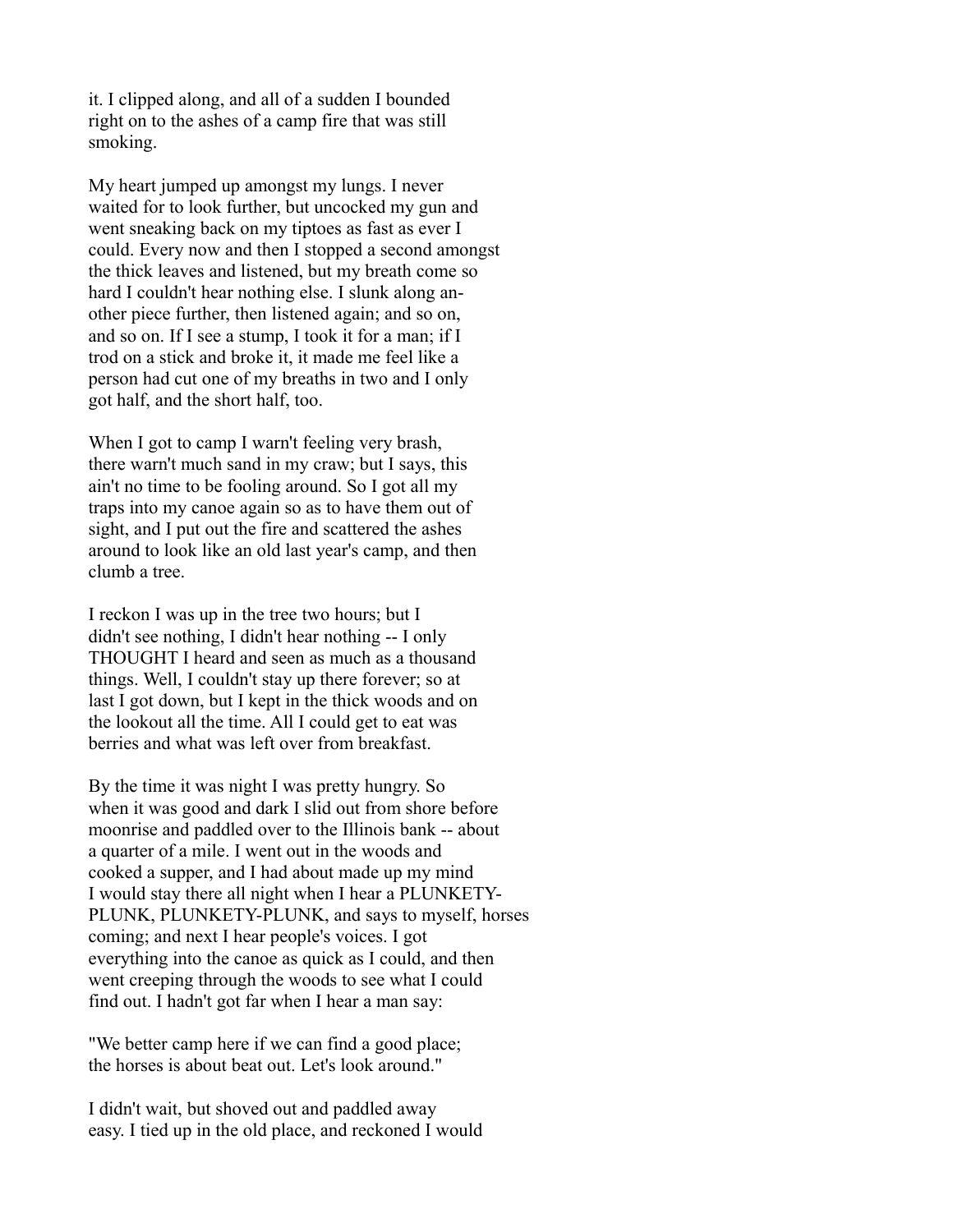sleep in the canoe.

I didn't sleep much. I couldn't, somehow, for thinking. And every time I waked up I thought somebody had me by the neck. So the sleep didn't do me no good. By and by I says to myself, I can't live this way; I'm a-going to find out who it is that's here on the island with me; I'll find it out or bust. Well, I felt better right off.

So I took my paddle and slid out from shore just a step or two, and then let the canoe drop along down amongst the shadows. The moon was shining, and outside of the shadows it made it most as light as day. I poked along well on to an hour, everything still as rocks and sound asleep. Well, by this time I was most down to the foot of the island. A little ripply, cool breeze begun to blow, and that was as good as saying the night was about done. I give her a turn with the paddle and brung her nose to shore; then I got my gun and slipped out and into the edge of the woods. I sat down there on a log, and looked out through the leaves. I see the moon go off watch, and the darkness begin to blanket the river. But in a little while I see a pale streak over the treetops, and knowed the day was coming. So I took my gun and slipped off towards where I had run across that camp fire, stopping every minute or two to listen. But I hadn't no luck somehow; I couldn't seem to find the place. But by and by, sure enough, I catched a glimpse of fire away through the trees. I went for it, cautious and slow. By and by I was close enough to have a look, and there laid a man on the ground. It most give me the fantods. He had a blanket around his head, and his head was nearly in the fire. I set there behind a clump of bushes in about six foot of him, and kept my eyes on him steady. It was getting gray daylight now. Pretty soon he gapped and stretched himself and hove off the blanket, and it was Miss Watson's Jim! I bet I was glad to see him. I says:

"Hello, Jim!" and skipped out.

He bounced up and stared at me wild. Then he drops down on his knees, and puts his hands together and says:

"Doan' hurt me -- don't! I hain't ever done no harm to a ghos'. I alwuz liked dead people, en done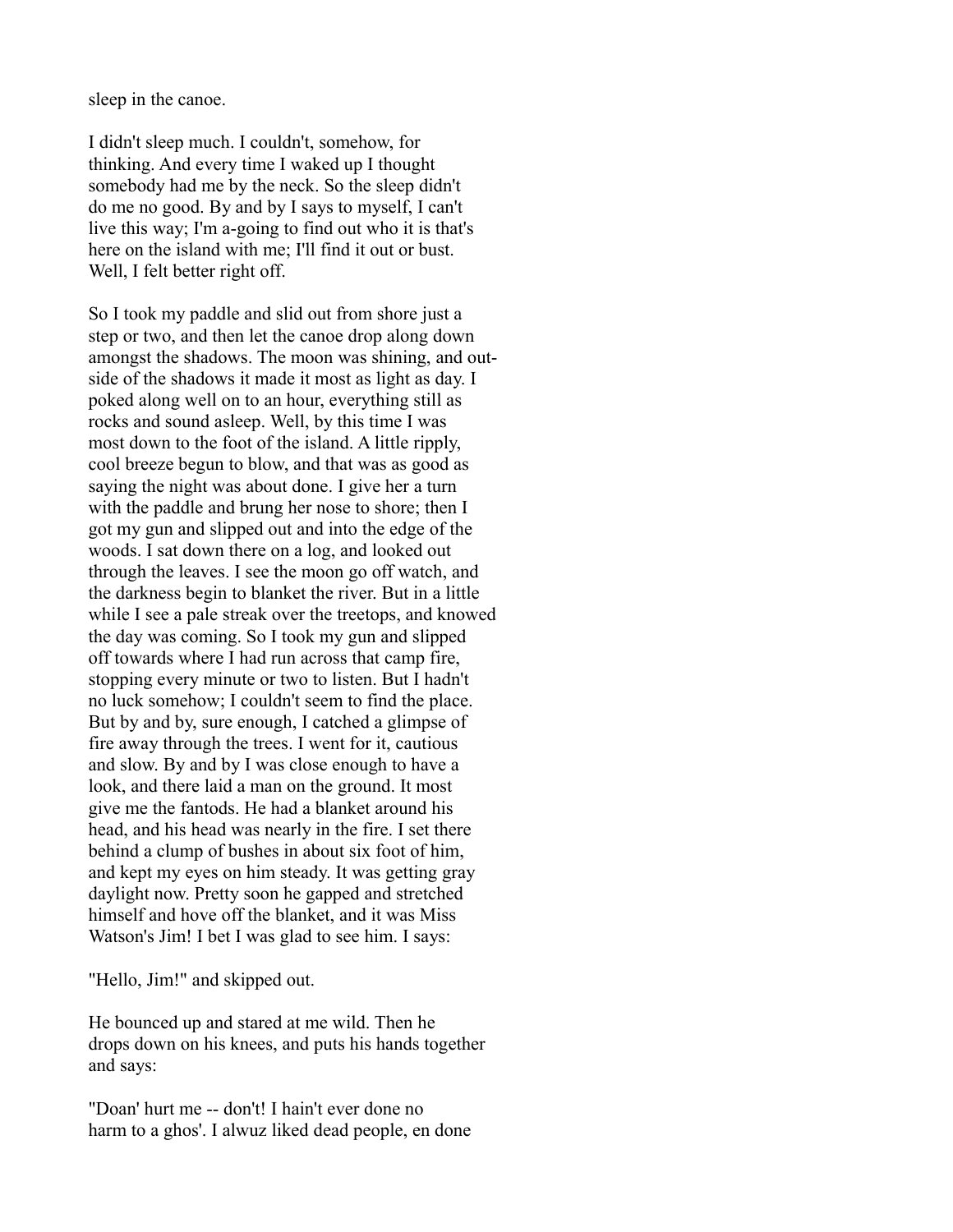all I could for 'em. You go en git in de river agin, whah you b'longs, en doan' do nuffn to Ole Jim, 'at 'uz awluz yo' fren'."

Well, I warn't long making him understand I warn't dead. I was ever so glad to see Jim. I warn't lonesome now. I told him I warn't afraid of HIM telling the people where I was. I talked along, but he only set there and looked at me; never said nothing. Then I says:

"It's good daylight. Le's get breakfast. Make up your camp fire good."

"What's de use er makin' up de camp fire to cook strawbries en sich truck? But you got a gun, hain't you? Den we kin git sumfn better den strawbries."

"Strawberries and such truck," I says. "Is that what you live on?"

"I couldn' git nuffn else," he says.

"Why, how long you been on the island, Jim?"

"I come heah de night arter you's killed."

"What, all that time?"

"Yes -- indeedy."

"And ain't you had nothing but that kind of rubbage to eat?"

"No, sah -- nuffn else."

"Well, you must be most starved, ain't you?"

"I reck'n I could eat a hoss. I think I could. How long you ben on de islan'?"

"Since the night I got killed."

"No! W'y, what has you lived on? But you got a gun. Oh, yes, you got a gun. Dat's good. Now you kill sumfn en I'll make up de fire."

So we went over to where the canoe was, and while he built a fire in a grassy open place amongst the trees,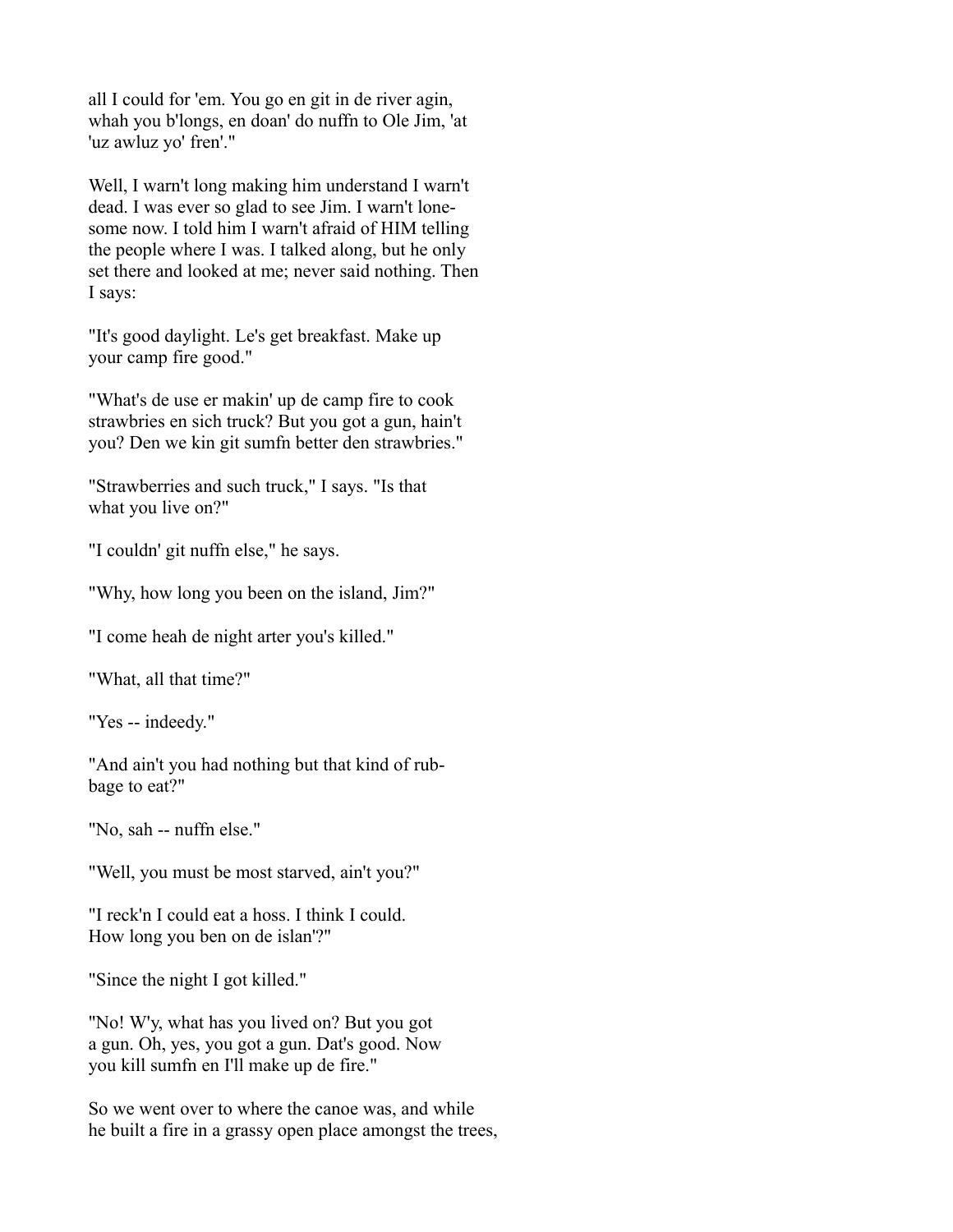I fetched meal and bacon and coffee, and coffee-pot and frying-pan, and sugar and tin cups, and the nigger was set back considerable, because he reckoned it was all done with witchcraft. I catched a good big catfish, too, and Jim cleaned him with his knife, and fried him.

When breakfast was ready we lolled on the grass and eat it smoking hot. Jim laid it in with all his might, for he was most about starved. Then when we had got pretty well stuffed, we laid off and lazied. By and by Jim says:

"But looky here, Huck, who wuz it dat 'uz killed in dat shanty ef it warn't you?"

Then I told him the whole thing, and he said it was smart. He said Tom Sawyer couldn't get up no better plan than what I had. Then I says:

"How do you come to be here, Jim, and how'd you get here?"

He looked pretty uneasy, and didn't say nothing for a minute. Then he says:

"Maybe I better not tell."

"Why, Jim?"

"Well, dey's reasons. But you wouldn' tell on me ef I uz to tell you, would you, Huck?"

"Blamed if I would, Jim."

"Well, I b'lieve you, Huck. I -- I RUN OFF."

"Jim!"

"But mind, you said you wouldn' tell -- you know you said you wouldn' tell, Huck."

"Well, I did. I said I wouldn't, and I'll stick to it. Honest INJUN, I will. People would call me a lowdown Abolitionist and despise me for keeping mum - but that don't make no difference. I ain't a-going to tell, and I ain't a-going back there, anyways. So, now, le's know all about it."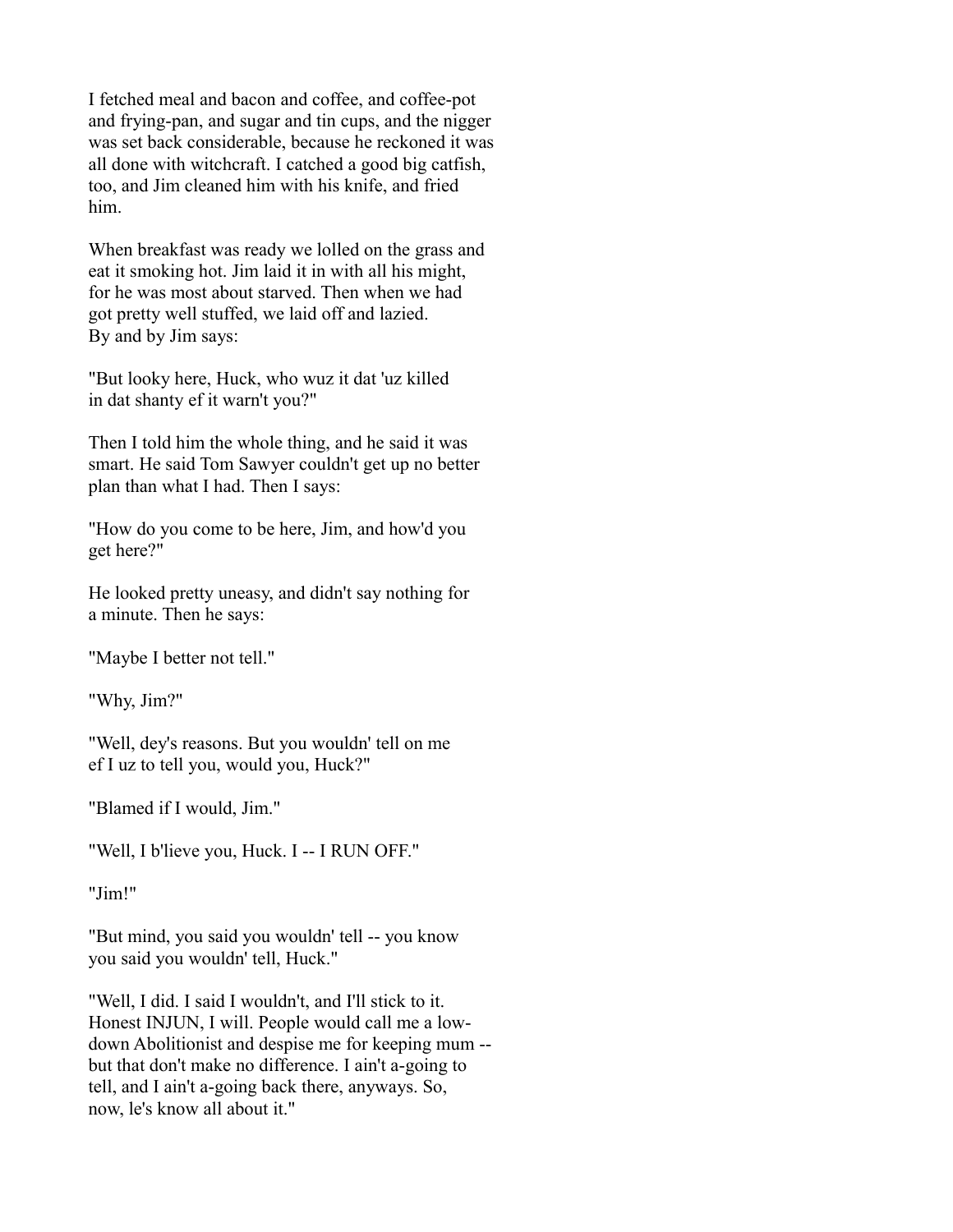"Well, you see, it 'uz dis way. Ole missus -- dat's Miss Watson -- she pecks on me all de time, en treats me pooty rough, but she awluz said she wouldn' sell me down to Orleans. But I noticed dey wuz a nigger trader roun' de place considable lately, en I begin to git oneasy. Well, one night I creeps to de do' pooty late, en de do' warn't quite shet, en I hear old missus tell de widder she gwyne to sell me down to Orleans, but she didn' want to, but she could git eight hund'd dollars for me, en it 'uz sich a big stack o' money she couldn' resis'. De widder she try to git her to say she wouldn' do it, but I never waited to hear de res'. I lit out mighty quick, I tell you.

"I tuck out en shin down de hill, en 'spec to steal a skift 'long de sho' som'ers 'bove de town, but dey wuz people a-stirring yit, so I hid in de ole tumble-down cooper-shop on de bank to wait for everybody to go 'way. Well, I wuz dah all night. Dey wuz somebody roun' all de time. 'Long 'bout six in de mawnin' skifts begin to go by, en 'bout eight er nine every skift dat went 'long wuz talkin' 'bout how yo' pap come over to de town en say you's killed. Dese las' skifts wuz full o' ladies en genlmen a-goin' over for to see de place. Sometimes dey'd pull up at de sho' en take a res' b'fo' dey started acrost, so by de talk I got to know all 'bout de killin'. I 'uz powerful sorry you's killed, Huck, but I ain't no mo' now.

"I laid dah under de shavin's all day. I 'uz hungry, but I warn't afeard; bekase I knowed ole missus en de widder wuz goin' to start to de campmeet'n' right arter breakfas' en be gone all day, en dey knows I goes off wid de cattle 'bout daylight, so dey wouldn' 'spec to see me roun' de place, en so dey wouldn' miss me tell arter dark in de evenin'. De yuther servants wouldn' miss me, kase dey'd shin out en take holiday soon as de ole folks 'uz out'n de way.

"Well, when it come dark I tuck out up de river road, en went 'bout two mile er more to whah dey warn't no houses. I'd made up my mine 'bout what I's agwyne to do. You see, ef I kep' on tryin' to git away afoot, de dogs 'ud track me; ef I stole a skift to cross over, dey'd miss dat skift, you see, en dey'd know 'bout whah I'd lan' on de yuther side, en whah to pick up my track. So I says, a raff is what I's arter; it doan' MAKE no track.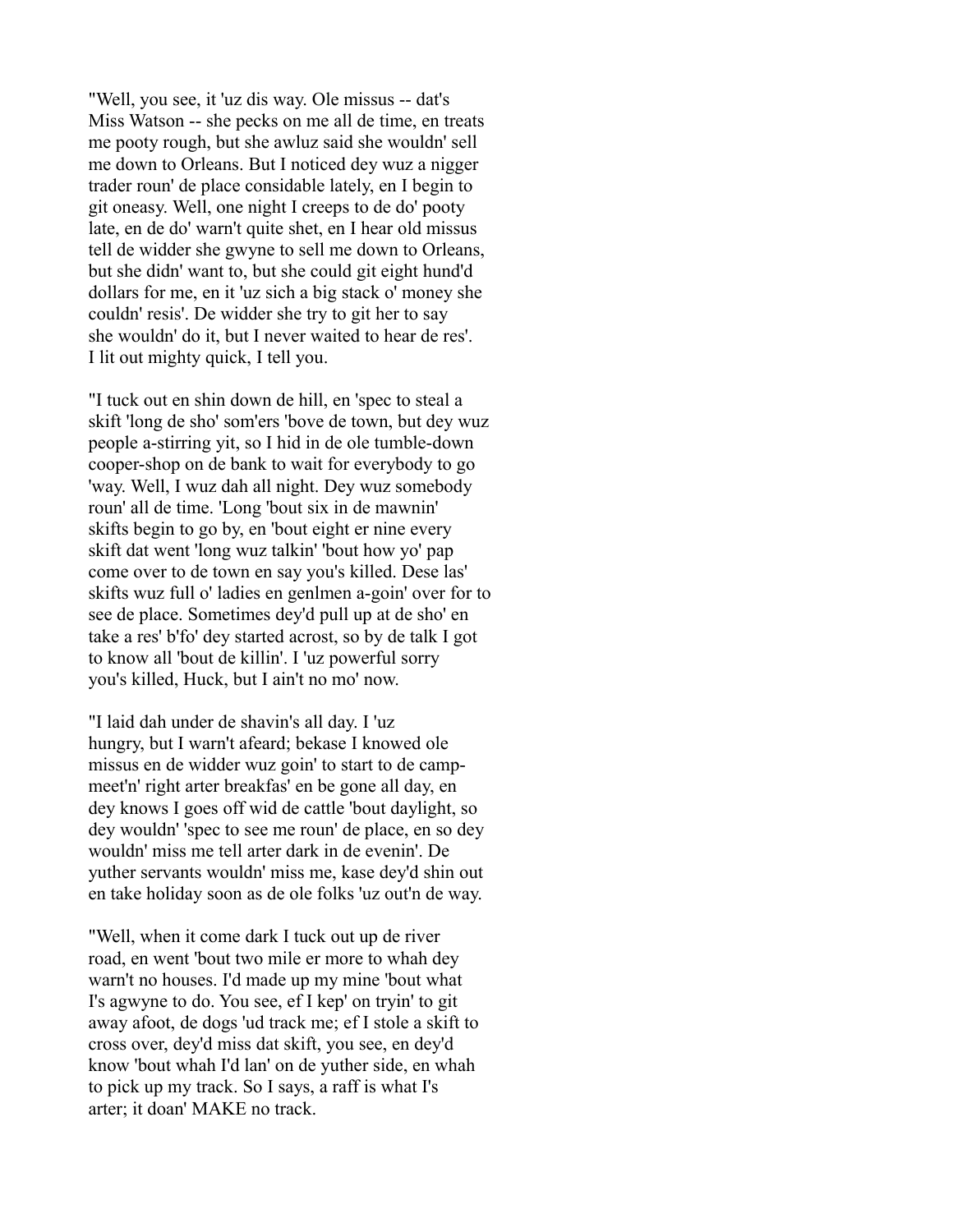"I see a light a-comin' roun' de p'int bymeby, so I wade' in en shove' a log ahead o' me en swum more'n half way acrost de river, en got in 'mongst de driftwood, en kep' my head down low, en kinder swum agin de current tell de raff come along. Den I swum to de stern uv it en tuck a-holt. It clouded up en 'uz pooty dark for a little while. So I clumb up en laid down on de planks. De men 'uz all 'way yonder in de middle, whah de lantern wuz. De river wuz arisin', en dey wuz a good current; so I reck'n'd 'at by fo' in de mawnin' I'd be twenty-five mile down de river, en den I'd slip in jis b'fo' daylight en swim asho', en take to de woods on de Illinois side.

"But I didn' have no luck. When we 'uz mos' down to de head er de islan' a man begin to come aft wid de lantern, I see it warn't no use fer to wait, so I slid overboard en struck out fer de islan'. Well, I had a notion I could lan' mos' anywhers, but I couldn't - bank too bluff. I 'uz mos' to de foot er de islan' b'fo' I found' a good place. I went into de woods en jedged I wouldn' fool wid raffs no mo', long as dey move de lantern roun' so. I had my pipe en a plug er dog-leg, en some matches in my cap, en dey warn't wet, so I 'uz all right."

"And so you ain't had no meat nor bread to eat all this time? Why didn't you get mud-turkles?"

"How you gwyne to git 'm? You can't slip up on um en grab um; en how's a body gwyne to hit um wid a rock? How could a body do it in de night? En I warn't gwyne to show mysef on de bank in de daytime."

"Well, that's so. You've had to keep in the woods all the time, of course. Did you hear 'em shooting the cannon?"

"Oh, yes. I knowed dey was arter you. I see um go by heah -- watched um thoo de bushes."

Some young birds come along, flying a yard or two at a time and lighting. Jim said it was a sign it was going to rain. He said it was a sign when young chickens flew that way, and so he reckoned it was the same way when young birds done it. I was going to catch some of them, but Jim wouldn't let me. He said it was death. He said his father laid mighty sick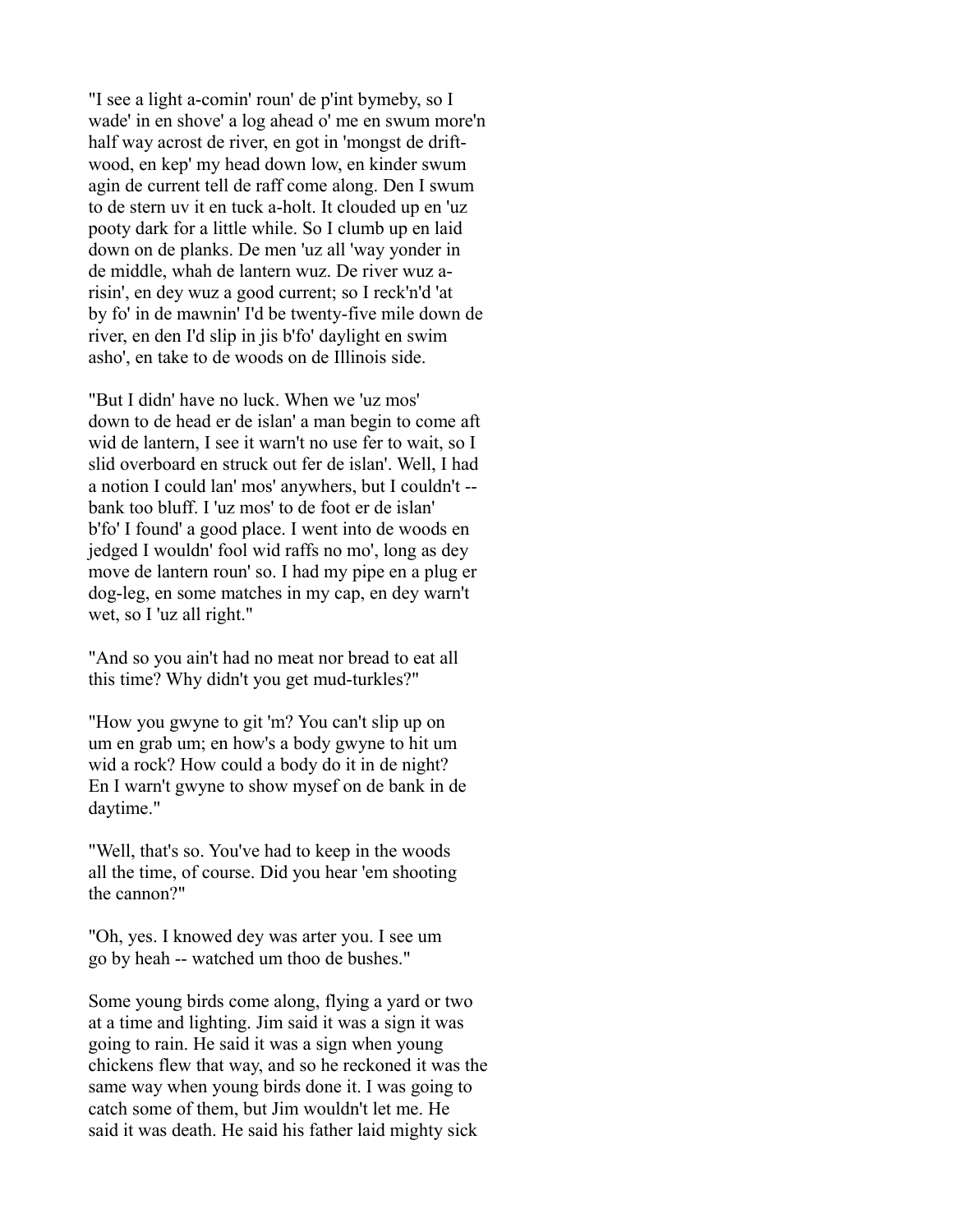once, and some of them catched a bird, and his old granny said his father would die, and he did.

And Jim said you mustn't count the things you are going to cook for dinner, because that would bring bad luck. The same if you shook the table-cloth after sundown. And he said if a man owned a beehive and that man died, the bees must be told about it before sun-up next morning, or else the bees would all weaken down and quit work and die. Jim said bees wouldn't sting idiots; but I didn't believe that, because I had tried them lots of times myself, and they wouldn't sting me.

I had heard about some of these things before, but not all of them. Jim knowed all kinds of signs. He said he knowed most everything. I said it looked to me like all the signs was about bad luck, and so I asked him if there warn't any good-luck signs. He says:

"Mighty few -- an' DEY ain't no use to a body. What you want to know when good luck's a-comin' for? Want to keep it off?" And he said: "Ef you's got hairy arms en a hairy breas', it's a sign dat you's agwyne to be rich. Well, dey's some use in a sign like dat, 'kase it's so fur ahead. You see, maybe you's got to be po' a long time fust, en so you might git discourage' en kill yo'sef 'f you didn' know by de sign dat you gwyne to be rich bymeby."

"Have you got hairy arms and a hairy breast, Jim?"

"What's de use to ax dat question? Don't you see I has?"

"Well, are you rich?"

"No, but I ben rich wunst, and gwyne to be rich agin. Wunst I had foteen dollars, but I tuck to specalat'n', en got busted out."

"What did you speculate in, Jim?"

"Well, fust I tackled stock."

"What kind of stock?"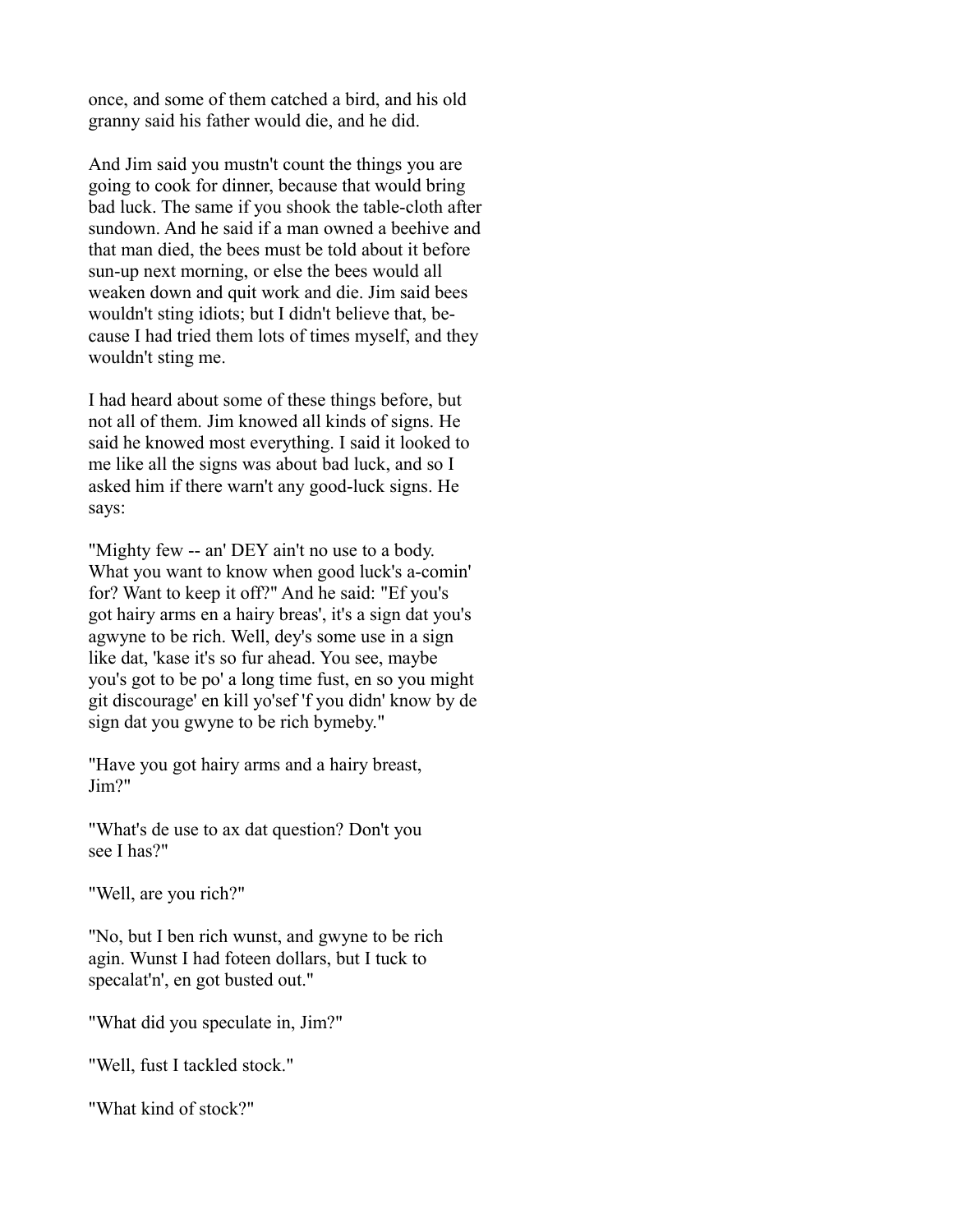"Why, live stock -- cattle, you know. I put ten dollars in a cow. But I ain' gwyne to resk no mo' money in stock. De cow up 'n' died on my han's."

"So you lost the ten dollars."

"No, I didn't lose it all. I on'y los' 'bout nine of it. I sole de hide en taller for a dollar en ten cents."

"You had five dollars and ten cents left. Did you speculate any more?"

"Yes. You know that one-laigged nigger dat b'longs to old Misto Bradish? Well, he sot up a bank, en say anybody dat put in a dollar would git fo' dollars mo' at de en' er de year. Well, all de niggers went in, but dey didn't have much. I wuz de on'y one dat had much. So I stuck out for mo' dan fo' dollars, en I said 'f I didn' git it I'd start a bank mysef. Well, o' course dat nigger want' to keep me out er de business, bekase he says dey warn't business 'nough for two banks, so he say I could put in my five dollars en he pay me thirty-five at de en' er de year.

"So I done it. Den I reck'n'd I'd inves' de thirty-five dollars right off en keep things a-movin'. Dey wuz a nigger name' Bob, dat had ketched a woodflat, en his marster didn' know it; en I bought it off'n him en told him to take de thirty-five dollars when de en' er de year come; but somebody stole de wood-flat dat night, en nex day de one-laigged nigger say de bank's busted. So dey didn' none uv us git no money."

"What did you do with the ten cents, Jim?"

"Well, I 'uz gwyne to spen' it, but I had a dream, en de dream tole me to give it to a nigger name' Balum -- Balum's Ass dey call him for short; he's one er dem chuckleheads, you know. But he's lucky, dey say, en I see I warn't lucky. De dream say let Balum inves' de ten cents en he'd make a raise for me. Well, Balum he tuck de money, en when he wuz in church he hear de preacher say dat whoever give to de po' len' to de Lord, en boun' to git his money back a hund'd times. So Balum he tuck en give de ten cents to de po', en laid low to see what wuz gwyne to come of it."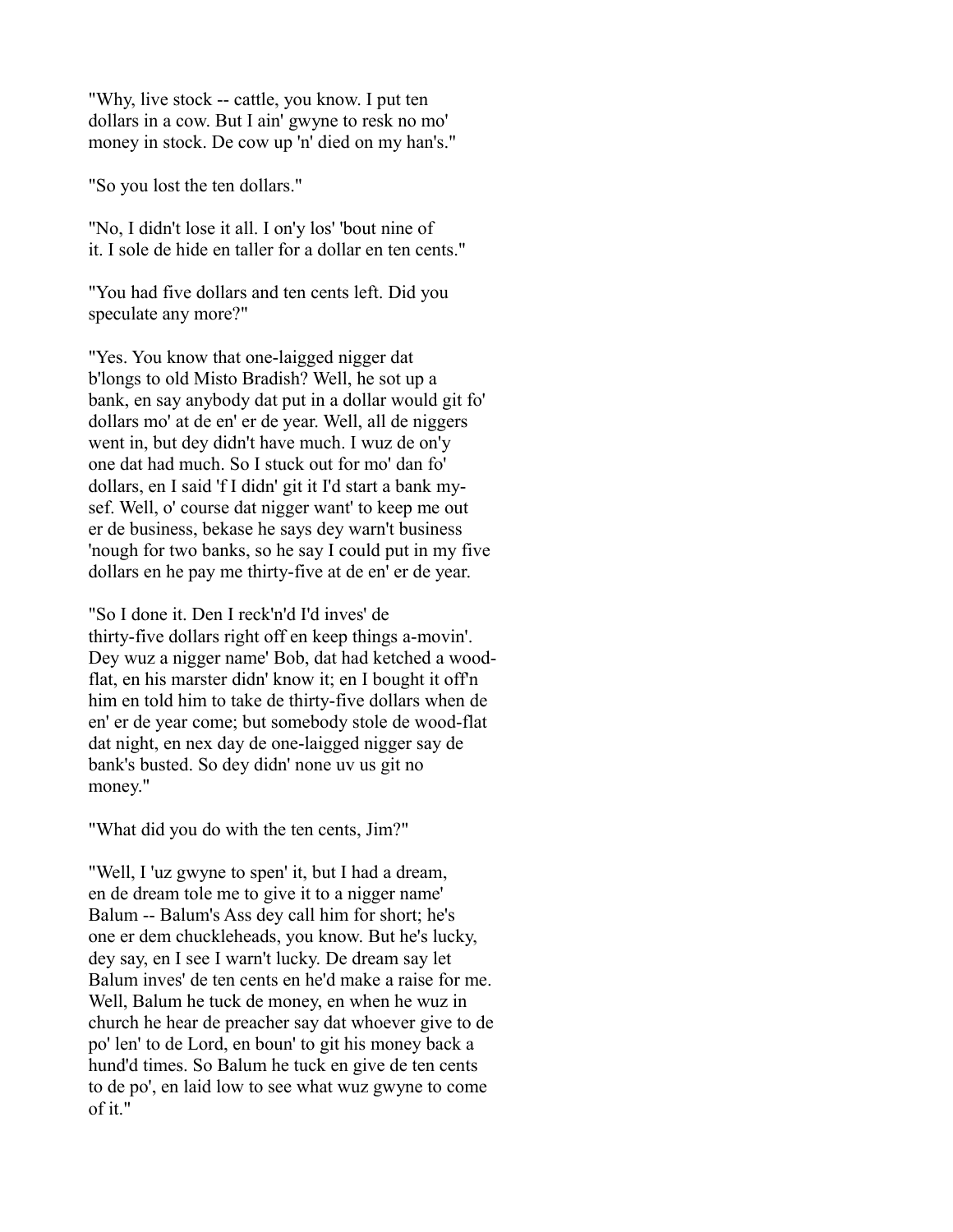"Well, what did come of it, Jim?"

"Nuffn never come of it. I couldn' manage to k'leck dat money no way; en Balum he couldn'. I ain' gwyne to len' no mo' money 'dout I see de security. Boun' to git yo' money back a hund'd times, de preacher says! Ef I could git de ten CENTS back, I'd call it squah, en be glad er de chanst."

"Well, it's all right anyway, Jim, long as you're going to be rich again some time or other."

"Yes; en I's rich now, come to look at it. I owns mysef, en I's wuth eight hund'd dollars. I wisht I had de money, I wouldn' want no mo'."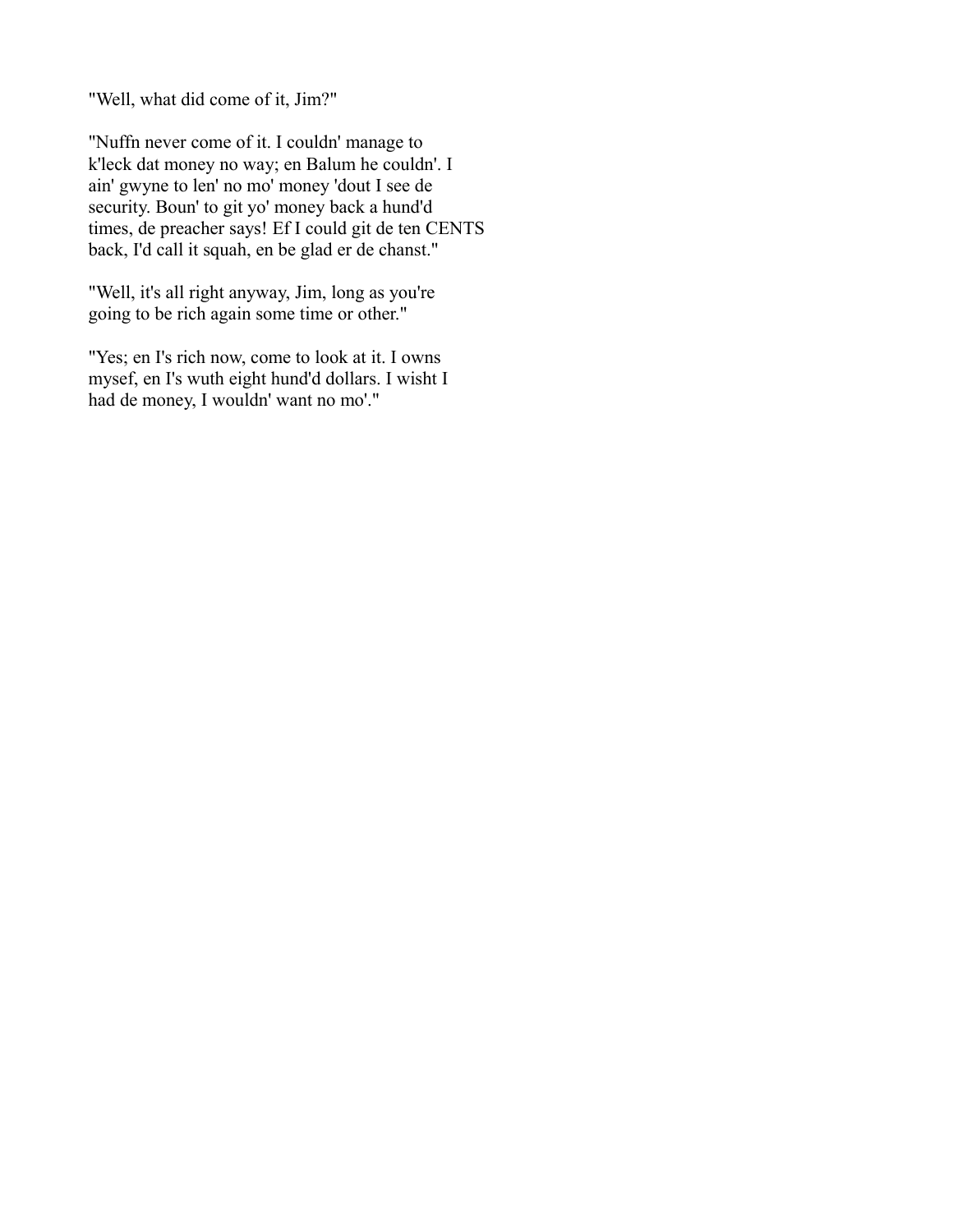# CHAPTER IX.

I WANTED to go and look at a place right about the middle of the island that I'd found when I was exploring; so we started and soon got to it, because the island was only three miles long and a quarter of a mile wide.

This place was a tolerable long, steep hill or ridge about forty foot high. We had a rough time getting to the top, the sides was so steep and the bushes so thick. We tramped and clumb around all over it, and by and by found a good big cavern in the rock, most up to the top on the side towards Illinois. The cavern was as big as two or three rooms bunched together, and Jim could stand up straight in it. It was cool in there. Jim was for putting our traps in there right away, but I said we didn't want to be climbing up and down there all the time.

Jim said if we had the canoe hid in a good place, and had all the traps in the cavern, we could rush there if anybody was to come to the island, and they would never find us without dogs. And, besides, he said them little birds had said it was going to rain, and did I want the things to get wet?

So we went back and got the canoe, and paddled up abreast the cavern, and lugged all the traps up there. Then we hunted up a place close by to hide the canoe in, amongst the thick willows. We took some fish off of the lines and set them again, and begun to get ready for dinner.

The door of the cavern was big enough to roll a hogshead in, and on one side of the door the floor stuck out a little bit, and was flat and a good place to build a fire on. So we built it there and cooked dinner.

We spread the blankets inside for a carpet, and eat our dinner in there. We put all the other things handy at the back of the cavern. Pretty soon it darkened up, and begun to thunder and lighten; so the birds was right about it. Directly it begun to rain, and it rained like all fury, too, and I never see the wind blow so. It was one of these regular summer storms. It would get so dark that it looked all blue-black outside, and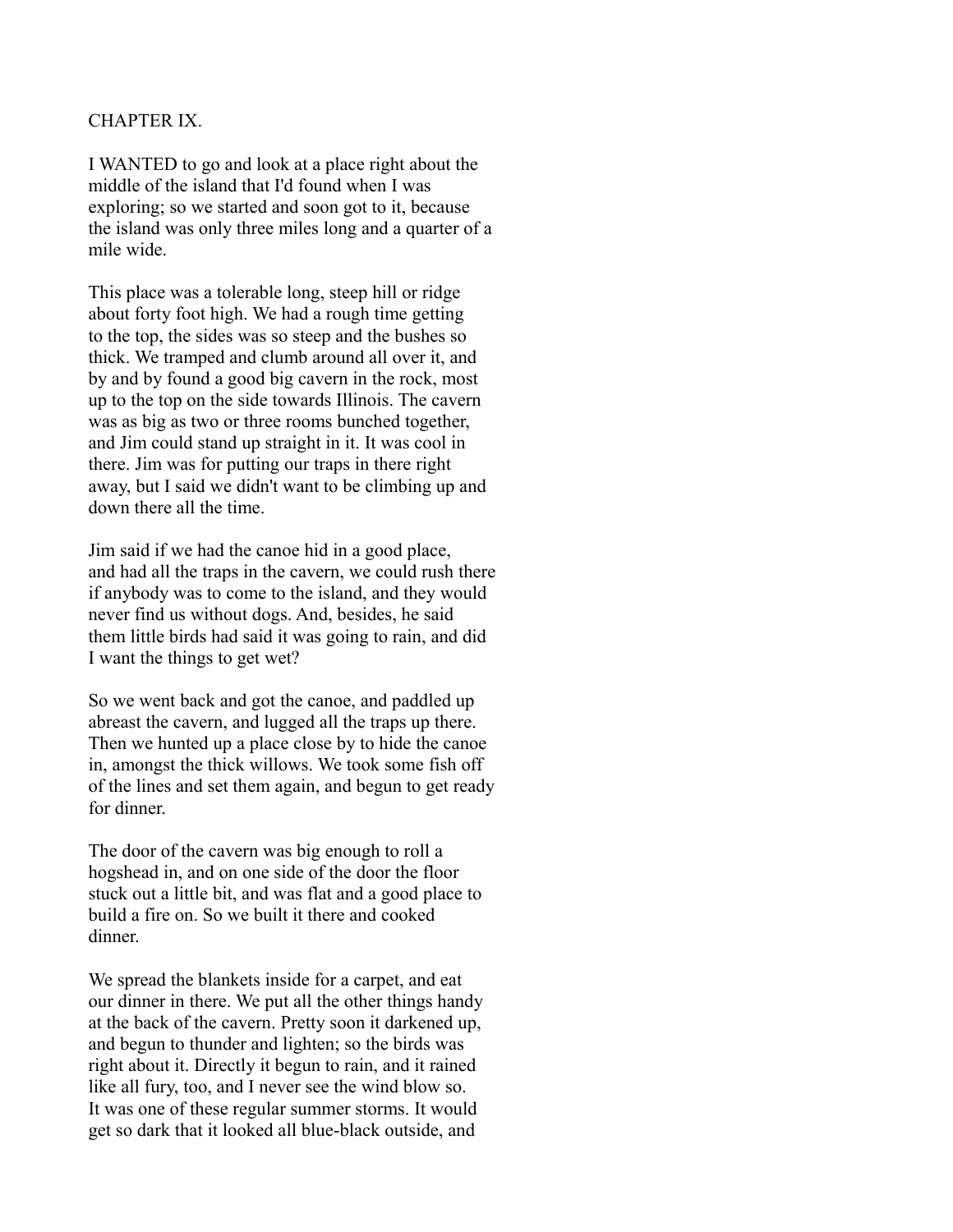lovely; and the rain would thrash along by so thick that the trees off a little ways looked dim and spiderwebby; and here would come a blast of wind that would bend the trees down and turn up the pale underside of the leaves; and then a perfect ripper of a gust would follow along and set the branches to tossing their arms as if they was just wild; and next, when it was just about the bluest and blackest -- FST! it was as bright as glory, and you'd have a little glimpse of treetops a-plunging about away off yonder in the storm, hundreds of yards further than you could see before; dark as sin again in a second, and now you'd hear the thunder let go with an awful crash, and then go rumbling, grumbling, tumbling, down the sky towards the under side of the world, like rolling empty barrels down stairs -- where it's long stairs and they bounce a good deal, you know.

"Jim, this is nice," I says. "I wouldn't want to be nowhere else but here. Pass me along another hunk of fish and some hot corn-bread."

"Well, you wouldn't a ben here 'f it hadn't a ben for Jim. You'd a ben down dah in de woods widout any dinner, en gittn' mos' drownded, too; dat you would, honey. Chickens knows when it's gwyne to rain, en so do de birds, chile."

The river went on raising and raising for ten or twelve days, till at last it was over the banks. The water was three or four foot deep on the island in the low places and on the Illinois bottom. On that side it was a good many miles wide, but on the Missouri side it was the same old distance across -- a half a mile - because the Missouri shore was just a wall of high bluffs.

Daytimes we paddled all over the island in the canoe, It was mighty cool and shady in the deep woods, even if the sun was blazing outside. We went winding in and out amongst the trees, and sometimes the vines hung so thick we had to back away and go some other way. Well, on every old broken-down tree you could see rabbits and snakes and such things; and when the island had been overflowed a day or two they got so tame, on account of being hungry, that you could paddle right up and put your hand on them if you wanted to; but not the snakes and turtles -- they would slide off in the water. The ridge our cavern was in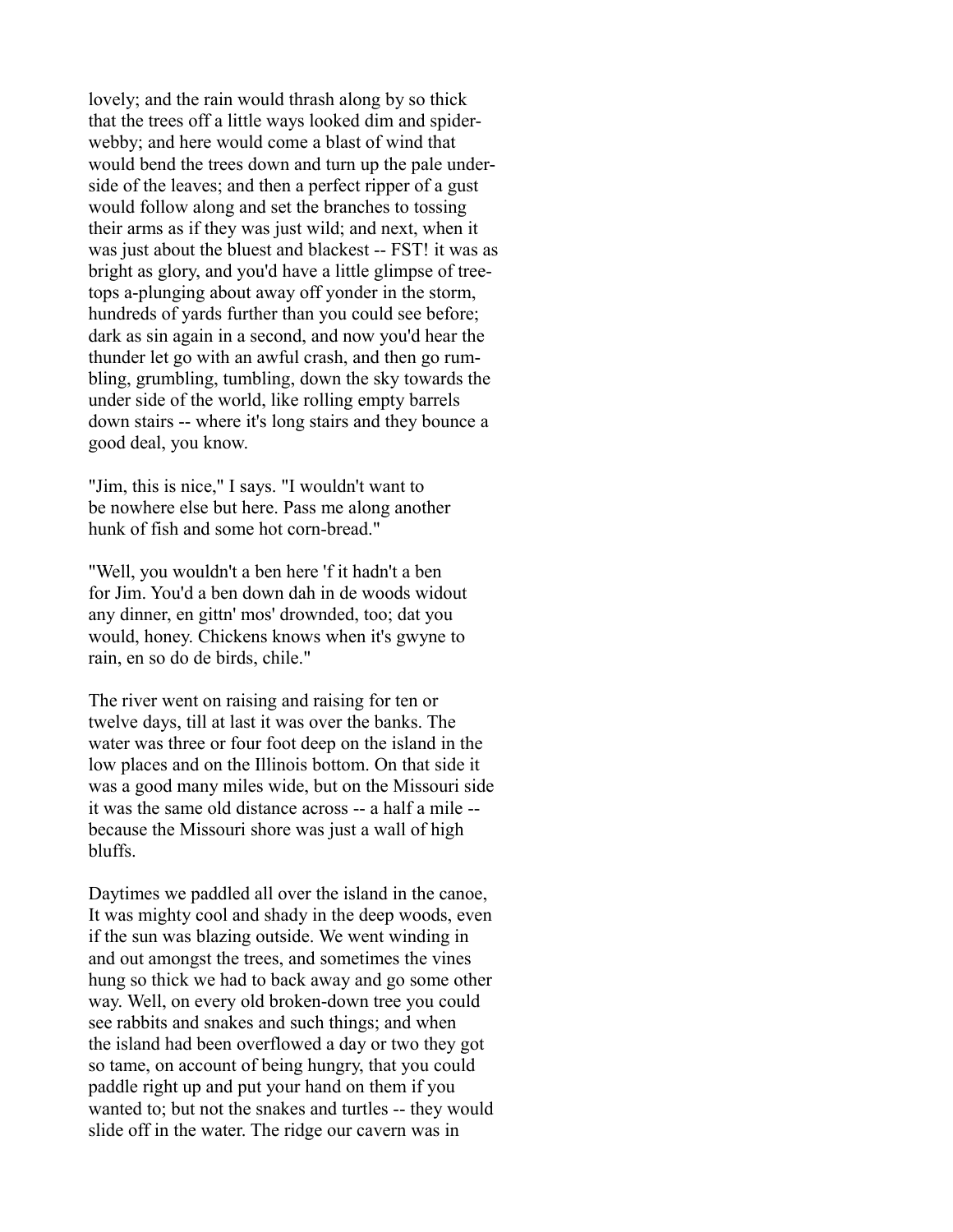was full of them. We could a had pets enough if we'd wanted them.

One night we catched a little section of a lumber raft -- nice pine planks. It was twelve foot wide and about fifteen or sixteen foot long, and the top stood above water six or seven inches -- a solid, level floor. We could see saw-logs go by in the daylight sometimes, but we let them go; we didn't show ourselves in daylight.

Another night when we was up at the head of the island, just before daylight, here comes a frame-house down, on the west side. She was a two-story, and tilted over considerable. We paddled out and got aboard -- clumb in at an upstairs window. But it was too dark to see yet, so we made the canoe fast and set in her to wait for daylight.

The light begun to come before we got to the foot of the island. Then we looked in at the window. We could make out a bed, and a table, and two old chairs, and lots of things around about on the floor, and there was clothes hanging against the wall. There was something laying on the floor in the far corner that looked like a man. So Jim says:

"Hello, you!"

But it didn't budge. So I hollered again, and then Jim says:

"De man ain't asleep -- he's dead. You hold still -- I'll go en see."

He went, and bent down and looked, and says:

"It's a dead man. Yes, indeedy; naked, too. He's ben shot in de back. I reck'n he's ben dead two er three days. Come in, Huck, but doan' look at his face -- it's too gashly."

I didn't look at him at all. Jim throwed some old rags over him, but he needn't done it; I didn't want to see him. There was heaps of old greasy cards scattered around over the floor, and old whisky bottles, and a couple of masks made out of black cloth; and all over the walls was the ignorantest kind of words and pictures made with charcoal. There was two old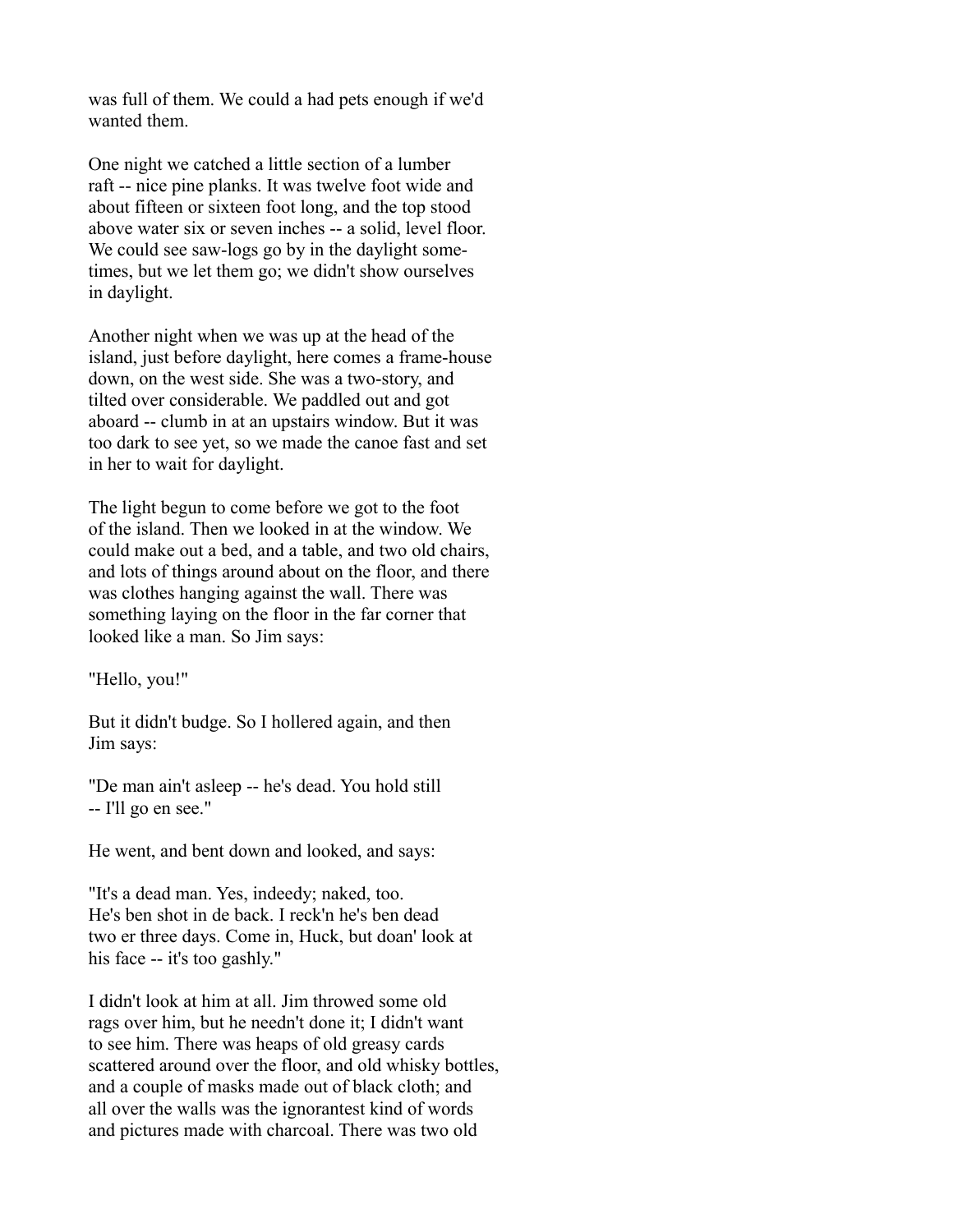dirty calico dresses, and a sun-bonnet, and some women's underclothes hanging against the wall, and some men's clothing, too. We put the lot into the canoe -- it might come good. There was a boy's old speckled straw hat on the floor; I took that, too. And there was a bottle that had had milk in it, and it had a rag stopper for a baby to suck. We would a took the bottle, but it was broke. There was a seedy old chest, and an old hair trunk with the hinges broke. They stood open, but there warn't nothing left in them that was any account. The way things was scattered about we reckoned the people left in a hurry, and warn't fixed so as to carry off most of their stuff.

We got an old tin lantern, and a butcher-knife without any handle, and a bran-new Barlow knife worth two bits in any store, and a lot of tallow candles, and a tin candlestick, and a gourd, and a tin cup, and a ratty old bedquilt off the bed, and a reticule with needles and pins and beeswax and buttons and thread and all such truck in it, and a hatchet and some nails, and a fishline as thick as my little finger with some monstrous hooks on it, and a roll of buckskin, and a leather dog-collar, and a horseshoe, and some vials of medicine that didn't have no label on them; and just as we was leaving I found a tolerable good curry-comb, and Jim he found a ratty old fiddle-bow, and a wooden leg. The straps was broke off of it, but, barring that, it was a good enough leg, though it was too long for me and not long enough for Jim, and we couldn't find the other one, though we hunted all around.

And so, take it all around, we made a good haul. When we was ready to shove off we was a quarter of a mile below the island, and it was pretty broad day; so I made Jim lay down in the canoe and cover up with the quilt, because if he set up people could tell he was a nigger a good ways off. I paddled over to the Illinois shore, and drifted down most a half a mile doing it. I crept up the dead water under the bank, and hadn't no accidents and didn't see nobody. We got home all safe.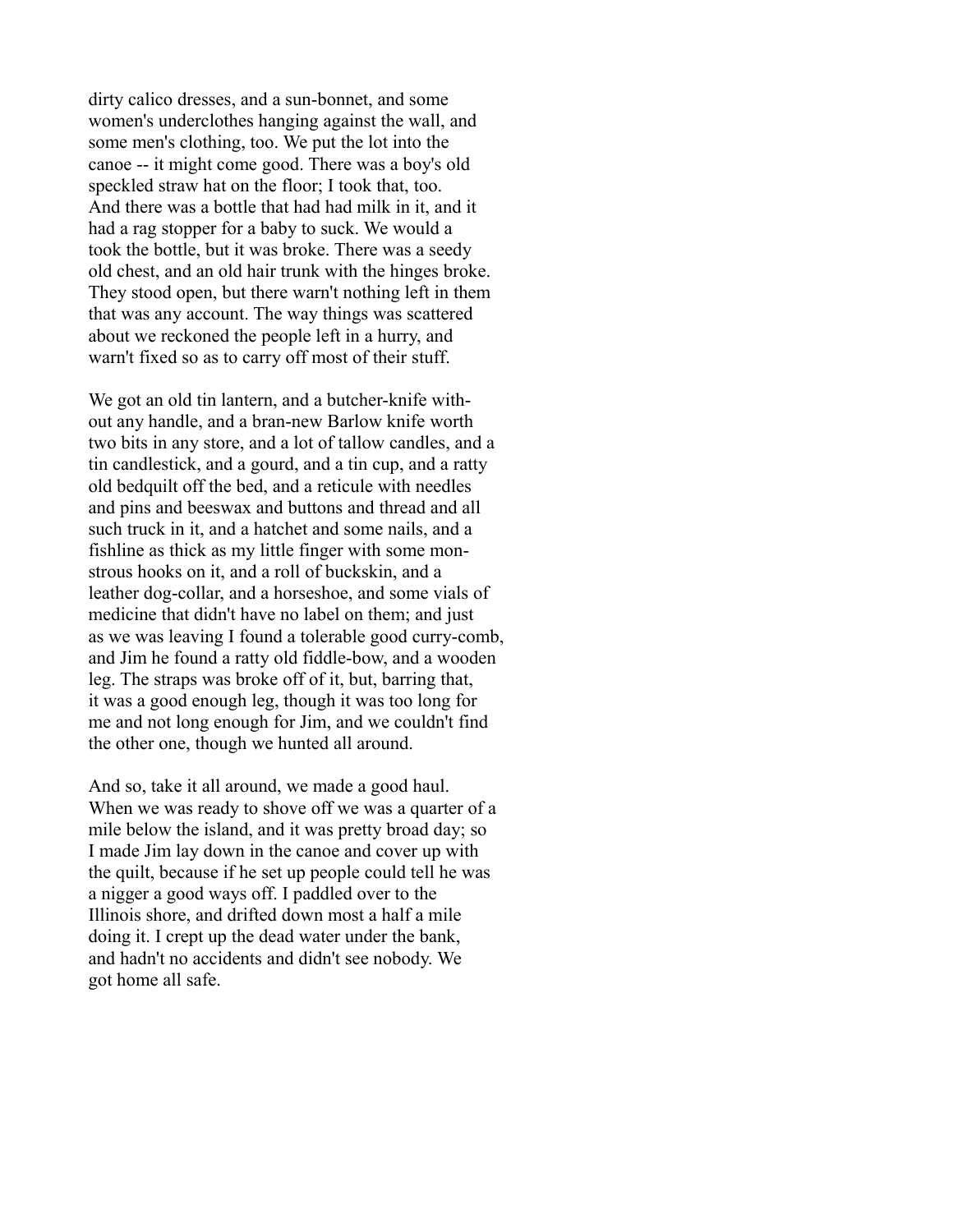# CHAPTER X.

AFTER breakfast I wanted to talk about the dead man and guess out how he come to be killed, but Jim didn't want to. He said it would fetch bad luck; and besides, he said, he might come and ha'nt us; he said a man that warn't buried was more likely to go aha'nting around than one that was planted and comfortable. That sounded pretty reasonable, so I didn't say no more; but I couldn't keep from studying over it and wishing I knowed who shot the man, and what they done it for.

We rummaged the clothes we'd got, and found eight dollars in silver sewed up in the lining of an old blanket overcoat. Jim said he reckoned the people in that house stole the coat, because if they'd a knowed the money was there they wouldn't a left it. I said I reckoned they killed him, too; but Jim didn't want to talk about that. I says:

"Now you think it's bad luck; but what did you say when I fetched in the snake-skin that I found on the top of the ridge day before yesterday? You said it was the worst bad luck in the world to touch a snake-skin with my hands. Well, here's your bad luck! We've raked in all this truck and eight dollars besides. I wish we could have some bad luck like this every day, Jim."

"Never you mind, honey, never you mind. Don't you git too peart. It's a-comin'. Mind I tell you, it's a-comin'."

It did come, too. It was a Tuesday that we had that talk. Well, after dinner Friday we was laying around in the grass at the upper end of the ridge, and got out of tobacco. I went to the cavern to get some, and found a rattlesnake in there. I killed him, and curled him up on the foot of Jim's blanket, ever so natural, thinking there'd be some fun when Jim found him there. Well, by night I forgot all about the snake, and when Jim flung himself down on the blanket while I struck a light the snake's mate was there, and bit him.

He jumped up yelling, and the first thing the light showed was the varmint curled up and ready for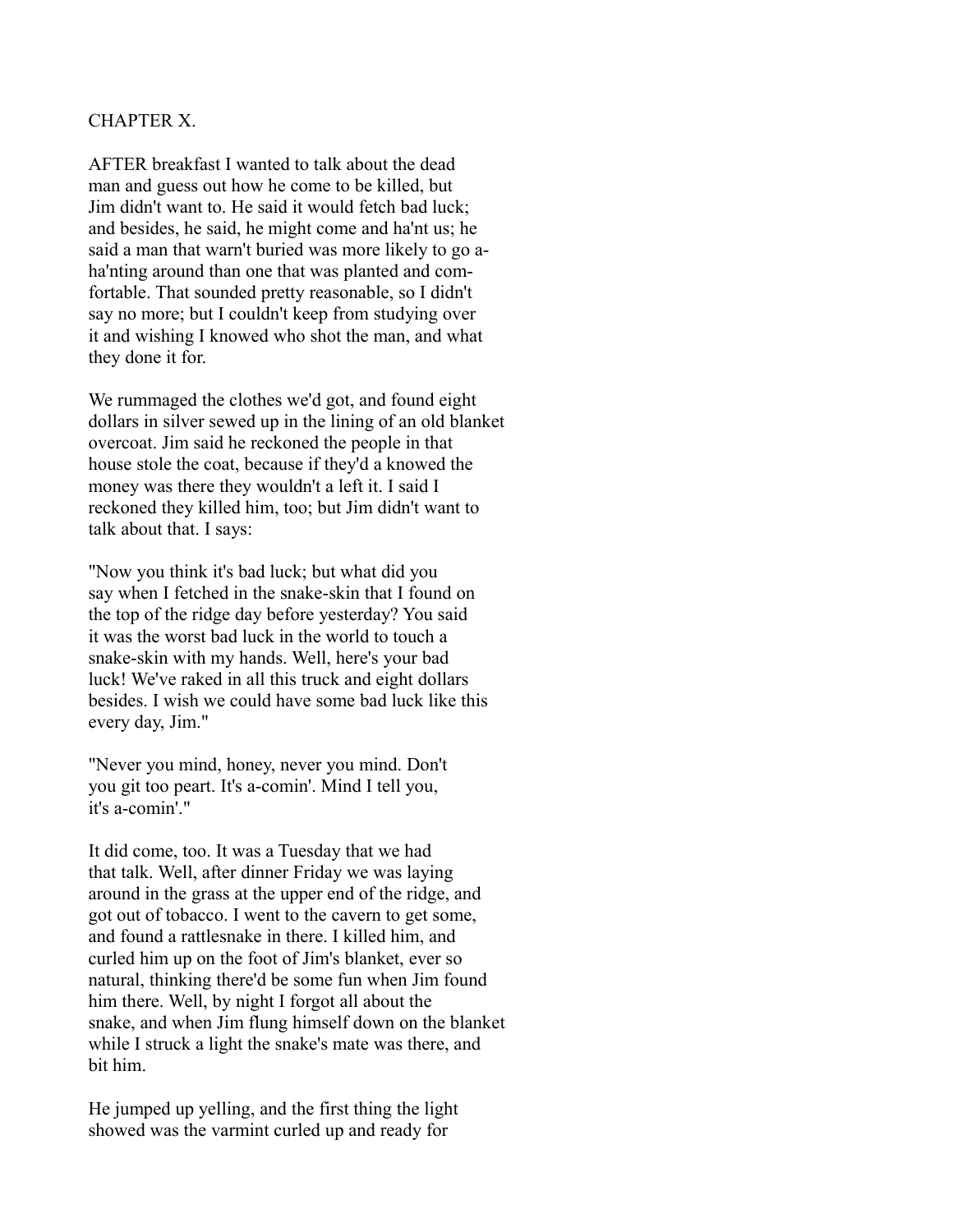another spring. I laid him out in a second with a stick, and Jim grabbed pap's whisky-jug and begun to pour it down.

He was barefooted, and the snake bit him right on the heel. That all comes of my being such a fool as to not remember that wherever you leave a dead snake its mate always comes there and curls around it. Jim told me to chop off the snake's head and throw it away, and then skin the body and roast a piece of it. I done it, and he eat it and said it would help cure him. He made me take off the rattles and tie them around his wrist, too. He said that that would help. Then I slid out quiet and throwed the snakes clear away amongst the bushes; for I warn't going to let Jim find out it was all my fault, not if I could help it.

Jim sucked and sucked at the jug, and now and then he got out of his head and pitched around and yelled; but every time he come to himself he went to sucking at the jug again. His foot swelled up pretty big, and so did his leg; but by and by the drunk begun to come, and so I judged he was all right; but I'd druther been bit with a snake than pap's whisky.

Jim was laid up for four days and nights. Then the swelling was all gone and he was around again. I made up my mind I wouldn't ever take a-holt of a snake-skin again with my hands, now that I see what had come of it. Jim said he reckoned I would believe him next time. And he said that handling a snakeskin was such awful bad luck that maybe we hadn't got to the end of it yet. He said he druther see the new moon over his left shoulder as much as a thousand times than take up a snake-skin in his hand. Well, I was getting to feel that way myself, though I've always reckoned that looking at the new moon over your left shoulder is one of the carelessest and foolishest things a body can do. Old Hank Bunker done it once, and bragged about it; and in less than two years he got drunk and fell off of the shot-tower, and spread himself out so that he was just a kind of a layer, as you may say; and they slid him edgeways between two barn doors for a coffin, and buried him so, so they say, but I didn't see it. Pap told me. But anyway it all come of looking at the moon that way, like a fool.

Well, the days went along, and the river went down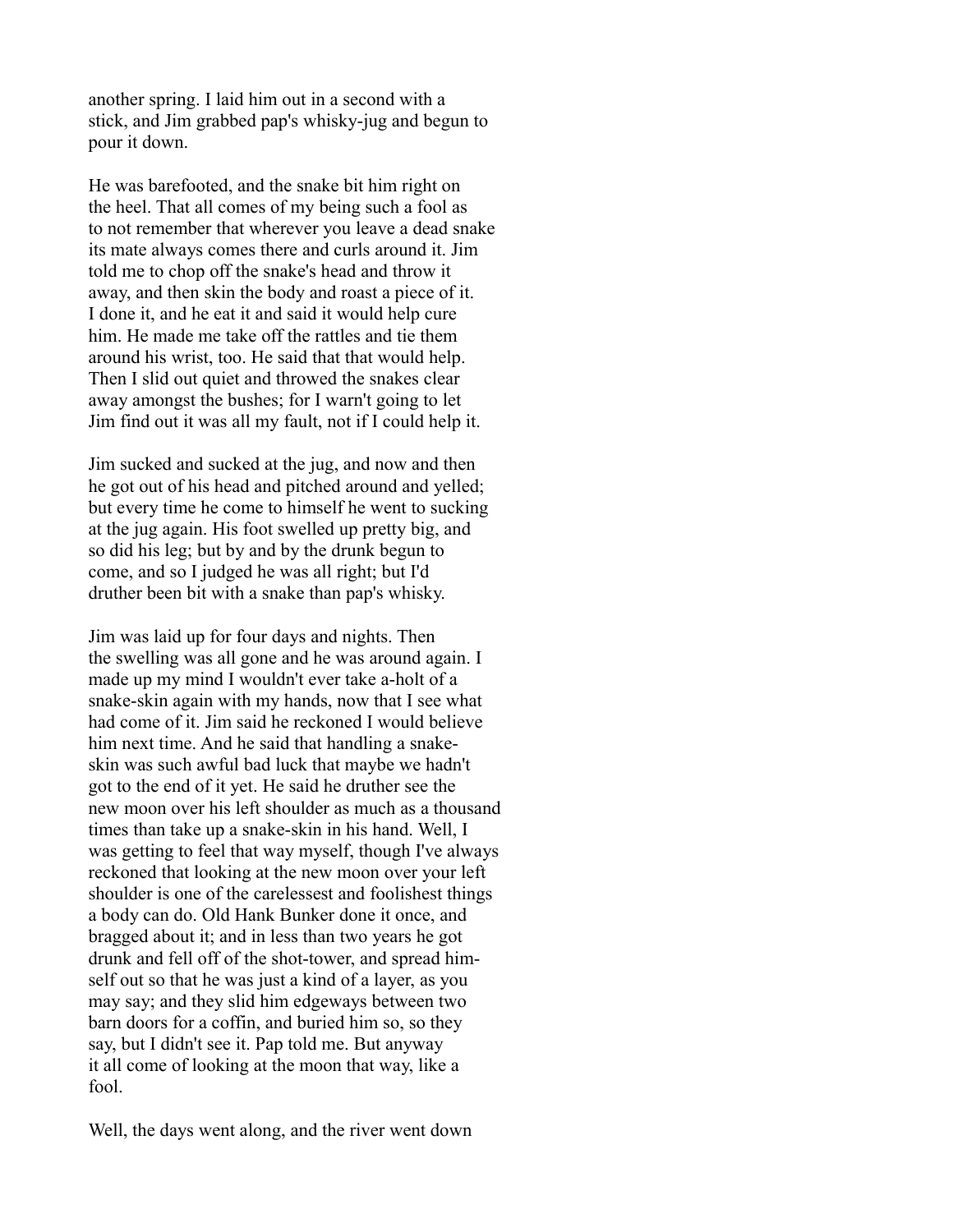between its banks again; and about the first thing we done was to bait one of the big hooks with a skinned rabbit and set it and catch a catfish that was as big as a man, being six foot two inches long, and weighed over two hundred pounds. We couldn't handle him, of course; he would a flung us into Illinois. We just set there and watched him rip and tear around till he drownded. We found a brass button in his stomach and a round ball, and lots of rubbage. We split the ball open with the hatchet, and there was a spool in it. Jim said he'd had it there a long time, to coat it over so and make a ball of it. It was as big a fish as was ever catched in the Mississippi, I reckon. Jim said he hadn't ever seen a bigger one. He would a been worth a good deal over at the village. They peddle out such a fish as that by the pound in the markethouse there; everybody buys some of him; his meat's as white as snow and makes a good fry.

Next morning I said it was getting slow and dull, and I wanted to get a stirring up some way. I said I reckoned I would slip over the river and find out what was going on. Jim liked that notion; but he said I must go in the dark and look sharp. Then he studied it over and said, couldn't I put on some of them old things and dress up like a girl? That was a good notion, too. So we shortened up one of the calico gowns, and I turned up my trouser-legs to my knees and got into it. Jim hitched it behind with the hooks, and it was a fair fit. I put on the sun-bonnet and tied it under my chin, and then for a body to look in and see my face was like looking down a joint of stovepipe. Jim said nobody would know me, even in the daytime, hardly. I practiced around all day to get the hang of the things, and by and by I could do pretty well in them, only Jim said I didn't walk like a girl; and he said I must quit pulling up my gown to get at my britches-pocket. I took notice, and done better.

I started up the Illinois shore in the canoe just after dark.

I started across to the town from a little below the ferry-landing, and the drift of the current fetched me in at the bottom of the town. I tied up and started along the bank. There was a light burning in a little shanty that hadn't been lived in for a long time, and I wondered who had took up quarters there. I slipped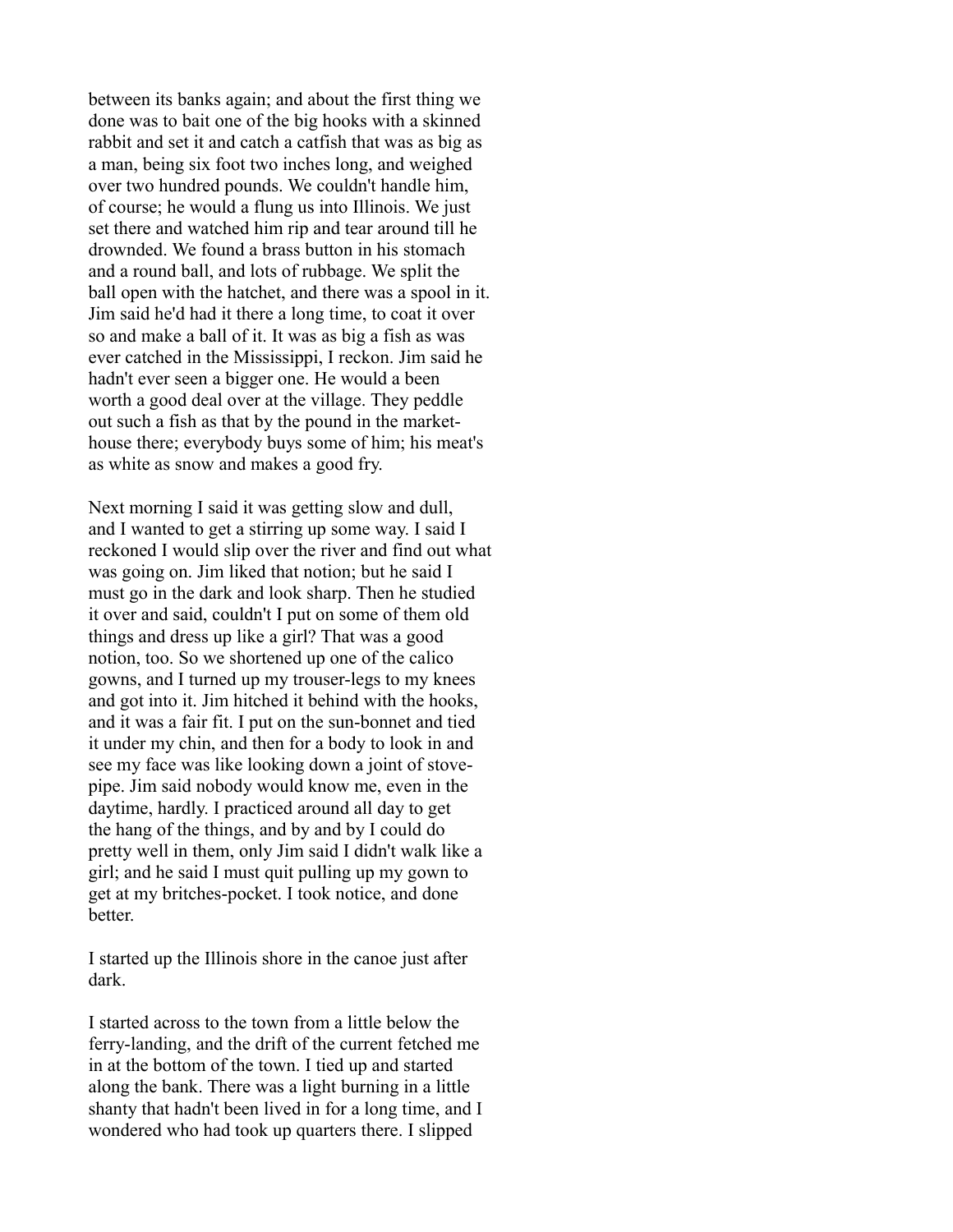up and peeped in at the window. There was a woman about forty year old in there knitting by a candle that was on a pine table. I didn't know her face; she was a stranger, for you couldn't start a face in that town that I didn't know. Now this was lucky, because I was weakening; I was getting afraid I had come; people might know my voice and find me out. But if this woman had been in such a little town two days she could tell me all I wanted to know; so I knocked at the door, and made up my mind I wouldn't forget I was a girl.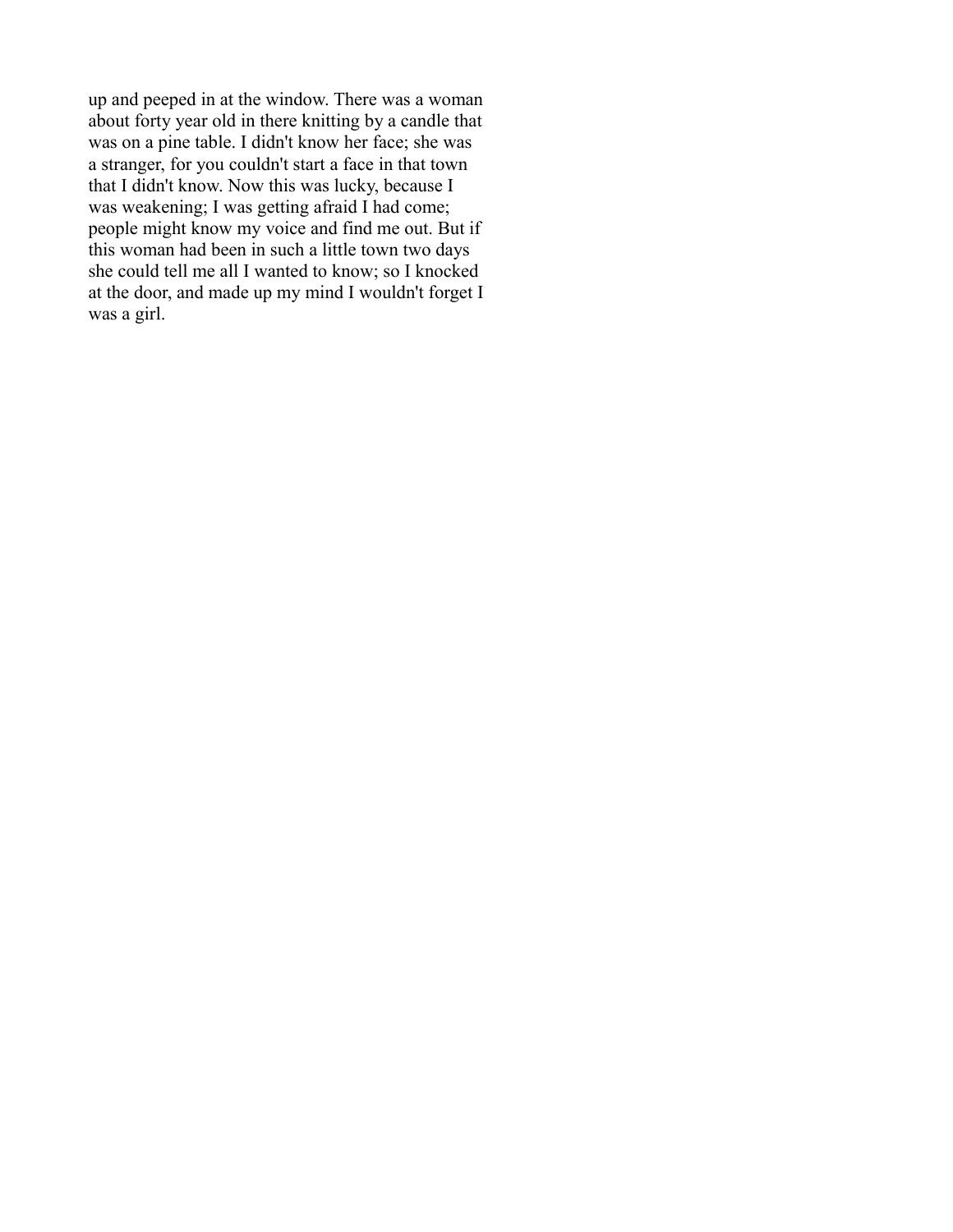### CHAPTER XI.

"COME in," says the woman, and I did. She says: "Take a cheer."

I done it. She looked me all over with her little shiny eyes, and says:

"What might your name be?"

"Sarah Williams."

"Where 'bouts do you live? In this neighborhood?'

"No'm. In Hookerville, seven mile below. I've walked all the way and I'm all tired out."

"Hungry, too, I reckon. I'll find you something."

"No'm, I ain't hungry. I was so hungry I had to stop two miles below here at a farm; so I ain't hungry no more. It's what makes me so late. My mother's down sick, and out of money and everything, and I come to tell my uncle Abner Moore. He lives at the upper end of the town, she says. I hain't ever been here before. Do you know him?"

"No; but I don't know everybody yet. I haven't lived here quite two weeks. It's a considerable ways to the upper end of the town. You better stay here all night. Take off your bonnet."

"No," I says; "I'll rest a while, I reckon, and go on. I ain't afeared of the dark."

She said she wouldn't let me go by myself, but her husband would be in by and by, maybe in a hour and a half, and she'd send him along with me. Then she got to talking about her husband, and about her relations up the river, and her relations down the river, and about how much better off they used to was, and how they didn't know but they'd made a mistake coming to our town, instead of letting well alone - and so on and so on, till I was afeard I had made a mistake coming to her to find out what was going on in the town; but by and by she dropped on to pap and the murder, and then I was pretty willing to let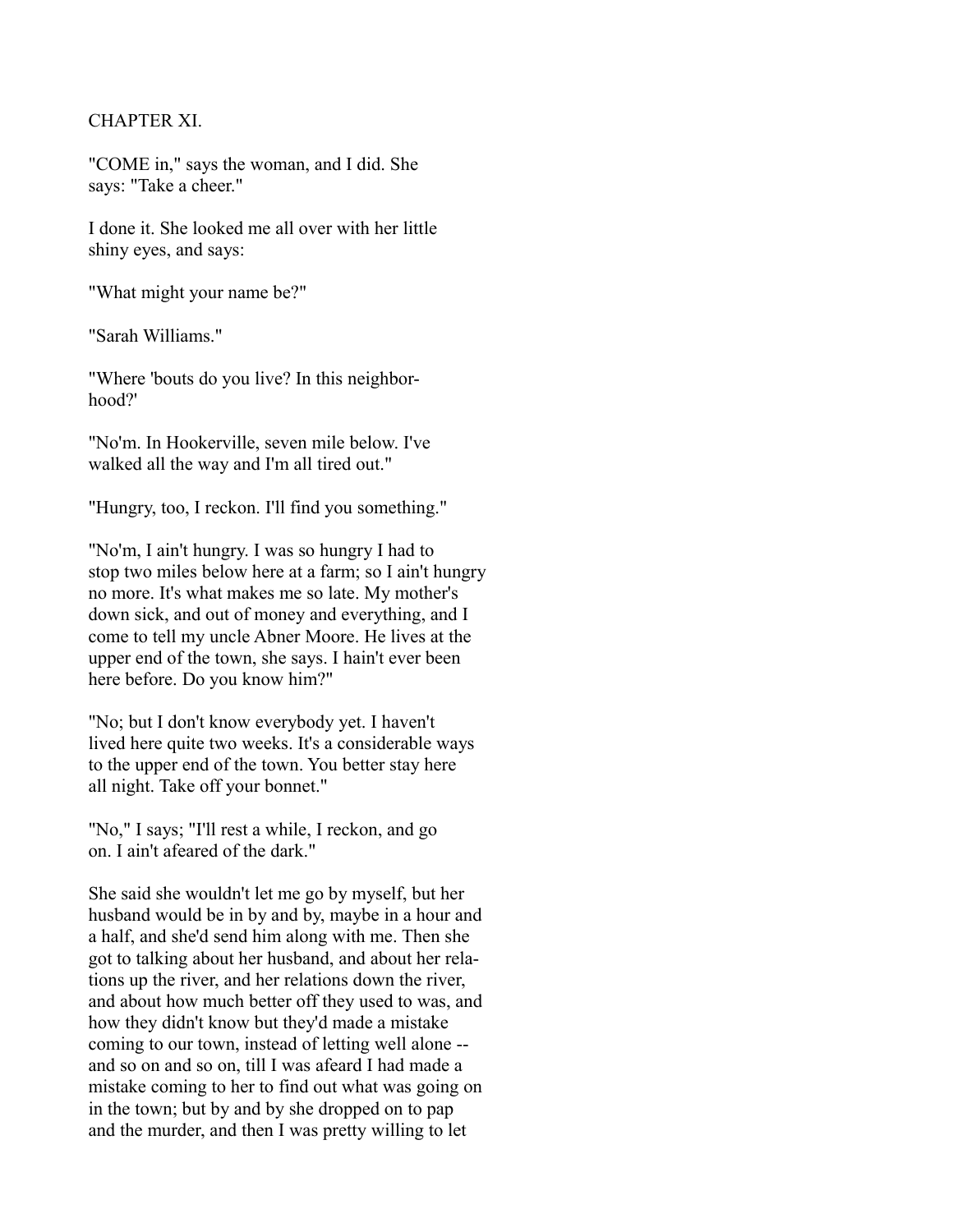her clatter right along. She told about me and Tom Sawyer finding the six thousand dollars (only she got it ten) and all about pap and what a hard lot he was, and what a hard lot I was, and at last she got down to where I was murdered. I says:

"Who done it? We've heard considerable about these goings on down in Hookerville, but we don't know who 'twas that killed Huck Finn."

"Well, I reckon there's a right smart chance of people HERE that'd like to know who killed him. Some think old Finn done it himself."

"No -- is that so?"

"Most everybody thought it at first. He'll never know how nigh he come to getting lynched. But before night they changed around and judged it was done by a runaway nigger named Jim."

"Why HE --"

I stopped. I reckoned I better keep still. She run on, and never noticed I had put in at all:

"The nigger run off the very night Huck Finn was killed. So there's a reward out for him -- three hundred dollars. And there's a reward out for old Finn, too -- two hundred dollars. You see, he come to town the morning after the murder, and told about it, and was out with 'em on the ferryboat hunt, and right away after he up and left. Before night they wanted to lynch him, but he was gone, you see. Well, next day they found out the nigger was gone; they found out he hadn't ben seen sence ten o'clock the night the murder was done. So then they put it on him, you see; and while they was full of it, next day, back comes old Finn, and went boo-hooing to Judge Thatcher to get money to hunt for the nigger all over Illinois with. The judge gave him some, and that evening he got drunk, and was around till after midnight with a couple of mighty hard-looking strangers, and then went off with them. Well, he hain't come back sence, and they ain't looking for him back till this thing blows over a little, for people thinks now that he killed his boy and fixed things so folks would think robbers done it, and then he'd get Huck's money without having to bother a long time with a lawsuit.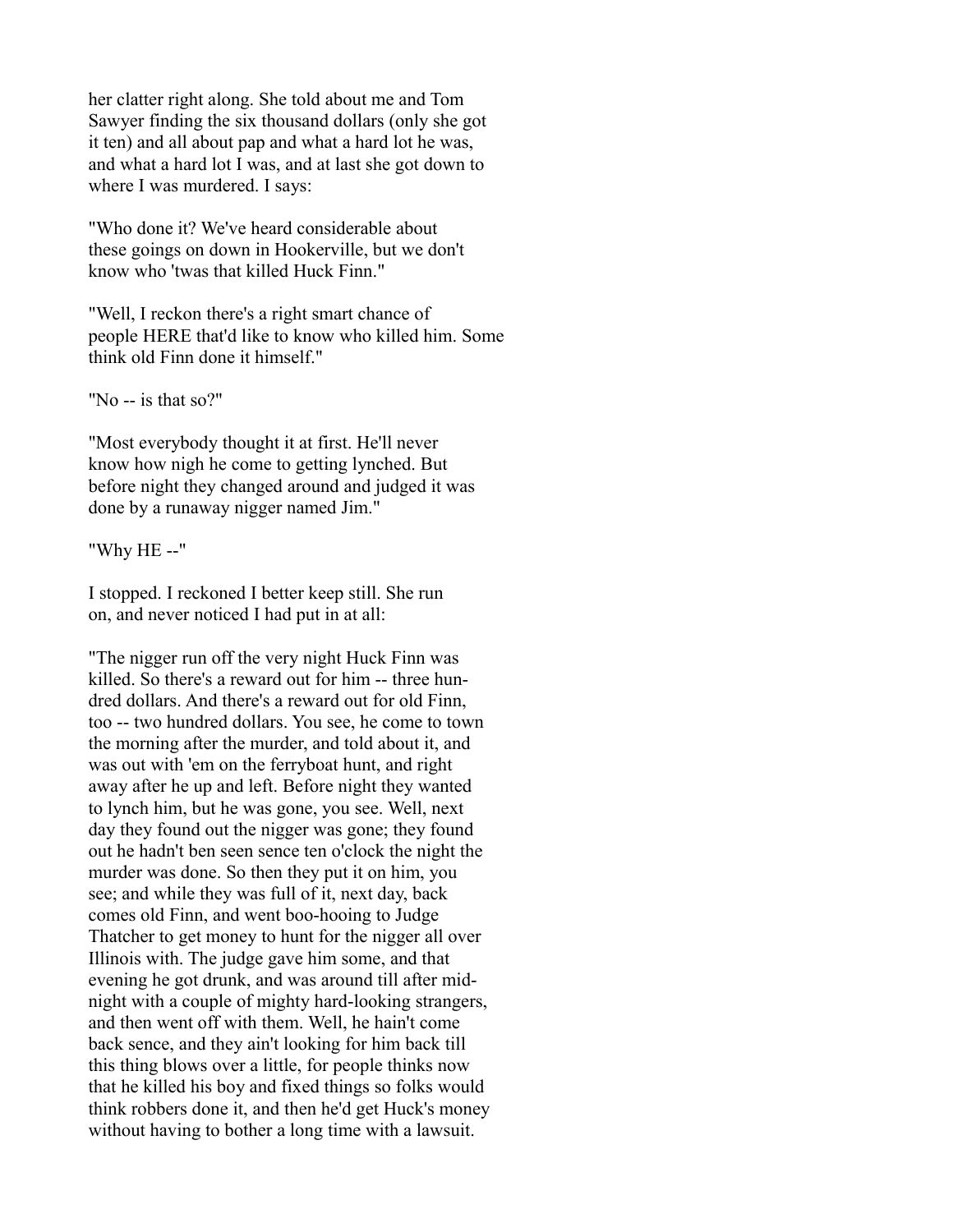People do say he warn't any too good to do it. Oh, he's sly, I reckon. If he don't come back for a year he'll be all right. You can't prove anything on him, you know; everything will be quieted down then, and he'll walk in Huck's money as easy as nothing."

"Yes, I reckon so, 'm. I don't see nothing in the way of it. Has everybody guit thinking the nigger done it?"

"Oh, no, not everybody. A good many thinks he done it. But they'll get the nigger pretty soon now, and maybe they can scare it out of him."

"Why, are they after him yet?"

"Well, you're innocent, ain't you! Does three hundred dollars lay around every day for people to pick up? Some folks think the nigger ain't far from here. I'm one of them -- but I hain't talked it around. A few days ago I was talking with an old couple that lives next door in the log shanty, and they happened to say hardly anybody ever goes to that island over yonder that they call Jackson's Island. Don't anybody live there? says I. No, nobody, says they. I didn't say any more, but I done some thinking. I was pretty near certain I'd seen smoke over there, about the head of the island, a day or two before that, so I says to myself, like as not that nigger's hiding over there; anyway, says I, it's worth the trouble to give the place a hunt. I hain't seen any smoke sence, so I reckon maybe he's gone, if it was him; but husband's going over to see -- him and another man. He was gone up the river; but he got back to-day, and I told him as soon as he got here two hours ago."

I had got so uneasy I couldn't set still. I had to do something with my hands; so I took up a needle off of the table and went to threading it. My hands shook, and I was making a bad job of it. When the woman stopped talking I looked up, and she was looking at me pretty curious and smiling a little. I put down the needle and thread, and let on to be interested -- and I was, too -- and says:

"Three hundred dollars is a power of money. I wish my mother could get it. Is your husband going over there to-night?"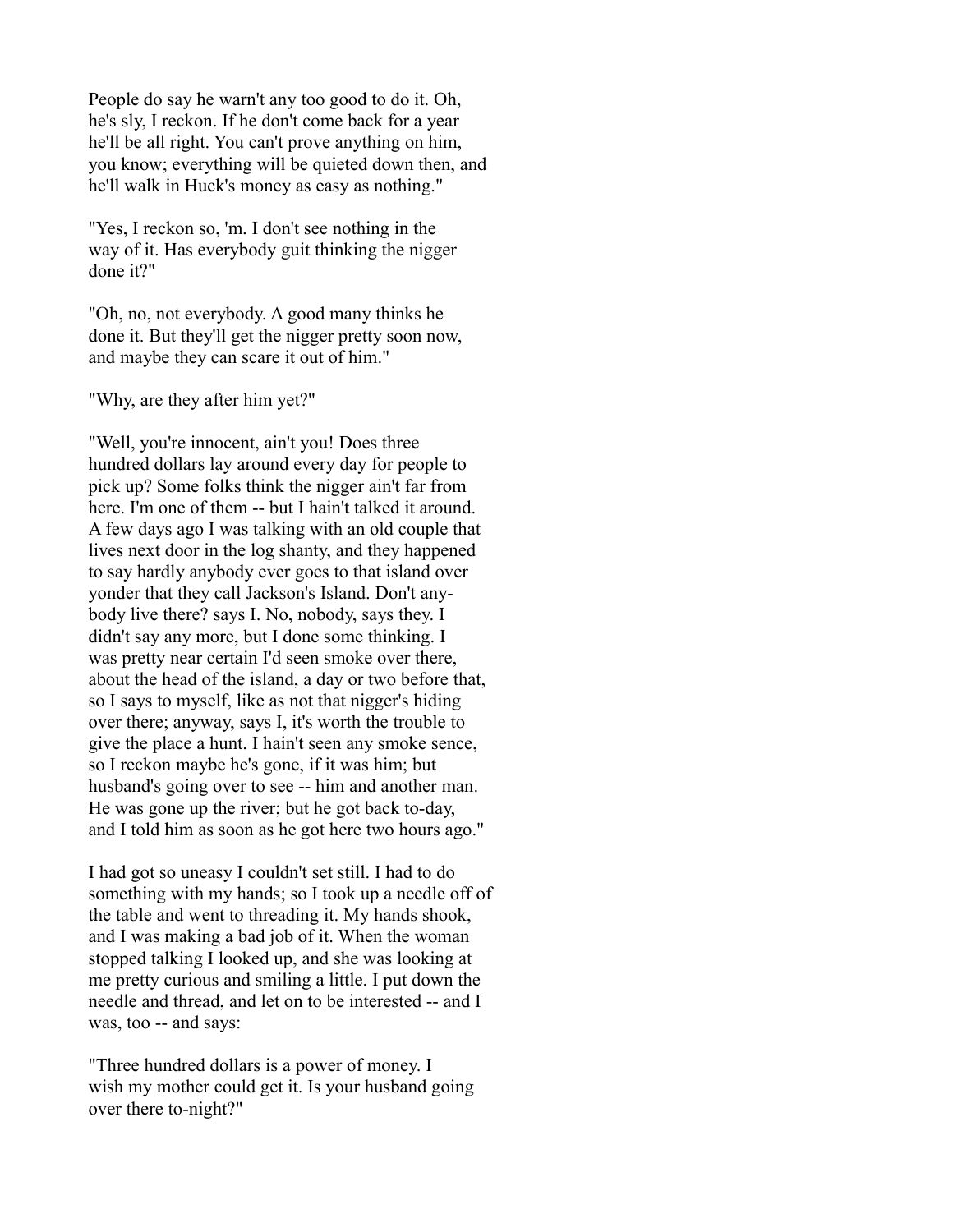"Oh, yes. He went up-town with the man I was telling you of, to get a boat and see if they could borrow another gun. They'll go over after midnight."

"Couldn't they see better if they was to wait till daytime?"

"Yes. And couldn't the nigger see better, too? After midnight he'll likely be asleep, and they can slip around through the woods and hunt up his camp fire all the better for the dark, if he's got one."

"I didn't think of that."

The woman kept looking at me pretty curious, and I didn't feel a bit comfortable. Pretty soon she says"

"What did you say your name was, honey?"

"M -- Mary Williams."

Somehow it didn't seem to me that I said it was Mary before, so I didn't look up -- seemed to me I said it was Sarah; so I felt sort of cornered, and was afeared maybe I was looking it, too. I wished the woman would say something more; the longer she set still the uneasier I was. But now she says:

"Honey, I thought you said it was Sarah when you first come in?"

"Oh, yes'm, I did. Sarah Mary Williams. Sarah's my first name. Some calls me Sarah, some calls me Mary."

"Oh, that's the way of it?"

"Yes'm."

I was feeling better then, but I wished I was out of there, anyway. I couldn't look up yet.

Well, the woman fell to talking about how hard times was, and how poor they had to live, and how the rats was as free as if they owned the place, and so forth and so on, and then I got easy again. She was right about the rats. You'd see one stick his nose out of a hole in the corner every little while. She said she had to have things handy to throw at them when she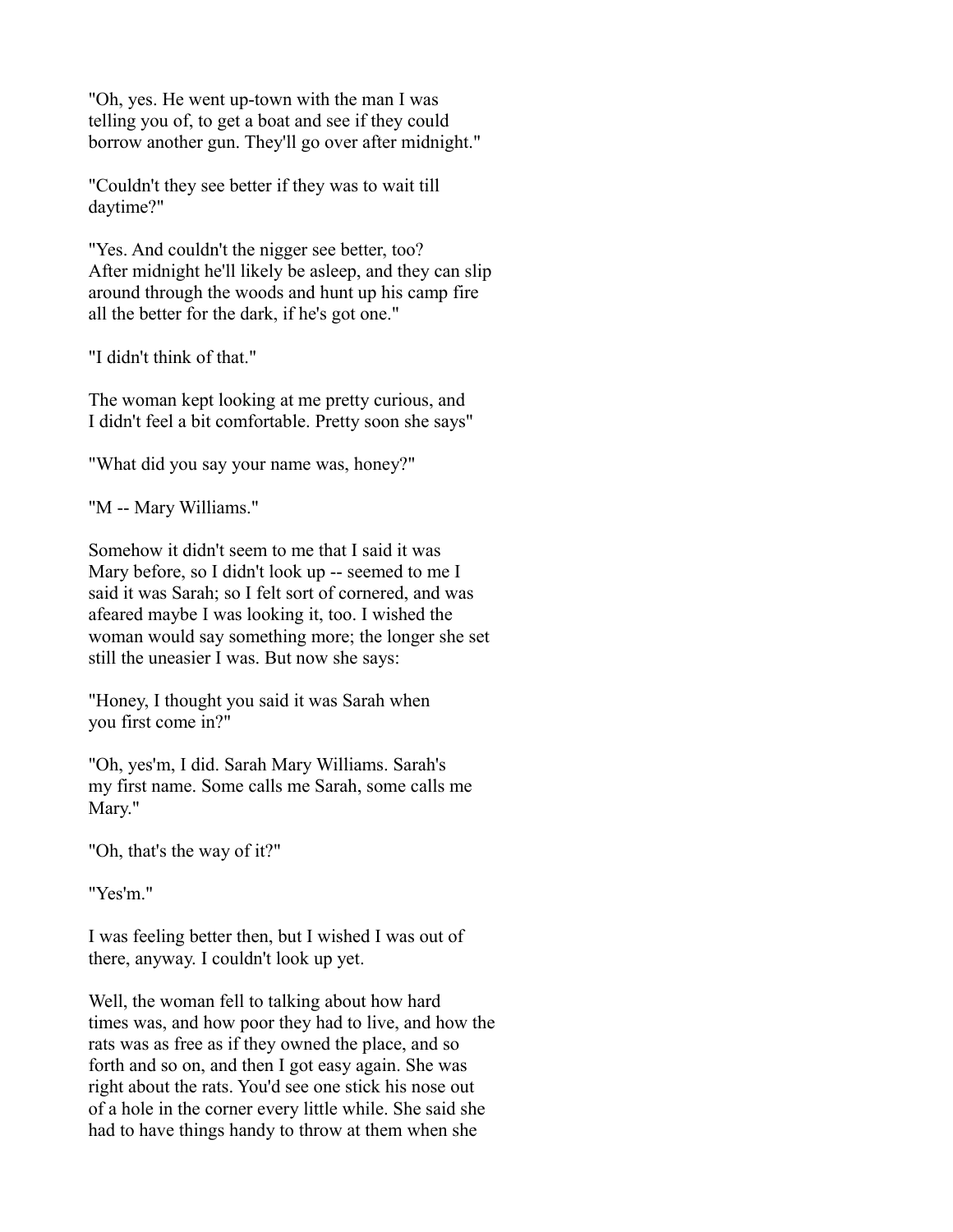was alone, or they wouldn't give her no peace. She showed me a bar of lead twisted up into a knot, and said she was a good shot with it generly, but she'd wrenched her arm a day or two ago, and didn't know whether she could throw true now. But she watched for a chance, and directly banged away at a rat; but she missed him wide, and said "Ouch!" it hurt her arm so. Then she told me to try for the next one. I wanted to be getting away before the old man got back, but of course I didn't let on. I got the thing, and the first rat that showed his nose I let drive, and if he'd a stayed where he was he'd a been a tolerable sick rat. She said that was first-rate, and she reckoned I would hive the next one. She went and got the lump of lead and fetched it back, and brought along a hank of yarn which she wanted me to help her with. I held up my two hands and she put the hank over them, and went on talking about her and her husband's matters. But she broke off to say:

"Keep your eye on the rats. You better have the lead in your lap, handy."

So she dropped the lump into my lap just at that moment, and I clapped my legs together on it and she went on talking. But only about a minute. Then she took off the hank and looked me straight in the face, and very pleasant, and says:

"Come, now, what's your real name?"

"Wh -- what, mum?"

"What's your real name? Is it Bill, or Tom, or Bob? -- or what is it?"

I reckon I shook like a leaf, and I didn't know hardly what to do. But I says:

"Please to don't poke fun at a poor girl like me, mum. If I'm in the way here, I'll --"

"No, you won't. Set down and stay where you are. I ain't going to hurt you, and I ain't going to tell on you, nuther. You just tell me your secret, and trust me. I'll keep it; and, what's more, I'll help you. So'll my old man if you want him to. You see, you're a runaway 'prentice, that's all. It ain't anything. There ain't no harm in it. You've been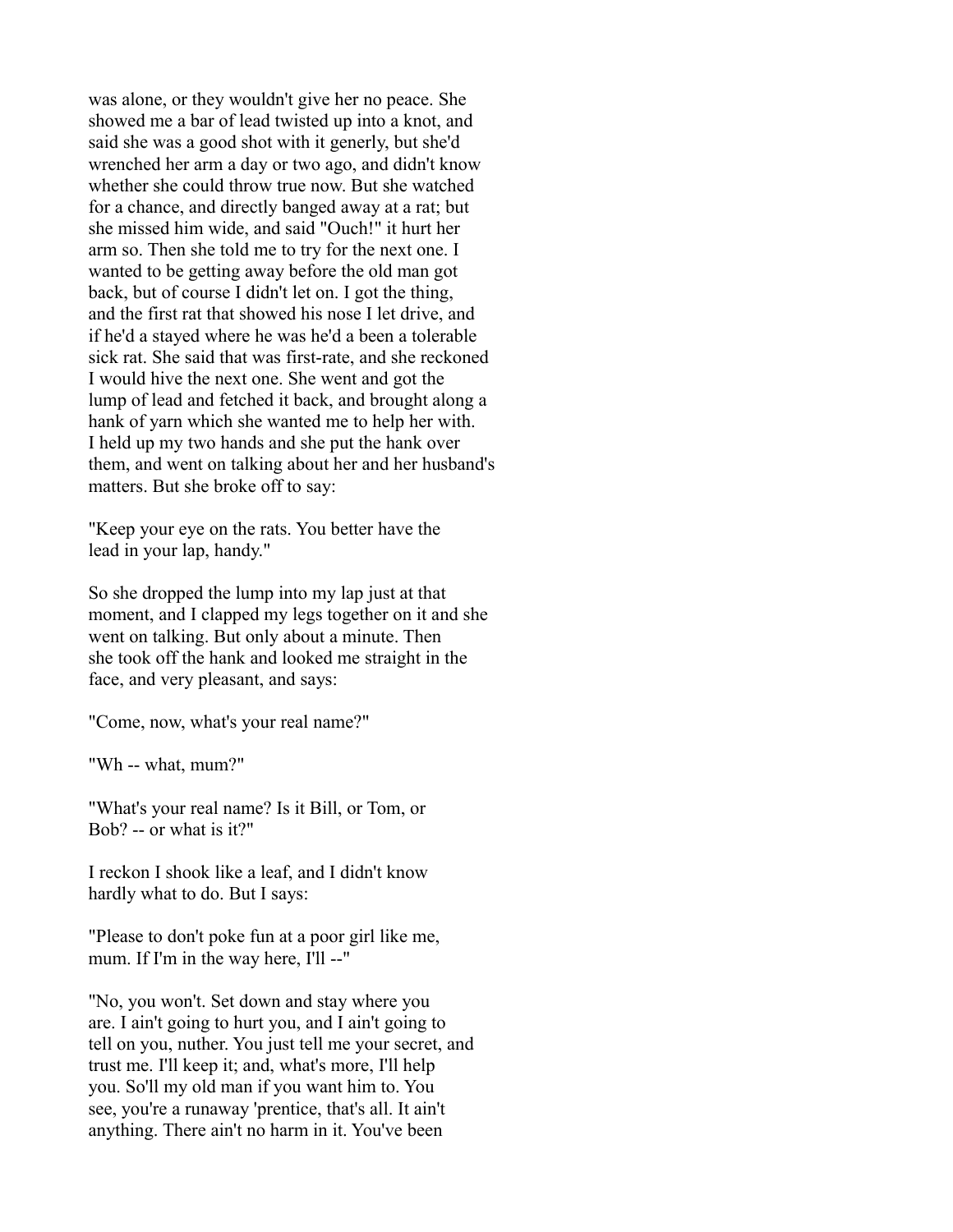treated bad, and you made up your mind to cut. Bless you, child, I wouldn't tell on you. Tell me all about it now, that's a good boy."

So I said it wouldn't be no use to try to play it any longer, and I would just make a clean breast and tell her everything, but she musn't go back on her promise. Then I told her my father and mother was dead, and the law had bound me out to a mean old farmer in the country thirty mile back from the river, and he treated me so bad I couldn't stand it no longer; he went away to be gone a couple of days, and so I took my chance and stole some of his daughter's old clothes and cleared out, and I had been three nights coming the thirty miles. I traveled nights, and hid daytimes and slept, and the bag of bread and meat I carried from home lasted me all the way, and I had a-plenty. I said I believed my uncle Abner Moore would take care of me, and so that was why I struck out for this town of Goshen.

"Goshen, child? This ain't Goshen. This is St. Petersburg. Goshen's ten mile further up the river. Who told you this was Goshen?"

"Why, a man I met at daybreak this morning, just as I was going to turn into the woods for my regular sleep. He told me when the roads forked I must take the right hand, and five mile would fetch me to Goshen"

"He was drunk, I reckon. He told you just exactly wrong."

"Well,,he did act like he was drunk, but it ain't no matter now. I got to be moving along. I'll fetch Goshen before daylight."

"Hold on a minute. I'll put you up a snack to eat. You might want it."

So she put me up a snack, and says:

"Say, when a cow's laying down, which end of her gets up first? Answer up prompt now -- don't stop to study over it. Which end gets up first?"

"The hind end, mum."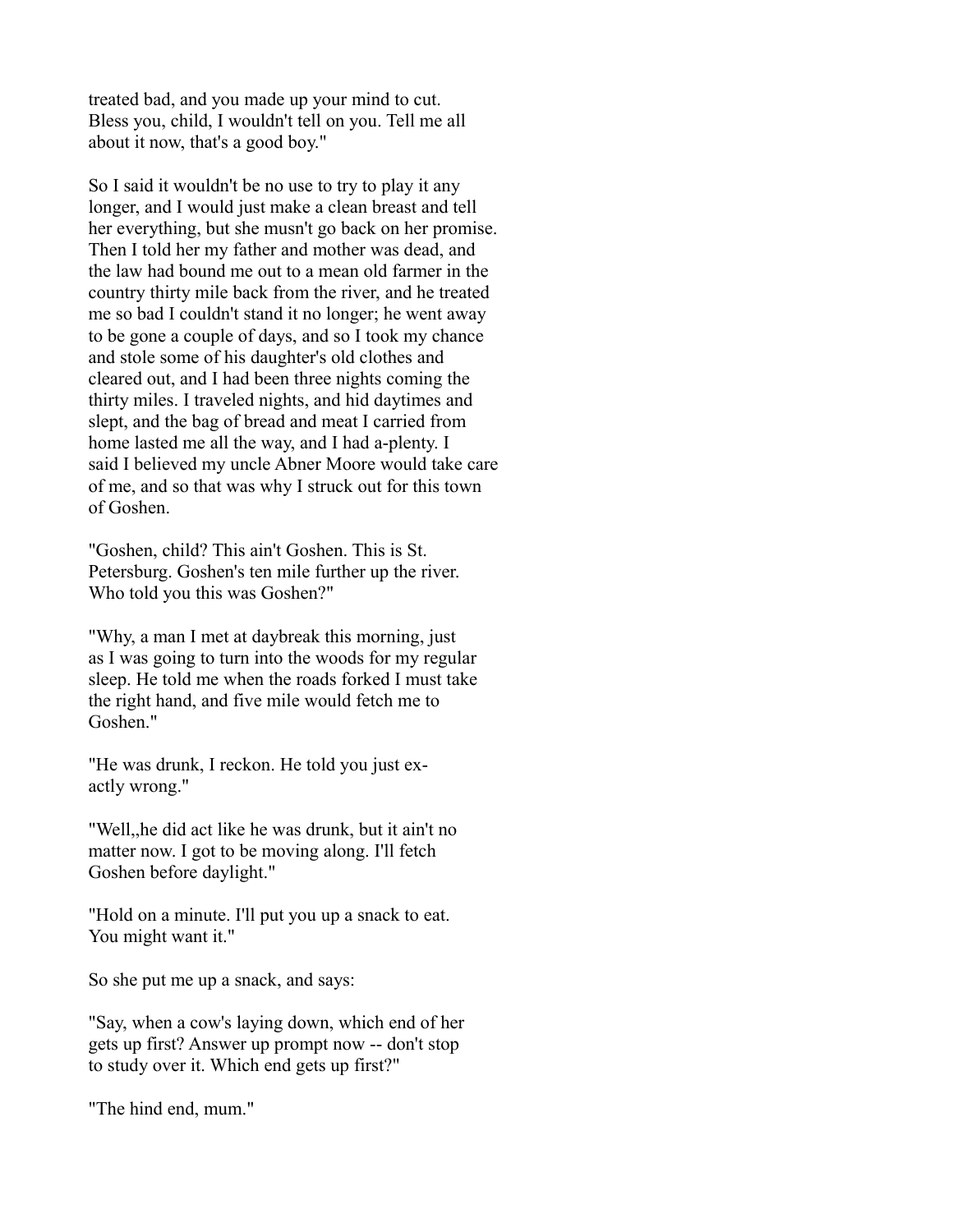"Well, then, a horse?"

"The for'rard end, mum."

"Which side of a tree does the moss grow on?"

"North side."

"If fifteen cows is browsing on a hillside, how many of them eats with their heads pointed the same direction?"

"The whole fifteen, mum."

"Well, I reckon you HAVE lived in the country. I thought maybe you was trying to hocus me again. What's your real name, now?"

"George Peters, mum."

"Well, try to remember it, George. Don't forget and tell me it's Elexander before you go, and then get out by saying it's George Elexander when I catch you. And don't go about women in that old calico. You do a girl tolerable poor, but you might fool men, maybe. Bless you, child, when you set out to thread a needle don't hold the thread still and fetch the needle up to it; hold the needle still and poke the thread at it; that's the way a woman most always does, but a man always does t'other way. And when you throw at a rat or anything, hitch yourself up a tiptoe and fetch your hand up over your head as awkward as you can, and miss your rat about six or seven foot. Throw stiff-armed from the shoulder, like there was a pivot there for it to turn on, like a girl; not from the wrist and elbow, with your arm out to one side, like a boy. And, mind you, when a girl tries to catch anything in her lap she throws her knees apart; she don't clap them together, the way you did when you catched the lump of lead. Why, I spotted you for a boy when you was threading the needle; and I contrived the other things just to make certain. Now trot along to your uncle, Sarah Mary Williams George Elexander Peters, and if you get into trouble you send word to Mrs. Judith Loftus, which is me, and I'll do what I can to get you out of it. Keep the river road all the way, and next time you tramp take shoes and socks with you. The river road's a rocky one, and your feet'll be in a condition when you get to Goshen, I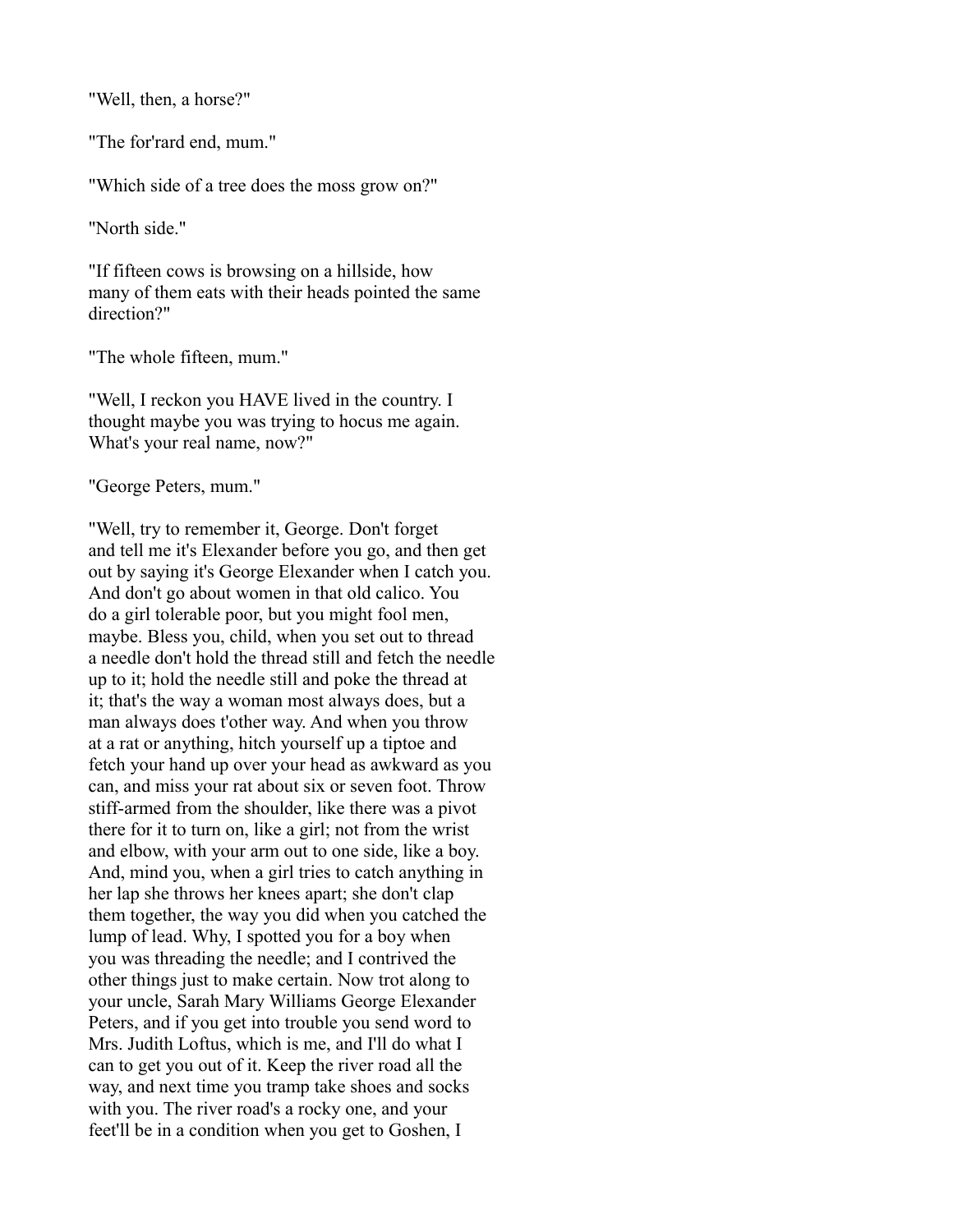reckon."

I went up the bank about fifty yards, and then I doubled on my tracks and slipped back to where my canoe was, a good piece below the house. I jumped in, and was off in a hurry. I went up-stream far enough to make the head of the island, and then started across. I took off the sun-bonnet, for I didn't want no blinders on then. When I was about the middle I heard the clock begin to strike, so I stops and listens; the sound come faint over the water but clear -- eleven. When I struck the head of the island I never waited to blow, though I was most winded, but I shoved right into the timber where my old camp used to be, and started a good fire there on a high and dry spot.

Then I jumped in the canoe and dug out for our place, a mile and a half below, as hard as I could go. I landed, and slopped through the timber and up the ridge and into the cavern. There Jim laid, sound asleep on the ground. I roused him out and says:

"Git up and hump yourself, Jim! There ain't a minute to lose. They're after us!"

Jim never asked no questions, he never said a word; but the way he worked for the next half an hour showed about how he was scared. By that time everything we had in the world was on our raft, and she was ready to be shoved out from the willow cove where she was hid. We put out the camp fire at the cavern the first thing, and didn't show a candle outside after that.

I took the canoe out from the shore a little piece, and took a look; but if there was a boat around I couldn't see it, for stars and shadows ain't good to see by. Then we got out the raft and slipped along down in the shade, past the foot of the island dead still - never saying a word.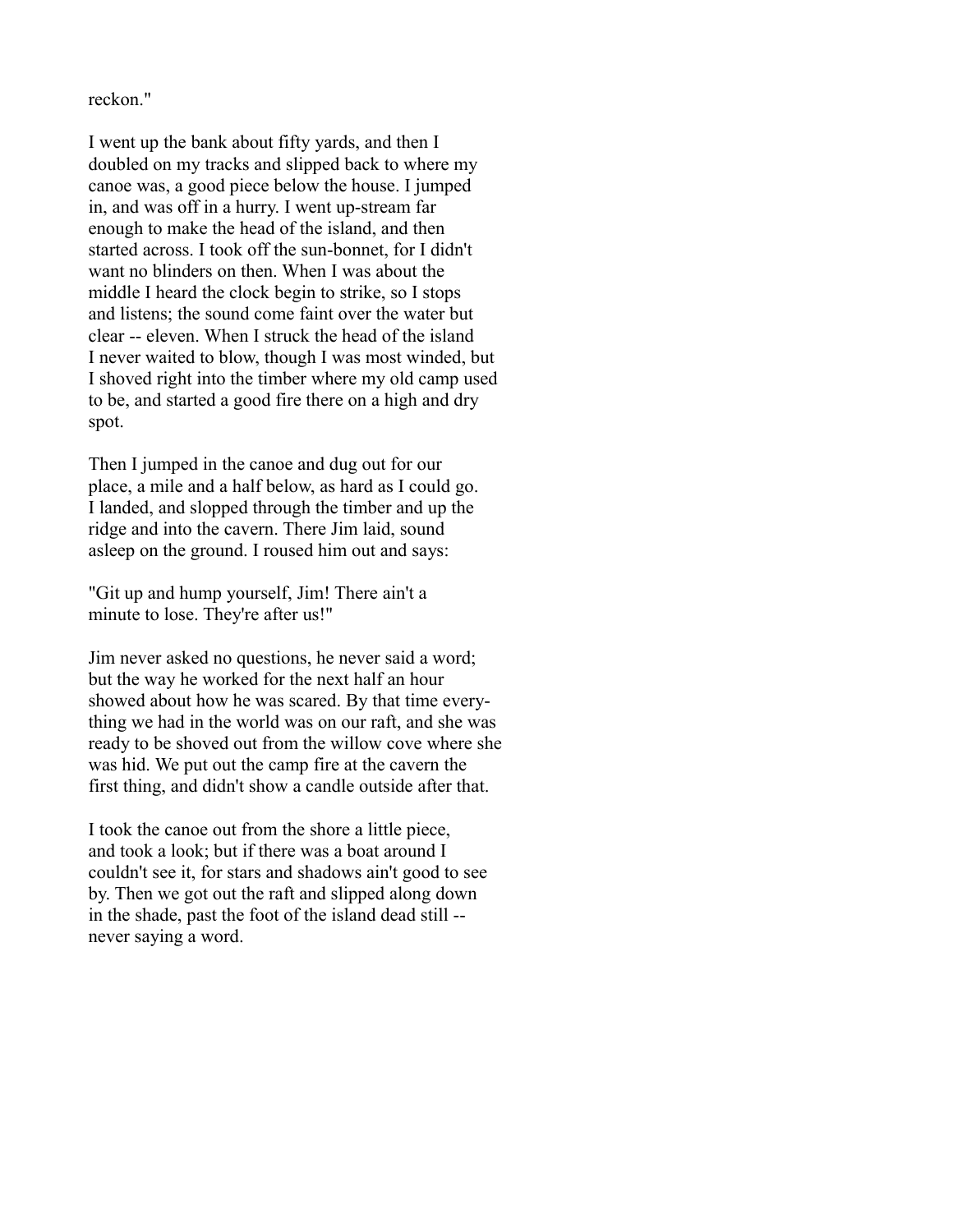#### CHAPTER XII.

IT must a been close on to one o'clock when we got below the island at last, and the raft did seem to go mighty slow. If a boat was to come along we was going to take to the canoe and break for the Illinois shore; and it was well a boat didn't come, for we hadn't ever thought to put the gun in the canoe, or a fishing-line, or anything to eat. We was in ruther too much of a sweat to think of so many things. It warn't good judgment to put EVERYTHING on the raft.

If the men went to the island I just expect they found the camp fire I built, and watched it all night for Jim to come. Anyways, they stayed away from us, and if my building the fire never fooled them it warn't no fault of mine. I played it as low down on them as I could.

When the first streak of day began to show we tied up to a towhead in a big bend on the Illinois side, and hacked off cottonwood branches with the hatchet, and covered up the raft with them so she looked like there had been a cave-in in the bank there. A towhead is a sandbar that has cottonwoods on it as thick as harrow-teeth.

We had mountains on the Missouri shore and heavy timber on the Illinois side, and the channel was down the Missouri shore at that place, so we warn't afraid of anybody running across us. We laid there all day, and watched the rafts and steamboats spin down the Missouri shore, and up-bound steamboats fight the big river in the middle. I told Jim all about the time I had jabbering with that woman; and Jim said she was a smart one, and if she was to start after us herself she wouldn't set down and watch a camp fire -- no, sir, she'd fetch a dog. Well, then, I said, why couldn't she tell her husband to fetch a dog? Jim said he bet she did think of it by the time the men was ready to start, and he believed they must a gone up-town to get a dog and so they lost all that time, or else we wouldn't be here on a towhead sixteen or seventeen mile below the village -- no, indeedy, we would be in that same old town again. So I said I didn't care what was the reason they didn't get us as long as they didn't.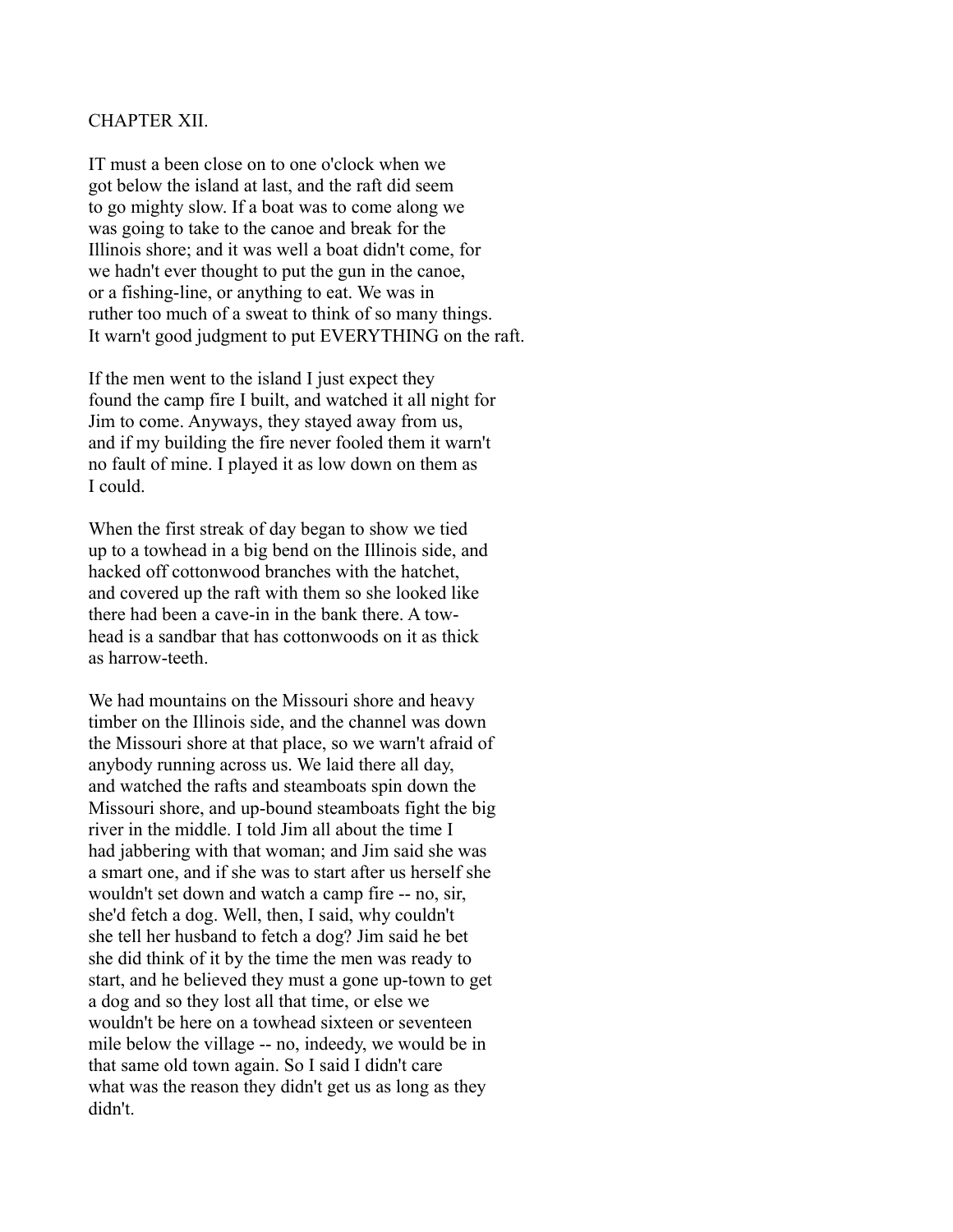When it was beginning to come on dark we poked our heads out of the cottonwood thicket, and looked up and down and across; nothing in sight; so Jim took up some of the top planks of the raft and built a snug wigwam to get under in blazing weather and rainy, and to keep the things dry. Jim made a floor for the wigwam, and raised it a foot or more above the level of the raft, so now the blankets and all the traps was out of reach of steamboat waves. Right in the middle of the wigwam we made a layer of dirt about five or six inches deep with a frame around it for to hold it to its place; this was to build a fire on in sloppy weather or chilly; the wigwam would keep it from being seen. We made an extra steering-oar, too, because one of the others might get broke on a snag or something. We fixed up a short forked stick to hang the old lantern on, because we must always light the lantern whenever we see a steamboat coming down-stream, to keep from getting run over; but we wouldn't have to light it for up-stream boats unless we see we was in what they call a "crossing"; for the river was pretty high yet, very low banks being still a little under water; so up-bound boats didn't always run the channel, but hunted easy water.

This second night we run between seven and eight hours, with a current that was making over four mile an hour. We catched fish and talked, and we took a swim now and then to keep off sleepiness. It was kind of solemn, drifting down the big, still river, laying on our backs looking up at the stars, and we didn't ever feel like talking loud, and it warn't often that we laughed -- only a little kind of a low chuckle. We had mighty good weather as a general thing, and nothing ever happened to us at all -- that night, nor the next, nor the next.

Every night we passed towns, some of them away up on black hillsides, nothing but just a shiny bed of lights; not a house could you see. The fifth night we passed St. Louis, and it was like the whole world lit up. In St. Petersburg they used to say there was twenty or thirty thousand people in St. Louis, but I never believed it till I see that wonderful spread of lights at two o'clock that still night. There warn't a sound there; everybody was asleep.

Every night now I used to slip ashore towards ten o'clock at some little village, and buy ten or fifteen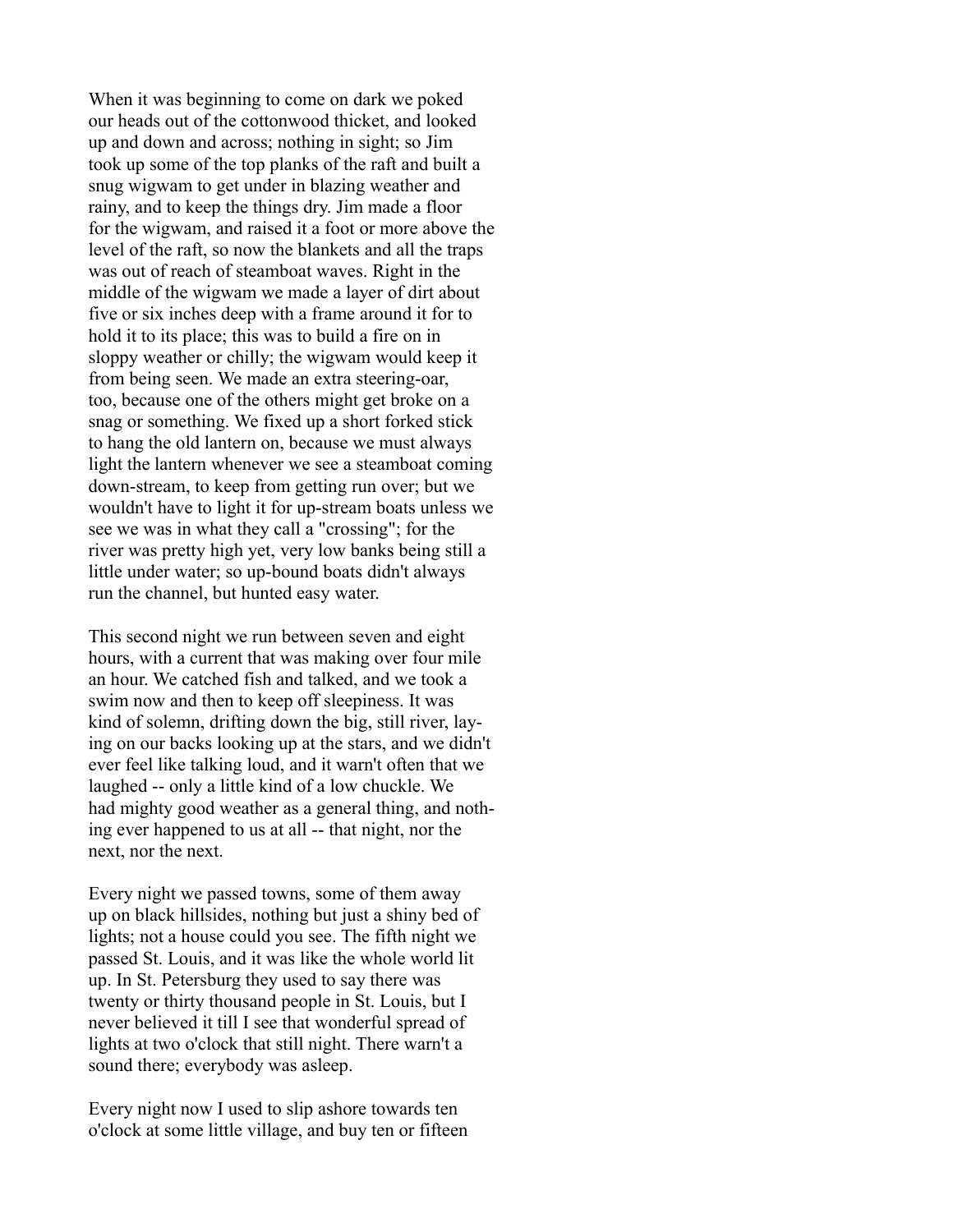cents' worth of meal or bacon or other stuff to eat; and sometimes I lifted a chicken that warn't roosting comfortable, and took him along. Pap always said, take a chicken when you get a chance, because if you don't want him yourself you can easy find somebody that does, and a good deed ain't ever forgot. I never see pap when he didn't want the chicken himself, but that is what he used to say, anyway.

Mornings before daylight I slipped into cornfields and borrowed a watermelon, or a mushmelon, or a punkin, or some new corn, or things of that kind. Pap always said it warn't no harm to borrow things if you was meaning to pay them back some time; but the widow said it warn't anything but a soft name for stealing, and no decent body would do it. Jim said he reckoned the widow was partly right and pap was partly right; so the best way would be for us to pick out two or three things from the list and say we wouldn't borrow them any more -- then he reckoned it wouldn't be no harm to borrow the others. So we talked it over all one night, drifting along down the river, trying to make up our minds whether to drop the watermelons, or the cantelopes, or the mushmelons, or what. But towards daylight we got it all settled satisfactory, and concluded to drop crabapples and p'simmons. We warn't feeling just right before that, but it was all comfortable now. I was glad the way it come out, too, because crabapples ain't ever good, and the p'simmons wouldn't be ripe for two or three months yet.

We shot a water-fowl now and then that got up too early in the morning or didn't go to bed early enough in the evening. Take it all round, we lived pretty high.

The fifth night below St. Louis we had a big storm after midnight, with a power of thunder and lightning, and the rain poured down in a solid sheet. We stayed in the wigwam and let the raft take care of itself. When the lightning glared out we could see a big straight river ahead, and high, rocky bluffs on both sides. By and by says I, "Hel-LO, Jim, looky yonder!" It was a steamboat that had killed herself on a rock. We was drifting straight down for her. The lightning showed her very distinct. She was leaning over, with part of her upper deck above water, and you could see every little chimbly-guy clean and clear, and a chair by the big bell, with an old slouch hat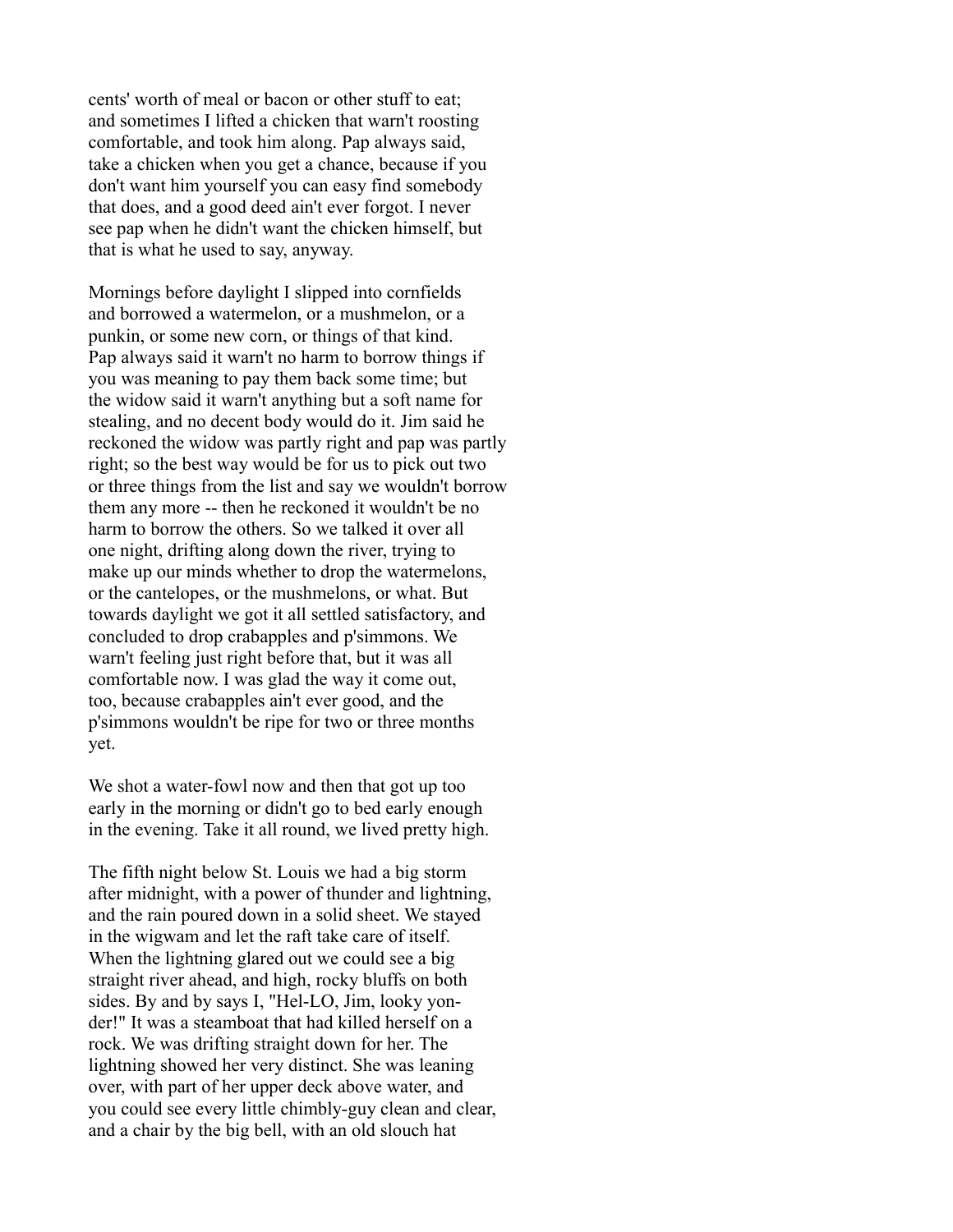hanging on the back of it, when the flashes come.

Well, it being away in the night and stormy, and all so mysterious-like, I felt just the way any other boy would a felt when I see that wreck laying there so mournful and lonesome in the middle of the river. I wanted to get aboard of her and slink around a little, and see what there was there. So I says:

"Le's land on her, Jim."

But Jim was dead against it at first. He says:

"I doan' want to go fool'n 'long er no wrack. We's doin' blame' well, en we better let blame' well alone, as de good book says. Like as not dey's a watchman on dat wrack."

"Watchman your grandmother," I says; "there ain't nothing to watch but the texas and the pilothouse; and do you reckon anybody's going to resk his life for a texas and a pilot-house such a night as this, when it's likely to break up and wash off down the river any minute?" Jim couldn't say nothing to that, so he didn't try. "And besides," I says, "we might borrow something worth having out of the captain's stateroom. Seegars, I bet you -- and cost five cents apiece, solid cash. Steamboat captains is always rich, and get sixty dollars a month, and THEY don't care a cent what a thing costs, you know, long as they want it. Stick a candle in your pocket; I can't rest, Jim, till we give her a rummaging. Do you reckon Tom Sawyer would ever go by this thing? Not for pie, he wouldn't. He'd call it an adventure -- that's what he'd call it; and he'd land on that wreck if it was his last act. And wouldn't he throw style into it? - wouldn't he spread himself, nor nothing? Why, you'd think it was Christopher C'lumbus discovering Kingdom-Come. I wish Tom Sawyer WAS here."

Jim he grumbled a little, but give in. He said we mustn't talk any more than we could help, and then talk mighty low. The lightning showed us the wreck again just in time, and we fetched the stabboard derrick, and made fast there.

The deck was high out here. We went sneaking down the slope of it to labboard, in the dark, towards the texas, feeling our way slow with our feet, and spreading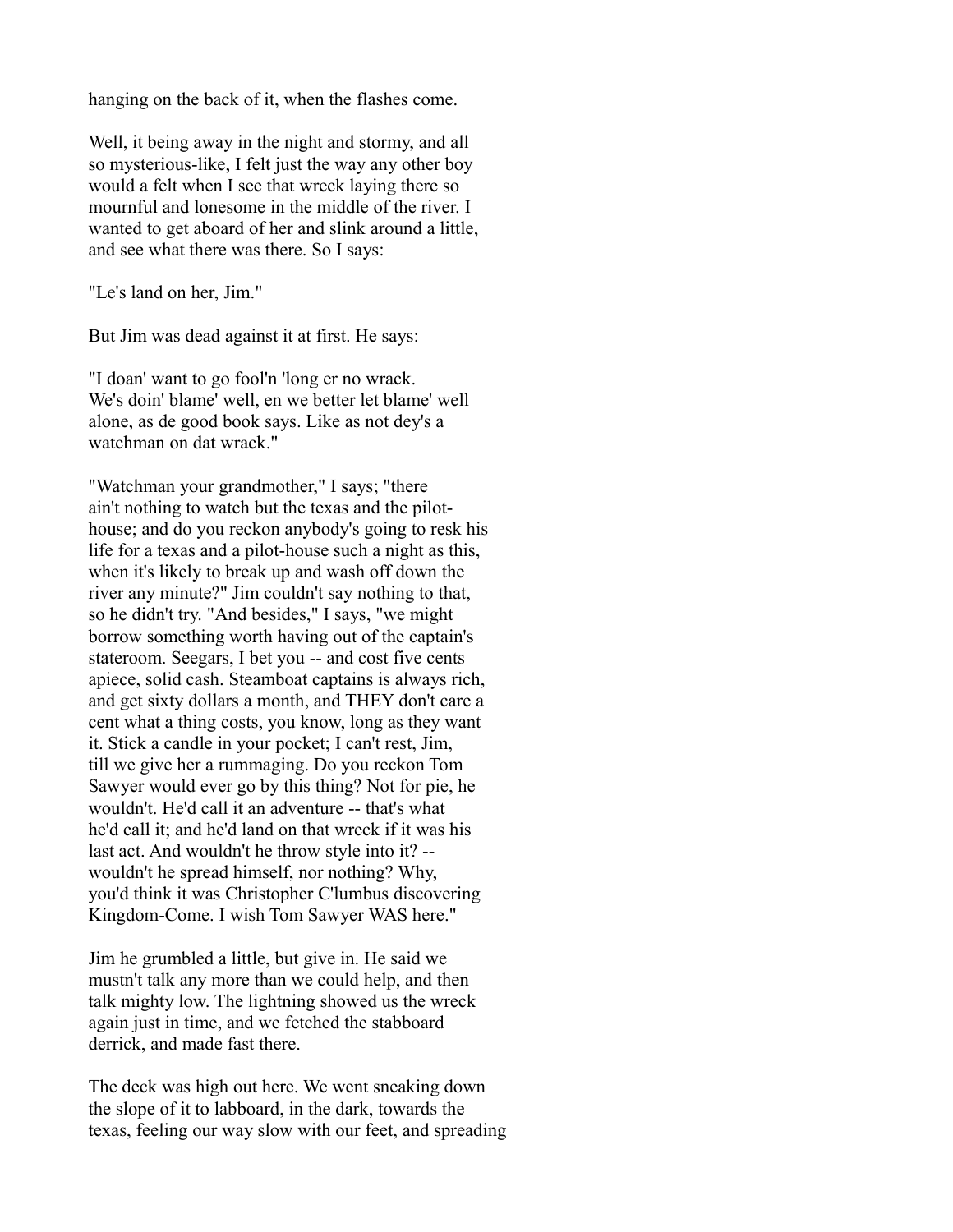our hands out to fend off the guys, for it was so dark we couldn't see no sign of them. Pretty soon we struck the forward end of the skylight, and clumb on to it; and the next step fetched us in front of the captain's door, which was open, and by Jimminy, away down through the texas-hall we see a light! and all in the same second we seem to hear low voices in yonder!

Jim whispered and said he was feeling powerful sick, and told me to come along. I says, all right, and was going to start for the raft; but just then I heard a voice wail out and say:

"Oh, please don't, boys; I swear I won't ever tell!"

Another voice said, pretty loud:

"It's a lie, Jim Turner. You've acted this way before. You always want more'n your share of the truck, and you've always got it, too, because you've swore 't if you didn't you'd tell. But this time you've said it jest one time too many. You're the meanest, treacherousest hound in this country."

By this time Jim was gone for the raft. I was just a-biling with curiosity; and I says to myself, Tom Sawyer wouldn't back out now, and so I won't either; I'm a-going to see what's going on here. So I dropped on my hands and knees in the little passage, and crept aft in the dark till there warn't but one stateroom betwixt me and the cross-hall of the texas. Then in there I see a man stretched on the floor and tied hand and foot, and two men standing over him, and one of them had a dim lantern in his hand, and the other one had a pistol. This one kept pointing the pistol at the man's head on the floor, and saying:

"I'd LIKE to! And I orter, too -- a mean skunk!"

The man on the floor would shrivel up and say, "Oh, please don't, Bill; I hain't ever goin' to tell."

And every time he said that the man with the lantern would laugh and say:

"'Deed you AIN'T! You never said no truer thing 'n that, you bet you." And once he said: "Hear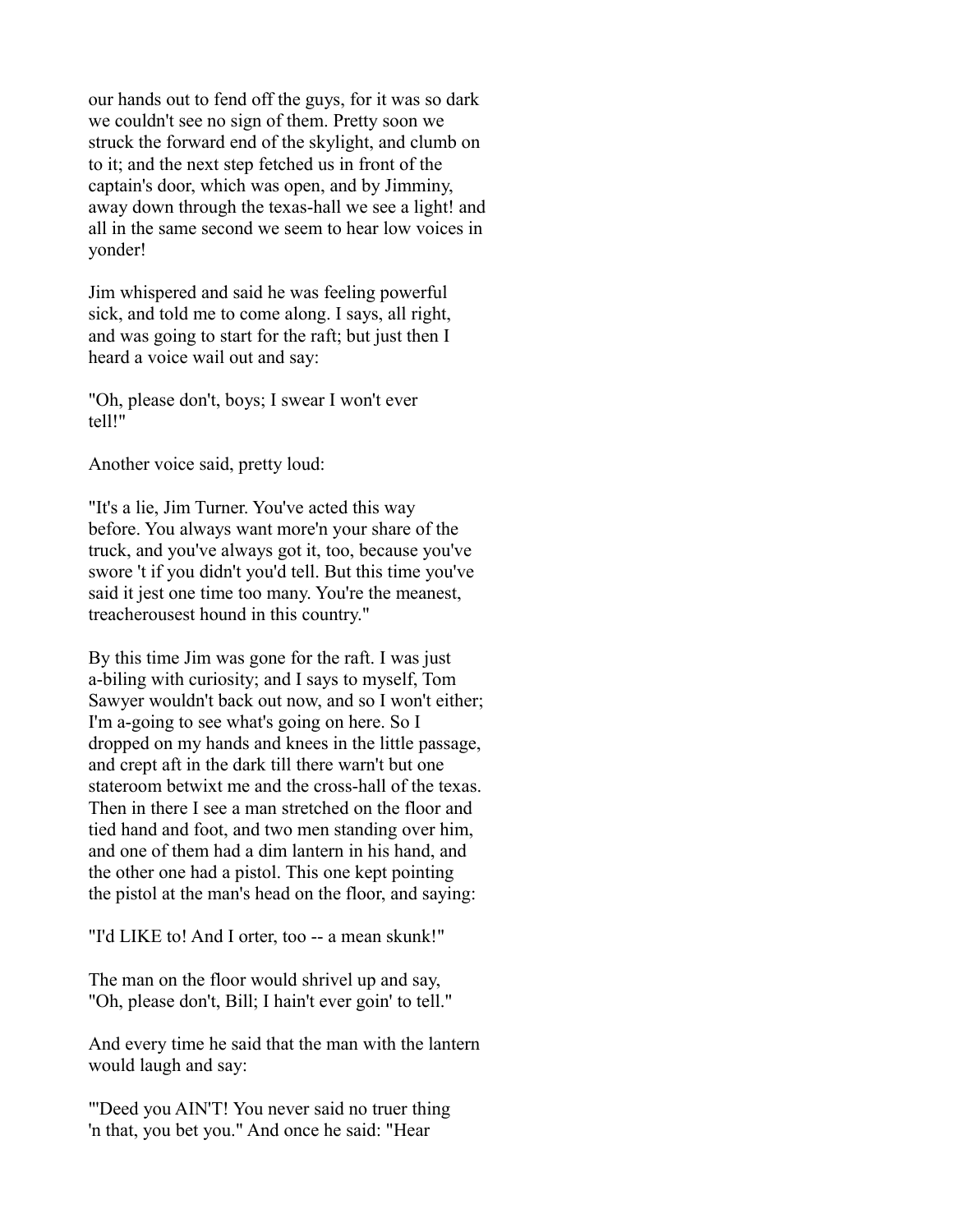him beg! and yit if we hadn't got the best of him and tied him he'd a killed us both. And what FOR? Jist for noth'n. Jist because we stood on our RIGHTS - that's what for. But I lay you ain't a-goin' to threaten nobody any more, Jim Turner. Put UP that pistol, Bill."

Bill says:

"I don't want to, Jake Packard. I'm for killin' him -- and didn't he kill old Hatfield jist the same way -- and don't he deserve it?"

"But I don't WANT him killed, and I've got my reasons for it."

"Bless yo' heart for them words, Jake Packard! I'll never forgit you long's I live!" says the man on the floor, sort of blubbering.

Packard didn't take no notice of that, but hung up his lantern on a nail and started towards where I was there in the dark, and motioned Bill to come. I crawfished as fast as I could about two yards, but the boat slanted so that I couldn't make very good time; so to keep from getting run over and catched I crawled into a stateroom on the upper side. The man came apawing along in the dark, and when Packard got to my stateroom, he says:

"Here -- come in here."

And in he come, and Bill after him. But before they got in I was up in the upper berth, cornered, and sorry I come. Then they stood there, with their hands on the ledge of the berth, and talked. I couldn't see them, but I could tell where they was by the whisky they'd been having. I was glad I didn't drink whisky; but it wouldn't made much difference anyway, because most of the time they couldn't a treed me because I didn't breathe. I was too scared. And, besides, a body COULDN'T breathe and hear such talk. They talked low and earnest. Bill wanted to kill Turner. He says:

"He's said he'll tell, and he will. If we was to give both our shares to him NOW it wouldn't make no difference after the row and the way we've served him. Shore's you're born, he'll turn State's evidence; now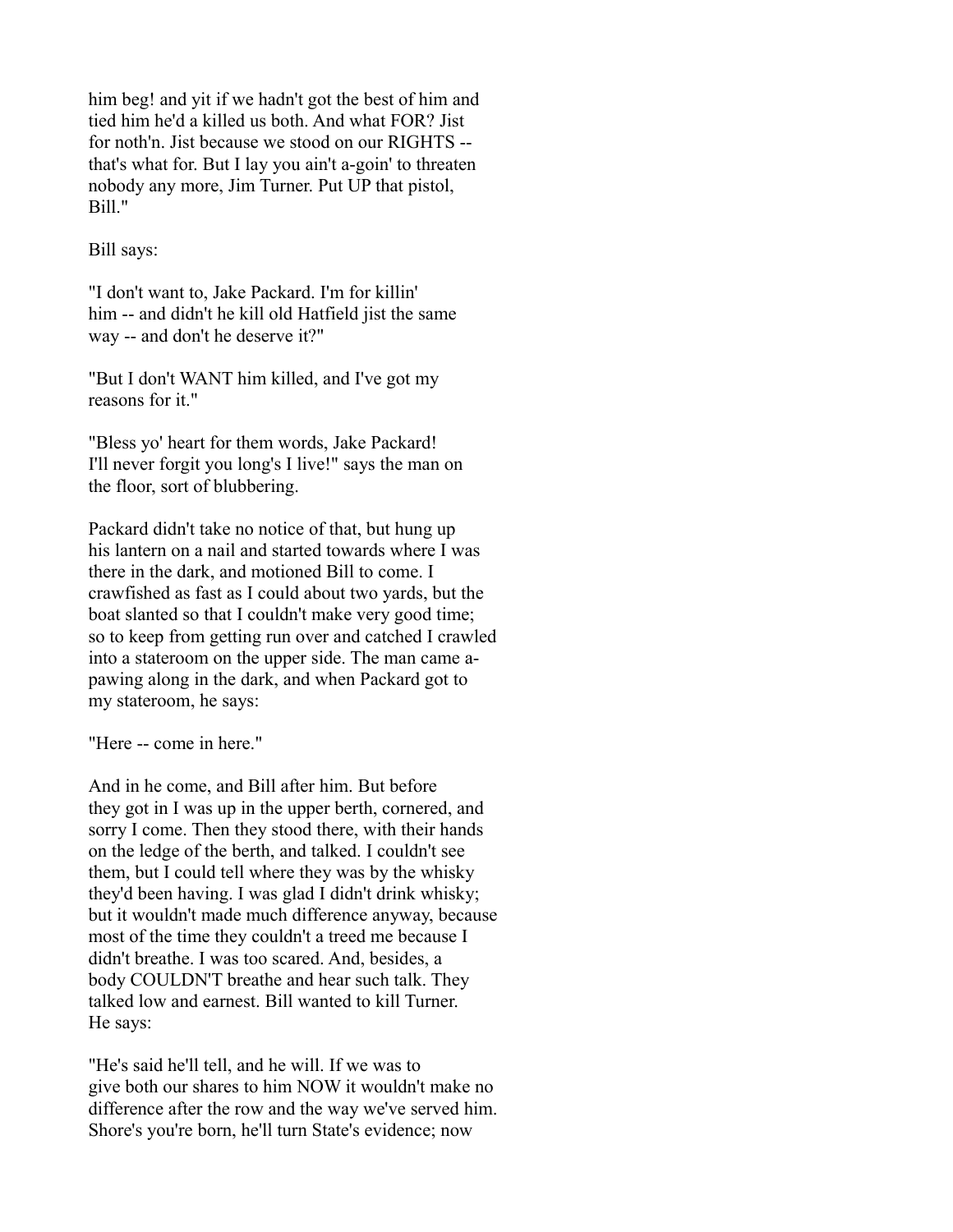you hear ME. I'm for putting him out of his troubles."

"So'm I," says Packard, very quiet.

"Blame it, I'd sorter begun to think you wasnUt. Well, then, that's all right. Le's go and do it."

"Hold on a minute; I hain't had my say yit. You listen to me. Shooting's good, but there's quieter ways if the thing's GOT to be done. But what I say is this: it ain't good sense to go court'n around after a halter if you can git at what you're up to in some way that's jist as good and at the same time don't bring you into no resks. Ain't that so?"

"You bet it is. But how you goin' to manage it this time?"

"Well, my idea is this: we'll rustle around and gather up whatever pickins we've overlooked in the staterooms, and shove for shore and hide the truck. Then we'll wait. Now I say it ain't a-goin' to be more'n two hours befo' this wrack breaks up and washes off down the river. See? He'll be drownded, and won't have nobody to blame for it but his own self. I reckon that's a considerble sight better 'n killin' of him. I'm unfavorable to killin' a man as long as you can git aroun' it; it ain't good sense, it ain't good morals. Ain't I right?"

"Yes, I reck'n you are. But s'pose she DON'T break up and wash off?"

"Well, we can wait the two hours anyway and see, can't we?"

"All right, then; come along."

So they started, and I lit out, all in a cold sweat, and scrambled forward. It was dark as pitch there; but I said, in a kind of a coarse whisper, "Jim !" and he answered up, right at my elbow, with a sort of a moan, and I says:

"Quick, Jim, it ain't no time for fooling around and moaning; there's a gang of murderers in yonder, and if we don't hunt up their boat and set her drifting down the river so these fellows can't get away from the wreck there's one of 'em going to be in a bad fix.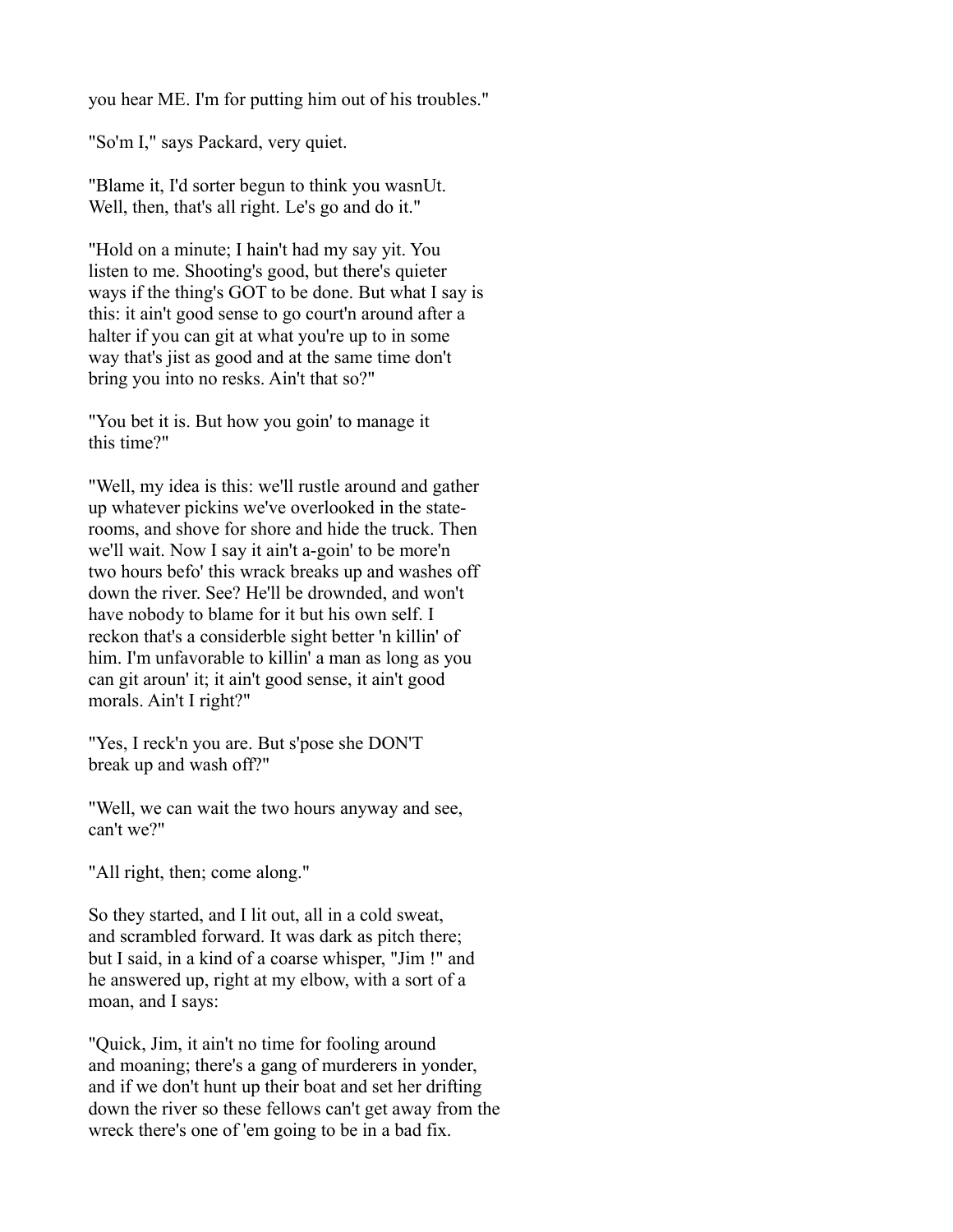But if we find their boat we can put ALL of 'em in a bad fix -- for the sheriff 'll get 'em. Quick -- hurry! I'll hunt the labboard side, you hunt the stabboard. You start at the raft, and --"

"Oh, my lordy, lordy! RAF'? Dey ain' no raf' no mo'; she done broke loose en gone I -- en here we is!"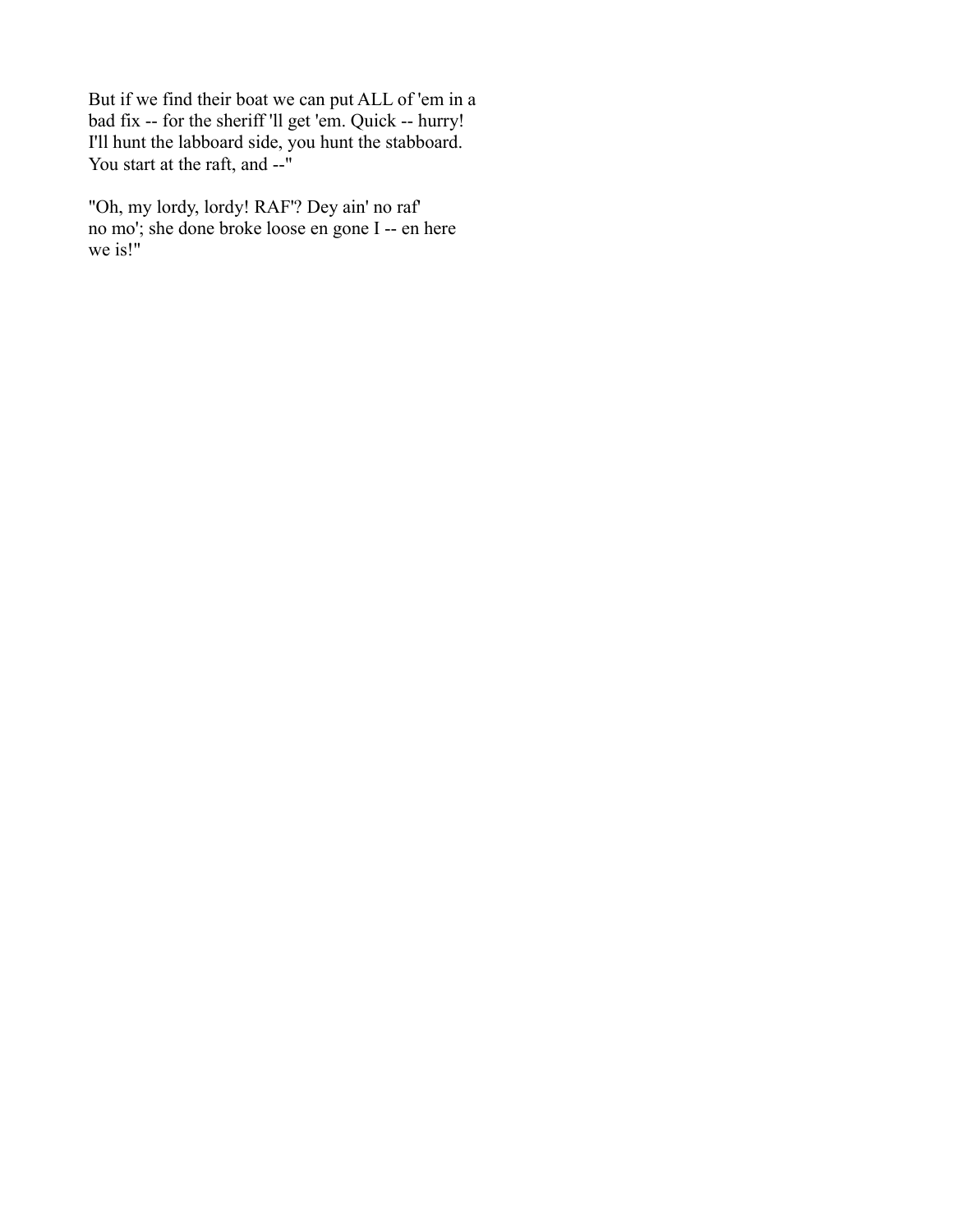# CHAPTER XIII.

WELL, I catched my breath and most fainted. Shut up on a wreck with such a gang as that! But it warn't no time to be sentimentering. We'd GOT to find that boat now -- had to have it for ourselves. So we went a-quaking and shaking down the stabboard side, and slow work it was, too -- seemed a week before we got to the stern. No sign of a boat. Jim said he didn't believe he could go any further -- so scared he hadn't hardly any strength left, he said. But I said, come on, if we get left on this wreck we are in a fix, sure. So on we prowled again. We struck for the stern of the texas, and found it, and then scrabbled along forwards on the skylight, hanging on from shutter to shutter, for the edge of the skylight was in the water. When we got pretty close to the cross-hall door there was the skiff, sure enough! I could just barely see her. I felt ever so thankful. In another second I would a been aboard of her, but just then the door opened. One of the men stuck his head out only about a couple of foot from me, and I thought I was gone; but he jerked it in again, and says:

"Heave that blame lantern out o' sight, Bill!"

He flung a bag of something into the boat, and then got in himself and set down. It was Packard. Then Bill HE come out and got in. Packard says, in a low voice:

"All ready -- shove off!"

I couldn't hardly hang on to the shutters, I was so weak. But Bill says:

"Hold on -- 'd you go through him?"

"No. Didn't you?"

"No. So he's got his share o' the cash yet."

"Well, then, come along; no use to take truck and leave money."

"Say, won't he suspicion what we're up to?"

"Maybe he won't. But we got to have it anyway.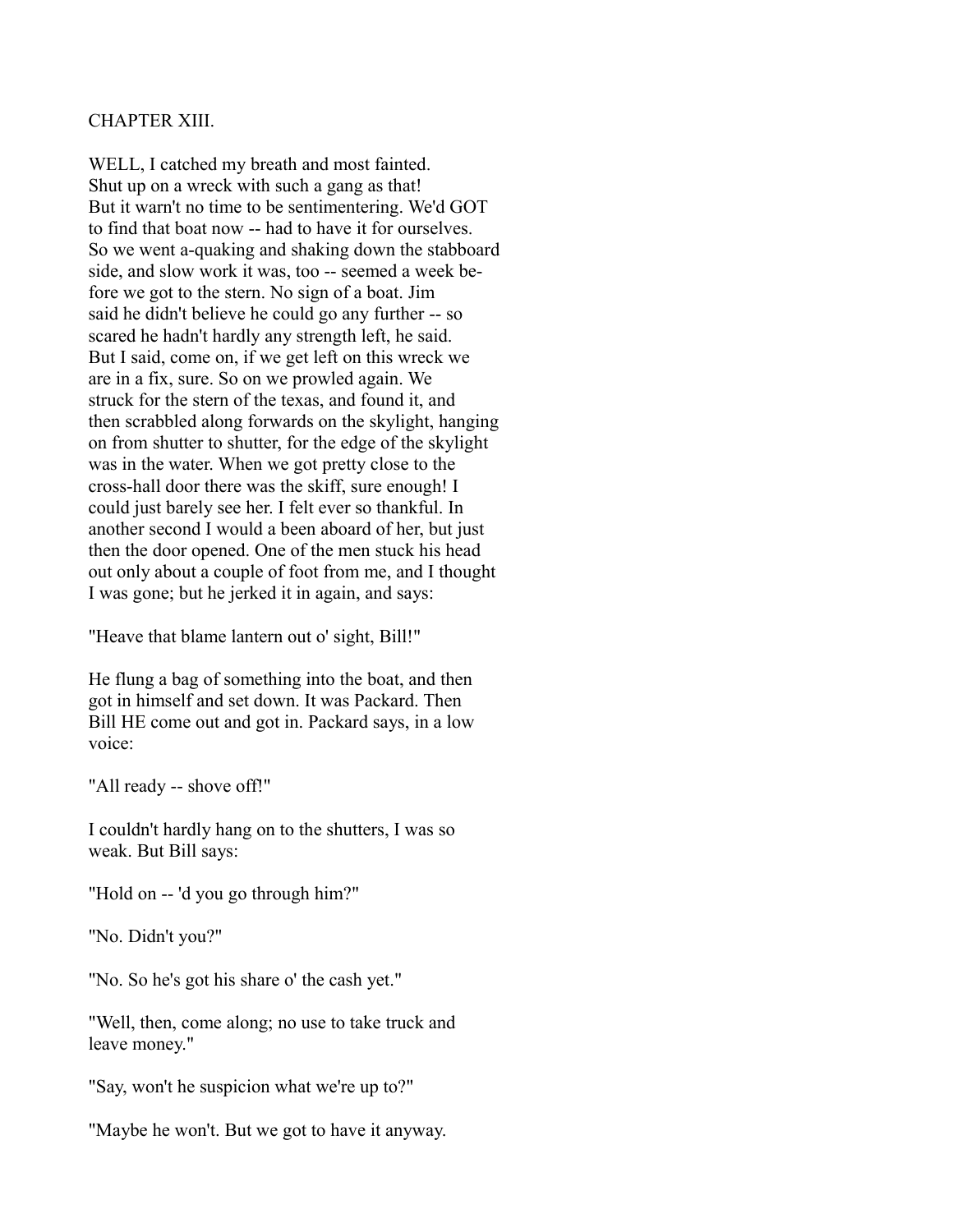Come along."

So they got out and went in.

The door slammed to because it was on the careened side; and in a half second I was in the boat, and Jim come tumbling after me. I out with my knife and cut the rope, and away we went!

We didn't touch an oar, and we didn't speak nor whisper, nor hardly even breathe. We went gliding swift along, dead silent, past the tip of the paddlebox, and past the stern; then in a second or two more we was a hundred yards below the wreck, and the darkness soaked her up, every last sign of her, and we was safe, and knowed it.

When we was three or four hundred yards downstream we see the lantern show like a little spark at the texas door for a second, and we knowed by that that the rascals had missed their boat, and was beginning to understand that they was in just as much trouble now as Jim Turner was.

Then Jim manned the oars, and we took out after our raft. Now was the first time that I begun to worry about the men -- I reckon I hadn't had time to before. I begun to think how dreadful it was, even for murderers, to be in such a fix. I says to myself, there ain't no telling but I might come to be a murderer myself yet, and then how would I like it? So says I to Jim:

"The first light we see we'll land a hundred yards below it or above it, in a place where it's a good hiding-place for you and the skiff, and then I'll go and fix up some kind of a yarn, and get somebody to go for that gang and get them out of their scrape, so they can be hung when their time comes."

But that idea was a failure; for pretty soon it begun to storm again, and this time worse than ever. The rain poured down, and never a light showed; everybody in bed, I reckon. We boomed along down the river, watching for lights and watching for our raft. After a long time the rain let up, but the clouds stayed, and the lightning kept whimpering, and by and by a flash showed us a black thing ahead, floating, and we made for it.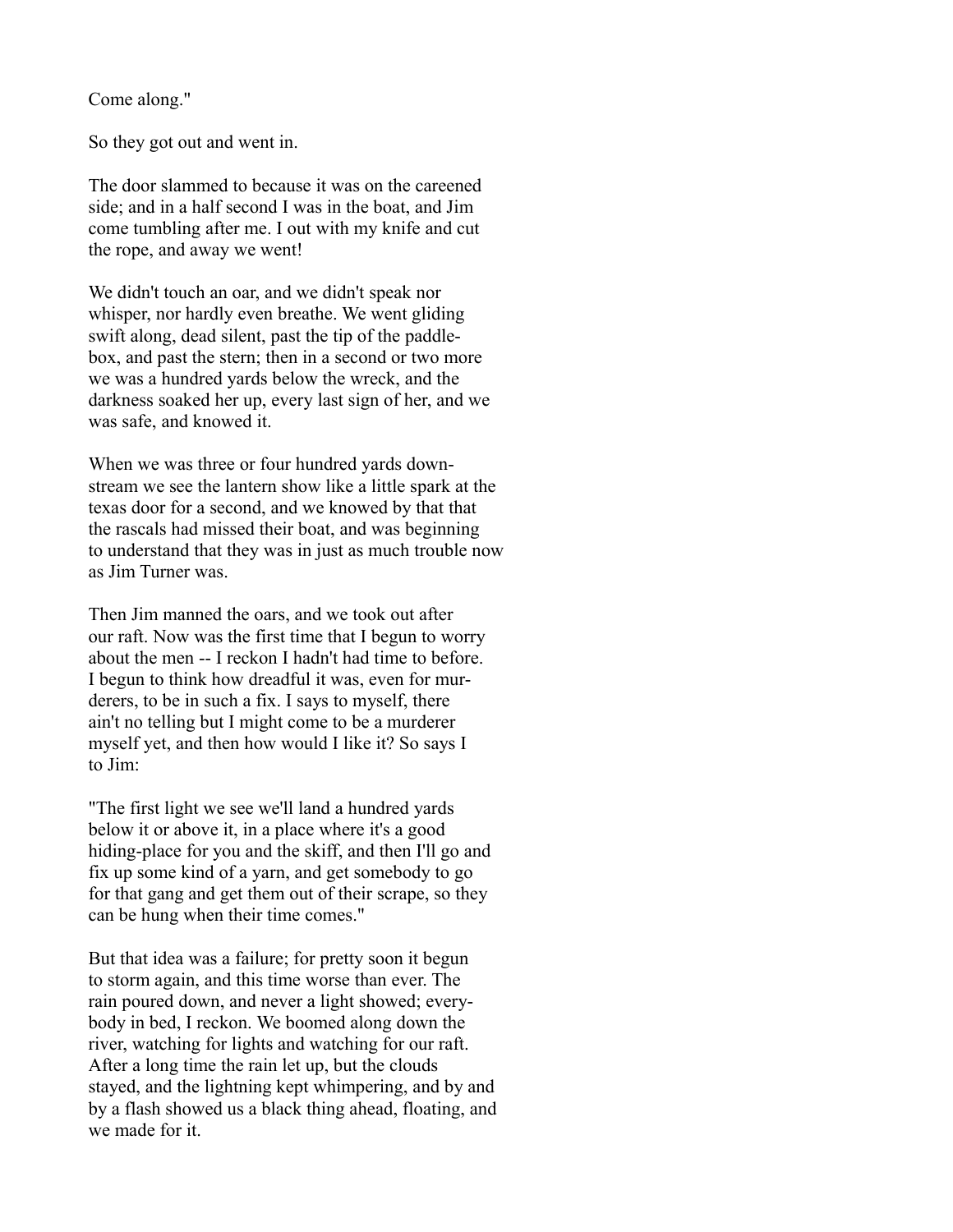It was the raft, and mighty glad was we to get aboard of it again. We seen a light now away down to the right, on shore. So I said I would go for it. The skiff was half full of plunder which that gang had stole there on the wreck. We hustled it on to the raft in a pile, and I told Jim to float along down, and show a light when he judged he had gone about two mile, and keep it burning till I come; then I manned my oars and shoved for the light. As I got down towards it three or four more showed -- up on a hillside. It was a village. I closed in above the shore light, and laid on my oars and floated. As I went by I see it was a lantern hanging on the jackstaff of a double-hull ferryboat. I skimmed around for the watchman, awondering whereabouts he slept; and by and by I found him roosting on the bitts forward, with his head down between his knees. I gave his shoulder two or three little shoves, and begun to cry.

He stirred up in a kind of a startlish way; but when he see it was only me he took a good gap and stretch, and then he says:

"Hello, what's up? Don't cry, bub. What's the trouble?"

I says:

"Pap, and mam, and sis, and --"

Then I broke down. He says:

"Oh, dang it now, DON'T take on so; we all has to have our troubles, and this 'n 'll come out all right. What's the matter with 'em?"

"They're -- they're -- are you the watchman of the boat?"

"Yes," he says, kind of pretty-well-satisfied like. "I'm the captain and the owner and the mate and the pilot and watchman and head deck-hand; and sometimes I'm the freight and passengers. I ain't as rich as old Jim Hornback, and I can't be so blame' generous and good to Tom, Dick, and Harry as what he is, and slam around money the way he does; but I've told him a many a time 't I wouldn't trade places with him; for, says I, a sailor's life's the life for me, and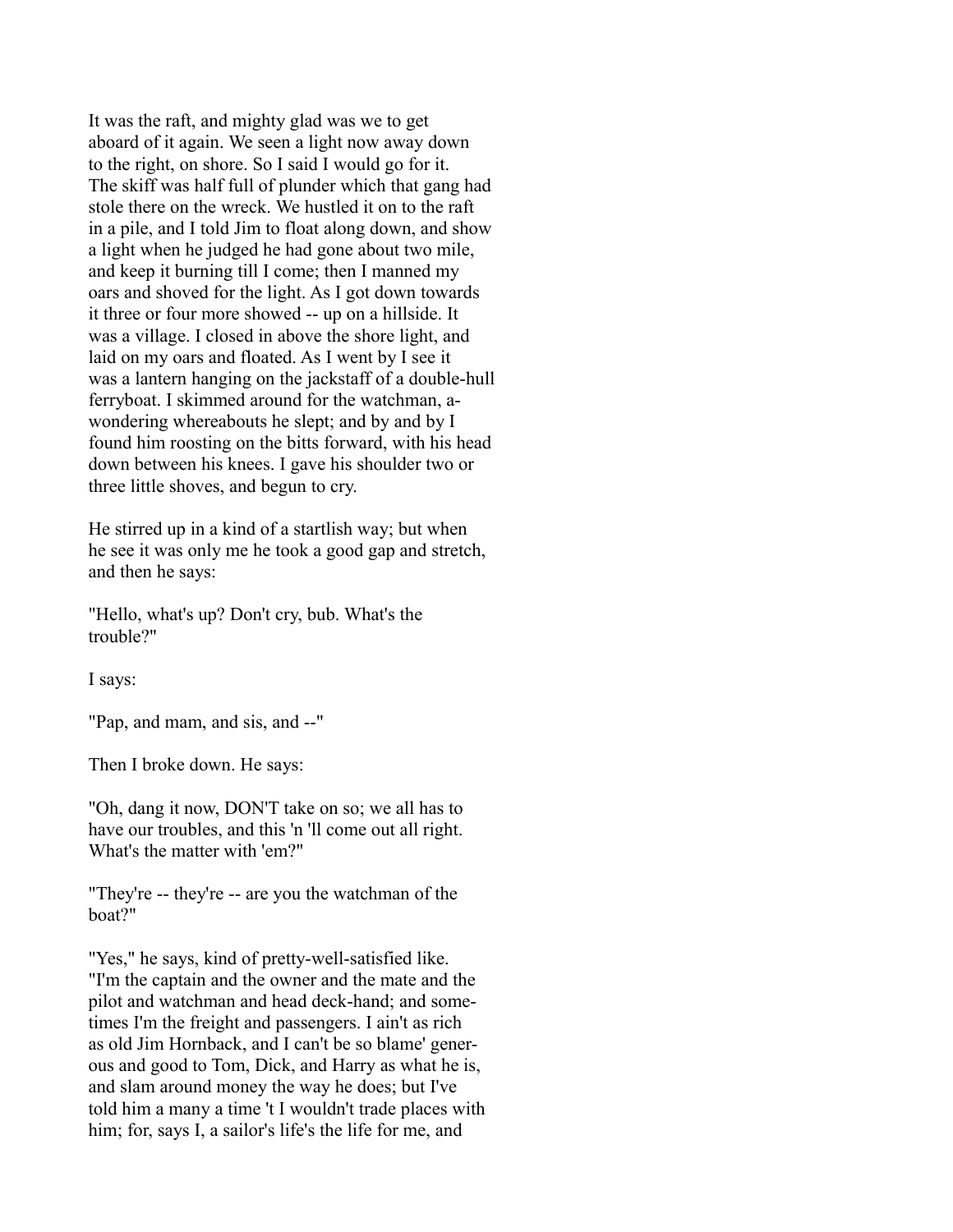I'm derned if I'D live two mile out o' town, where there ain't nothing ever goin' on, not for all his spondulicks and as much more on top of it. Says I --"

I broke in and says:

"They're in an awful peck of trouble, and --"

"WHO is?"

"Why, pap and mam and sis and Miss Hooker; and if you'd take your ferryboat and go up there --"

"Up where? Where are they?"

"On the wreck."

"What wreck?"

"Why, there ain't but one."

"What, you don't mean the Walter Scott?"

"Yes."

"Good land! what are they doin' THERE, for gracious sakes?"

"Well, they didn't go there a-purpose."

"I bet they didn't! Why, great goodness, there ain't no chance for 'em if they don't git off mighty quick! Why, how in the nation did they ever git into such a scrape?"

"Easy enough. Miss Hooker was a-visiting up there to the town --"

"Yes, Booth's Landing -- go on."

"She was a-visiting there at Booth's Landing, and just in the edge of the evening she started over with her nigger woman in the horse-ferry to stay all night at her friend's house, Miss What-you-may-call-herQI disremember her name -- and they lost their steeringoar, and swung around and went a-floating down, stern first, about two mile, and saddle-baggsed on the wreck, and the ferryman and the nigger woman and the horses was all lost, but Miss Hooker she made a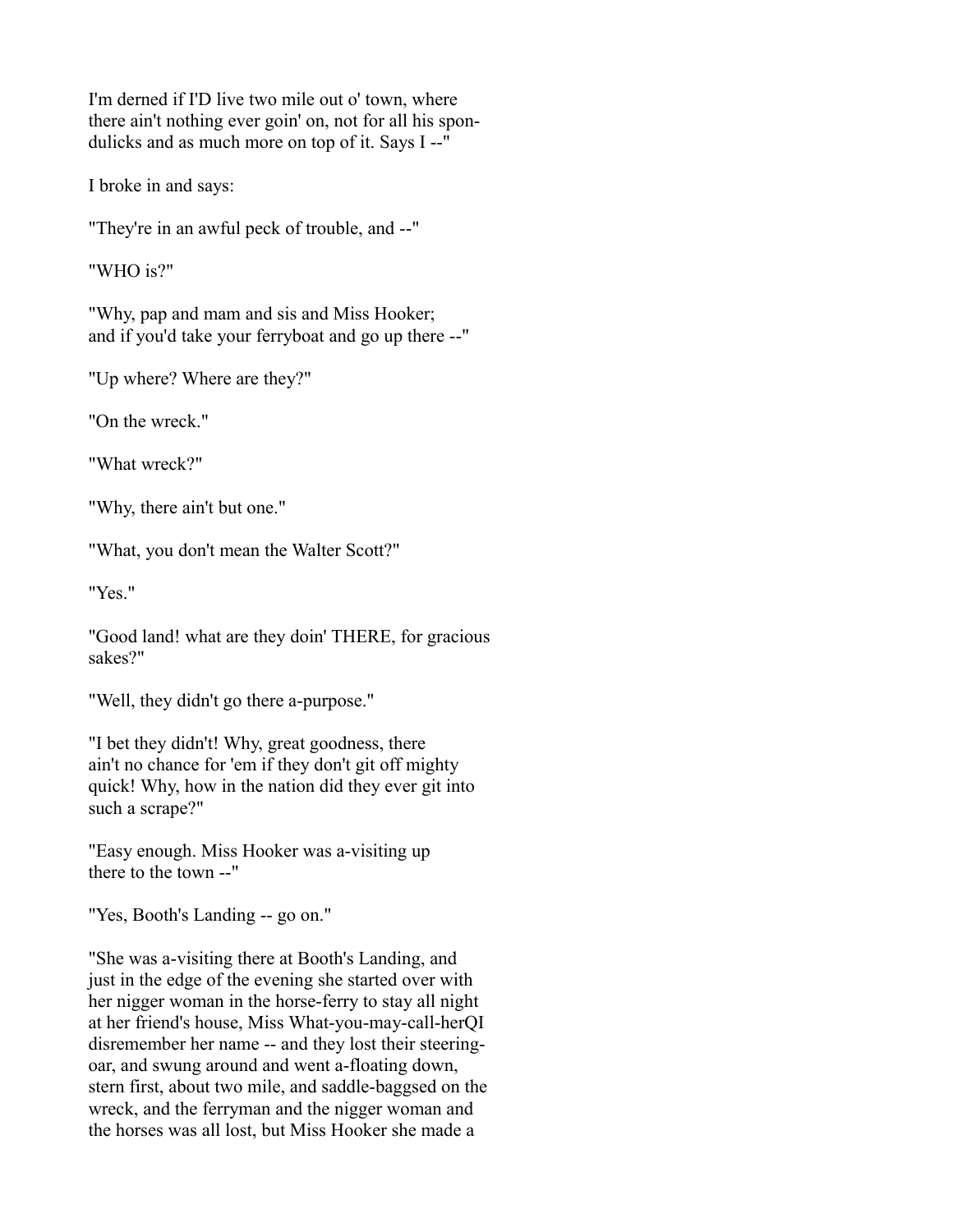grab and got aboard the wreck. Well, about an hour after dark we come along down in our trading-scow, and it was so dark we didn't notice the wreck till we was right on it; and so WE saddle-baggsed; but all of us was saved but Bill Whipple -- and oh, he WAS the best cretur ! -- I most wish 't it had been me, I do."

"My George! It's the beatenest thing I ever struck. And THEN what did you all do?"

"Well, we hollered and took on, but it's so wide there we couldn't make nobody hear. So pap said somebody got to get ashore and get help somehow. I was the only one that could swim, so I made a dash for it, and Miss Hooker she said if I didn't strike help sooner, come here and hunt up her uncle, and he'd fix the thing. I made the land about a mile below, and been fooling along ever since, trying to get people to do something, but they said, 'What, in such a night and such a current? There ain't no sense in it; go for the steam ferry.' Now if you'll go and --"

"By Jackson, I'd LIKE to, and, blame it, I don't know but I will; but who in the dingnation's a-going' to PAY for it? Do you reckon your pap --"

"Why THAT'S all right. Miss Hooker she tole me, PARTICULAR, that her uncle Hornback --"

"Great guns! is HE her uncle? Looky here, you break for that light over yonder-way, and turn out west when you git there, and about a quarter of a mile out you'll come to the tavern; tell 'em to dart you out to Jim Hornback's, and he'll foot the bill. And don't you fool around any, because he'll want to know the news. Tell him I'll have his niece all safe before he can get to town. Hump yourself, now; I'm agoing up around the corner here to roust out my engineer."

I struck for the light, but as soon as he turned the corner I went back and got into my skiff and bailed her out, and then pulled up shore in the easy water about six hundred yards, and tucked myself in among some woodboats; for I couldn't rest easy till I could see the ferryboat start. But take it all around, I was feeling ruther comfortable on accounts of taking all this trouble for that gang, for not many would a done it. I wished the widow knowed about it. I judged she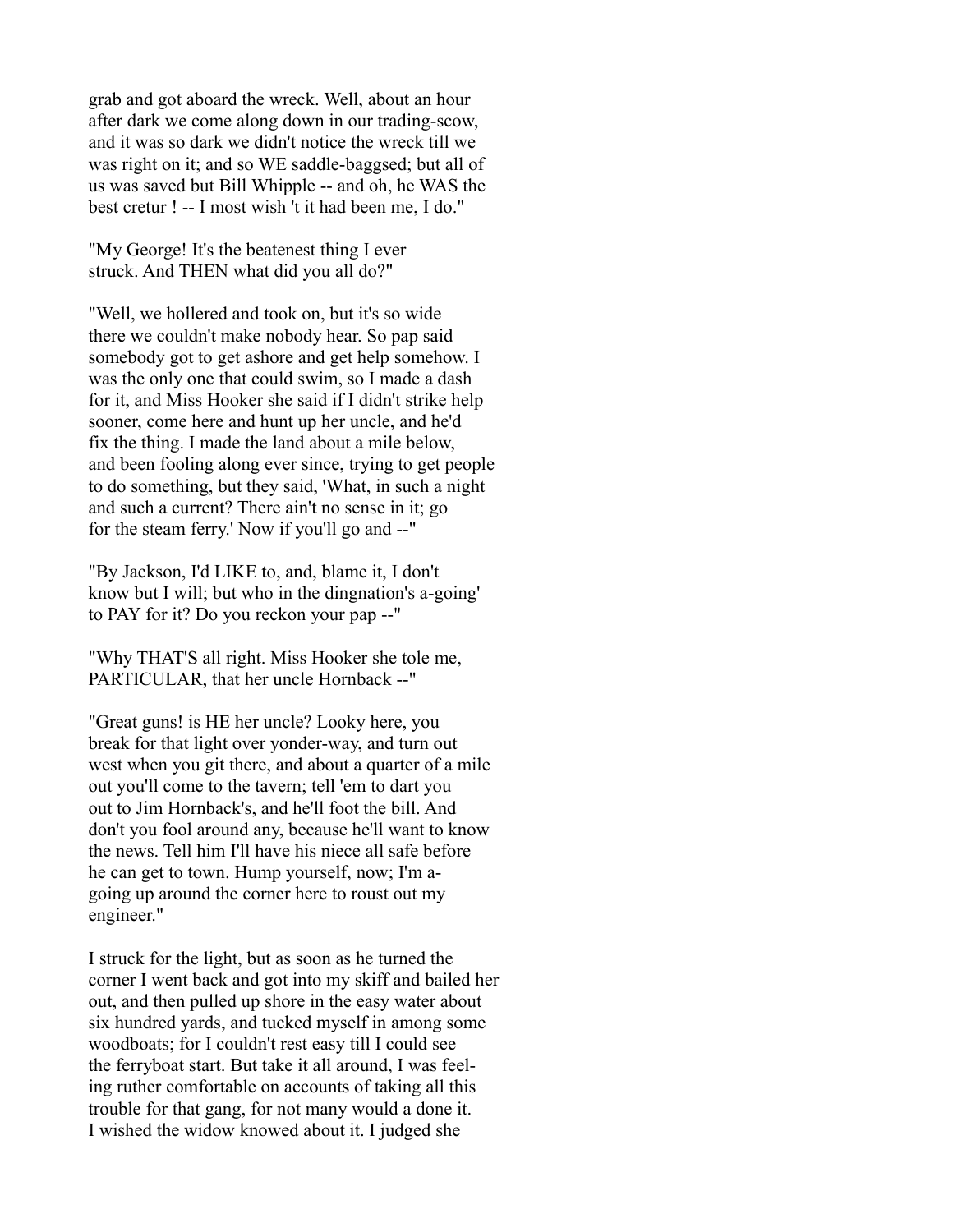would be proud of me for helping these rapscallions, because rapscallions and dead beats is the kind the widow and good people takes the most interest in.

Well, before long here comes the wreck, dim and dusky, sliding along down! A kind of cold shiver went through me, and then I struck out for her. She was very deep, and I see in a minute there warn't much chance for anybody being alive in her. I pulled all around her and hollered a little, but there wasn't any answer; all dead still. I felt a little bit heavy-hearted about the gang, but not much, for I reckoned if they could stand it I could.

Then here comes the ferryboat; so I shoved for the middle of the river on a long down-stream slant; and when I judged I was out of eye-reach I laid on my oars, and looked back and see her go and smell around the wreck for Miss Hooker's remainders, because the captain would know her uncle Hornback would want them; and then pretty soon the ferryboat give it up and went for the shore, and I laid into my work and went a-booming down the river.

It did seem a powerful long time before Jim's light showed up; and when it did show it looked like it was a thousand mile off. By the time I got there the sky was beginning to get a little gray in the east; so we struck for an island, and hid the raft, and sunk the skiff, and turned in and slept like dead people.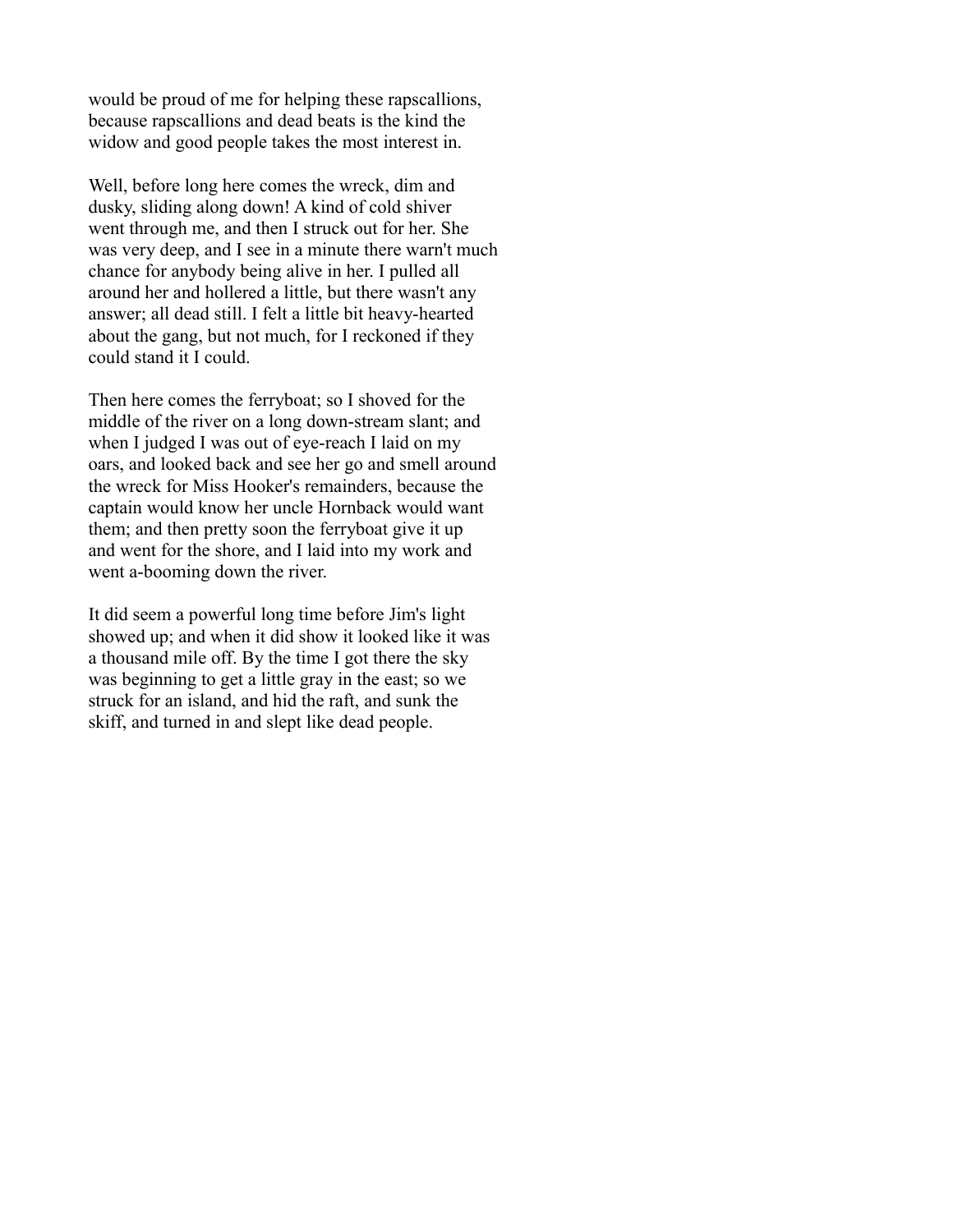### CHAPTER XIV.

BY and by, when we got up, we turned over the truck the gang had stole off of the wreck, and found boots, and blankets, and clothes, and all sorts of other things, and a lot of books, and a spyglass, and three boxes of seegars. We hadn't ever been this rich before in neither of our lives. The seegars was prime. We laid off all the afternoon in the woods talking, and me reading the books, and having a general good time. I told Jim all about what happened inside the wreck and at the ferryboat, and I said these kinds of things was adventures; but he said he didn't want no more adventures. He said that when I went in the texas and he crawled back to get on the raft and found her gone he nearly died, because he judged it was all up with HIM anyway it could be fixed; for if he didn't get saved he would get drownded; and if he did get saved, whoever saved him would send him back home so as to get the reward, and then Miss Watson would sell him South, sure. Well, he was right; he was most always right; he had an uncommon level head for a nigger.

I read considerable to Jim about kings and dukes and earls and such, and how gaudy they dressed, and how much style they put on, and called each other your majesty, and your grace, and your lordship, and so on, 'stead of mister; and Jim's eyes bugged out, and he was interested. He says:

"I didn' know dey was so many un um. I hain't hearn 'bout none un um, skasely, but ole King Sollermun, onless you counts dem kings dat's in a pack er k'yards. How much do a king git?"

"Get?" I says; "why, they get a thousand dollars a month if they want it; they can have just as much as they want; everything belongs to them."

"AIN' dat gay? En what dey got to do, Huck?"

"THEY don't do nothing! Why, how you talk! They just set around."

"No; is dat so?"

"Of course it is. They just set around -- except,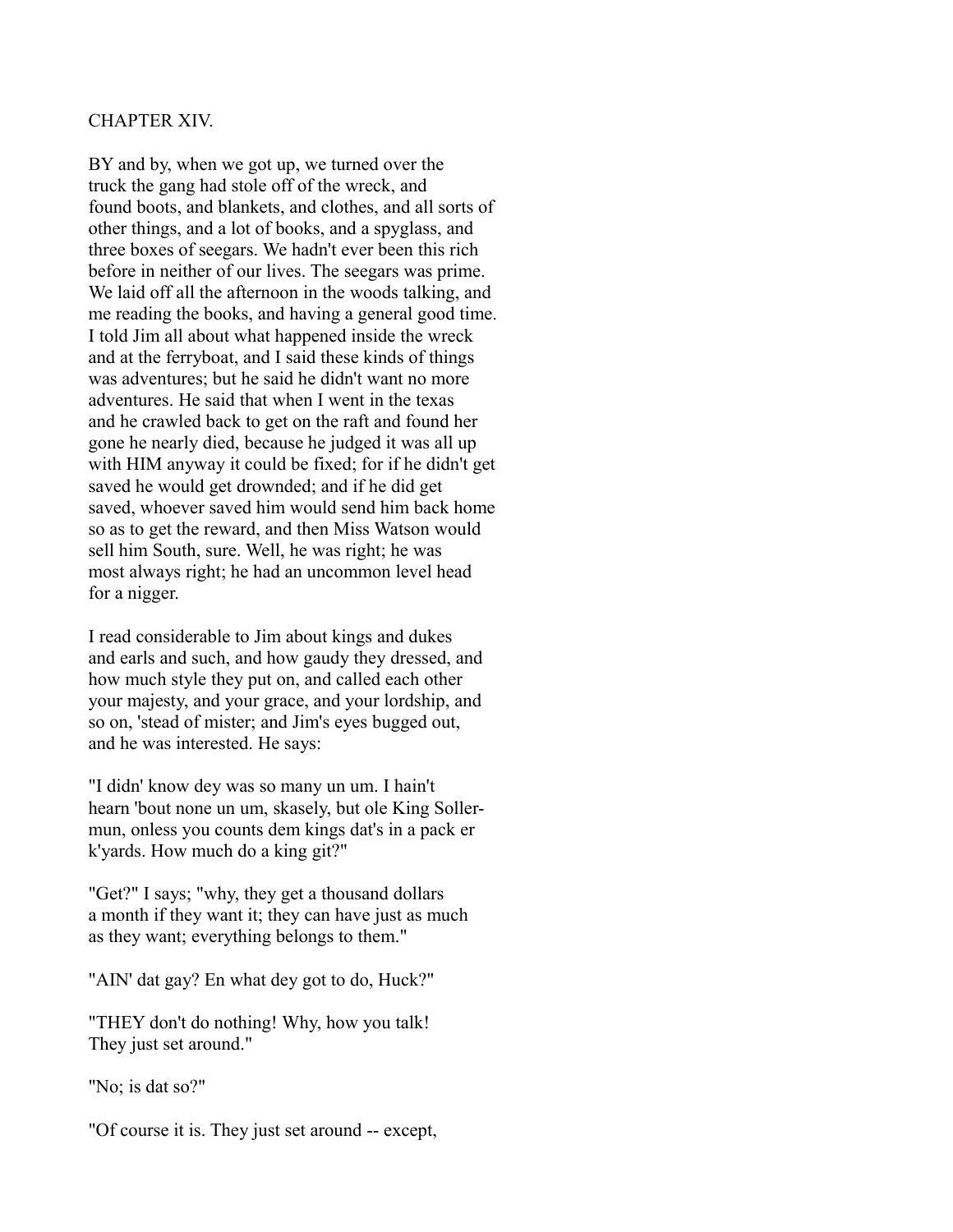maybe, when there's a war; then they go to the war. But other times they just lazy around; or go hawking -- just hawking and sp -- Sh! -- d' you hear a noise?"

We skipped out and looked; but it warn't nothing but the flutter of a steamboat's wheel away down, coming around the point; so we come back.

"Yes," says I, "and other times, when things is dull, they fuss with the parlyment; and if everybody don't go just so he whacks their heads off. But mostly they hang round the harem."

"Roun' de which?"

"Harem."

"What's de harem?"

"The place where he keeps his wives. Don't you know about the harem? Solomon had one; he had about a million wives."

"Why, yes, dat's so; I -- I'd done forgot it. A harem's a bo'd'n-house, I reck'n. Mos' likely dey has rackety times in de nussery. En I reck'n de wives quarrels considable; en dat 'crease de racket. Yit dey say Sollermun de wises' man dat ever live'. I doan' take no stock in dat. Bekase why: would a wise man want to live in de mids' er sich a blim-blammin' all de time? No -- 'deed he wouldn't. A wise man 'ud take en buil' a biler-factry; en den he could shet DOWN de biler-factry when he want to res'."

"Well, but he WAS the wisest man, anyway; because the widow she told me so, her own self."

"I doan k'yer what de widder say, he WARN'T no wise man nuther. He had some er de dad-fetchedes' ways I ever see. Does you know 'bout dat chile dat he 'uz gwyne to chop in two?"

"Yes, the widow told me all about it."

"WELL, den! Warn' dat de beatenes' notion in de worl'? You jes' take en look at it a minute. Dah's de stump, dah -- dat's one er de women; heah's you -- dat's de yuther one; I's Sollermun; en dish yer dollar bill's de chile. Bofe un you claims it. What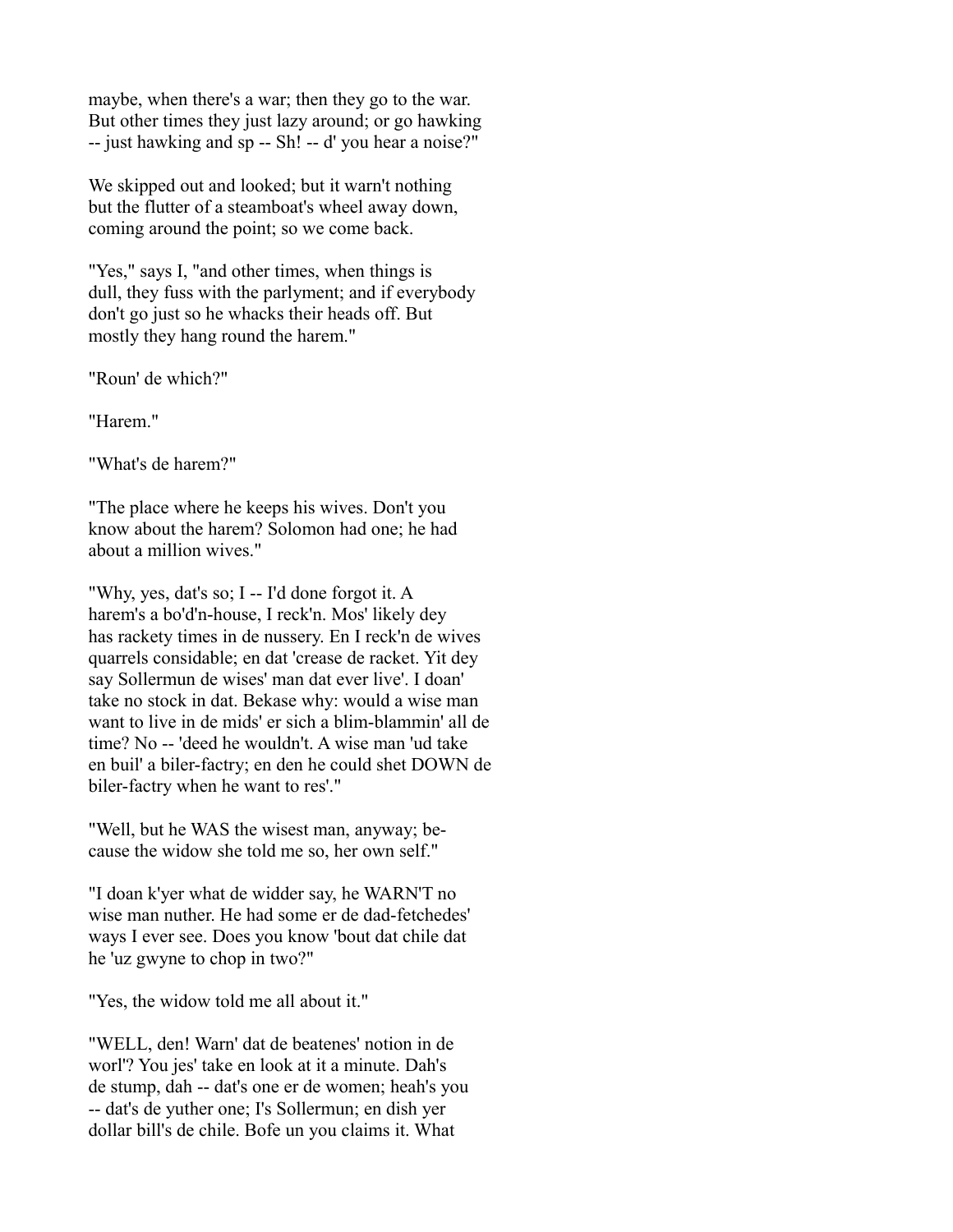does I do? Does I shin aroun' mongs' de neighbors en fine out which un you de bill DO b'long to, en han' it over to de right one, all safe en soun', de way dat anybody dat had any gumption would? No; I take en whack de bill in TWO, en give half un it to you, en de yuther half to de yuther woman. Dat's de way Sollermun was gwyne to do wid de chile. Now I want to ast you: what's de use er dat half a bill? - can't buy noth'n wid it. En what use is a half a chile? I wouldn' give a dern for a million un um."

"But hang it, Jim, you've clean missed the point - blame it, you've missed it a thousand mile."

"Who? Me? Go 'long. Doan' talk to me 'bout yo' pints. I reck'n I knows sense when I sees it; en dey ain' no sense in sich doin's as dat. De 'spute warn't 'bout a half a chile, de 'spute was 'bout a whole chile; en de man dat think he kin settle a 'spute 'bout a whole chile wid a half a chile doan' know enough to come in out'n de rain. Doan' talk to me 'bout Sollermun, Huck, I knows him by de back."

"But I tell you you don't get the point."

"Blame de point! I reck'n I knows what I knows. En mine you, de REAL pint is down furder -- it's down deeper. It lays in de way Sollermun was raised. You take a man dat's got on'y one or two chillen; is dat man gwyne to be waseful o' chillen? No, he ain't; he can't 'ford it. HE know how to value 'em. But you take a man dat's got 'bout five million chillen runnin' roun' de house, en it's diffunt. HE as soon chop a chile in two as a cat. Dey's plenty mo'. A chile er two, mo' er less, warn't no consekens to Sollermun, dad fatch him!"

I never see such a nigger. If he got a notion in his head once, there warn't no getting it out again. He was the most down on Solomon of any nigger I ever see. So I went to talking about other kings, and let Solomon slide. I told about Louis Sixteenth that got his head cut off in France long time ago; and about his little boy the dolphin, that would a been a king, but they took and shut him up in jail, and some say he died there.

"Po' little chap."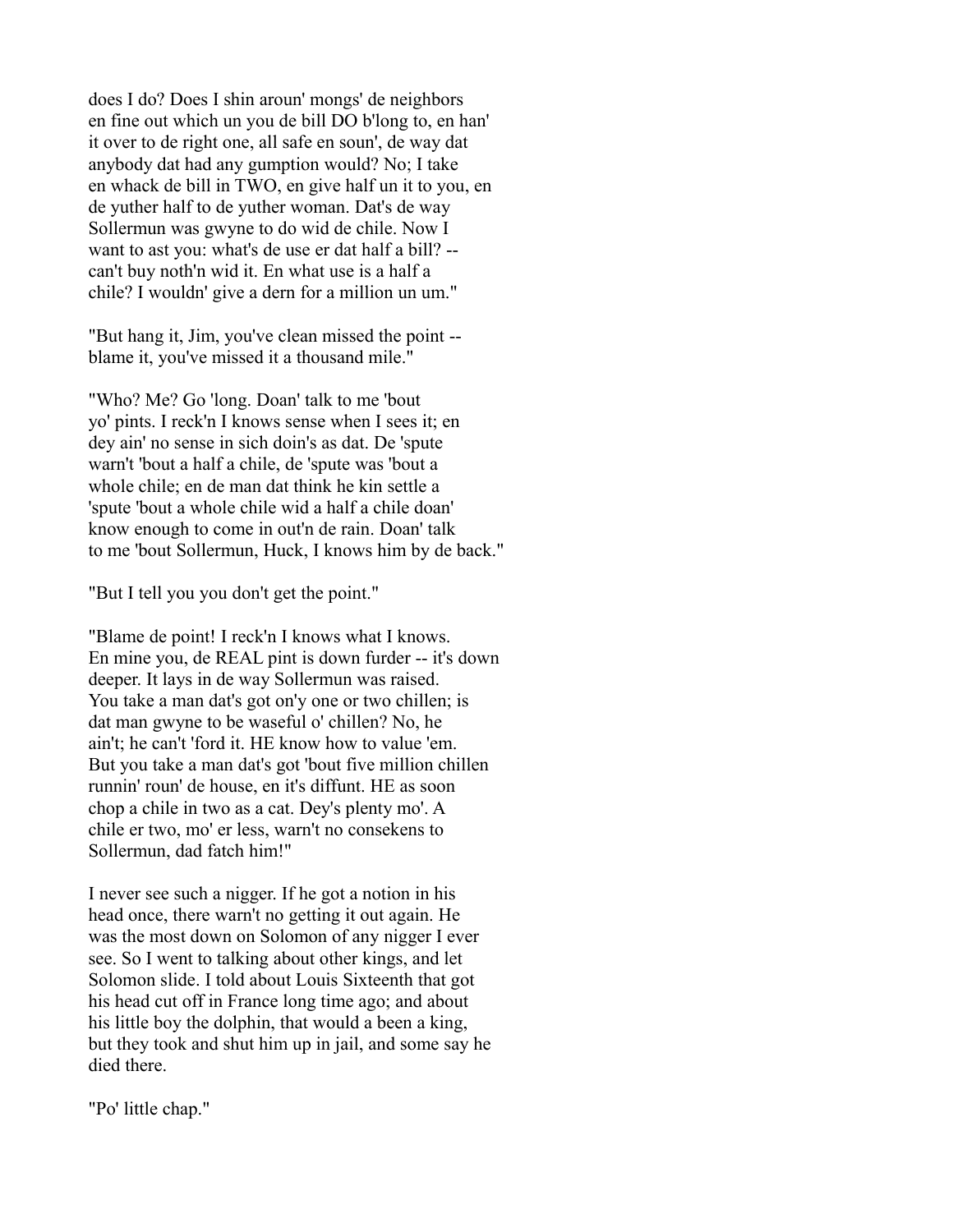"But some says he got out and got away, and come to America."

"Dat's good! But he'll be pooty lonesome -- dey ain' no kings here, is dey, Huck?"

"No."

"Den he cain't git no situation. What he gwyne to do?"

"Well, I don't know. Some of them gets on the police, and some of them learns people how to talk French."

"Why, Huck, doan' de French people talk de same way we does?"

"NO, Jim; you couldn't understand a word they said -- not a single word."

"Well, now, I be ding-busted! How do dat come?"

"I don't know; but it's so. I got some of their jabber out of a book. S'pose a man was to come to you and say Polly-voo-franzy -- what would you think?"

"I wouldn' think nuff'n; I'd take en bust him over de head -- dat is, if he warn't white. I wouldn't 'low no nigger to call me dat."

"Shucks, it ain't calling you anything. It's only saying, do you know how to talk French?"

"Well, den, why couldn't he SAY it?"

"Why, he IS a-saying it. That's a Frenchman's WAY of saying it."

"Well, it's a blame ridicklous way, en I doan' want to hear no mo' 'bout it. Dey ain' no sense in it."

"Looky here, Jim; does a cat talk like we do?"

"No, a cat don't."

"Well, does a cow?"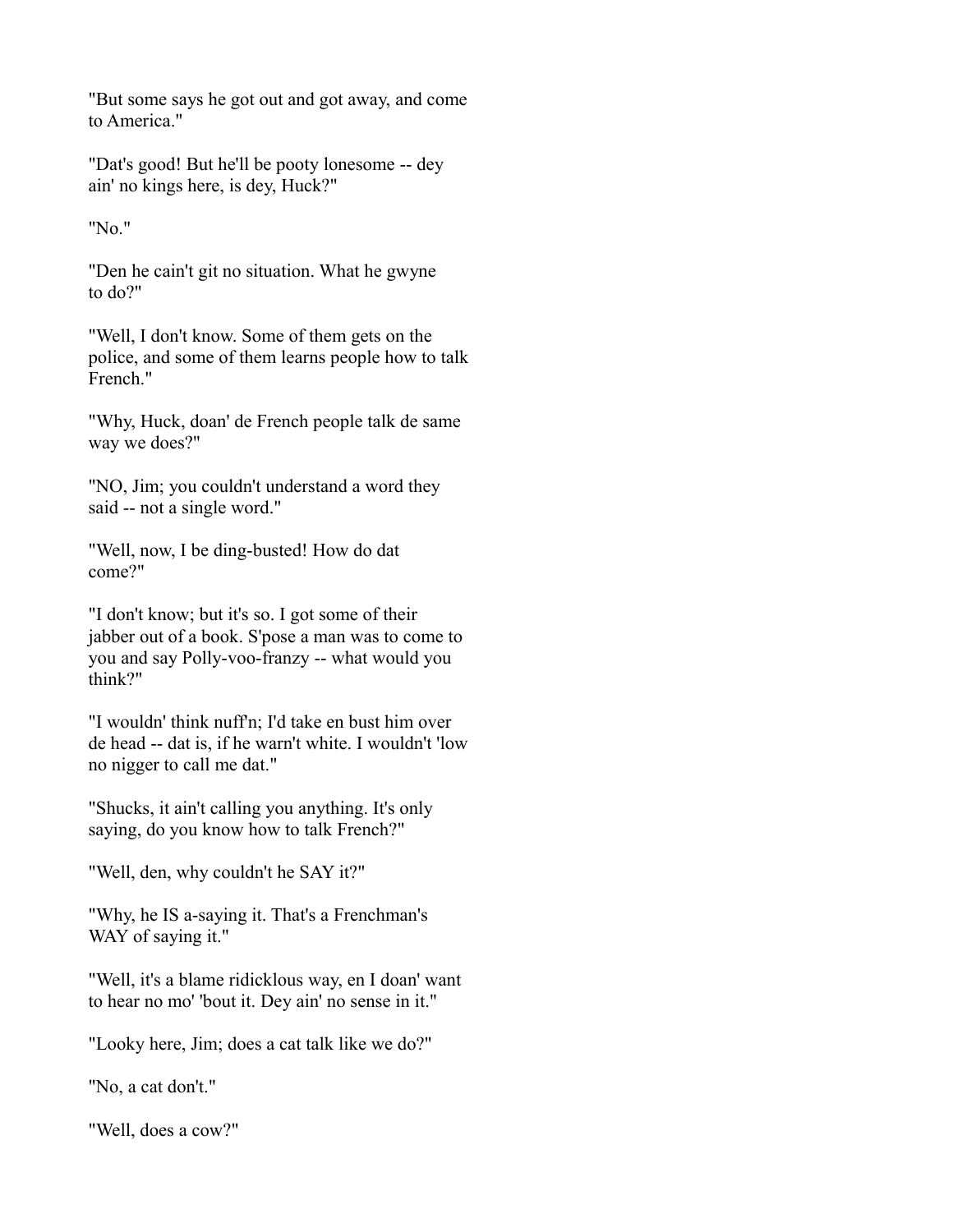"No, a cow don't, nuther."

"Does a cat talk like a cow, or a cow talk like a cat?"

"No, dey don't."

"It's natural and right for 'em to talk different from each other, ain't it?"

"Course."

"And ain't it natural and right for a cat and a cow to talk different from US?"

"Why, mos' sholy it is."

"Well, then, why ain't it natural and right for a FRENCHMAN to talk different from us? You answer me that."

"Is a cat a man, Huck?"

"No."

"Well, den, dey ain't no sense in a cat talkin' like a man. Is a cow a man? -- er is a cow a cat?"

"No, she ain't either of them."

"Well, den, she ain't got no business to talk like either one er the yuther of 'em. Is a Frenchman a man?"

"Yes."

"WELL, den! Dad blame it, why doan' he TALK like a man? You answer me DAT!"

I see it warn't no use wasting words -- you can't learn a nigger to argue. So I quit.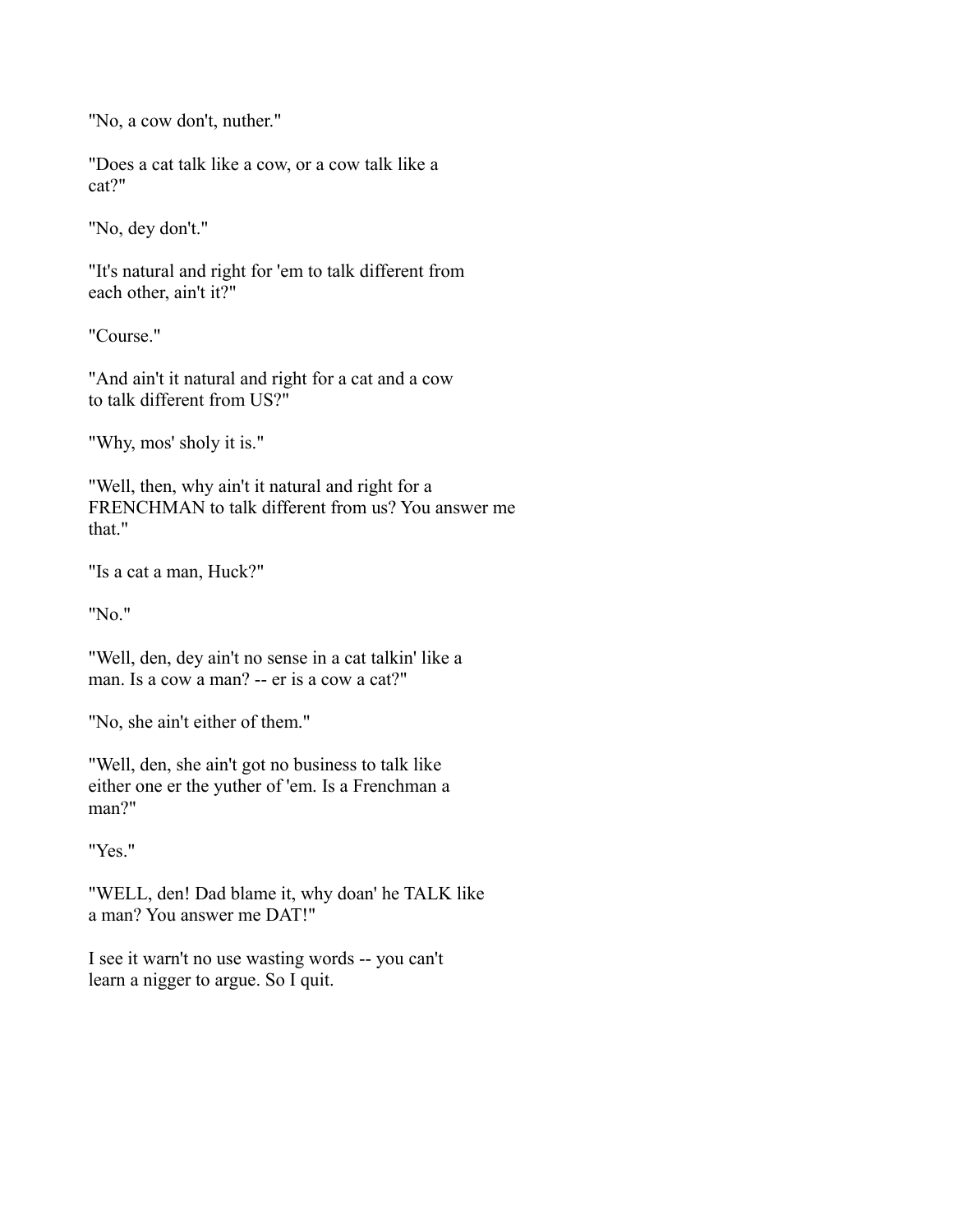### CHAPTER XV.

WE judged that three nights more would fetch us to Cairo, at the bottom of Illinois, where the Ohio River comes in, and that was what we was after. We would sell the raft and get on a steamboat and go way up the Ohio amongst the free States, and then be out of trouble.

Well, the second night a fog begun to come on, and we made for a towhead to tie to, for it wouldn't do to try to run in a fog; but when I paddled ahead in the canoe, with the line to make fast, there warn't anything but little saplings to tie to. I passed the line around one of them right on the edge of the cut bank, but there was a stiff current, and the raft come booming down so lively she tore it out by the roots and away she went. I see the fog closing down, and it made me so sick and scared I couldn't budge for most a half a minute it seemed to me -- and then there warn't no raft in sight; you couldn't see twenty yards. I jumped into the canoe and run back to the stern, and grabbed the paddle and set her back a stroke. But she didn't come. I was in such a hurry I hadn't untied her. I got up and tried to untie her, but I was so excited my hands shook so I couldn't hardly do anything with them.

As soon as I got started I took out after the raft, hot and heavy, right down the towhead. That was all right as far as it went, but the towhead warn't sixty yards long, and the minute I flew by the foot of it I shot out into the solid white fog, and hadn't no more idea which way I was going than a dead man.

Thinks I, it won't do to paddle; first I know I'll run into the bank or a towhead or something; I got to set still and float, and yet it's mighty fidgety business to have to hold your hands still at such a time. I whooped and listened. Away down there somewheres I hears a small whoop, and up comes my spirits. I went tearing after it, listening sharp to hear it again. The next time it come I see I warn't heading for it, but heading away to the right of it. And the next time I was heading away to the left of it -- and not gaining on it much either, for I was flying around, this way and that and t'other, but it was going straight ahead all the time.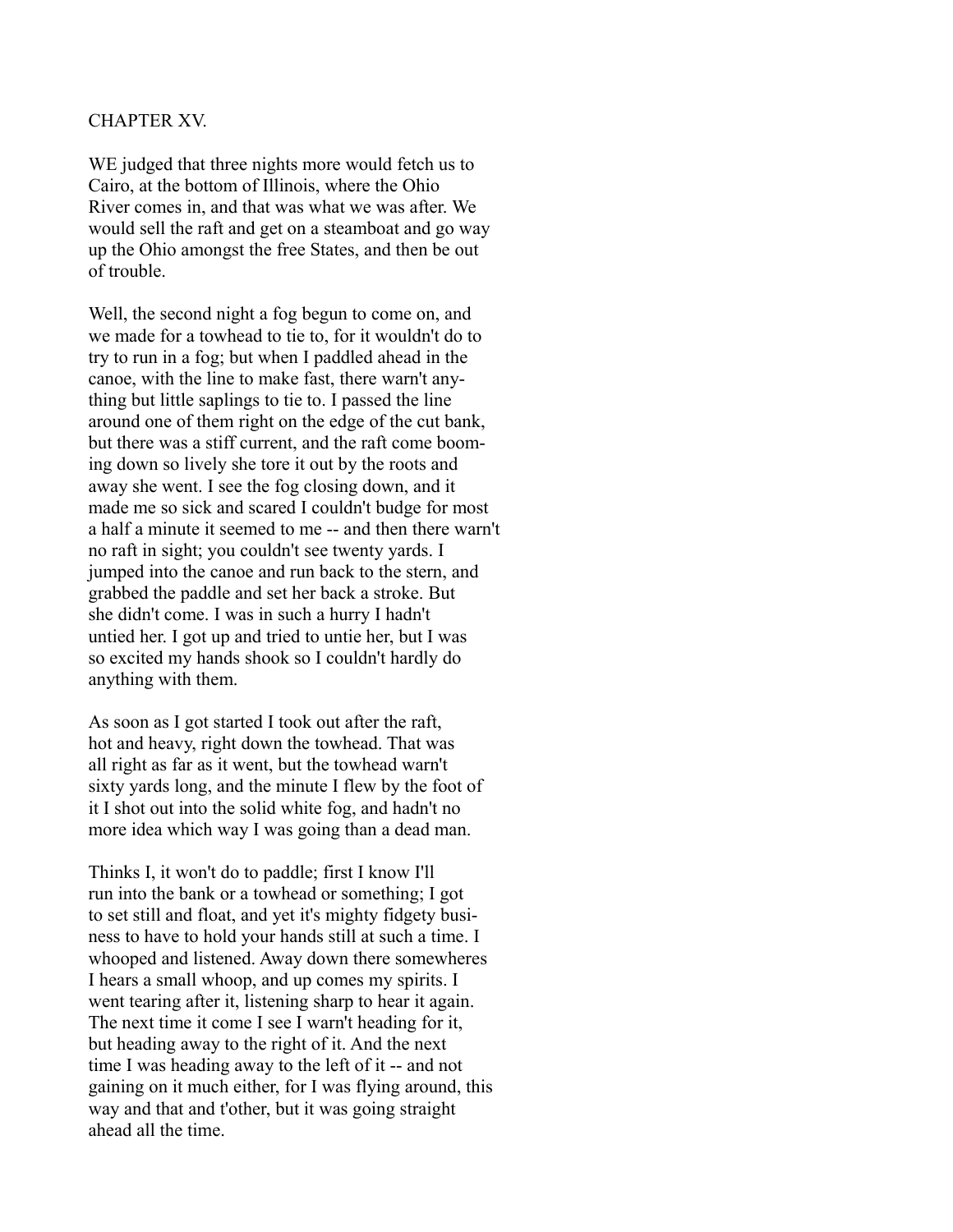I did wish the fool would think to beat a tin pan, and beat it all the time, but he never did, and it was the still places between the whoops that was making the trouble for me. Well, I fought along, and directly I hears the whoop BEHIND me. I was tangled good now. That was somebody else's whoop, or else I was turned around.

I throwed the paddle down. I heard the whoop again; it was behind me yet, but in a different place; it kept coming, and kept changing its place, and I kept answering, till by and by it was in front of me again, and I knowed the current had swung the canoe's head down-stream, and I was all right if that was Jim and not some other raftsman hollering. I couldn't tell nothing about voices in a fog, for nothing don't look natural nor sound natural in a fog.

The whooping went on, and in about a minute I come a-booming down on a cut bank with smoky ghosts of big trees on it, and the current throwed me off to the left and shot by, amongst a lot of snags that fairly roared, the currrent was tearing by them so swift.

In another second or two it was solid white and still again. I set perfectly still then, listening to my heart thump, and I reckon I didn't draw a breath while it thumped a hundred.

I just give up then. I knowed what the matter was. That cut bank was an island, and Jim had gone down t'other side of it. It warn't no towhead that you could float by in ten minutes. It had the big timber of a regular island; it might be five or six miles long and more than half a mile wide.

I kept quiet, with my ears cocked, about fifteen minutes, I reckon. I was floating along, of course, four or five miles an hour; but you don't ever think of that. No, you FEEL like you are laying dead still on the water; and if a little glimpse of a snag slips by you don't think to yourself how fast YOU'RE going, but you catch your breath and think, my! how that snag's tearing along. If you think it ain't dismal and lonesome out in a fog that way by yourself in the night, you try it once -- you'll see.

Next, for about a half an hour, I whoops now and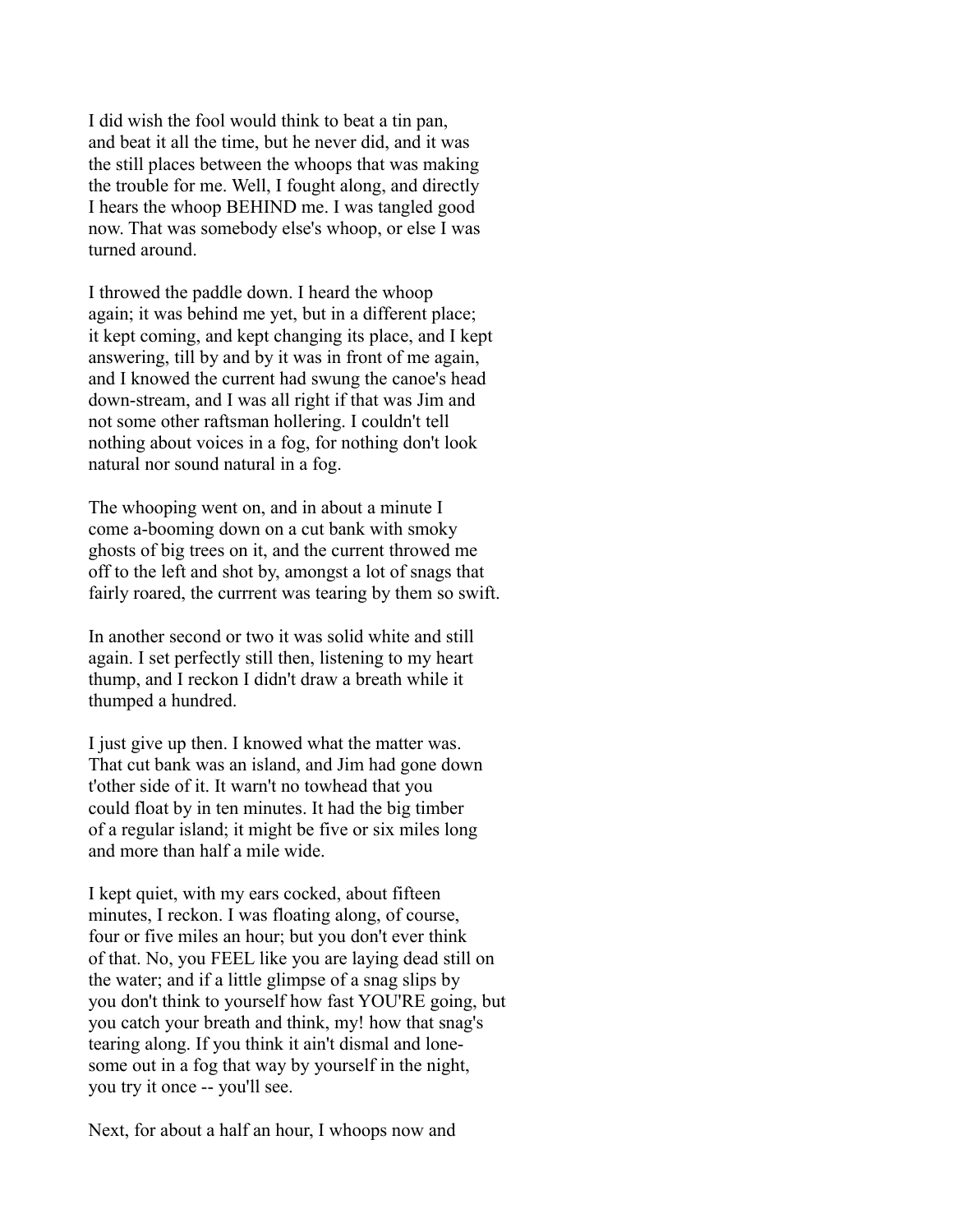then; at last I hears the answer a long ways off, and tries to follow it, but I couldn't do it, and directly I judged I'd got into a nest of towheads, for I had little dim glimpses of them on both sides of me -- sometimes just a narrow channel between, and some that I couldn't see I knowed was there because I'd hear the wash of the current against the old dead brush and trash that hung over the banks. Well, I warn't long loosing the whoops down amongst the towheads; and I only tried to chase them a little while, anyway, because it was worse than chasing a Jack-o'-lantern. You never knowed a sound dodge around so, and swap places so quick and so much.

I had to claw away from the bank pretty lively four or five times, to keep from knocking the islands out of the river; and so I judged the raft must be butting into the bank every now and then, or else it would get further ahead and clear out of hearing -- it was floating a little faster than what I was.

Well, I seemed to be in the open river again by and by, but I couldn't hear no sign of a whoop nowheres. I reckoned Jim had fetched up on a snag, maybe, and it was all up with him. I was good and tired, so I laid down in the canoe and said I wouldn't bother no more. I didn't want to go to sleep, of course; but I was so sleepy I couldn't help it; so I thought I would take jest one little cat-nap.

But I reckon it was more than a cat-nap, for when I waked up the stars was shining bright, the fog was all gone, and I was spinning down a big bend stern first. First I didn't know where I was; I thought I was dreaming; and when things began to come back to me they seemed to come up dim out of last week.

It was a monstrous big river here, with the tallest and the thickest kind of timber on both banks; just a solid wall, as well as I could see by the stars. I looked away down-stream, and seen a black speck on the water. I took after it; but when I got to it it warn't nothing but a couple of sawlogs made fast together. Then I see another speck, and chased that; then another, and this time I was right. It was the raft.

When I got to it Jim was setting there with his head down between his knees, asleep, with his right arm hanging over the steering-oar. The other oar was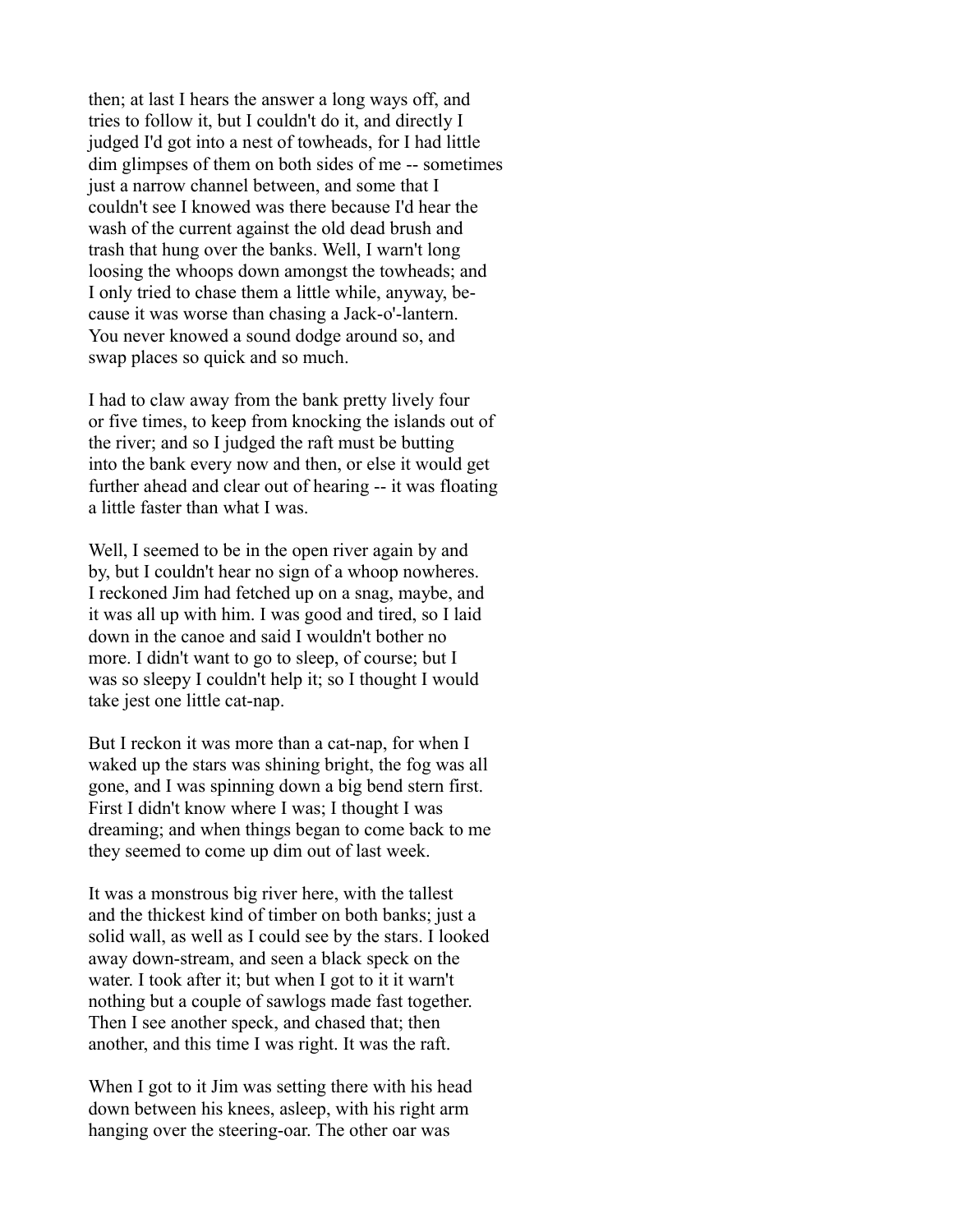smashed off, and the raft was littered up with leaves and branches and dirt. So she'd had a rough time.

I made fast and laid down under Jim's nose on the raft, and began to gap, and stretch my fists out against Jim, and says:

"Hello, Jim, have I been asleep? Why didn't you stir me up?"

"Goodness gracious, is dat you, Huck? En you ain' dead -- you ain' drownded -- you's back agin? It's too good for true, honey, it's too good for true. Lemme look at you chile, lemme feel o' you. No, you ain' dead! you's back agin, 'live en soun', jis de same ole Huck -- de same ole Huck, thanks to goodness!"

"What's the matter with you, Jim? You been adrinking?"

"Drinkin'? Has I ben a-drinkin'? Has I had a chance to be a-drinkin'?"

"Well, then, what makes you talk so wild?"

"How does I talk wild?"

"HOW? Why, hain't you been talking about my coming back, and all that stuff, as if I'd been gone away?"

"Huck -- Huck Finn, you look me in de eye; look me in de eye. HAIN'T you ben gone away?"

"Gone away? Why, what in the nation do you mean? I hain't been gone anywheres. Where would I go to?"

"Well, looky here, boss, dey's sumf'n wrong, dey is. Is I ME, or who IS I? Is I heah, or whah IS I? Now dat's what I wants to know."

"Well, I think you're here, plain enough, but I think you're a tangle-headed old fool, Jim."

"I is, is I? Well, you answer me dis: Didn't you tote out de line in de canoe fer to make fas' to de towhead?"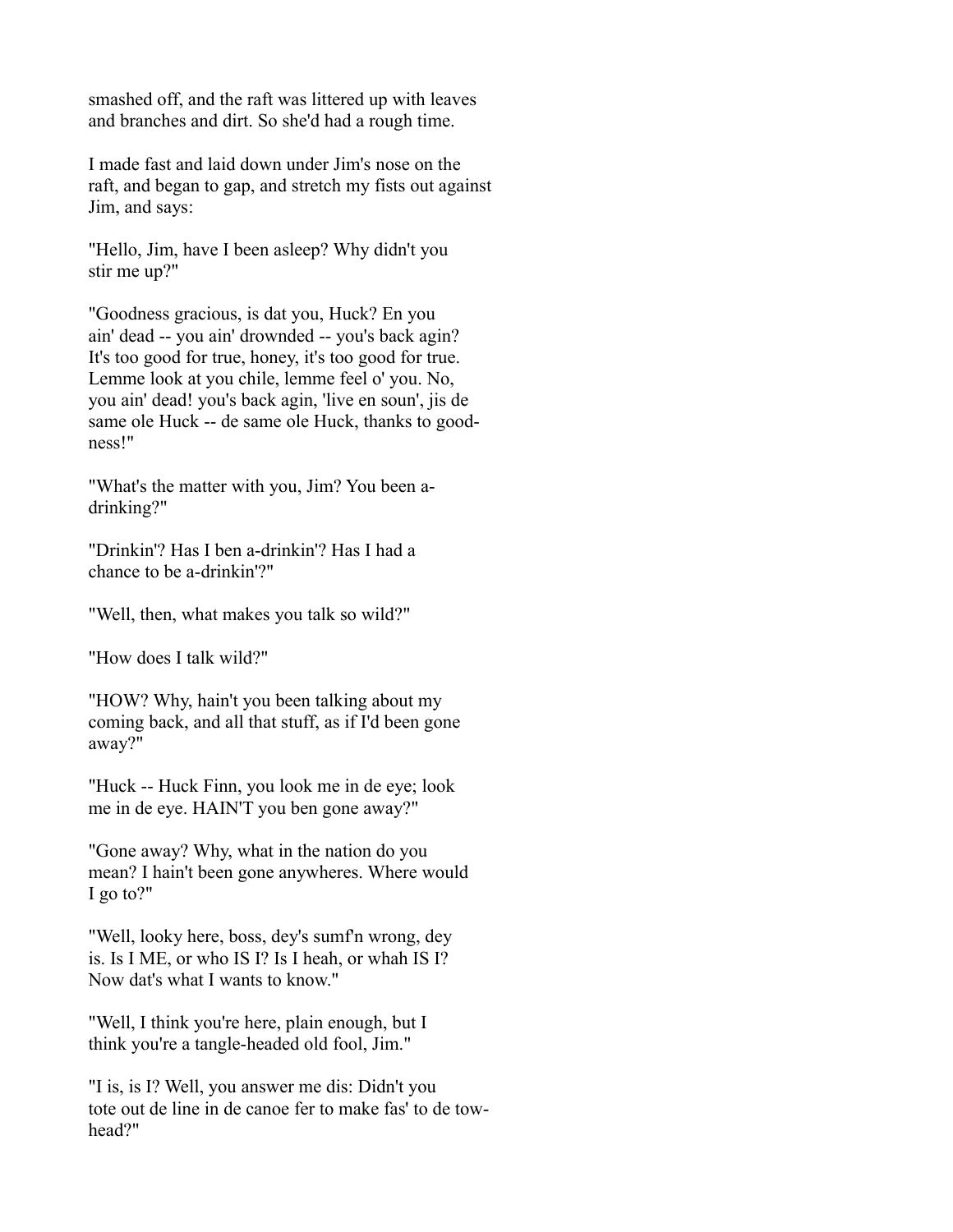"No, I didn't. What tow-head? I hain't see no tow-head."

"You hain't seen no towhead? Looky here, didn't de line pull loose en de raf' go a-hummin' down de river, en leave you en de canoe behine in de fog?"

"What fog?"

"Why, de fog! -- de fog dat's been aroun' all night. En didn't you whoop, en didn't I whoop, tell we got mix' up in de islands en one un us got los' en t'other one was jis' as good as los', 'kase he didn' know whah he wuz? En didn't I bust up agin a lot er dem islands en have a turrible time en mos' git drownded? Now ain' dat so, boss -- ain't it so? You answer me dat."

"Well, this is too many for me, Jim. I hain't seen no fog, nor no islands, nor no troubles, nor nothing. I been setting here talking with you all night till you went to sleep about ten minutes ago, and I reckon I done the same. You couldn't a got drunk in that time, so of course you've been dreaming."

"Dad fetch it, how is I gwyne to dream all dat in ten minutes?"

"Well, hang it all, you did dream it, because there didn't any of it happen."

"But, Huck, it's all jis' as plain to me as --"

"It don't make no difference how plain it is; there ain't nothing in it. I know, because I've been here all the time."

Jim didn't say nothing for about five minutes, but set there studying over it. Then he says:

"Well, den, I reck'n I did dream it, Huck; but dog my cats ef it ain't de powerfullest dream I ever see. En I hain't ever had no dream b'fo' dat's tired me like dis one."

"Oh, well, that's all right, because a dream does tire a body like everything sometimes. But this one was a staving dream; tell me all about it, Jim."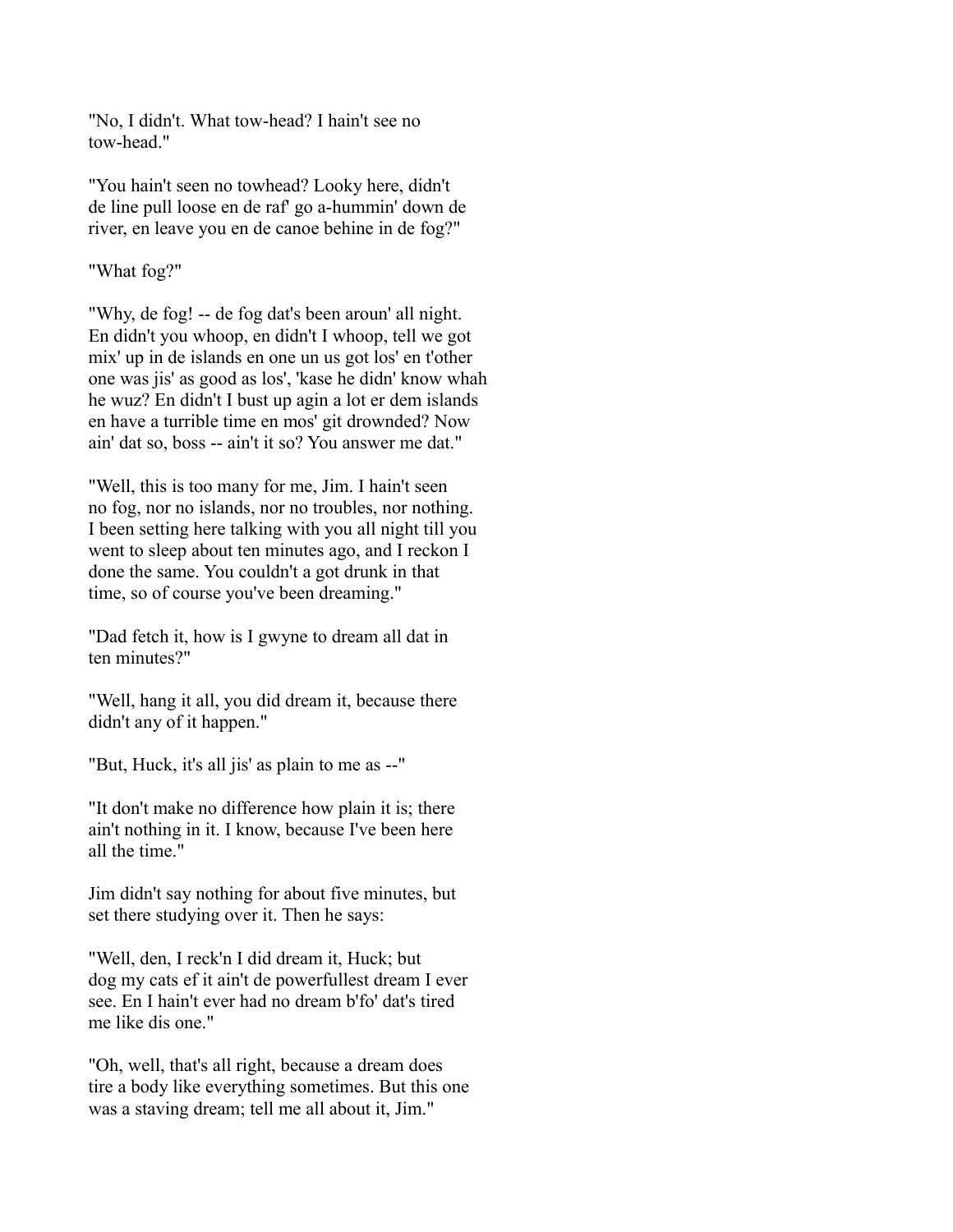So Jim went to work and told me the whole thing right through, just as it happened, only he painted it up considerable. Then he said he must start in and "'terpret" it, because it was sent for a warning. He said the first towhead stood for a man that would try to do us some good, but the current was another man that would get us away from him. The whoops was warnings that would come to us every now and then, and if we didn't try hard to make out to understand them they'd just take us into bad luck, 'stead of keeping us out of it. The lot of towheads was troubles we was going to get into with quarrelsome people and all kinds of mean folks, but if we minded our business and didn't talk back and aggravate them, we would pull through and get out of the fog and into the big clear river, which was the free States, and wouldn't have no more trouble.

It had clouded up pretty dark just after I got on to the raft, but it was clearing up again now.

"Oh, well, that's all interpreted well enough as far as it goes, Jim," I says; "but what does THESE things stand for?"

It was the leaves and rubbish on the raft and the smashed oar. You could see them first-rate now.

Jim looked at the trash, and then looked at me, and back at the trash again. He had got the dream fixed so strong in his head that he couldn't seem to shake it loose and get the facts back into its place again right away. But when he did get the thing straightened around he looked at me steady without ever smiling, and says:

"What do dey stan' for? I'se gwyne to tell you. When I got all wore out wid work, en wid de callin' for you, en went to sleep, my heart wuz mos' broke bekase you wuz los', en I didn' k'yer no' mo' what become er me en de raf'. En when I wake up en fine you back agin, all safe en soun', de tears come, en I could a got down on my knees en kiss yo' foot, I's so thankful. En all you wuz thinkin' 'bout wuz how you could make a fool uv ole Jim wid a lie. Dat truck dah is TRASH; en trash is what people is dat puts dirt on de head er dey fren's en makes 'em ashamed."

Then he got up slow and walked to the wigwam,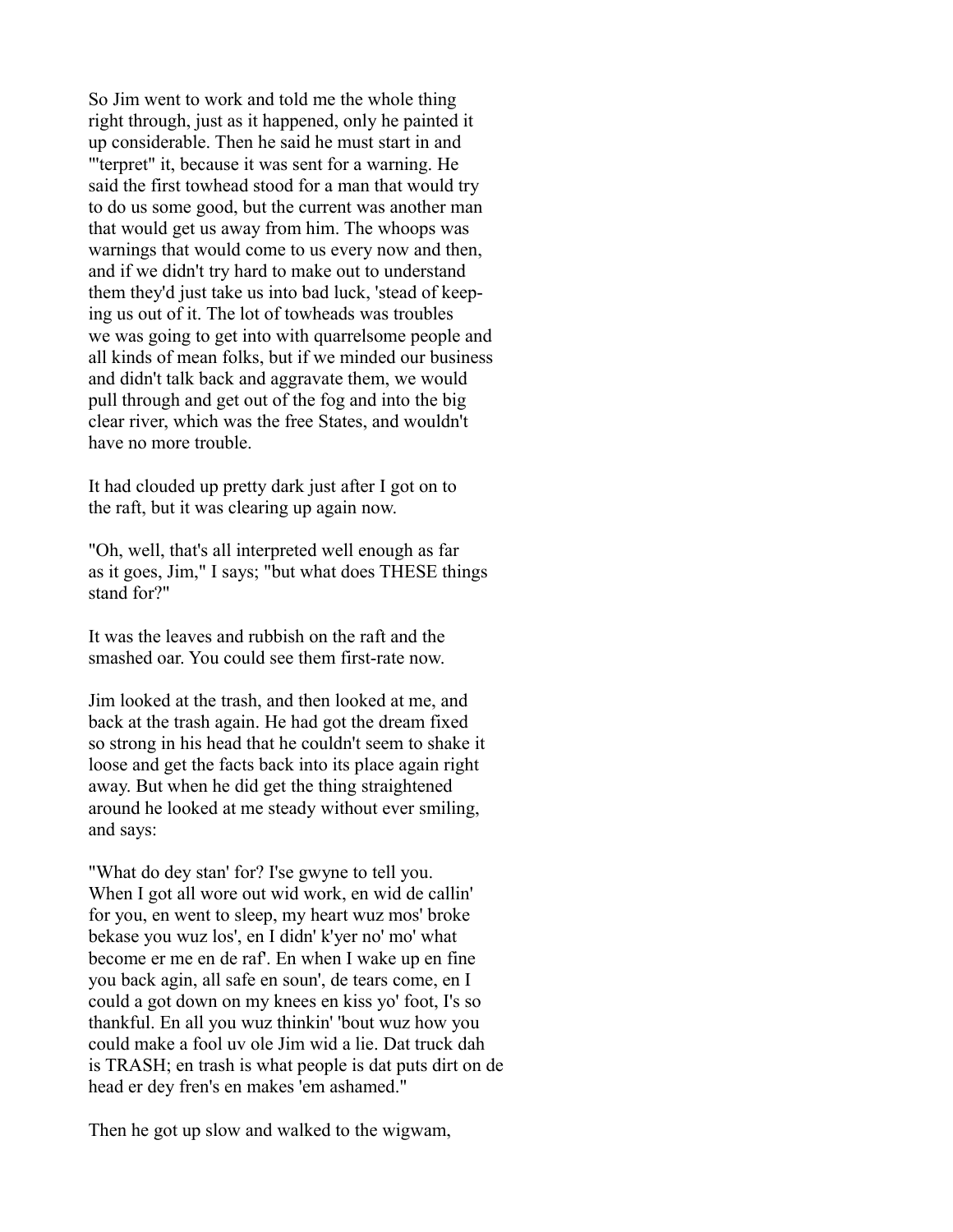and went in there without saying anything but that. But that was enough. It made me feel so mean I could almost kissed HIS foot to get him to take it back.

It was fifteen minutes before I could work myself up to go and humble myself to a nigger; but I done it, and I warn't ever sorry for it afterwards, neither. I didn't do him no more mean tricks, and I wouldn't done that one if I'd a knowed it would make him feel that way.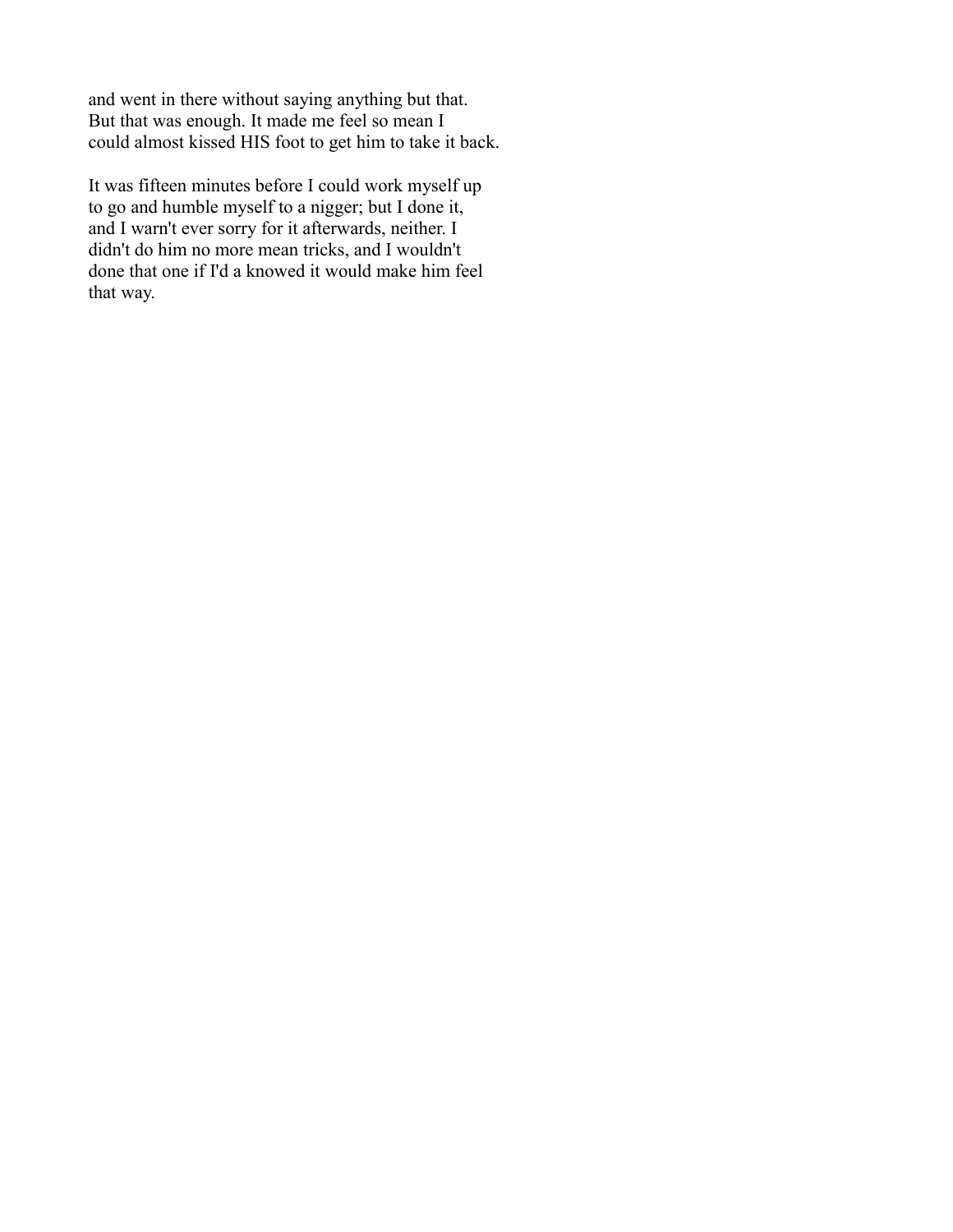### CHAPTER XVI.

WE slept most all day, and started out at night, a little ways behind a monstrous long raft that was as long going by as a procession. She had four long sweeps at each end, so we judged she carried as many as thirty men, likely. She had five big wigwams aboard, wide apart, and an open camp fire in the middle, and a tall flag-pole at each end. There was a power of style about her. It AMOUNTED to something being a raftsman on such a craft as that.

We went drifting down into a big bend, and the night clouded up and got hot. The river was very wide, and was walled with solid timber on both sides; you couldn't see a break in it hardly ever, or a light. We talked about Cairo, and wondered whether we would know it when we got to it. I said likely we wouldn't, because I had heard say there warn't but about a dozen houses there, and if they didn't happen to have them lit up, how was we going to know we was passing a town? Jim said if the two big rivers joined together there, that would show. But I said maybe we might think we was passing the foot of an island and coming into the same old river again. That disturbed Jim -- and me too. So the question was, what to do? I said, paddle ashore the first time a light showed, and tell them pap was behind, coming along with a trading-scow, and was a green hand at the business, and wanted to know how far it was to Cairo. Jim thought it was a good idea, so we took a smoke on it and waited.

There warn't nothing to do now but to look out sharp for the town, and not pass it without seeing it. He said he'd be mighty sure to see it, because he'd be a free man the minute he seen it, but if he missed it he'd be in a slave country again and no more show for freedom. Every little while he jumps up and says:

#### "Dah she is?"

But it warn't. It was Jack-o'-lanterns, or lightning bugs; so he set down again, and went to watching, same as before. Jim said it made him all over trembly and feverish to be so close to freedom. Well, I can tell you it made me all over trembly and feverish, too, to hear him, because I begun to get it through my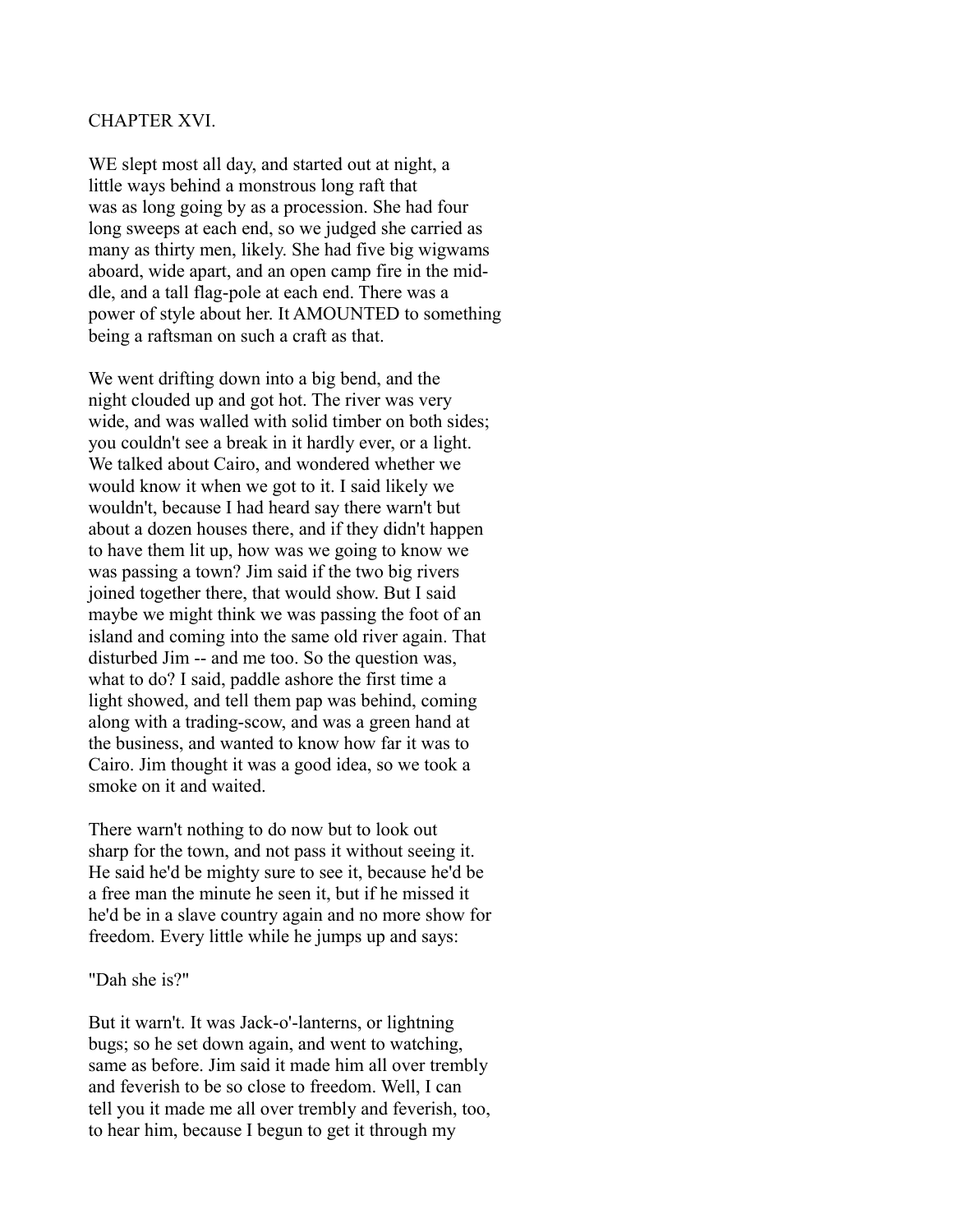head that he WAS most free -- and who was to blame for it? Why, ME. I couldn't get that out of my conscience, no how nor no way. It got to troubling me so I couldn't rest; I couldn't stay still in one place. It hadn't ever come home to me before, what this thing was that I was doing. But now it did; and it stayed with me, and scorched me more and more. I tried to make out to myself that I warn't to blame, because I didn't run Jim off from his rightful owner; but it warn't no use, conscience up and says, every time, "But you knowed he was running for his freedom, and you could a paddled ashore and told somebody." That was so -- I couldn't get around that noway. That was where it pinched. Conscience says to me, "What had poor Miss Watson done to you that you could see her nigger go off right under your eyes and never say one single word? What did that poor old woman do to you that you could treat her so mean? Why, she tried to learn you your book, she tried to learn you your manners, she tried to be good to you every way she knowed how. THAT'S what she done."

I got to feeling so mean and so miserable I most wished I was dead. I fidgeted up and down the raft, abusing myself to myself, and Jim was fidgeting up and down past me. We neither of us could keep still. Every time he danced around and says, "Dah's Cairo!" it went through me like a shot, and I thought if it WAS Cairo I reckoned I would die of miserableness.

Jim talked out loud all the time while I was talking to myself. He was saying how the first thing he would do when he got to a free State he would go to saving up money and never spend a single cent, and when he got enough he would buy his wife, which was owned on a farm close to where Miss Watson lived; and then they would both work to buy the two children, and if their master wouldn't sell them, they'd get an Ab'litionist to go and steal them.

It most froze me to hear such talk. He wouldn't ever dared to talk such talk in his life before. Just see what a difference it made in him the minute he judged he was about free. It was according to the old saying, "Give a nigger an inch and he'll take an ell." Thinks I, this is what comes of my not thinking. Here was this nigger, which I had as good as helped to run away, coming right out flat-footed and saying he would steal his children -- children that belonged to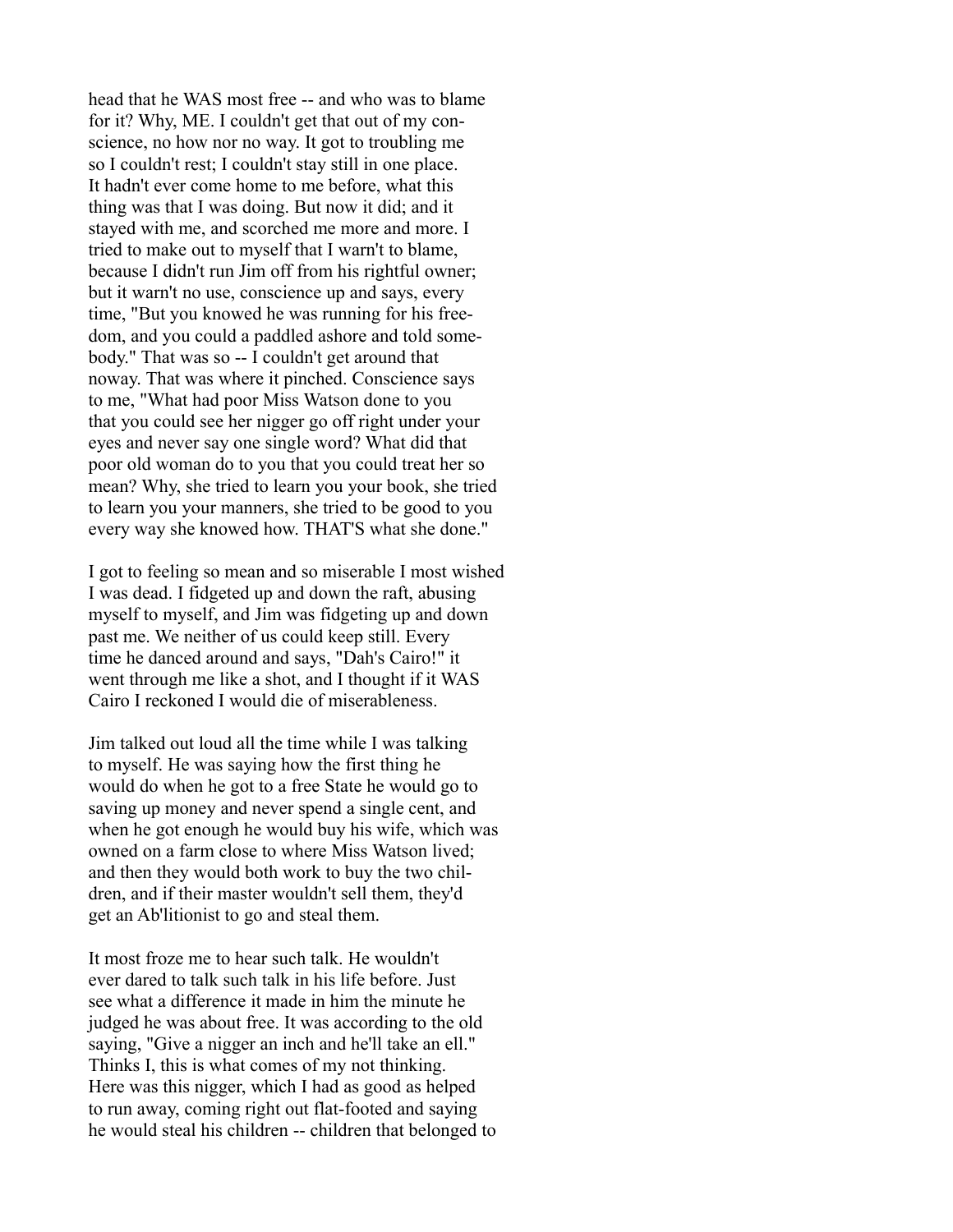a man I didn't even know; a man that hadn't ever done me no harm.

I was sorry to hear Jim say that, it was such a lowering of him. My conscience got to stirring me up hotter than ever, until at last I says to it, "Let up on me -- it ain't too late yet -- I'll paddle ashore at the first light and tell." I felt easy and happy and light as a feather right off. All my troubles was gone. I went to looking out sharp for a light, and sort of singing to myself. By and by one showed. Jim sings out:

"We's safe, Huck, we's safe! Jump up and crack yo' heels! Dat's de good ole Cairo at las', I jis knows it!"

I says:

"I'll take the canoe and go and see, Jim. It mightn't be, you know."

He jumped and got the canoe ready, and put his old coat in the bottom for me to set on, and give me the paddle; and as I shoved off, he says:

"Pooty soon I'll be a-shout'n' for joy, en I'll say, it's all on accounts o' Huck; I's a free man, en I couldn't ever ben free ef it hadn' ben for Huck; Huck done it. Jim won't ever forgit you, Huck; you's de bes' fren' Jim's ever had; en you's de ONLY fren' ole Jim's got now."

I was paddling off, all in a sweat to tell on him; but when he says this, it seemed to kind of take the tuck all out of me. I went along slow then, and I warn't right down certain whether I was glad I started or whether I warn't. When I was fifty yards off, Jim says:

"Dah you goes, de ole true Huck; de on'y white genlman dat ever kep' his promise to ole Jim."

Well, I just felt sick. But I says, I GOT to do it -- I can't get OUT of it. Right then along comes a skiff with two men in it with guns, and they stopped and I stopped. One of them says:

"What's that yonder?"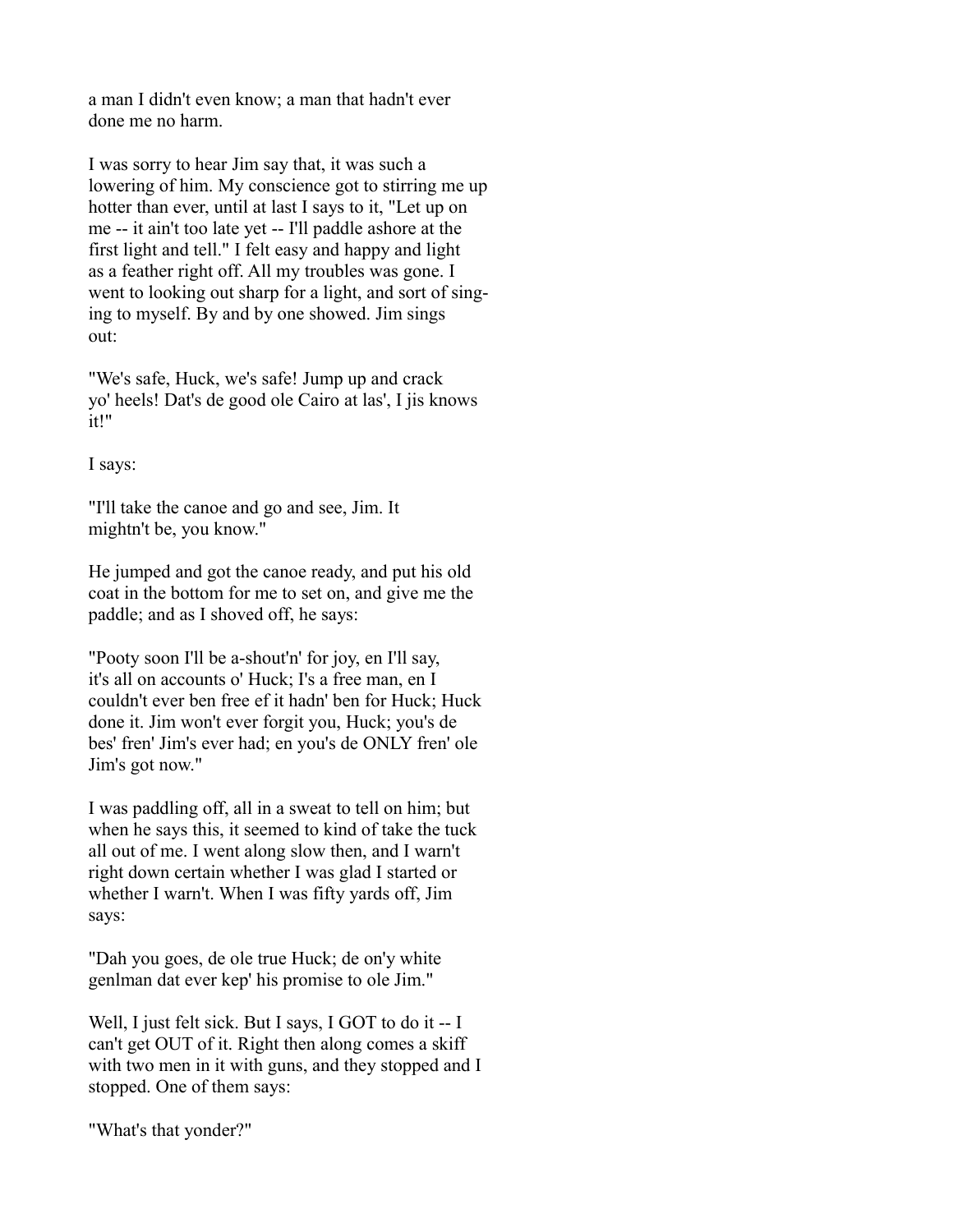"A piece of a raft," I says.

"Do you belong on it?"

"Yes, sir."

"Any men on it?"

"Only one, sir."

"Well, there's five niggers run off to-night up yonder, above the head of the bend. Is your man white or black?"

I didn't answer up prompt. I tried to, but the words wouldn't come. I tried for a second or two to brace up and out with it, but I warn't man enough - hadn't the spunk of a rabbit. I see I was weakening; so I just give up trying, and up and says:

"He's white."

"I reckon we'll go and see for ourselves."

"I wish you would," says I, "because it's pap that's there, and maybe you'd help me tow the raft ashore where the light is. He's sick -- and so is mam and Mary Ann."

"Oh, the devil! we're in a hurry, boy. But I s'pose we've got to. Come, buckle to your paddle, and let's get along."

I buckled to my paddle and they laid to their oars. When we had made a stroke or two, I says:

"Pap'll be mighty much obleeged to you, I can tell you. Everybody goes away when I want them to help me tow the raft ashore, and I can't do it by myself."

"Well, that's infernal mean. Odd, too. Say, boy, what's the matter with your father?"

"It's the -- a -- the -- well, it ain't anything much."

They stopped pulling. It warn't but a mighty little ways to the raft now. One says: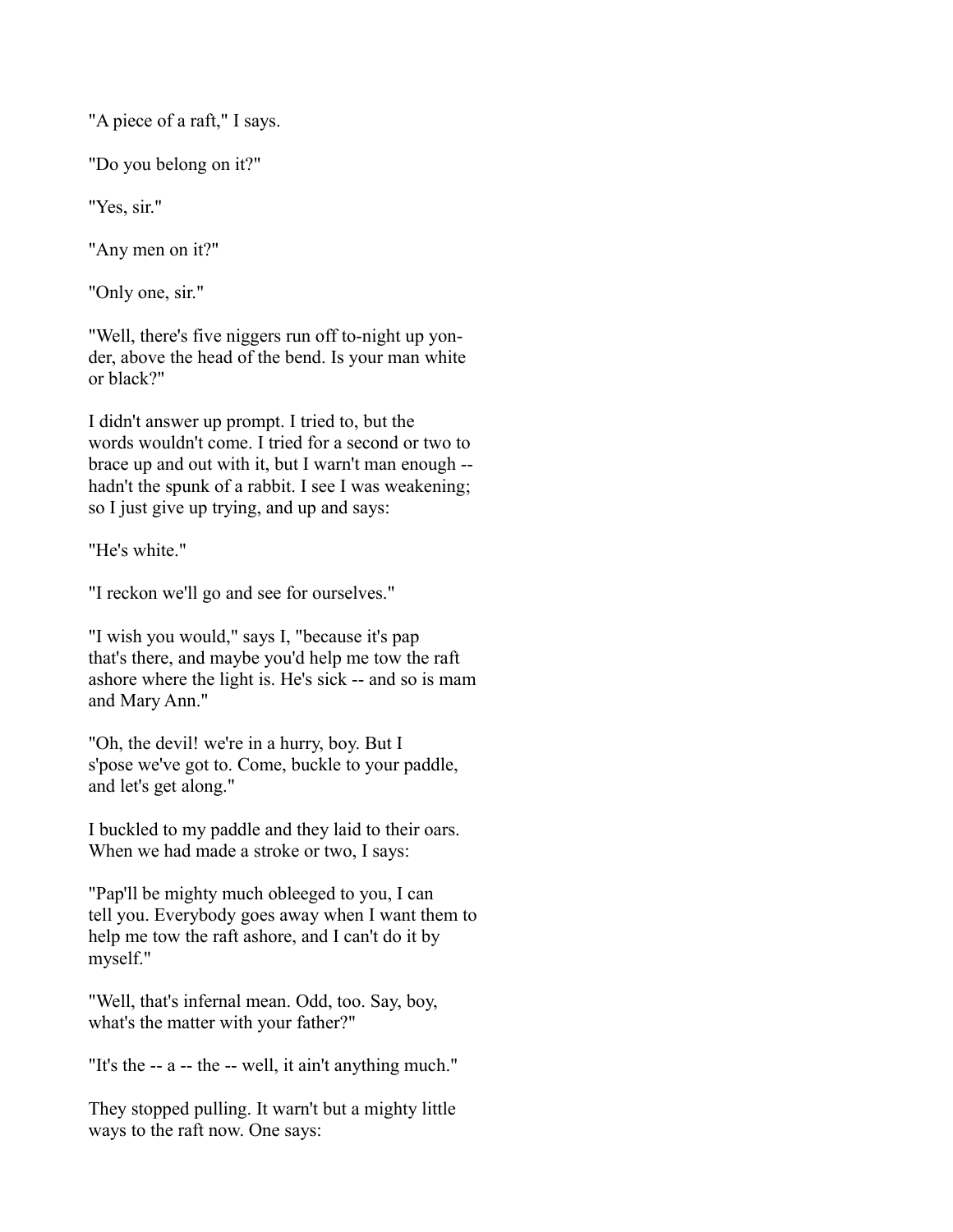"Boy, that's a lie. What IS the matter with your pap? Answer up square now, and it'll be the better for you."

"I will, sir, I will, honest -- but don't leave us, please. It's the -- the -- Gentlemen, if you'll only pull ahead, and let me heave you the headline, you won't have to come a-near the raft -- please do."

"Set her back, John, set her back!" says one. They backed water. "Keep away, boy -- keep to looard. Confound it, I just expect the wind has blowed it to us. Your pap's got the small-pox, and you know it precious well. Why didn't you come out and say so? Do you want to spread it all over?"

"Well," says I, a-blubbering, "I've told everybody before, and they just went away and left us."

"Poor devil, there's something in that. We are right down sorry for you, but we -- well, hang it, we don't want the small-pox, you see. Look here, I'll tell you what to do. Don't you try to land by yourself, or you'll smash everything to pieces. You float along down about twenty miles, and you'll come to a town on the left-hand side of the river. It will be long after sun-up then, and when you ask for help you tell them your folks are all down with chills and fever. Don't be a fool again, and let people guess what is the matter. Now we're trying to do you a kindness; so you just put twenty miles between us, that's a good boy. It wouldn't do any good to land yonder where the light is -- it's only a wood-yard. Say, I reckon your father's poor, and I'm bound to say he's in pretty hard luck. Here, I'll put a twentydollar gold piece on this board, and you get it when it floats by. I feel mighty mean to leave you; but my kingdom! it won't do to fool with small-pox, don't you see?"

"Hold on, Parker," says the other man, "here's a twenty to put on the board for me. Good-bye, boy; you do as Mr. Parker told you, and you'll be all right."

"That's so, my boy -- good-bye, good-bye. If you see any runaway niggers you get help and nab them, and you can make some money by it."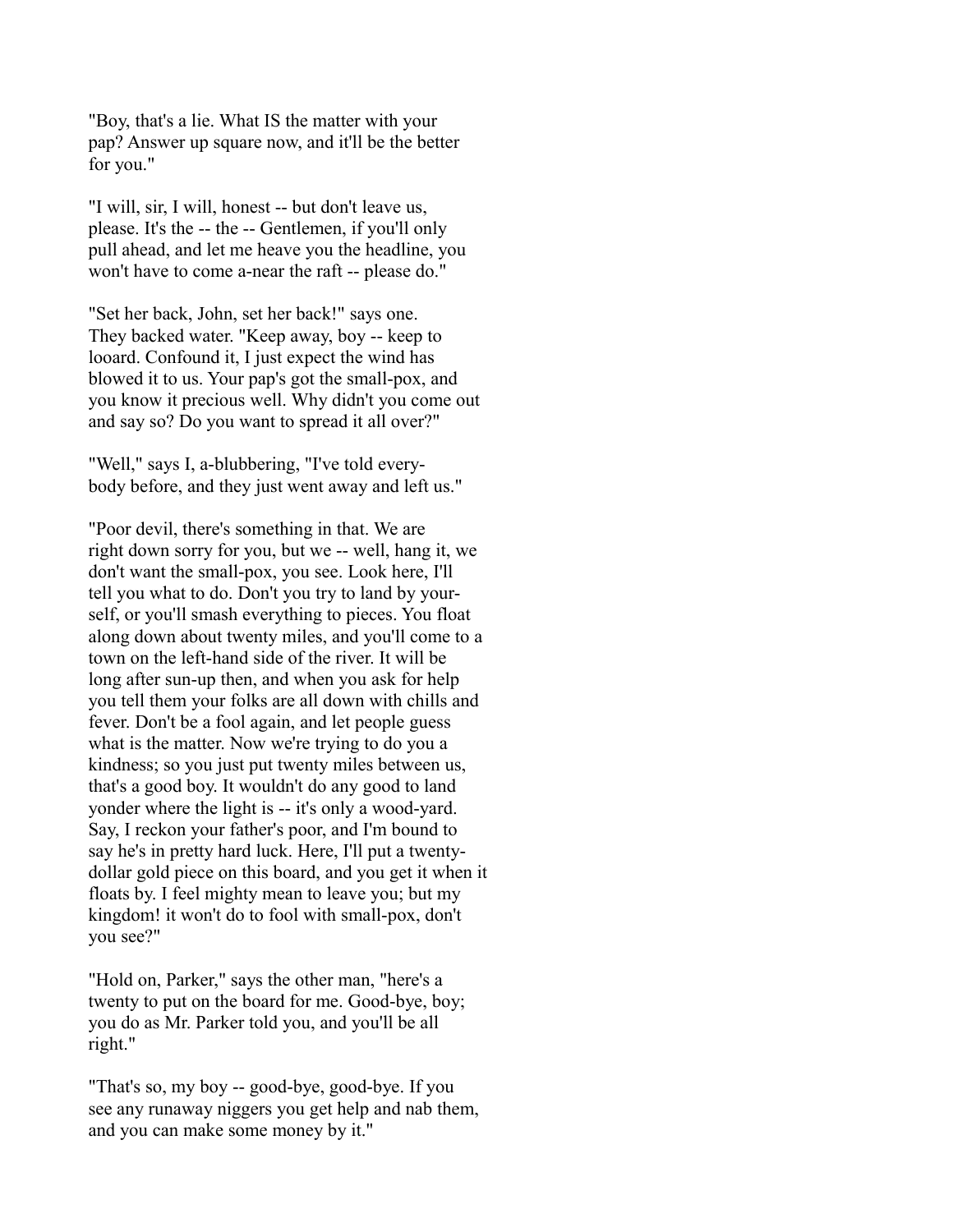"Good-bye, sir," says I; "I won't let no runaway niggers get by me if I can help it."

They went off and I got aboard the raft, feeling bad and low, because I knowed very well I had done wrong, and I see it warn't no use for me to try to learn to do right; a body that don't get STARTED right when he's little ain't got no show -- when the pinch comes there ain't nothing to back him up and keep him to his work, and so he gets beat. Then I thought a minute, and says to myself, hold on; s'pose you'd a done right and give Jim up, would you felt better than what you do now? No, says I, I'd feel bad -- I'd feel just the same way I do now. Well, then, says I, what's the use you learning to do right when it's troublesome to do right and ain't no trouble to do wrong, and the wages is just the same? I was stuck. I couldn't answer that. So I reckoned I wouldn't bother no more about it, but after this always do whichever come handiest at the time.

I went into the wigwam; Jim warn't there. I looked all around; he warn't anywhere. I says:

"Jim!"

"Here I is, Huck. Is dey out o' sight yit? Don't talk loud."

He was in the river under the stern oar, with just his nose out. I told him they were out of sight, so he come aboard. He says:

"I was a-listenin' to all de talk, en I slips into de river en was gwyne to shove for sho' if dey come aboard. Den I was gwyne to swim to de raf' agin when dey was gone. But lawsy, how you did fool 'em, Huck! Dat WUZ de smartes' dodge! I tell you, chile, I'spec it save' ole Jim -- ole Jim ain't going to forgit you for dat, honey."

Then we talked about the money. It was a pretty good raise -- twenty dollars apiece. Jim said we could take deck passage on a steamboat now, and the money would last us as far as we wanted to go in the free States. He said twenty mile more warn't far for the raft to go, but he wished we was already there.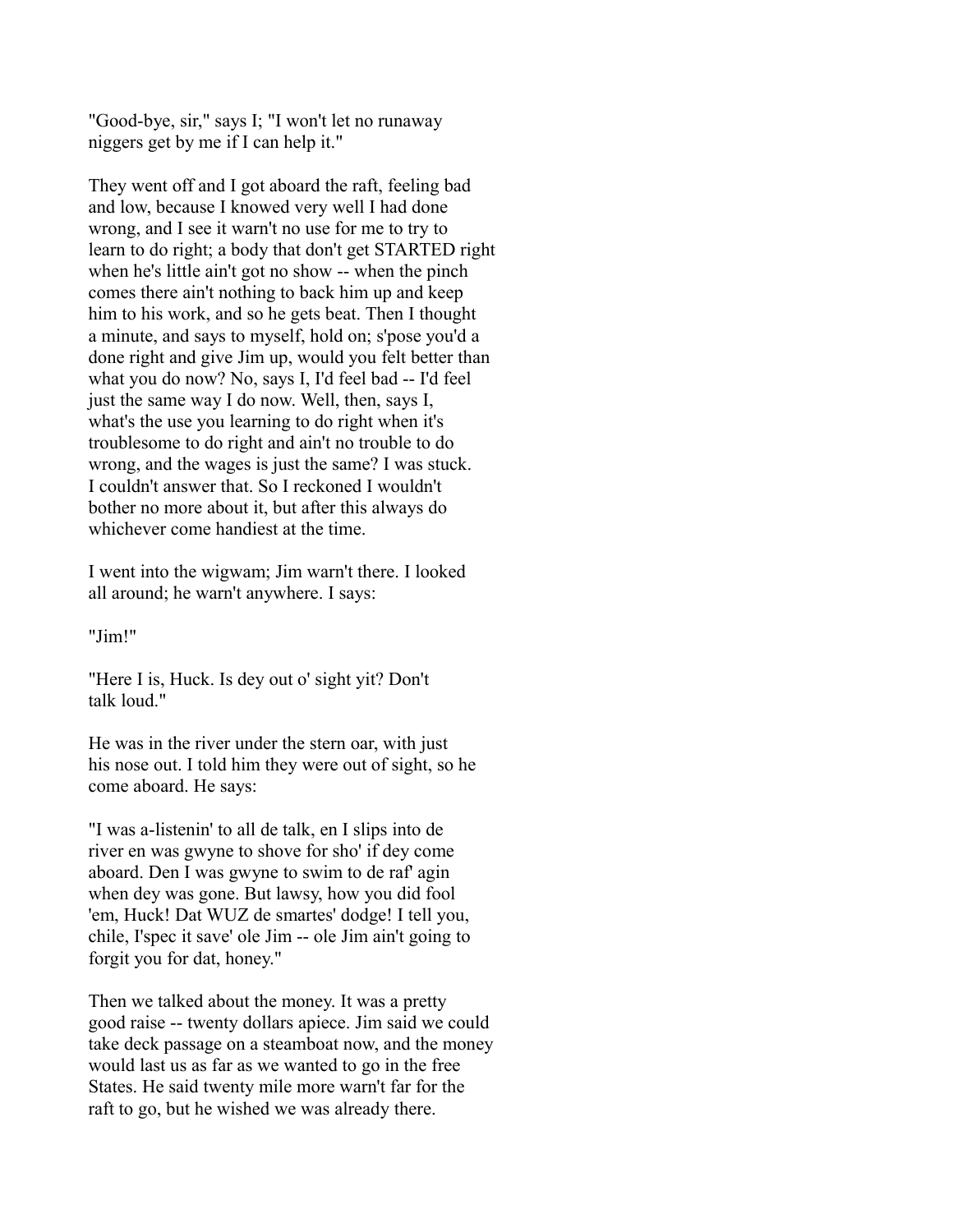Towards daybreak we tied up, and Jim was mighty particular about hiding the raft good. Then he worked all day fixing things in bundles, and getting all ready to quit rafting.

That night about ten we hove in sight of the lights of a town away down in a left-hand bend.

I went off in the canoe to ask about it. Pretty soon I found a man out in the river with a skiff, setting a trotline. I ranged up and says:

"Mister, is that town Cairo?"

"Cairo? no. You must be a blame' fool."

"What town is it, mister?"

"If you want to know, go and find out. If you stay here botherin' around me for about a half a minute longer you'll get something you won't want."

I paddled to the raft. Jim was awful disappointed, but I said never mind, Cairo would be the next place, I reckoned.

We passed another town before daylight, and I was going out again; but it was high ground, so I didn't go. No high ground about Cairo, Jim said. I had forgot it. We laid up for the day on a towhead tolerable close to the left-hand bank. I begun to suspicion something. So did Jim. I says:

"Maybe we went by Cairo in the fog that night."

He says:

"Doan' le's talk about it, Huck. Po' niggers can't have no luck. I awluz 'spected dat rattlesnake-skin warn't done wid its work."

"I wish I'd never seen that snake-skin, Jim -- I do wish I'd never laid eyes on it."

"It ain't yo' fault, Huck; you didn' know. Don't you blame yo'self 'bout it."

When it was daylight, here was the clear Ohio water inshore, sure enough, and outside was the old regular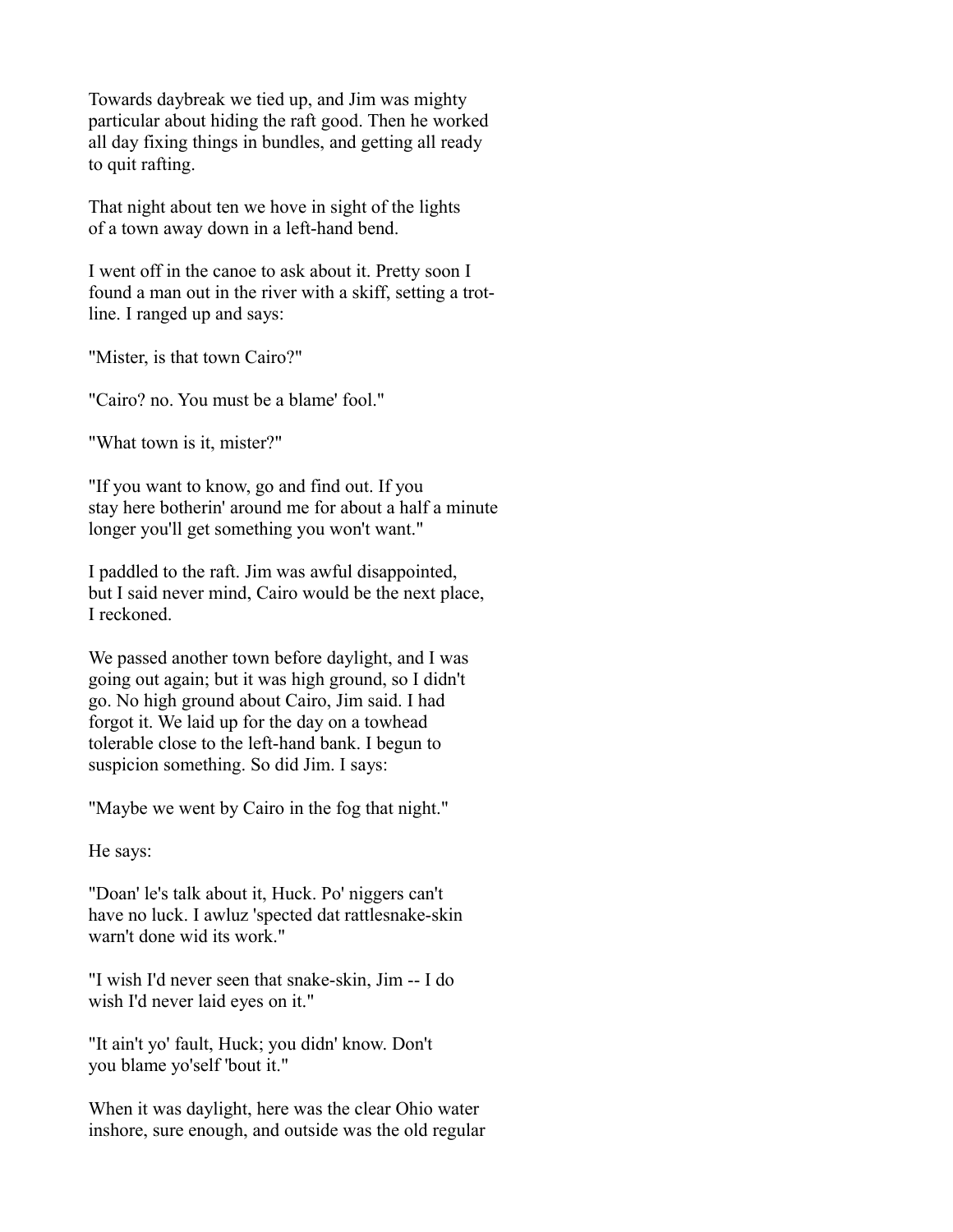Muddy! So it was all up with Cairo.

We talked it all over. It wouldn't do to take to the shore; we couldn't take the raft up the stream, of course. There warn't no way but to wait for dark, and start back in the canoe and take the chances. So we slept all day amongst the cottonwood thicket, so as to be fresh for the work, and when we went back to the raft about dark the canoe was gone!

We didn't say a word for a good while. There warn't anything to say. We both knowed well enough it was some more work of the rattlesnake-skin; so what was the use to talk about it? It would only look like we was finding fault, and that would be bound to fetch more bad luck -- and keep on fetching it, too, till we knowed enough to keep still.

By and by we talked about what we better do, and found there warn't no way but just to go along down with the raft till we got a chance to buy a canoe to go back in. We warn't going to borrow it when there warn't anybody around, the way pap would do, for that might set people after us.

So we shoved out after dark on the raft.

Anybody that don't believe yet that it's foolishness to handle a snake-skin, after all that that snake-skin done for us, will believe it now if they read on and see what more it done for us.

The place to buy canoes is off of rafts laying up at shore. But we didn't see no rafts laying up; so we went along during three hours and more. Well, the night got gray and ruther thick, which is the next meanest thing to fog. You can't tell the shape of the river, and you can't see no distance. It got to be very late and still, and then along comes a steamboat up the river. We lit the lantern, and judged she would see it. Up-stream boats didn't generly come close to us; they go out and follow the bars and hunt for easy water under the reefs; but nights like this they bull right up the channel against the whole river.

We could hear her pounding along, but we didn't see her good till she was close. She aimed right for us. Often they do that and try to see how close they can come without touching; sometimes the wheel bites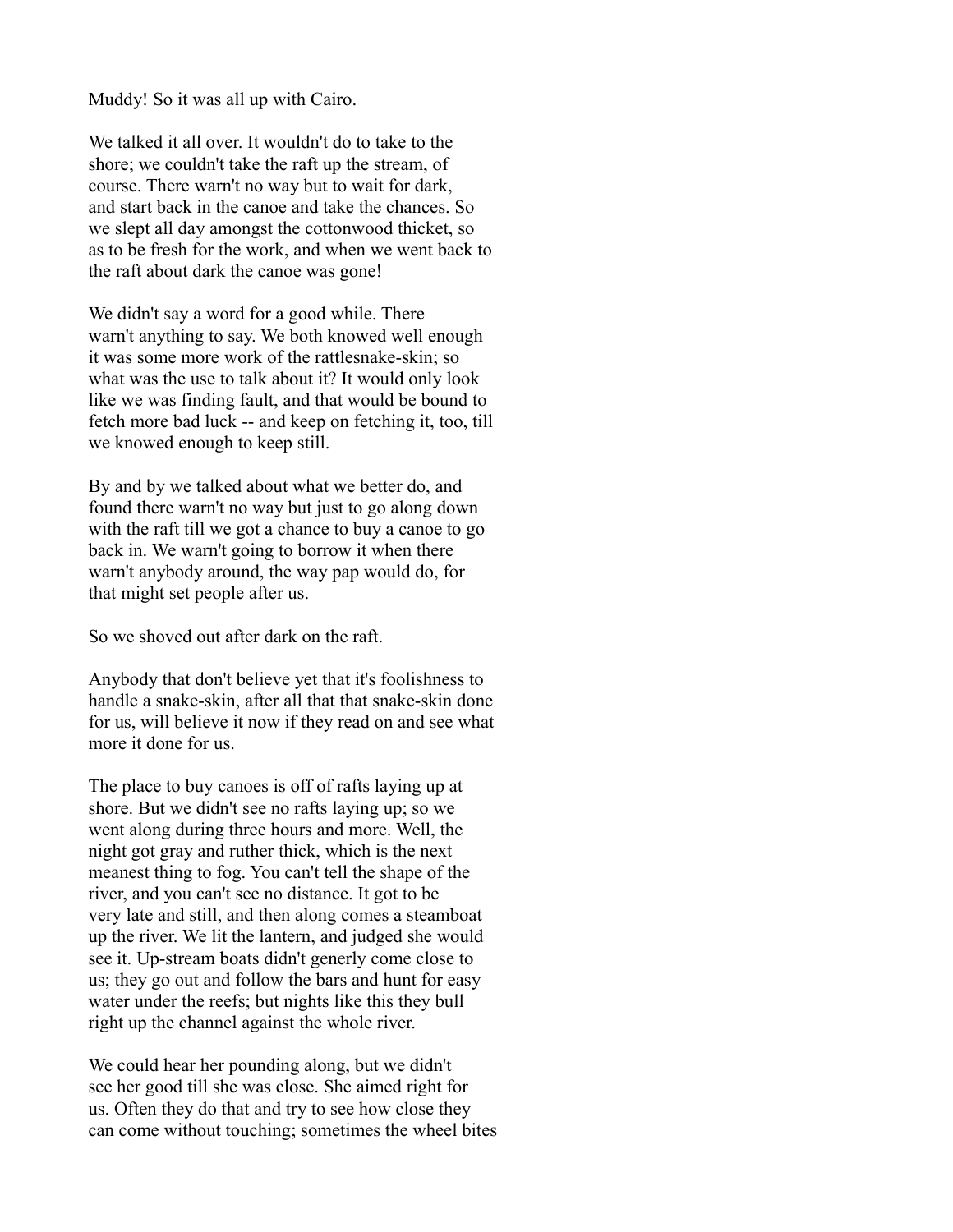off a sweep, and then the pilot sticks his head out and laughs, and thinks he's mighty smart. Well, here she comes, and we said she was going to try and shave us; but she didn't seem to be sheering off a bit. She was a big one, and she was coming in a hurry, too, looking like a black cloud with rows of glow-worms around it; but all of a sudden she bulged out, big and scary, with a long row of wide-open furnace doors shining like red-hot teeth, and her monstrous bows and guards hanging right over us. There was a yell at us, and a jingling of bells to stop the engines, a powwow of cussing, and whistling of steam -- and as Jim went overboard on one side and I on the other, she come smashing straight through the raft.

I dived -- and I aimed to find the bottom, too, for a thirty-foot wheel had got to go over me, and I wanted it to have plenty of room. I could always stay under water a minute; this time I reckon I stayed under a minute and a half. Then I bounced for the top in a hurry, for I was nearly busting. I popped out to my armpits and blowed the water out of my nose, and puffed a bit. Of course there was a booming current; and of course that boat started her engines again ten seconds after she stopped them, for they never cared much for raftsmen; so now she was churning along up the river, out of sight in the thick weather, though I could hear her.

I sung out for Jim about a dozen times, but I didn't get any answer; so I grabbed a plank that touched me while I was "treading water," and struck out for shore, shoving it ahead of me. But I made out to see that the drift of the current was towards the lefthand shore, which meant that I was in a crossing; so I changed off and went that way.

It was one of these long, slanting, two-mile crossings; so I was a good long time in getting over. I made a safe landing, and clumb up the bank. I couldn't see but a little ways, but I went poking along over rough ground for a quarter of a mile or more, and then I run across a big old-fashioned double log-house before I noticed it. I was going to rush by and get away, but a lot of dogs jumped out and went to howling and barking at me, and I knowed better than to move another peg.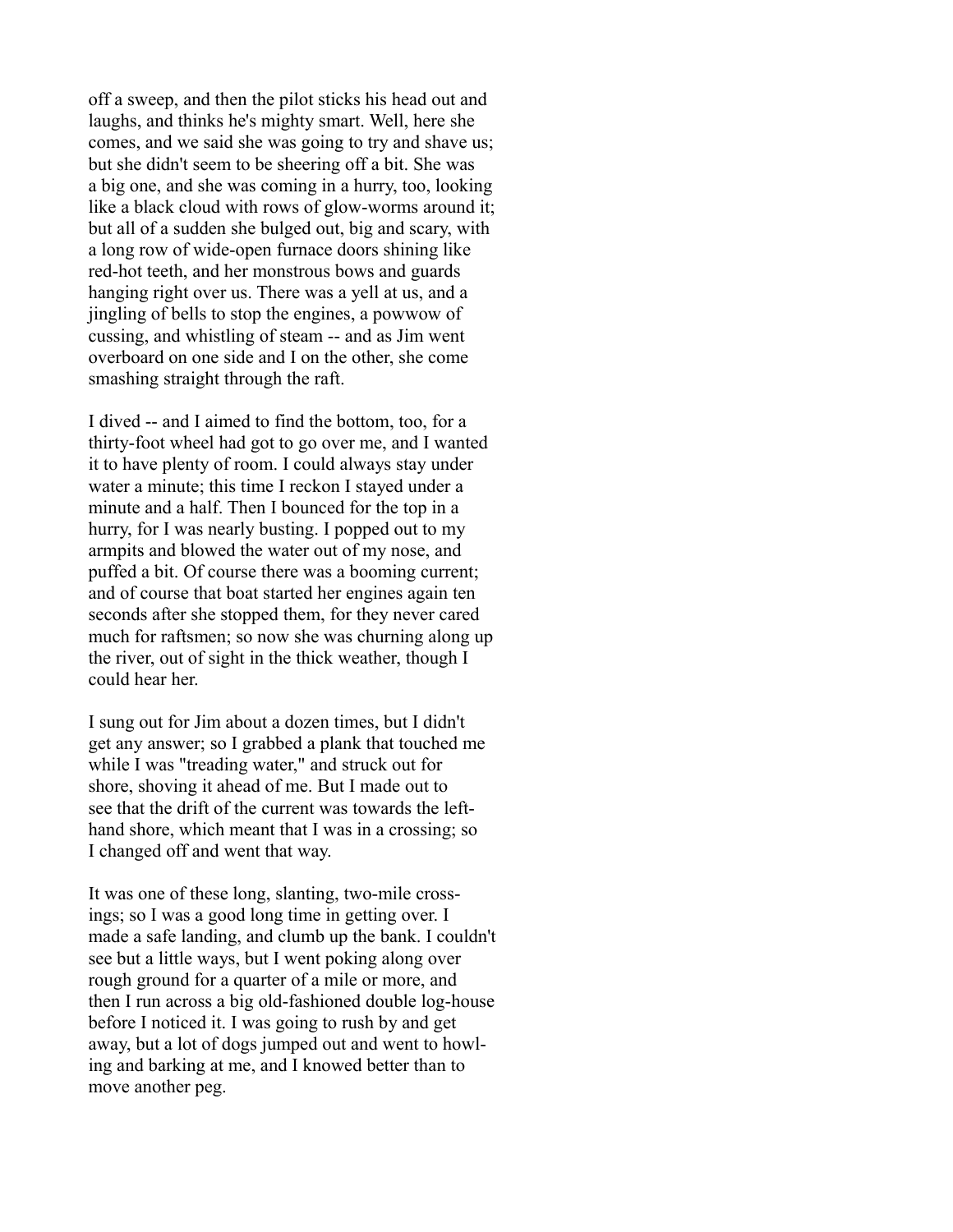# CHAPTER XVII.

IN about a minute somebody spoke out of a window without putting his head out, and says:

"Be done, boys! Who's there?"

I says:

"It's me."

"Who's me?"

"George Jackson, sir."

"What do you want?"

"I don't want nothing, sir. I only want to go along by, but the dogs won't let me."

"What are you prowling around here this time of night for -- hey?"

"I warn't prowling around, sir, I fell overboard off of the steamboat."

"Oh, you did, did you? Strike a light there, somebody. What did you say your name was?"

"George Jackson, sir. I'm only a boy."

"Look here, if you're telling the truth you needn't be afraid -- nobody'll hurt you. But don't try to budge; stand right where you are. Rouse out Bob and Tom, some of you, and fetch the guns. George Jackson, is there anybody with you?"

"No, sir, nobody."

I heard the people stirring around in the house now, and see a light. The man sung out:

"Snatch that light away, Betsy, you old fool -- ain't you got any sense? Put it on the floor behind the front door. Bob, if you and Tom are ready, take your places."

"All ready."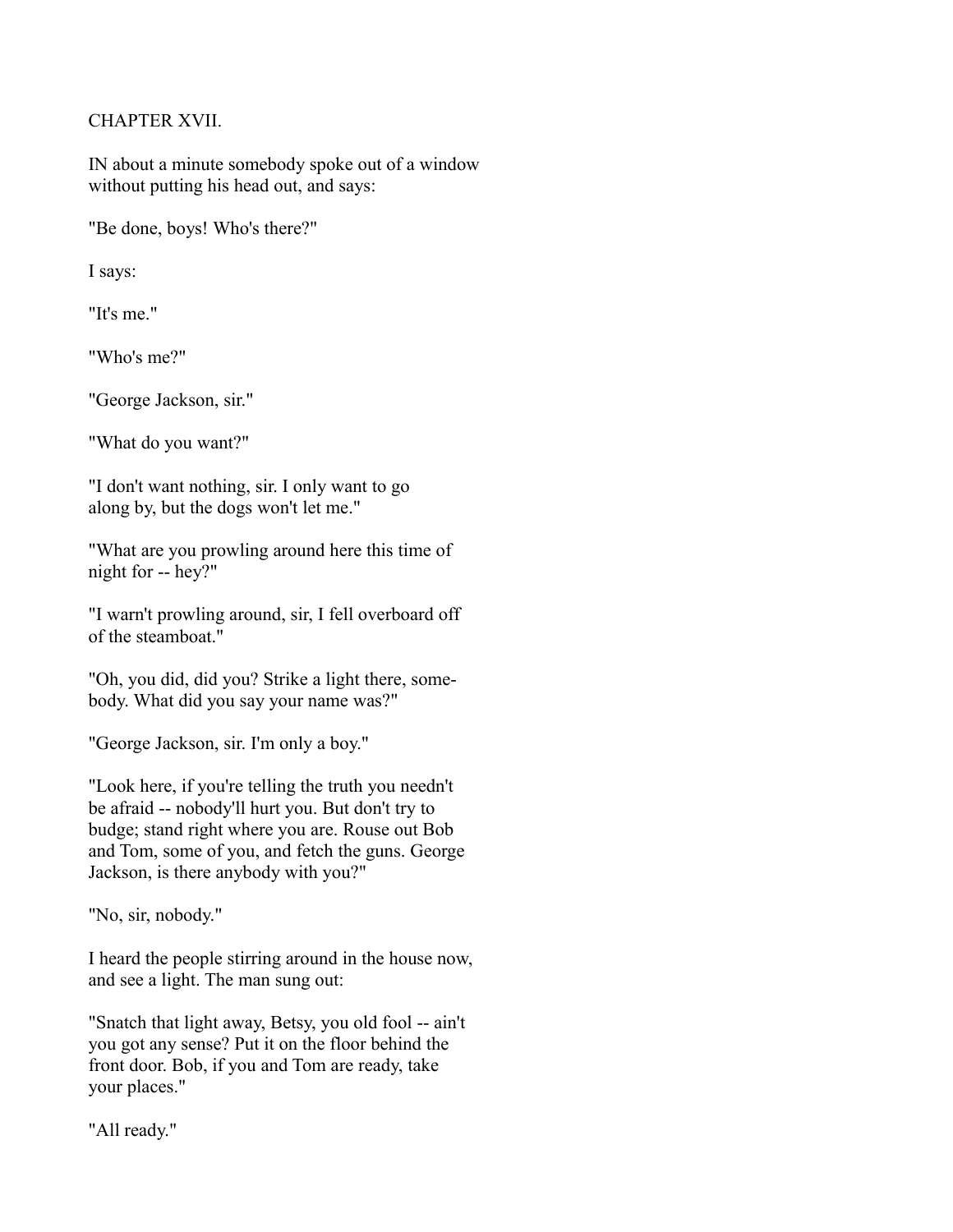"Now, George Jackson, do you know the Shepherdsons?"

"No, sir; I never heard of them."

"Well, that may be so, and it mayn't. Now, all ready. Step forward, George Jackson. And mind, don't you hurry -- come mighty slow. If there's anybody with you, let him keep back -- if he shows himself he'll be shot. Come along now. Come slow; push the door open yourself -- just enough to squeeze in, d' you hear?"

I didn't hurry; I couldn't if I'd a wanted to. I took one slow step at a time and there warn't a sound, only I thought I could hear my heart. The dogs were as still as the humans, but they followed a little behind me. When I got to the three log doorsteps I heard them unlocking and unbarring and unbolting. I put my hand on the door and pushed it a little and a little more till somebody said, "There, that's enough -- put your head in." I done it, but I judged they would take it off.

The candle was on the floor, and there they all was, looking at me, and me at them, for about a quarter of a minute: Three big men with guns pointed at me, which made me wince, I tell you; the oldest, gray and about sixty, the other two thirty or more -- all of them fine and handsome -- and the sweetest old gray-headed lady, and back of her two young women which I couldn't see right well. The old gentleman says:

"There; I reckon it's all right. Come in."

As soon as I was in the old gentleman he locked the door and barred it and bolted it, and told the young men to come in with their guns, and they all went in a big parlor that had a new rag carpet on the floor, and got together in a corner that was out of the range of the front windows -- there warn't none on the side. They held the candle, and took a good look at me, and all said, "Why, HE ain't a Shepherdson -- no, there ain't any Shepherdson about him." Then the old man said he hoped I wouldn't mind being searched for arms, because he didn't mean no harm by it -- it was only to make sure. So he didn't pry into my pockets, but only felt outside with his hands, and said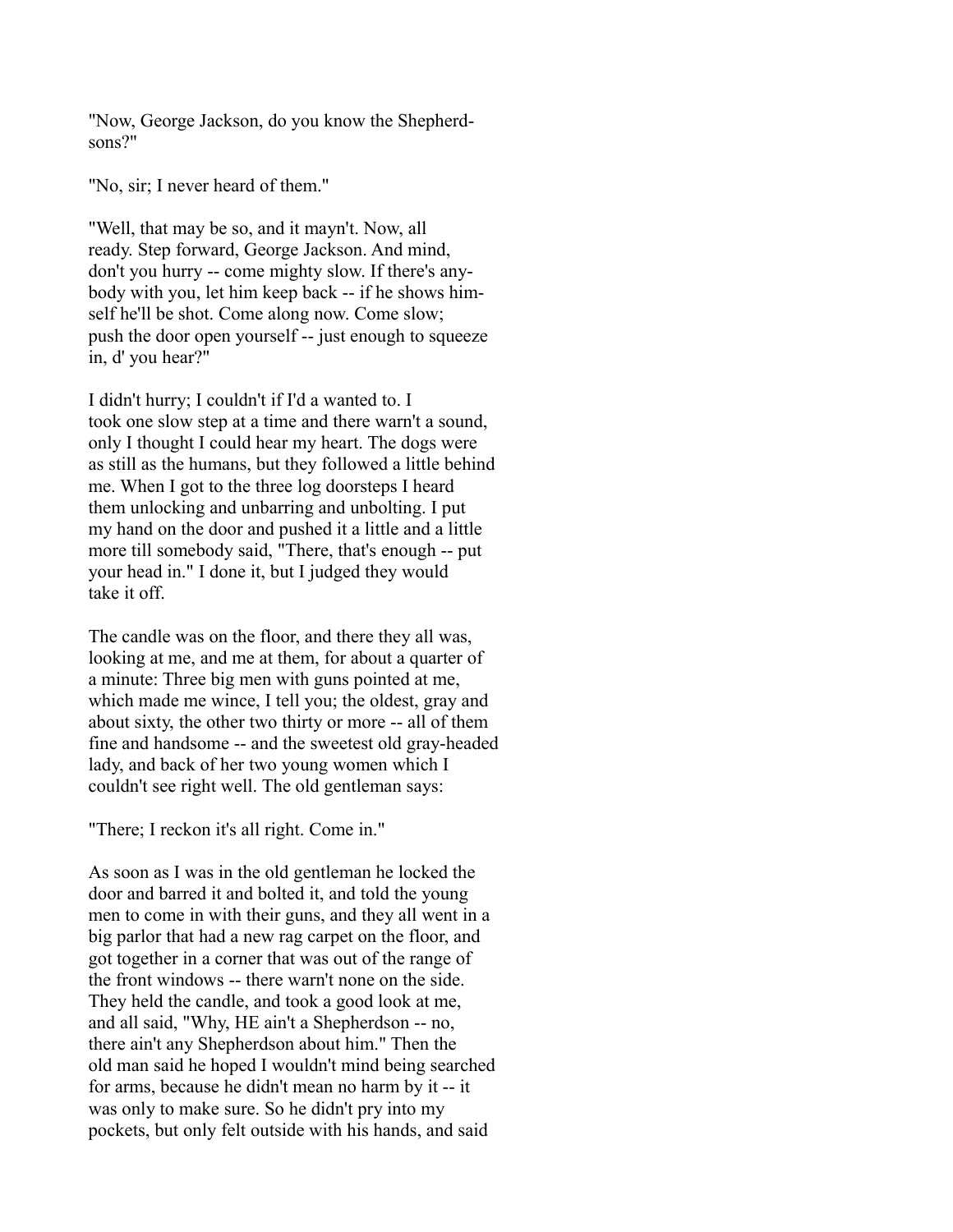it was all right. He told me to make myself easy and at home, and tell all about myself; but the old lady says:

"Why, bless you, Saul, the poor thing's as wet as he can be; and don't you reckon it may be he's hungry?"

"True for you, Rachel -- I forgot."

So the old lady says:

"Betsy" (this was a nigger woman), you fly around and get him something to eat as quick as you can, poor thing; and one of you girls go and wake up Buck and tell him -- oh, here he is himself. Buck, take this little stranger and get the wet clothes off from him and dress him up in some of yours that's dry."

Buck looked about as old as me -- thirteen or fourteen or along there, though he was a little bigger than me. He hadn't on anything but a shirt, and he was very frowzy-headed. He came in gaping and digging one fist into his eyes, and he was dragging a gun along with the other one. He says:

"Ain't they no Shepherdsons around?"

They said, no, 'twas a false alarm.

"Well," he says, "if they'd a ben some, I reckon I'd a got one."

They all laughed, and Bob says:

"Why, Buck, they might have scalped us all, you've been so slow in coming."

"Well, nobody come after me, and it ain't right I'm always kept down; I don't get no show."

"Never mind, Buck, my boy," says the old man, "you'll have show enough, all in good time, don't you fret about that. Go 'long with you now, and do as your mother told you."

When we got up-stairs to his room he got me a coarse shirt and a roundabout and pants of his, and I put them on. While I was at it he asked me what my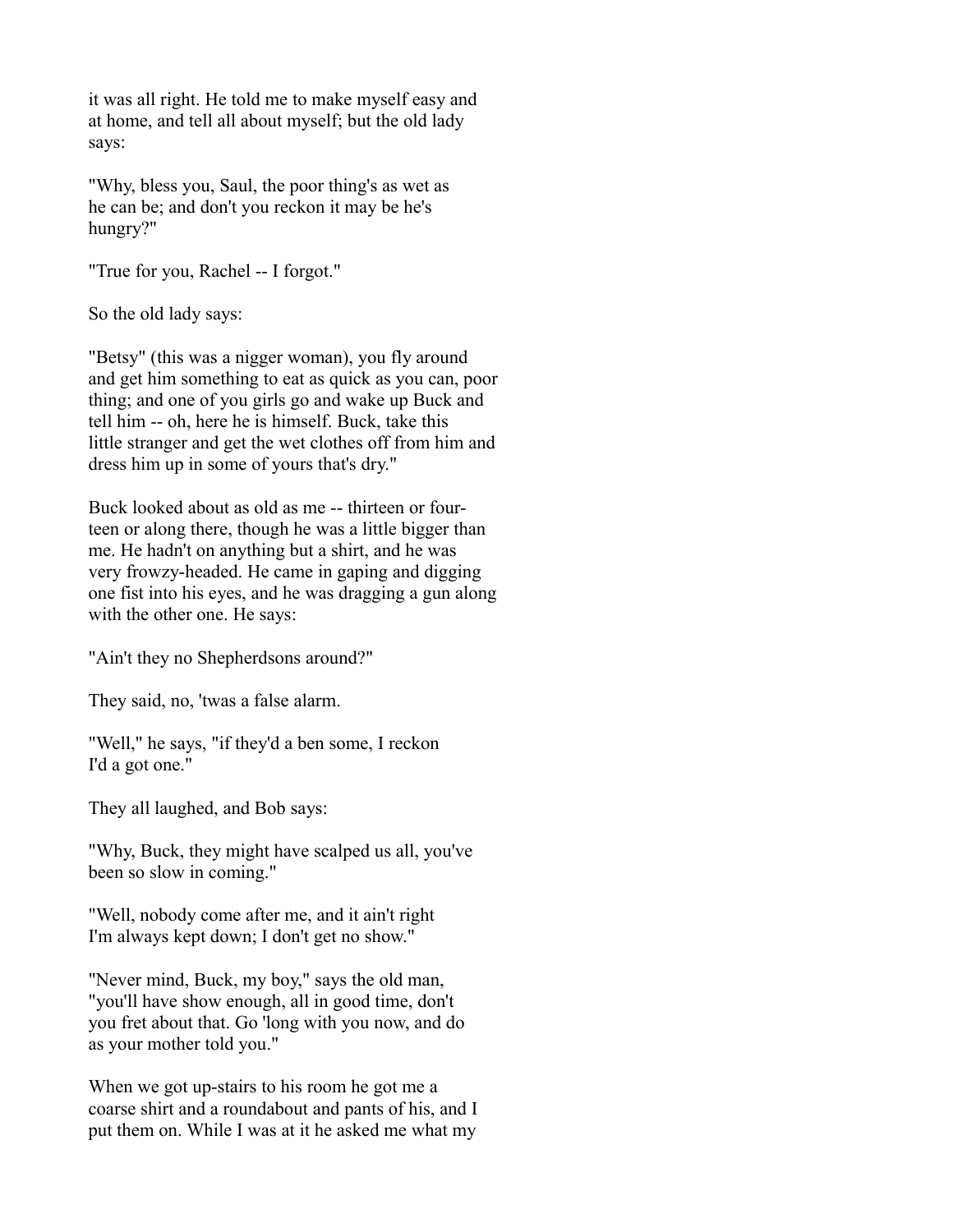name was, but before I could tell him he started to tell me about a bluejay and a young rabbit he had catched in the woods day before yesterday, and he asked me where Moses was when the candle went out. I said I didn't know; I hadn't heard about it before, no way.

"Well, guess," he says.

"How'm I going to guess," says I, "when I never heard tell of it before?"

"But you can guess, can't you? It's just as easy."

"WHICH candle?" I says.

"Why, any candle," he says.

"I don't know where he was," says I; "where was he?"

"Why, he was in the DARK! That's where he was!"

"Well, if you knowed where he was, what did you ask me for?"

"Why, blame it, it's a riddle, don't you see? Say, how long are you going to stay here? You got to stay always. We can just have booming times -- they don't have no school now. Do you own a dog? I've got a dog -- and he'll go in the river and bring out chips that you throw in. Do you like to comb up Sundays, and all that kind of foolishness? You bet I don't, but ma she makes me. Confound these ole britches! I reckon I'd better put 'em on, but I'd ruther not, it's so warm. Are you all ready? All right. Come along, old hoss."

Cold corn-pone, cold corn-beef, butter and buttermilk -- that is what they had for me down there, and there ain't nothing better that ever I've come across yet. Buck and his ma and all of them smoked cob pipes, except the nigger woman, which was gone, and the two young women. They all smoked and talked, and I eat and talked. The young women had quilts around them, and their hair down their backs. They all asked me questions, and I told them how pap and me and all the family was living on a little farm down at the bottom of Arkansaw, and my sister Mary Ann run off and got married and never was heard of no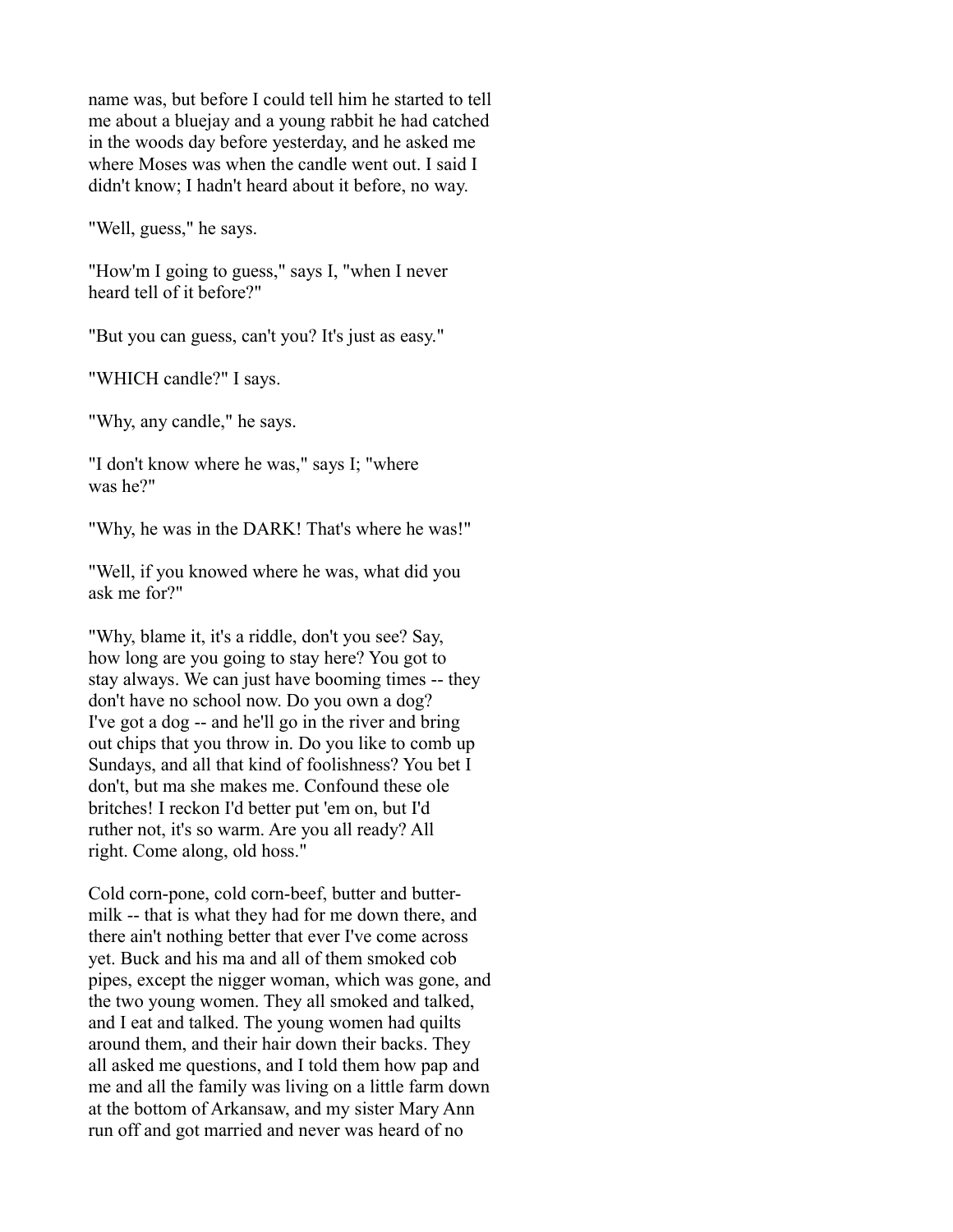more, and Bill went to hunt them and he warn't heard of no more, and Tom and Mort died, and then there warn't nobody but just me and pap left, and he was just trimmed down to nothing, on account of his troubles; so when he died I took what there was left, because the farm didn't belong to us, and started up the river, deck passage, and fell overboard; and that was how I come to be here. So they said I could have a home there as long as I wanted it. Then it was most daylight and everybody went to bed, and I went to bed with Buck, and when I waked up in the morning, drat it all, I had forgot what my name was. So I laid there about an hour trying to think, and when Buck waked up I says:

"Can you spell, Buck?"

"Yes." he says.

"I bet you can't spell my name," says I.

"I bet you what you dare I can," says he.

"All right," says I, "go ahead."

"G-e-o-r-g-e J-a-x-o-n -- there now," he says.

"Well," says I, "you done it, but I didn't think you could. It ain't no slouch of a name to spell - right off without studying."

I set it down, private, because somebody might want ME to spell it next, and so I wanted to be handy with it and rattle it off like I was used to it.

It was a mighty nice family, and a mighty nice house, too. I hadn't seen no house out in the country before that was so nice and had so much style. It didn't have an iron latch on the front door, nor a wooden one with a buckskin string, but a brass knob to turn, the same as houses in town. There warn't no bed in the parlor, nor a sign of a bed; but heaps of parlors in towns has beds in them. There was a big fireplace that was bricked on the bottom, and the bricks was kept clean and red by pouring water on them and scrubbing them with another brick; sometimes they wash them over with red water-paint that they call Spanish-brown, same as they do in town. They had big brass dog-irons that could hold up a saw-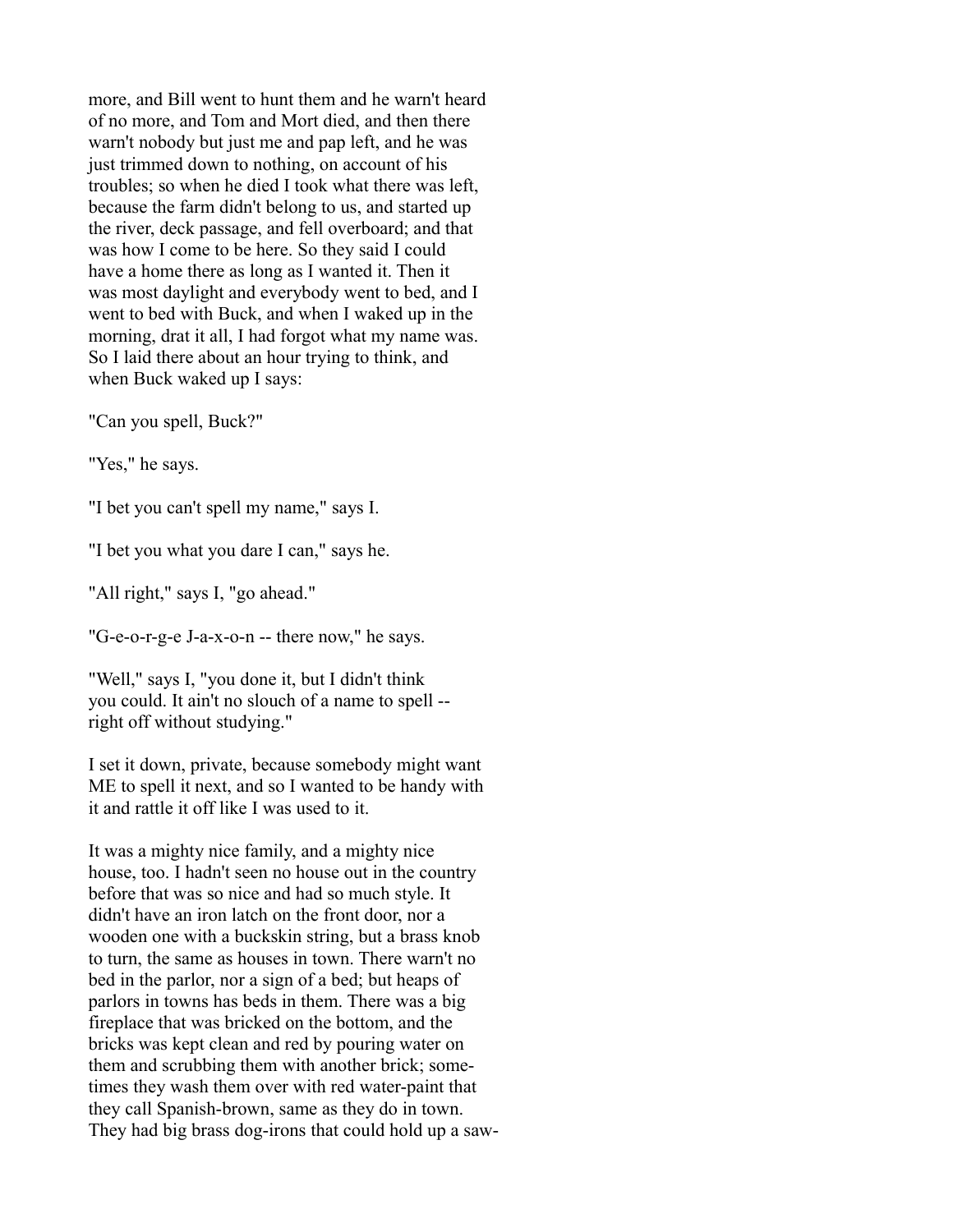log. There was a clock on the middle of the mantelpiece, with a picture of a town painted on the bottom half of the glass front, and a round place in the middle of it for the sun, and you could see the pendulum swinging behind it. It was beautiful to hear that clock tick; and sometimes when one of these peddlers had been along and scoured her up and got her in good shape, she would start in and strike a hundred and fifty before she got tuckered out. They wouldn't took any money for her.

Well, there was a big outlandish parrot on each side of the clock, made out of something like chalk, and painted up gaudy. By one of the parrots was a cat made of crockery, and a crockery dog by the other; and when you pressed down on them they squeaked, but didn't open their mouths nor look different nor interested. They squeaked through underneath. There was a couple of big wild-turkey-wing fans spread out behind those things. On the table in the middle of the room was a kind of a lovely crockery basket that bad apples and oranges and peaches and grapes piled up in it, which was much redder and yellower and prettier than real ones is, but they warn't real because you could see where pieces had got chipped off and showed the white chalk, or whatever it was, underneath.

This table had a cover made out of beautiful oilcloth, with a red and blue spread-eagle painted on it, and a painted border all around. It come all the way from Philadelphia, they said. There was some books, too, piled up perfectly exact, on each corner of the table. One was a big family Bible full of pictures. One was Pilgrim's Progress, about a man that left his family, it didn't say why. I read considerable in it now and then. The statements was interesting, but tough. Another was Friendship's Offering, full of beautiful stuff and poetry; but I didn't read the poetry. Another was Henry Clay's Speeches, and another was Dr. Gunn's Family Medicine, which told you all about what to do if a body was sick or dead. There was a hymn book, and a lot of other books. And there was nice split-bottom chairs, and perfectly sound, too - not bagged down in the middle and busted, like an old basket.

They had pictures hung on the walls -- mainly Washingtons and Lafayettes, and battles, and High-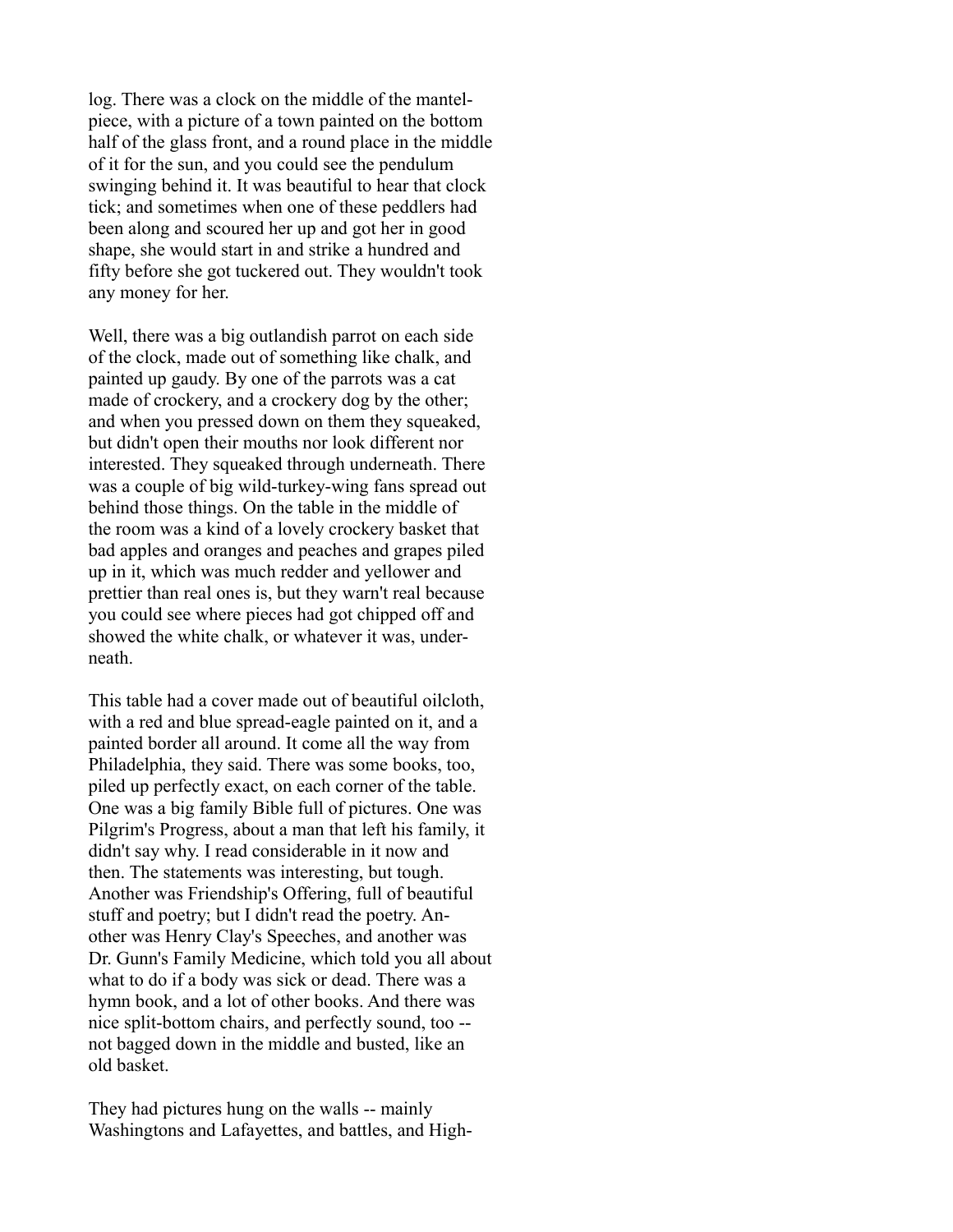land Marys, and one called "Signing the Declaration." There was some that they called crayons, which one of the daughters which was dead made her own self when she was only fifteen years old. They was different from any pictures I ever see before -- blacker, mostly, than is common. One was a woman in a slim black dress, belted small under the armpits, with bulges like a cabbage in the middle of the sleeves, and a large black scoop-shovel bonnet with a black veil, and white slim ankles crossed about with black tape, and very wee black slippers, like a chisel, and she was leaning pensive on a tombstone on her right elbow, under a weeping willow, and her other hand hanging down her side holding a white handkerchief and a reticule, and underneath the picture it said "Shall I Never See Thee More Alas." Another one was a young lady with her hair all combed up straight to the top of her head, and knotted there in front of a comb like a chair-back, and she was crying into a handkerchief and had a dead bird laying on its back in her other hand with its heels up, and underneath the picture it said "I Shall Never Hear Thy Sweet Chirrup More Alas." There was one where a young lady was at a window looking up at the moon, and tears running down her cheeks; and she had an open letter in one hand with black sealing wax showing on one edge of it, and she was mashing a locket with a chain to it against her mouth, and underneath the picture it said "And Art Thou Gone Yes Thou Art Gone Alas." These was all nice pictures, I reckon, but I didn't somehow seem to take to them, because if ever I was down a little they always give me the fan-tods. Everybody was sorry she died, because she had laid out a lot more of these pictures to do, and a body could see by what she had done what they had lost. But I reckoned that with her disposition she was having a better time in the graveyard. She was at work on what they said was her greatest picture when she took sick, and every day and every night it was her prayer to be allowed to live till she got it done, but she never got the chance. It was a picture of a young woman in a long white gown, standing on the rail of a bridge all ready to jump off, with her hair all down her back, and looking up to the moon, with the tears running down her face, and she had two arms folded across her breast, and two arms stretched out in front, and two more reaching up towards the moon - and the idea was to see which pair would look best, and then scratch out all the other arms; but, as I was saying, she died before she got her mind made up,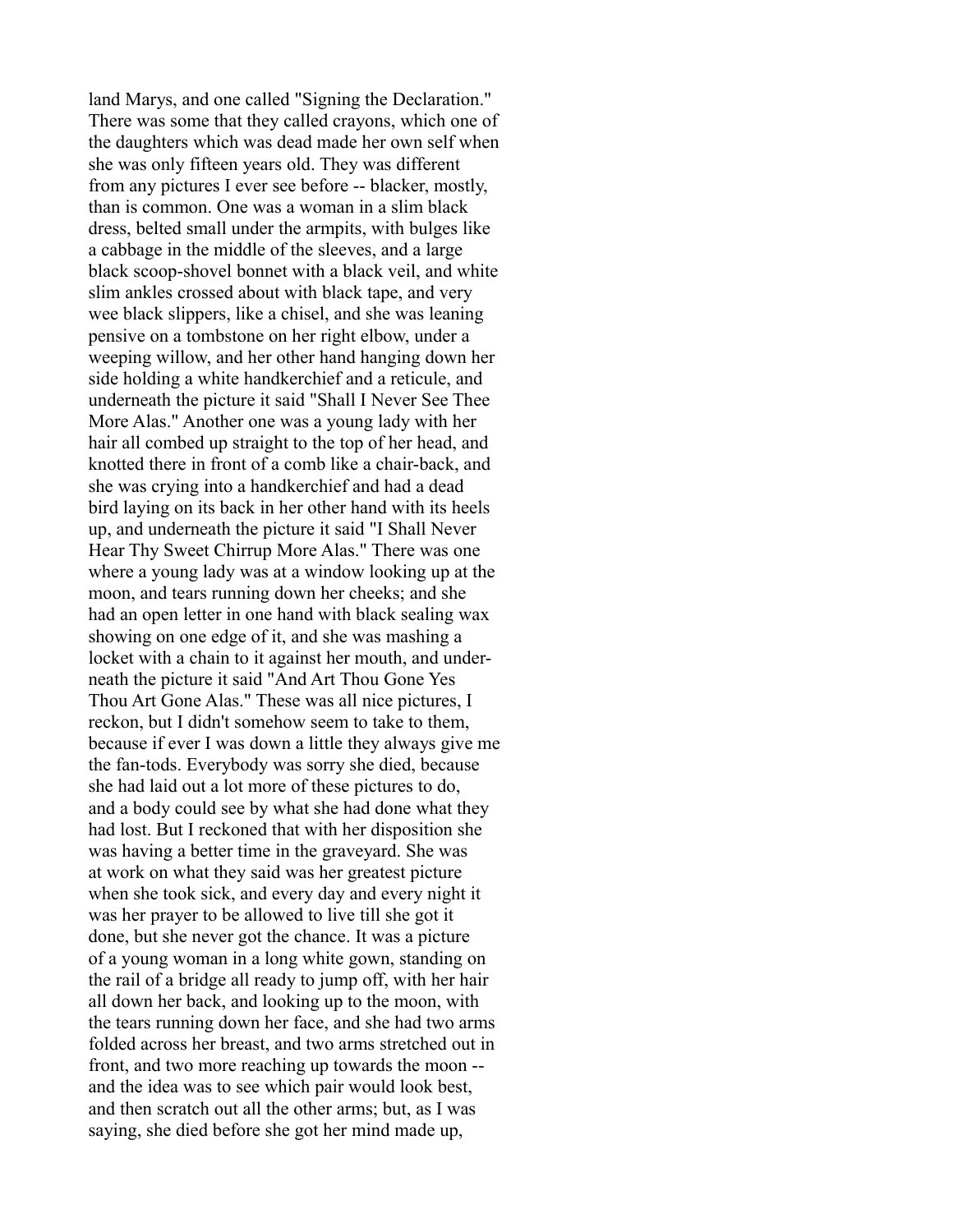and now they kept this picture over the head of the bed in her room, and every time her birthday come they hung flowers on it. Other times it was hid with a little curtain. The young woman in the picture had a kind of a nice sweet face, but there was so many arms it made her look too spidery, seemed to me.

This young girl kept a scrap-book when she was alive, and used to paste obituaries and accidents and cases of patient suffering in it out of the Presbyterian Observer, and write poetry after them out of her own head. It was very good poetry. This is what she wrote about a boy by the name of Stephen Dowling Bots that fell down a well and was drownded:

#### ODE TO STEPHEN DOWLING BOTS, DEC'D

 And did young Stephen sicken, And did young Stephen die? And did the sad hearts thicken, And did the mourners cry?

 No; such was not the fate of Young Stephen Dowling Bots; Though sad hearts round him thickened, 'Twas not from sickness' shots.

 No whooping-cough did rack his frame, Nor measles drear with spots; Not these impaired the sacred name Of Stephen Dowling Bots.

 Despised love struck not with woe That head of curly knots, Nor stomach troubles laid him low, Young Stephen Dowling Bots.

 O no. Then list with tearful eye, Whilst I his fate do tell. His soul did from this cold world fly By falling down a well.

 They got him out and emptied him; Alas it was too late; His spirit was gone for to sport aloft In the realms of the good and great.

If Emmeline Grangerford could make poetry like that before she was fourteen, there ain't no telling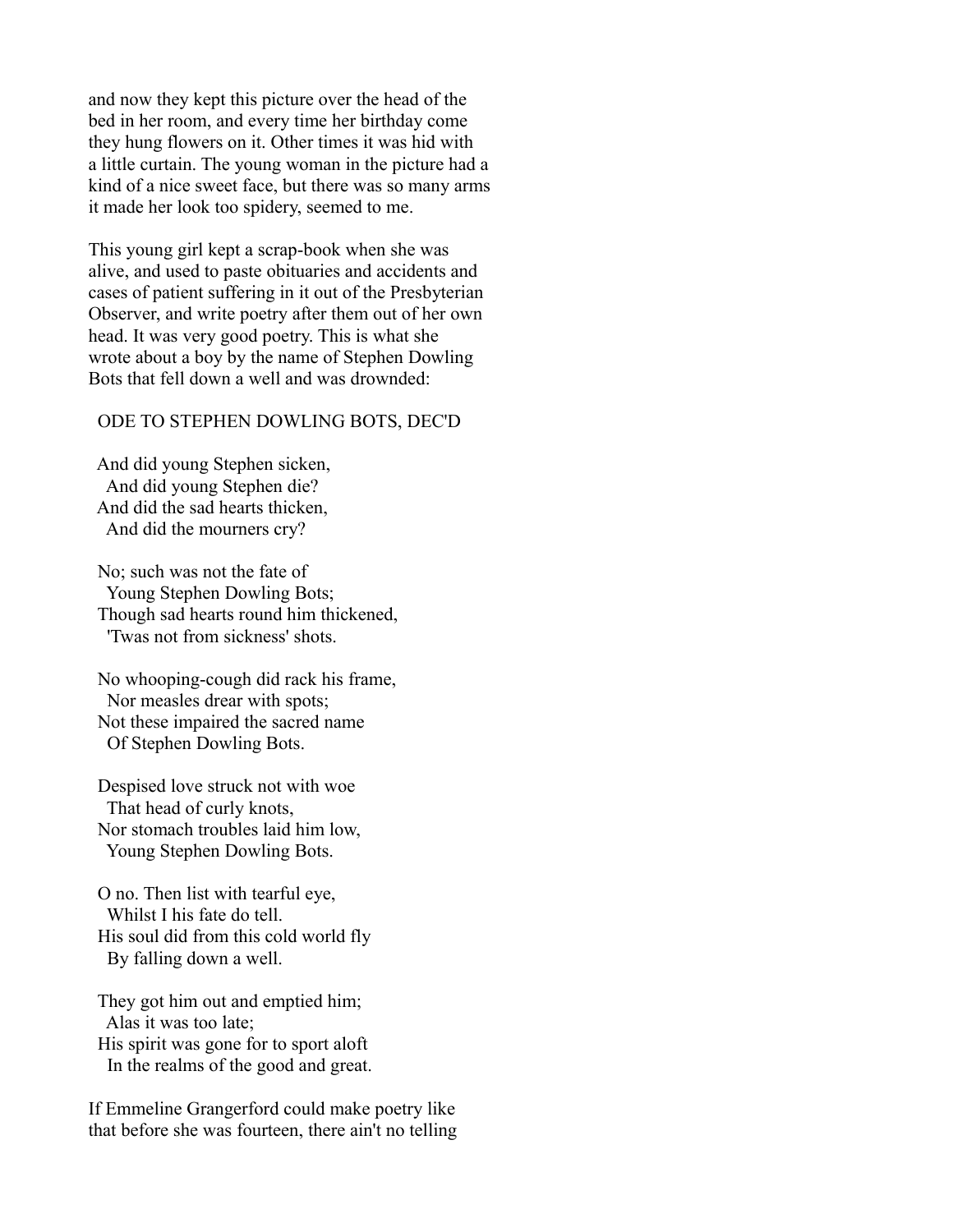what she could a done by and by. Buck said she could rattle off poetry like nothing. She didn't ever have to stop to think. He said she would slap down a line, and if she couldn't find anything to rhyme with it would just scratch it out and slap down another one, and go ahead. She warn't particular; she could write about anything you choose to give her to write about just so it was sadful. Every time a man died, or a woman died, or a child died, she would be on hand with her "tribute" before he was cold. She called them tributes. The neighbors said it was the doctor first, then Emmeline, then the undertaker -- the undertaker never got in ahead of Emmeline but once, and then she hung fire on a rhyme for the dead person's name, which was Whistler. She warn't ever the same after that; she never complained, but she kinder pined away and did not live long. Poor thing, many's the time I made myself go up to the little room that used to be hers and get out her poor old scrap-book and read in it when her pictures had been aggravating me and I had soured on her a little. I liked all that family, dead ones and all, and warn't going to let anything come between us. Poor Emmeline made poetry about all the dead people when she was alive, and it didn't seem right that there warn't nobody to make some about her now she was gone; so I tried to sweat out a verse or two myself, but I couldn't seem to make it go somehow. They kept Emmeline's room trim and nice, and all the things fixed in it just the way she liked to have them when she was alive, and nobody ever slept there. The old lady took care of the room herself, though there was plenty of niggers, and she sewed there a good deal and read her Bible there mostly.

Well, as I was saying about the parlor, there was beautiful curtains on the windows: white, with pictures painted on them of castles with vines all down the walls, and cattle coming down to drink. There was a little old piano, too, that had tin pans in it, I reckon, and nothing was ever so lovely as to hear the young ladies sing "The Last Link is Broken" and play "The Battle of Prague" on it. The walls of all the rooms was plastered, and most had carpets on the floors, and the whole house was whitewashed on the outside.

It was a double house, and the big open place betwixt them was roofed and floored, and sometimes the table was set there in the middle of the day, and it was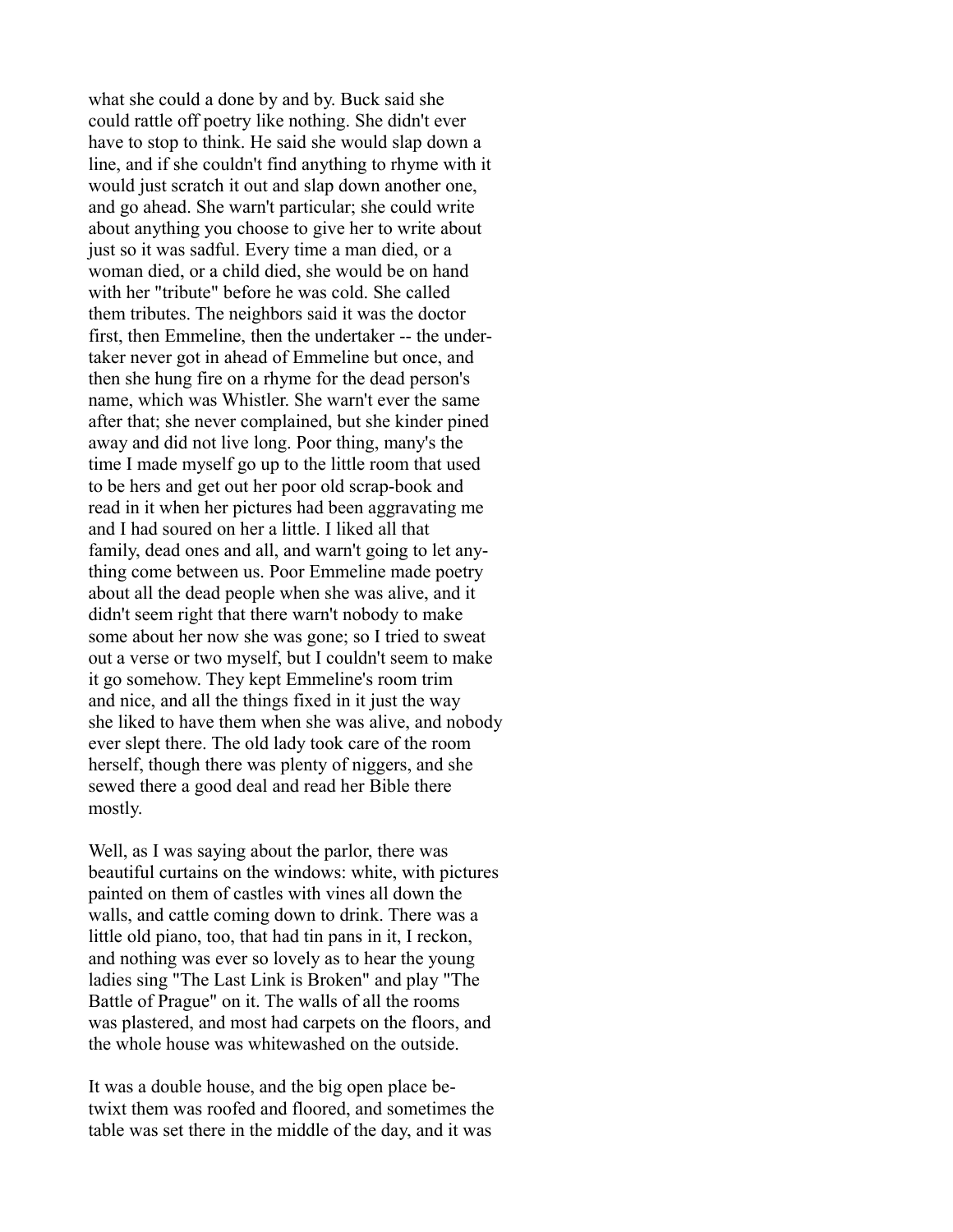a cool, comfortable place. Nothing couldn't be better. And warn't the cooking good, and just bushels of it too!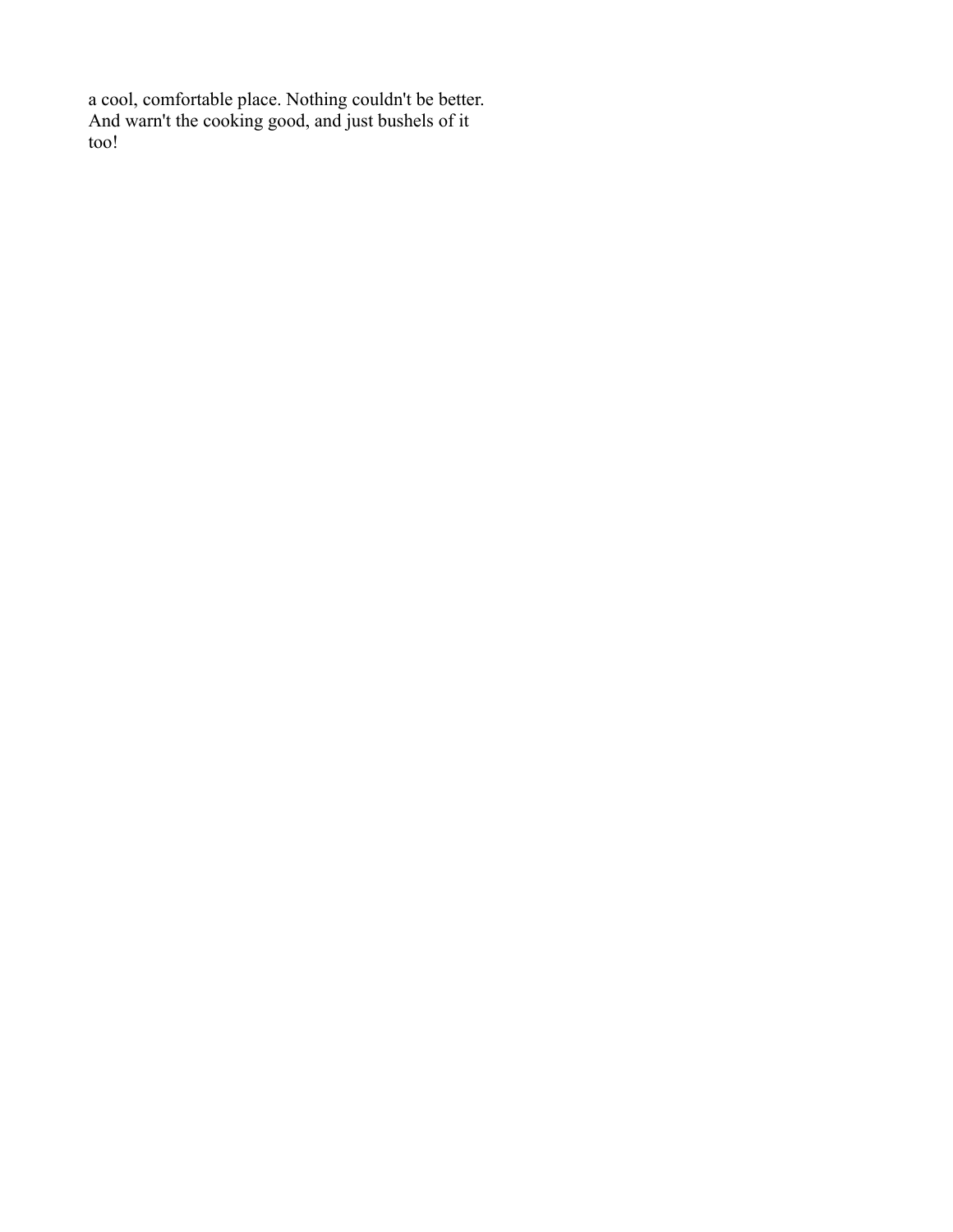#### CHAPTER XVIII.

COL. GRANGERFORD was a gentleman, you see. He was a gentleman all over; and so was his family. He was well born, as the saying is, and that's worth as much in a man as it is in a horse, so the Widow Douglas said, and nobody ever denied that she was of the first aristocracy in our town; and pap he always said it, too, though he warn't no more quality than a mudcat himself. Col. Grangerford was very tall and very slim, and had a darkish-paly complexion, not a sign of red in it anywheres; he was clean shaved every morning all over his thin face, and he had the thinnest kind of lips, and the thinnest kind of nostrils, and a high nose, and heavy eyebrows, and the blackest kind of eyes, sunk so deep back that they seemed like they was looking out of caverns at you, as you may say. His forehead was high, and his hair was black and straight and hung to his shoulders. His hands was long and thin, and every day of his life he put on a clean shirt and a full suit from head to foot made out of linen so white it hurt your eyes to look at it; and on Sundays he wore a blue tail-coat with brass buttons on it. He carried a mahogany cane with a silver head to it. There warn't no frivolishness about him, not a bit, and he warn't ever loud. He was as kind as he could be -- you could feel that, you know, and so you had confidence. Sometimes he smiled, and it was good to see; but when he straightened himself up like a liberty-pole, and the lightning begun to flicker out from under his eyebrows, you wanted to climb a tree first, and find out what the matter was afterwards. He didn't ever have to tell anybody to mind their manners -- everybody was always goodmannered where he was. Everybody loved to have him around, too; he was sunshine most always -- I mean he made it seem like good weather. When he turned into a cloudbank it was awful dark for half a minute, and that was enough; there wouldn't nothing go wrong again for a week.

When him and the old lady come down in the morning all the family got up out of their chairs and give them good-day, and didn't set down again till they had set down. Then Tom and Bob went to the sideboard where the decanter was, and mixed a glass of bitters and handed it to him, and he held it in his hand and waited till Tom's and Bob's was mixed, and then they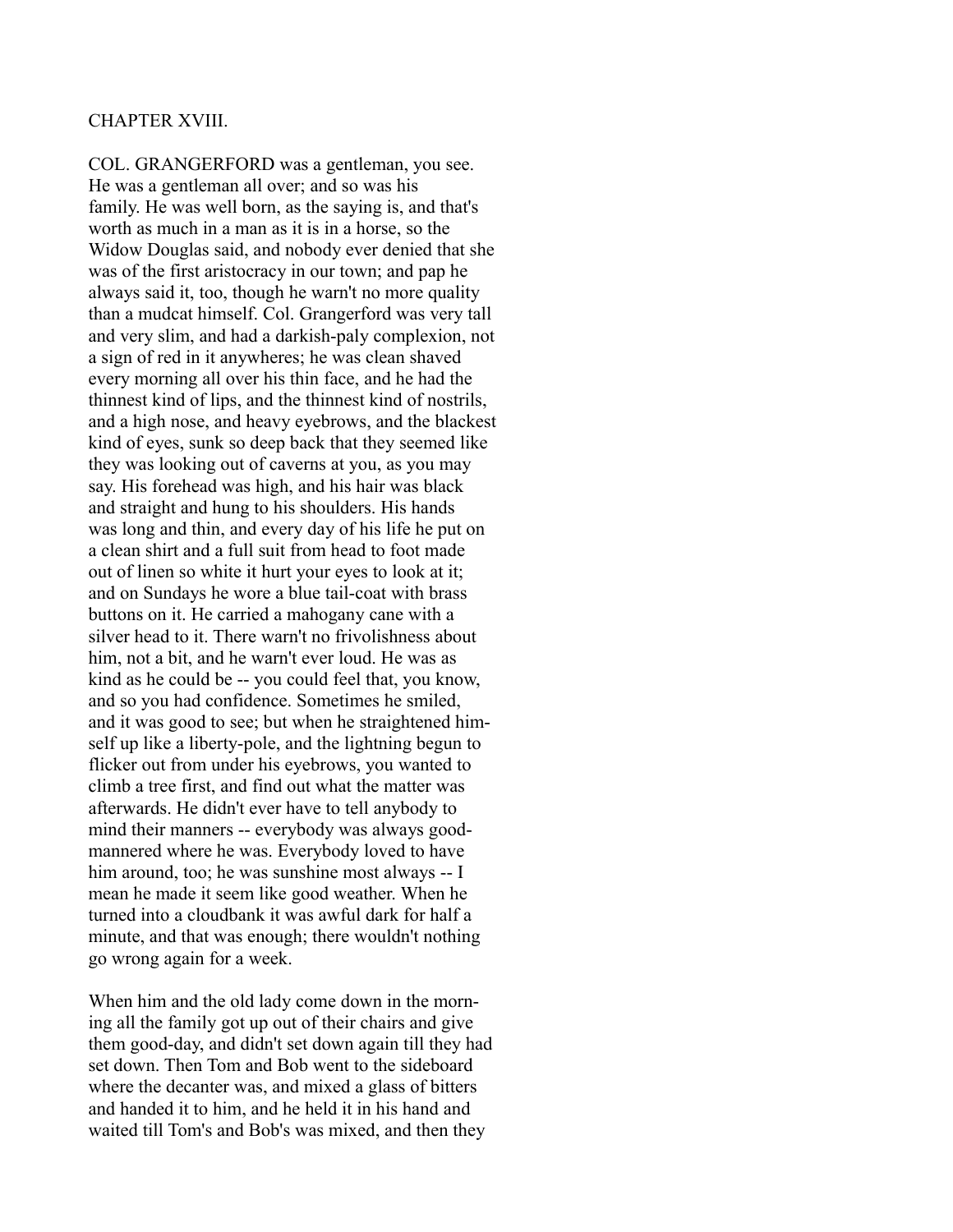bowed and said, "Our duty to you, sir, and madam;" and THEY bowed the least bit in the world and said thank you, and so they drank, all three, and Bob and Tom poured a spoonful of water on the sugar and the mite of whisky or apple brandy in the bottom of their tumblers, and give it to me and Buck, and we drank to the old people too.

Bob was the oldest and Tom next -- tall, beautiful men with very broad shoulders and brown faces, and long black hair and black eyes. They dressed in white linen from head to foot, like the old gentleman, and wore broad Panama hats.

Then there was Miss Charlotte; she was twentyfive, and tall and proud and grand, but as good as she could be when she warn't stirred up; but when she was she had a look that would make you wilt in your tracks, like her father. She was beautiful.

So was her sister, Miss Sophia, but it was a different kind. She was gentle and sweet like a dove, and she was only twenty.

Each person had their own nigger to wait on them -- Buck too. My nigger had a monstrous easy time, because I warn't used to having anybody do anything for me, but Buck's was on the jump most of the time.

This was all there was of the family now, but there used to be more -- three sons; they got killed; and Emmeline that died.

The old gentleman owned a lot of farms and over a hundred niggers. Sometimes a stack of people would come there, horseback, from ten or fifteen mile around, and stay five or six days, and have such junketings round about and on the river, and dances and picnics in the woods daytimes, and balls at the house nights. These people was mostly kinfolks of the family. The men brought their guns with them. It was a handsome lot of quality, I tell you.

There was another clan of aristocracy around there -- five or six families -- mostly of the name of Shepherdson. They was as high-toned and well born and rich and grand as the tribe of Grangerfords. The Shepherdsons and Grangerfords used the same steamboat landing, which was about two mile above our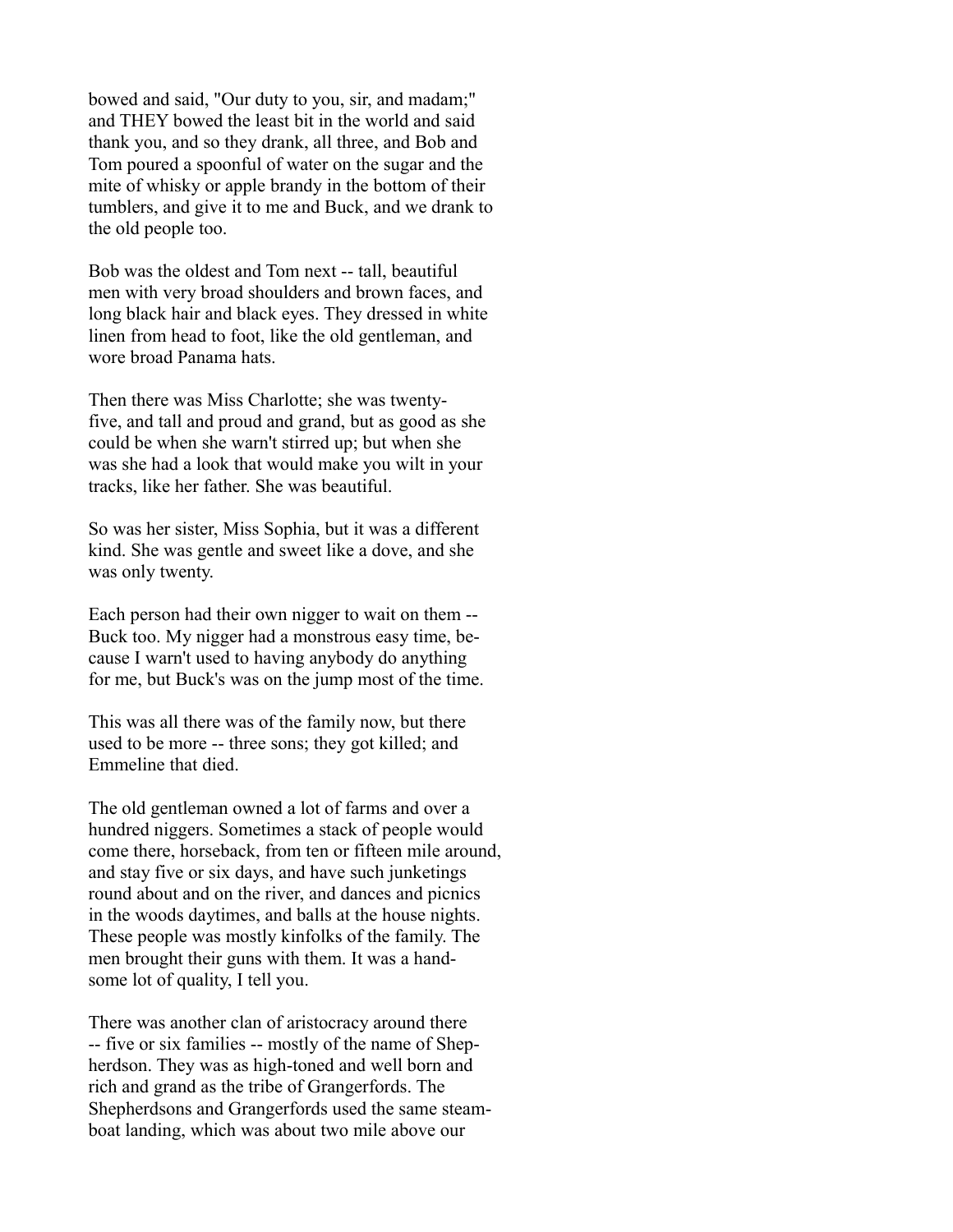house; so sometimes when I went up there with a lot of our folks I used to see a lot of the Shepherdsons there on their fine horses.

One day Buck and me was away out in the woods hunting, and heard a horse coming. We was crossing the road. Buck says:

"Quick! Jump for the woods!"

We done it, and then peeped down the woods through the leaves. Pretty soon a splendid young man come galloping down the road, setting his horse easy and looking like a soldier. He had his gun across his pommel. I had seen him before. It was young Harney Shepherdson. I heard Buck's gun go off at my ear, and Harney's hat tumbled off from his head. He grabbed his gun and rode straight to the place where we was hid. But we didn't wait. We started through the woods on a run. The woods warn't thick, so I looked over my shoulder to dodge the bullet, and twice I seen Harney cover Buck with his gun; and then he rode away the way he come -- to get his hat, I reckon, but I couldn't see. We never stopped running till we got home. The old gentleman's eyes blazed a minute -- 'twas pleasure, mainly, I judged - then his face sort of smoothed down, and he says, kind of gentle:

"I don't like that shooting from behind a bush. Why didn't you step into the road, my boy?"

"The Shepherdsons don't, father. They always take advantage."

Miss Charlotte she held her head up like a queen while Buck was telling his tale, and her nostrils spread and her eyes snapped. The two young men looked dark, but never said nothing. Miss Sophia she turned pale, but the color come back when she found the man warn't hurt.

Soon as I could get Buck down by the corn-cribs under the trees by ourselves, I says:

"Did you want to kill him, Buck?"

"Well, I bet I did."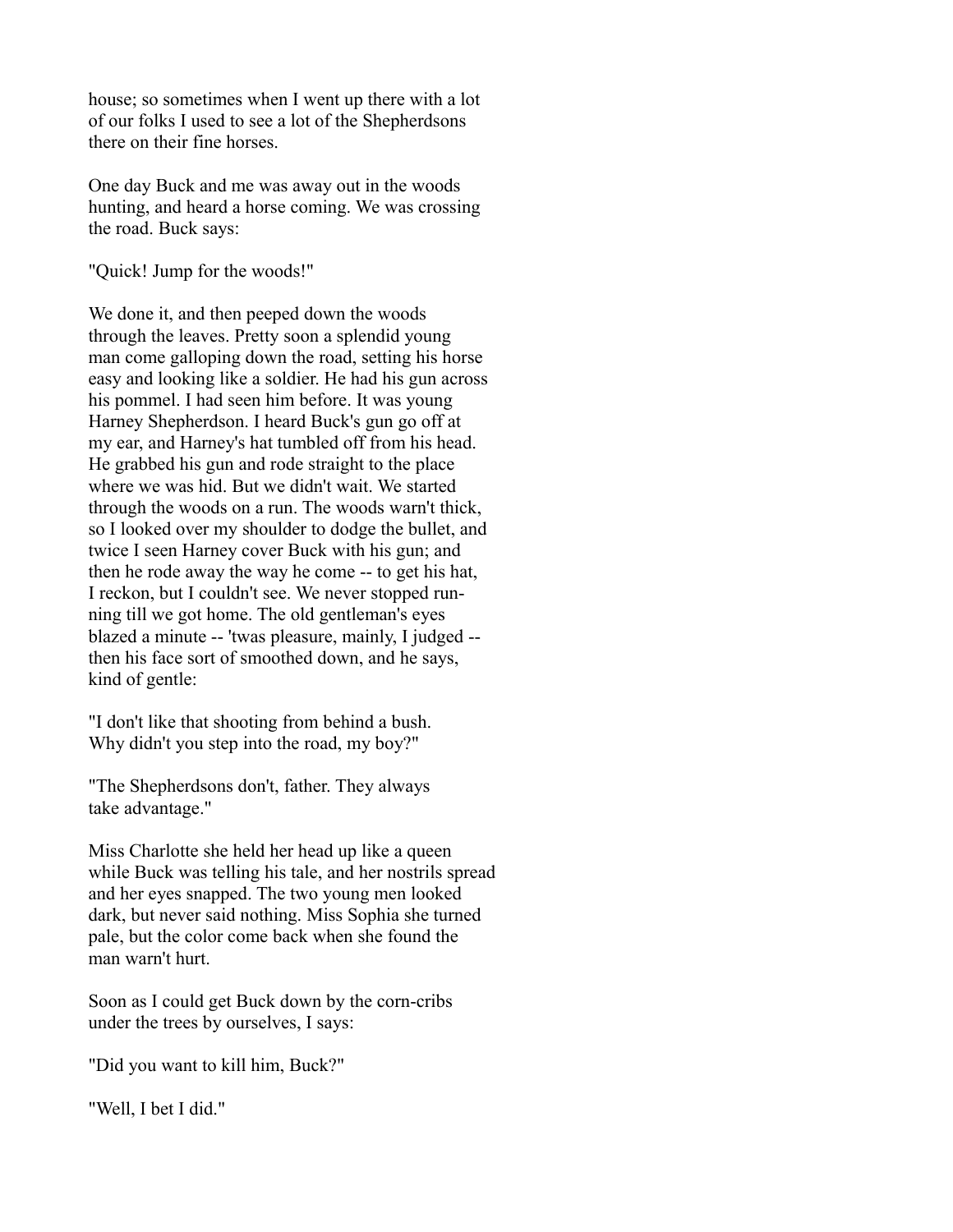"What did he do to you?"

"Him? He never done nothing to me."

"Well, then, what did you want to kill him for?"

"Why, nothing -- only it's on account of the feud."

"What's a feud?"

"Why, where was you raised? Don't you know what a feud is?"

"Never heard of it before -- tell me about it."

"Well," says Buck, "a feud is this way: A man has a quarrel with another man, and kills him; then that other man's brother kills HIM; then the other brothers, on both sides, goes for one another; then the COUSINS chip in -- and by and by everybody's killed off, and there ain't no more feud. But it's kind of slow, and takes a long time."

"Has this one been going on long, Buck?"

"Well, I should RECKON! It started thirty year ago, or som'ers along there. There was trouble 'bout something, and then a lawsuit to settle it; and the suit went agin one of the men, and so he up and shot the man that won the suit -- which he would naturally do, of course. Anybody would."

"What was the trouble about, Buck? -- land?"

"I reckon maybe -- I don't know."

"Well, who done the shooting? Was it a Grangerford or a Shepherdson?"

"Laws, how do I know? It was so long ago."

"Don't anybody know?"

"Oh, yes, pa knows, I reckon, and some of the other old people; but they don't know now what the row was about in the first place."

"Has there been many killed, Buck?"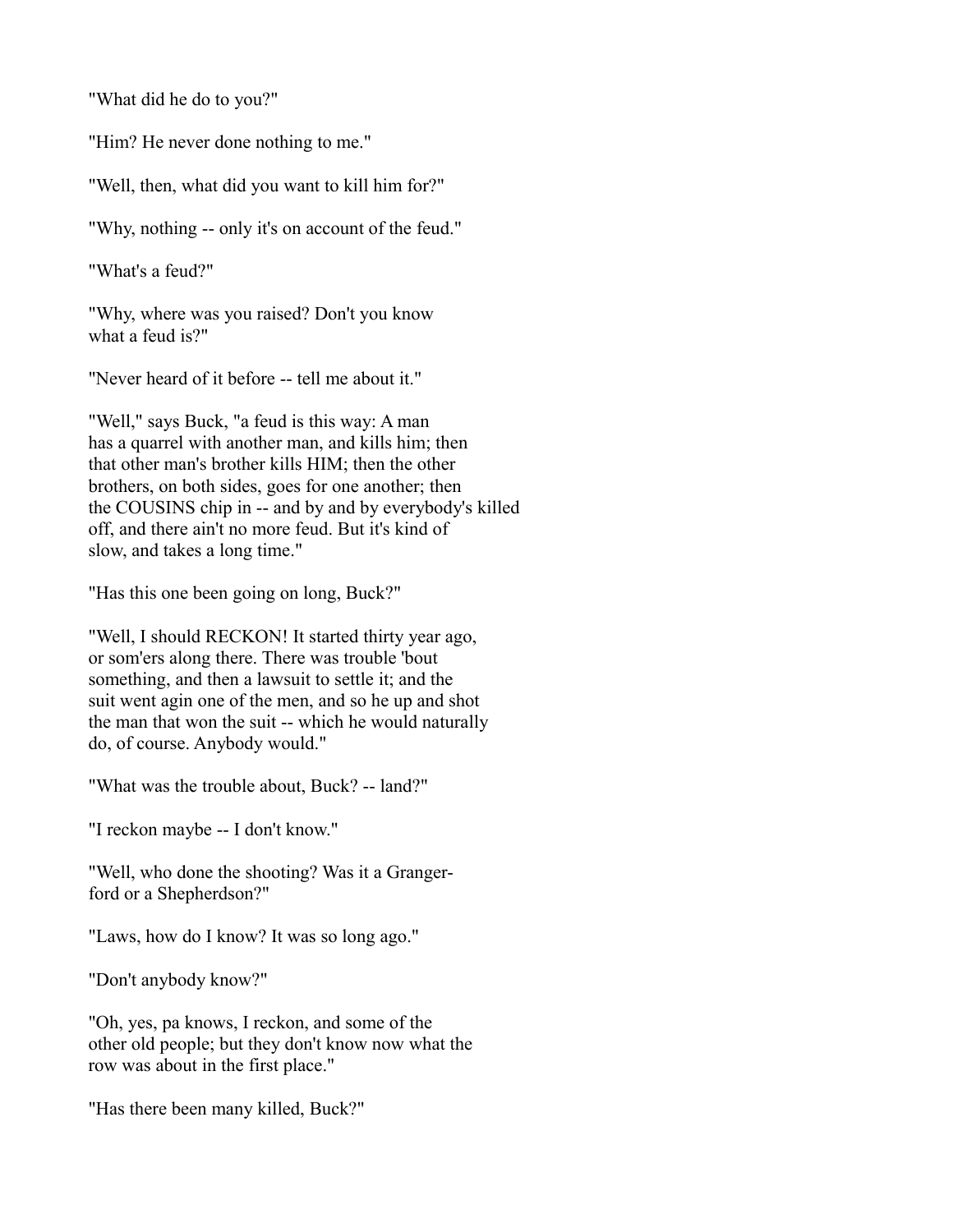"Yes; right smart chance of funerals. But they don't always kill. Pa's got a few buckshot in him; but he don't mind it 'cuz he don't weigh much, anyway. Bob's been carved up some with a bowie, and Tom's been hurt once or twice."

"Has anybody been killed this year, Buck?"

"Yes; we got one and they got one. 'Bout three months ago my cousin Bud, fourteen year old, was riding through the woods on t'other side of the river, and didn't have no weapon with him, which was blame' foolishness, and in a lonesome place he hears a horse a-coming behind him, and sees old Baldy Shepherdson a-linkin' after him with his gun in his hand and his white hair a-flying in the wind; and 'stead of jumping off and taking to the brush, Bud 'lowed he could outrun him; so they had it, nip and tuck, for five mile or more, the old man a-gaining all the time; so at last Bud seen it warn't any use, so he stopped and faced around so as to have the bullet holes in front, you know, and the old man he rode up and shot him down. But he didn't git much chance to enjoy his luck, for inside of a week our folks laid HIM out."

"I reckon that old man was a coward, Buck."

"I reckon he WARN'T a coward. Not by a blame' sight. There ain't a coward amongst them Shepherdsons -- not a one. And there ain't no cowards amongst the Grangerfords either. Why, that old man kep' up his end in a fight one day for half an hour against three Grangerfords, and come out winner. They was all a-horseback; he lit off of his horse and got behind a little woodpile, and kep' his horse before him to stop the bullets; but the Grangerfords stayed on their horses and capered around the old man, and peppered away at him, and he peppered away at them. Him and his horse both went home pretty leaky and crippled, but the Grangerfords had to be FETCHED home - and one of 'em was dead, and another died the next day. No, sir; if a body's out hunting for cowards he don't want to fool away any time amongst them Shepherdsons, becuz they don't breed any of that KIND."

Next Sunday we all went to church, about three mile, everybody a-horseback. The men took their guns along, so did Buck, and kept them between their knees or stood them handy against the wall. The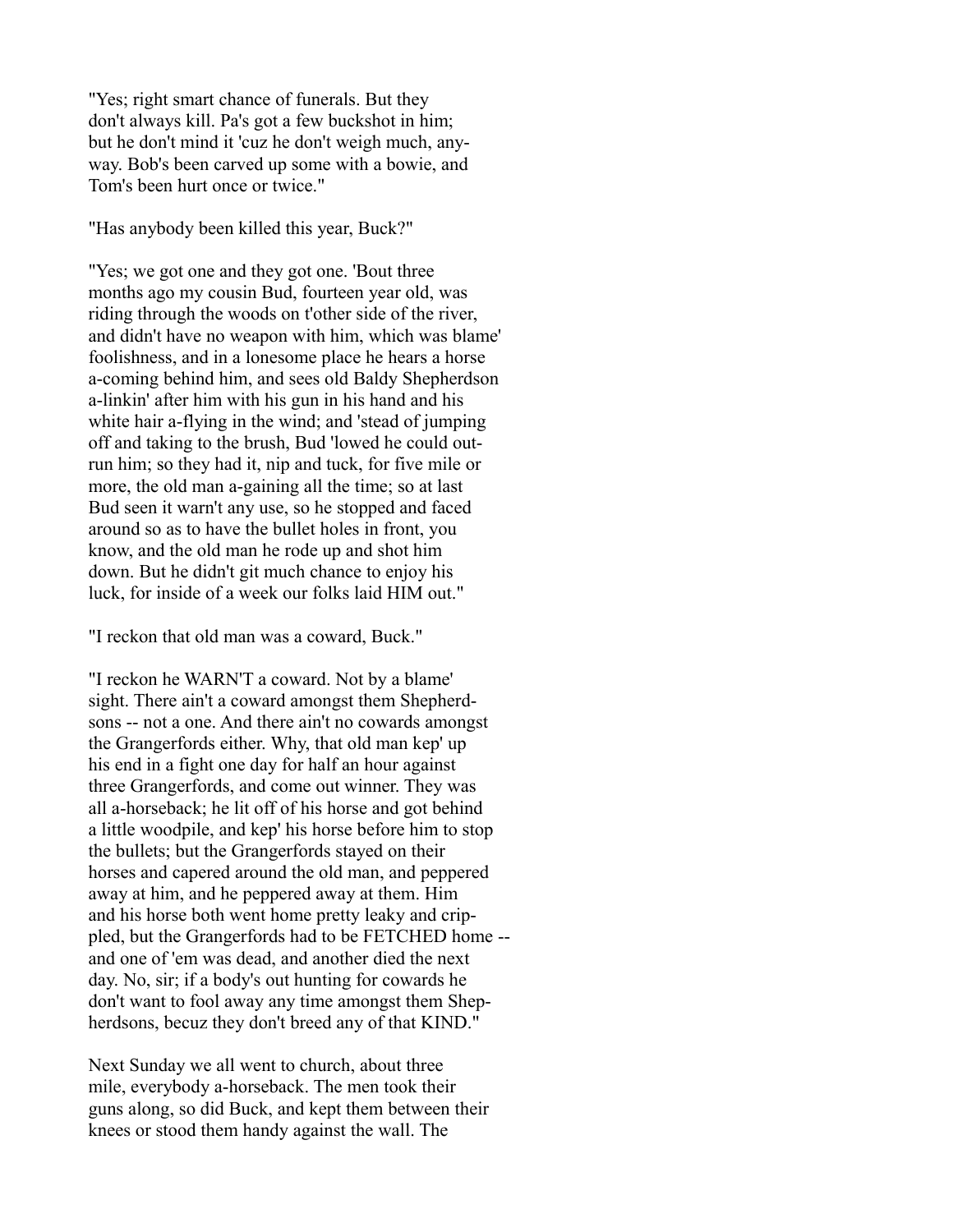Shepherdsons done the same. It was pretty ornery preaching -- all about brotherly love, and such-like tiresomeness; but everybody said it was a good sermon, and they all talked it over going home, and had such a powerful lot to say about faith and good works and free grace and preforeordestination, and I don't know what all, that it did seem to me to be one of the roughest Sundays I had run across yet.

About an hour after dinner everybody was dozing around, some in their chairs and some in their rooms, and it got to be pretty dull. Buck and a dog was stretched out on the grass in the sun sound asleep. I went up to our room, and judged I would take a nap myself. I found that sweet Miss Sophia standing in her door, which was next to ours, and she took me in her room and shut the door very soft, and asked me if I liked her, and I said I did; and she asked me if I would do something for her and not tell anybody, and I said I would. Then she said she'd forgot her Testament, and left it in the seat at church between two other books, and would I slip out quiet and go there and fetch it to her, and not say nothing to nobody. I said I would. So I slid out and slipped off up the road, and there warn't anybody at the church, except maybe a hog or two, for there warn't any lock on the door, and hogs likes a puncheon floor in summer-time because it's cool. If you notice, most folks don't go to church only when they've got to; but a hog is different.

Says I to myself, something's up; it ain't natural for a girl to be in such a sweat about a Testament. So I give it a shake, and out drops a little piece of paper with "HALF-PAST TWO" wrote on it with a pencil. I ransacked it, but couldn't find anything else. I couldn't make anything out of that, so I put the paper in the book again, and when I got home and upstairs there was Miss Sophia in her door waiting for me. She pulled me in and shut the door; then she looked in the Testament till she found the paper, and as soon as she read it she looked glad; and before a body could think she grabbed me and give me a squeeze, and said I was the best boy in the world, and not to tell anybody. She was mighty red in the face for a minute, and her eyes lighted up, and it made her powerful pretty. I was a good deal astonished, but when I got my breath I asked her what the paper was about, and she asked me if I had read it, and I said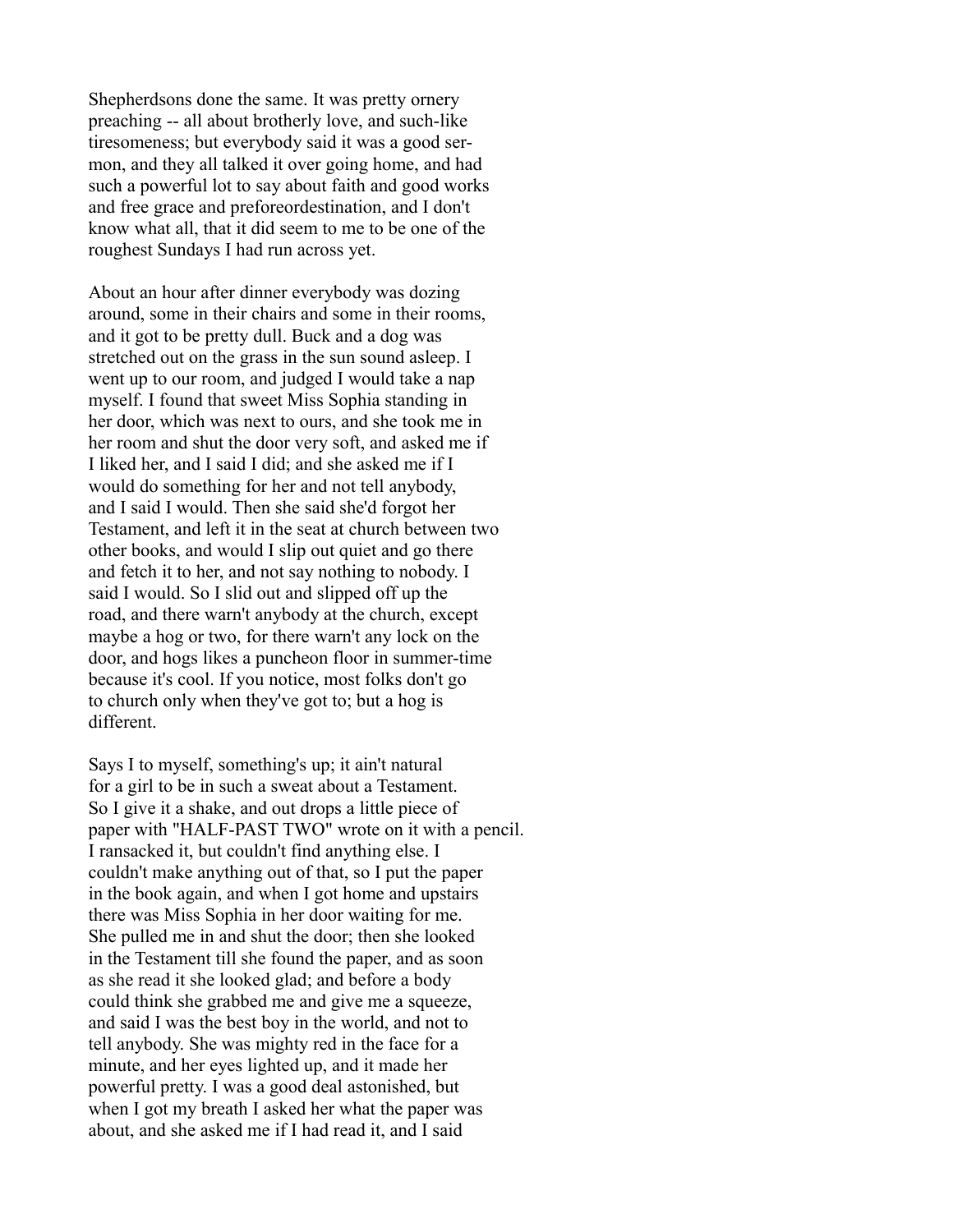no, and she asked me if I could read writing, and I told her "no, only coarse-hand," and then she said the paper warn't anything but a book-mark to keep her place, and I might go and play now.

I went off down to the river, studying over this thing, and pretty soon I noticed that my nigger was following along behind. When we was out of sight of the house he looked back and around a second, and then comes a-running, and says:

"Mars Jawge, if you'll come down into de swamp I'll show you a whole stack o' water-moccasins."

Thinks I, that's mighty curious; he said that yesterday. He oughter know a body don't love watermoccasins enough to go around hunting for them. What is he up to, anyway? So I says:

"All right; trot ahead."

I followed a half a mile; then he struck out over the swamp, and waded ankle deep as much as another half-mile. We come to a little flat piece of land which was dry and very thick with trees and bushes and vines, and he says:

"You shove right in dah jist a few steps, Mars Jawge; dah's whah dey is. I's seed 'm befo'; I don't k'yer to see 'em no mo'."

Then he slopped right along and went away, and pretty soon the trees hid him. I poked into the place a-ways and come to a little open patch as big as a bedroom all hung around with vines, and found a man laying there asleep -- and, by jings, it was my old Jim!

I waked him up, and I reckoned it was going to be a grand surprise to him to see me again, but it warn't. He nearly cried he was so glad, but he warn't surprised. Said he swum along behind me that night, and heard me yell every time, but dasn't answer, because he didn't want nobody to pick HIM up and take him into slavery again. Says he:

"I got hurt a little, en couldn't swim fas', so I wuz a considable ways behine you towards de las'; when you landed I reck'ned I could ketch up wid you on de lan' 'dout havin' to shout at you, but when I see dat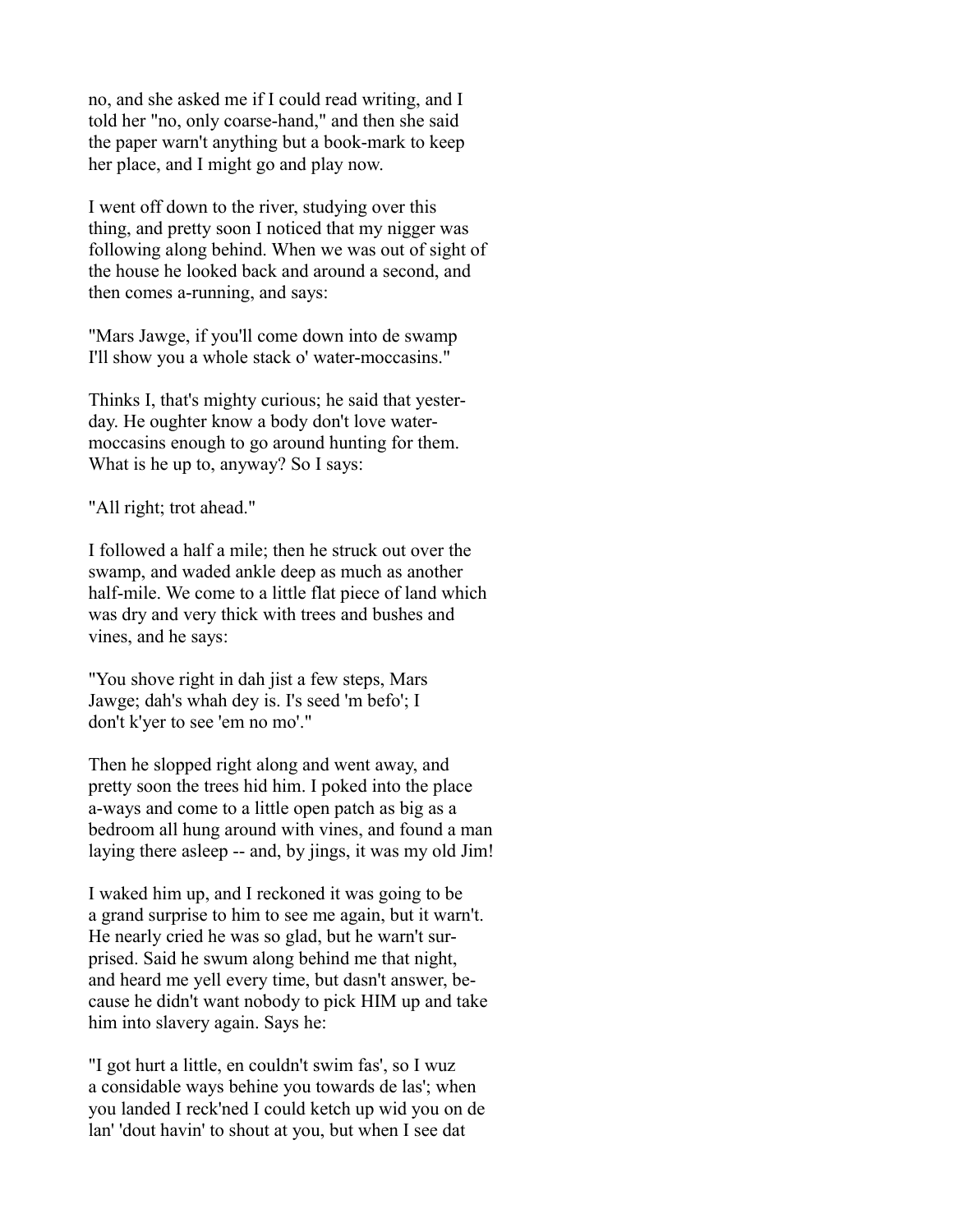house I begin to go slow. I 'uz off too fur to hear what dey say to you -- I wuz 'fraid o' de dogs; but when it 'uz all quiet agin I knowed you's in de house, so I struck out for de woods to wait for day. Early in de mawnin' some er de niggers come along, gwyne to de fields, en dey tuk me en showed me dis place, whah de dogs can't track me on accounts o' de water, en dey brings me truck to eat every night, en tells me how you's a-gitt'n along."

"Why didn't you tell my Jack to fetch me here sooner, Jim?"

"Well, 'twarn't no use to 'sturb you, Huck, tell we could do sumfn -- but we's all right now. I ben abuyin' pots en pans en vittles, as I got a chanst, en apatchin' up de raf' nights when --"

"WHAT raft, Jim?"

"Our ole raf."

"You mean to say our old raft warn't smashed all to flinders?"

"No, she warn't. She was tore up a good deal - one en' of her was; but dey warn't no great harm done, on'y our traps was mos' all los'. Ef we hadn' dive' so deep en swum so fur under water, en de night hadn' ben so dark, en we warn't so sk'yerd, en ben sich punkin-heads, as de sayin' is, we'd a seed de raf'. But it's jis' as well we didn't, 'kase now she's all fixed up agin mos' as good as new, en we's got a new lot o' stuff, in de place o' what 'uz los'."

"Why, how did you get hold of the raft again, Jim -- did you catch her?"

"How I gwyne to ketch her en I out in de woods? No; some er de niggers foun' her ketched on a snag along heah in de ben', en dey hid her in a crick 'mongst de willows, en dey wuz so much jawin' 'bout which un 'um she b'long to de mos' dat I come to heah 'bout it pooty soon, so I ups en settles de trouble by tellin' 'um she don't b'long to none uv um, but to you en me; en I ast 'm if dey gwyne to grab a young white genlman's propaty, en git a hid'n for it? Den I gin 'm ten cents apiece, en dey 'uz mighty well satisfied, en wisht some mo' raf's 'ud come along en make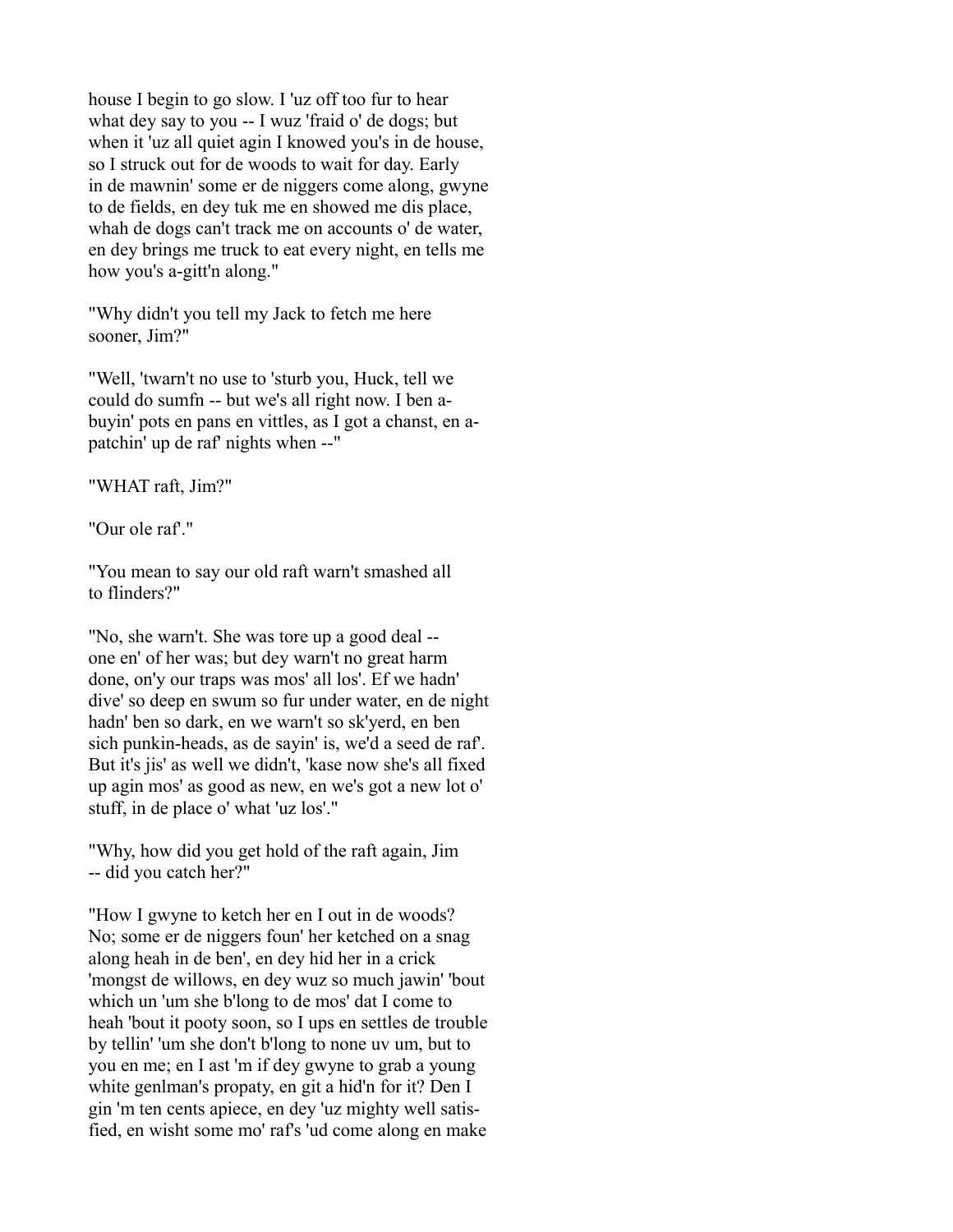'm rich agin. Dey's mighty good to me, dese niggers is, en whatever I wants 'm to do fur me I doan' have to ast 'm twice, honey. Dat Jack's a good nigger, en pooty smart."

"Yes, he is. He ain't ever told me you was here; told me to come, and he'd show me a lot of watermoccasins. If anything happens HE ain't mixed up in it. He can say he never seen us together, and it 'll be the truth."

I don't want to talk much about the next day. I reckon I'll cut it pretty short. I waked up about dawn, and was a-going to turn over and go to sleep again when I noticed how still it was -- didn't seem to be anybody stirring. That warn't usual. Next I noticed that Buck was up and gone. Well, I gets up, a-wondering, and goes down stairs -- nobody around; everything as still as a mouse. Just the same outside. Thinks I, what does it mean? Down by the woodpile I comes across my Jack, and says:

"What's it all about?"

Says he:

"Don't you know, Mars Jawge?"

"No," says I, "I don't."

"Well, den, Miss Sophia's run off! 'deed she has. She run off in de night some time -- nobody don't know jis' when; run off to get married to dat young Harney Shepherdson, you know -- leastways, so dey 'spec. De fambly foun' it out 'bout half an hour ago -- maybe a little mo' -- en' I TELL you dey warn't no time los'. Sich another hurryin' up guns en hosses YOU never see! De women folks has gone for to stir up de relations, en ole Mars Saul en de boys tuck dey guns en rode up de river road for to try to ketch dat young man en kill him 'fo' he kin git acrost de river wid Miss Sophia. I reck'n dey's gwyne to be mighty rough times."

"Buck went off 'thout waking me up."

"Well, I reck'n he DID! Dey warn't gwyne to mix you up in it. Mars Buck he loaded up his gun en 'lowed he's gwyne to fetch home a Shepherdson or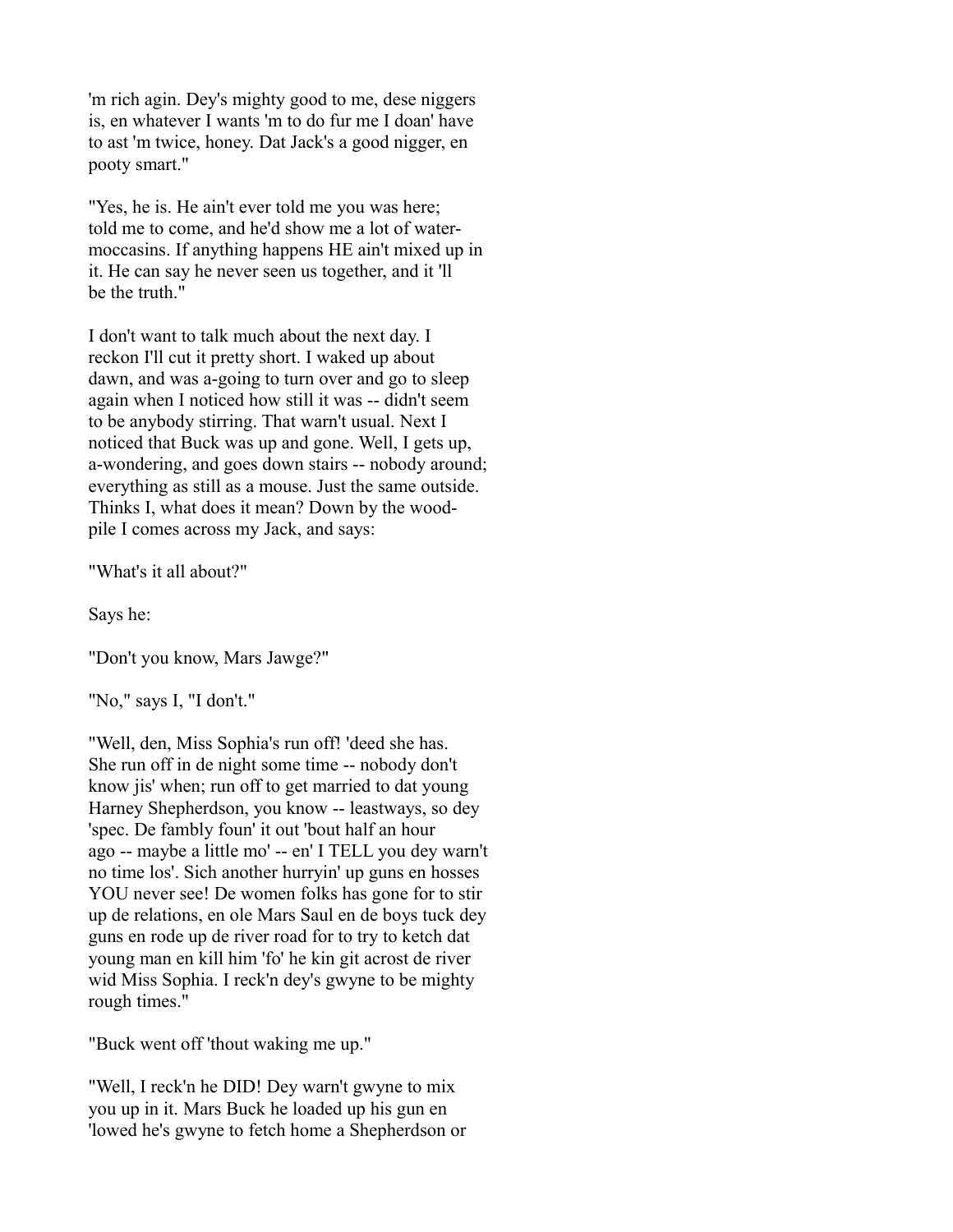bust. Well, dey'll be plenty un 'm dah, I reck'n, en you bet you he'll fetch one ef he gits a chanst."

I took up the river road as hard as I could put. By and by I begin to hear guns a good ways off. When I came in sight of the log store and the woodpile where the steamboats lands I worked along under the trees and brush till I got to a good place, and then I clumb up into the forks of a cottonwood that was out of reach, and watched. There was a wood-rank four foot high a little ways in front of the tree, and first I was going to hide behind that; but maybe it was luckier I didn't.

There was four or five men cavorting around on their horses in the open place before the log store, cussing and yelling, and trying to get at a couple of young chaps that was behind the wood-rank alongside of the steamboat landing; but they couldn't come it. Every time one of them showed himself on the river side of the woodpile he got shot at. The two boys was squatting back to back behind the pile, so they could watch both ways.

By and by the men stopped cavorting around and yelling. They started riding towards the store; then up gets one of the boys, draws a steady bead over the wood-rank, and drops one of them out of his saddle. All the men jumped off of their horses and grabbed the hurt one and started to carry him to the store; and that minute the two boys started on the run. They got half way to the tree I was in before the men noticed. Then the men see them, and jumped on their horses and took out after them. They gained on the boys, but it didn't do no good, the boys had too good a start; they got to the woodpile that was in front of my tree, and slipped in behind it, and so they had the bulge on the men again. One of the boys was Buck, and the other was a slim young chap about nineteen years old.

The men ripped around awhile, and then rode away. As soon as they was out of sight I sung out to Buck and told him. He didn't know what to make of my voice coming out of the tree at first. He was awful surprised. He told me to watch out sharp and let him know when the men come in sight again; said they was up to some devilment or other -- wouldn't be gone long. I wished I was out of that tree, but I dasn't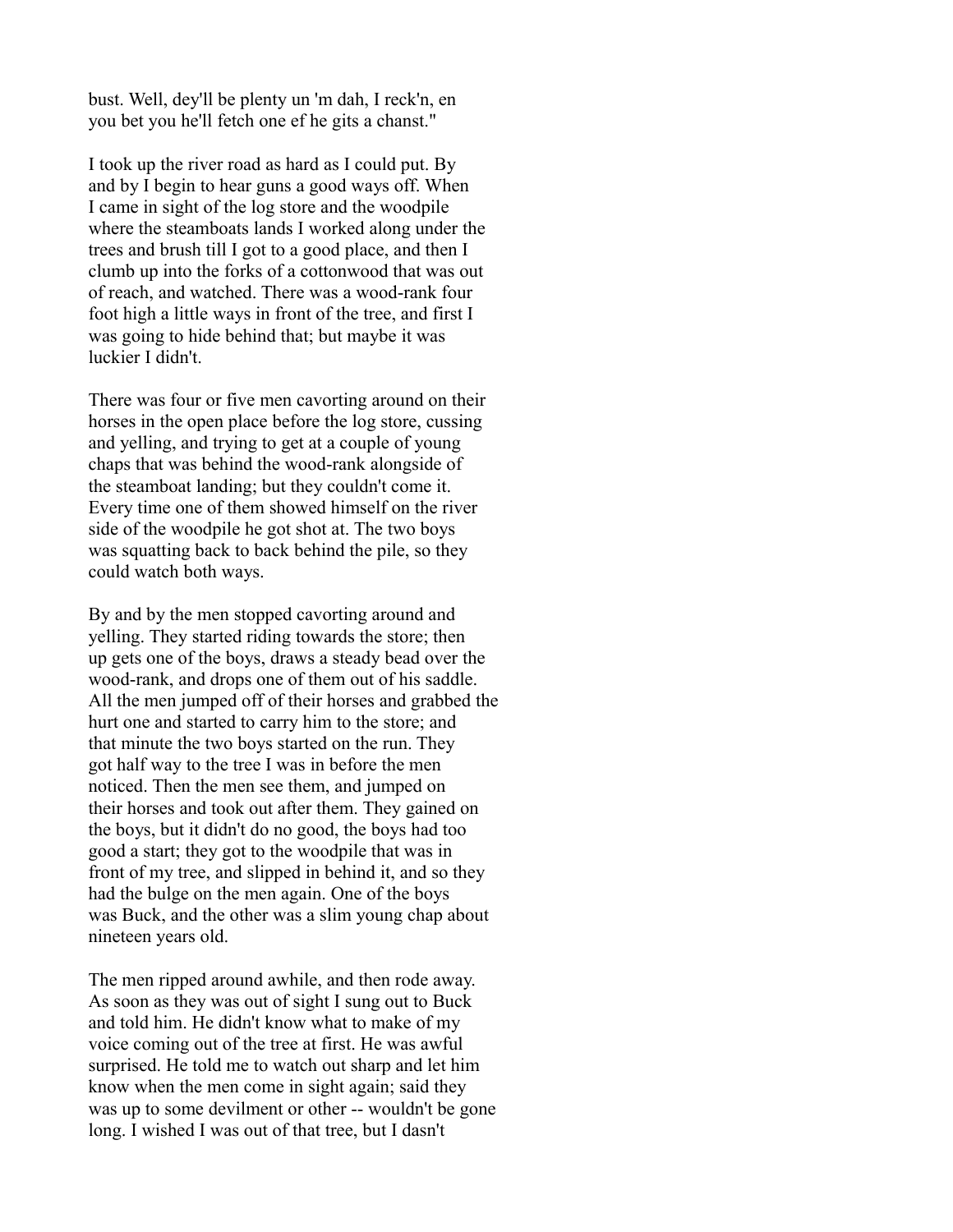come down. Buck begun to cry and rip, and 'lowed that him and his cousin Joe (that was the other young chap) would make up for this day yet. He said his father and his two brothers was killed, and two or three of the enemy. Said the Shepherdsons laid for them in ambush. Buck said his father and brothers ought to waited for their relations -- the Shepherdsons was too strong for them. I asked him what was become of young Harney and Miss Sophia. He said they'd got across the river and was safe. I was glad of that; but the way Buck did take on because he didn't manage to kill Harney that day he shot at him -- I hain't ever heard anything like it.

All of a sudden, bang! bang! bang! goes three or four guns -- the men had slipped around through the woods and come in from behind without their horses! The boys jumped for the river -- both of them hurt - and as they swum down the current the men run along the bank shooting at them and singing out, "Kill them, kill them!" It made me so sick I most fell out of the tree. I ain't a-going to tell ALL that happened - it would make me sick again if I was to do that. I wished I hadn't ever come ashore that night to see such things. I ain't ever going to get shut of them - lots of times I dream about them.

I stayed in the tree till it begun to get dark, afraid to come down. Sometimes I heard guns away off in the woods; and twice I seen little gangs of men gallop past the log store with guns; so I reckoned the trouble was still a-going on. I was mighty downhearted; so I made up my mind I wouldn't ever go anear that house again, because I reckoned I was to blame, somehow. I judged that that piece of paper meant that Miss Sophia was to meet Harney somewheres at half-past two and run off; and I judged I ought to told her father about that paper and the curious way she acted, and then maybe he would a locked her up, and this awful mess wouldn't ever happened.

When I got down out of the tree I crept along down the river bank a piece, and found the two bodies laying in the edge of the water, and tugged at them till I got them ashore; then I covered up their faces, and got away as quick as I could. I cried a little when I was covering up Buck's face, for he was mighty good to me.

It was just dark now. I never went near the house,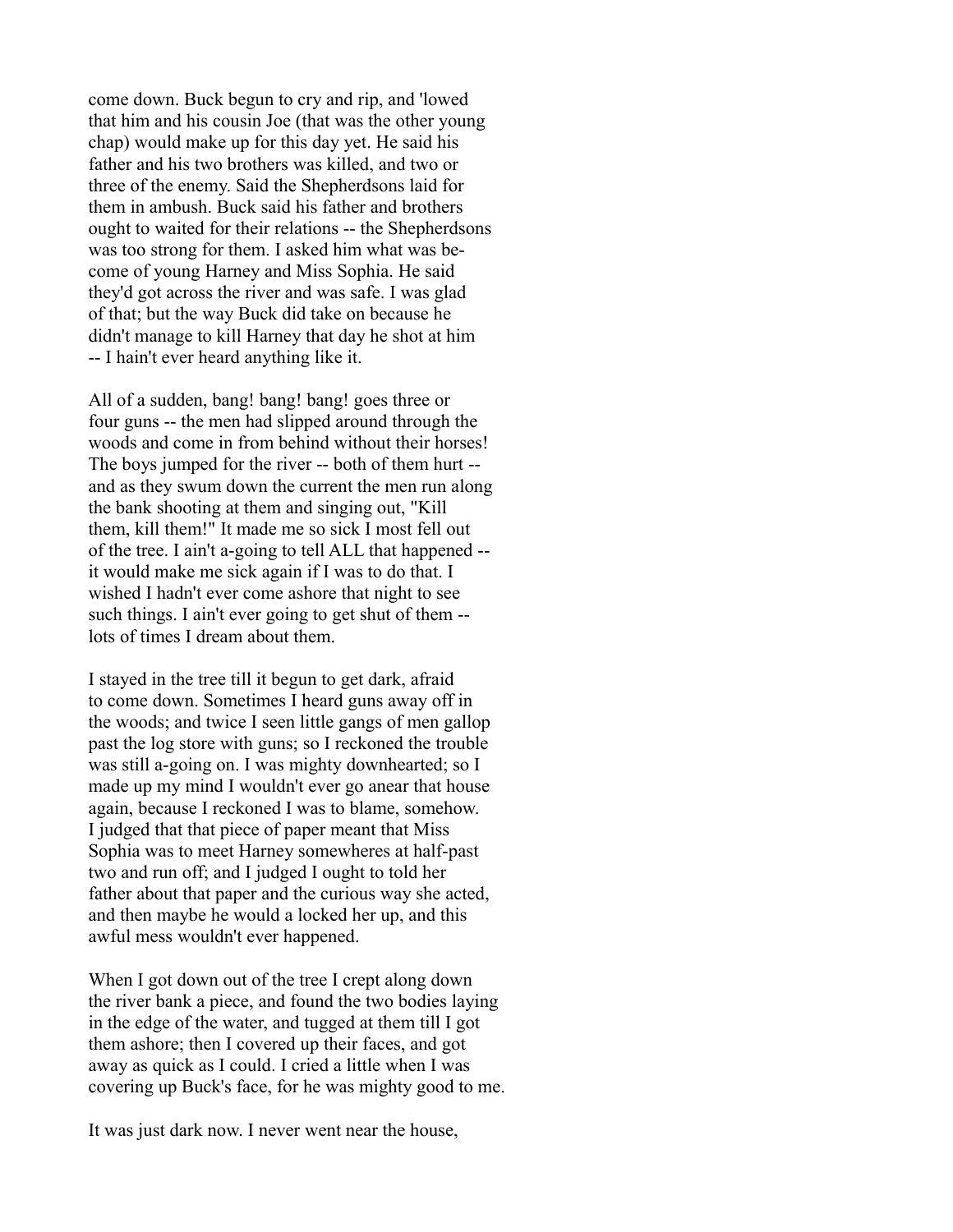but struck through the woods and made for the swamp. Jim warn't on his island, so I tramped off in a hurry for the crick, and crowded through the willows, red-hot to jump aboard and get out of that awful country. The raft was gone! My souls, but I was scared! I couldn't get my breath for most a minute. Then I raised a yell. A voice not twenty-five foot from me says:

"Good lan'! is dat you, honey? Doan' make no noise."

It was Jim's voice -- nothing ever sounded so good before. I run along the bank a piece and got aboard, and Jim he grabbed me and hugged me, he was so glad to see me. He says:

"Laws bless you, chile, I 'uz right down sho' you's dead agin. Jack's been heah; he say he reck'n you's ben shot, kase you didn' come home no mo'; so I's jes' dis minute a startin' de raf' down towards de mouf er de crick, so's to be all ready for to shove out en leave soon as Jack comes agin en tells me for certain you IS dead. Lawsy, I's mighty glad to git you back again, honey.

## I says:

"All right -- that's mighty good; they won't find me, and they'll think I've been killed, and floated down the river -- there's something up there that 'll help them think so -- so don't you lose no time, Jim, but just shove off for the big water as fast as ever you can."

I never felt easy till the raft was two mile below there and out in the middle of the Mississippi. Then we hung up our signal lantern, and judged that we was free and safe once more. I hadn't had a bite to eat since yesterday, so Jim he got out some corn-dodgers and buttermilk, and pork and cabbage and greens - there ain't nothing in the world so good when it's cooked right -- and whilst I eat my supper we talked and had a good time. I was powerful glad to get away from the feuds, and so was Jim to get away from the swamp. We said there warn't no home like a raft, after all. Other places do seem so cramped up and smothery, but a raft don't. You feel mighty free and easy and comfortable on a raft.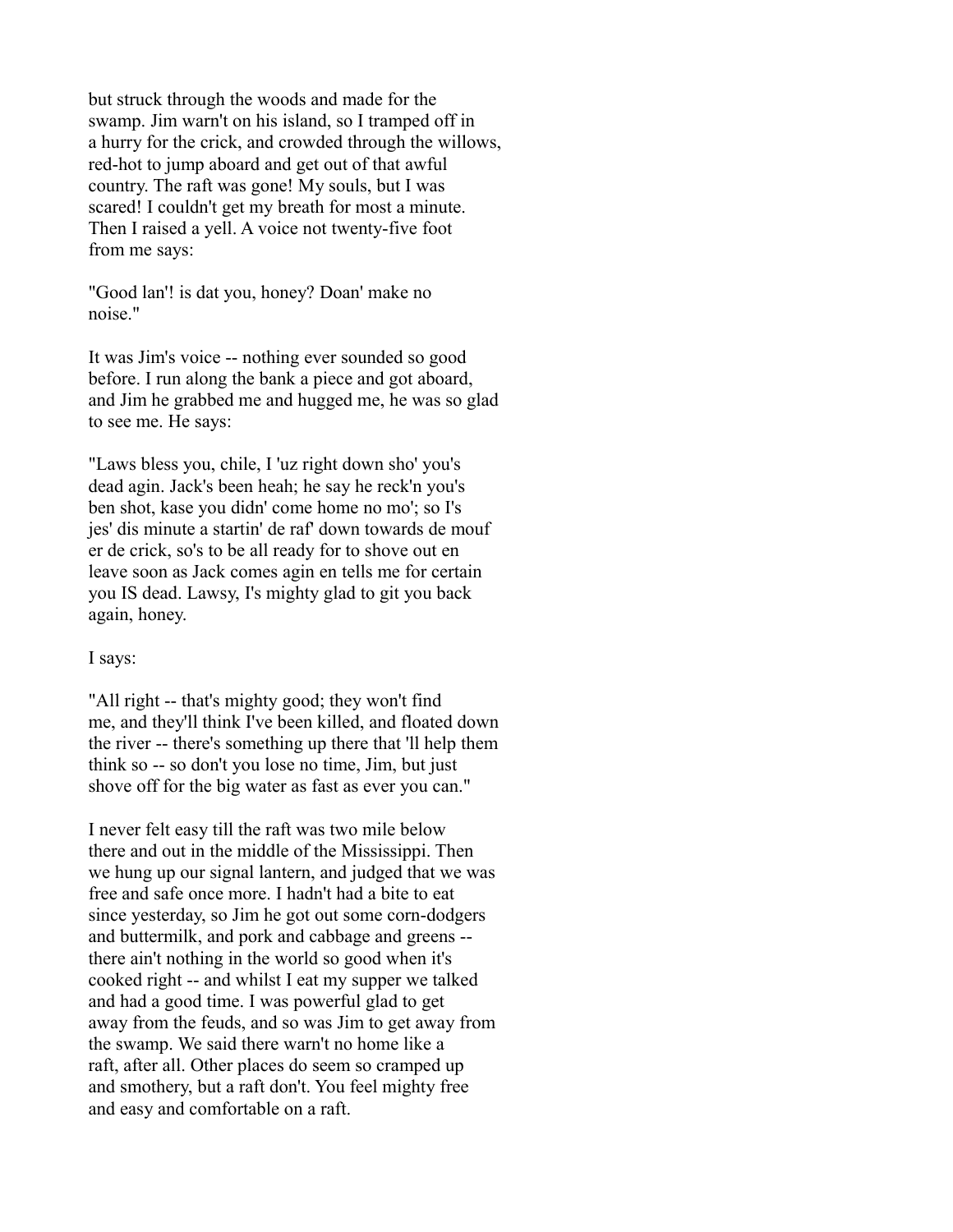# CHAPTER XIX.

TWO or three days and nights went by; I reckon I might say they swum by, they slid along so quiet and smooth and lovely. Here is the way we put in the time. It was a monstrous big river down there - sometimes a mile and a half wide; we run nights, and laid up and hid daytimes; soon as night was most gone we stopped navigating and tied up -- nearly always in the dead water under a towhead; and then cut young cottonwoods and willows, and hid the raft with them. Then we set out the lines. Next we slid into the river and had a swim, so as to freshen up and cool off; then we set down on the sandy bottom where the water was about knee deep, and watched the daylight come. Not a sound anywheres -- perfectly still -- just like the whole world was asleep, only sometimes the bullfrogs a-cluttering, maybe. The first thing to see, looking away over the water, was a kind of dull line -- that was the woods on t'other side; you couldn't make nothing else out; then a pale place in the sky; then more paleness spreading around; then the river softened up away off, and warn't black any more, but gray; you could see little dark spots drifting along ever so far away -- trading scows, and such things; and long black streaks -- rafts; sometimes you could hear a sweep screaking; or jumbled up voices, it was so still, and sounds come so far; and by and by you could see a streak on the water which you know by the look of the streak that there's a snag there in a swift current which breaks on it and makes that streak look that way; and you see the mist curl up off of the water, and the east reddens up, and the river, and you make out a log-cabin in the edge of the woods, away on the bank on t'other side of the river, being a woodyard, likely, and piled by them cheats so you can throw a dog through it anywheres; then the nice breeze springs up, and comes fanning you from over there, so cool and fresh and sweet to smell on account of the woods and the flowers; but sometimes not that way, because they've left dead fish laying around, gars and such, and they do get pretty rank; and next you've got the full day, and everything smiling in the sun, and the song-birds just going it!

A little smoke couldn't be noticed now, so we would take some fish off of the lines and cook up a hot break-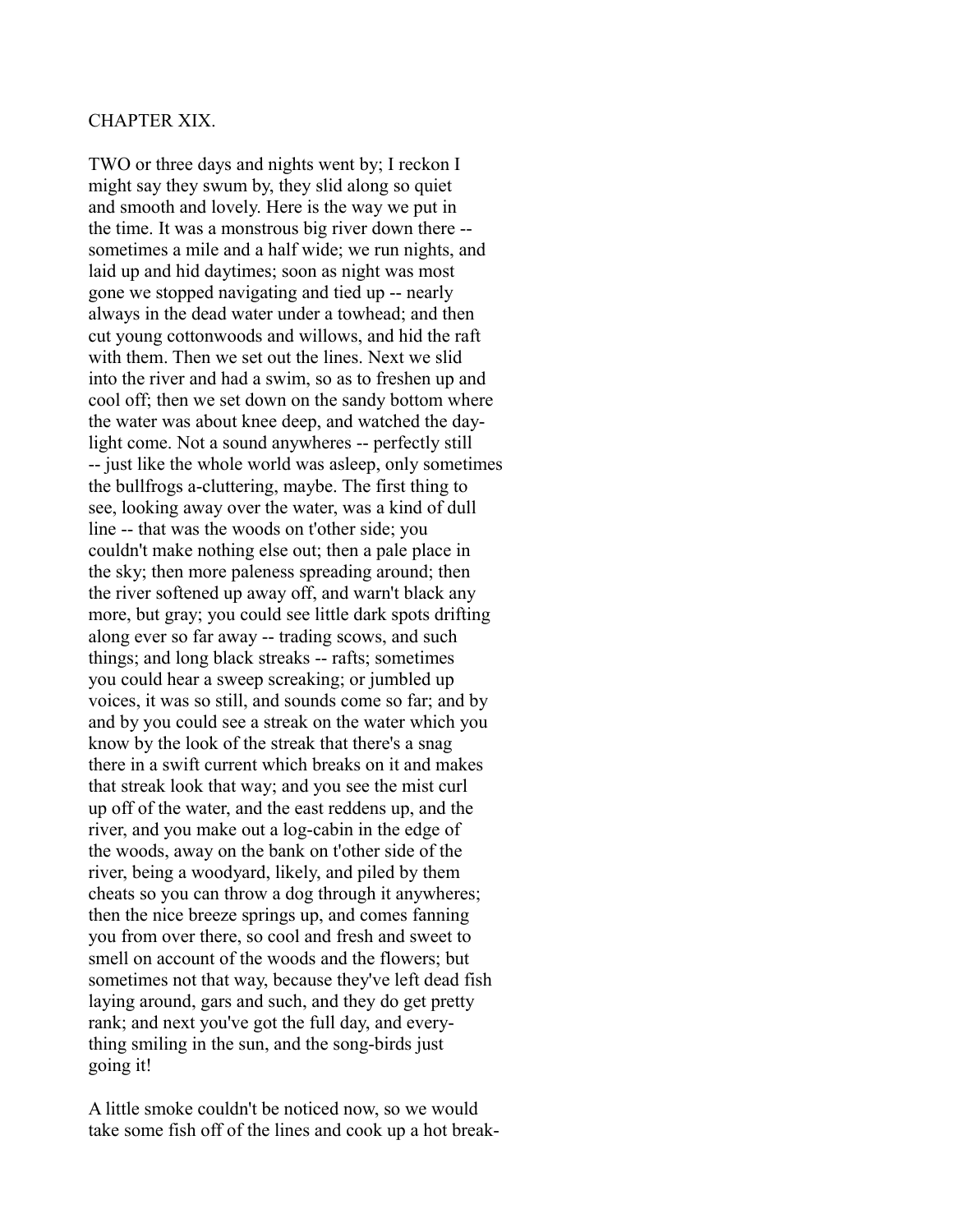fast. And afterwards we would watch the lonesomeness of the river, and kind of lazy along, and by and by lazy off to sleep. Wake up by and by, and look to see what done it, and maybe see a steamboat coughing along up-stream, so far off towards the other side you couldn't tell nothing about her only whether she was a stern-wheel or side-wheel; then for about an hour there wouldn't be nothing to hear nor nothing to see -- just solid lonesomeness. Next you'd see a raft sliding by, away off yonder, and maybe a galoot on it chopping, because they're most always doing it on a raft; you'd see the axe flash and come down -- you don't hear nothing; you see that axe go up again, and by the time it's above the man's head then you hear the K'CHUNK! -- it had took all that time to come over the water. So we would put in the day, lazying around, listening to the stillness. Once there was a thick fog, and the rafts and things that went by was beating tin pans so the steamboats wouldn't run over them. A scow or a raft went by so close we could hear them talking and cussing and laughing -- heard them plain; but we couldn't see no sign of them; it made you feel crawly; it was like spirits carrying on that way in the air. Jim said he believed it was spirits; but I says:

"No; spirits wouldn't say, 'Dern the dern fog.'"

Soon as it was night out we shoved; when we got her out to about the middle we let her alone, and let her float wherever the current wanted her to; then we lit the pipes, and dangled our legs in the water, and talked about all kinds of things -- we was always naked, day and night, whenever the mosquitoes would let us -- the new clothes Buck's folks made for me was too good to be comfortable, and besides I didn't go much on clothes, nohow.

Sometimes we'd have that whole river all to ourselves for the longest time. Yonder was the banks and the islands, across the water; and maybe a spark -- which was a candle in a cabin window; and sometimes on the water you could see a spark or two -- on a raft or a scow, you know; and maybe you could hear a fiddle or a song coming over from one of them crafts. It's lovely to live on a raft. We had the sky up there, all speckled with stars, and we used to lay on our backs and look up at them, and discuss about whether they was made or only just happened. Jim he allowed they was made, but I allowed they happened; I judged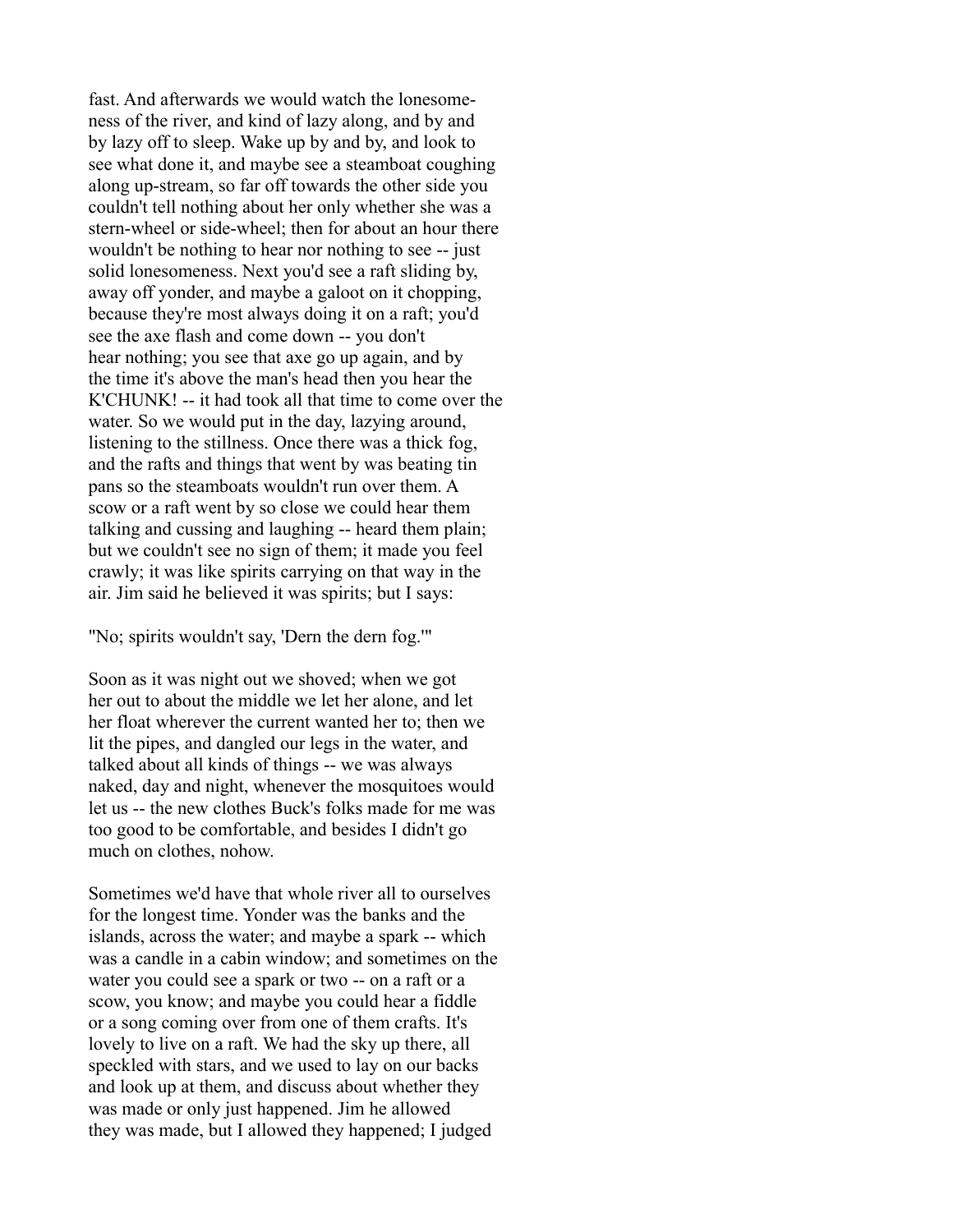it would have took too long to MAKE so many. Jim said the moon could a LAID them; well, that looked kind of reasonable, so I didn't say nothing against it, because I've seen a frog lay most as many, so of course it could be done. We used to watch the stars that fell, too, and see them streak down. Jim allowed they'd got spoiled and was hove out of the nest.

Once or twice of a night we would see a steamboat slipping along in the dark, and now and then she would belch a whole world of sparks up out of her chimbleys, and they would rain down in the river and look awful pretty; then she would turn a corner and her lights would wink out and her powwow shut off and leave the river still again; and by and by her waves would get to us, a long time after she was gone, and joggle the raft a bit, and after that you wouldn't hear nothing for you couldn't tell how long, except maybe frogs or something.

After midnight the people on shore went to bed, and then for two or three hours the shores was black - no more sparks in the cabin windows. These sparks was our clock -- the first one that showed again meant morning was coming, so we hunted a place to hide and tie up right away.

One morning about daybreak I found a canoe and crossed over a chute to the main shore -- it was only two hundred yards -- and paddled about a mile up a crick amongst the cypress woods, to see if I couldn't get some berries. Just as I was passing a place where a kind of a cowpath crossed the crick, here comes a couple of men tearing up the path as tight as they could foot it. I thought I was a goner, for whenever anybody was after anybody I judged it was ME -- or maybe Jim. I was about to dig out from there in a hurry, but they was pretty close to me then, and sung out and begged me to save their lives -- said they hadn't been doing nothing, and was being chased for it -- said there was men and dogs a-coming. They wanted to jump right in, but I says:

"Don't you do it. I don't hear the dogs and horses yet; you've got time to crowd through the brush and get up the crick a little ways; then you take to the water and wade down to me and get in -- that'll throw the dogs off the scent."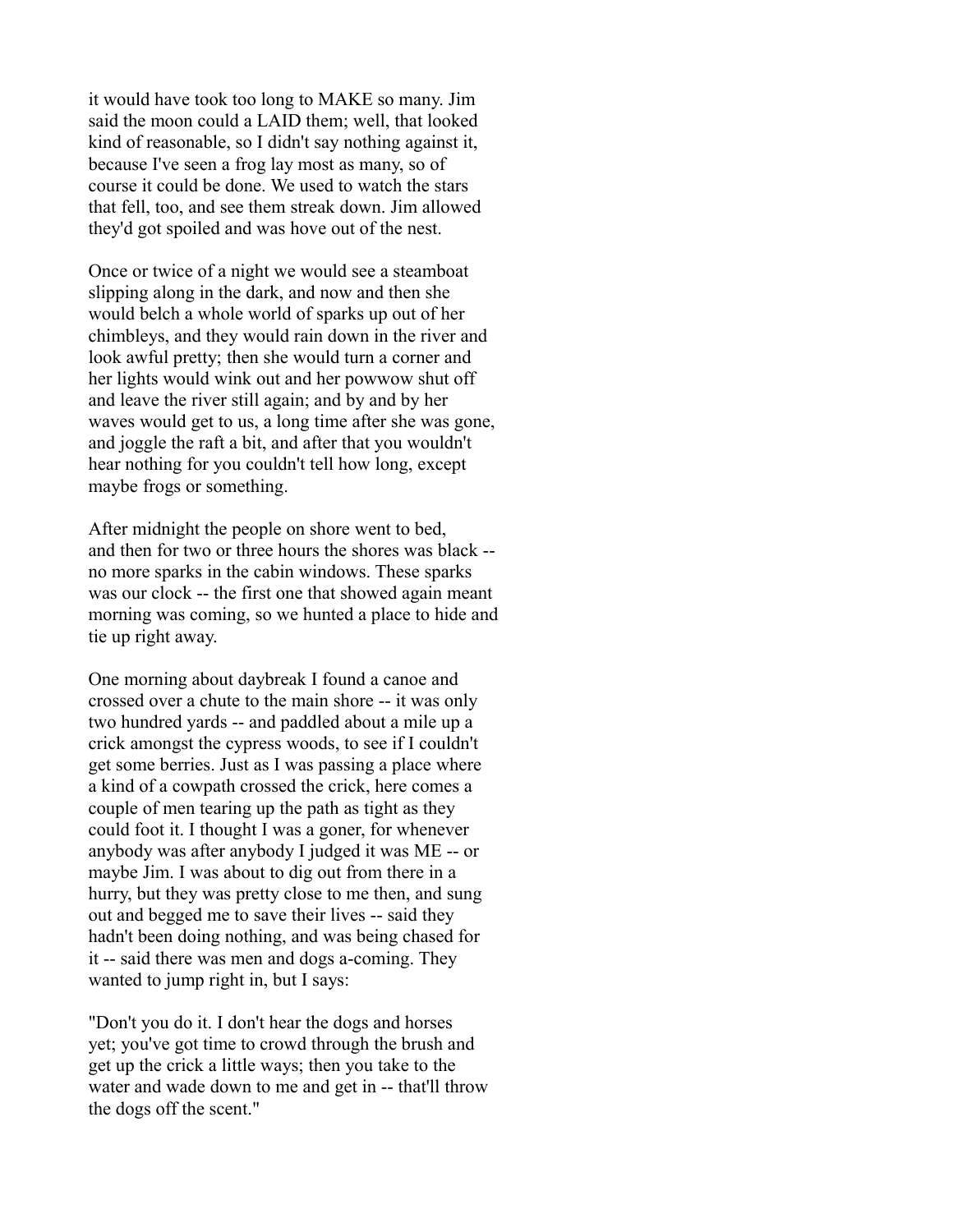They done it, and soon as they was aboard I lit out for our towhead, and in about five or ten minutes we heard the dogs and the men away off, shouting. We heard them come along towards the crick, but couldn't see them; they seemed to stop and fool around a while; then, as we got further and further away all the time, we couldn't hardly hear them at all; by the time we had left a mile of woods behind us and struck the river, everything was quiet, and we paddled over to the towhead and hid in the cottonwoods and was safe.

One of these fellows was about seventy or upwards, and had a bald head and very gray whiskers. He had an old battered-up slouch hat on, and a greasy blue woollen shirt, and ragged old blue jeans britches stuffed into his boot-tops, and home-knit galluses -- no, he only had one. He had an old long-tailed blue jeans coat with slick brass buttons flung over his arm, and both of them had big, fat, ratty-looking carpet-bags.

The other fellow was about thirty, and dressed about as ornery. After breakfast we all laid off and talked, and the first thing that come out was that these chaps didn't know one another.

"What got you into trouble?" says the baldhead to t'other chap.

"Well, I'd been selling an article to take the tartar off the teeth -- and it does take it off, too, and generly the enamel along with it -- but I stayed about one night longer than I ought to, and was just in the act of sliding out when I ran across you on the trail this side of town, and you told me they were coming, and begged me to help you to get off. So I told you I was expecting trouble myself, and would scatter out WITH you. That's the whole yarn -- what's yourn?

"Well, I'd ben a-running' a little temperance revival thar 'bout a week, and was the pet of the women folks, big and little, for I was makin' it mighty warm for the rummies, I TELL you, and takin' as much as five or six dollars a night -- ten cents a head, children and niggers free -- and business a-growin' all the time, when somehow or another a little report got around last night that I had a way of puttin' in my time with a private jug on the sly. A nigger rousted me out this mornin', and told me the people was getherin' on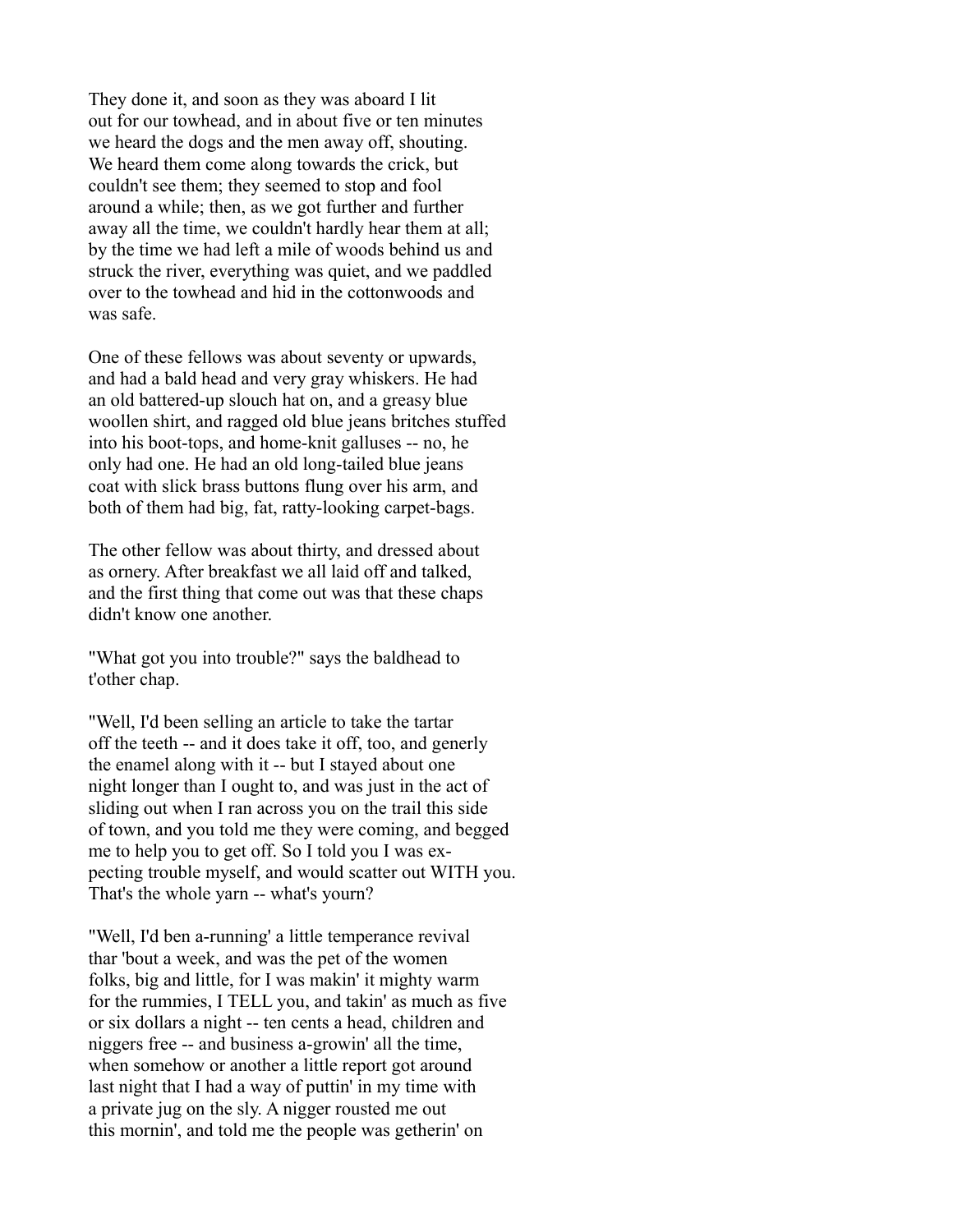the quiet with their dogs and horses, and they'd be along pretty soon and give me 'bout half an hour's start, and then run me down if they could; and if they got me they'd tar and feather me and ride me on a rail, sure. I didn't wait for no breakfast -- I warn't hungry."

"Old man," said the young one, "I reckon we might double-team it together; what do you think?"

"I ain't undisposed. What's your line -- mainly?"

"Jour printer by trade; do a little in patent medicines; theater-actor -- tragedy, you know; take a turn to mesmerism and phrenology when there's a chance; teach singing-geography school for a change; sling a lecture sometimes -- oh, I do lots of things -- most anything that comes handy, so it ain't work. What's your lay?"

"I've done considerble in the doctoring way in my time. Layin' on o' hands is my best holt -- for cancer and paralysis, and sich things; and I k'n tell a fortune pretty good when I've got somebody along to find out the facts for me. Preachin's my line, too, and workin' camp-meetin's, and missionaryin' around."

Nobody never said anything for a while; then the young man hove a sigh and says:

"Alas!"

"What 're you alassin' about?" says the baldhead.

"To think I should have lived to be leading such a life, and be degraded down into such company." And he begun to wipe the corner of his eye with a rag.

"Dern your skin, ain't the company good enough for you?" says the baldhead, pretty pert and uppish.

" Yes, it IS good enough for me; it's as good as I deserve; for who fetched me so low when I was so high? I did myself. I don't blame YOU, gentlemen - far from it; I don't blame anybody. I deserve it all. Let the cold world do its worst; one thing I know - there's a grave somewhere for me. The world may go on just as it's always done, and take everything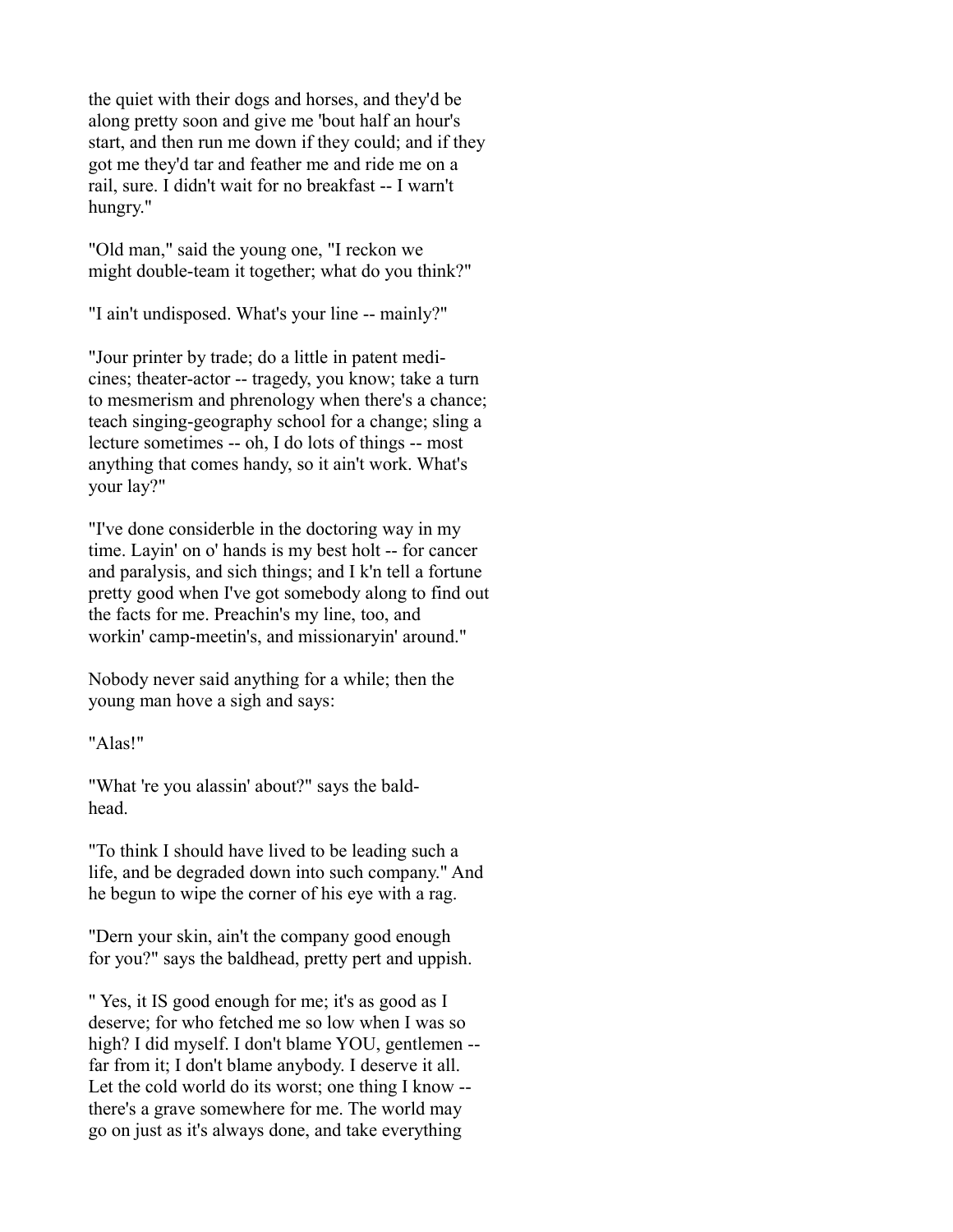from me -- loved ones, property, everything; but it can't take that. Some day I'll lie down in it and forget it all, and my poor broken heart will be at rest." He went on a-wiping.

"Drot your pore broken heart," says the baldhead; "what are you heaving your pore broken heart at US fr? WE hain't done nothing."

"No, I know you haven't. I ain't blaming you, gentlemen. I brought myself down -- yes, I did it myself. It's right I should suffer -- perfectly right -- I don't make any moan."

"Brought you down from whar? Whar was you brought down from?"

"Ah, you would not believe me; the world never believes -- let it pass -- 'tis no matter. The secret of my birth --"

"The secret of your birth! Do you mean to say --"

"Gentlemen," says the young man, very solemn, "I will reveal it to you, for I feel I may have confidence in you. By rights I am a duke!"

Jim's eyes bugged out when he heard that; and I reckon mine did, too. Then the baldhead says: "No! you can't mean it?"

"Yes. My great-grandfather, eldest son of the Duke of Bridgewater, fled to this country about the end of the last century, to breathe the pure air of freedom; married here, and died, leaving a son, his own father dying about the same time. The second son of the late duke seized the titles and estates -- the infant real duke was ignored. I am the lineal descendant of that infant -- I am the rightful Duke of Bridgewater; and here am I, forlorn, torn from my high estate, hunted of men, despised by the cold world, ragged, worn, heart-broken, and degraded to the companionship of felons on a raft!"

Jim pitied him ever so much, and so did I. We tried to comfort him, but he said it warn't much use, he couldn't be much comforted; said if we was a mind to acknowledge him, that would do him more good than most anything else; so we said we would, if he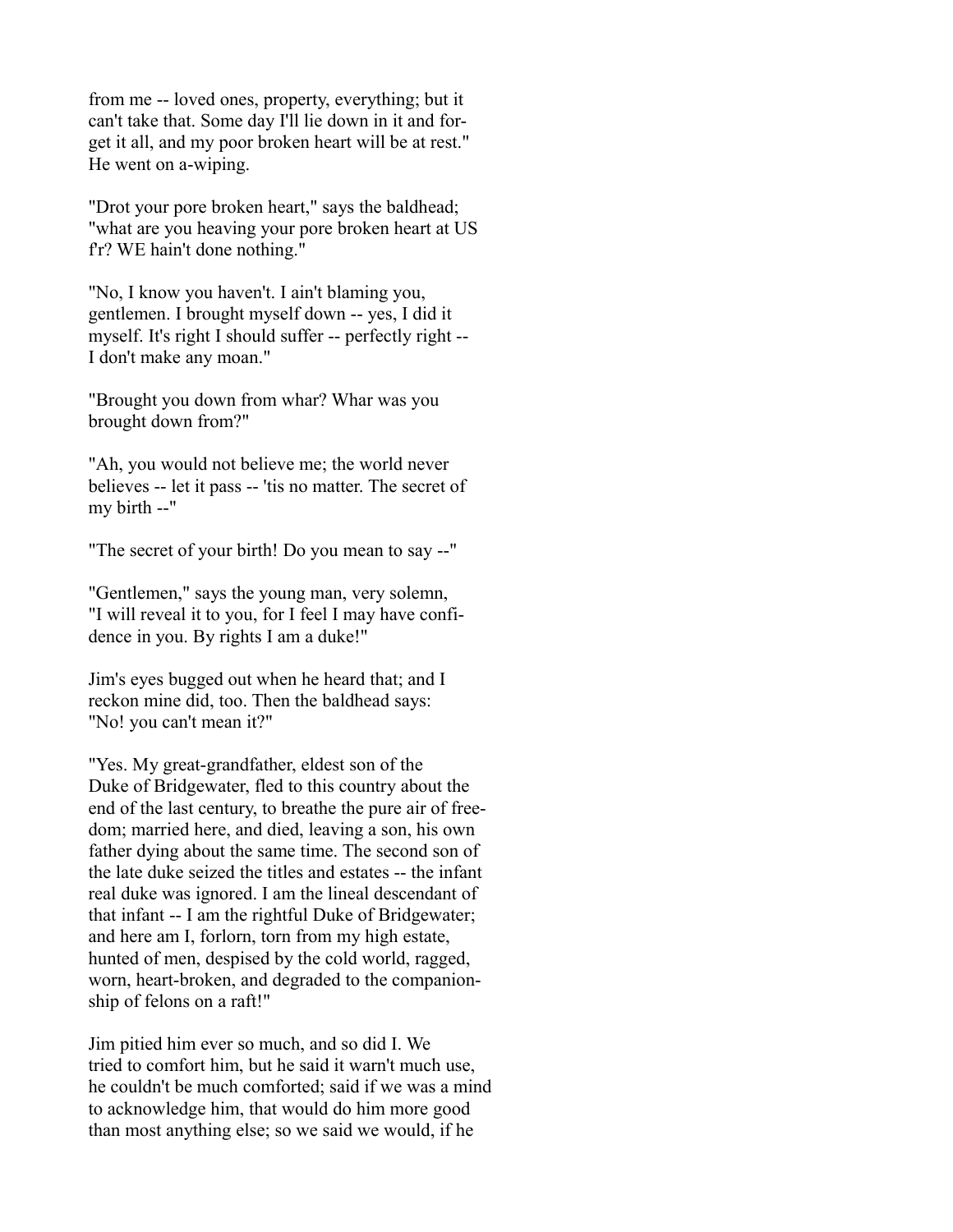would tell us how. He said we ought to bow when we spoke to him, and say "Your Grace," or "My Lord," or "Your Lordship" -- and he wouldn't mind it if we called him plain "Bridgewater," which, he said, was a title anyway, and not a name; and one of us ought to wait on him at dinner, and do any little thing for him he wanted done.

Well, that was all easy, so we done it. All through dinner Jim stood around and waited on him, and says, "Will yo' Grace have some o' dis or some o' dat?" and so on, and a body could see it was mighty pleasing to him.

But the old man got pretty silent by and by -- didn't have much to say, and didn't look pretty comfortable over all that petting that was going on around that duke. He seemed to have something on his mind. So, along in the afternoon, he says:

"Looky here, Bilgewater," he says, "I'm nation sorry for you, but you ain't the only person that's had troubles like that."

"No?"

"No you ain't. You ain't the only person that's ben snaked down wrongfully out'n a high place."

"Alas!"

"No, you ain't the only person that's had a secret of his birth." And, by jings, HE begins to cry.

"Hold! What do you mean?"

"Bilgewater, kin I trust you?" says the old man, still sort of sobbing.

"To the bitter death!" He took the old man by the hand and squeezed it, and says, "That secret of your being: speak!"

"Bilgewater, I am the late Dauphin!"

You bet you, Jim and me stared this time. Then the duke says:

"You are what?"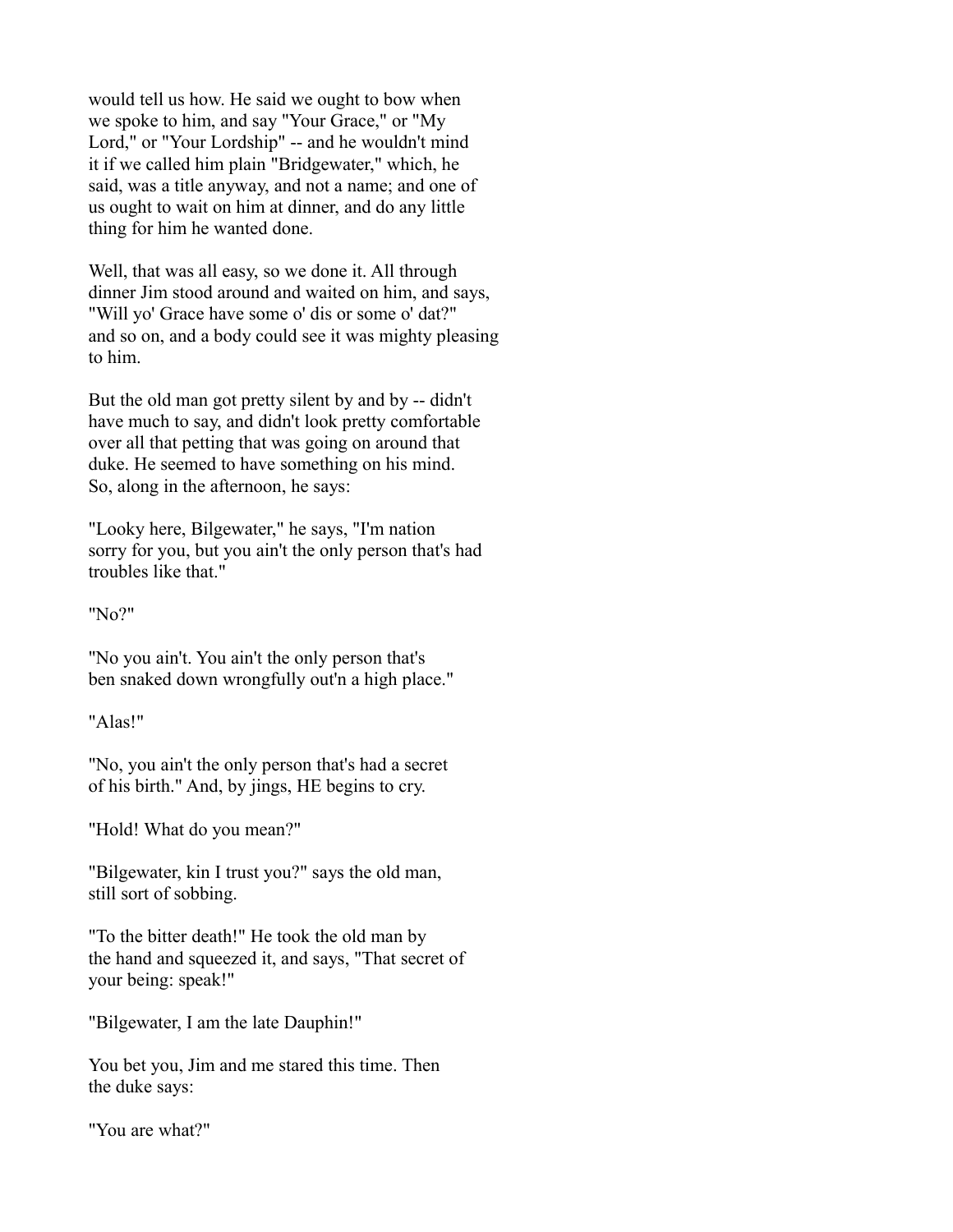"Yes, my friend, it is too true -- your eyes is lookin' at this very moment on the pore disappeared Dauphin, Looy the Seventeen, son of Looy the Sixteen and Marry Antonette."

"You! At your age! No! You mean you're the late Charlemagne; you must be six or seven hundred years old, at the very least."

"Trouble has done it, Bilgewater, trouble has done it; trouble has brung these gray hairs and this premature balditude. Yes, gentlemen, you see before you, in blue jeans and misery, the wanderin', exiled, trampled-on, and sufferin' rightful King of France."

Well, he cried and took on so that me and Jim didn't know hardly what to do, we was so sorry -- and so glad and proud we'd got him with us, too. So we set in, like we done before with the duke, and tried to comfort HIM. But he said it warn't no use, nothing but to be dead and done with it all could do him any good; though he said it often made him feel easier and better for a while if people treated him according to his rights, and got down on one knee to speak to him, and always called him "Your Majesty," and waited on him first at meals, and didn't set down in his presence till he asked them. So Jim and me set to majestying him, and doing this and that and t'other for him, and standing up till he told us we might set down. This done him heaps of good, and so he got cheerful and comfortable. But the duke kind of soured on him, and didn't look a bit satisfied with the way things was going; still, the king acted real friendly towards him, and said the duke's great-grandfather and all the other Dukes of Bilgewater was a good deal thought of by HIS father, and was allowed to come to the palace considerable; but the duke stayed huffy a good while, till by and by the king says:

"Like as not we got to be together a blamed long time on this h-yer raft, Bilgewater, and so what's the use o' your bein' sour? It 'll only make things oncomfortable. It ain't my fault I warn't born a duke, it ain't your fault you warn't born a king -- so what's the use to worry? Make the best o' things the way you find 'em, says I -- that's my motto. This ain't no bad thing that we've struck here -- plenty grub and an easy life -- come, give us your hand, duke, and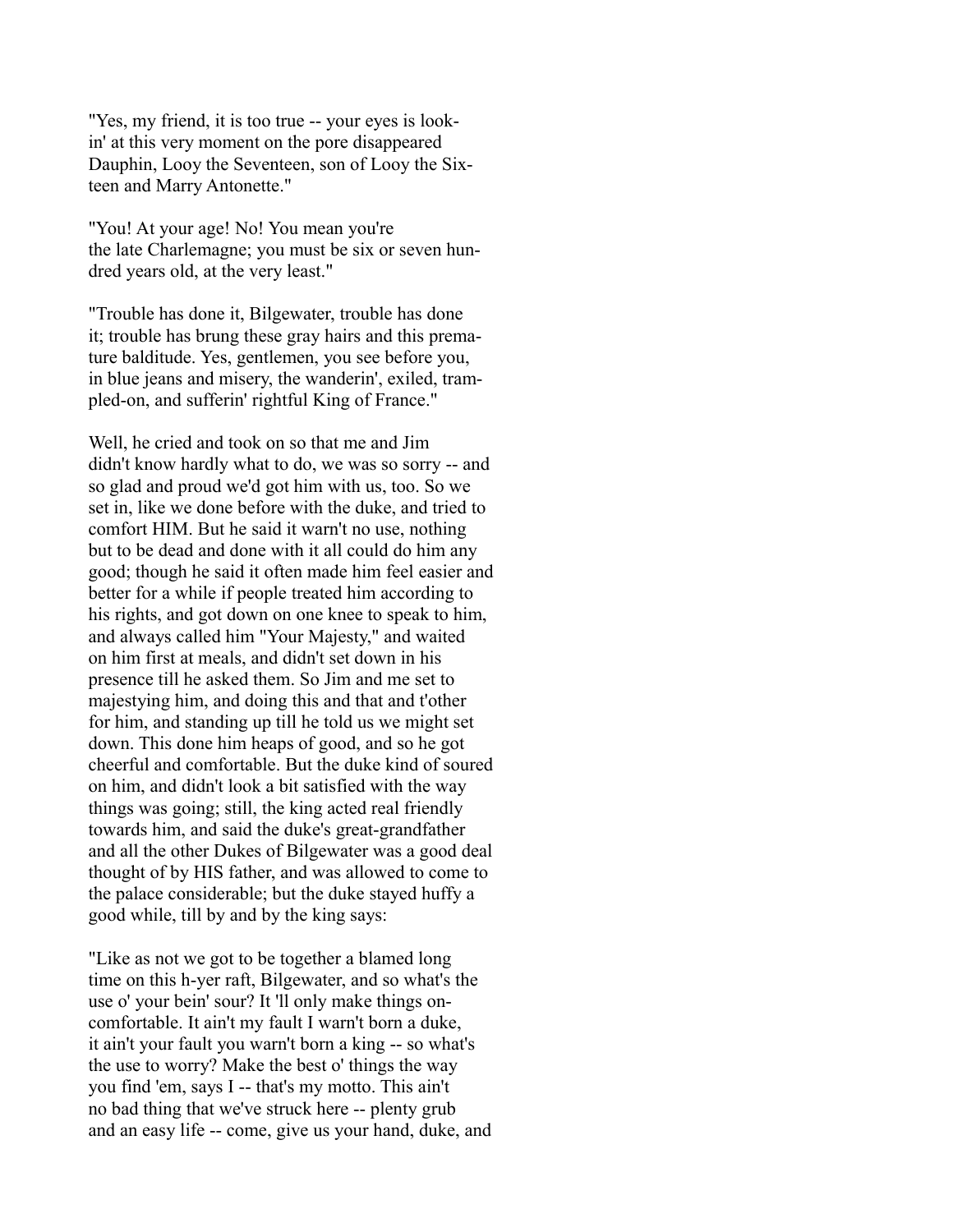le's all be friends."

The duke done it, and Jim and me was pretty glad to see it. It took away all the uncomfortableness and we felt mighty good over it, because it would a been a miserable business to have any unfriendliness on the raft; for what you want, above all things, on a raft, is for everybody to be satisfied, and feel right and kind towards the others.

It didn't take me long to make up my mind that these liars warn't no kings nor dukes at all, but just low-down humbugs and frauds. But I never said nothing, never let on; kept it to myself; it's the best way; then you don't have no quarrels, and don't get into no trouble. If they wanted us to call them kings and dukes, I hadn't no objections, 'long as it would keep peace in the family; and it warn't no use to tell Jim, so I didn't tell him. If I never learnt nothing else out of pap, I learnt that the best way to get along with his kind of people is to let them have their own way.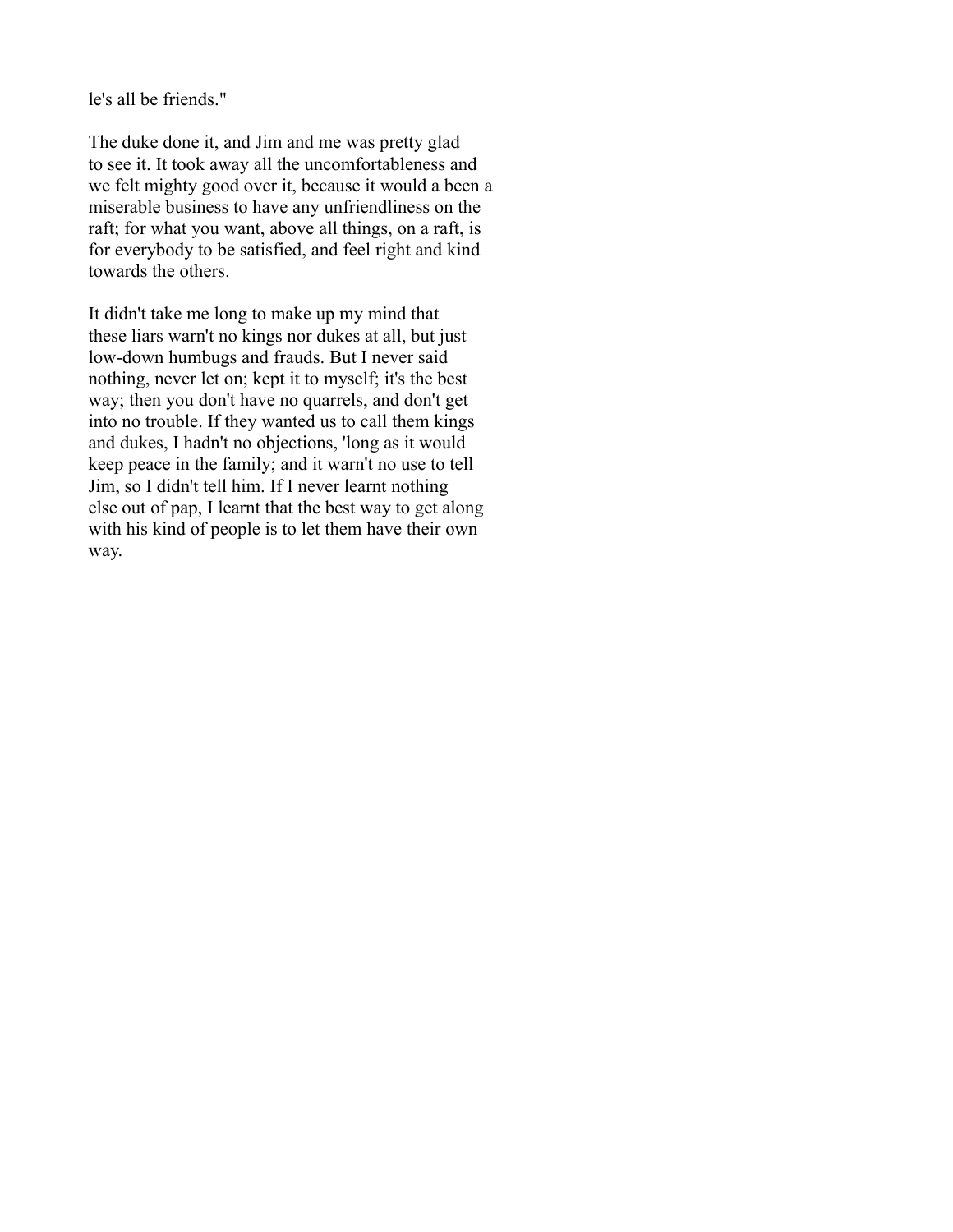### CHAPTER XX.

THEY asked us considerable many questions; wanted to know what we covered up the raft that way for, and laid by in the daytime instead of running - was Jim a runaway nigger? Says I:

"Goodness sakes! would a runaway nigger run SOUTH?"

No, they allowed he wouldn't. I had to account for things some way, so I says:

"My folks was living in Pike County, in Missouri, where I was born, and they all died off but me and pa and my brother Ike. Pa, he 'lowed he'd break up and go down and live with Uncle Ben, who's got a little one-horse place on the river, forty-four mile below Orleans. Pa was pretty poor, and had some debts; so when he'd squared up there warn't nothing left but sixteen dollars and our nigger, Jim. That warn't enough to take us fourteen hundred mile, deck passage nor no other way. Well, when the river rose pa had a streak of luck one day; he ketched this piece of a raft; so we reckoned we'd go down to Orleans on it. Pa's luck didn't hold out; a steamboat run over the forrard corner of the raft one night, and we all went overboard and dove under the wheel; Jim and me come up all right, but pa was drunk, and Ike was only four years old, so they never come up no more. Well, for the next day or two we had considerable trouble, because people was always coming out in skiffs and trying to take Jim away from me, saying they believed he was a runaway nigger. We don't run daytimes no more now; nights they don't bother us."

#### The duke says:

"Leave me alone to cipher out a way so we can run in the daytime if we want to. I'll think the thing over -- I'll invent a plan that'll fix it. We'll let it alone for to-day, because of course we don't want to go by that town yonder in daylight -- it mightn't be healthy."

Towards night it begun to darken up and look like rain; the heat lightning was squirting around low down in the sky, and the leaves was beginning to shiver -- it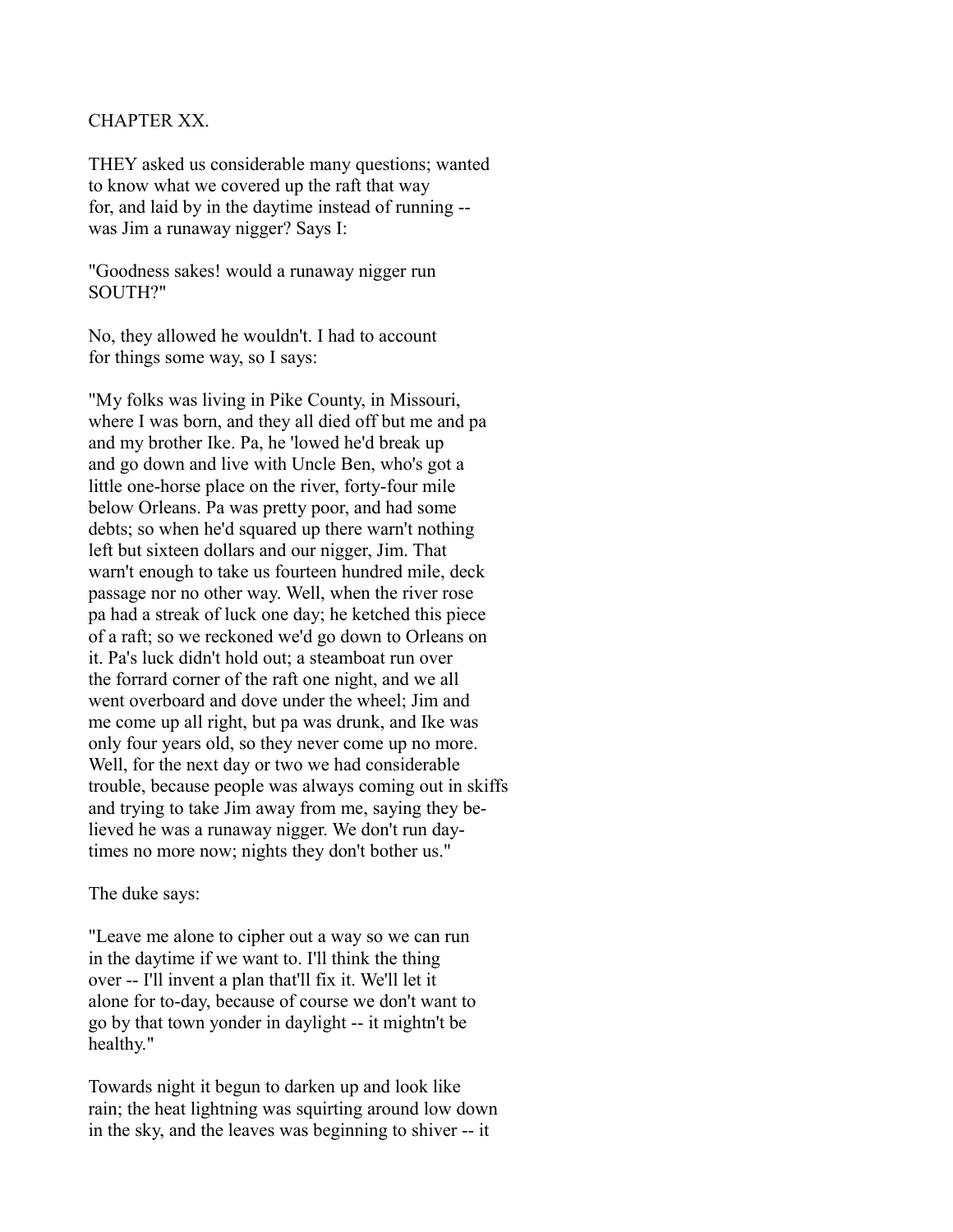was going to be pretty ugly, it was easy to see that. So the duke and the king went to overhauling our wigwam, to see what the beds was like. My bed was a straw tickQbetter than Jim's, which was a cornshuck tick; there's always cobs around about in a shuck tick, and they poke into you and hurt; and when you roll over the dry shucks sound like you was rolling over in a pile of dead leaves; it makes such a rustling that you wake up. Well, the duke allowed he would take my bed; but the king allowed he wouldn't. He says:

"I should a reckoned the difference in rank would a sejested to you that a corn-shuck bed warn't just fitten for me to sleep on. Your Grace 'll take the shuck bed yourself."

Jim and me was in a sweat again for a minute, being afraid there was going to be some more trouble amongst them; so we was pretty glad when the duke says:

"'Tis my fate to be always ground into the mire under the iron heel of oppression. Misfortune has broken my once haughty spirit; I yield, I submit; 'tis my fate. I am alone in the world -- let me suffer; can bear it."

We got away as soon as it was good and dark. The king told us to stand well out towards the middle of the river, and not show a light till we got a long ways below the town. We come in sight of the little bunch of lights by and by -- that was the town, you know - and slid by, about a half a mile out, all right. When we was three-quarters of a mile below we hoisted up our signal lantern; and about ten o'clock it come on to rain and blow and thunder and lighten like everything; so the king told us to both stay on watch till the weather got better; then him and the duke crawled into the wigwam and turned in for the night. It was my watch below till twelve, but I wouldn't a turned in anyway if I'd had a bed, because a body don't see such a storm as that every day in the week, not by a long sight. My souls, how the wind did scream along! And every second or two there'd come a glare that lit up the white-caps for a half a mile around, and you'd see the islands looking dusty through the rain, and the trees thrashing around in the wind; then comes a H-WHACK! -- bum! bum! bumble-umble-um-bum-bum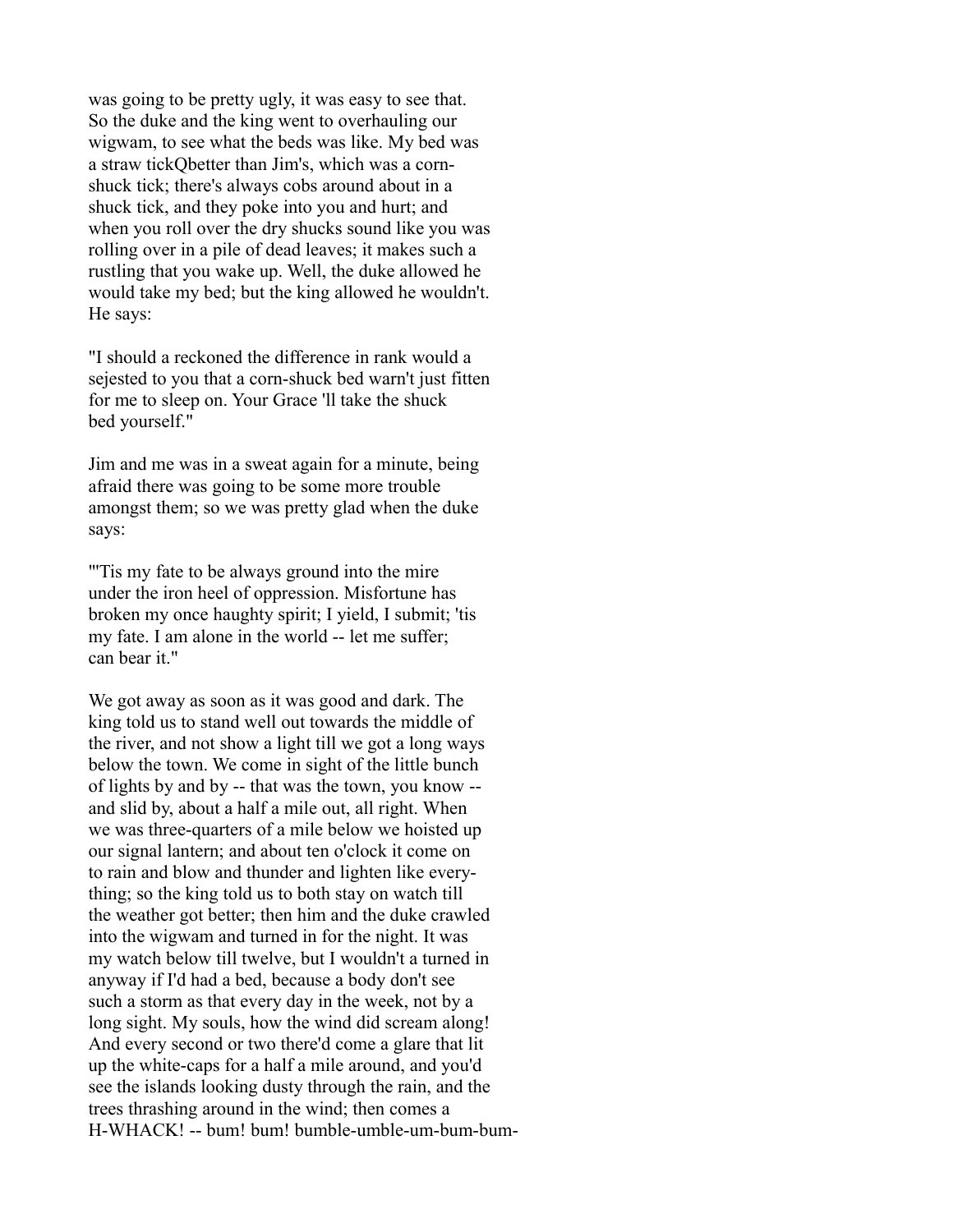bum-bum -- and the thunder would go rumbling and grumbling away, and quit -- and then RIP comes another flash and another sockdolager. The waves most washed me off the raft sometimes, but I hadn't any clothes on, and didn't mind. We didn't have no trouble about snags; the lightning was glaring and flittering around so constant that we could see them plenty soon enough to throw her head this way or that and miss them.

I had the middle watch, you know, but I was pretty sleepy by that time, so Jim he said he would stand the first half of it for me; he was always mighty good that way, Jim was. I crawled into the wigwam, but the king and the duke had their legs sprawled around so there warn't no show for me; so I laid outside -- I didn't mind the rain, because it was warm, and the waves warn't running so high now. About two they come up again, though, and Jim was going to call me; but he changed his mind, because he reckoned they warn't high enough yet to do any harm; but he was mistaken about that, for pretty soon all of a sudden along comes a regular ripper and washed me overboard. It most killed Jim a-laughing. He was the easiest nigger to laugh that ever was, anyway.

I took the watch, and Jim he laid down and snored away; and by and by the storm let up for good and all; and the first cabin-light that showed I rousted him out, and we slid the raft into hiding quarters for the day.

The king got out an old ratty deck of cards after breakfast, and him and the duke played seven-up a while, five cents a game. Then they got tired of it, and allowed they would "lay out a campaign," as they called it. The duke went down into his carpetbag, and fetched up a lot of little printed bills and read them out loud. One bill said, "The celebrated Dr. Armand de Montalban, of Paris," would "lecture on the Science of Phrenology" at such and such a place, on the blank day of blank, at ten cents admission, and "furnish charts of character at twenty-five cents apiece." The duke said that was HIM. In another bill he was the "world-renowned Shakespearian tragedian, Garrick the Younger, of Drury Lane, London." In other bills he had a lot of other names and done other wonderful things, like finding water and gold with a "divining-rod," "dissipating witch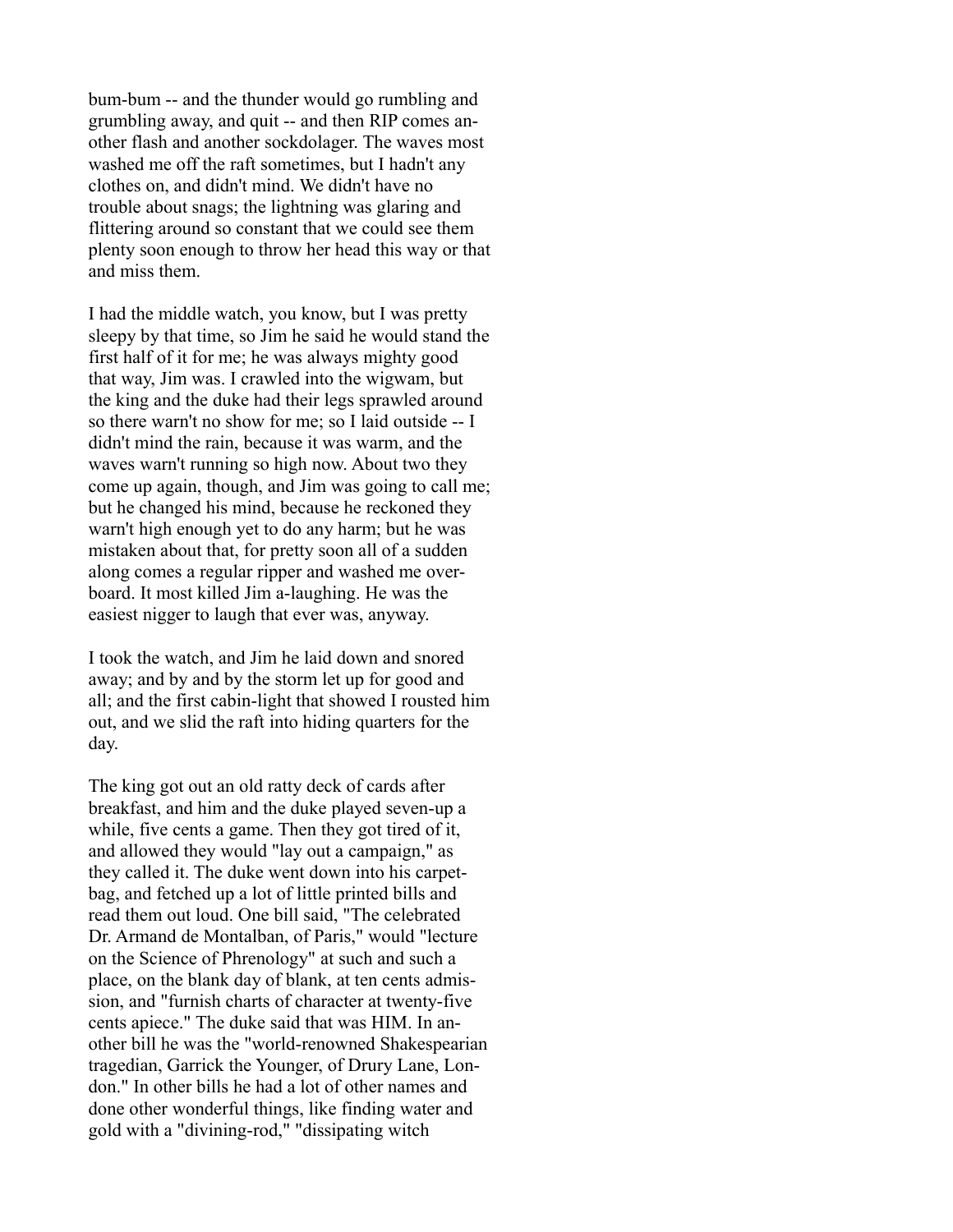spells," and so on. By and by he says:

"But the histrionic muse is the darling. Have you ever trod the boards, Royalty?"

"No," says the king.

"You shall, then, before you're three days older, Fallen Grandeur," says the duke. "The first good town we come to we'll hire a hall and do the sword fight in Richard III. and the balcony scene in Romeo and Juliet. How does that strike you?"

"I'm in, up to the hub, for anything that will pay, Bilgewater; but, you see, I don't know nothing about play-actin', and hain't ever seen much of it. I was too small when pap used to have 'em at the palace. Do you reckon you can learn me?"

## "Easy!"

"All right. I'm jist a-freezn' for something fresh. anyway. Le's commence right away."

So the duke he told him all about who Romeo was and who Juliet was, and said he was used to being Romeo, so the king could be Juliet.

"But if Juliet's such a young gal, duke, my peeled head and my white whiskers is goin' to look oncommon odd on her, maybe."

"No, don't you worry; these country jakes won't ever think of that. Besides, you know, you'll be in costume, and that makes all the difference in the world; Juliet's in a balcony, enjoying the moonlight before she goes to bed, and she's got on her nightgown and her ruffled nightcap. Here are the costumes for the parts."

He got out two or three curtain-calico suits, which he said was meedyevil armor for Richard III. and t'other chap, and a long white cotton nightshirt and a ruffled nightcap to match. The king was satisfied; so the duke got out his book and read the parts over in the most splendid spread-eagle way, prancing around and acting at the same time, to show how it had got to be done; then he give the book to the king and told him to get his part by heart.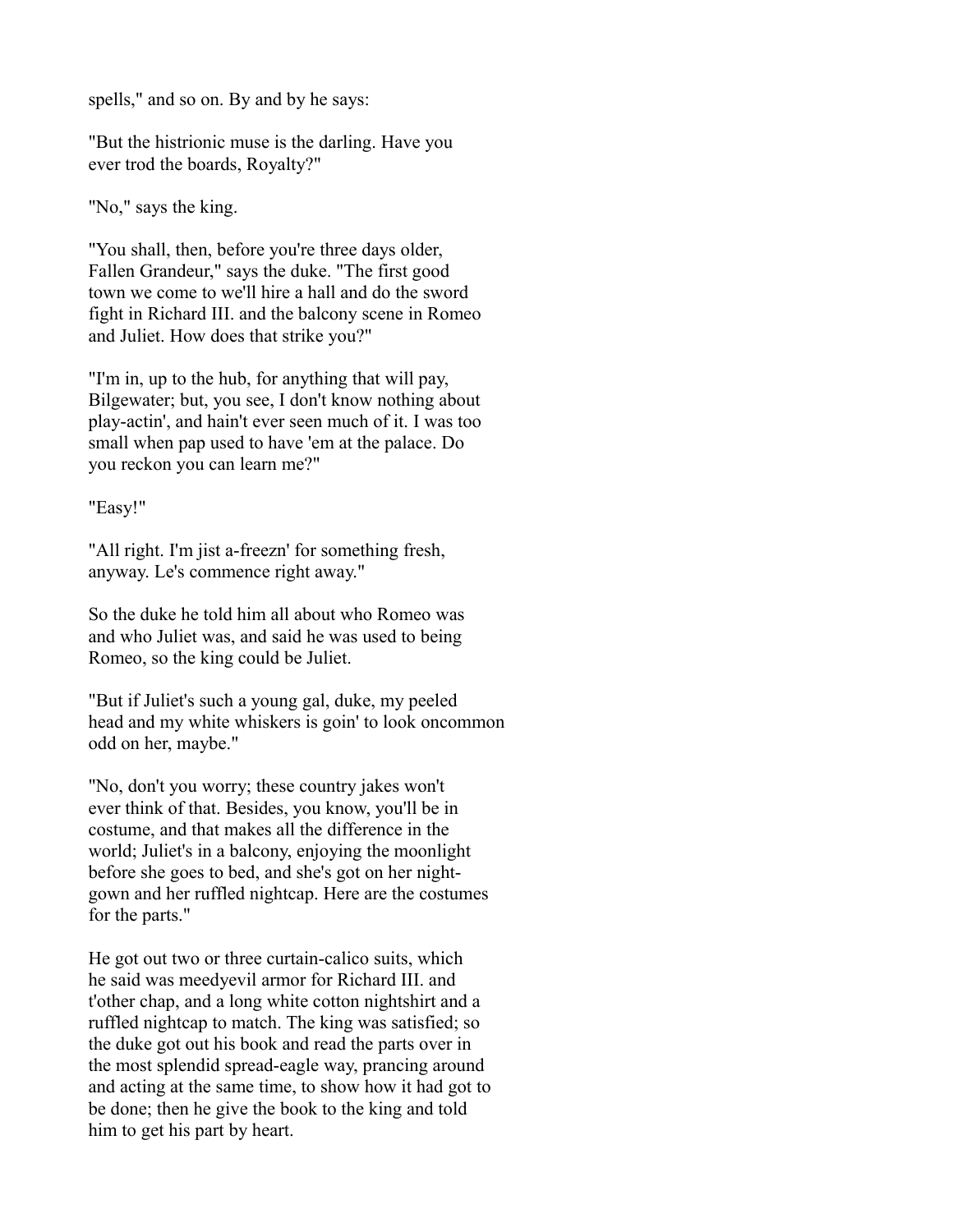There was a little one-horse town about three mile down the bend, and after dinner the duke said he had ciphered out his idea about how to run in daylight without it being dangersome for Jim; so he allowed he would go down to the town and fix that thing. The king allowed he would go, too, and see if he couldn't strike something. We was out of coffee, so Jim said I better go along with them in the canoe and get some.

When we got there there warn't nobody stirring; streets empty, and perfectly dead and still, like Sunday. We found a sick nigger sunning himself in a back yard, and he said everybody that warn't too young or too sick or too old was gone to campmeeting, about two mile back in the woods. The king got the directions, and allowed he'd go and work that camp-meeting for all it was worth, and I might go, too.

The duke said what he was after was a printingoffice. We found it; a little bit of a concern, up over a carpenter shop -- carpenters and printers all gone to the meeting, and no doors locked. It was a dirty, littered-up place, and had ink marks, and handbills with pictures of horses and runaway niggers on them, all over the walls. The duke shed his coat and said he was all right now. So me and the king lit out for the camp-meeting.

We got there in about a half an hour fairly dripping, for it was a most awful hot day. There was as much as a thousand people there from twenty mile around. The woods was full of teams and wagons, hitched everywheres, feeding out of the wagon-troughs and stomping to keep off the flies. There was sheds made out of poles and roofed over with branches, where they had lemonade and gingerbread to sell, and piles of watermelons and green corn and such-like truck.

The preaching was going on under the same kinds of sheds, only they was bigger and held crowds of people. The benches was made out of outside slabs of logs, with holes bored in the round side to drive sticks into for legs. They didn't have no backs. The preachers had high platforms to stand on at one end of the sheds. The women had on sun-bonnets; and some had linsey-woolsey frocks, some gingham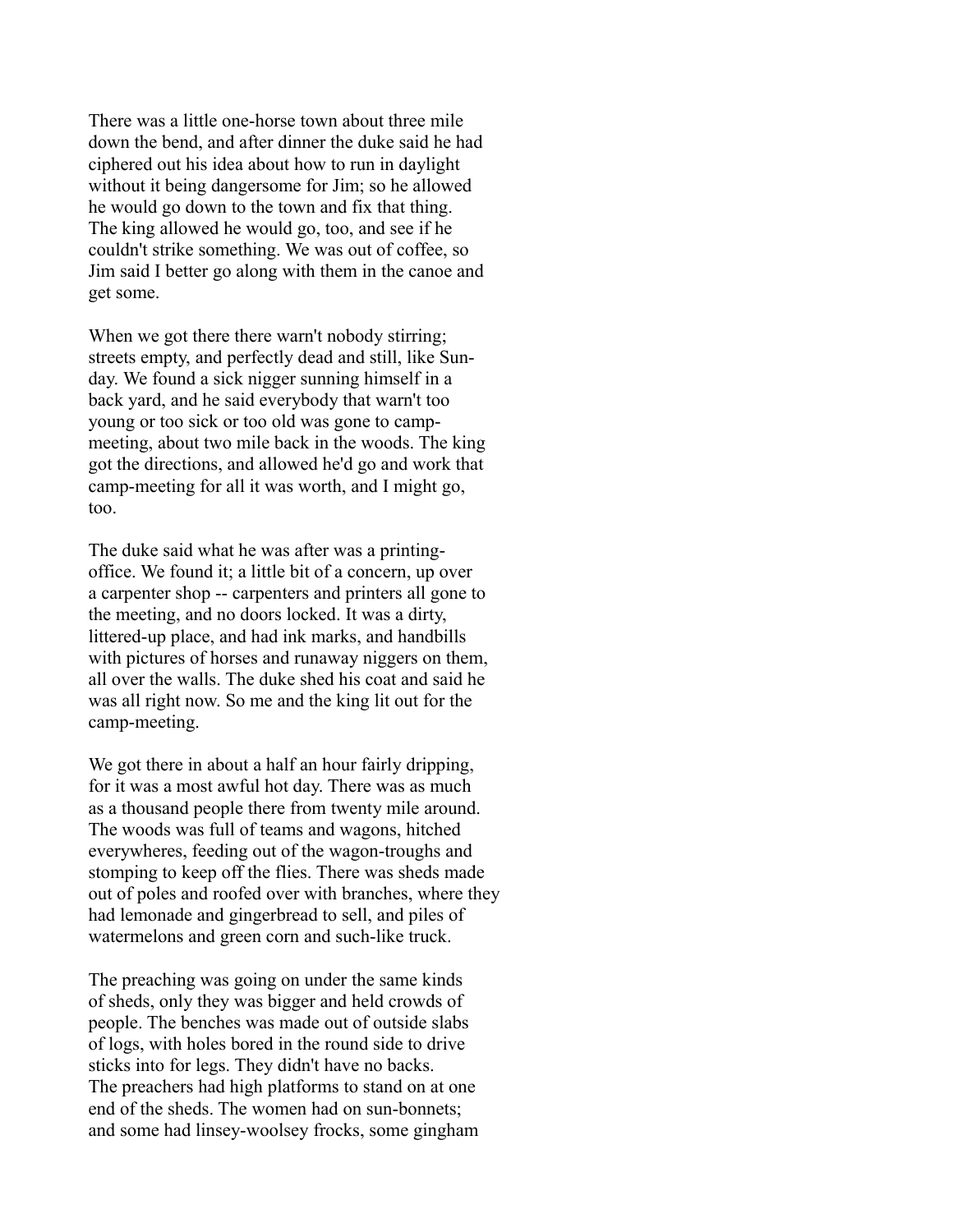ones, and a few of the young ones had on calico. Some of the young men was barefooted, and some of the children didn't have on any clothes but just a towlinen shirt. Some of the old women was knitting, and some of the young folks was courting on the sly.

The first shed we come to the preacher was lining out a hymn. He lined out two lines, everybody sung it, and it was kind of grand to hear it, there was so many of them and they done it in such a rousing way; then he lined out two more for them to sing -- and so on. The people woke up more and more, and sung louder and louder; and towards the end some begun to groan, and some begun to shout. Then the preacher begun to preach, and begun in earnest, too; and went weaving first to one side of the platform and then the other, and then a-leaning down over the front of it, with his arms and his body going all the time, and shouting his words out with all his might; and every now and then he would hold up his Bible and spread it open, and kind of pass it around this way and that, shouting, "It's the brazen serpent in the wilderness! Look upon it and live!" And people would shout out, "Glory! -- A-a-MEN!" And so he went on, and the people groaning and crying and saying amen:

"Oh, come to the mourners' bench! come, black with sin! (AMEN!) come, sick and sore! (AMEN!) come, lame and halt and blind! (AMEN!) come, pore and needy, sunk in shame! (A-A-MEN!) come, all that's worn and soiled and suffering! -- come with a broken spirit! come with a contrite heart! come in your rags and sin and dirt! the waters that cleanse is free, the door of heaven stands open -- oh, enter in and be at rest!" (A-A-MEN! GLORY, GLORY HALLELUJAH!)

And so on. You couldn't make out what the preacher said any more, on account of the shouting and crying. Folks got up everywheres in the crowd, and worked their way just by main strength to the mourners' bench, with the tears running down their faces; and when all the mourners had got up there to the front benches in a crowd, they sung and shouted and flung themselves down on the straw, just crazy and wild.

Well, the first I knowed the king got a-going, and you could hear him over everybody; and next he went a-charging up on to the platform, and the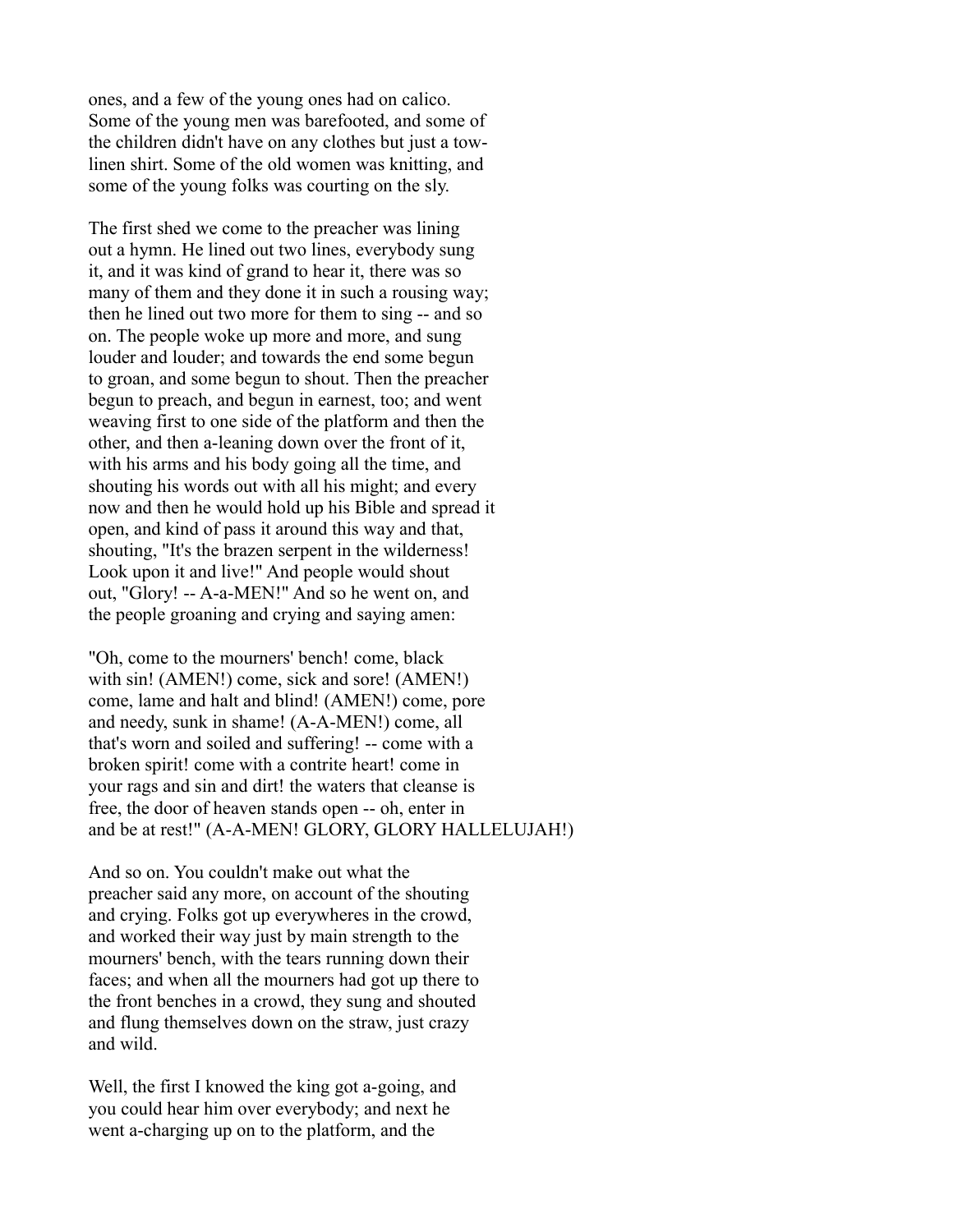preacher he begged him to speak to the people, and he done it. He told them he was a pirate -- been a pirate for thirty years out in the Indian Ocean -- and his crew was thinned out considerable last spring in a fight, and he was home now to take out some fresh men, and thanks to goodness he'd been robbed last night and put ashore off of a steamboat without a cent, and he was glad of it; it was the blessedest thing that ever happened to him, because he was a changed man now, and happy for the first time in his life; and, poor as he was, he was going to start right off and work his way back to the Indian Ocean, and put in the rest of his life trying to turn the pirates into the true path; for he could do it better than anybody else, being acquainted with all pirate crews in that ocean; and though it would take him a long time to get there without money, he would get there anyway, and every time he convinced a pirate he would say to him, "Don't you thank me, don't you give me no credit; it all belongs to them dear people in Pokeville campmeeting, natural brothers and benefactors of the race, and that dear preacher there, the truest friend a pirate ever had!"

And then he busted into tears, and so did everybody. Then somebody sings out, "Take up a collection for him, take up a collection!" Well, a half a dozen made a jump to do it, but somebody sings out, "Let HIM pass the hat around!" Then everybody said it, the preacher too.

So the king went all through the crowd with his hat swabbing his eyes, and blessing the people and praising them and thanking them for being so good to the poor pirates away off there; and every little while the prettiest kind of girls, with the tears running down their cheeks, would up and ask him would he let them kiss him for to remember him by; and he always done it; and some of them he hugged and kissed as many as five or six times -- and he was invited to stay a week; and everybody wanted him to live in their houses, and said they'd think it was an honor; but he said as this was the last day of the camp-meeting he couldn't do no good, and besides he was in a sweat to get to the Indian Ocean right off and go to work on the pirates.

When we got back to the raft and he come to count up he found he had collected eighty-seven dollars and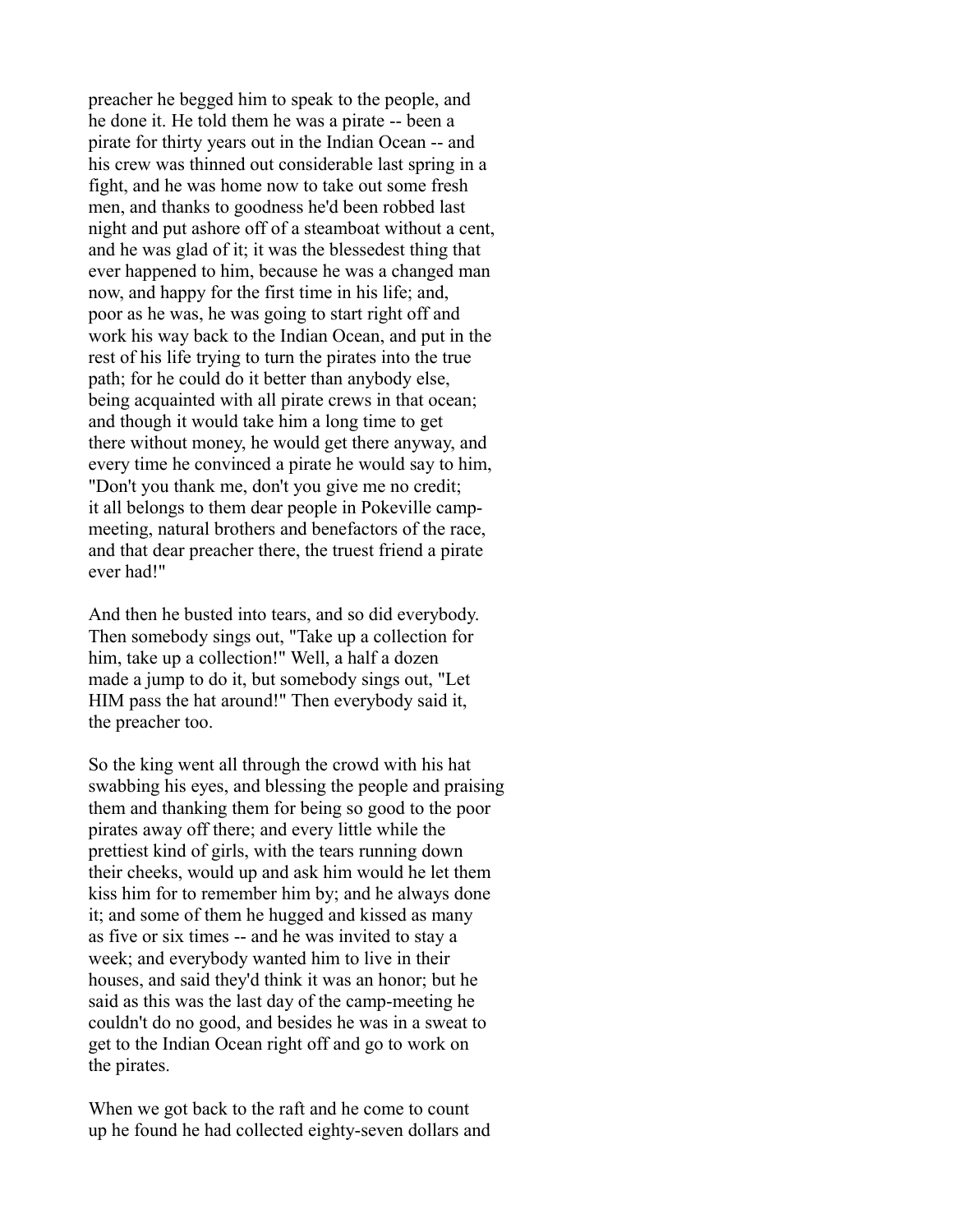seventy-five cents. And then he had fetched away a three-gallon jug of whisky, too, that he found under a wagon when he was starting home through the woods. The king said, take it all around, it laid over any day he'd ever put in in the missionarying line. He said it warn't no use talking, heathens don't amount to shucks alongside of pirates to work a camp-meeting with.

The duke was thinking HE'D been doing pretty well till the king come to show up, but after that he didn't think so so much. He had set up and printed off two little jobs for farmers in that printing-office -- horse bills -- and took the money, four dollars. And he had got in ten dollars' worth of advertisements for the paper, which he said he would put in for four dollars if they would pay in advance -- so they done it. The price of the paper was two dollars a year, but he took in three subscriptions for half a dollar apiece on condition of them paying him in advance; they were going to pay in cordwood and onions as usual, but he said he had just bought the concern and knocked down the price as low as he could afford it, and was going to run it for cash. He set up a little piece of poetry, which he made, himself, out of his own head -- three verses -- kind of sweet and saddish -- the name of it was, "Yes, crush, cold world, this breaking heart" - and he left that all set up and ready to print in the paper, and didn't charge nothing for it. Well, he took in nine dollars and a half, and said he'd done a pretty square day's work for it.

Then he showed us another little job he'd printed and hadn't charged for, because it was for us. It had a picture of a runaway nigger with a bundle on a stick over his shoulder, and "\$200 reward" under it. The reading was all about Jim, and just described him to a dot. It said he run away from St. Jacques' plantation, forty mile below New Orleans, last winter, and likely went north, and whoever would catch him and send him back he could have the reward and expenses.

"Now," says the duke, "after to-night we can run in the daytime if we want to. Whenever we see anybody coming we can tie Jim hand and foot with a rope, and lay him in the wigwam and show this handbill and say we captured him up the river, and were too poor to travel on a steamboat, so we got this little raft on credit from our friends and are going down to get the reward. Handcuffs and chains would look still better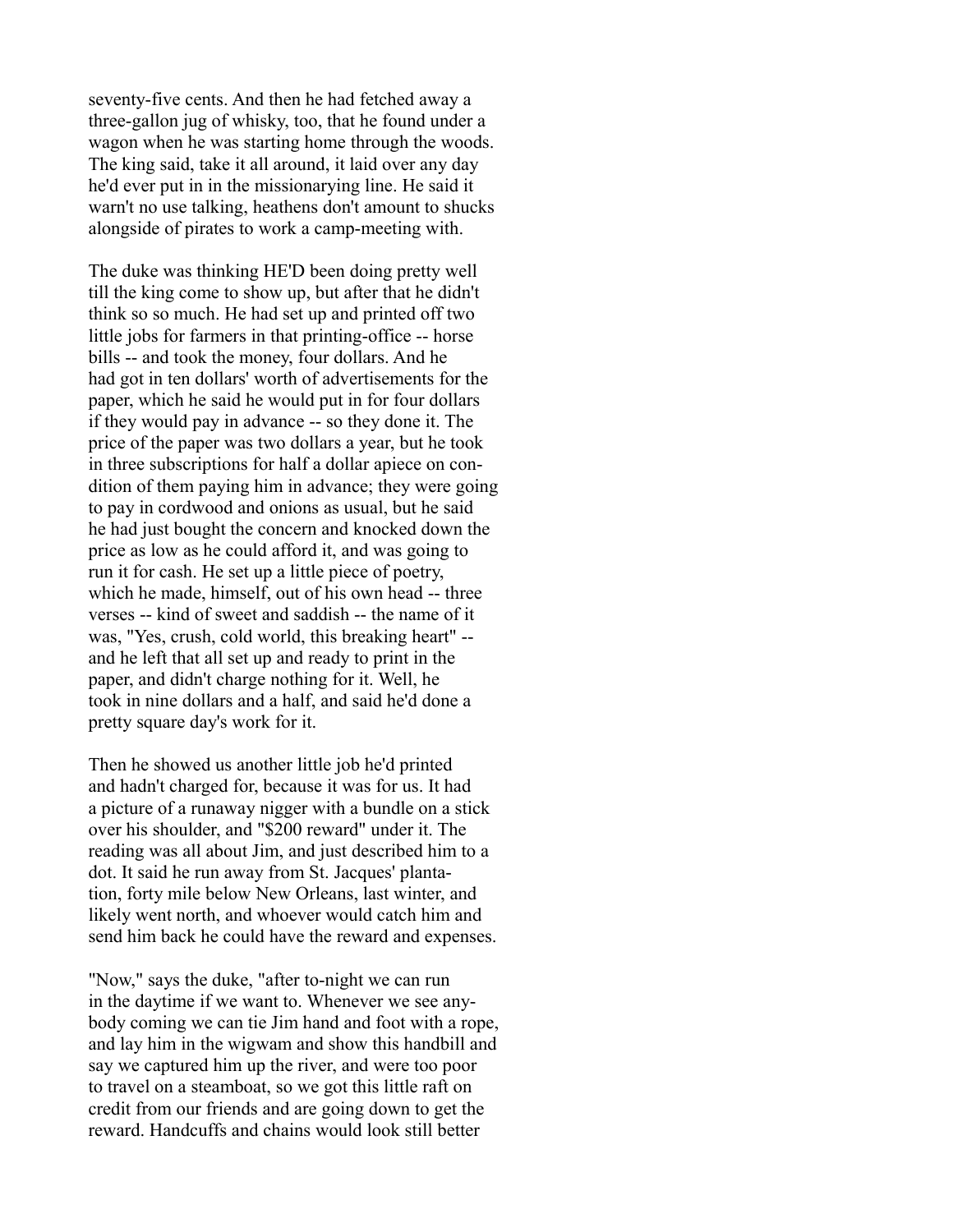on Jim, but it wouldn't go well with the story of us being so poor. Too much like jewelry. Ropes are the correct thing -- we must preserve the unities, as we say on the boards."

We all said the duke was pretty smart, and there couldn't be no trouble about running daytimes. We judged we could make miles enough that night to get out of the reach of the powwow we reckoned the duke's work in the printing office was going to make in that little town; then we could boom right along if we wanted to.

We laid low and kept still, and never shoved out till nearly ten o'clock; then we slid by, pretty wide away from the town, and didn't hoist our lantern till we was clear out of sight of it.

When Jim called me to take the watch at four in the morning, he says:

"Huck, does you reck'n we gwyne to run acrost any mo' kings on dis trip?"

"No," I says, "I reckon not."

"Well," says he, "dat's all right, den. I doan' mine one er two kings, but dat's enough. Dis one's powerful drunk, en de duke ain' much better."

I found Jim had been trying to get him to talk French, so he could hear what it was like; but he said he had been in this country so long, and had so much trouble, he'd forgot it.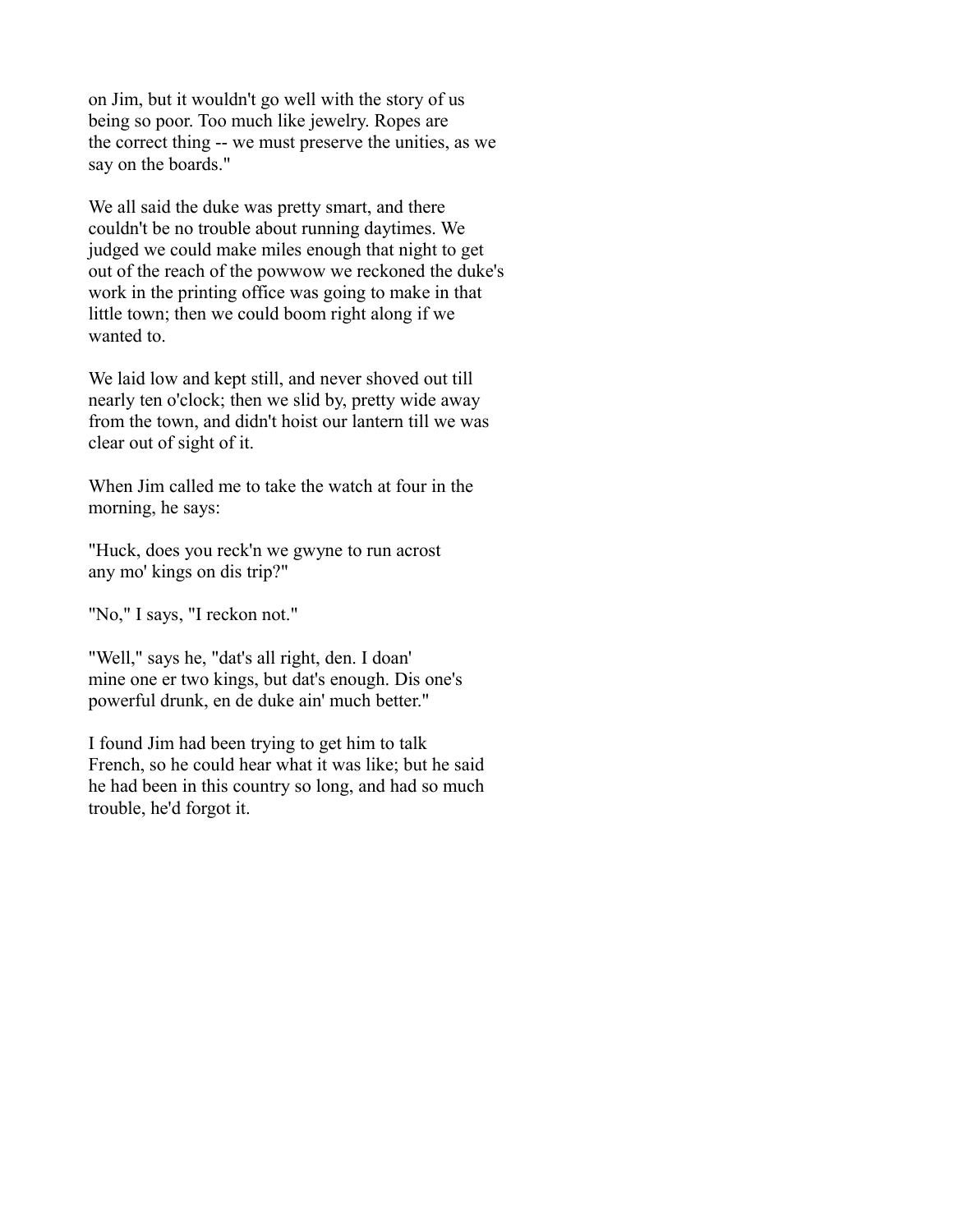# CHAPTER XXI.

IT was after sun-up now, but we went right on and didn't tie up. The king and the duke turned out by and by looking pretty rusty; but after they'd jumped overboard and took a swim it chippered them up a good deal. After breakfast the king he took a seat on the corner of the raft, and pulled off his boots and rolled up his britches, and let his legs dangle in the water, so as to be comfortable, and lit his pipe, and went to getting his Romeo and Juliet by heart. When he had got it pretty good him and the duke begun to practice it together. The duke had to learn him over and over again how to say every speech; and he made him sigh, and put his hand on his heart, and after a while he said he done it pretty well; "only," he says, "you mustn't bellow out ROMEO! that way, like a bull -- you must say it soft and sick and languishy, so -- R-o-o-meo! that is the idea; for Juliet's a dear sweet mere child of a girl, you know, and she doesn't bray like a jackass."

Well, next they got out a couple of long swords that the duke made out of oak laths, and begun to practice the sword fight -- the duke called himself Richard III.; and the way they laid on and pranced around the raft was grand to see. But by and by the king tripped and fell overboard, and after that they took a rest, and had a talk about all kinds of adventures they'd had in other times along the river.

After dinner the duke says:

"Well, Capet, we'll want to make this a first-class show, you know, so I guess we'll add a little more to it. We want a little something to answer encores with, anyway."

"What's onkores, Bilgewater?"

The duke told him, and then says:

"I'll answer by doing the Highland fling or the sailor's hornpipe; and you -- well, let me see -- oh, I've got it -- you can do Hamlet's soliloquy."

"Hamlet's which?"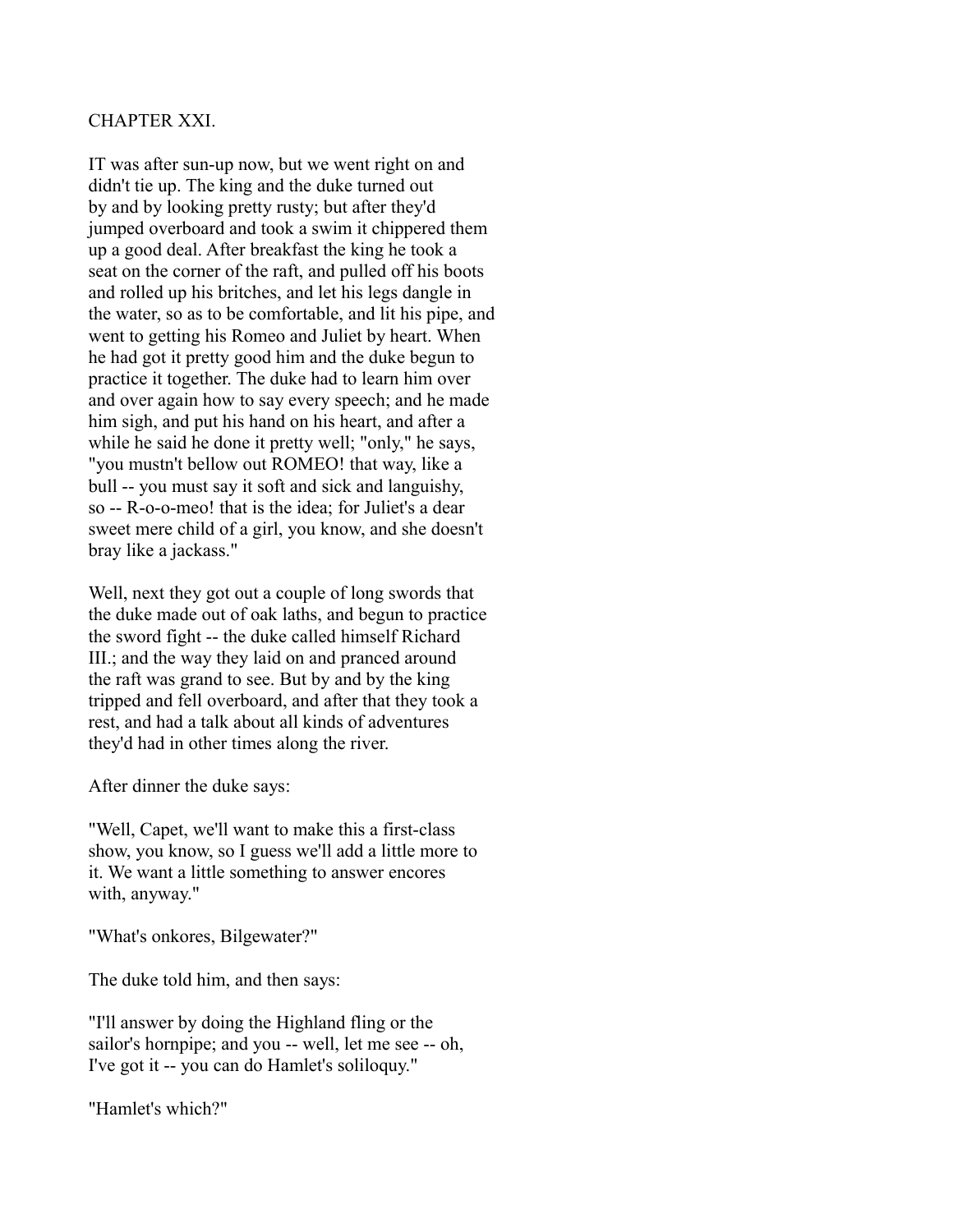"Hamlet's soliloquy, you know; the most celebrated thing in Shakespeare. Ah, it's sublime, sublime! Always fetches the house. I haven't got it in the book -- I've only got one volume -- but I reckon I can piece it out from memory. I'll just walk up and down a minute, and see if I can call it back from recollection's vaults."

So he went to marching up and down, thinking, and frowning horrible every now and then; then he would hoist up his eyebrows; next he would squeeze his hand on his forehead and stagger back and kind of moan; next he would sigh, and next he'd let on to drop a tear. It was beautiful to see him. By and by he got it. He told us to give attention. Then he strikes a most noble attitude, with one leg shoved forwards, and his arms stretched away up, and his head tilted back, looking up at the sky; and then he begins to rip and rave and grit his teeth; and after that, all through his speech, he howled, and spread around, and swelled up his chest, and just knocked the spots out of any acting ever I see before. This is the speech -- I learned it, easy enough, while he was learning it to the king:

 To be, or not to be; that is the bare bodkin That makes calamity of so long life; For who would fardels bear, till Birnam Wood do come to Dunsinane, But that the fear of something after death Murders the innocent sleep, Great nature's second course, And makes us rather sling the arrows of outrageous fortune Than fly to others that we know not of. There's the respect must give us pause: Wake Duncan with thy knocking! I would thou couldst; For who would bear the whips and scorns of time, The oppressor's wrong, the proud man's contumely, The law's delay, and the quietus which his pangs might take, In the dead waste and middle of the night, when churchyards yawn In customary suits of solemn black, But that the undiscovered country from whose bourne no traveler returns, Breathes forth contagion on the world, And thus the native hue of resolution, like the poor cat i' the adage, Is sicklied o'er with care, And all the clouds that lowered o'er our housetops,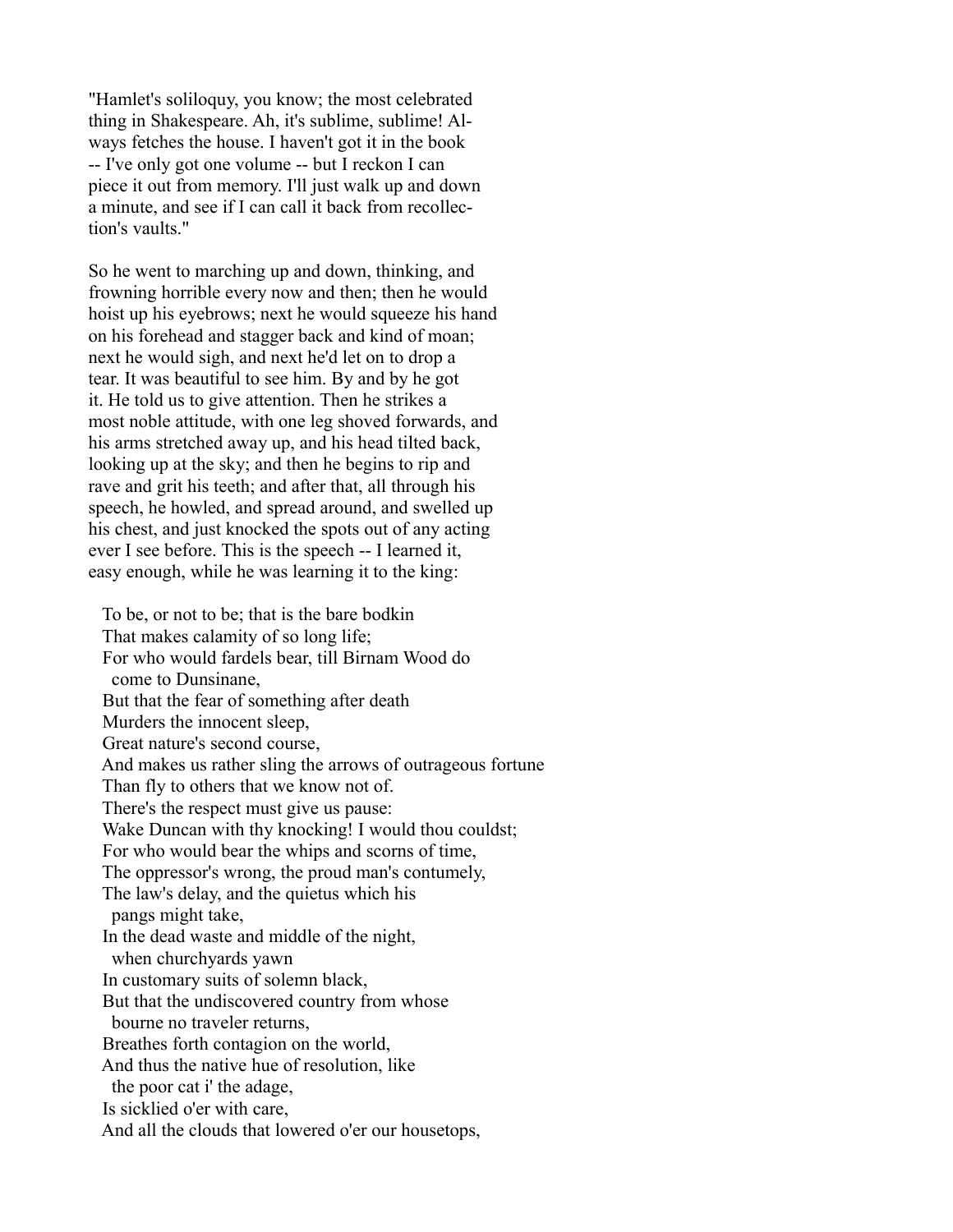With this regard their currents turn awry, And lose the name of action. 'Tis a consummation devoutly to be wished. But soft you, the fair Ophelia: Ope not thy ponderous and marble jaws, But get thee to a nunnery -- go!

Well, the old man he liked that speech, and he mighty soon got it so he could do it first-rate. It seemed like he was just born for it; and when he had his hand in and was excited, it was perfectly lovely the way he would rip and tear and rair up behind when he was getting it off.

The first chance we got the duke he had some showbills printed; and after that, for two or three days as we floated along, the raft was a most uncommon lively place, for there warn't nothing but sword fighting and rehearsing -- as the duke called it -- going on all the time. One morning, when we was pretty well down the State of Arkansaw, we come in sight of a little one-horse town in a big bend; so we tied up about three-quarters of a mile above it, in the mouth of a crick which was shut in like a tunnel by the cypress trees, and all of us but Jim took the canoe and went down there to see if there was any chance in that place for our show.

We struck it mighty lucky; there was going to be a circus there that afternoon, and the country people was already beginning to come in, in all kinds of old shackly wagons, and on horses. The circus would leave before night, so our show would have a pretty good chance. The duke he hired the courthouse, and we went around and stuck up our bills. They read like this:

 Shaksperean Revival ! ! ! Wonderful Attraction! For One Night Only! The world renowned tragedians, David Garrick the Younger, of Drury Lane Theatre London, and Edmund Kean the elder, of the Royal Haymarket Theatre, Whitechapel, Pudding Lane, Piccadilly, London, and the Royal Continental Theatres, in their sublime Shaksperean Spectacle entitled The Balcony Scene in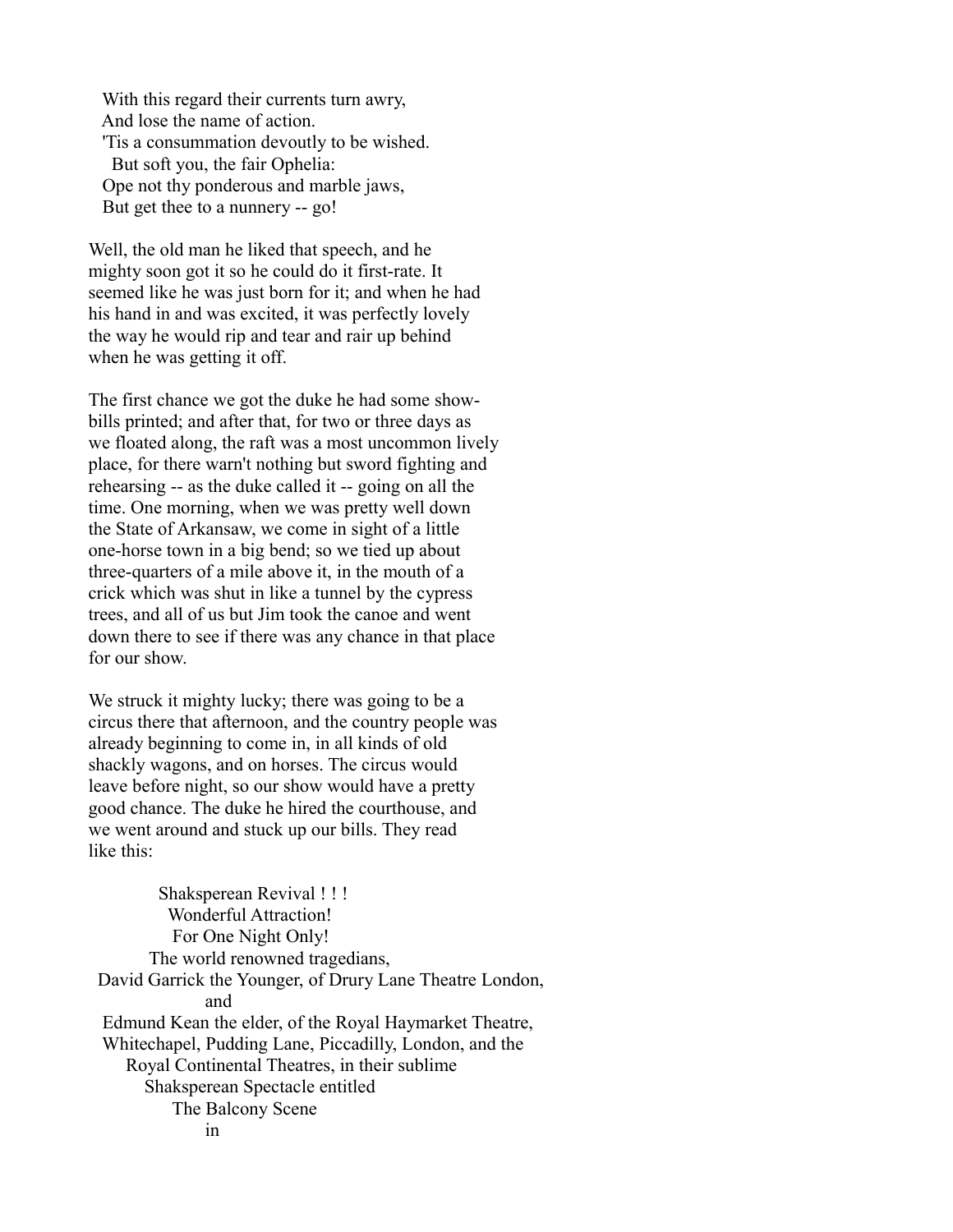Romeo and Juliet ! ! ! Romeo...................Mr. Garrick Juliet..................Mr. Kean Assisted by the whole strength of the company! New costumes, new scenes, new appointments! Also: The thrilling, masterly, and blood-curdling Broad-sword conflict In Richard III. ! ! ! Richard III.............Mr. Garrick Richmond................Mr. Kean Also: (by special request) Hamlet's Immortal Soliloquy ! ! By The Illustrious Kean! Done by him 300 consecutive nights in Paris! For One Night Only, On account of imperative European engagements! Admission 25 cents; children and servants, 10 cents.

Then we went loafing around town. The stores and houses was most all old, shackly, dried up frame concerns that hadn't ever been painted; they was set up three or four foot above ground on stilts, so as to be out of reach of the water when the river was overflowed. The houses had little gardens around them, but they didn't seem to raise hardly anything in them but jimpson-weeds, and sunflowers, and ash piles, and old curled-up boots and shoes, and pieces of bottles, and rags, and played-out tinware. The fences was made of different kinds of boards, nailed on at different times; and they leaned every which way, and had gates that didn't generly have but one hinge -- a leather one. Some of the fences had been whitewashed some time or another, but the duke said it was in Clumbus' time, like enough. There was generly hogs in the garden, and people driving them out.

All the stores was along one street. They had white domestic awnings in front, and the country people hitched their horses to the awning-posts. There was empty drygoods boxes under the awnings, and loafers roosting on them all day long, whittling them with their Barlow knives; and chawing tobacco, and gaping and yawning and stretching -- a mighty ornery lot. They generly had on yellow straw hats most as wide as an umbrella, but didn't wear no coats nor waistcoats, they called one another Bill, and Buck, and Hank, and Joe, and Andy, and talked lazy and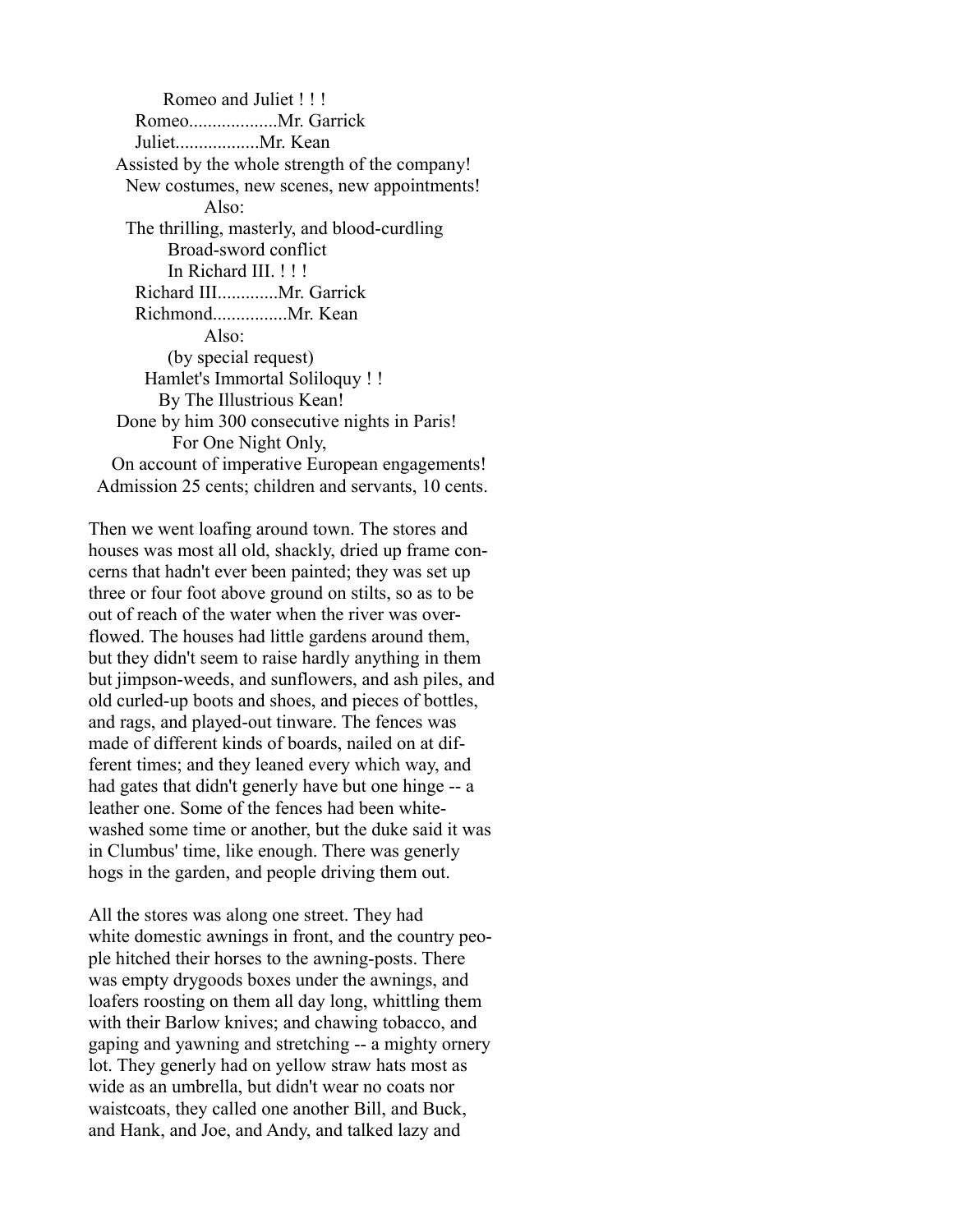drawly, and used considerable many cuss words. There was as many as one loafer leaning up against every awning-post, and he most always had his hands in his britches-pockets, except when he fetched them out to lend a chaw of tobacco or scratch. What a body was hearing amongst them all the time was:

"Gimme a chaw 'v tobacker, Hank "

"Cain't; I hain't got but one chaw left. Ask Bill."

Maybe Bill he gives him a chaw; maybe he lies and says he ain't got none. Some of them kinds of loafers never has a cent in the world, nor a chaw of tobacco of their own. They get all their chawing by borrowing; they say to a fellow, "I wisht you'd len' me a chaw, Jack, I jist this minute give Ben Thompson the last chaw I had" -- which is a lie pretty much everytime; it don't fool nobody but a stranger; but Jack ain't no stranger, so he says:

"YOU give him a chaw, did you? So did your sister's cat's grandmother. You pay me back the chaws you've awready borry'd off'n me, Lafe Buckner, then I'll loan you one or two ton of it, and won't charge you no back intrust, nuther."

"Well, I DID pay you back some of it wunst."

"Yes, you did -- 'bout six chaws. You borry'd store tobacker and paid back nigger-head."

Store tobacco is flat black plug, but these fellows mostly chaws the natural leaf twisted. When they borrow a chaw they don't generly cut it off with a knife, but set the plug in between their teeth, and gnaw with their teeth and tug at the plug with their hands till they get it in two; then sometimes the one that owns the tobacco looks mournful at it when it's handed back, and says, sarcastic:

"Here, gimme the CHAW, and you take the PLUG."

All the streets and lanes was just mud; they warn't nothing else BUT mud -- mud as black as tar and nigh about a foot deep in some places, and two or three inches deep in ALL the places. The hogs loafed and grunted around everywheres. You'd see a muddy sow and a litter of pigs come lazying along the street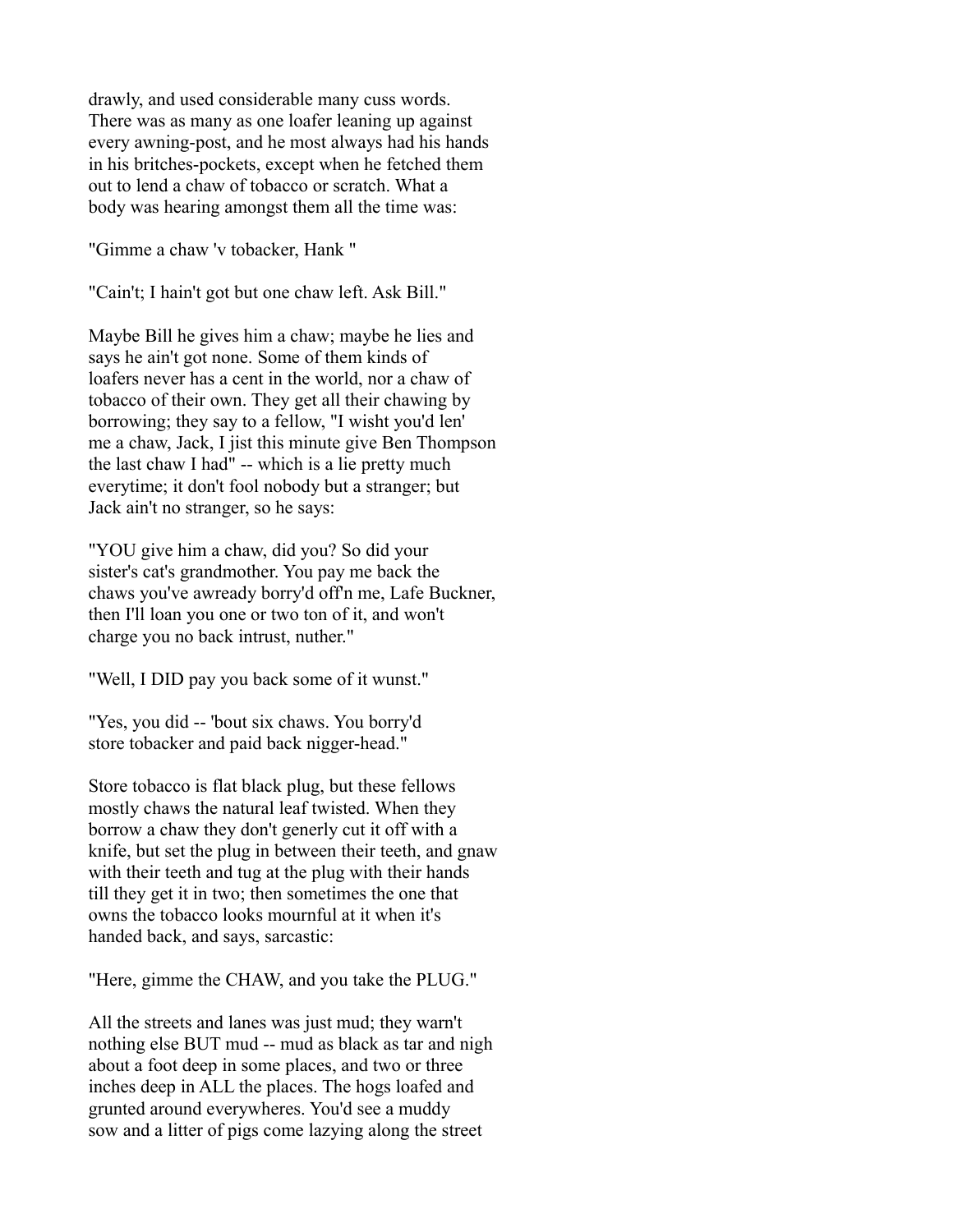and whollop herself right down in the way, where folks had to walk around her, and she'd stretch out and shut her eyes and wave her ears whilst the pigs was milking her, and look as happy as if she was on salary. And pretty soon you'd hear a loafer sing out, "Hi! SO boy! sick him, Tige!" and away the sow would go, squealing most horrible, with a dog or two swinging to each ear, and three or four dozen more a-coming; and then you would see all the loafers get up and watch the thing out of sight, and laugh at the fun and look grateful for the noise. Then they'd settle back again till there was a dog fight. There couldn't anything wake them up all over, and make them happy all over, like a dog fight -- unless it might be putting turpentine on a stray dog and setting fire to him, or tying a tin pan to his tail and see him run himself to death.

On the river front some of the houses was sticking out over the bank, and they was bowed and bent, and about ready to tumble in, The people had moved out of them. The bank was caved away under one corner of some others, and that corner was hanging over. People lived in them yet, but it was dangersome, because sometimes a strip of land as wide as a house caves in at a time. Sometimes a belt of land a quarter of a mile deep will start in and cave along and cave along till it all caves into the river in one summer. Such a town as that has to be always moving back, and back, and back, because the river's always gnawing at it.

The nearer it got to noon that day the thicker and thicker was the wagons and horses in the streets, and more coming all the time. Families fetched their dinners with them from the country, and eat them in the wagons. There was considerable whisky drinking going on, and I seen three fights. By and by somebody sings out:

"Here comes old Boggs! -- in from the country for his little old monthly drunk; here he comes, boys!"

All the loafers looked glad; I reckoned they was used to having fun out of Boggs. One of them says:

"Wonder who he's a-gwyne to chaw up this time. If he'd a-chawed up all the men he's ben a-gwyne to chaw up in the last twenty year he'd have considerable ruputation now."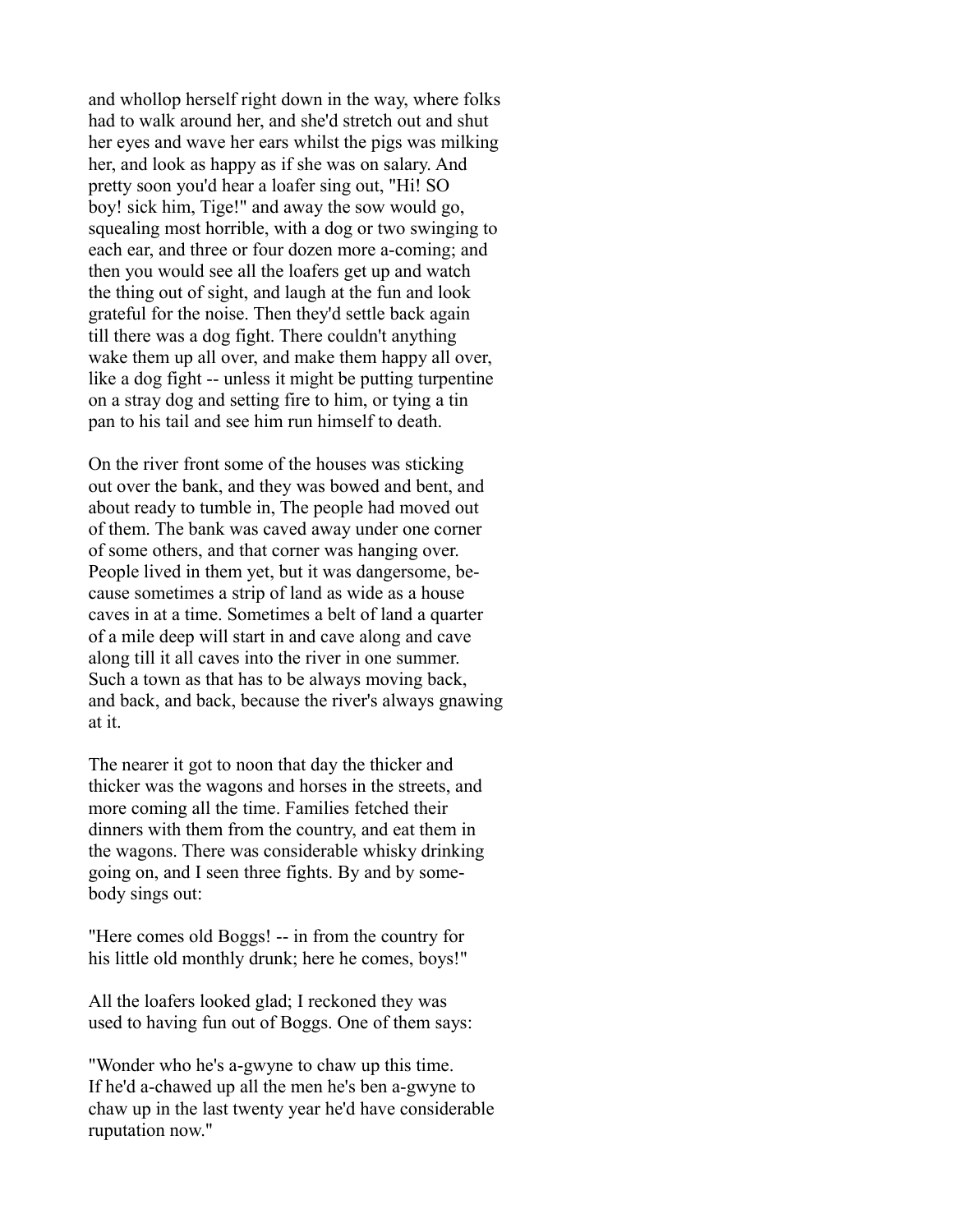Another one says, "I wisht old Boggs 'd threaten me, 'cuz then I'd know I warn't gwyne to die for a thousan' year."

Boggs comes a-tearing along on his horse, whooping and yelling like an Injun, and singing out:

"Cler the track, thar. I'm on the waw-path, and the price uv coffins is a-gwyne to raise."

He was drunk, and weaving about in his saddle; he was over fifty year old, and had a very red face. Everybody yelled at him and laughed at him and sassed him, and he sassed back, and said he'd attend to them and lay them out in their regular turns, but he couldn't wait now because he'd come to town to kill old Colonel Sherburn, and his motto was, "Meat first, and spoon vittles to top off on."

He see me, and rode up and says:

"Whar'd you come f'm, boy? You prepared to die?"

Then he rode on. I was scared, but a man says:

"He don't mean nothing; he's always a-carryin' on like that when he's drunk. He's the best naturedest old fool in Arkansaw -- never hurt nobody, drunk nor sober."

Boggs rode up before the biggest store in town, and bent his head down so he could see under the curtain of the awning and yells:

"Come out here, Sherburn! Come out and meet the man you've swindled. You're the houn' I'm after, and I'm a-gwyne to have you, too!"

And so he went on, calling Sherburn everything he could lay his tongue to, and the whole street packed with people listening and laughing and going on. By and by a proud-looking man about fifty-five -- and he was a heap the best dressed man in that town, too - steps out of the store, and the crowd drops back on each side to let him come. He says to Boggs, mighty ca'm and slow -- he says: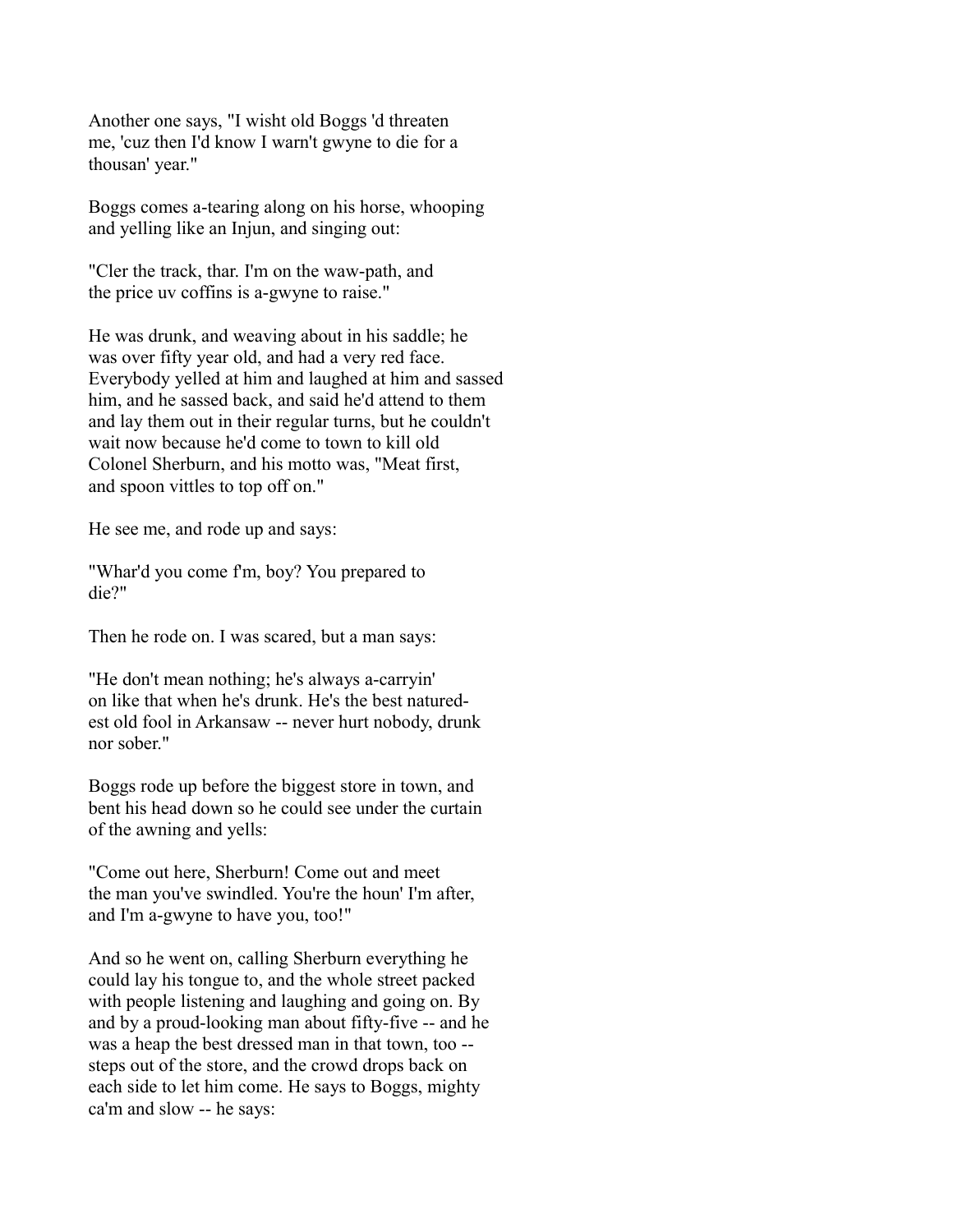"I'm tired of this, but I'll endure it till one o'clock. Till one o'clock, mind -- no longer. If you open your mouth against me only once after that time you can't travel so far but I will find you."

Then he turns and goes in. The crowd looked mighty sober; nobody stirred, and there warn't no more laughing. Boggs rode off blackguarding Sherburn as loud as he could yell, all down the street; and pretty soon back he comes and stops before the store, still keeping it up. Some men crowded around him and tried to get him to shut up, but he wouldn't; they told him it would be one o'clock in about fifteen minutes, and so he MUST go home -- he must go right away. But it didn't do no good. He cussed away with all his might, and throwed his hat down in the mud and rode over it, and pretty soon away he went a-raging down the street again, with his gray hair aflying. Everybody that could get a chance at him tried their best to coax him off of his horse so they could lock him up and get him sober; but it warn't no use -- up the street he would tear again, and give Sherburn another cussing. By and by somebody says:

"Go for his daughter! -- quick, go for his daughter; sometimes he'll listen to her. If anybody can persuade him, she can."

So somebody started on a run. I walked down street a ways and stopped. In about five or ten minutes here comes Boggs again, but not on his horse. He was a-reeling across the street towards me, bareheaded, with a friend on both sides of him a-holt of his arms and hurrying him along. He was quiet, and looked uneasy; and he warn't hanging back any, but was doing some of the hurrying himself. Somebody sings out:

# "Boggs!"

I looked over there to see who said it, and it was that Colonel Sherburn. He was standing perfectly still in the street, and had a pistol raised in his right hand -- not aiming it, but holding it out with the barrel tilted up towards the sky. The same second I see a young girl coming on the run, and two men with her. Boggs and the men turned round to see who called him, and when they see the pistol the men jumped to one side, and the pistol-barrel come down slow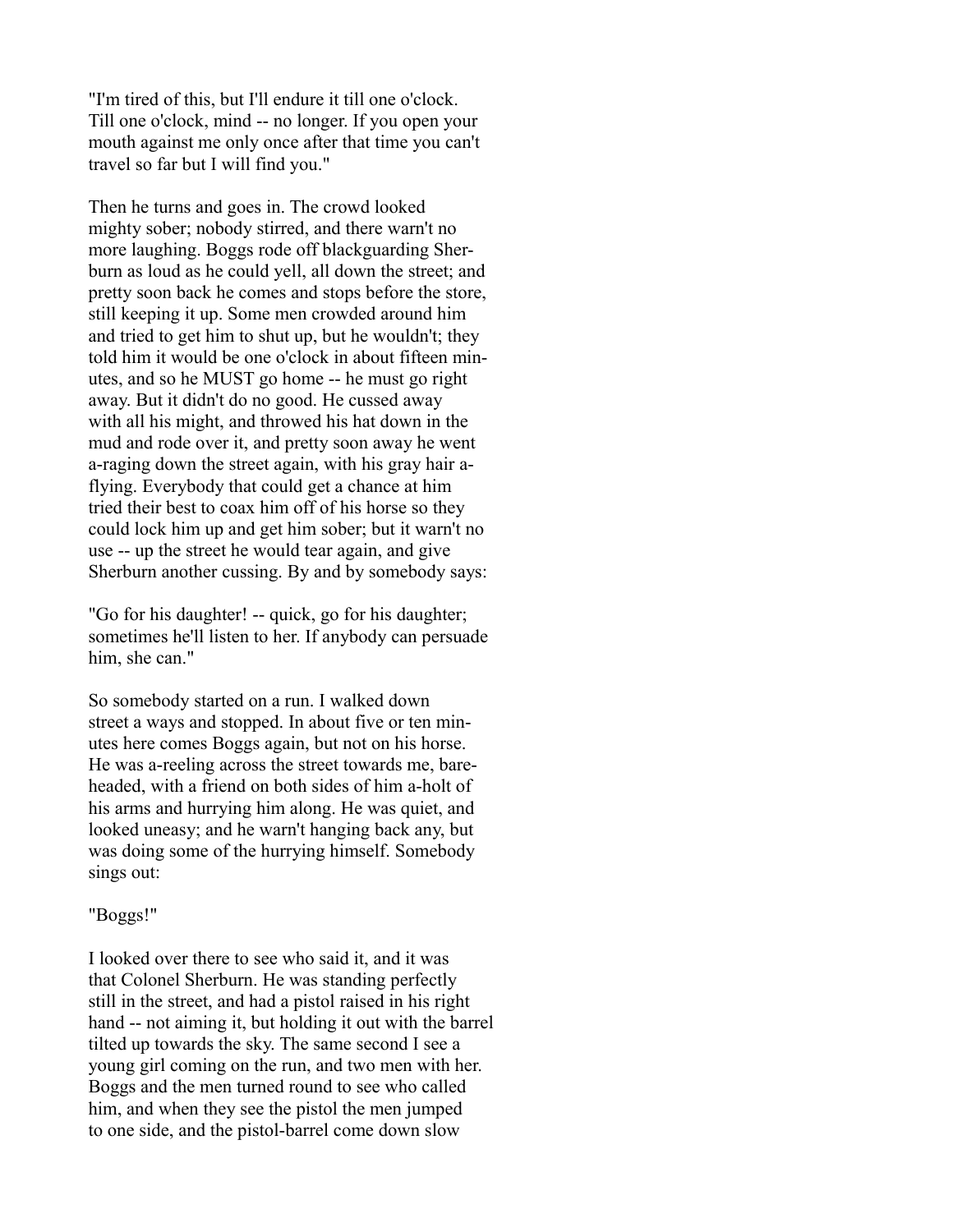and steady to a level -- both barrels cocked. Boggs throws up both of his hands and says, "O Lord, don't shoot!" Bang! goes the first shot, and he staggers back, clawing at the air -- bang! goes the second one, and he tumbles backwards on to the ground, heavy and solid, with his arms spread out. That young girl screamed out and comes rushing, and down she throws herself on her father, crying, and saying, "Oh, he's killed him, he's killed him!" The crowd closed up around them, and shouldered and jammed one another, with their necks stretched, trying to see, and people on the inside trying to shove them back and shouting, "Back, back! give him air, give him air!"

Colonel Sherburn he tossed his pistol on to the ground, and turned around on his heels and walked off.

They took Boggs to a little drug store, the crowd pressing around just the same, and the whole town following, and I rushed and got a good place at the window, where I was close to him and could see in. They laid him on the floor and put one large Bible under his head, and opened another one and spread it on his breast; but they tore open his shirt first, and I seen where one of the bullets went in. He made about a dozen long gasps, his breast lifting the Bible up when he drawed in his breath, and letting it down again when he breathed it out -- and after that he laid still; he was dead. Then they pulled his daughter away from him, screaming and crying, and took her off. She was about sixteen, and very sweet and gentle looking, but awful pale and scared.

Well, pretty soon the whole town was there, squirming and scrouging and pushing and shoving to get at the window and have a look, but people that had the places wouldn't give them up, and folks behind them was saying all the time, "Say, now, you've looked enough, you fellows; 'tain't right and 'tain't fair for you to stay thar all the time, and never give nobody a chance; other folks has their rights as well as you."

There was considerable jawing back, so I slid out, thinking maybe there was going to be trouble. The streets was full, and everybody was excited. Everybody that seen the shooting was telling how it happened, and there was a big crowd packed around each one of these fellows, stretching their necks and listening. One long, lanky man, with long hair and a big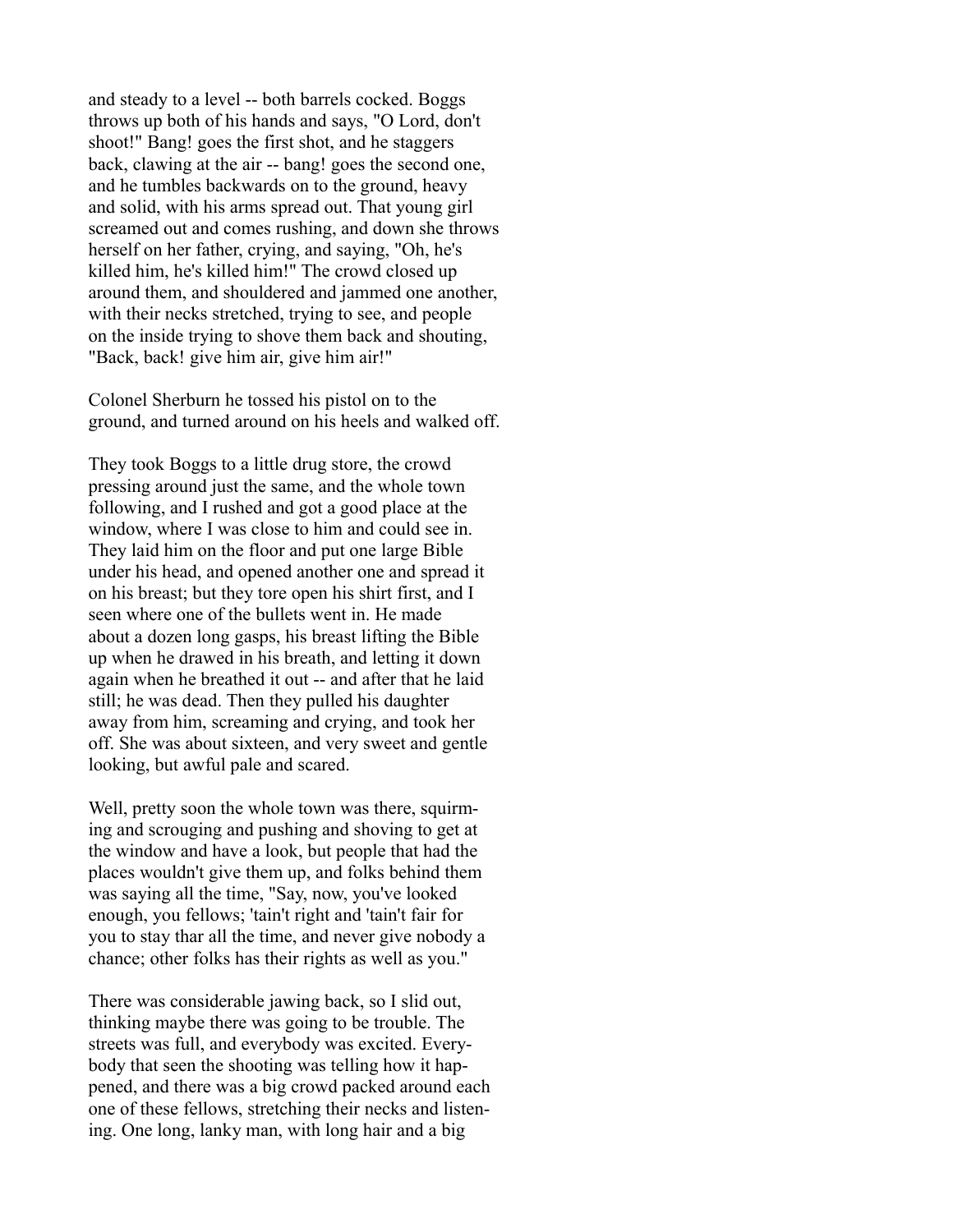white fur stovepipe hat on the back of his head, and a crooked-handled cane, marked out the places on the ground where Boggs stood and where Sherburn stood, and the people following him around from one place to t'other and watching everything he done, and bobbing their heads to show they understood, and stooping a little and resting their hands on their thighs to watch him mark the places on the ground with his cane; and then he stood up straight and stiff where Sherburn had stood, frowning and having his hat-brim down over his eyes, and sung out, "Boggs!" and then fetched his cane down slow to a level, and says "Bang!" staggered backwards, says "Bang!" again, and fell down flat on his back. The people that had seen the thing said he done it perfect; said it was just exactly the way it all happened. Then as much as a dozen people got out their bottles and treated him.

Well, by and by somebody said Sherburn ought to be lynched. In about a minute everybody was saying it; so away they went, mad and yelling, and snatching down every clothes-line they come to to do the hanging with.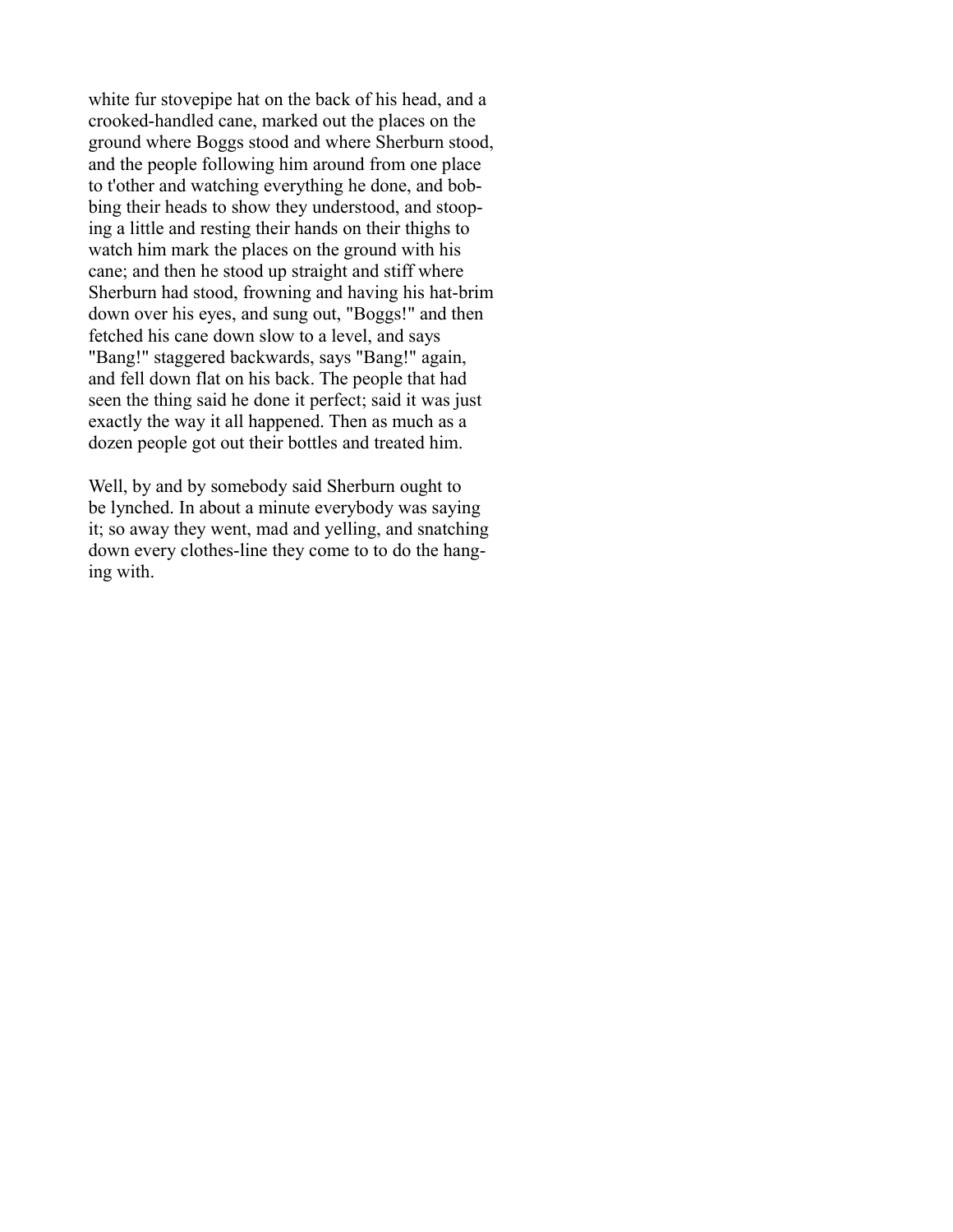## CHAPTER XXII.

THEY swarmed up towards Sherburn's house, awhooping and raging like Injuns, and everything had to clear the way or get run over and tromped to mush, and it was awful to see. Children was heeling it ahead of the mob, screaming and trying to get out of the way; and every window along the road was full of women's heads, and there was nigger boys in every tree, and bucks and wenches looking over every fence; and as soon as the mob would get nearly to them they would break and skaddle back out of reach. Lots of the women and girls was crying and taking on, scared most to death.

They swarmed up in front of Sherburn's palings as thick as they could jam together, and you couldn't hear yourself think for the noise. It was a little twenty-foot yard. Some sung out "Tear down the fence! tear down the fence!" Then there was a racket of ripping and tearing and smashing, and down she goes, and the front wall of the crowd begins to roll in like a wave.

Just then Sherburn steps out on to the roof of his little front porch, with a double-barrel gun in his hand, and takes his stand, perfectly ca'm and deliberate, not saying a word. The racket stopped, and the wave sucked back.

Sherburn never said a word -- just stood there, looking down. The stillness was awful creepy and uncomfortable. Sherburn run his eye slow along the crowd; and wherever it struck the people tried a little to outgaze him, but they couldn't; they dropped their eyes and looked sneaky. Then pretty soon Sherburn sort of laughed; not the pleasant kind, but the kind that makes you feel like when you are eating bread that's got sand in it.

Then he says, slow and scornful:

"The idea of YOU lynching anybody! It's amusing. The idea of you thinking you had pluck enough to lynch a MAN! Because you're brave enough to tar and feather poor friendless cast-out women that come along here, did that make you think you had grit enough to lay your hands on a MAN? Why, a MAN'S safe in the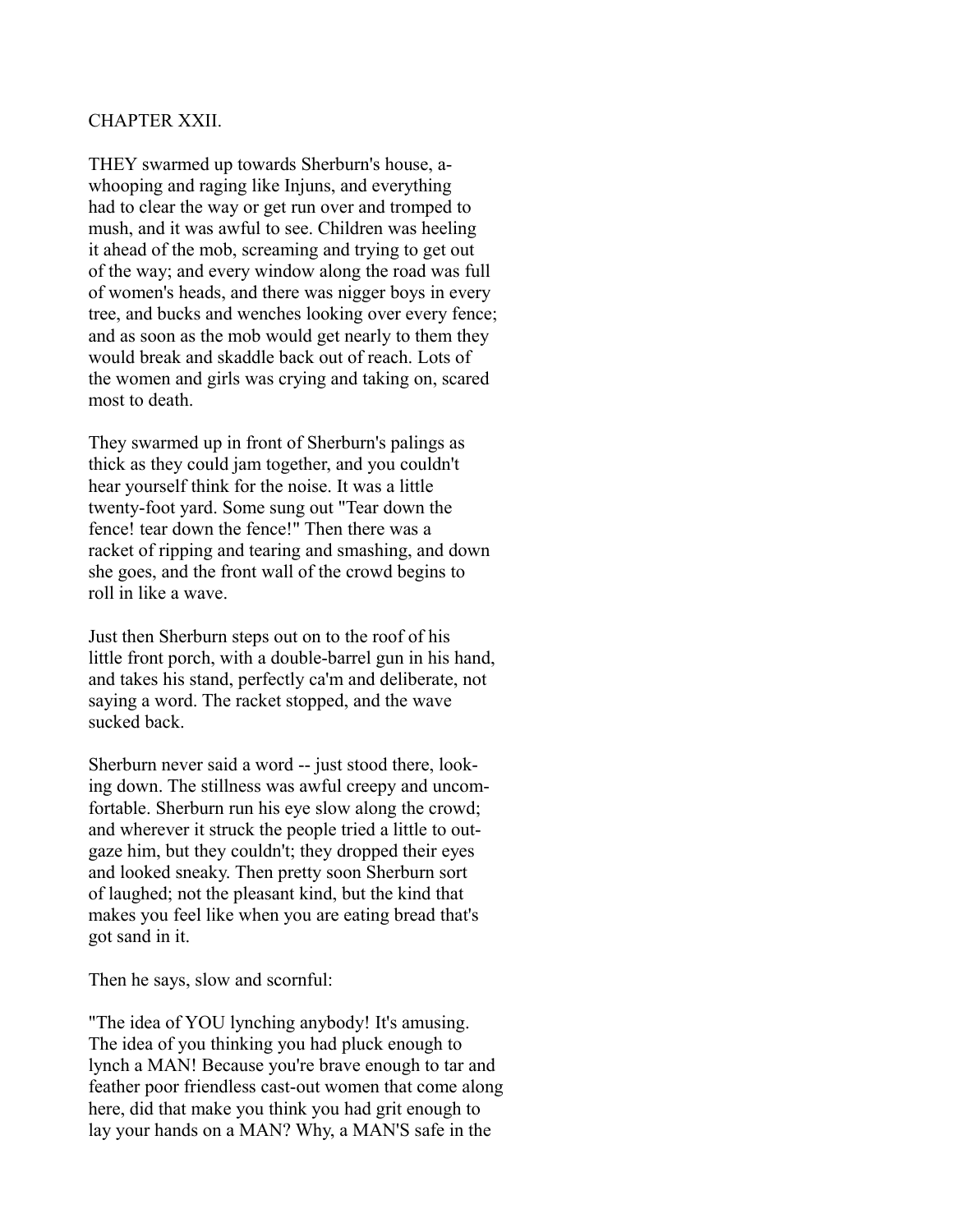hands of ten thousand of your kind -- as long as it's daytime and you're not behind him.

"Do I know you? I know you clear through was born and raised in the South, and I've lived in the North; so I know the average all around. The average man's a coward. In the North he lets anybody walk over him that wants to, and goes home and prays for a humble spirit to bear it. In the South one man all by himself, has stopped a stage full of men in the daytime, and robbed the lot. Your newspapers call you a brave people so much that you think you are braver than any other people -- whereas you're just AS brave, and no braver. Why don't your juries hang murderers? Because they're afraid the man's friends will shoot them in the back, in the dark -- and it's just what they WOULD do.

"So they always acquit; and then a MAN goes in the night, with a hundred masked cowards at his back and lynches the rascal. Your mistake is, that you didn't bring a man with you; that's one mistake, and the other is that you didn't come in the dark and fetch your masks. You brought PART of a man -- Buck Harkness, there -- and if you hadn't had him to start you, you'd a taken it out in blowing.

"You didn't want to come. The average man don't like trouble and danger. YOU don't like trouble and danger. But if only HALF a man -- like Buck Harkness, there -- shouts 'Lynch him! lynch him!' you're afraid to back down -- afraid you'll be found out to be what you are -- COWARDS -- and so you raise a yell, and hang yourselves on to that half-a-man's coat-tail, and come raging up here, swearing what big things you're going to do. The pitifulest thing out is a mob; that's what an army is -- a mob; they don't fight with courage that's born in them, but with courage that's borrowed from their mass, and from their officers. But a mob without any MAN at the head of it is BENEATH pitifulness. Now the thing for YOU to do is to droop your tails and go home and crawl in a hole. If any real lynching's going to be done it will be done in the dark, Southern fashion; and when they come they'll bring their masks, and fetch a MAN along. Now LEAVE -- and take your half-a-man with you" - tossing his gun up across his left arm and cocking it when he says this.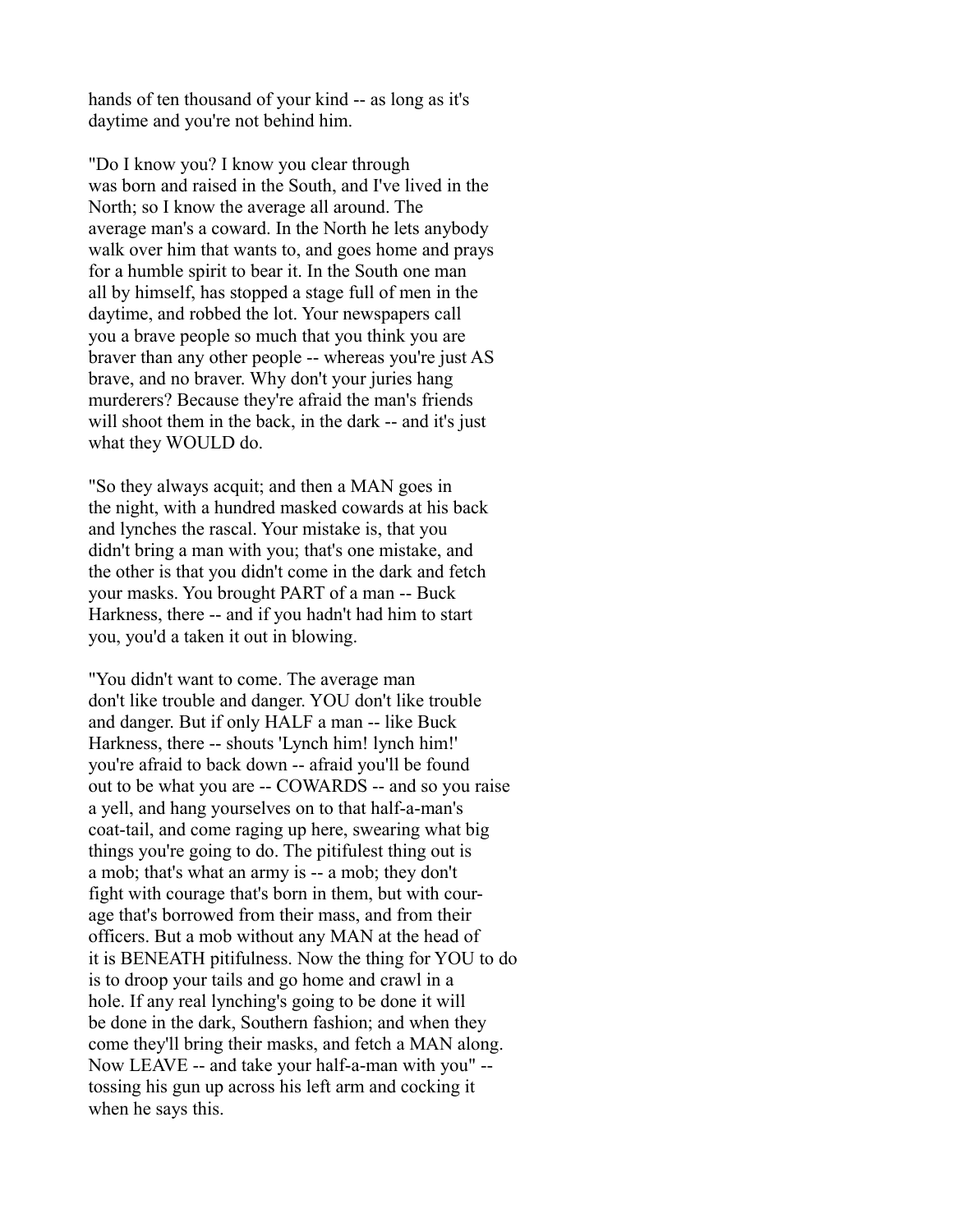The crowd washed back sudden, and then broke all apart, and went tearing off every which way, and Buck Harkness he heeled it after them, looking tolerable cheap. I could a stayed if I wanted to, but I didn't want to.

I went to the circus and loafed around the back side till the watchman went by, and then dived in under the tent. I had my twenty-dollar gold piece and some other money, but I reckoned I better save it, because there ain't no telling how soon you are going to need it, away from home and amongst strangers that way. You can't be too careful. I ain't opposed to spending money on circuses when there ain't no other way, but there ain't no use in WASTING it on them.

It was a real bully circus. It was the splendidest sight that ever was when they all come riding in, two and two, a gentleman and lady, side by side, the men just in their drawers and undershirts, and no shoes nor stirrups, and resting their hands on their thighs easy and comfortable -- there must a been twenty of them -- and every lady with a lovely complexion, and perfectly beautiful, and looking just like a gang of real sure-enough queens, and dressed in clothes that cost millions of dollars, and just littered with diamonds. It was a powerful fine sight; I never see anything so lovely. And then one by one they got up and stood, and went a-weaving around the ring so gentle and wavy and graceful, the men looking ever so tall and airy and straight, with their heads bobbing and skimming along, away up there under the tent-roof, and every lady's rose-leafy dress flapping soft and silky around her hips, and she looking like the most loveliest parasol.

And then faster and faster they went, all of them dancing, first one foot out in the air and then the other, the horses leaning more and more, and the ringmaster going round and round the center-pole, cracking his whip and shouting "Hi! -- hi!" and the clown cracking jokes behind him; and by and by all hands dropped the reins, and every lady put her knuckles on her hips and every gentleman folded his arms, and then how the horses did lean over and hump themselves! And so one after the other they all skipped off into the ring, and made the sweetest bow I ever see, and then scampered out, and everybody clapped their hands and went just about wild.

Well, all through the circus they done the most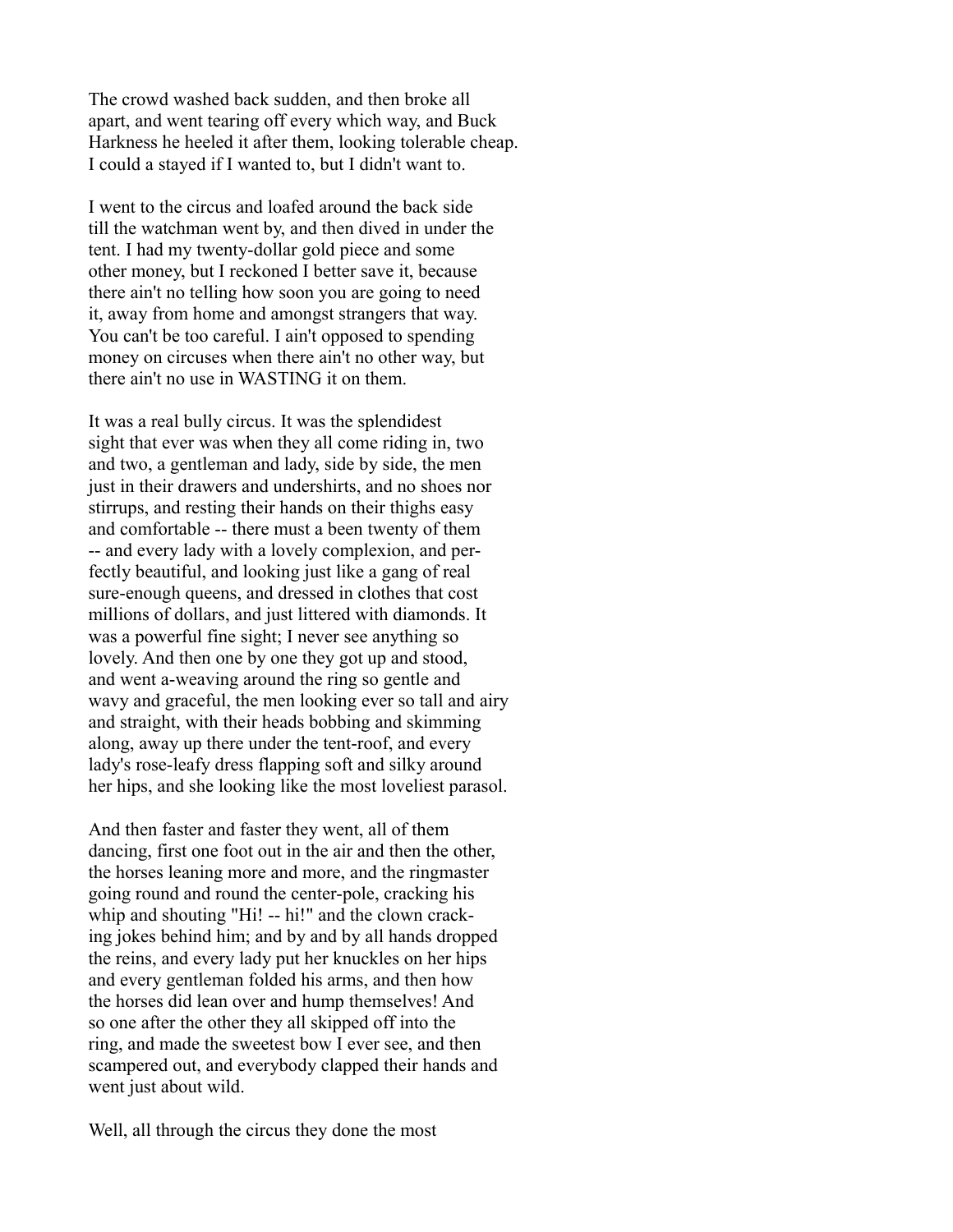astonishing things; and all the time that clown carried on so it most killed the people. The ringmaster couldn't ever say a word to him but he was back at him quick as a wink with the funniest things a body ever said; and how he ever COULD think of so many of them, and so sudden and so pat, was what I couldn't noway understand. Why, I couldn't a thought of them in a year. And by and by a drunk man tried to get into the ring -- said he wanted to ride; said he could ride as well as anybody that ever was. They argued and tried to keep him out, but he wouldn't listen, and the whole show come to a standstill. Then the people begun to holler at him and make fun of him, and that made him mad, and he begun to rip and tear; so that stirred up the people, and a lot of men begun to pile down off of the benches and swarm towards the ring, saying, "Knock him down! throw him out!" and one or two women begun to scream. So, then, the ringmaster he made a little speech, and said he hoped there wouldn't be no disturbance, and if the man would promise he wouldn't make no more trouble he would let him ride if he thought he could stay on the horse. So everybody laughed and said all right, and the man got on. The minute he was on, the horse begun to rip and tear and jump and cavort around, with two circus men hanging on to his bridle trying to hold him, and the drunk man hanging on to his neck, and his heels flying in the air every jump, and the whole crowd of people standing up shouting and laughing till tears rolled down. And at last, sure enough, all the circus men could do, the horse broke loose, and away he went like the very nation, round and round the ring, with that sot laying down on him and hanging to his neck, with first one leg hanging most to the ground on one side, and then t'other one on t'other side, and the people just crazy. It warn't funny to me, though; I was all of a tremble to see his danger. But pretty soon he struggled up astraddle and grabbed the bridle, a-reeling this way and that; and the next minute he sprung up and dropped the bridle and stood! and the horse a-going like a house afire too. He just stood up there, a-sailing around as easy and comfortable as if he warn't ever drunk in his life -- and then he begun to pull off his clothes and sling them. He shed them so thick they kind of clogged up the air, and altogether he shed seventeen suits. And, then, there he was, slim and handsome, and dressed the gaudiest and prettiest you ever saw, and he lit into that horse with his whip and made him fairly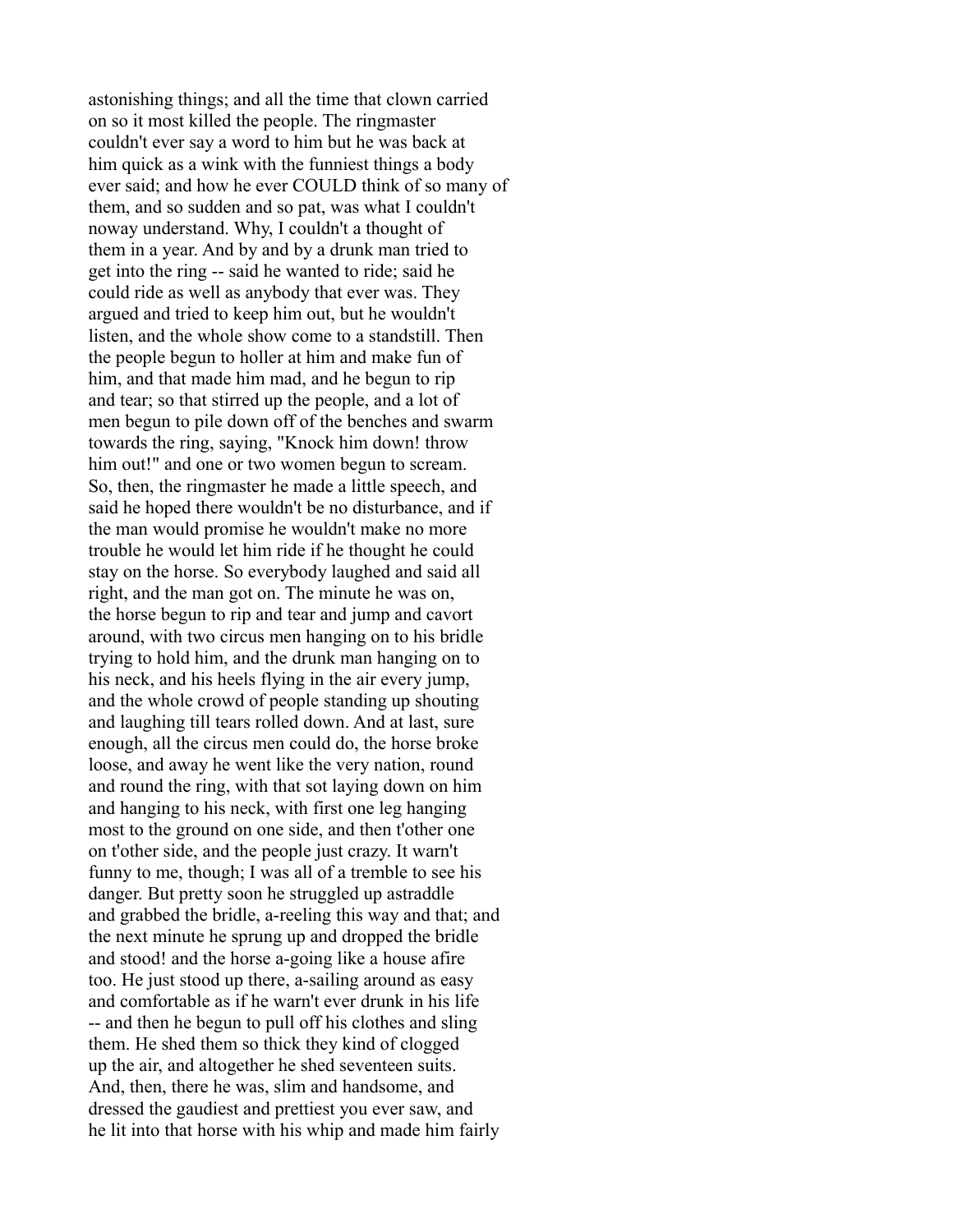hum -- and finally skipped off, and made his bow and danced off to the dressing-room, and everybody just a-howling with pleasure and astonishment.

Then the ringmaster he see how he had been fooled, and he WAS the sickest ringmaster you ever see, I reckon. Why, it was one of his own men! He had got up that joke all out of his own head, and never let on to nobody. Well, I felt sheepish enough to be took in so, but I wouldn't a been in that ringmaster's place, not for a thousand dollars. I don't know; there may be bullier circuses than what that one was, but I never struck them yet. Anyways, it was plenty good enough for ME; and wherever I run across it, it can have all of MY custom every time.

Well, that night we had OUR show; but there warn't only about twelve people there -- just enough to pay expenses. And they laughed all the time, and that made the duke mad; and everybody left, anyway, before the show was over, but one boy which was asleep. So the duke said these Arkansaw lunkheads couldn't come up to Shakespeare; what they wanted was low comedy -- and maybe something ruther worse than low comedy, he reckoned. He said he could size their style. So next morning he got some big sheets of wrapping paper and some black paint, and drawed off some handbills, and stuck them up all over the village. The bills said:

 AT THE COURT HOUSE! FOR 3 NIGHTS ONLY! The World-Renowned Tragedians DAVID GARRICK THE YOUNGER! AND EDMUND KEAN THE ELDER! Of the London and Continental Theatres, In their Thrilling Tragedy of THE KING'S CAMELEOPARD, OR THE ROYAL NONESUCH !!! Admission 50 cents.

Then at the bottom was the biggest line of all, which said:

LADIES AND CHILDREN NOT ADMITTED.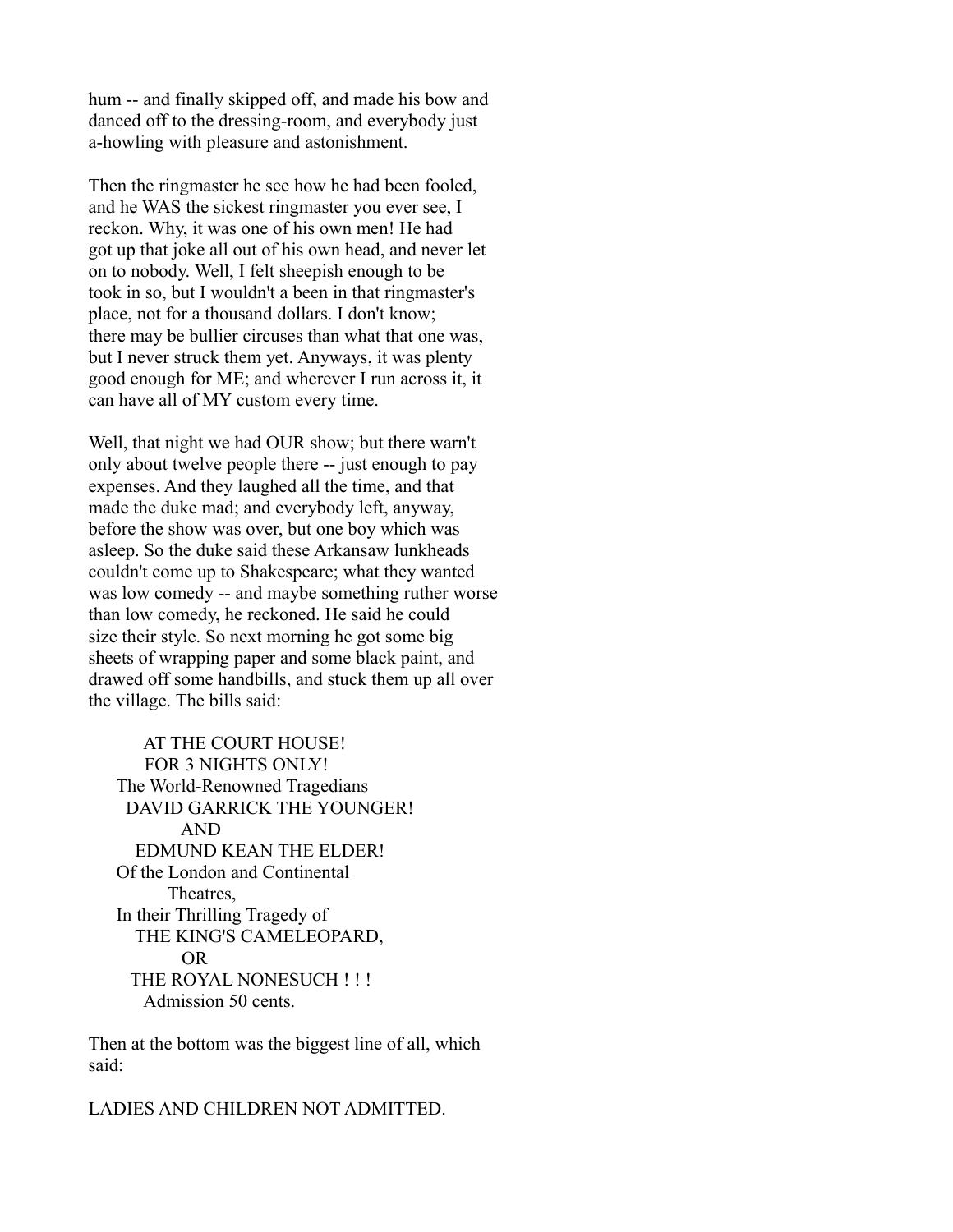"There," says he, "if that line don't fetch them, I don't know Arkansaw!"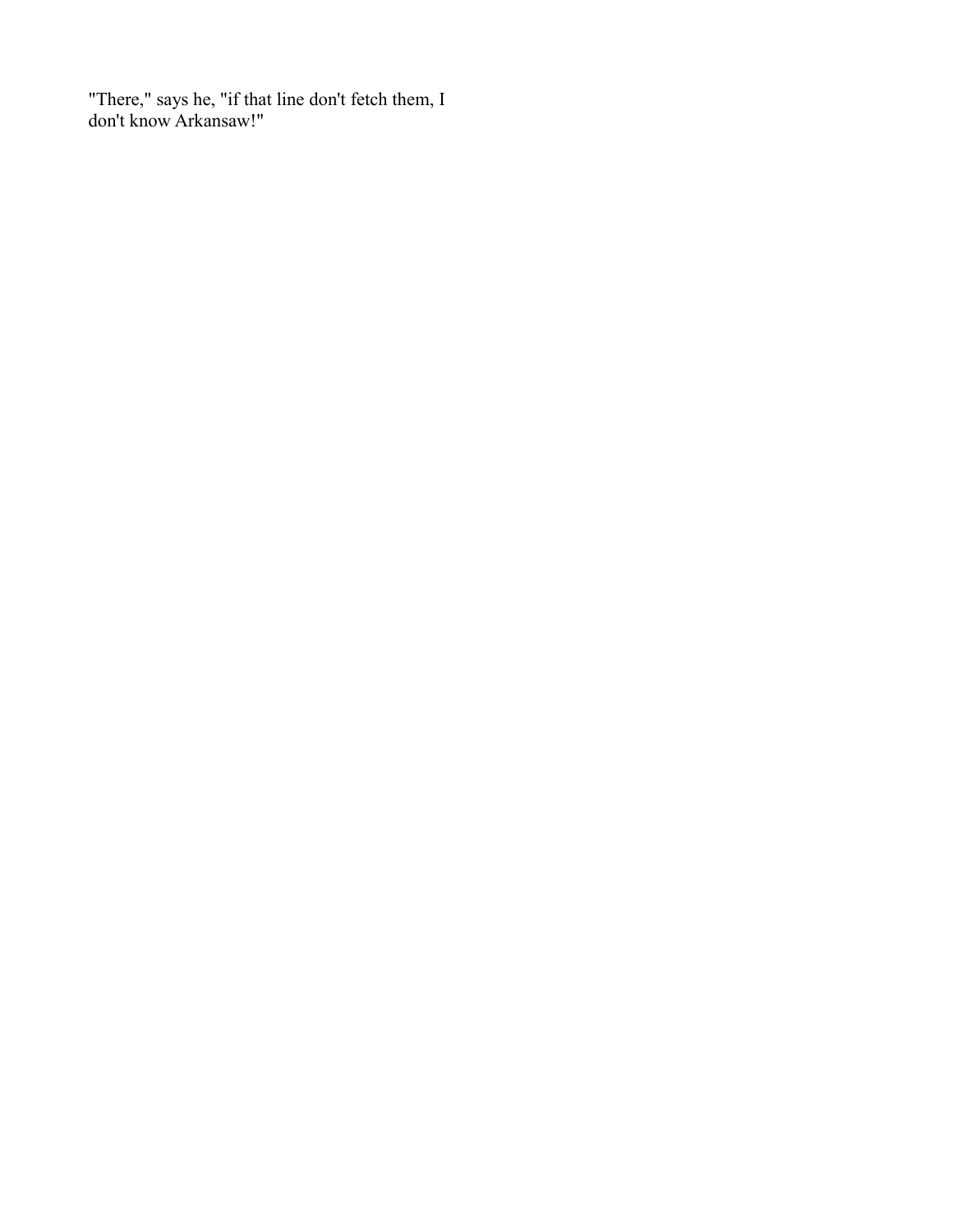## CHAPTER XXIII.

WELL, all day him and the king was hard at it, rigging up a stage and a curtain and a row of candles for footlights; and that night the house was jam full of men in no time. When the place couldn't hold no more, the duke he quit tending door and went around the back way and come on to the stage and stood up before the curtain and made a little speech, and praised up this tragedy, and said it was the most thrillingest one that ever was; and so he went on abragging about the tragedy, and about Edmund Kean the Elder, which was to play the main principal part in it; and at last when he'd got everybody's expectations up high enough, he rolled up the curtain, and the next minute the king come a-prancing out on all fours, naked; and he was painted all over, ringstreaked-and-striped, all sorts of colors, as splendid as a rainbow. And -- but never mind the rest of his outfit; it was just wild, but it was awful funny. The people most killed themselves laughing; and when the king got done capering and capered off behind the scenes, they roared and clapped and stormed and hawhawed till he come back and done it over again, and after that they made him do it another time. Well, it would make a cow laugh to see the shines that old idiot cut.

Then the duke he lets the curtain down, and bows to the people, and says the great tragedy will be performed only two nights more, on accounts of pressing London engagements, where the seats is all sold already for it in Drury Lane; and then he makes them another bow, and says if he has succeeded in pleasing them and instructing them, he will be deeply obleeged if they will mention it to their friends and get them to come and see it.

Twenty people sings out:

"What, is it over? Is that ALL?"

The duke says yes. Then there was a fine time. Everybody sings out, "Sold!" and rose up mad, and was a-going for that stage and them tragedians. But a big, fine looking man jumps up on a bench and shouts: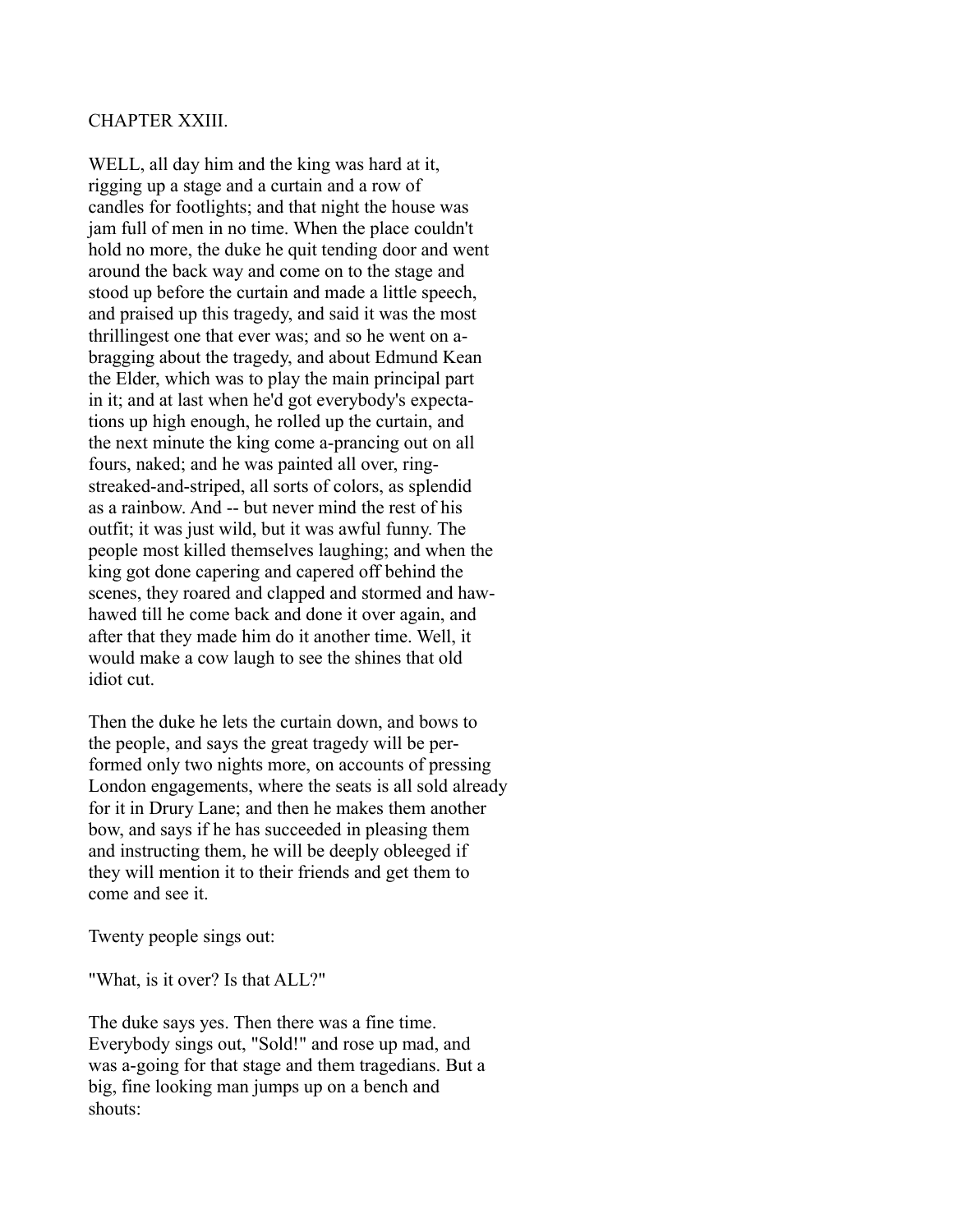"Hold on! Just a word, gentlemen." They stopped to listen. "We are sold -- mighty badly sold. But we don't want to be the laughing stock of this whole town, I reckon, and never hear the last of this thing as long as we live. NO. What we want is to go out of here quiet, and talk this show up, and sell the REST of the town! Then we'll all be in the same boat. Ain't that sensible?" ("You bet it is! -- the jedge is right!" everybody sings out.) "All right, then - not a word about any sell. Go along home, and advise everybody to come and see the tragedy."

Next day you couldn't hear nothing around that town but how splendid that show was. House was jammed again that night, and we sold this crowd the same way. When me and the king and the duke got home to the raft we all had a supper; and by and by, about midnight, they made Jim and me back her out and float her down the middle of the river, and fetch her in and hide her about two mile below town.

The third night the house was crammed again -- and they warn't new-comers this time, but people that was at the show the other two nights. I stood by the duke at the door, and I see that every man that went in had his pockets bulging, or something muffled up under his coat -- and I see it warn't no perfumery, neither, not by a long sight. I smelt sickly eggs by the barrel, and rotten cabbages, and such things; and if I know the signs of a dead cat being around, and I bet I do, there was sixty-four of them went in. I shoved in there for a minute, but it was too various for me; I couldn't stand it. Well, when the place couldn't hold no more people the duke he give a fellow a quarter and told him to tend door for him a minute, and then he started around for the stage door, I after him; but the minute we turned the corner and was in the dark he says:

"Walk fast now till you get away from the houses, and then shin for the raft like the dickens was after you!"

I done it, and he done the same. We struck the raft at the same time, and in less than two seconds we was gliding down stream, all dark and still, and edging towards the middle of the river, nobody saying a word. I reckoned the poor king was in for a gaudy time of it with the audience, but nothing of the sort; pretty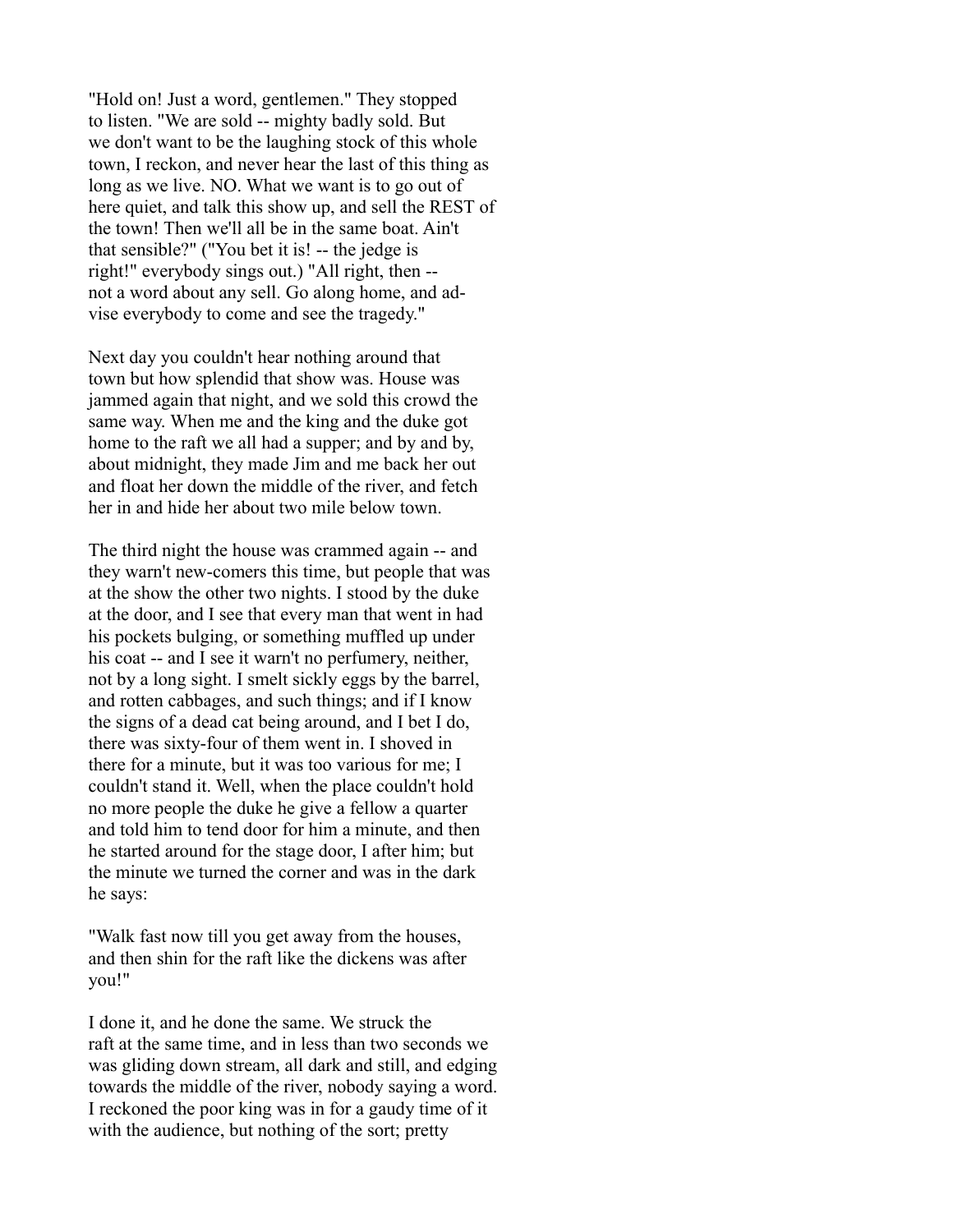soon he crawls out from under the wigwam, and says:

"Well, how'd the old thing pan out this time, duke?" He hadn't been up-town at all.

We never showed a light till we was about ten mile below the village. Then we lit up and had a supper, and the king and the duke fairly laughed their bones loose over the way they'd served them people. The duke says:

"Greenhorns, flatheads! I knew the first house would keep mum and let the rest of the town get roped in; and I knew they'd lay for us the third night, and consider it was THEIR turn now. Well, it IS their turn, and I'd give something to know how much they'd take for it. I WOULD just like to know how they're putting in their opportunity. They can turn it into a picnic if they want to -- they brought plenty provisions."

Them rapscallions took in four hundred and sixtyfive dollars in that three nights. I never see money hauled in by the wagon-load like that before. By and by, when they was asleep and snoring, Jim says:

"Don't it s'prise you de way dem kings carries on, Huck?"

"No," I says, "it don't."

"Why don't it, Huck?"

"Well, it don't, because it's in the breed. I reckon they're all alike,"

"But, Huck, dese kings o' ourn is reglar rapscallions; dat's jist what dey is; dey's reglar rapscallions."

"Well, that's what I'm a-saying; all kings is mostly rapscallions, as fur as I can make out."

"Is dat so?"

"You read about them once -- you'll see. Look at Henry the Eight; this 'n 's a Sunday-school Superintendent to HIM. And look at Charles Second, and Louis Fourteen, and Louis Fifteen, and James Second, and Edward Second, and Richard Third, and forty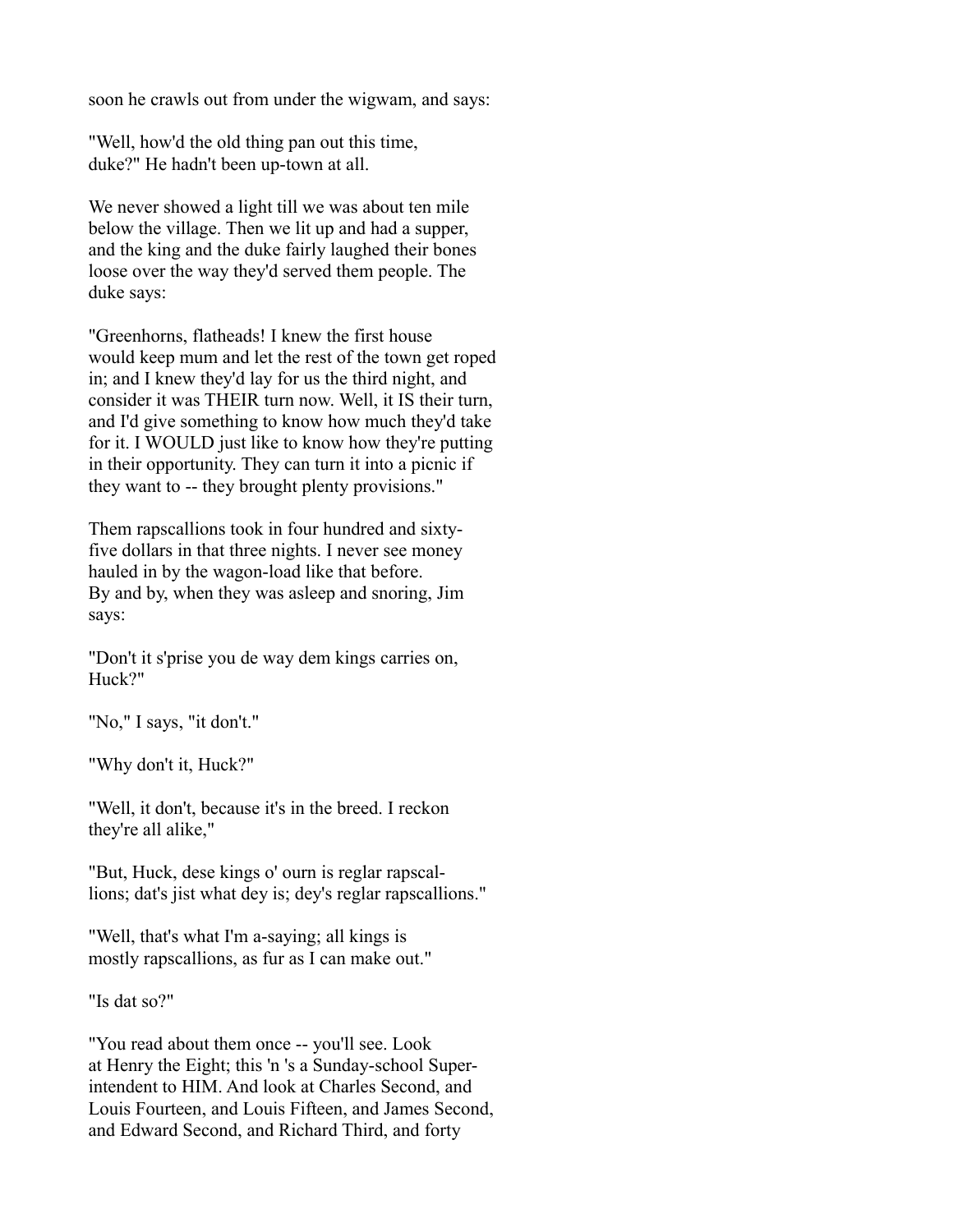more; besides all them Saxon heptarchies that used to rip around so in old times and raise Cain. My, you ought to seen old Henry the Eight when he was in bloom. He WAS a blossom. He used to marry a new wife every day, and chop off her head next morning. And he would do it just as indifferent as if he was ordering up eggs. 'Fetch up Nell Gwynn,' he says. They fetch her up. Next morning, 'Chop off her head!' And they chop it off. 'Fetch up Jane Shore,' he says; and up she comes, Next morning, 'Chop off her head' -- and they chop it off. 'Ring up Fair Rosamun.' Fair Rosamun answers the bell. Next morning, 'Chop off her head.' And he made every one of them tell him a tale every night; and he kept that up till he had hogged a thousand and one tales that way, and then he put them all in a book, and called it Domesday Book -- which was a good name and stated the case. You don't know kings, Jim, but I know them; and this old rip of ourn is one of the cleanest I've struck in history. Well, Henry he takes a notion he wants to get up some trouble with this country. How does he go at it -- give notice? - give the country a show? No. All of a sudden he heaves all the tea in Boston Harbor overboard, and whacks out a declaration of independence, and dares them to come on. That was HIS style -- he never give anybody a chance. He had suspicions of his father, the Duke of Wellington. Well, what did he do? Ask him to show up? No -- drownded him in a butt of mamsey, like a cat. S'pose people left money laying around where he was -- what did he do? He collared it. S'pose he contracted to do a thing, and you paid him, and didn't set down there and see that he done it -- what did he do? He always done the other thing. S'pose he opened his mouth -- what then? If he didn't shut it up powerful quick he'd lose a lie every time. That's the kind of a bug Henry was; and if we'd a had him along 'stead of our kings he'd a fooled that town a heap worse than ourn done. I don't say that ourn is lambs, because they ain't, when you come right down to the cold facts; but they ain't nothing to THAT old ram, anyway. All I say is, kings is kings, and you got to make allowances. Take them all around, they're a mighty ornery lot. It's the way they're raised."

"But dis one do SMELL so like de nation, Huck."

"Well, they all do, Jim. We can't help the way a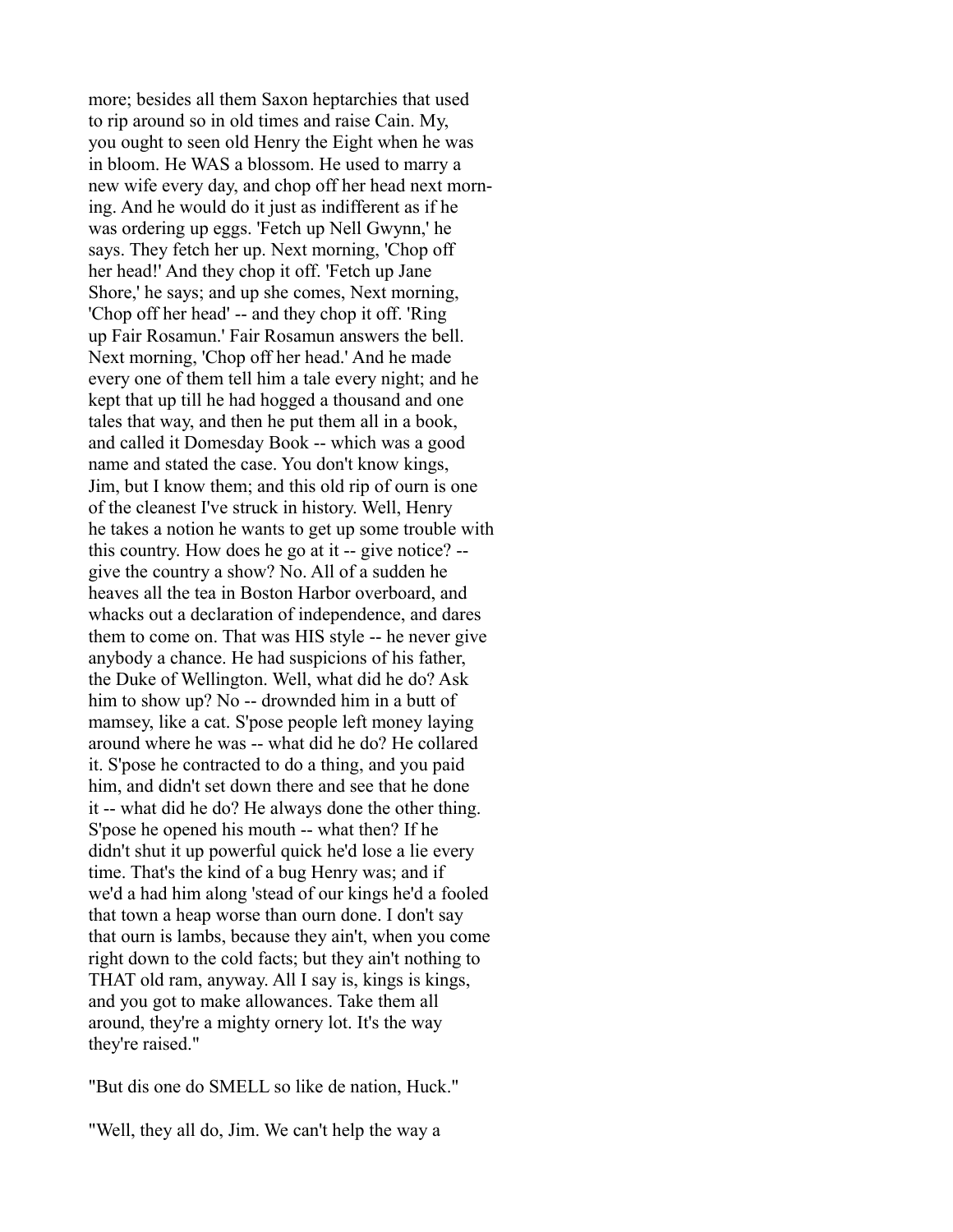king smells; history don't tell no way."

"Now de duke, he's a tolerble likely man in some ways."

"Yes, a duke's different. But not very different. This one's a middling hard lot for a duke. When he's drunk there ain't no near-sighted man could tell him from a king."

"Well, anyways, I doan' hanker for no mo' un um, Huck. Dese is all I kin stan'."

"It's the way I feel, too, Jim. But we've got them on our hands, and we got to remember what they are, and make allowances. Sometimes I wish we could hear of a country that's out of kings."

What was the use to tell Jim these warn't real kings and dukes? It wouldn't a done no good; and, besides, it was just as I said: you couldn't tell them from the real kind.

I went to sleep, and Jim didn't call me when it was my turn. He often done that. When I waked up just at daybreak he was sitting there with his head down betwixt his knees, moaning and mourning to himself. I didn't take notice nor let on. I knowed what it was about. He was thinking about his wife and his children, away up yonder, and he was low and homesick; because he hadn't ever been away from home before in his life; and I do believe he cared just as much for his people as white folks does for their'n. It don't seem natural, but I reckon it's so. He was often moaning and mourning that way nights, when he judged I was asleep, and saying, "Po' little 'Lizabeth! po' little Johnny! it's mighty hard; I spec' I ain't ever gwyne to see you no mo', no mo'!" He was a mighty good nigger, Jim was.

But this time I somehow got to talking to him about his wife and young ones; and by and by he says:

"What makes me feel so bad dis time 'uz bekase I hear sumpn over yonder on de bank like a whack, er a slam, while ago, en it mine me er de time I treat my little 'Lizabeth so ornery. She warn't on'y 'bout fo' year ole, en she tuck de sk'yarlet fever, en had a powful rough spell; but she got well, en one day she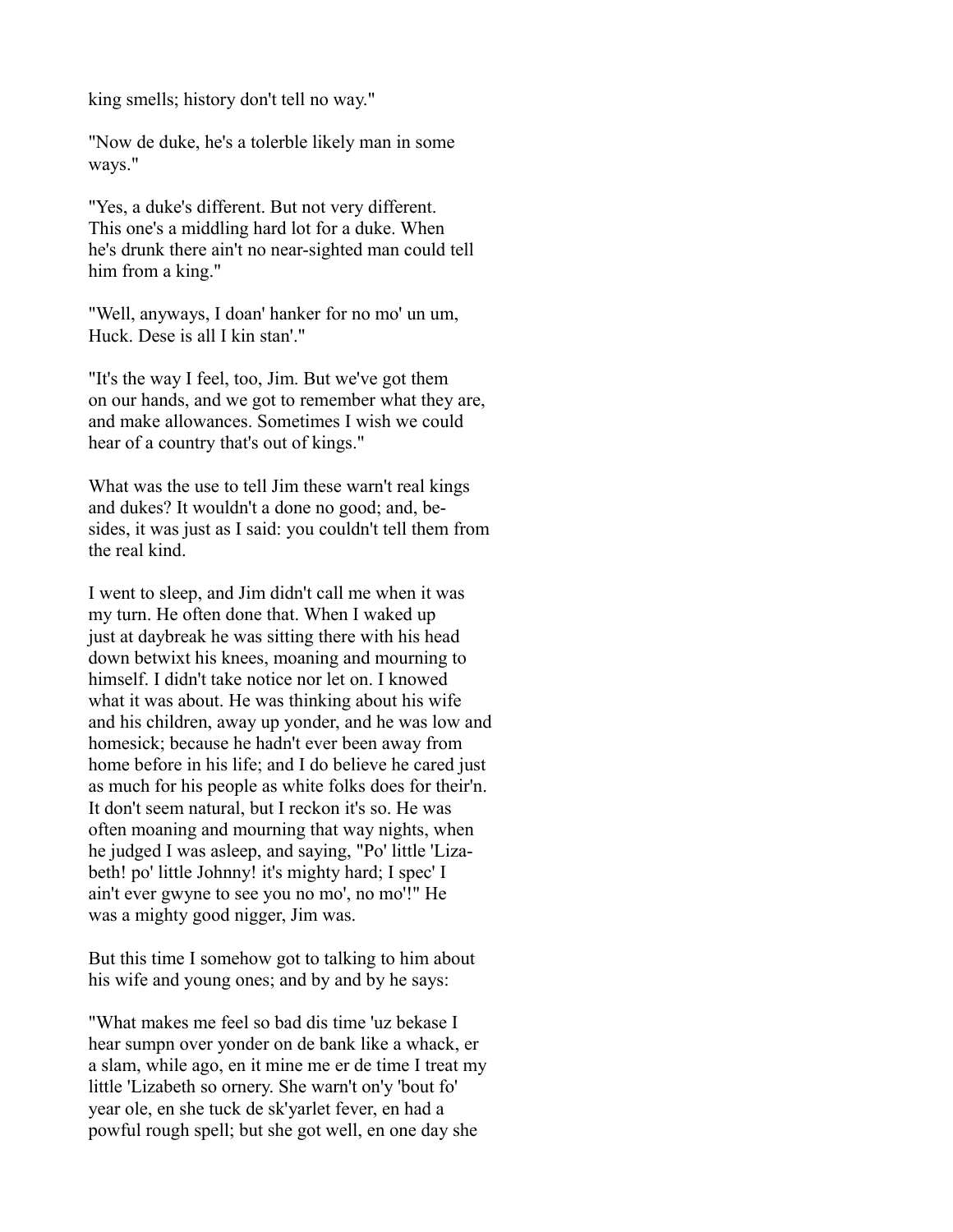was a-stannin' aroun', en I says to her, I says:

"'Shet de do'.'

"She never done it; jis' stood dah, kiner smilin' up at me. It make me mad; en I says agin, mighty loud, I says:

"'Doan' you hear me? Shet de do'!'

"She jis stood de same way, kiner smilin' up. I was a-bilin'! I says:

"'I lay I MAKE you mine!'

"En wid dat I fetch' her a slap side de head dat sont her a-sprawlin'. Den I went into de yuther room, en 'uz gone 'bout ten minutes; en when I come back dah was dat do' a-stannin' open YIT, en dat chile stannin' mos' right in it, a-lookin' down and mournin', en de tears runnin' down. My, but I WUZ mad! I was a-gwyne for de chile, but jis' den -- it was a do' dat open innerds -- jis' den, 'long come de wind en slam it to, behine de chile, ker-BLAM! -- en my lan', de chile never move'! My breff mos' hop outer me; en I feel so -- so -- I doan' know HOW I feel. I crope out, all a-tremblin', en crope aroun' en open de do' easy en slow, en poke my head in behine de chile, sof' en still, en all uv a sudden I says POW! jis' as loud as I could yell. SHE NEVER BUDGE! Oh, Huck, I bust out a-cryin' en grab her up in my arms, en say, 'Oh, de po' little thing! De Lord God Amighty fogive po' ole Jim, kaze he never gwyne to fogive hisself as long's he live!' Oh, she was plumb deef en dumb, Huck, plumb deef en dumb -- en I'd ben atreat'n her so!"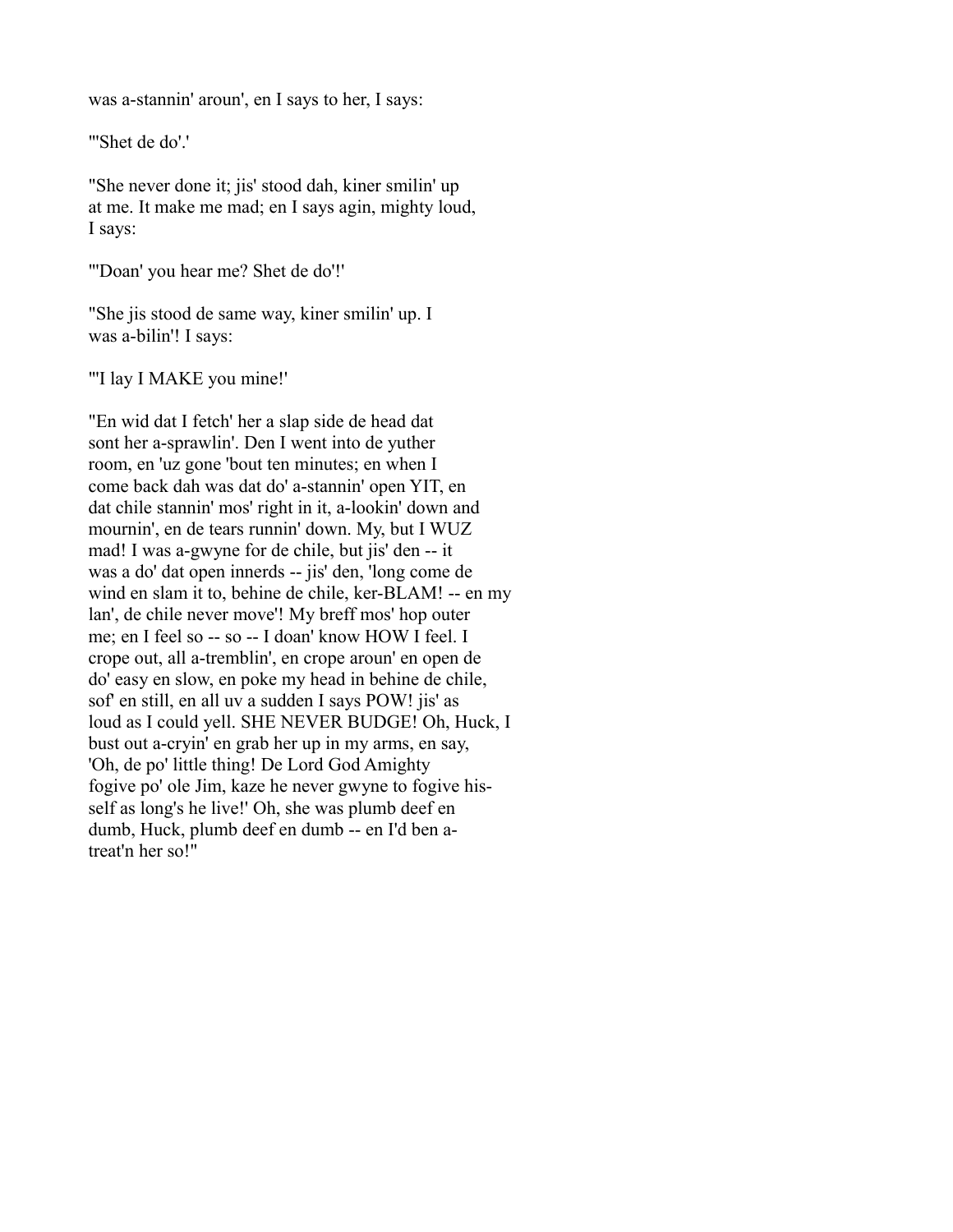### CHAPTER XXIV.

NEXT day, towards night, we laid up under a little willow towhead out in the middle, where there was a village on each side of the river, and the duke and the king begun to lay out a plan for working them towns. Jim he spoke to the duke, and said he hoped it wouldn't take but a few hours, because it got mighty heavy and tiresome to him when he had to lay all day in the wigwam tied with the rope. You see, when we left him all alone we had to tie him, because if anybody happened on to him all by himself and not tied it wouldn't look much like he was a runaway nigger, you know. So the duke said it WAS kind of hard to have to lay roped all day, and he'd cipher out some way to get around it.

He was uncommon bright, the duke was, and he soon struck it. He dressed Jim up in King Lear's outfit -- it was a long curtain-calico gown, and a white horse-hair wig and whiskers; and then he took his theater paint and painted Jim's face and hands and ears and neck all over a dead, dull, solid blue, like a man that's been drownded nine days. Blamed if he warn't the horriblest looking outrage I ever see. Then the duke took and wrote out a sign on a shingle so:

Sick Arab -- but harmless when not out of his head.

And he nailed that shingle to a lath, and stood the lath up four or five foot in front of the wigwam. Jim was satisfied. He said it was a sight better than lying tied a couple of years every day, and trembling all over every time there was a sound. The duke told him to make himself free and easy, and if anybody ever come meddling around, he must hop out of the wigwam, and carry on a little, and fetch a howl or two like a wild beast, and he reckoned they would light out and leave him alone. Which was sound enough judgment; but you take the average man, and he wouldn't wait for him to howl. Why, he didn't only look like he was dead, he looked considerable more than that.

These rapscallions wanted to try the Nonesuch again, because there was so much money in it, but they judged it wouldn't be safe, because maybe the news might a worked along down by this time. They couldn't hit no project that suited exactly; so at last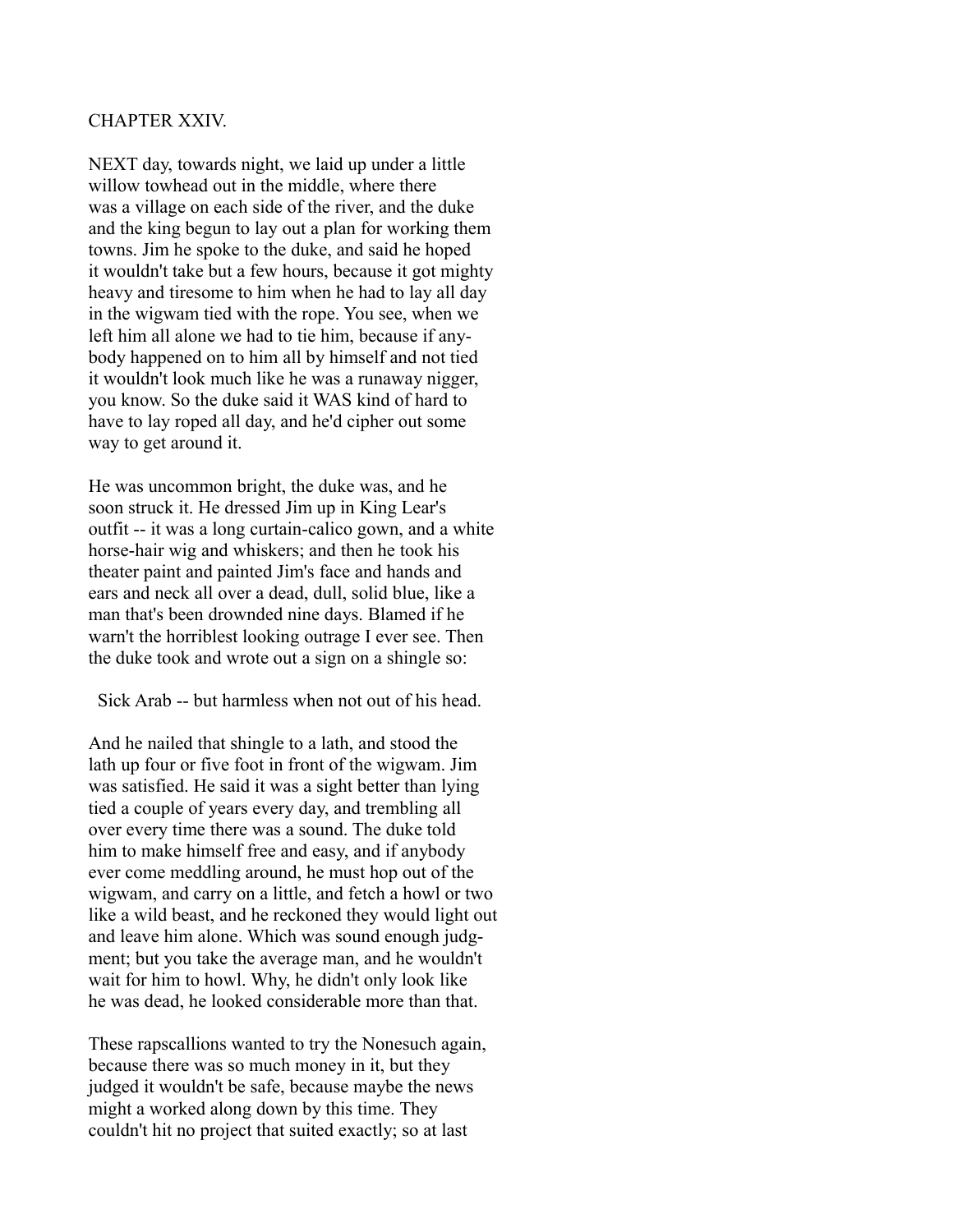the duke said he reckoned he'd lay off and work his brains an hour or two and see if he couldn't put up something on the Arkansaw village; and the king he allowed he would drop over to t'other village without any plan, but just trust in Providence to lead him the profitable way -- meaning the devil, I reckon. We had all bought store clothes where we stopped last; and now the king put his'n on, and he told me to put mine on. I done it, of course. The king's duds was all black, and he did look real swell and starchy. I never knowed how clothes could change a body before. Why, before, he looked like the orneriest old rip that ever was; but now, when he'd take off his new white beaver and make a bow and do a smile, he looked that grand and good and pious that you'd say he had walked right out of the ark, and maybe was old Leviticus himself. Jim cleaned up the canoe, and I got my paddle ready. There was a big steamboat laying at the shore away up under the point, about three mile above the town -- been there a couple of hours, taking on freight. Says the king:

"Seein' how I'm dressed, I reckon maybe I better arrive down from St. Louis or Cincinnati, or some other big place. Go for the steamboat, Huckleberry; we'll come down to the village on her."

I didn't have to be ordered twice to go and take a steamboat ride. I fetched the shore a half a mile above the village, and then went scooting along the bluff bank in the easy water. Pretty soon we come to a nice innocent-looking young country jake setting on a log swabbing the sweat off of his face, for it was powerful warm weather; and he had a couple of big carpet-bags by him.

"Run her nose in shore," says the king. I done it. "Wher' you bound for, young man?"

"For the steamboat; going to Orleans."

"Git aboard," says the king. "Hold on a minute, my servant 'll he'p you with them bags. Jump out and he'p the gentleman, Adolphus" -- meaning me, I see.

I done so, and then we all three started on again. The young chap was mighty thankful; said it was tough work toting his baggage such weather. He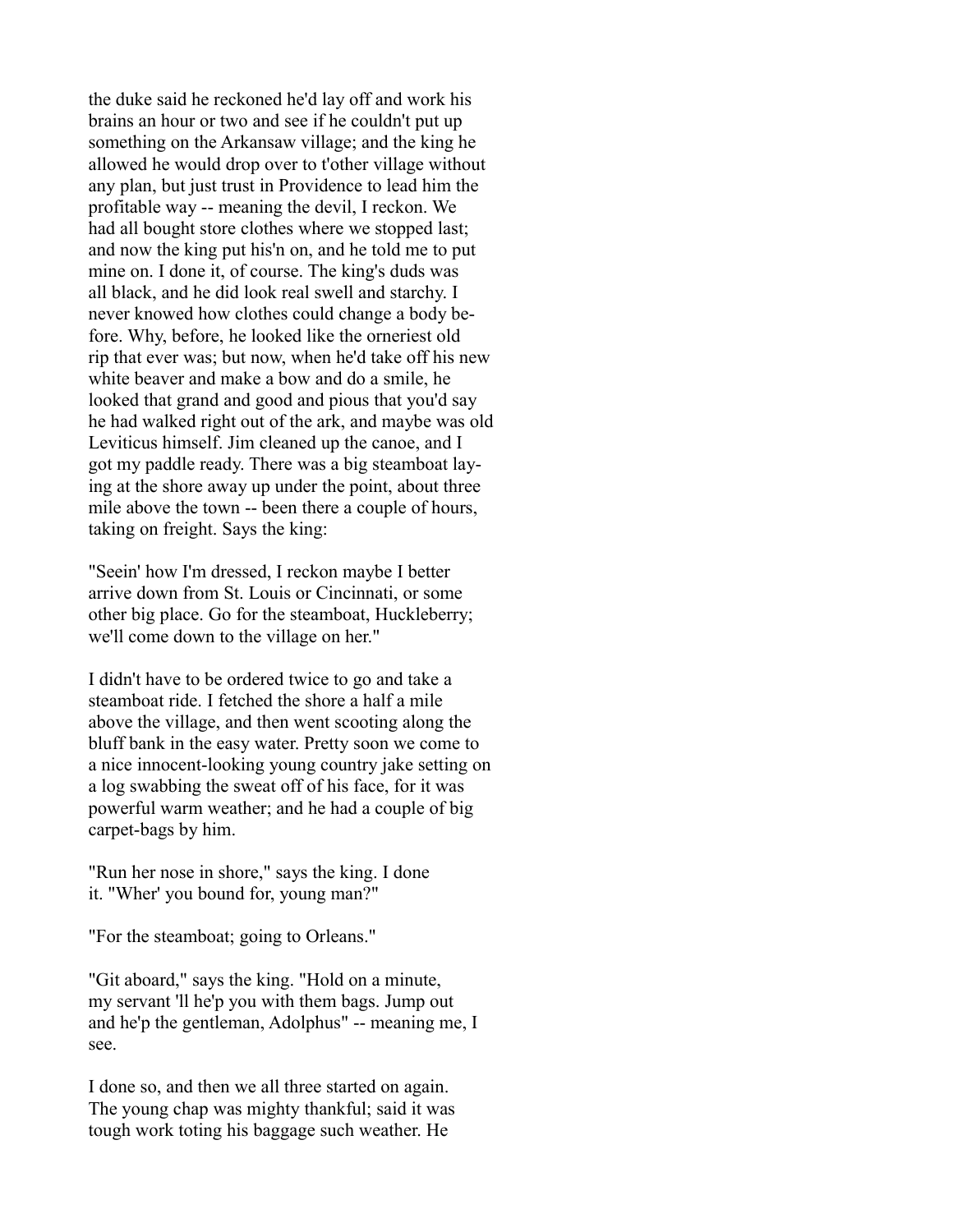asked the king where he was going, and the king told him he'd come down the river and landed at the other village this morning, and now he was going up a few mile to see an old friend on a farm up there. The young fellow says:

"When I first see you I says to myself, 'It's Mr. Wilks, sure, and he come mighty near getting here in time.' But then I says again, 'No, I reckon it ain't him, or else he wouldn't be paddling up the river.' You AIN'T him, are you?"

"No, my name's Blodgett -- Elexander Blodgett -- REVEREND Elexander Blodgett, I s'pose I must say, as I'm one o' the Lord's poor servants. But still I'm jist as able to be sorry for Mr. Wilks for not arriving in time, all the same, if he's missed anything by it - which I hope he hasn't."

"Well, he don't miss any property by it, because he'll get that all right; but he's missed seeing his brother Peter die -- which he mayn't mind, nobody can tell as to that -- but his brother would a give anything in this world to see HIM before he died; never talked about nothing else all these three weeks; hadn't seen him since they was boys together -- and hadn't ever seen his brother William at all -- that's the deef and dumb one -- William ain't more than thirty or thirty-five. Peter and George were the only ones that come out here; George was the married brother; him and his wife both died last year. Harvey and William's the only ones that's left now; and, as I was saying, they haven't got here in time."

"Did anybody send 'em word?"

"Oh, yes; a month or two ago, when Peter was first took; because Peter said then that he sorter felt like he warn't going to get well this time. You see, he was pretty old, and George's g'yirls was too young to be much company for him, except Mary Jane, the red-headed one; and so he was kinder lonesome after George and his wife died, and didn't seem to care much to live. He most desperately wanted to see Harvey -- and William, too, for that matter -- because he was one of them kind that can't bear to make a will. He left a letter behind for Harvey, and said he'd told in it where his money was hid, and how he wanted the rest of the property divided up so George's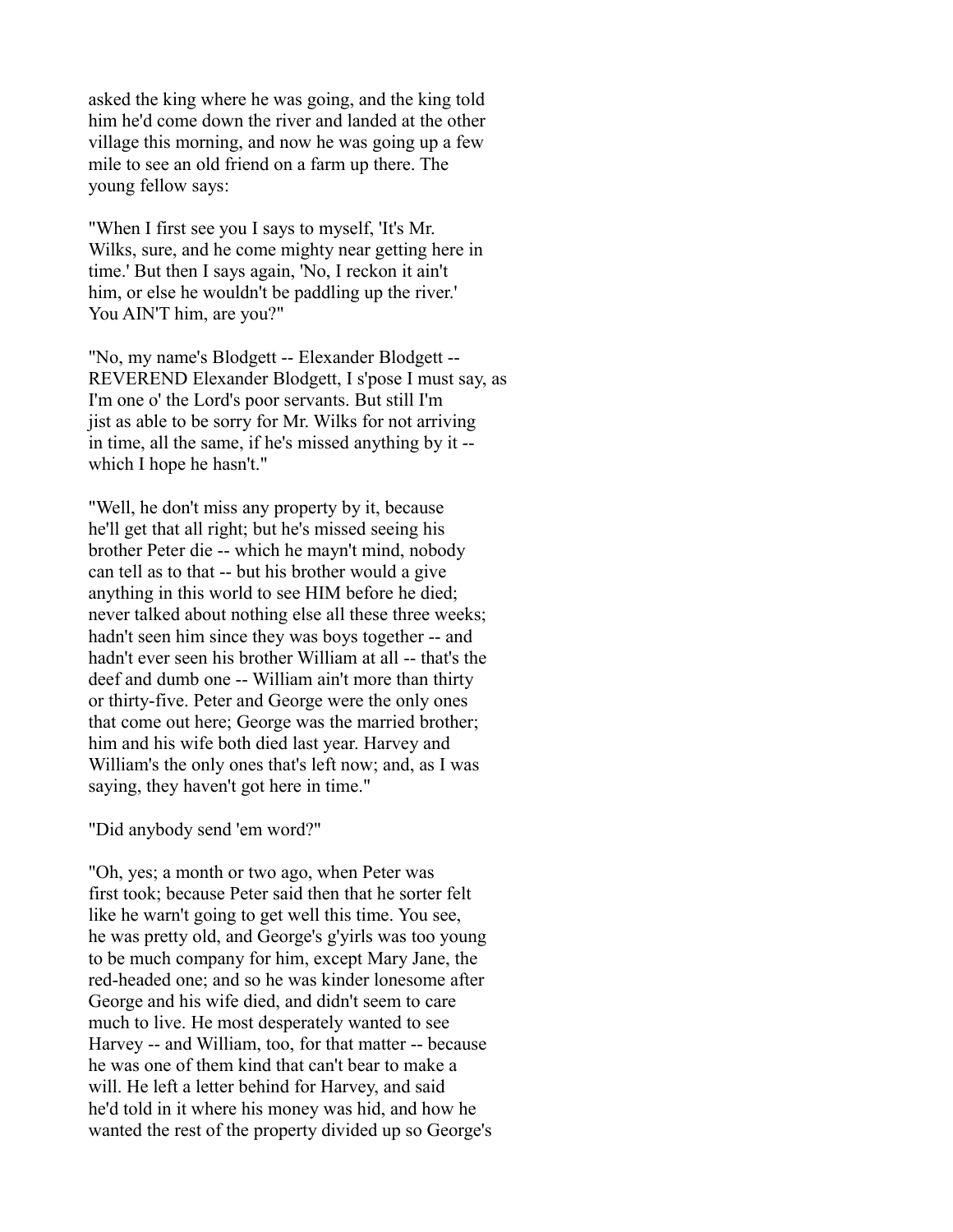g'yirls would be all right -- for George didn't leave nothing. And that letter was all they could get him to put a pen to."

"Why do you reckon Harvey don't come? Wher' does he live?"

"Oh, he lives in England -- Sheffield -- preaches there -- hasn't ever been in this country. He hasn't had any too much time -- and besides he mightn't a got the letter at all, you know."

"Too bad, too bad he couldn't a lived to see his brothers, poor soul. You going to Orleans, you say?"

"Yes, but that ain't only a part of it. I'm going in a ship, next Wednesday, for Ryo Janeero, where my uncle lives."

"It's a pretty long journey. But it'll be lovely; wisht I was a-going. Is Mary Jane the oldest? How old is the others?"

"Mary Jane's nineteen, Susan's fifteen, and Joanna's about fourteen -- that's the one that gives herself to good works and has a hare-lip."

"Poor things! to be left alone in the cold world so."

"Well, they could be worse off. Old Peter had friends, and they ain't going to let them come to no harm. There's Hobson, the Babtis' preacher; and Deacon Lot Hovey, and Ben Rucker, and Abner Shackleford, and Levi Bell, the lawyer; and Dr. Robinson, and their wives, and the widow Bartley, and - well, there's a lot of them; but these are the ones that Peter was thickest with, and used to write about sometimes, when he wrote home; so Harvey 'll know where to look for friends when he gets here."

Well, the old man went on asking questions till he just fairly emptied that young fellow. Blamed if he didn't inquire about everybody and everything in that blessed town, and all about the Wilkses; and about Peter's business -- which was a tanner; and about George's -- which was a carpenter; and about Harvey's -- which was a dissentering minister; and so on, and so on. Then he says: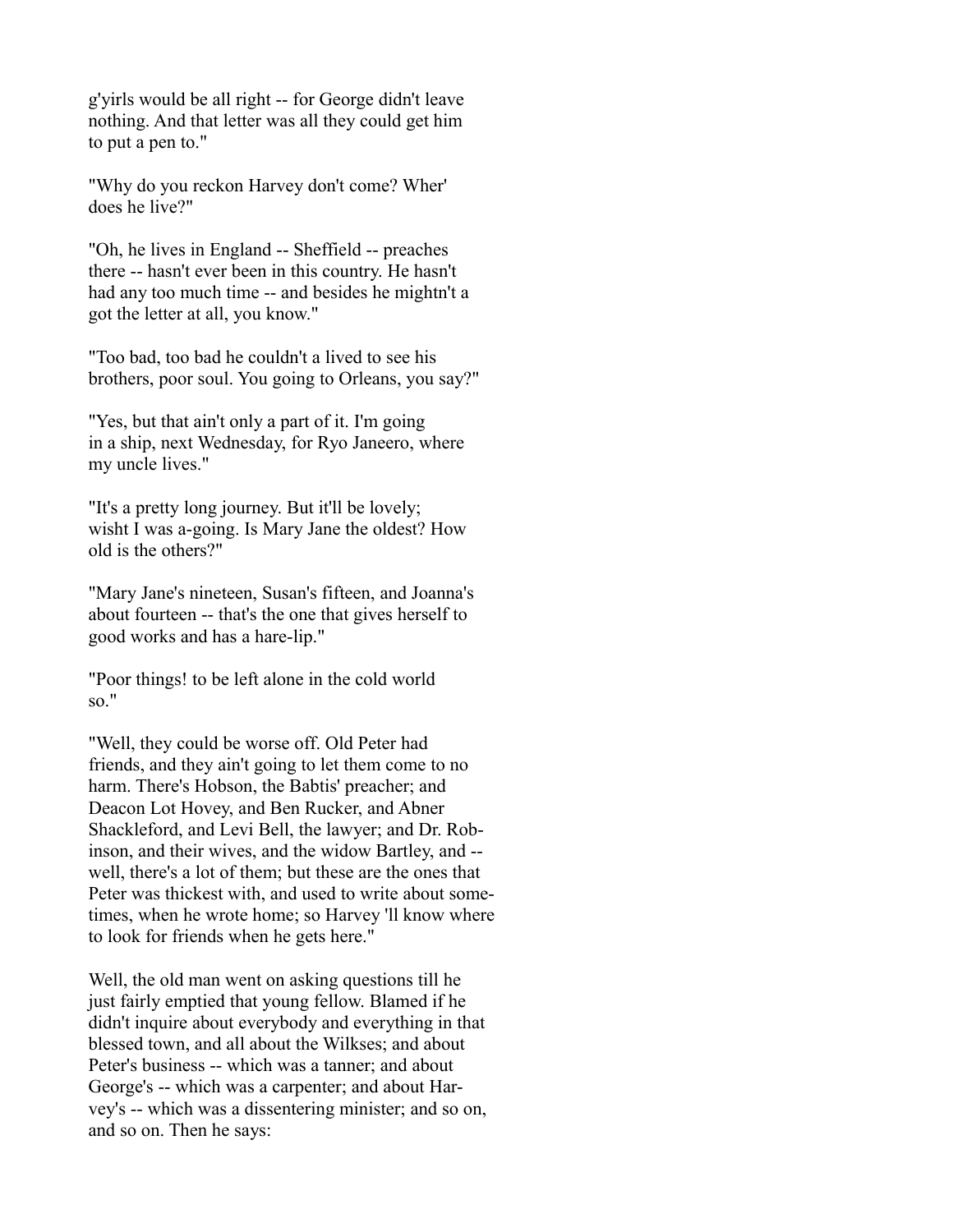"What did you want to walk all the way up to the steamboat for?"

"Because she's a big Orleans boat, and I was afeard she mightn't stop there. When they're deep they won't stop for a hail. A Cincinnati boat will, but this is a St. Louis one."

"Was Peter Wilks well off?"

"Oh, yes, pretty well off. He had houses and land, and it's reckoned he left three or four thousand in cash hid up som'ers."

"When did you say he died?"

"I didn't say, but it was last night."

"Funeral to-morrow, likely?"

"Yes, 'bout the middle of the day."

"Well, it's all terrible sad; but we've all got to go, one time or another. So what we want to do is to be prepared; then we're all right."

"Yes, sir, it's the best way. Ma used to always say that."

When we struck the boat she was about done loading, and pretty soon she got off. The king never said nothing about going aboard, so I lost my ride, after all. When the boat was gone the king made me paddle up another mile to a lonesome place, and then he got ashore and says:

"Now hustle back, right off, and fetch the duke up here, and the new carpet-bags. And if he's gone over to t'other side, go over there and git him. And tell him to git himself up regardless. Shove along, now."

I see what HE was up to; but I never said nothing, of course. When I got back with the duke we hid the canoe, and then they set down on a log, and the king told him everything, just like the young fellow had said it -- every last word of it. And all the time he was a-doing it he tried to talk like an Englishman; and he done it pretty well, too, for a slouch. I can't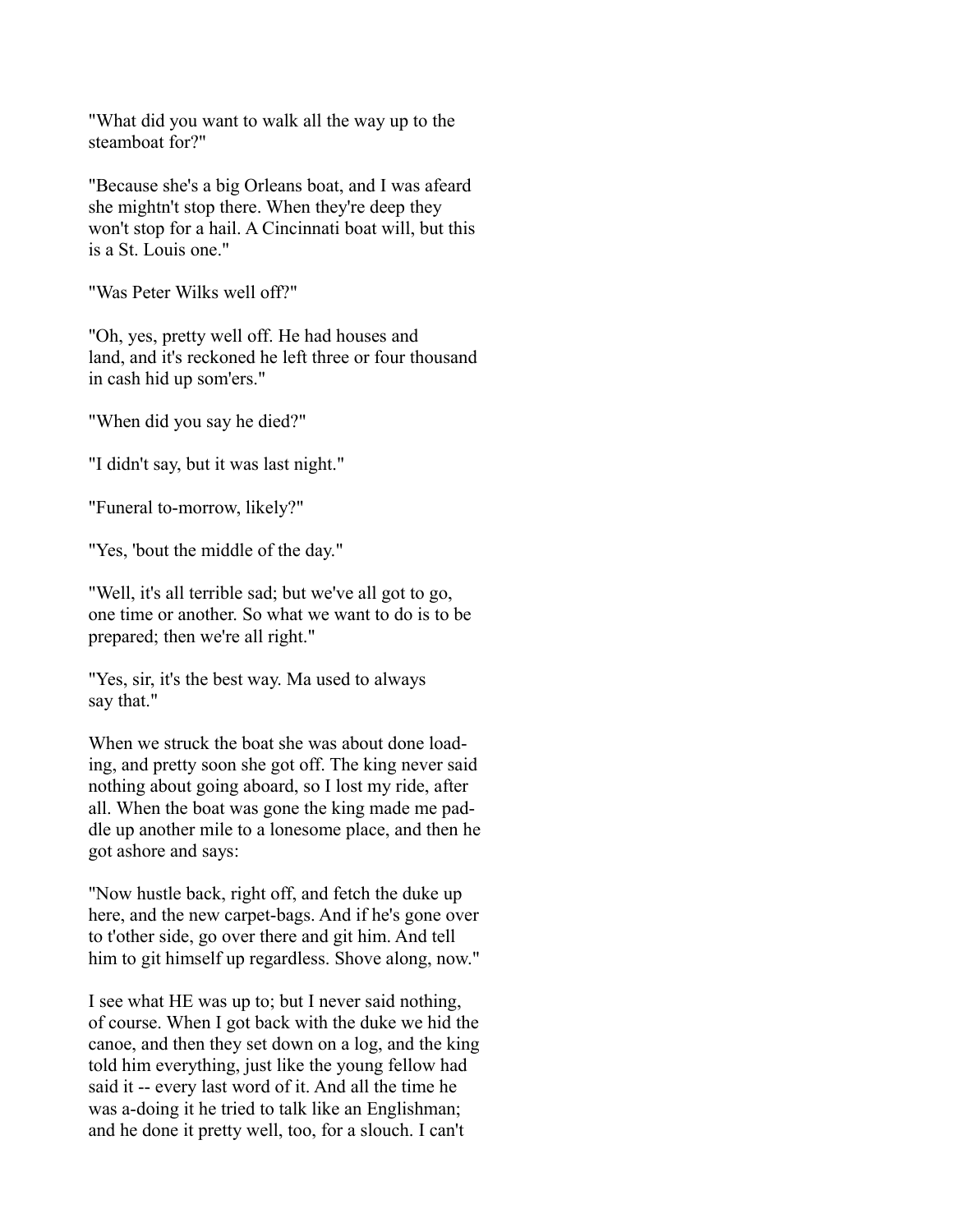imitate him, and so I ain't a-going to try to; but he really done it pretty good. Then he says:

"How are you on the deef and dumb, Bilgewater?"

The duke said, leave him alone for that; said he had played a deef and dumb person on the histronic boards. So then they waited for a steamboat.

About the middle of the afternoon a couple of little boats come along, but they didn't come from high enough up the river; but at last there was a big one, and they hailed her. She sent out her yawl, and we went aboard, and she was from Cincinnati; and when they found we only wanted to go four or five mile they was booming mad, and gave us a cussing, and said they wouldn't land us. But the king was ca'm. He says:

"If gentlemen kin afford to pay a dollar a mile apiece to be took on and put off in a yawl, a steamboat kin afford to carry 'em, can't it?"

So they softened down and said it was all right; and when we got to the village they yawled us ashore. About two dozen men flocked down when they see the yawl a-coming, and when the king says:

"Kin any of you gentlemen tell me wher' Mr. Peter Wilks lives?" they give a glance at one another, and nodded their heads, as much as to say, "What d' I tell you?" Then one of them says, kind of soft and gentle:

"I'm sorry. sir, but the best we can do is to tell you where he DID live yesterday evening."

Sudden as winking the ornery old cretur went an to smash, and fell up against the man, and put his chin on his shoulder, and cried down his back, and says:

"Alas, alas, our poor brother -- gone, and we never got to see him; oh, it's too, too hard!"

Then he turns around, blubbering, and makes a lot of idiotic signs to the duke on his hands, and blamed if he didn't drop a carpet-bag and bust out a-crying. If they warn't the beatenest lot, them two frauds, that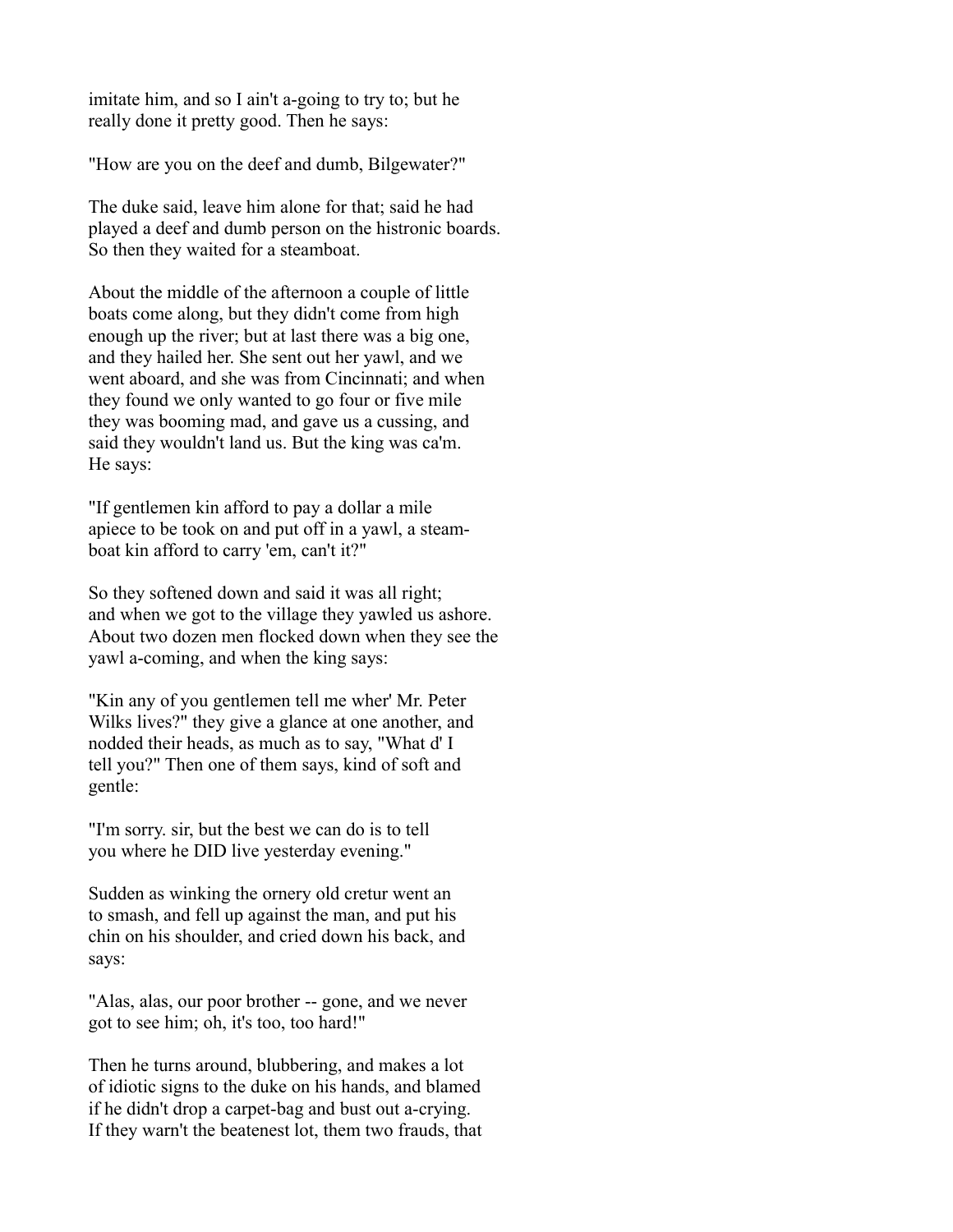ever I struck.

Well, the men gathered around and sympathized with them, and said all sorts of kind things to them, and carried their carpet-bags up the hill for them, and let them lean on them and cry, and told the king all about his brother's last moments, and the king he told it all over again on his hands to the duke, and both of them took on about that dead tanner like they'd lost the twelve disciples. Well, if ever I struck anything like it, I'm a nigger. It was enough to make a body ashamed of the human race.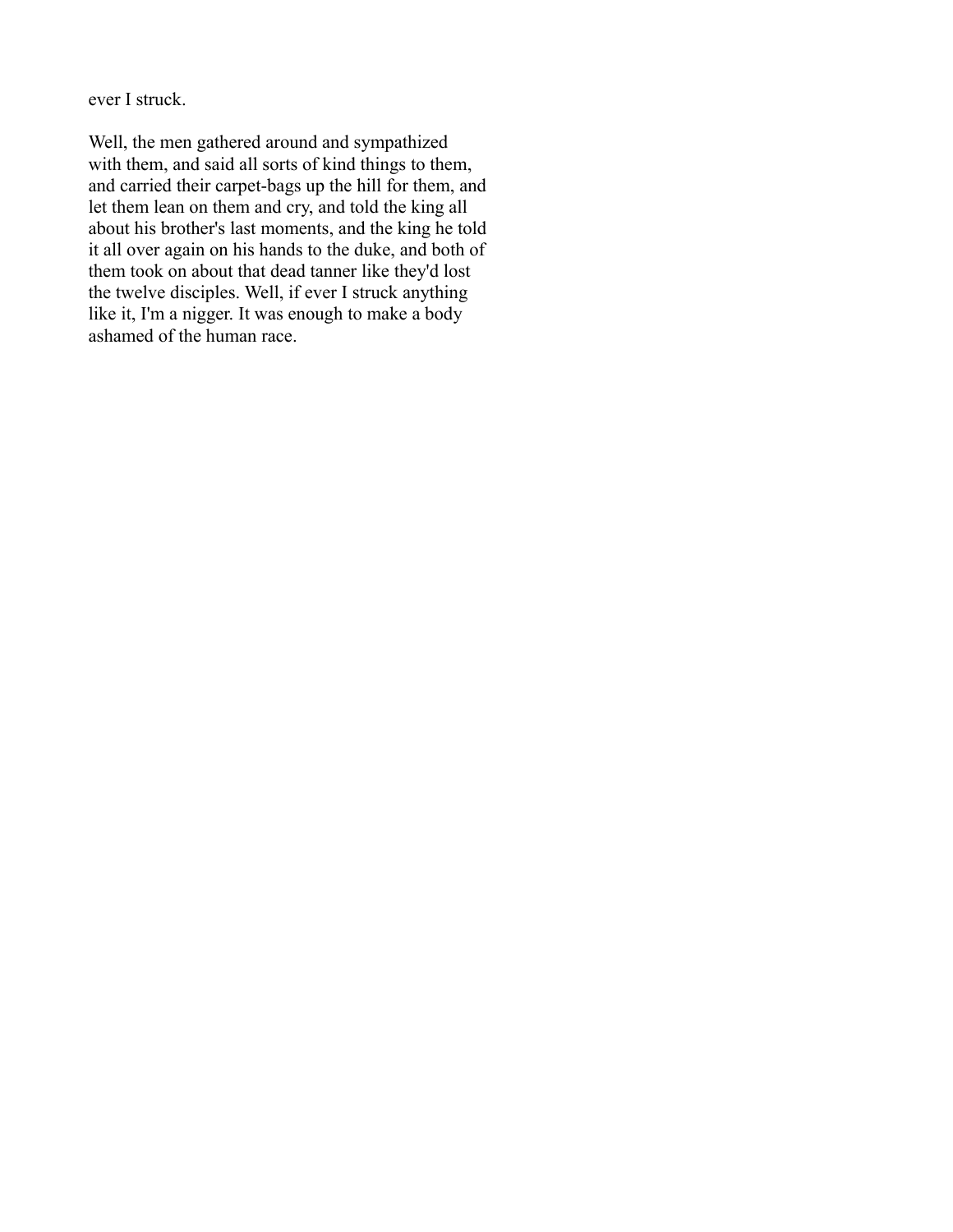## CHAPTER XXV.

THE news was all over town in two minutes, and you could see the people tearing down on the run from every which way, some of them putting on their coats as they come. Pretty soon we was in the middle of a crowd, and the noise of the tramping was like a soldier march. The windows and dooryards was full; and every minute somebody would say, over a fence:

#### "Is it THEM?"

And somebody trotting along with the gang would answer back and say:

"You bet it is."

When we got to the house the street in front of it was packed, and the three girls was standing in the door. Mary Jane WAS red-headed, but that don't make no difference, she was most awful beautiful, and her face and her eyes was all lit up like glory, she was so glad her uncles was come. The king he spread his arms, and Marsy Jane she jumped for them, and the hare-lip jumped for the duke, and there they HAD it! Everybody most, leastways women, cried for joy to see them meet again at last and have such good times.

Then the king he hunched the duke private -- I see him do it -- and then he looked around and see the coffin, over in the corner on two chairs; so then him and the duke, with a hand across each other's shoulder, and t'other hand to their eyes, walked slow and solemn over there, everybody dropping back to give them room, and all the talk and noise stopping, people saying "Sh!" and all the men taking their hats off and drooping their heads, so you could a heard a pin fall. And when they got there they bent over and looked in the coffin, and took one sight, and then they bust out a-crying so you could a heard them to Orleans, most; and then they put their arms around each other's necks, and hung their chins over each other's shoulders; and then for three minutes, or maybe four, I never see two men leak the way they done. And, mind you, everybody was doing the same; and the place was that damp I never see anything like it. Then one of them got on one side of the coffin, and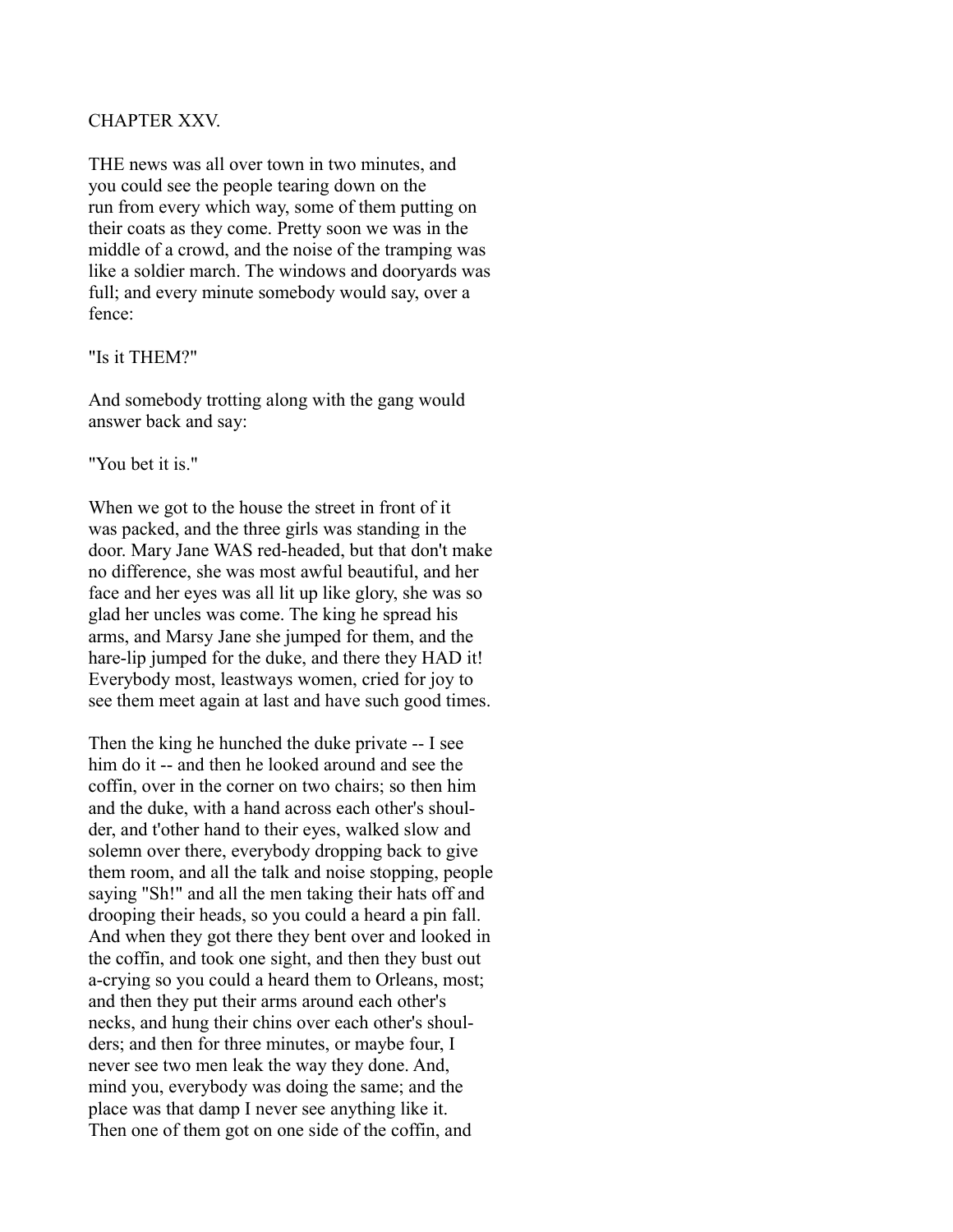t'other on t'other side, and they kneeled down and rested their foreheads on the coffin, and let on to pray all to themselves. Well, when it come to that it worked the crowd like you never see anything like it, and everybody broke down and went to sobbing right out loud -- the poor girls, too; and every woman, nearly, went up to the girls, without saying a word, and kissed them, solemn, on the forehead, and then put their hand on their head, and looked up towards the sky, with the tears running down, and then busted out and went off sobbing and swabbing, and give the next woman a show. I never see anything so disgusting.

Well, by and by the king he gets up and comes forward a little, and works himself up and slobbers out a speech, all full of tears and flapdoodle about its being a sore trial for him and his poor brother to lose the diseased, and to miss seeing diseased alive after the long journey of four thousand mile, but it's a trial that's sweetened and sanctified to us by this dear sympathy and these holy tears, and so he thanks them out of his heart and out of his brother's heart, because out of their mouths they can't, words being too weak and cold, and all that kind of rot and slush, till it was just sickening; and then he blubbers out a pious goodygoody Amen, and turns himself loose and goes to crying fit to bust.

And the minute the words were out of his mouth somebody over in the crowd struck up the doxolojer, and everybody joined in with all their might, and it just warmed you up and made you feel as good as church letting out. Music is a good thing; and after all that soul-butter and hogwash I never see it freshen up things so, and sound so honest and bully.

Then the king begins to work his jaw again, and says how him and his nieces would be glad if a few of the main principal friends of the family would take supper here with them this evening, and help set up with the ashes of the diseased; and says if his poor brother laying yonder could speak he knows who he would name, for they was names that was very dear to him, and mentioned often in his letters; and so he will name the same, to wit, as follows, vizz.: -- Rev. Mr. Hobson, and Deacon Lot Hovey, and Mr. Ben Rucker, and Abner Shackleford, and Levi Bell, and Dr. Robinson, and their wives, and the widow Bartley.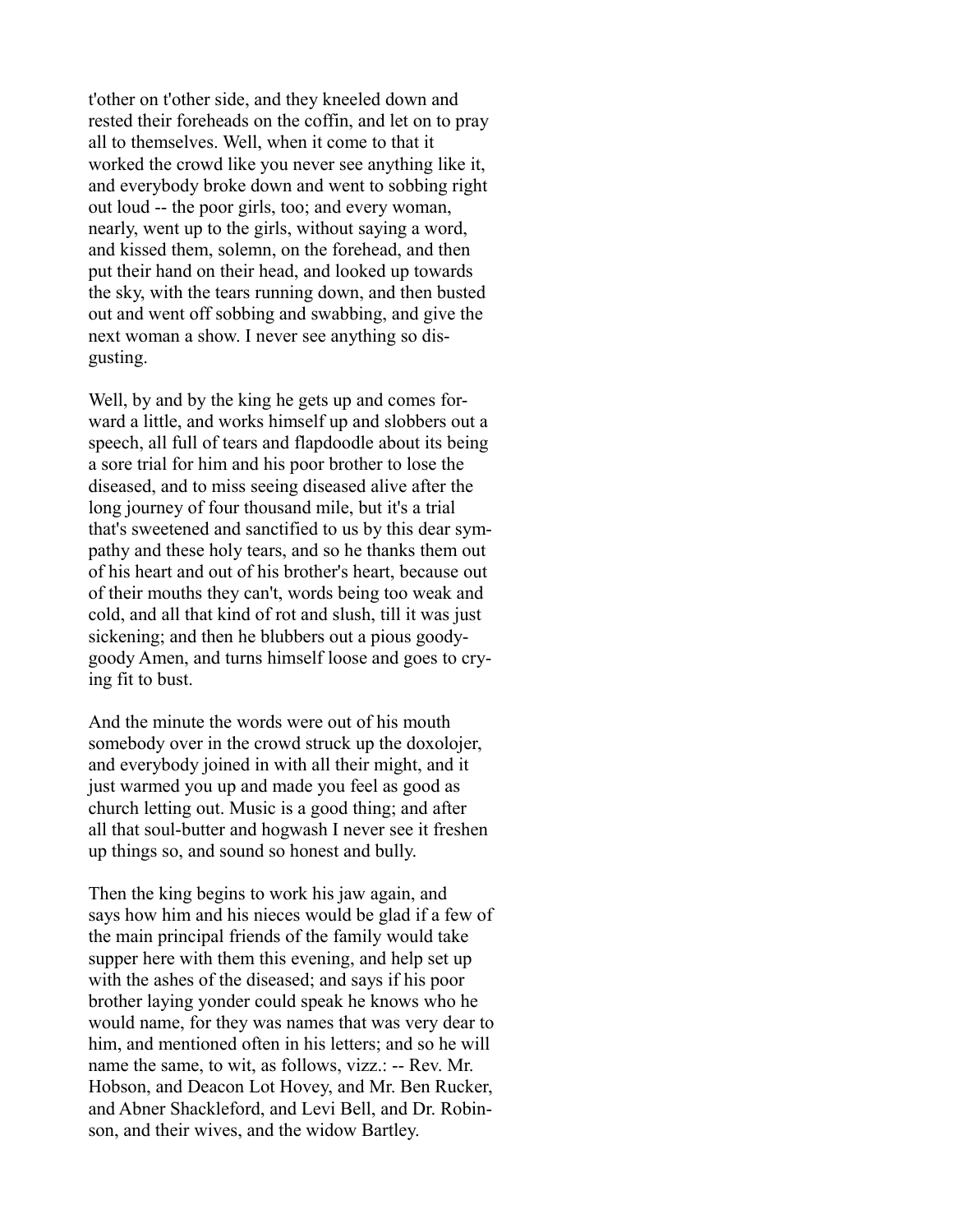Rev. Hobson and Dr. Robinson was down to the end of the town a-hunting together -- that is, I mean the doctor was shipping a sick man to t'other world, and the preacher was pinting him right. Lawyer Bell was away up to Louisville on business. But the rest was on hand, and so they all come and shook hands with the king and thanked him and talked to him; and then they shook hands with the duke and didn't say nothing, but just kept a-smiling and bobbing their heads like a passel of sapheads whilst he made all sorts of signs with his hands and said "Goo-goo -- goo-googoo" all the time, like a baby that can't talk.

So the king he blattered along, and managed to inquire about pretty much everybody and dog in town, by his name, and mentioned all sorts of little things that happened one time or another in the town, or to George's family, or to Peter. And he always let on that Peter wrote him the things; but that was a lie: he got every blessed one of them out of that young flathead that we canoed up to the steamboat.

Then Mary Jane she fetched the letter her father left behind, and the king he read it out loud and cried over it. It give the dwelling-house and three thousand dollars, gold, to the girls; and it give the tanyard (which was doing a good business), along with some other houses and land (worth about seven thousand), and three thousand dollars in gold to Harvey and William, and told where the six thousand cash was hid down cellar. So these two frauds said they'd go and fetch it up, and have everything square and aboveboard; and told me to come with a candle. We shut the cellar door behind us, and when they found the bag they spilt it out on the floor, and it was a lovely sight, all them yaller-boys. My, the way the king's eyes did shine! He slaps the duke on the shoulder and says:

"Oh, THIS ain't bully nor noth'n! Oh, no, I reckon not! Why, Biljy, it beats the Nonesuch, DON'T it?"

The duke allowed it did. They pawed the yallerboys, and sifted them through their fingers and let them jingle down on the floor; and the king says:

"It ain't no use talkin'; bein' brothers to a rich dead man and representatives of furrin heirs that's got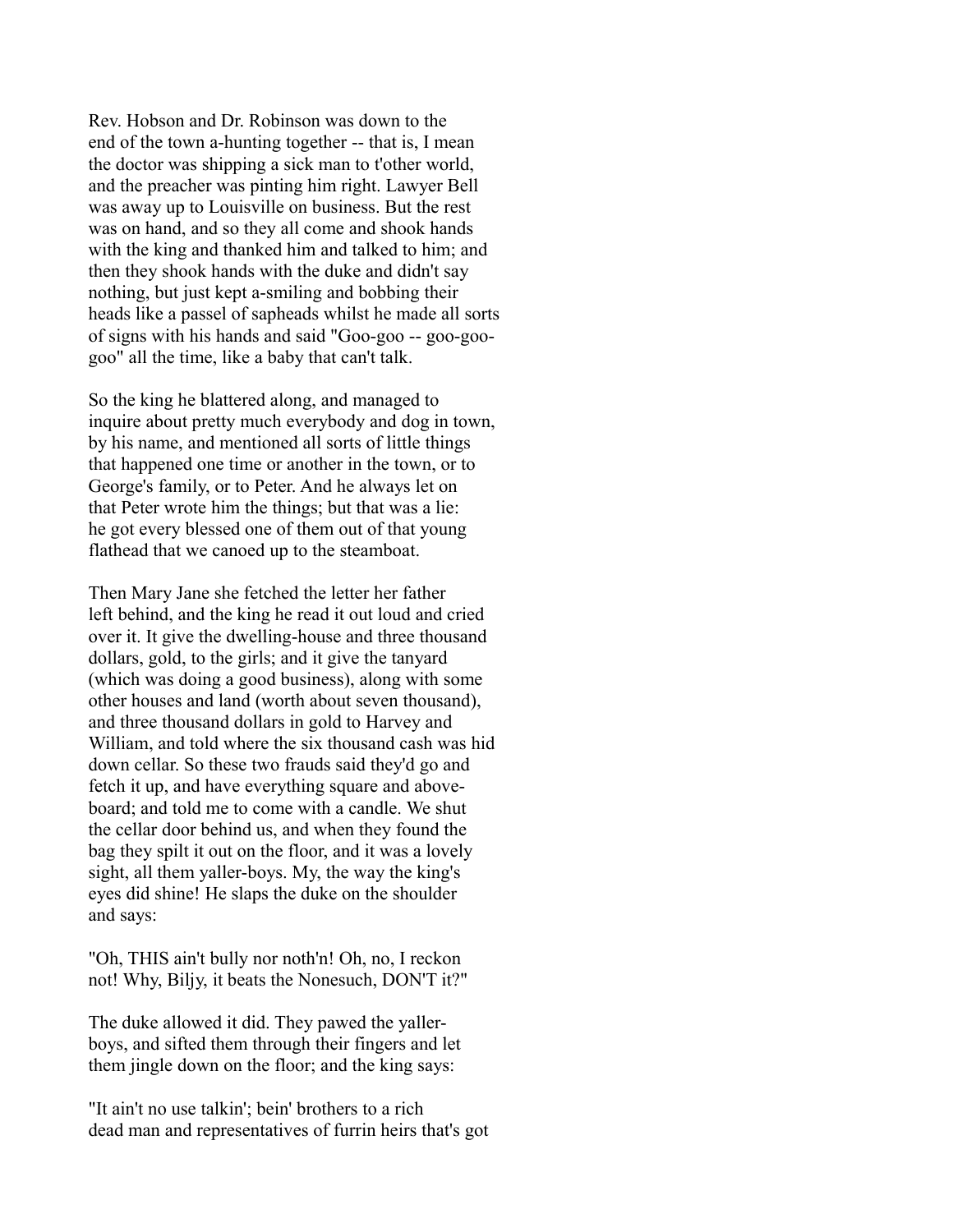left is the line for you and me, Bilge. Thish yer comes of trust'n to Providence. It's the best way, in the long run. I've tried 'em all, and ther' ain't no better way."

Most everybody would a been satisfied with the pile, and took it on trust; but no, they must count it. So they counts it, and it comes out four hundred and fifteen dollars short. Says the king:

"Dern him, I wonder what he done with that four hundred and fifteen dollars?"

They worried over that awhile, and ransacked all around for it. Then the duke says:

"Well, he was a pretty sick man, and likely he made a mistake -- I reckon that's the way of it. The best way's to let it go, and keep still about it. We can spare it."

"Oh, shucks, yes, we can SPARE it. I don't k'yer noth'n 'bout that -- it's the COUNT I'm thinkin' about. We want to be awful square and open and above-board here, you know. We want to lug this h-yer money up stairs and count it before everybody -- then ther' ain't noth'n suspicious. But when the dead man says ther's six thous'n dollars, you know, we don't want  $\mathfrak{t}$ o --"

"Hold on," says the duke. "Le's make up the deffisit," and he begun to haul out yaller-boys out of his pocket.

"It's a most amaz'n' good idea, duke -- you HAVE got a rattlin' clever head on you," says the king. "Blest if the old Nonesuch ain't a heppin' us out agin," and HE begun to haul out yaller-jackets and stack them up.

It most busted them, but they made up the six thousand clean and clear.

"Say," says the duke, "I got another idea. Le's go up stairs and count this money, and then take and GIVE IT TO THE GIRLS."

"Good land, duke, lemme hug you! It's the most dazzling idea 'at ever a man struck. You have cert'nly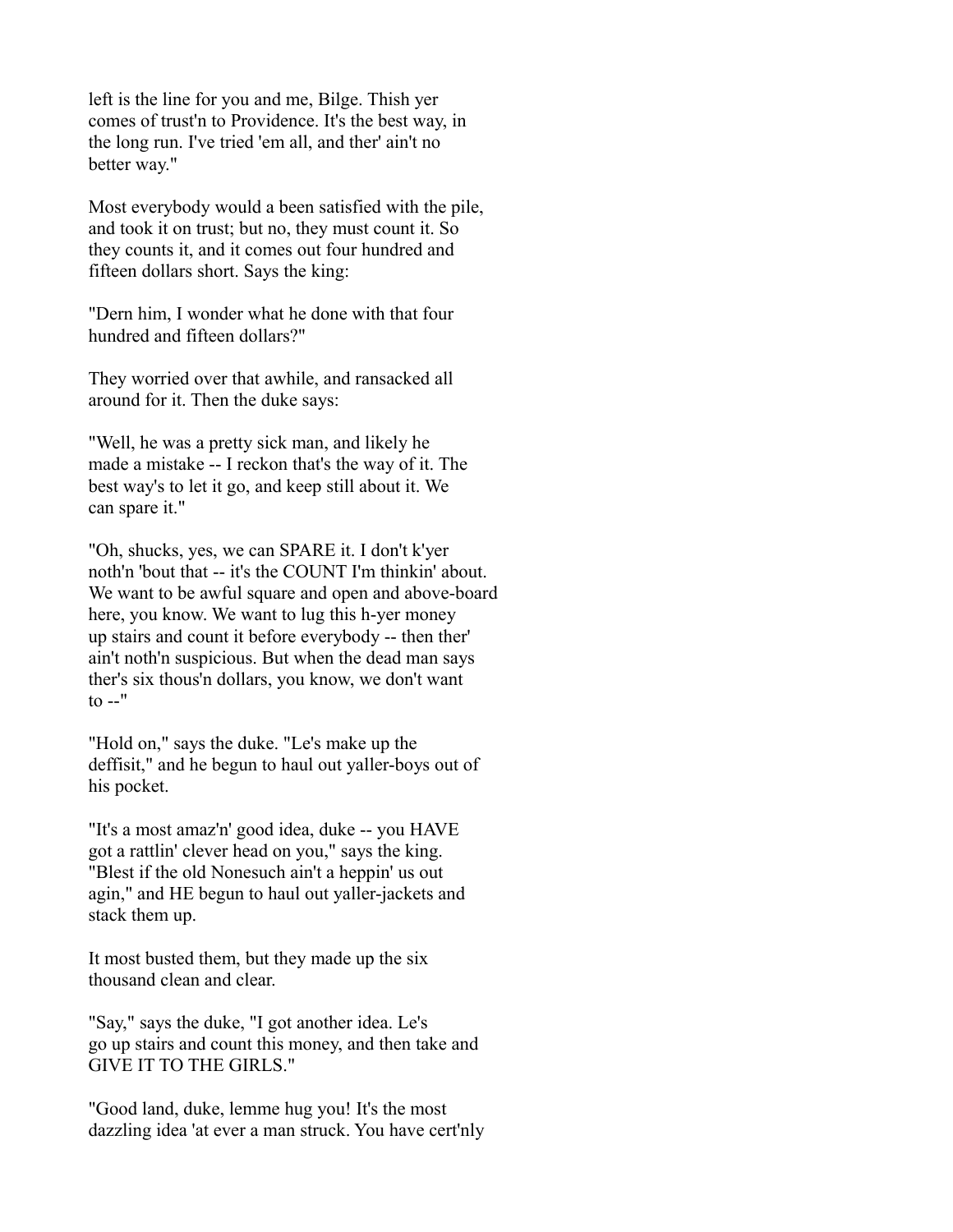got the most astonishin' head I ever see. Oh, this is the boss dodge, ther' ain't no mistake 'bout it. Let 'em fetch along their suspicions now if they want to - this 'll lay 'em out."

When we got up-stairs everybody gethered around the table, and the king he counted it and stacked it up, three hundred dollars in a pile -- twenty elegant little piles. Everybody looked hungry at it, and licked their chops. Then they raked it into the bag again, and I see the king begin to swell himself up for another speech. He says:

"Friends all, my poor brother that lays yonder has done generous by them that's left behind in the vale of sorrers. He has done generous by these yer poor little lambs that he loved and sheltered, and that's left fatherless and motherless. Yes, and we that knowed him knows that he would a done MORE generous by 'em if he hadn't ben afeard o' woundin' his dear William and me. Now, WOULDN'T he? Ther' ain't no question 'bout it in MY mind. Well, then, what kind o' brothers would it be that 'd stand in his way at sech a time? And what kind o' uncles would it be that 'd rob -- yes, ROB -- sech poor sweet lambs as these 'at he loved so at sech a time? If I know William -- and I THINK I do - he -- well, I'll jest ask him." He turns around and begins to make a lot of signs to the duke with his hands, and the duke he looks at him stupid and leatherheaded a while; then all of a sudden he seems to catch his meaning, and jumps for the king, goo-gooing with all his might for joy, and hugs him about fifteen times before he lets up. Then the king says, "I knowed it; I reckon THAT 'll convince anybody the way HE feels about it. Here, Mary Jane, Susan, Joanner, take the money -- take it ALL. It's the gift of him that lays yonder, cold but joyful."

Mary Jane she went for him, Susan and the hare-lip went for the duke, and then such another hugging and kissing I never see yet. And everybody crowded up with the tears in their eyes, and most shook the hands off of them frauds, saying all the time:

"You DEAR good souls! -- how LOVELY! -- how COULD you!"

Well, then, pretty soon all hands got to talking about the diseased again, and how good he was, and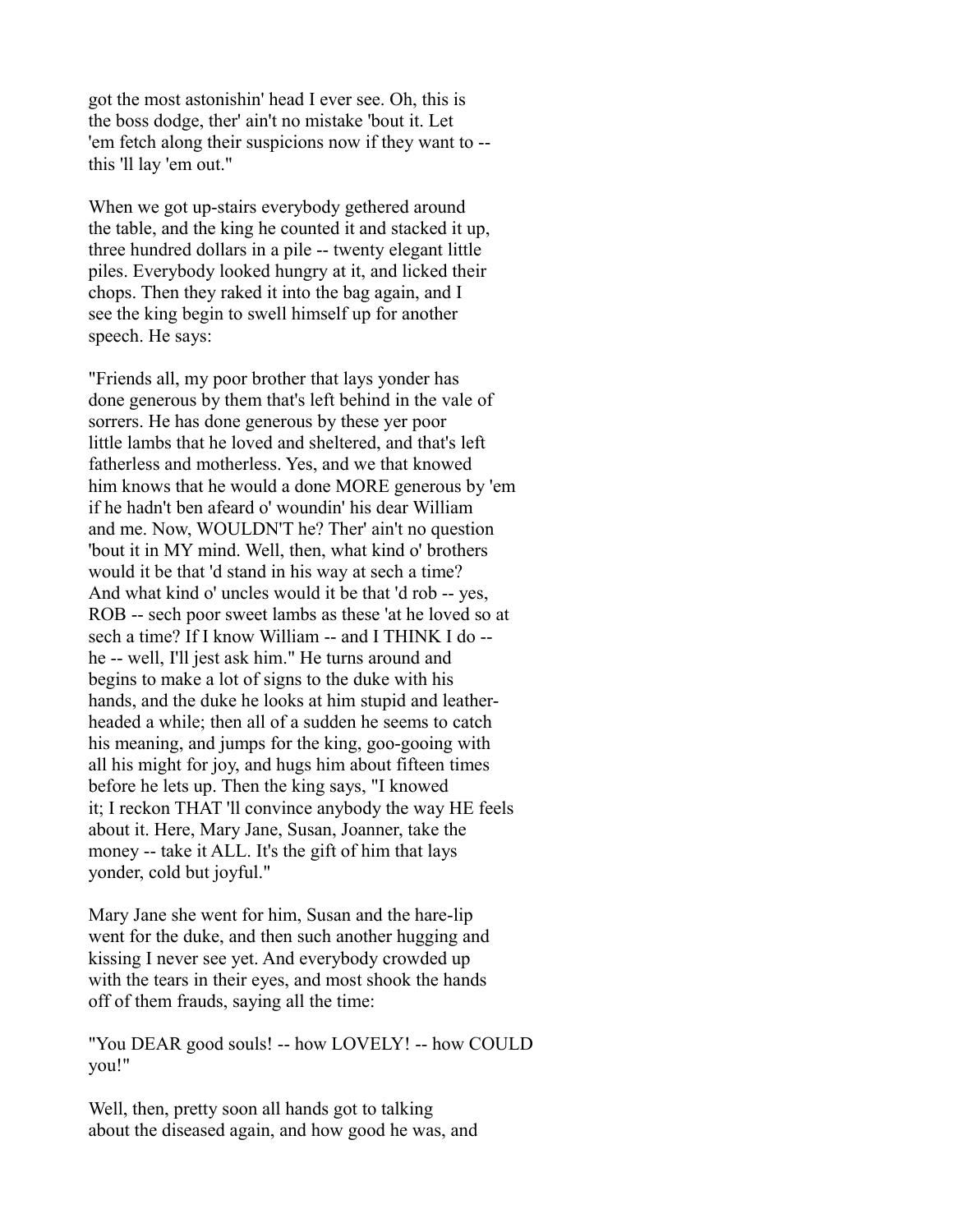what a loss he was, and all that; and before long a big iron-jawed man worked himself in there from outside, and stood a-listening and looking, and not saying anything; and nobody saying anything to him either, because the king was talking and they was all busy listening. The king was saying -- in the middle of something he'd started in on --

"-- they bein' partickler friends o' the diseased. That's why they're invited here this evenin'; but tomorrow we want ALL to come -- everybody; for he respected everybody, he liked everybody, and so it's fitten that his funeral orgies sh'd be public."

And so he went a-mooning on and on, liking to hear himself talk, and every little while he fetched in his funeral orgies again, till the duke he couldn't stand it no more; so he writes on a little scrap of paper, "OBSEQUIES, you old fool," and folds it up, and goes to goo-gooing and reaching it over people's heads to him. The king he reads it and puts it in his pocket, and says:

"Poor William, afflicted as he is, his HEART'S aluz right. Asks me to invite everybody to come to the funeral -- wants me to make 'em all welcome. But he needn't a worried -- it was jest what I was at."

Then he weaves along again, perfectly ca'm, and goes to dropping in his funeral orgies again every now and then, just like he done before. And when he done it the third time he says:

"I say orgies, not because it's the common term, because it ain't -- obsequies bein' the common term - but because orgies is the right term. Obsequies ain't used in England no more now -- it's gone out. We say orgies now in England. Orgies is better, because it means the thing you're after more exact. It's a word that's made up out'n the Greek ORGO, outside, open, abroad; and the Hebrew JEESUM, to plant, cover up; hence inTER. So, you see, funeral orgies is an open er public funeral."

He was the WORST I ever struck. Well, the ironjawed man he laughed right in his face. Everybody was shocked. Everybody says, "Why, DOCTOR!" and Abner Shackleford says: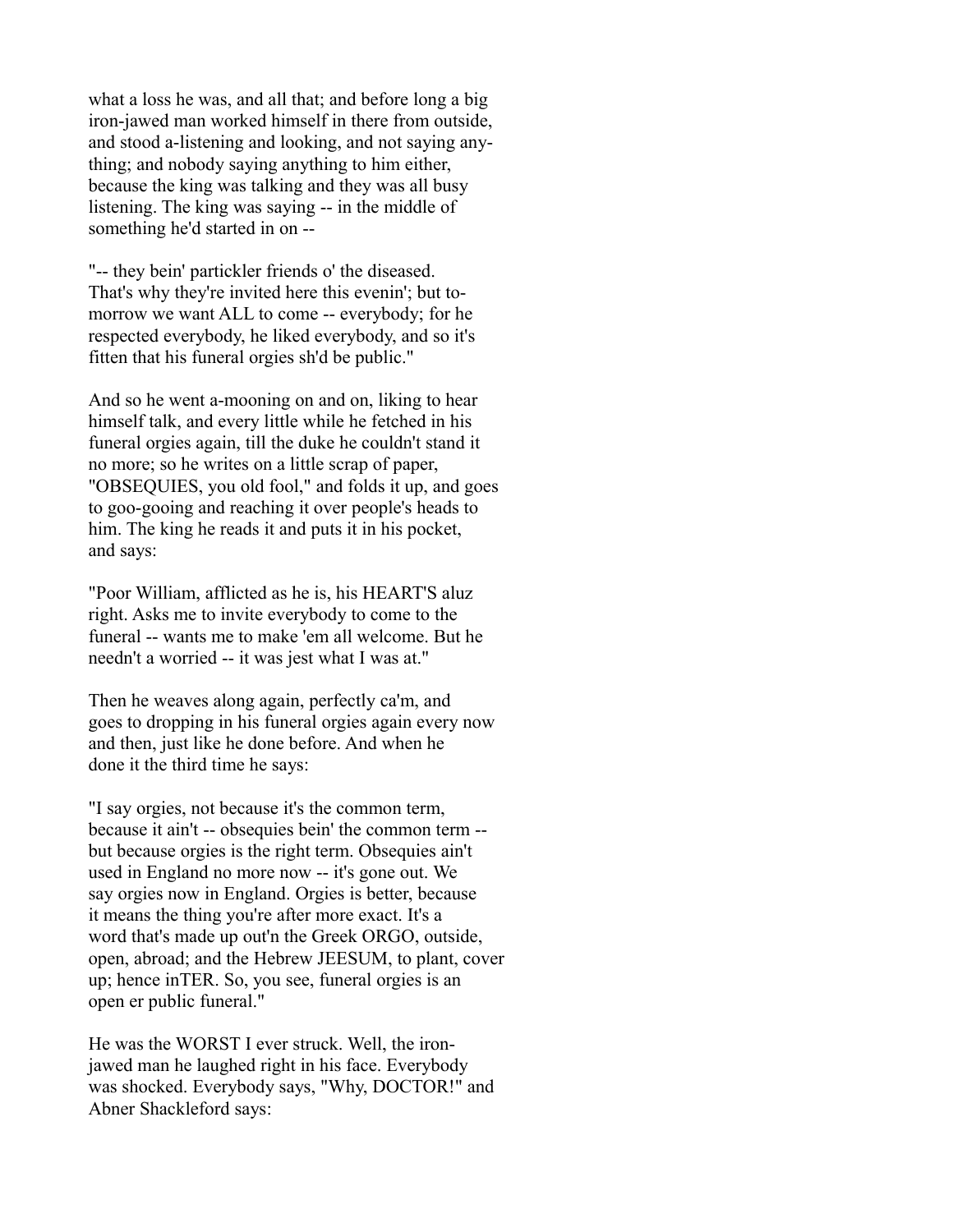"Why, Robinson, hain't you heard the news? This is Harvey Wilks."

The king he smiled eager, and shoved out his flapper, and says:

"Is it my poor brother's dear good friend and physician? I --"

"Keep your hands off of me!" says the doctor. "YOU talk like an Englishman, DON'T you? It's the worst imitation I ever heard. YOU Peter Wilks's brother! You're a fraud, that's what you are!"

Well, how they all took on! They crowded around the doctor and tried to quiet him down, and tried to explain to him and tell him how Harvey 'd showed in forty ways that he WAS Harvey, and knowed everybody by name, and the names of the very dogs, and begged and BEGGED him not to hurt Harvey's feelings and the poor girl's feelings, and all that. But it warn't no use; he stormed right along, and said any man that pretended to be an Englishman and couldn't imitate the lingo no better than what he did was a fraud and a liar. The poor girls was hanging to the king and crying; and all of a sudden the doctor ups and turns on THEM. He says:

"I was your father's friend, and I'm your friend; and I warn you as a friend, and an honest one that wants to protect you and keep you out of harm and trouble, to turn your backs on that scoundrel and have nothing to do with him, the ignorant tramp, with his idiotic Greek and Hebrew, as he calls it. He is the thinnest kind of an impostor -- has come here with a lot of empty names and facts which he picked up somewheres, and you take them for PROOFS, and are helped to fool yourselves by these foolish friends here, who ought to know better. Mary Jane Wilks, you know me for your friend, and for your unselfish friend, too. Now listen to me; turn this pitiful rascal out -- I BEG you to do it. Will you?"

Mary Jane straightened herself up, and my, but she was handsome! She says:

"HERE is my answer." She hove up the bag of money and put it in the king's hands, and says, "Take this six thousand dollars, and invest for me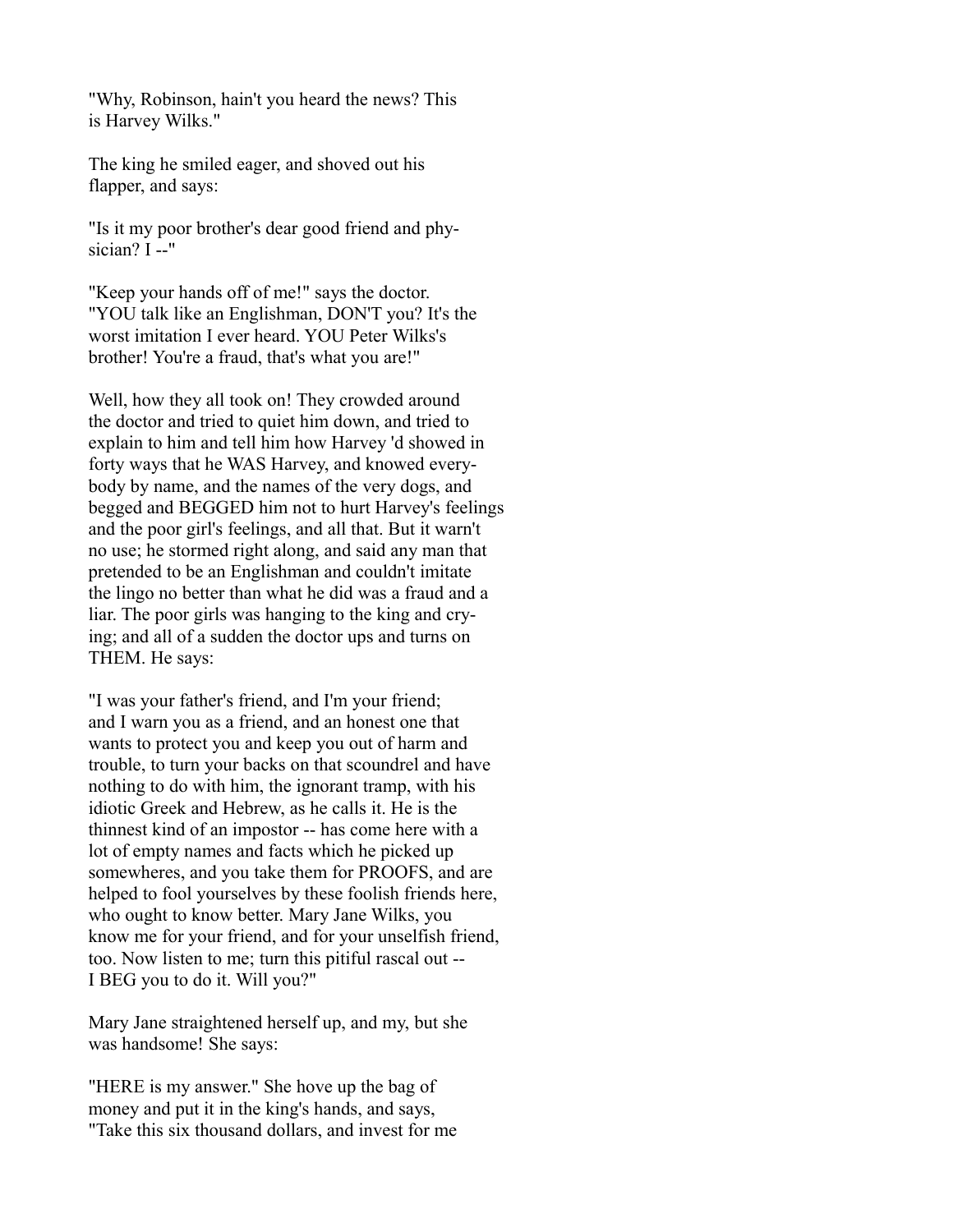and my sisters any way you want to, and don't give us no receipt for it."

Then she put her arm around the king on one side, and Susan and the hare-lip done the same on the other. Everybody clapped their hands and stomped on the floor like a perfect storm, whilst the king held up his head and smiled proud. The doctor says:

"All right; I wash MY hands of the matter. But I warn you all that a time 's coming when you're going to feel sick whenever you think of this day." And away he went.

"All right, doctor," says the king, kinder mocking him; "we'll try and get 'em to send for you;" which made them all laugh, and they said it was a prime good hit.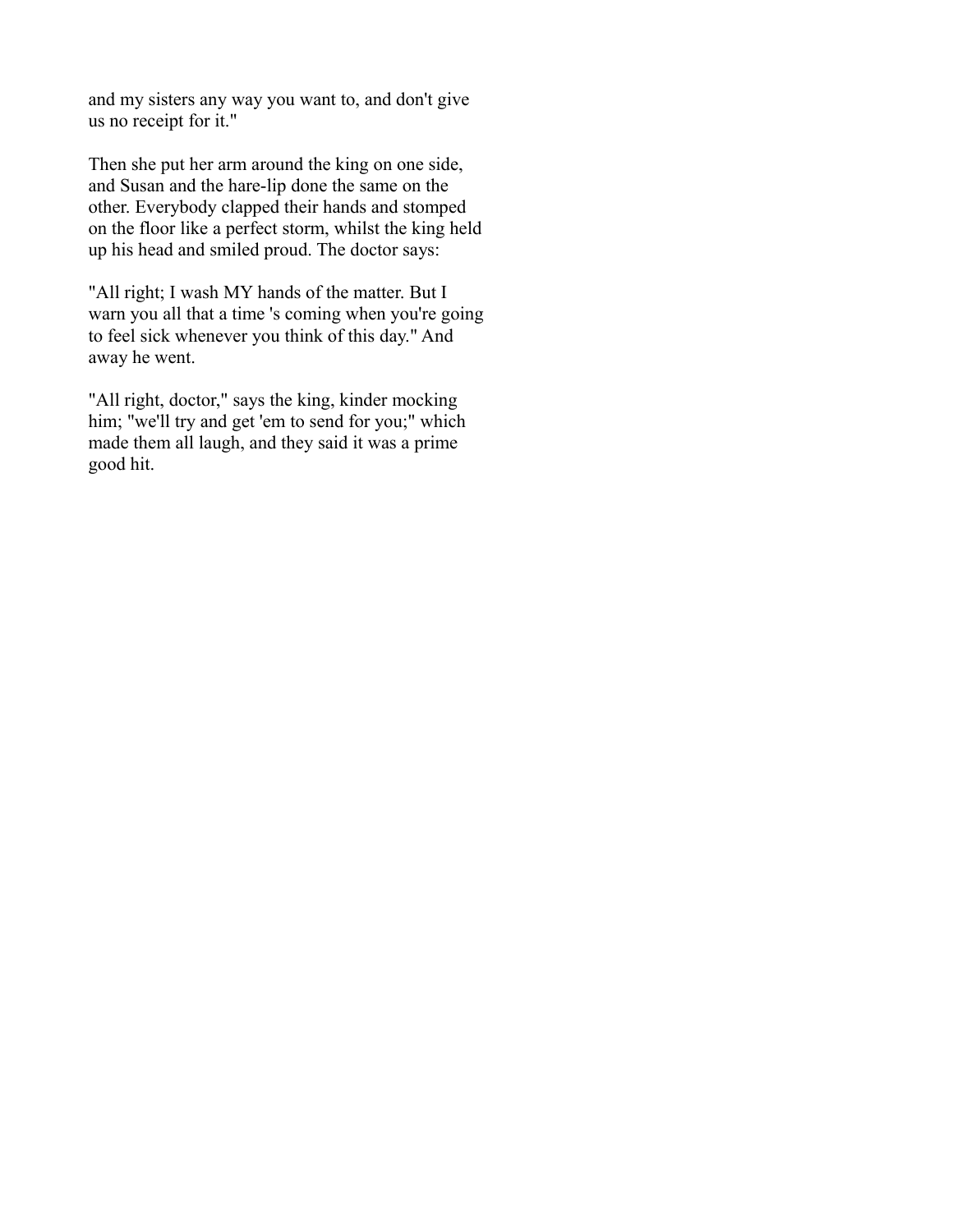## CHAPTER XXVI.

WELL, when they was all gone the king he asks Mary Jane how they was off for spare rooms, and she said she had one spare room, which would do for Uncle William, and she'd give her own room to Uncle Harvey, which was a little bigger, and she would turn into the room with her sisters and sleep on a cot; and up garret was a little cubby, with a pallet in it. The king said the cubby would do for his valley - meaning me.

So Mary Jane took us up, and she showed them their rooms, which was plain but nice. She said she'd have her frocks and a lot of other traps took out of her room if they was in Uncle Harvey's way, but he said they warn't. The frocks was hung along the wall, and before them was a curtain made out of calico that hung down to the floor. There was an old hair trunk in one corner, and a guitar-box in another, and all sorts of little knickknacks and jimcracks around, like girls brisken up a room with. The king said it was all the more homely and more pleasanter for these fixings, and so don't disturb them. The duke's room was pretty small, but plenty good enough, and so was my cubby.

That night they had a big supper, and all them men and women was there, and I stood behind the king and the duke's chairs and waited on them, and the niggers waited on the rest. Mary Jane she set at the head of the table, with Susan alongside of her, and said how bad the biscuits was, and how mean the preserves was, and how ornery and tough the fried chickens was - and all that kind of rot, the way women always do for to force out compliments; and the people all knowed everything was tiptop, and said so -- said "How DO you get biscuits to brown so nice?" and "Where, for the land's sake, DID you get these amaz'n pickles?" and all that kind of humbug talky-talk, just the way people always does at a supper, you know.

And when it was all done me and the hare-lip had supper in the kitchen off of the leavings, whilst the others was helping the niggers clean up the things. The hare-lip she got to pumping me about England, and blest if I didn't think the ice was getting mighty thin sometimes. She says: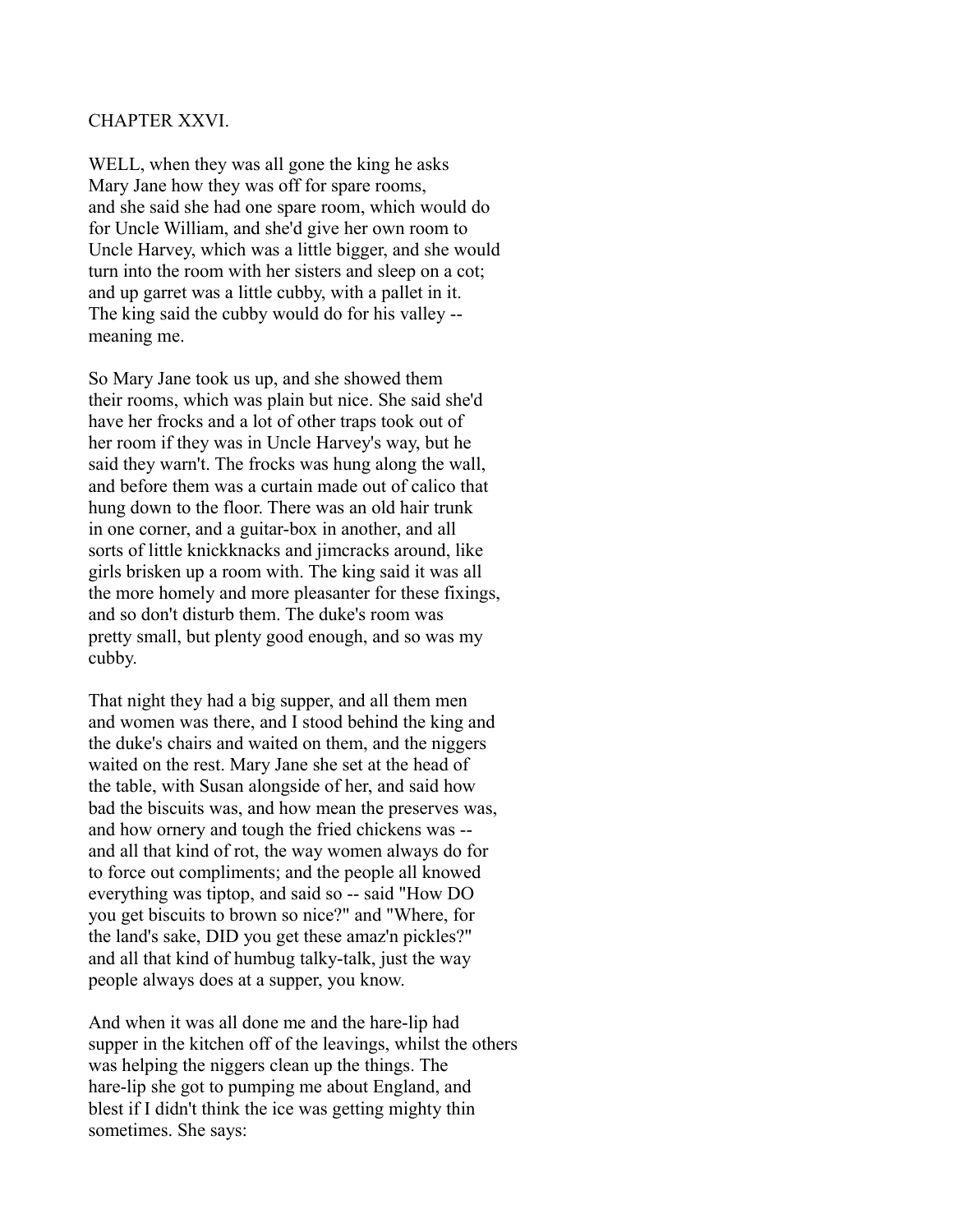"Did you ever see the king?"

"Who? William Fourth? Well, I bet I have -- he goes to our church." I knowed he was dead years ago, but I never let on. So when I says he goes to our church, she says:

"What -- regular?"

"Yes -- regular. His pew's right over opposite ourn -- on t'other side the pulpit."

"I thought he lived in London?"

"Well, he does. Where WOULD he live?"

"But I thought YOU lived in Sheffield?"

I see I was up a stump. I had to let on to get choked with a chicken bone, so as to get time to think how to get down again. Then I says:

"I mean he goes to our church regular when he's in Sheffield. That's only in the summer time, when he comes there to take the sea baths."

"Why, how you talk -- Sheffield ain't on the sea."

"Well, who said it was?"

"Why, you did."

"I DIDN'T nuther."

"You did!"

"I didn't."

"You did."

"I never said nothing of the kind."

"Well, what DID you say, then?"

"Said he come to take the sea BATHS -- that's what I said."

"Well, then, how's he going to take the sea baths if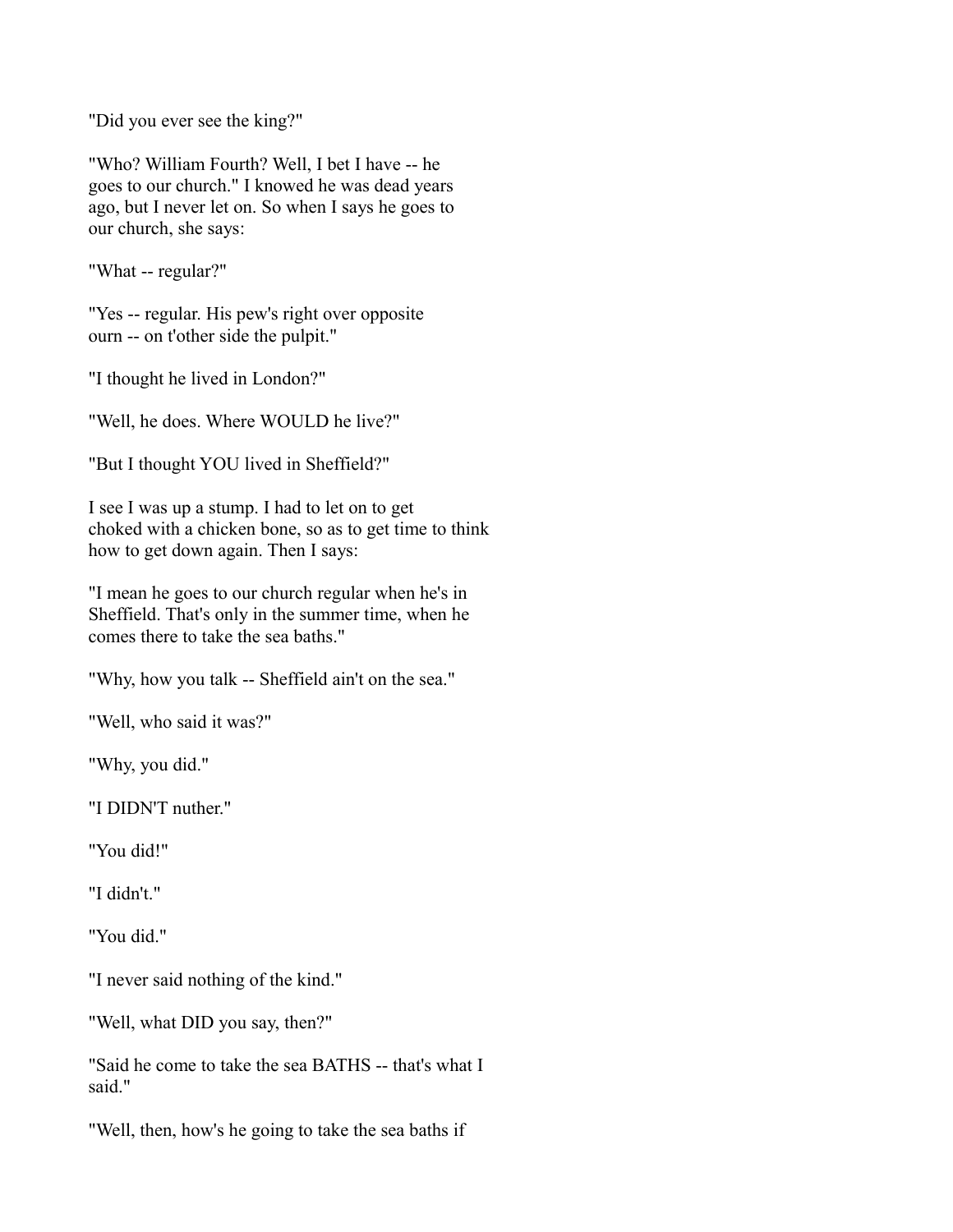it ain't on the sea?"

"Looky here," I says; "did you ever see any Congress-water?"

"Yes."

"Well, did you have to go to Congress to get it?"

"Why, no."

"Well, neither does William Fourth have to go to the sea to get a sea bath."

"How does he get it, then?"

"Gets it the way people down here gets Congresswater -- in barrels. There in the palace at Sheffield they've got furnaces, and he wants his water hot. They can't bile that amount of water away off there at the sea. They haven't got no conveniences for it."

"Oh, I see, now. You might a said that in the first place and saved time."

When she said that I see I was out of the woods again, and so I was comfortable and glad. Next, she says:

"Do you go to church, too?"

"Yes -- regular."

"Where do you set?"

"Why, in our pew."

"WHOSE pew?"

"Why, OURN -- your Uncle Harvey's."

"His'n? What does HE want with a pew?"

"Wants it to set in. What did you RECKON he wanted with it?"

"Why, I thought he'd be in the pulpit."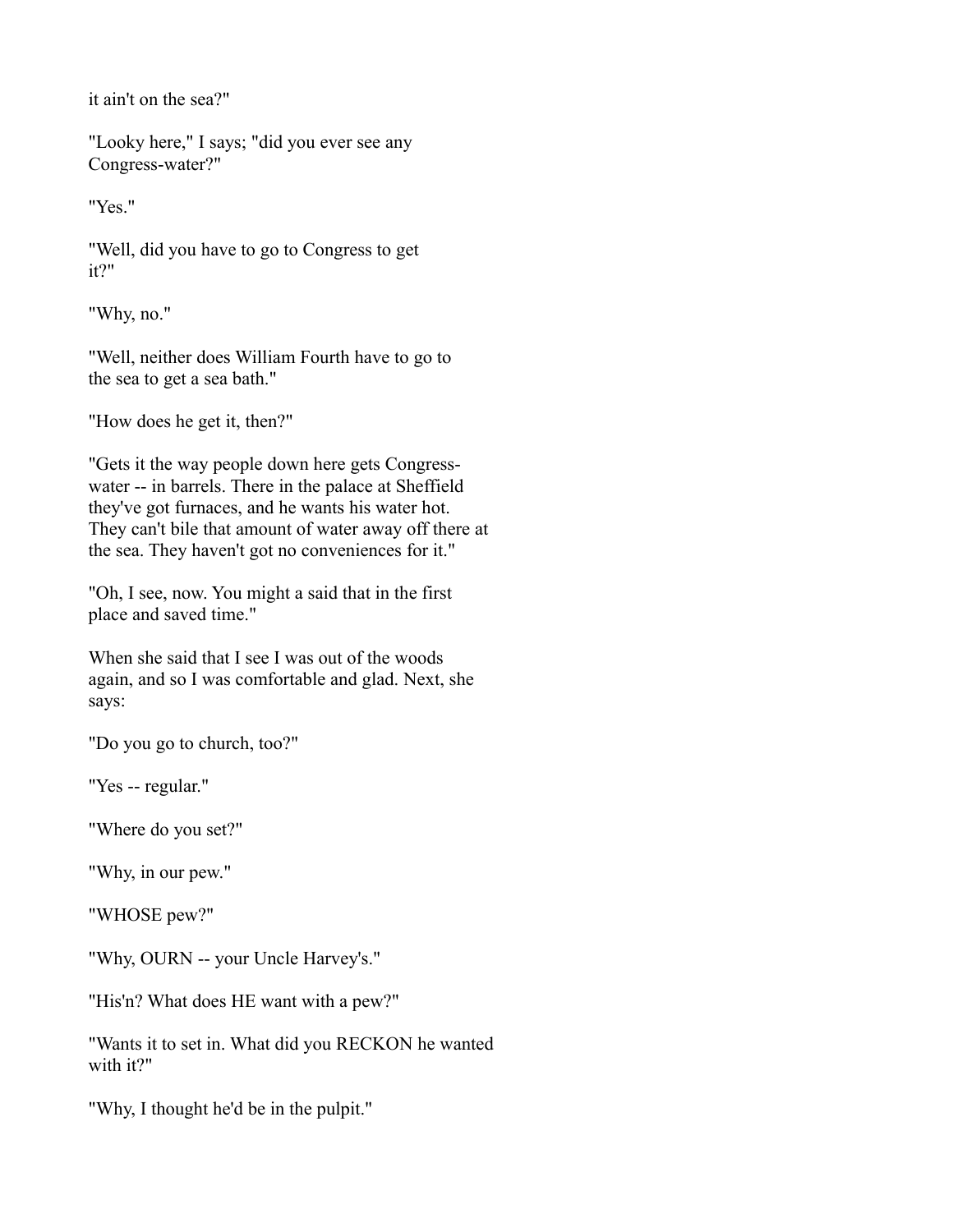Rot him, I forgot he was a preacher. I see I was up a stump again, so I played another chicken bone and got another think. Then I says:

"Blame it, do you suppose there ain't but one preacher to a church?"

"Why, what do they want with more?"

"What! -- to preach before a king? I never did see such a girl as you. They don't have no less than seventeen."

"Seventeen! My land! Why, I wouldn't set out such a string as that, not if I NEVER got to glory. It must take 'em a week."

"Shucks, they don't ALL of 'em preach the same day -- only ONE of 'em."

"Well, then, what does the rest of 'em do?"

"Oh, nothing much. Loll around, pass the plate -- and one thing or another. But mainly they don't do nothing."

"Well, then, what are they FOR?"

"Why, they're for STYLE. Don't you know nothing?"

"Well, I don't WANT to know no such foolishness as that. How is servants treated in England? Do they treat 'em better 'n we treat our niggers?"

"NO! A servant ain't nobody there. They treat them worse than dogs."

"Don't they give 'em holidays, the way we do, Christmas and New Year's week, and Fourth of July?"

"Oh, just listen! A body could tell YOU hain't ever been to England by that. Why, Hare-l -- why, Joanna, they never see a holiday from year's end to year's end; never go to the circus, nor theater, nor nigger shows, nor nowheres."

"Nor church?"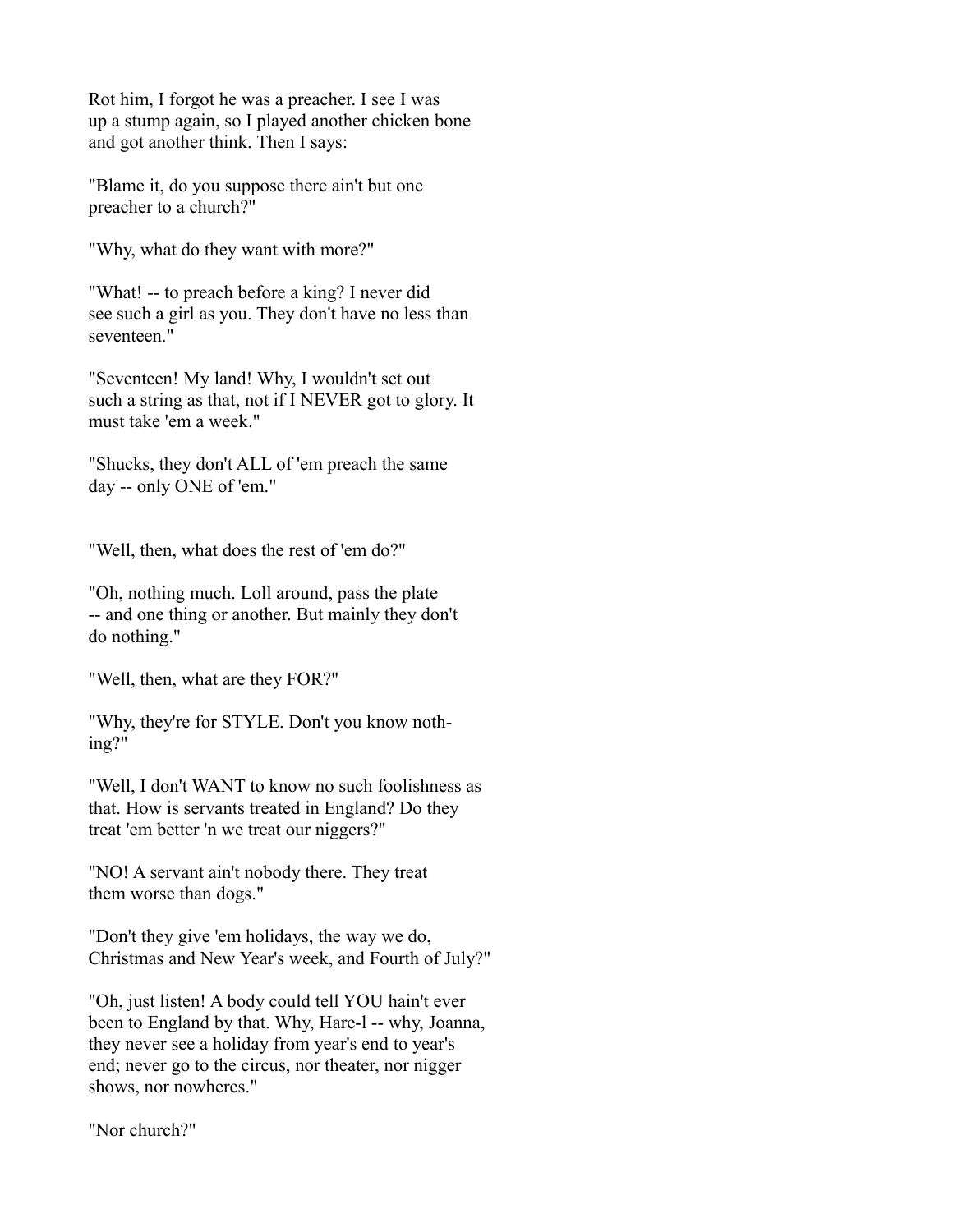"Nor church."

"But YOU always went to church."

Well, I was gone up again. I forgot I was the old man's servant. But next minute I whirled in on a kind of an explanation how a valley was different from a common servant and HAD to go to church whether he wanted to or not, and set with the family, on account of its being the law. But I didn't do it pretty good, and when I got done I see she warn't satisfied. She says:

"Honest injun, now, hain't you been telling me a lot of lies?"

"Honest injun," says I.

"None of it at all?"

"None of it at all. Not a lie in it," says I.

"Lay your hand on this book and say it."

I see it warn't nothing but a dictionary, so I laid my hand on it and said it. So then she looked a little better satisfied, and says:

"Well, then, I'll believe some of it; but I hope to gracious if I'll believe the rest."

"What is it you won't believe, Joe?" says Mary Jane, stepping in with Susan behind her. "It ain't right nor kind for you to talk so to him, and him a stranger and so far from his people. How would you like to be treated so?"

"That's always your way, Maim -- always sailing in to help somebody before they're hurt. I hain't done nothing to him. He's told some stretchers, I reckon, and I said I wouldn't swallow it all; and that's every bit and grain I DID say. I reckon he can stand a little thing like that, can't he?"

"I don't care whether 'twas little or whether 'twas big; he's here in our house and a stranger, and it wasn't good of you to say it. If you was in his place it would make you feel ashamed; and so you oughtn't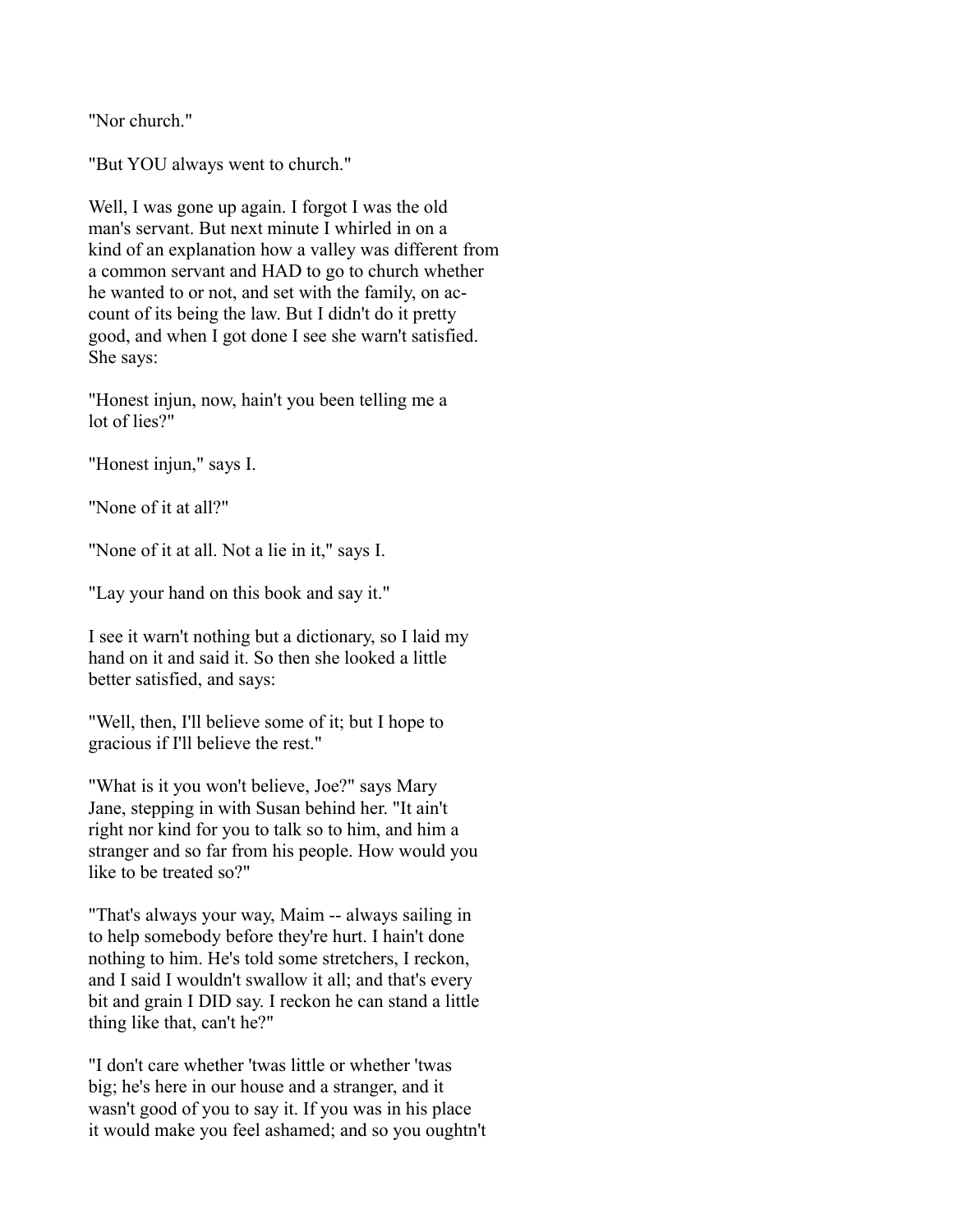to say a thing to another person that will make THEM feel ashamed."

"Why, Maim, he said --"

"It don't make no difference what he SAID -- that ain't the thing. The thing is for you to treat him KIND, and not be saying things to make him remember he ain't in his own country and amongst his own folks."

I says to myself, THIS is a girl that I'm letting that old reptle rob her of her money!

Then Susan SHE waltzed in; and if you'll believe me, she did give Hare-lip hark from the tomb!

Says I to myself, and this is ANOTHER one that I'm letting him rob her of her money!

Then Mary Jane she took another inning, and went in sweet and lovely again -- which was her way; but when she got done there warn't hardly anything left o' poor Hare-lip. So she hollered.

"All right, then," says the other girls; "you just ask his pardon."

She done it, too; and she done it beautiful. She done it so beautiful it was good to hear; and I wished I could tell her a thousand lies, so she could do it again.

I says to myself, this is ANOTHER one that I'm letting him rob her of her money. And when she got through they all jest laid theirselves out to make me feel at home and know I was amongst friends. I felt so ornery and low down and mean that I says to myself, my mind's made up; I'll hive that money for them or bust.

So then I lit out -- for bed, I said, meaning some time or another. When I got by myself I went to thinking the thing over. I says to myself, shall I go to that doctor, private, and blow on these frauds? No -- that won't do. He might tell who told him; then the king and the duke would make it warm for me. Shall I go, private, and tell Mary Jane? No -- I dasn't do it. Her face would give them a hint,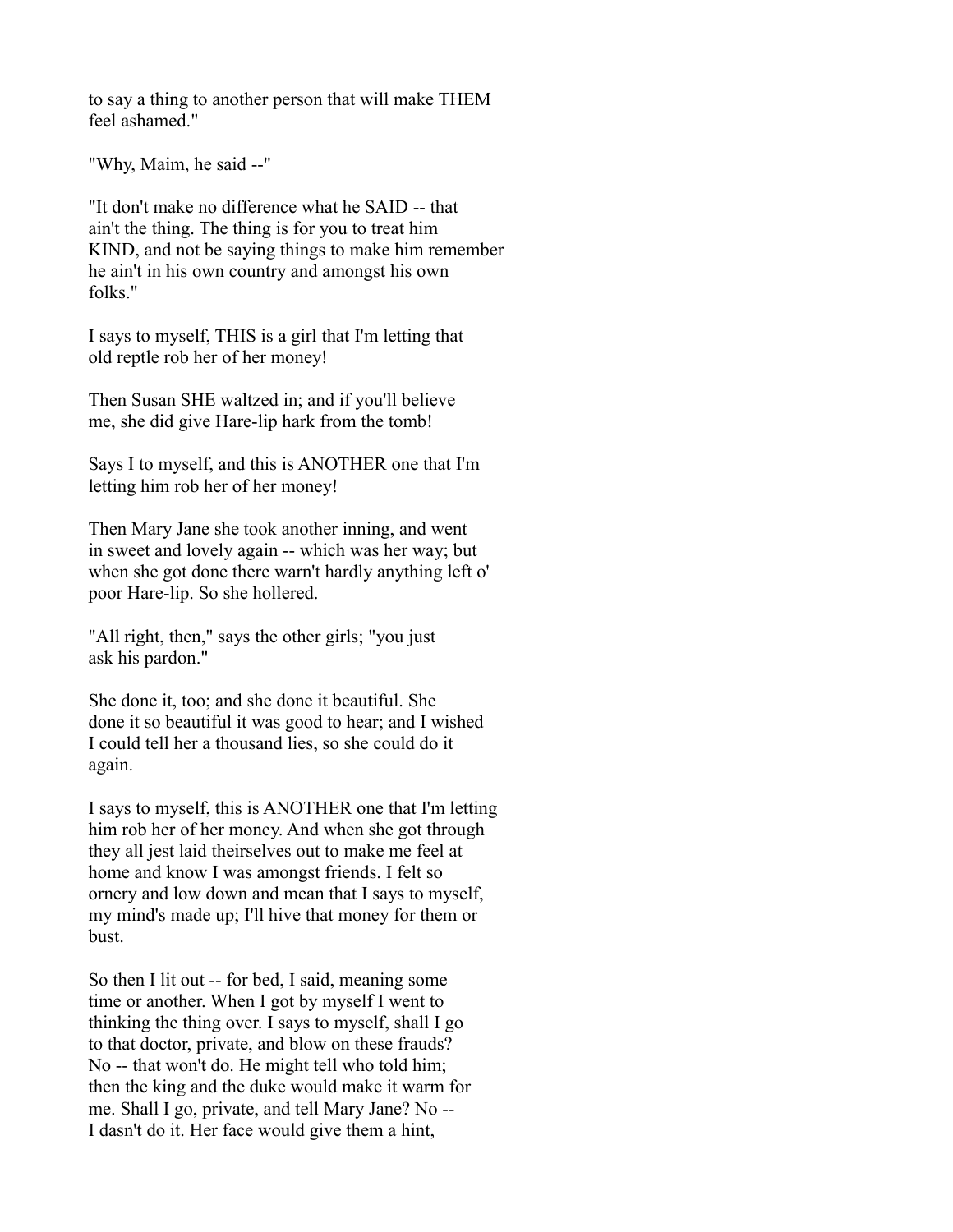sure; they've got the money, and they'd slide right out and get away with it. If she was to fetch in help I'd get mixed up in the business before it was done with, I judge. No; there ain't no good way but one. I got to steal that money, somehow; and I got to steal it some way that they won't suspicion that I done it. They've got a good thing here, and they ain't a-going to leave till they've played this family and this town for all they're worth, so I'll find a chance time enough. I'll steal it and hide it; and by and by, when I'm away down the river, I'll write a letter and tell Mary Jane where it's hid. But I better hive it tonight if I can, because the doctor maybe hasn't let up as much as he lets on he has; he might scare them out of here yet.

So, thinks I, I'll go and search them rooms. Upstairs the hall was dark, but I found the duke's room, and started to paw around it with my hands; but I recollected it wouldn't be much like the king to let anybody else take care of that money but his own self; so then I went to his room and begun to paw around there. But I see I couldn't do nothing without a candle, and I dasn't light one, of course. So I judged I'd got to do the other thing -- lay for them and eavesdrop. About that time I hears their footsteps coming, and was going to skip under the bed; I reached for it, but it wasn't where I thought it would be; but I touched the curtain that hid Mary Jane's frocks, so I jumped in behind that and snuggled in amongst the gowns, and stood there perfectly still.

They come in and shut the door; and the first thing the duke done was to get down and look under the bed. Then I was glad I hadn't found the bed when I wanted it. And yet, you know, it's kind of natural to hide under the bed when you are up to anything private. They sets down then, and the king says:

"Well, what is it? And cut it middlin' short, because it's better for us to be down there a-whoopin' up the mournin' than up here givin' 'em a chance to talk us over."

"Well, this is it, Capet. I ain't easy; I ain't comfortable. That doctor lays on my mind. I wanted to know your plans. I've got a notion, and I think it's a sound one."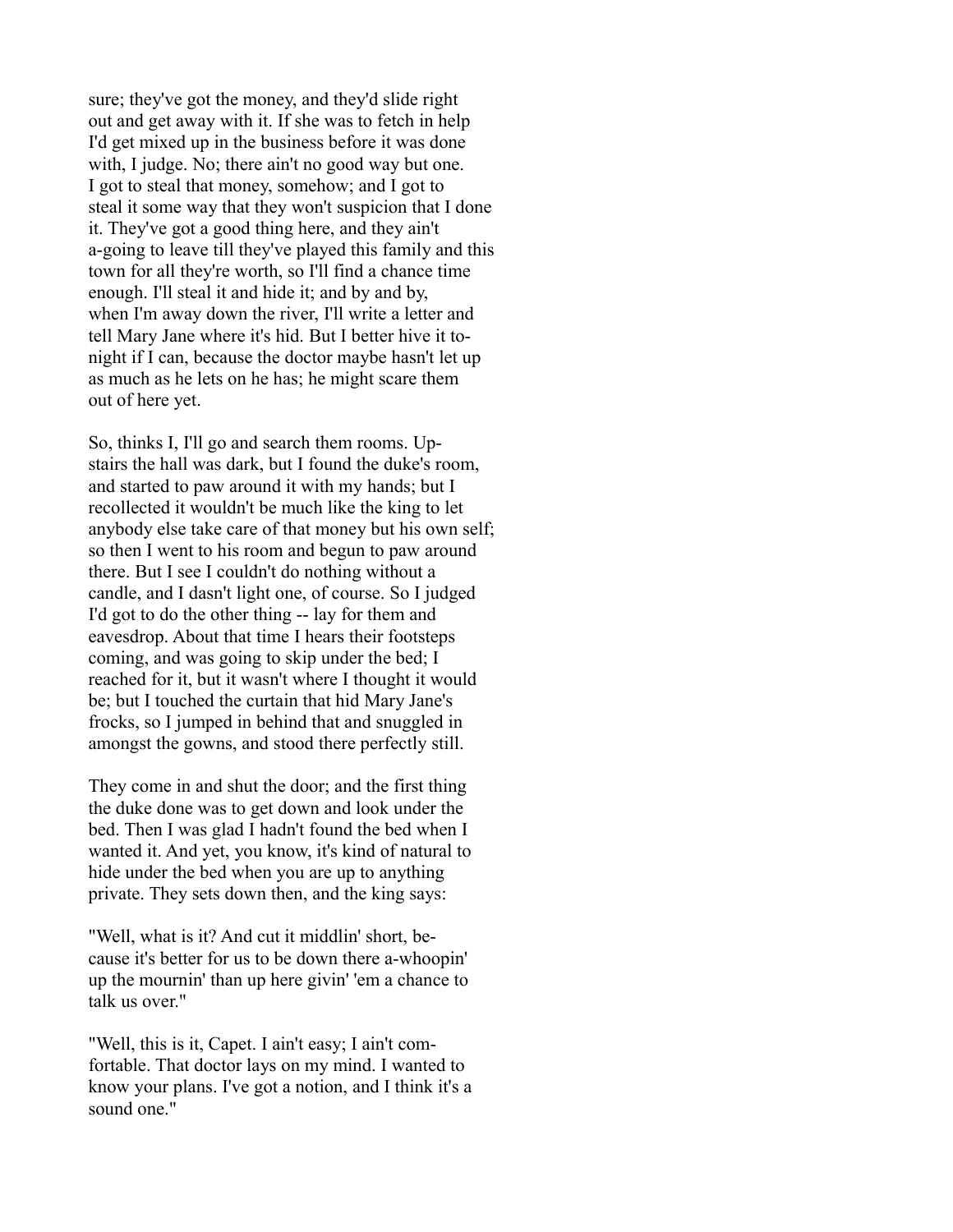"What is it, duke?"

"That we better glide out of this before three in the morning, and clip it down the river with what we've got. Specially, seeing we got it so easy -- GIVEN back to us, flung at our heads, as you may say, when of course we allowed to have to steal it back. I'm for knocking off and lighting out."

That made me feel pretty bad. About an hour or two ago it would a been a little different, but now it made me feel bad and disappointed, The king rips out and says:

"What! And not sell out the rest o' the property? March off like a passel of fools and leave eight or nine thous'n' dollars' worth o' property layin' around jest sufferin' to be scooped in? -- and all good, salable stuff, too."

The duke he grumbled; said the bag of gold was enough, and he didn't want to go no deeper -- didn't want to rob a lot of orphans of EVERYTHING they had.

"Why, how you talk!" says the king. "We sha'n't rob 'em of nothing at all but jest this money. The people that BUYS the property is the suff rers; because as soon 's it's found out 'at we didn't own it -- which won't be long after we've slid -- the sale won't be valid, and it 'll all go back to the estate. These yer orphans 'll git their house back agin, and that's enough for THEM; they're young and spry, and k'n easy earn a livin'. THEY ain't a-goin to suffer. Why, jest think -- there's thous'n's and thous'n's that ain't nigh so well off. Bless you, THEY ain't got noth'n' to complain of."

Well, the king he talked him blind; so at last he give in, and said all right, but said he believed it was blamed foolishness to stay, and that doctor hanging over them. But the king says:

"Cuss the doctor! What do we k'yer for HIM? Hain't we got all the fools in town on our side? And ain't that a big enough majority in any town?"

So they got ready to go down stairs again. The duke says: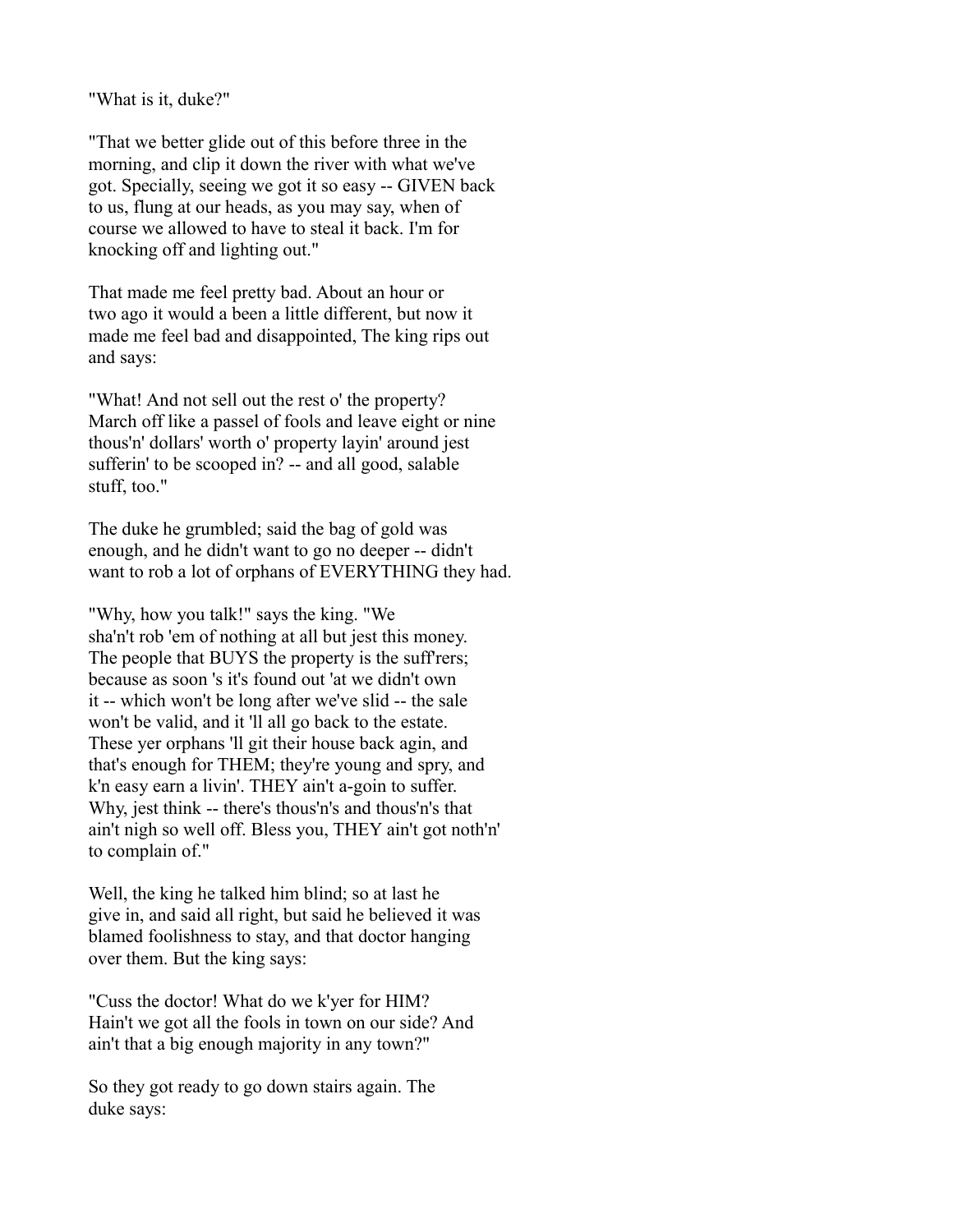"I don't think we put that money in a good place."

That cheered me up. I'd begun to think I warn't going to get a hint of no kind to help me. The king says:

"Why?"

"Because Mary Jane 'll be in mourning from this out; and first you know the nigger that does up the rooms will get an order to box these duds up and put 'em away; and do you reckon a nigger can run across money and not borrow some of it?"

"Your head's level agin, duke," says the king; and he comes a-fumbling under the curtain two or three foot from where I was. I stuck tight to the wall and kept mighty still, though quivery; and I wondered what them fellows would say to me if they catched me; and I tried to think what I'd better do if they did catch me. But the king he got the bag before I could think more than about a half a thought, and he never suspicioned I was around. They took and shoved the bag through a rip in the straw tick that was under the feather-bed, and crammed it in a foot or two amongst the straw and said it was all right now, because a nigger only makes up the feather-bed, and don't turn over the straw tick only about twice a year, and so it warn't in no danger of getting stole now.

But I knowed better. I had it out of there before they was half-way down stairs. I groped along up to my cubby, and hid it there till I could get a chance to do better. I judged I better hide it outside of the house somewheres, because if they missed it they would give the house a good ransacking: I knowed that very well. Then I turned in, with my clothes all on; but I couldn't a gone to sleep if I'd a wanted to, I was in such a sweat to get through with the business. By and by I heard the king and the duke come up; so I rolled off my pallet and laid with my chin at the top of my ladder, and waited to see if anything was going to happen. But nothing did.

So I held on till all the late sounds had quit and the early ones hadn't begun yet; and then I slipped down the ladder.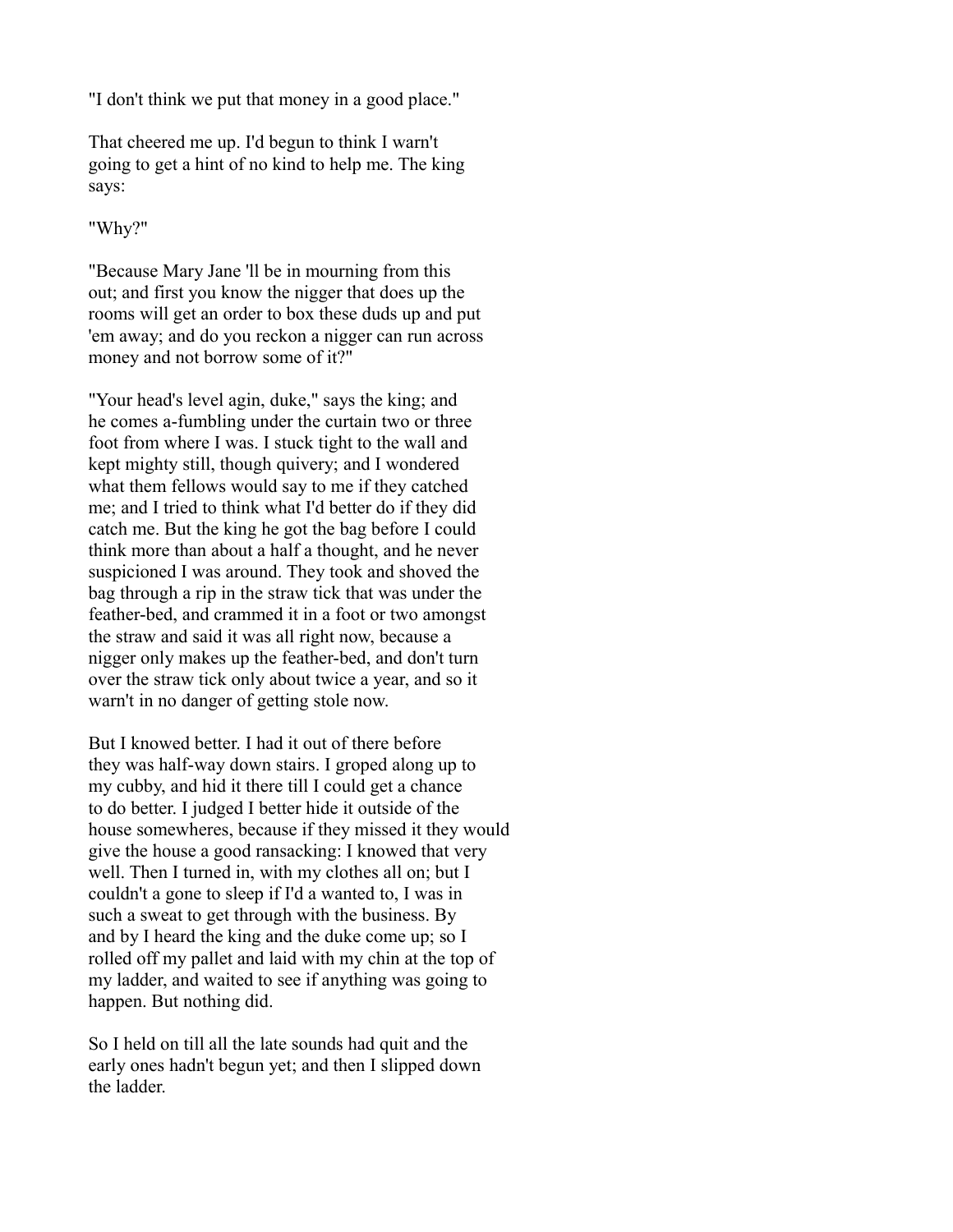#### CHAPTER XXVII.

I CREPT to their doors and listened; they was snoring. So I tiptoed along, and got down stairs all right. There warn't a sound anywheres. I peeped through a crack of the dining-room door, and see the men that was watching the corpse all sound asleep on their chairs. The door was open into the parlor, where the corpse was laying, and there was a candle in both rooms. I passed along, and the parlor door was open; but I see there warn't nobody in there but the remainders of Peter; so I shoved on by; but the front door was locked, and the key wasn't there. Just then I heard somebody coming down the stairs, back behind me. I run in the parlor and took a swift look around, and the only place I see to hide the bag was in the coffin. The lid was shoved along about a foot, showing the dead man's face down in there, with a wet cloth over it, and his shroud on. I tucked the moneybag in under the lid, just down beyond where his hands was crossed, which made me creep, they was so cold, and then I run back across the room and in behind the door.

The person coming was Mary Jane. She went to the coffin, very soft, and kneeled down and looked in; then she put up her handkerchief, and I see she begun to cry, though I couldn't hear her, and her back was to me. I slid out, and as I passed the dining-room I thought I'd make sure them watchers hadn't seen me; so I looked through the crack, and everything was all right. They hadn't stirred.

I slipped up to bed, feeling ruther blue, on accounts of the thing playing out that way after I had took so much trouble and run so much resk about it. Says I, if it could stay where it is, all right; because when we get down the river a hundred mile or two I could write back to Mary Jane, and she could dig him up again and get it; but that ain't the thing that's going to happen; the thing that's going to happen is, the money 'll be found when they come to screw on the lid. Then the king 'll get it again, and it 'll be a long day before he gives anybody another chance to smouch it from him. Of course I WANTED to slide down and get it out of there, but I dasn't try it. Every minute it was getting earlier now, and pretty soon some of them watchers would begin to stir, and I might get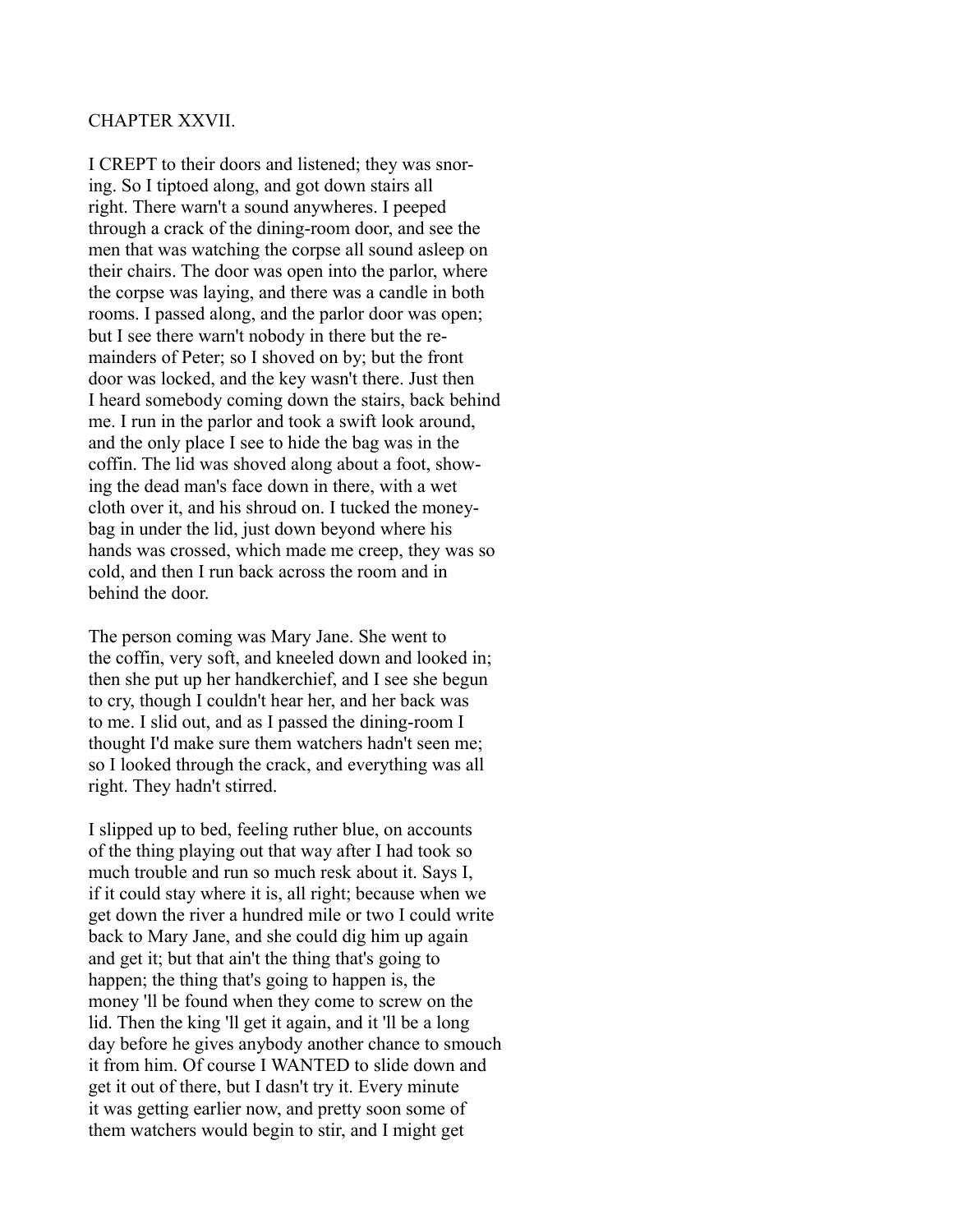catched -- catched with six thousand dollars in my hands that nobody hadn't hired me to take care of. I don't wish to be mixed up in no such business as that, I says to myself.

When I got down stairs in the morning the parlor was shut up, and the watchers was gone. There warn't nobody around but the family and the widow Bartley and our tribe. I watched their faces to see if anything had been happening, but I couldn't tell.

Towards the middle of the day the undertaker come with his man, and they set the coffin in the middle of the room on a couple of chairs, and then set all our chairs in rows, and borrowed more from the neighbors till the hall and the parlor and the dining-room was full. I see the coffin lid was the way it was before, but I dasn't go to look in under it, with folks around.

Then the people begun to flock in, and the beats and the girls took seats in the front row at the head of the coffin, and for a half an hour the people filed around slow, in single rank, and looked down at the dead man's face a minute, and some dropped in a tear, and it was all very still and solemn, only the girls and the beats holding handkerchiefs to their eyes and keeping their heads bent, and sobbing a little. There warn't no other sound but the scraping of the feet on the floor and blowing noses -- because people always blows them more at a funeral than they do at other places except church.

When the place was packed full the undertaker he slid around in his black gloves with his softy soothering ways, putting on the last touches, and getting people and things all ship-shape and comfortable, and making no more sound than a cat. He never spoke; he moved people around, he squeezed in late ones, he opened up passageways, and done it with nods, and signs with his hands. Then he took his place over against the wall. He was the softest, glidingest, stealthiest man I ever see; and there warn't no more smile to him than there is to a ham.

They had borrowed a melodeum -- a sick one; and when everything was ready a young woman set down and worked it, and it was pretty skreeky and colicky, and everybody joined in and sung, and Peter was the only one that had a good thing, according to my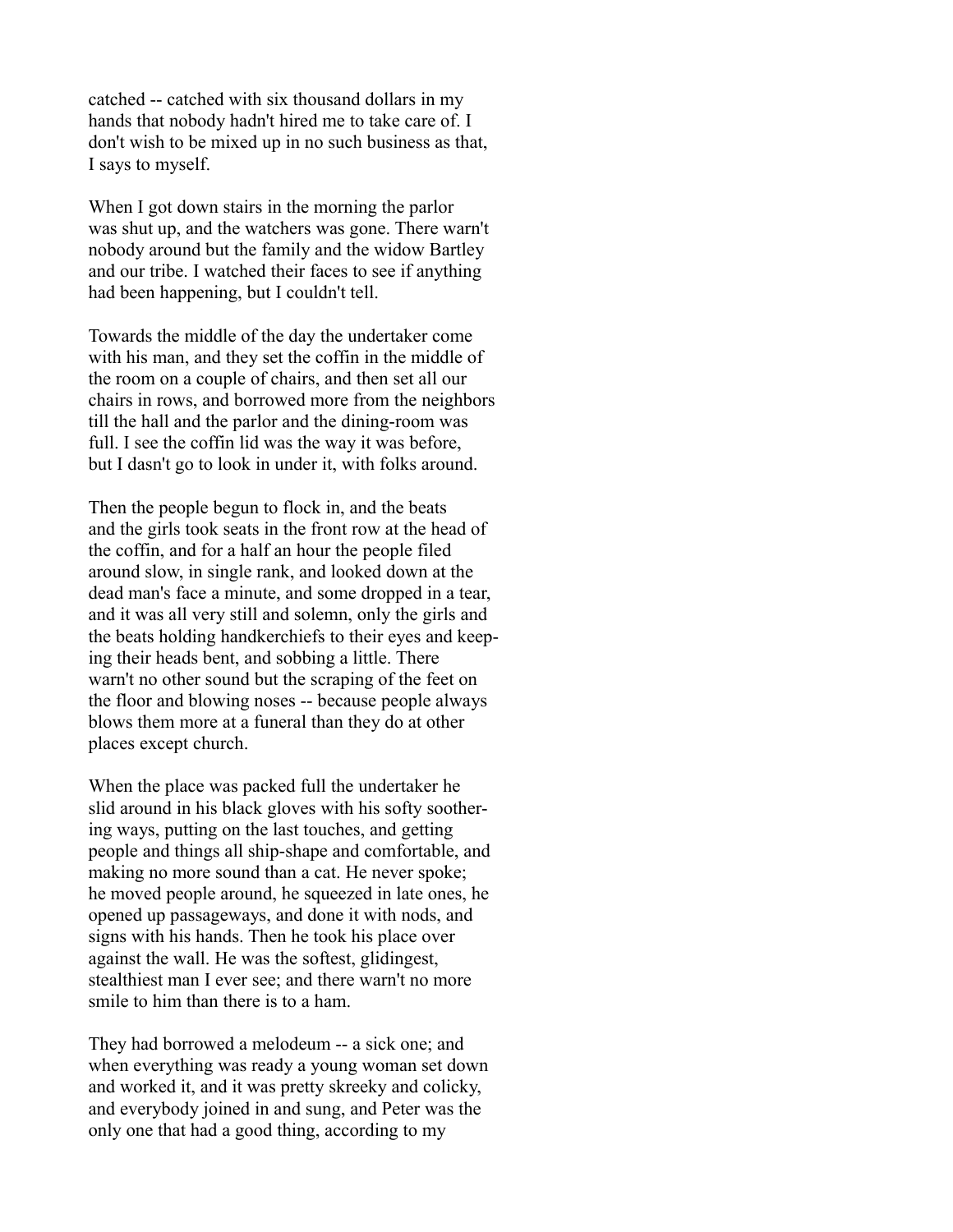notion. Then the Reverend Hobson opened up, slow and solemn, and begun to talk; and straight off the most outrageous row busted out in the cellar a body ever heard; it was only one dog, but he made a most powerful racket, and he kept it up right along; the parson he had to stand there, over the coffin, and wait -- you couldn't hear yourself think. It was right down awkward, and nobody didn't seem to know what to do. But pretty soon they see that long-legged undertaker make a sign to the preacher as much as to say, "Don't you worry -- just depend on me." Then he stooped down and begun to glide along the wall, just his shoulders showing over the people's heads. So he glided along, and the powwow and racket getting more and more outrageous all the time; and at last, when he had gone around two sides of the room, he disappears down cellar. Then in about two seconds we heard a whack, and the dog he finished up with a most amazing howl or two, and then everything was dead still, and the parson begun his solemn talk where he left off. In a minute or two here comes this undertaker's back and shoulders gliding along the wall again; and so he glided and glided around three sides of the room, and then rose up, and shaded his mouth with his hands, and stretched his neck out towards the preacher, over the people's heads, and says, in a kind of a coarse whisper, "HE HAD A RAT!" Then he drooped down and glided along the wall again to his place. You could see it was a great satisfaction to the people, because naturally they wanted to know. A little thing like that don't cost nothing, and it's just the little things that makes a man to be looked up to and liked. There warn't no more popular man in town than what that undertaker was.

Well, the funeral sermon was very good, but pison long and tiresome; and then the king he shoved in and got off some of his usual rubbage, and at last the job was through, and the undertaker begun to sneak up on the coffin with his screw-driver. I was in a sweat then, and watched him pretty keen. But he never meddled at all; just slid the lid along as soft as mush, and screwed it down tight and fast. So there I was! I didn't know whether the money was in there or not. So, says I, s'pose somebody has hogged that bag on the sly? -- now how do I know whether to write to Mary Jane or not? S'pose she dug him up and didn't find nothing, what would she think of me? Blame it, I says, I might get hunted up and jailed; I'd better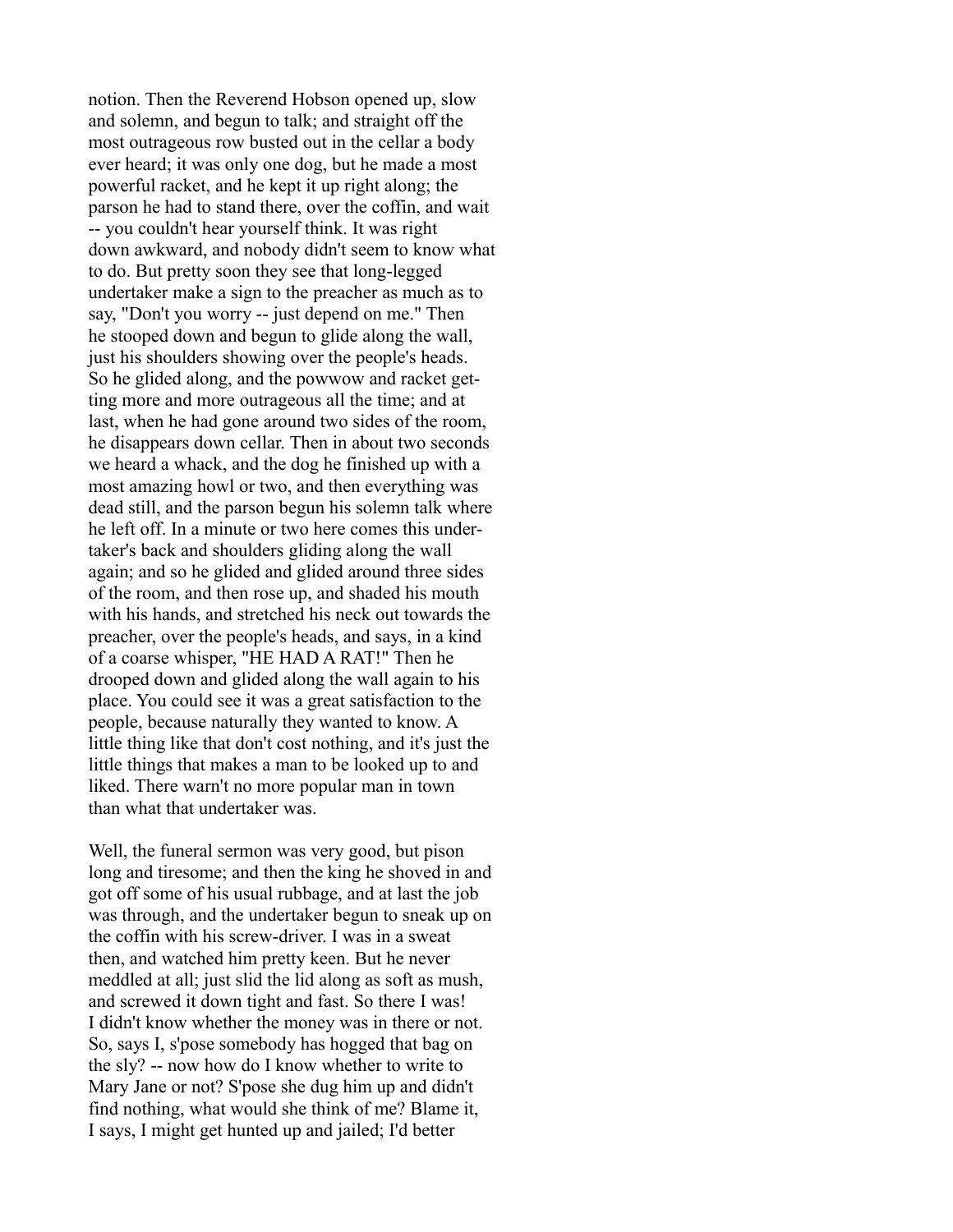lay low and keep dark, and not write at all; the thing's awful mixed now; trying to better it, I've worsened it a hundred times, and I wish to goodness I'd just let it alone, dad fetch the whole business!

They buried him, and we come back home, and I went to watching faces again -- I couldn't help it, and I couldn't rest easy. But nothing come of it; the faces didn't tell me nothing.

The king he visited around in the evening, and sweetened everybody up, and made himself ever so friendly; and he give out the idea that his congregation over in England would be in a sweat about him, so he must hurry and settle up the estate right away and leave for home. He was very sorry he was so pushed, and so was everybody; they wished he could stay longer, but they said they could see it couldn't be done. And he said of course him and William would take the girls home with them; and that pleased everybody too, because then the girls would be well fixed and amongst their own relations; and it pleased the girls, too -- tickled them so they clean forgot they ever had a trouble in the world; and told him to sell out as quick as he wanted to, they would be ready. Them poor things was that glad and happy it made my heart ache to see them getting fooled and lied to so, but I didn't see no safe way for me to chip in and change the general tune.

Well, blamed if the king didn't bill the house and the niggers and all the property for auction straight off -- sale two days after the funeral; but anybody could buy private beforehand if they wanted to.

So the next day after the funeral, along about noontime, the girls' joy got the first jolt. A couple of nigger traders come along, and the king sold them the niggers reasonable, for three-day drafts as they called it, and away they went, the two sons up the river to Memphis, and their mother down the river to Orleans. I thought them poor girls and them niggers would break their hearts for grief; they cried around each other, and took on so it most made me down sick to see it. The girls said they hadn't ever dreamed of seeing the family separated or sold away from the town. I can't ever get it out of my memory, the sight of them poor miserable girls and niggers hanging around each other's necks and crying; and I reckon I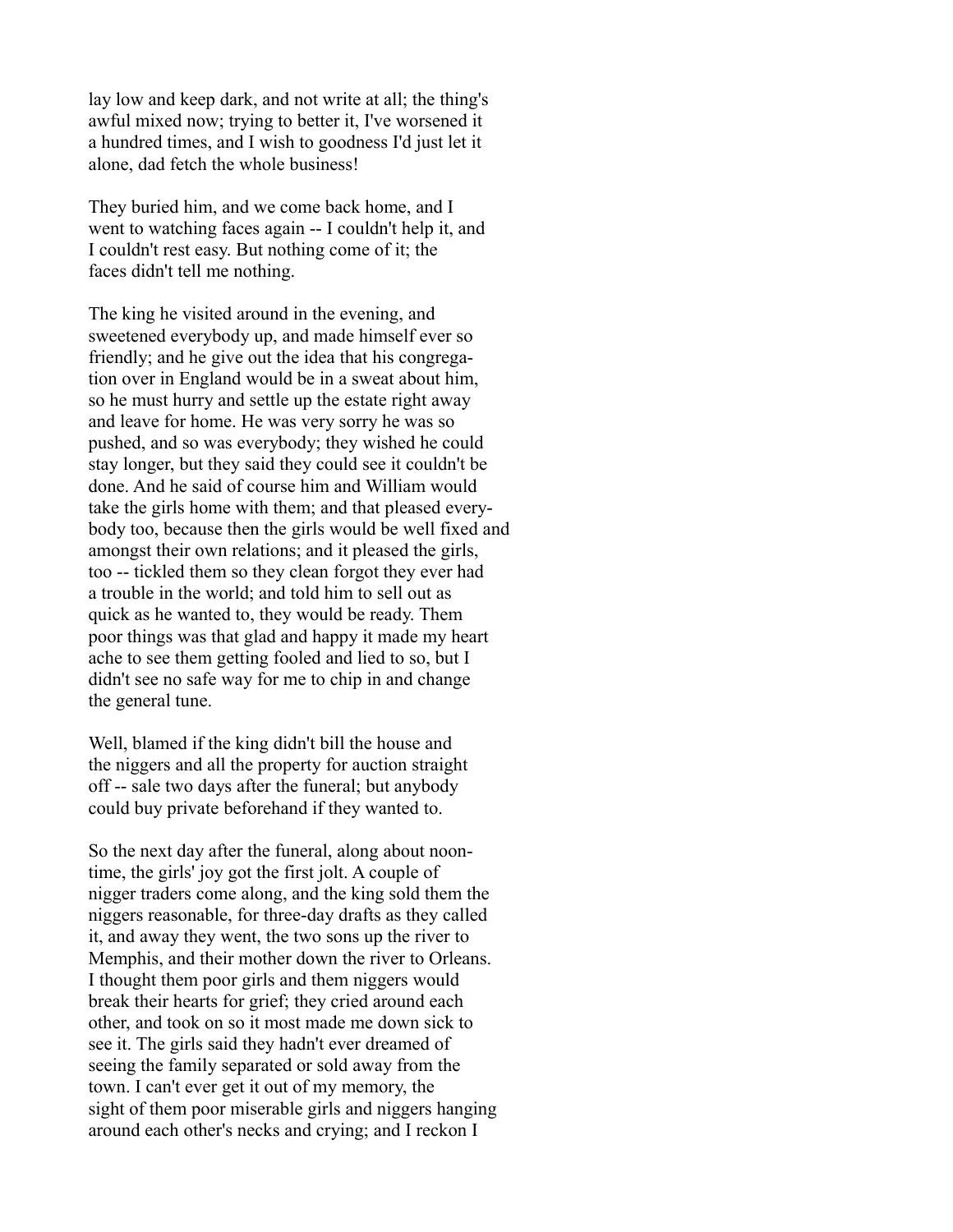couldn't a stood it all, but would a had to bust out and tell on our gang if I hadn't knowed the sale warn't no account and the niggers would be back home in a week or two.

The thing made a big stir in the town, too, and a good many come out flatfooted and said it was scandalous to separate the mother and the children that way. It injured the frauds some; but the old fool he bulled right along, spite of all the duke could say or do, and I tell you the duke was powerful uneasy.

Next day was auction day. About broad day in the morning the king and the duke come up in the garret and woke me up, and I see by their look that there was trouble. The king says:

"Was you in my room night before last?"

"No, your majesty" -- which was the way I always called him when nobody but our gang warn't around.

"Was you in there yisterday er last night?"

"No, your majesty."

"Honor bright, now -- no lies."

"Honor bright, your majesty, I'm telling you the truth. I hain't been a-near your room since Miss Mary Jane took you and the duke and showed it to you."

The duke says:

"Have you seen anybody else go in there?"

"No, your grace, not as I remember, I believe."

"Stop and think."

I studied awhile and see my chance; then I says:

"Well, I see the niggers go in there several times."

Both of them gave a little jump, and looked like they hadn't ever expected it, and then like they HAD. Then the duke says:

"What, all of them?"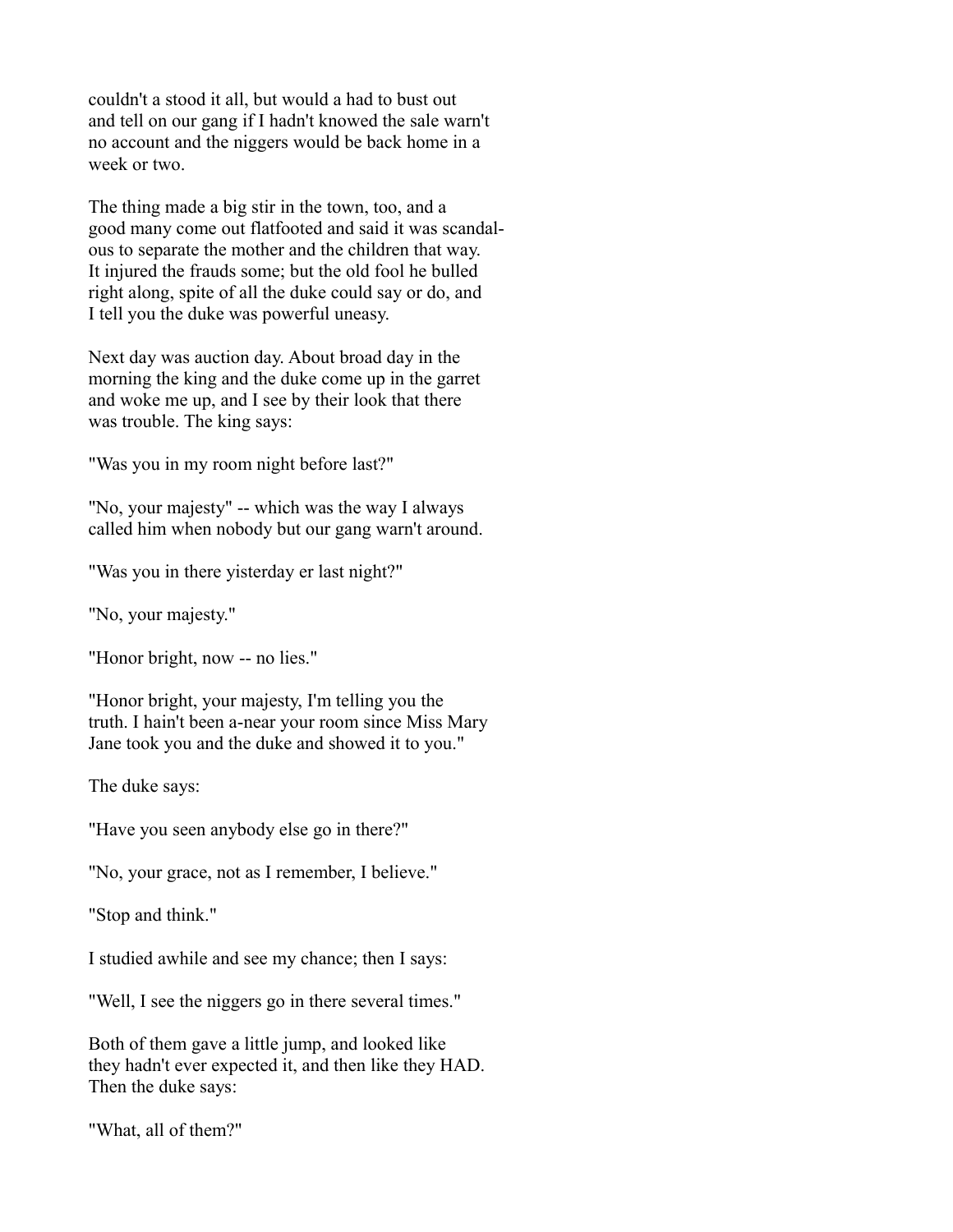"No -- leastways, not all at once -- that is, I don't think I ever see them all come OUT at once but just one time."

"Hello! When was that?"

"It was the day we had the funeral. In the morning. It warn't early, because I overslept. I was just starting down the ladder, and I see them."

"Well, go on, GO on! What did they do? How'd they act?"

"They didn't do nothing. And they didn't act anyway much, as fur as I see. They tiptoed away; so I seen, easy enough, that they'd shoved in there to do up your majesty's room, or something, s'posing you was up; and found you WARN'T up, and so they was hoping to slide out of the way of trouble without waking you up, if they hadn't already waked you up."

"Great guns, THIS is a go!" says the king; and both of them looked pretty sick and tolerable silly. They stood there a-thinking and scratching their heads a minute, and the duke he bust into a kind of a little raspy chuckle, and says:

"It does beat all how neat the niggers played their hand. They let on to be SORRY they was going out of this region! And I believed they WAS sorry, and so did you, and so did everybody. Don't ever tell ME any more that a nigger ain't got any histrionic talent. Why, the way they played that thing it would fool ANYBODY. In my opinion, there's a fortune in 'em. If I had capital and a theater, I wouldn't want a better lay-out than that -- and here we've gone and sold 'em for a song. Yes, and ain't privileged to sing the song yet. Say, where IS that song -- that draft?"

"In the bank for to be collected. Where WOULD it be?"

"Well, THAT'S all right then, thank goodness."

Says I, kind of timid-like:

"Is something gone wrong?"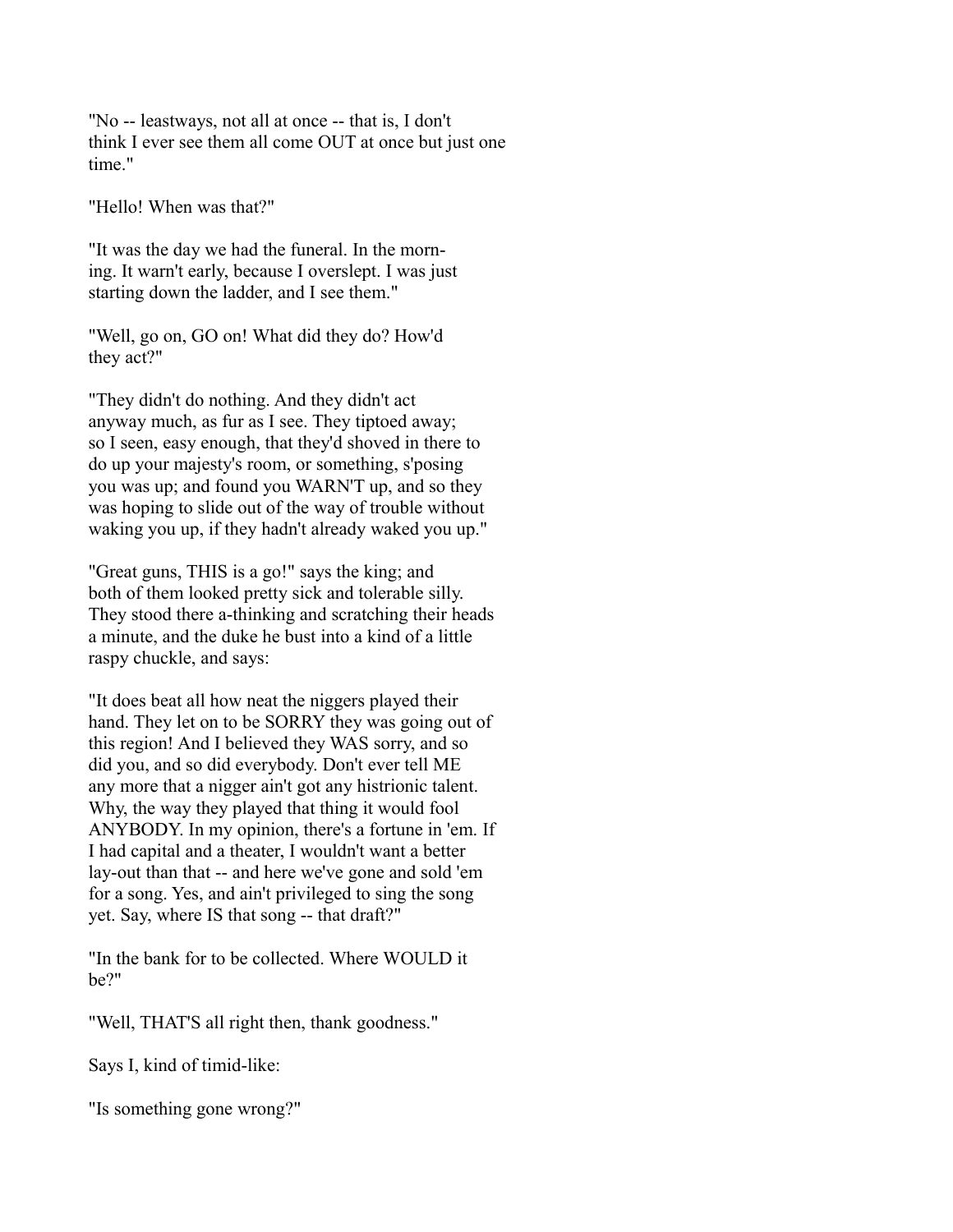The king whirls on me and rips out:

"None o' your business! You keep your head shet, and mind y'r own affairs -- if you got any. Long as you're in this town don't you forgit THAT - you hear?" Then he says to the duke, "We got to jest swaller it and say noth'n': mum's the word for US."

As they was starting down the ladder the duke he chuckles again, and says:

"Quick sales AND small profits! It's a good business -- yes."

The king snarls around on him and says:

"I was trying to do for the best in sellin' 'em out so quick. If the profits has turned out to be none, lackin' considable, and none to carry, is it my fault any more'n it's yourn?"

"Well, THEY'D be in this house yet and we WOULDN'T if I could a got my advice listened to."

The king sassed back as much as was safe for him, and then swapped around and lit into ME again. He give me down the banks for not coming and TELLING him I see the niggers come out of his room acting that way -- said any fool would a KNOWED something was up. And then waltzed in and cussed HIMSELF awhile, and said it all come of him not laying late and taking his natural rest that morning, and he'd be blamed if he'd ever do it again. So they went off a-jawing; and I felt dreadful glad I'd worked it all off on to the niggers, and yet hadn't done the niggers no harm by it.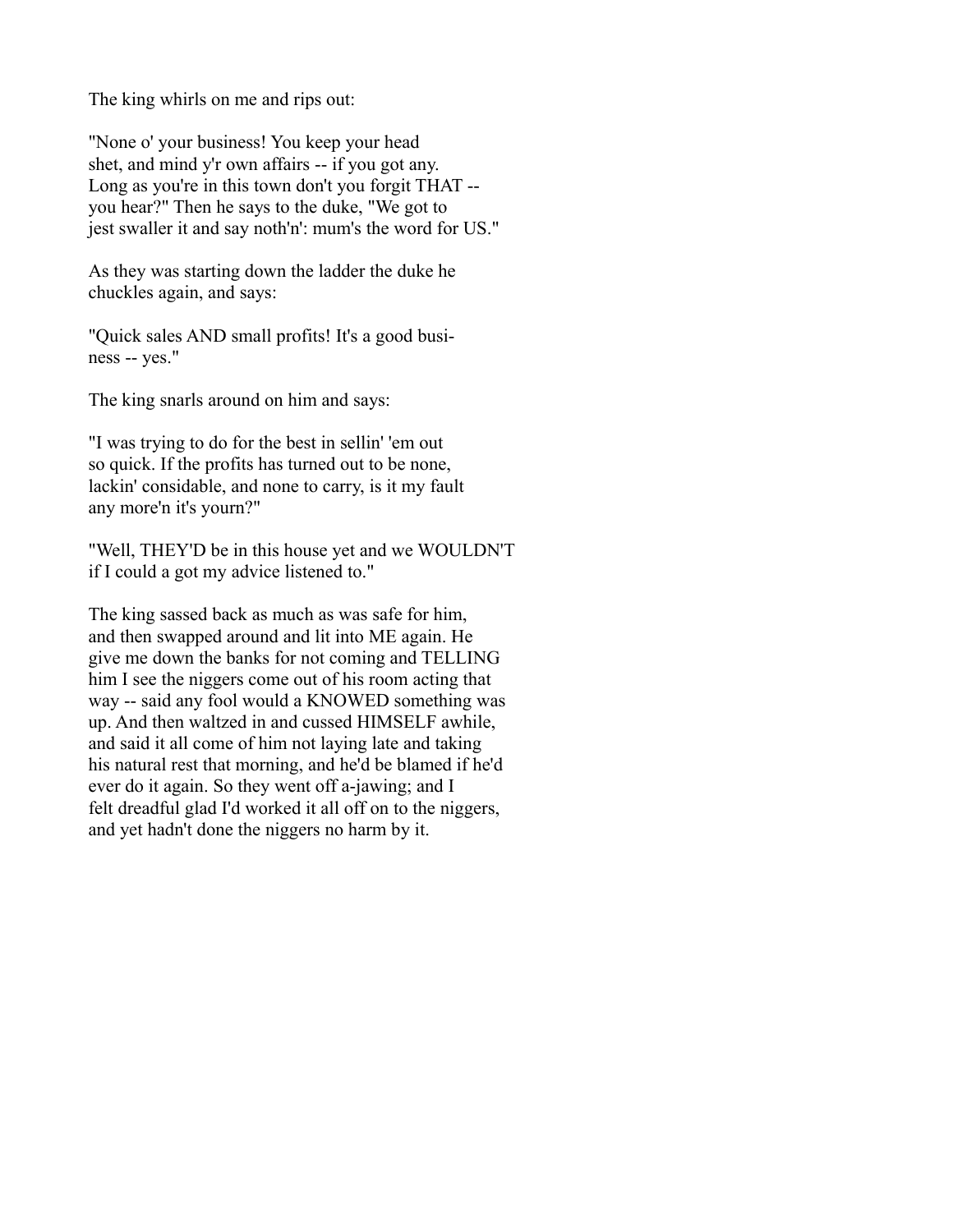### CHAPTER XXVIII.

BY and by it was getting-up time. So I come down the ladder and started for down-stairs; but as I come to the girls' room the door was open, and I see Mary Jane setting by her old hair trunk, which was open and she'd been packing things in it -- getting ready to go to England. But she had stopped now with a folded gown in her lap, and had her face in her hands, crying. I felt awful bad to see it; of course anybody would. I went in there and says:

"Miss Mary Jane, you can't a-bear to see people in trouble, and I can't -- most always. Tell me about it."

So she done it. And it was the niggers -- I just expected it. She said the beautiful trip to England was most about spoiled for her; she didn't know HOW she was ever going to be happy there, knowing the mother and the children warn't ever going to see each other no more -- and then busted out bitterer than ever, and flung up her hands, and says:

"Oh, dear, dear, to think they ain't EVER going to see each other any more!"

"But they WILL -- and inside of two weeks -- and I KNOW it!" says I.

Laws, it was out before I could think! And before I could budge she throws her arms around my neck and told me to say it AGAIN, say it AGAIN, say it AGAIN!

I see I had spoke too sudden and said too much, and was in a close place. I asked her to let me think a minute; and she set there, very impatient and excited and handsome, but looking kind of happy and eased-up, like a person that's had a tooth pulled out. So I went to studying it out. I says to myself, I reckon a body that ups and tells the truth when he is in a tight place is taking considerable many resks, though I ain't had no experience, and can't say for certain; but it looks so to me, anyway; and yet here's a case where I'm blest if it don't look to me like the truth is better and actuly SAFER than a lie. I must lay it by in my mind, and think it over some time or other, it's so kind of strange and unregular. I never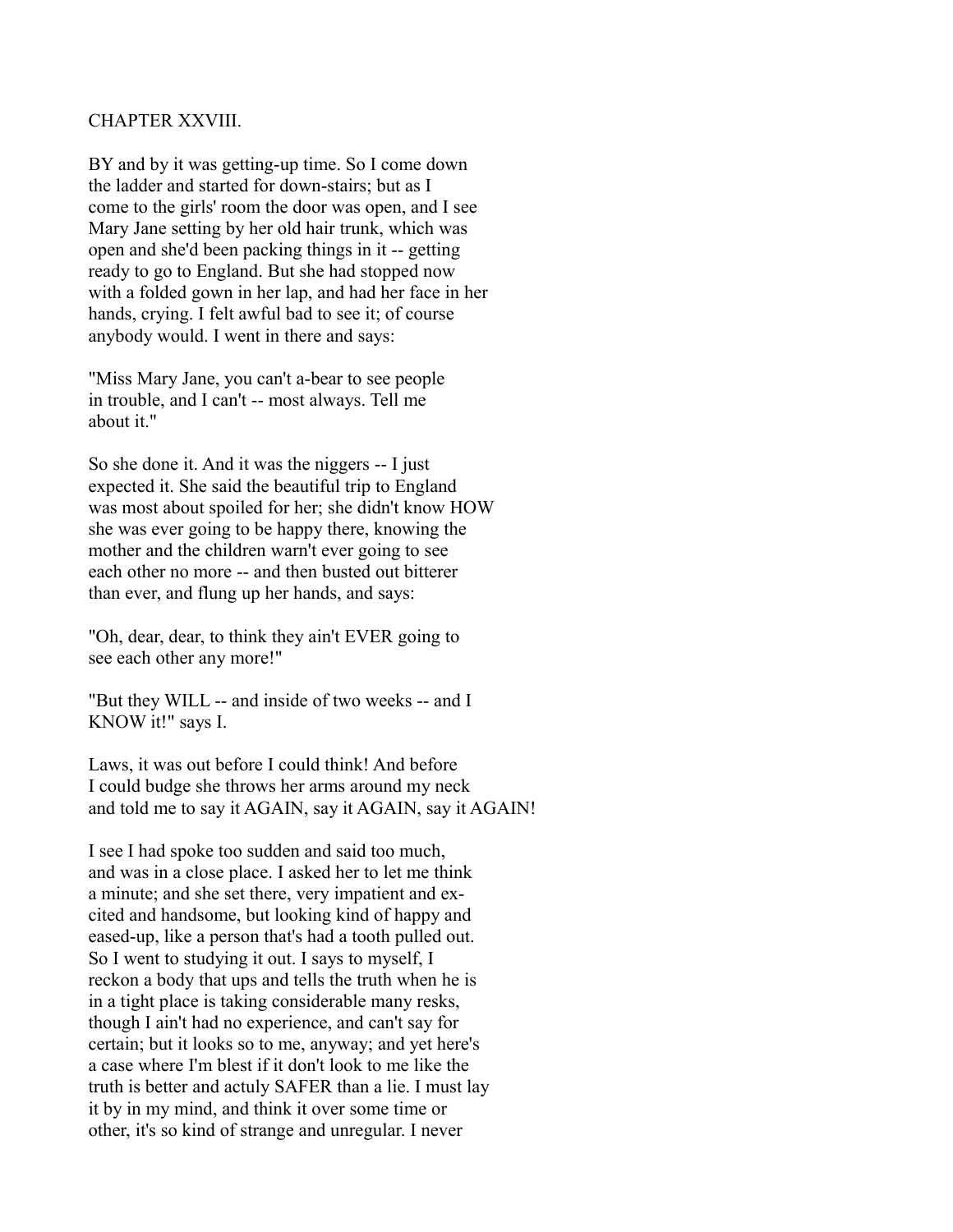see nothing like it. Well, I says to myself at last, I'm a-going to chance it; I'll up and tell the truth this time, though it does seem most like setting down on a kag of powder and touching it off just to see where you'll go to. Then I says:

"Miss Mary Jane, is there any place out of town a little ways where you could go and stay three or four days?"

"Yes; Mr. Lothrop's. Why?"

"Never mind why yet. If I'll tell you how I know the niggers will see each other again inside of two weeks -- here in this house -- and PROVE how I know it -- will you go to Mr. Lothrop's and stay four days?"

"Four days!" she says; "I'll stay a year!"

"All right," I says, "I don't want nothing more out of YOU than just your word -- I druther have it than another man's kiss-the-Bible." She smiled and reddened up very sweet, and I says, "If you don't mind it, I'll shut the door -- and bolt it."

Then I come back and set down again, and says:

"Don't you holler. Just set still and take it like a man. I got to tell the truth, and you want to brace up, Miss Mary, because it's a bad kind, and going to be hard to take, but there ain't no help for it. These uncles of yourn ain't no uncles at all; they're a couple of frauds -- regular dead-beats. There, now we're over the worst of it, you can stand the rest middling easy."

It jolted her up like everything, of course; but I was over the shoal water now, so I went right along, her eyes a-blazing higher and higher all the time, and told her every blame thing, from where we first struck that young fool going up to the steamboat, clear through to where she flung herself on to the king's breast at the front door and he kissed her sixteen or seventeen times -- and then up she jumps, with her face afire like sunset, and says:

"The brute! Come, don't waste a minute -- not a SECOND -- we'll have them tarred and feathered, and flung in the river!"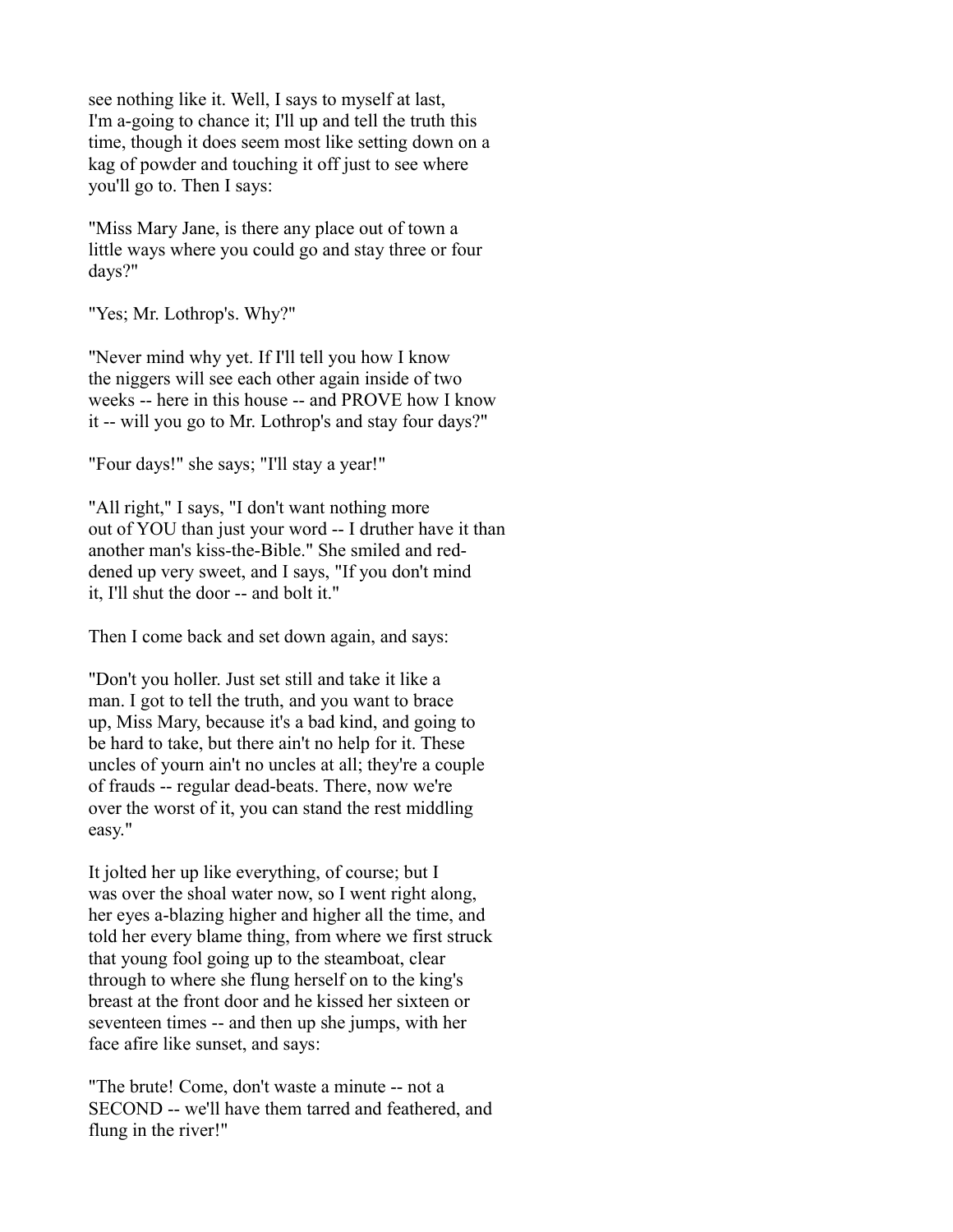### Says I:

"Cert'nly. But do you mean BEFORE you go to Mr. Lothrop's, or --"

"Oh," she says, "what am I THINKING about!" she says, and set right down again. "Don't mind what I said -- please don't -- you WON'T, now, WILL you?" Laying her silky hand on mine in that kind of a way that I said I would die first. "I never thought, I was so stirred up," she says; "now go on, and I won't do so any more. You tell me what to do, and whatever you say I'll do it."

"Well," I says, "it's a rough gang, them two frauds, and I'm fixed so I got to travel with them a while longer, whether I want to or not -- I druther not tell you why; and if you was to blow on them this town would get me out of their claws, and I'd be all right; but there'd be another person that you don't know about who'd be in big trouble. Well, we got to save HIM, hain't we? Of course. Well, then, we won't blow on them."

Saying them words put a good idea in my head. I see how maybe I could get me and Jim rid of the frauds; get them jailed here, and then leave. But I didn't want to run the raft in the daytime without anybody aboard to answer questions but me; so I didn't want the plan to begin working till pretty late to-night. I says:

"Miss Mary Jane, I'll tell you what we'll do, and you won't have to stay at Mr. Lothrop's so long, nuther. How fur is it?"

"A little short of four miles -- right out in the country, back here."

"Well, that 'll answer. Now you go along out there, and lay low till nine or half-past to-night, and then get them to fetch you home again -- tell them you've thought of something. If you get here before eleven put a candle in this window, and if I don't turn up wait TILL eleven, and THEN if I don't turn up it means I'm gone, and out of the way, and safe. Then you come out and spread the news around, and get these beats jailed."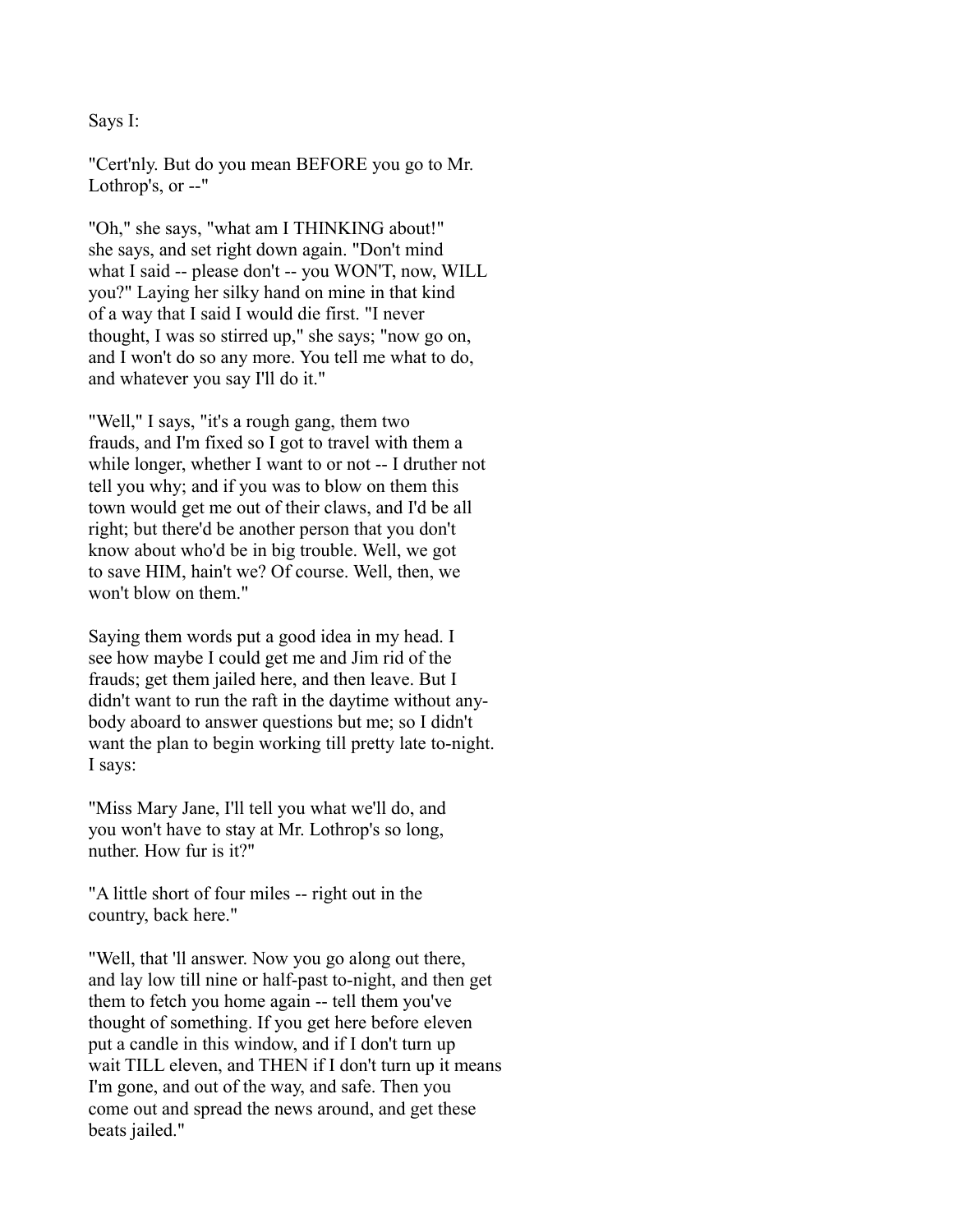"Good," she says, "I'll do it."

"And if it just happens so that I don't get away, but get took up along with them, you must up and say I told you the whole thing beforehand, and you must stand by me all you can."

"Stand by you! indeed I will. They sha'n't touch a hair of your head!" she says, and I see her nostrils spread and her eyes snap when she said it, too.

"If I get away I sha'n't be here," I says, "to prove these rapscallions ain't your uncles, and I couldn't do it if I WAS here. I could swear they was beats and bummers, that's all, though that's worth something. Well, there's others can do that better than what I can, and they're people that ain't going to be doubted as quick as I'd be. I'll tell you how to find them. Gimme a pencil and a piece of paper. There -- 'Royal Nonesuch, Bricksville.' Put it away, and don't lose it. When the court wants to find out something about these two, let them send up to Bricksville and say they've got the men that played the Royal Nonesuch, and ask for some witnesses -- why, you'll have that entire town down here before you can hardly wink, Miss Mary. And they'll come a-biling, too."

I judged we had got everything fixed about right now. So I says:

"Just let the auction go right along, and don't worry. Nobody don't have to pay for the things they buy till a whole day after the auction on accounts of the short notice, and they ain't going out of this till they get that money; and the way we've fixed it the sale ain't going to count, and they ain't going to get no money. It's just like the way it was with the niggers -- it warn't no sale, and the niggers will be back before long. Why, they can't collect the money for the NIGGERS yet -- they're in the worst kind of a fix, Miss Mary."

"Well," she says, "I'll run down to breakfast now, and then I'll start straight for Mr. Lothrop's."

"'Deed, THAT ain't the ticket, Miss Mary Jane," I says, "by no manner of means; go BEFORE breakfast."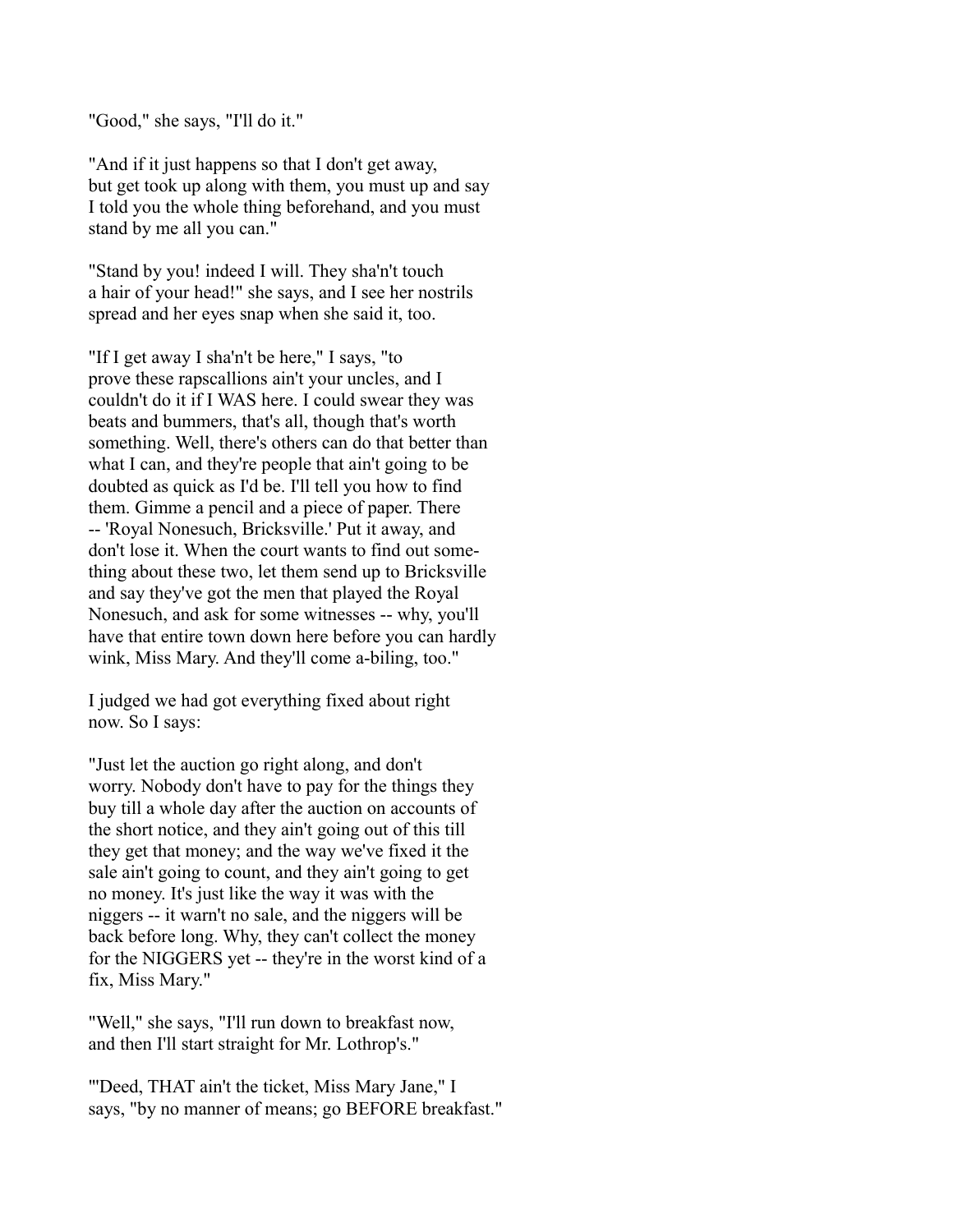## "Why?"

"What did you reckon I wanted you to go at all for, Miss Mary?"

"Well, I never thought -- and come to think, I don't know. What was it?"

"Why, it's because you ain't one of these leatherface people. I don't want no better book than what your face is. A body can set down and read it off like coarse print. Do you reckon you can go and face your uncles when they come to kiss you goodmorning, and never --"

"There, there, don't! Yes, I'll go before breakfast -- I'll be glad to. And leave my sisters with them?"

"Yes; never mind about them. They've got to stand it yet a while. They might suspicion something if all of you was to go. I don't want you to see them, nor your sisters, nor nobody in this town; if a neighbor was to ask how is your uncles this morning your face would tell something. No, you go right along, Miss Mary Jane, and I'll fix it with all of them. I'll tell Miss Susan to give your love to your uncles and say you've went away for a few hours for to get a little rest and change, or to see a friend, and you'll be back to-night or early in the morning."

"Gone to see a friend is all right, but I won't have my love given to them."

"Well, then, it sha'n't be." It was well enough to tell HER so -- no harm in it. It was only a little thing to do, and no trouble; and it's the little things that smooths people's roads the most, down here below; it would make Mary Jane comfortable, and it wouldn't cost nothing. Then I says: "There's one more thing -- that bag of money."

"Well, they've got that; and it makes me feel pretty silly to think HOW they got it."

"No, you're out, there. They hain't got it."

"Why, who's got it?"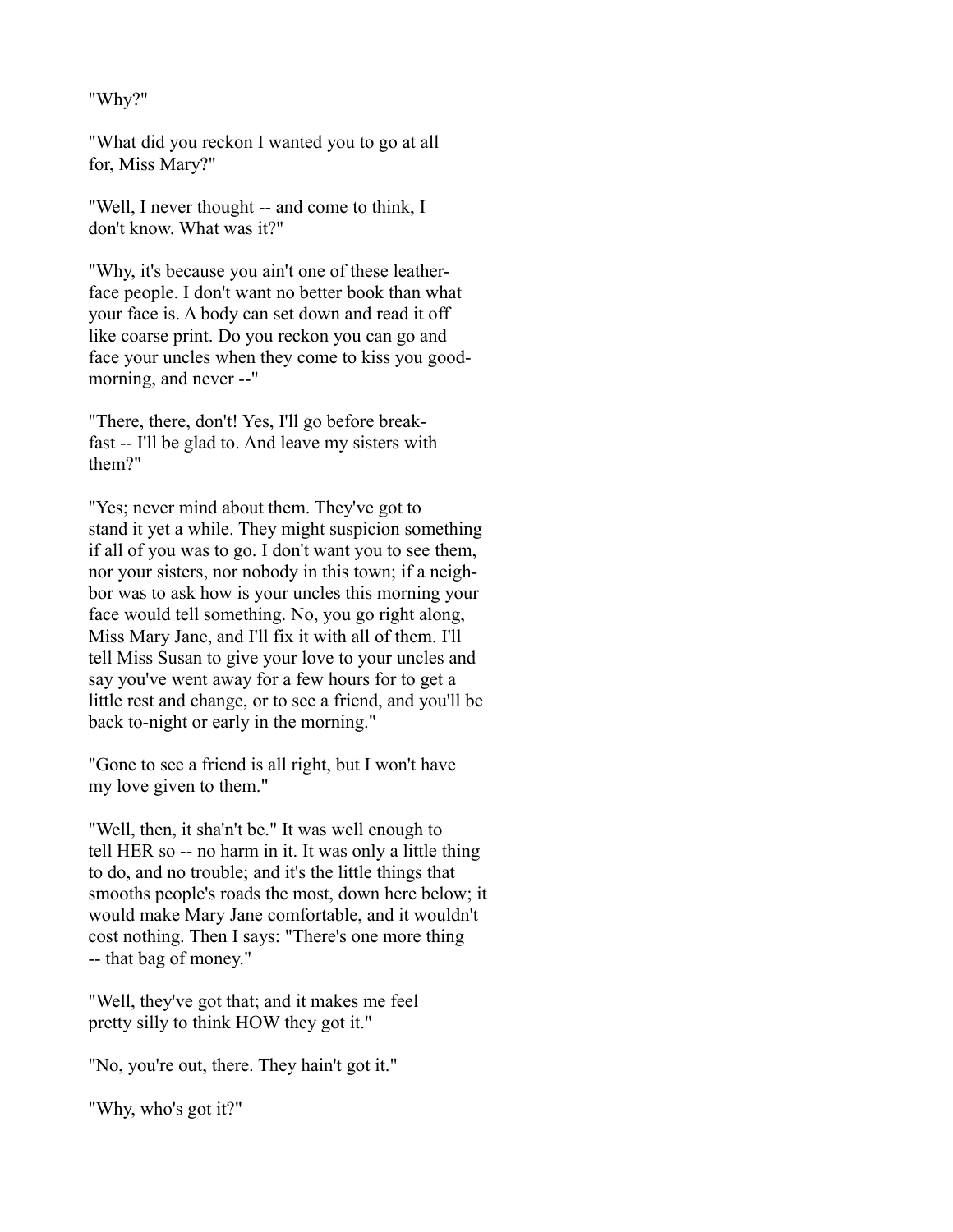"I wish I knowed, but I don't. I HAD it, because I stole it from them; and I stole it to give to you; and I know where I hid it, but I'm afraid it ain't there no more. I'm awful sorry, Miss Mary Jane, I'm just as sorry as I can be; but I done the best I could; I did honest. I come nigh getting caught, and I had to shove it into the first place I come to, and run -- and it warn't a good place."

"Oh, stop blaming yourself -- it's too bad to do it, and I won't allow it -- you couldn't help it; it wasn't your fault. Where did you hide it?"

I didn't want to set her to thinking about her troubles again; and I couldn't seem to get my mouth to tell her what would make her see that corpse laying in the coffin with that bag of money on his stomach. So for a minute I didn't say nothing; then I says:

"I'd ruther not TELL you where I put it, Miss Mary Jane, if you don't mind letting me off; but I'll write it for you on a piece of paper, and you can read it along the road to Mr. Lothrop's, if you want to. Do you reckon that 'll do?"

"Oh, yes."

So I wrote: "I put it in the coffin. It was in there when you was crying there, away in the night. I was behind the door, and I was mighty sorry for you, Miss Mary Jane."

It made my eyes water a little to remember her crying there all by herself in the night, and them devils laying there right under her own roof, shaming her and robbing her; and when I folded it up and give it to her I see the water come into her eyes, too; and she shook me by the hand, hard, and says:

"GOOD-bye. I'm going to do everything just as you've told me; and if I don't ever see you again, I sha'n't ever forget you. and I'll think of you a many and a many a time, and I'll PRAY for you, too!" -- and she was gone.

Pray for me! I reckoned if she knowed me she'd take a job that was more nearer her size. But I bet she done it, just the same -- she was just that kind. She had the grit to pray for Judus if she took the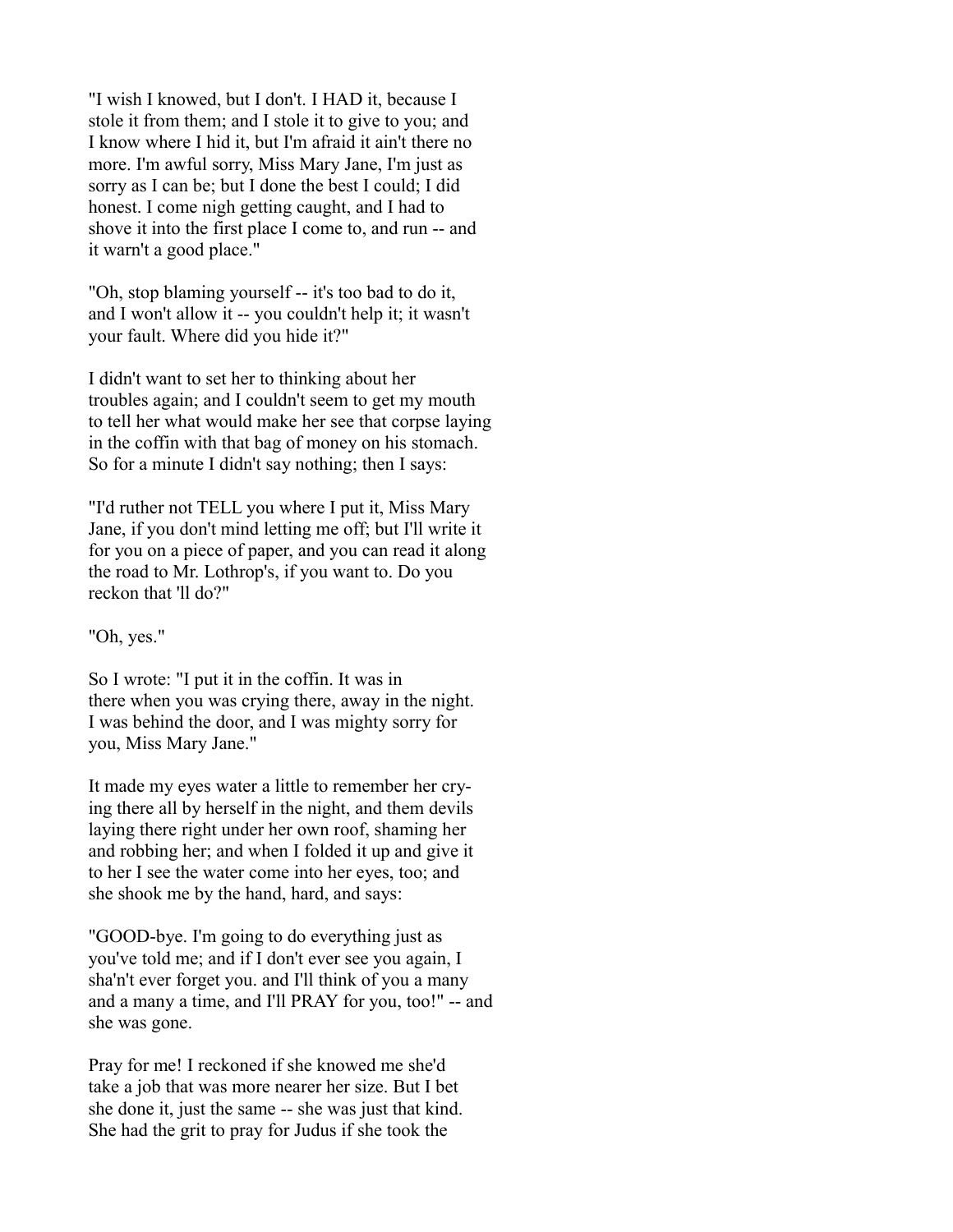notion -- there warn't no back-down to her, I judge. You may say what you want to, but in my opinion she had more sand in her than any girl I ever see; in my opinion she was just full of sand. It sounds like flattery, but it ain't no flattery. And when it comes to beauty -- and goodness, too -- she lays over them all. I hain't ever seen her since that time that I see her go out of that door; no, I hain't ever seen her since, but I reckon I've thought of her a many and a many a million times, and of her saying she would pray for me; and if ever I'd a thought it would do any good for me to pray for HER, blamed if I wouldn't a done it or bust.

Well, Mary Jane she lit out the back way, I reckon; because nobody see her go. When I struck Susan and the hare-lip, I says:

"What's the name of them people over on t'other side of the river that you all goes to see sometimes?"

They says:

"There's several; but it's the Proctors, mainly."

"That's the name," I says; "I most forgot it. Well, Miss Mary Jane she told me to tell you she's gone over there in a dreadful hurry -- one of them's sick."

"Which one?"

"I don't know; leastways, I kinder forget; but I thinks it's --"

"Sakes alive, I hope it ain't HANNER?"

"I'm sorry to say it," I says, "but Hanner's the very one."

"My goodness, and she so well only last week! Is she took bad?"

"It ain't no name for it. They set up with her all night, Miss Mary Jane said, and they don't think she'll last many hours."

"Only think of that, now! What's the matter with her?"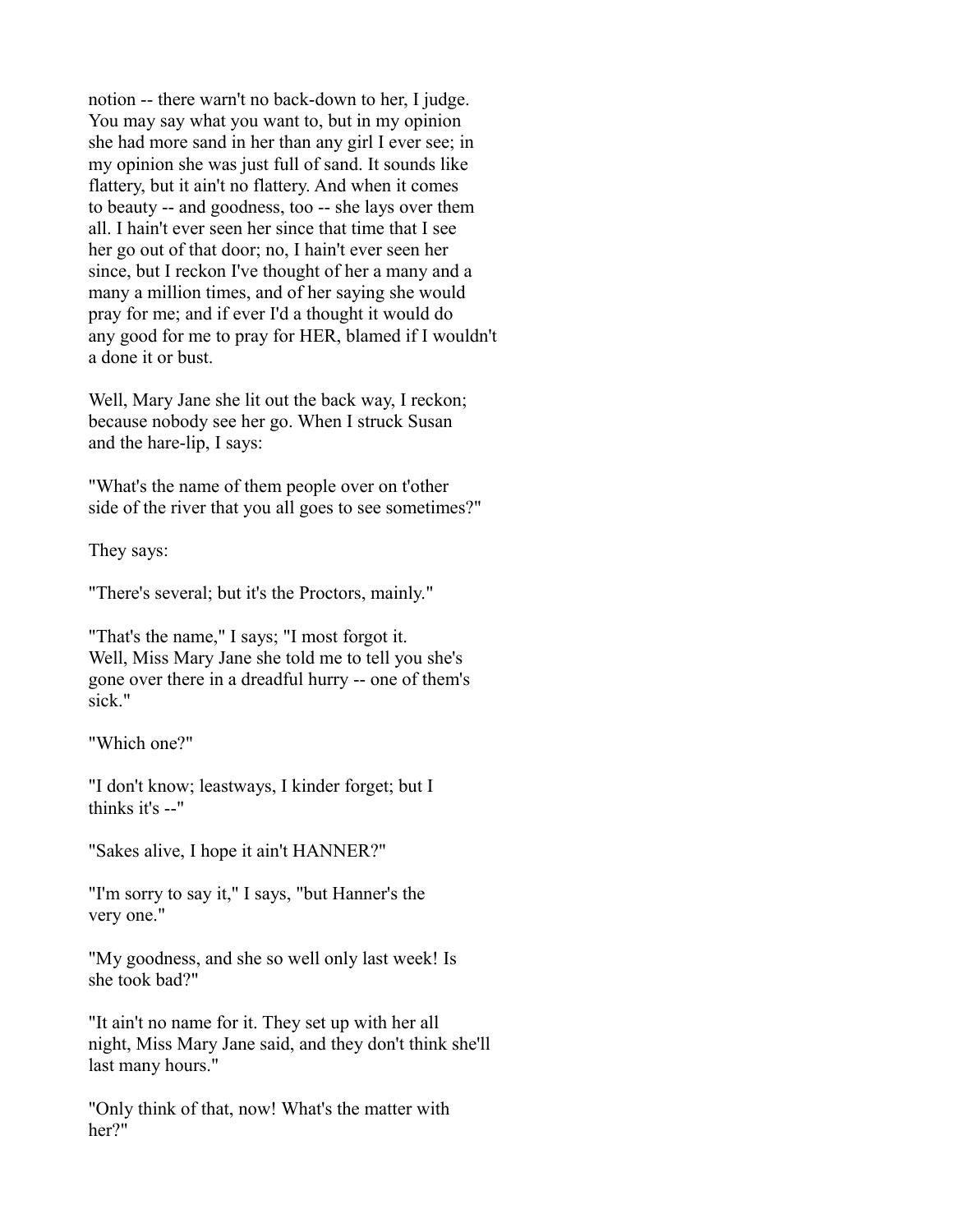I couldn't think of anything reasonable, right off that way, so I says:

"Mumps."

"Mumps your granny! They don't set up with people that's got the mumps."

"They don't, don't they? You better bet they do with THESE mumps. These mumps is different. It's a new kind, Miss Mary Jane said."

"How's it a new kind?"

"Because it's mixed up with other things."

"What other things?"

"Well, measles, and whooping-cough, and erysiplas, and consumption, and yaller janders, and brain-fever, and I don't know what all."

"My land! And they call it the MUMPS?"

"That's what Miss Mary Jane said."

"Well, what in the nation do they call it the MUMPS for?"

"Why, because it IS the mumps. That's what it starts with."

"Well, ther' ain't no sense in it. A body might stump his toe, and take pison, and fall down the well, and break his neck, and bust his brains out, and somebody come along and ask what killed him, and some numskull up and say, 'Why, he stumped his TOE.' Would ther' be any sense in that? NO. And ther' ain't no sense in THIS, nuther. Is it ketching?"

"Is it KETCHING? Why, how you talk. Is a HARROW catching -- in the dark? If you don't hitch on to one tooth, you're bound to on another, ain't you? And you can't get away with that tooth without fetching the whole harrow along, can you? Well, these kind of mumps is a kind of a harrow, as you may say -- and it ain't no slouch of a harrow, nuther, you come to get it hitched on good."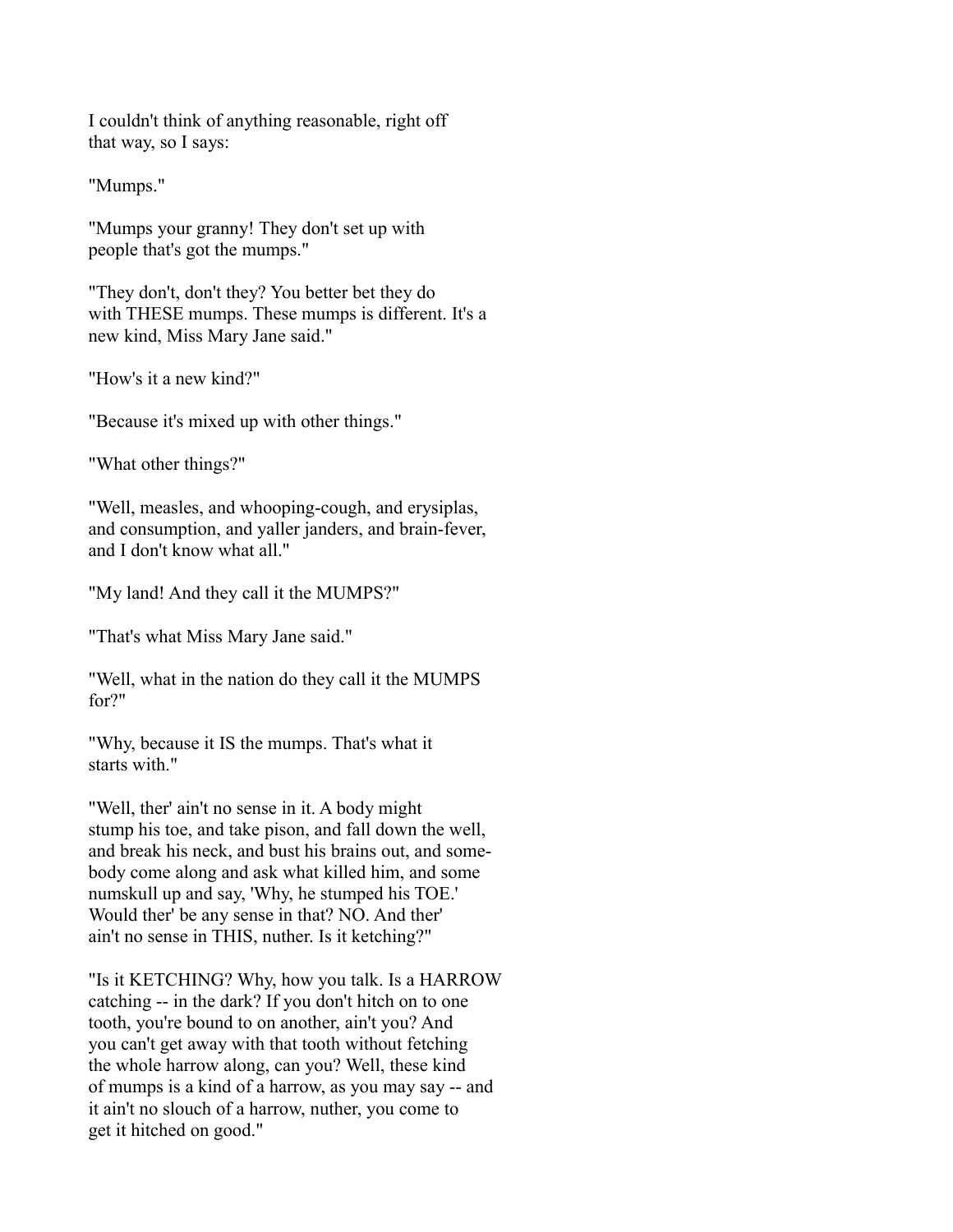"Well, it's awful, I think," says the hare-lip. "I'll go to Uncle Harvey and --"

"Oh, yes," I says, "I WOULD. Of COURSE I would. I wouldn't lose no time."

"Well, why wouldn't you?"

"Just look at it a minute, and maybe you can see. Hain't your uncles obleegd to get along home to England as fast as they can? And do you reckon they'd be mean enough to go off and leave you to go all that journey by yourselves? YOU know they'll wait for you. So fur, so good. Your uncle Harvey's a preacher, ain't he? Very well, then; is a PREACHER going to deceive a steamboat clerk? is he going to deceive a SHIP CLERK? -- so as to get them to let Miss Mary Jane go aboard? Now YOU know he ain't. What WILL he do, then? Why, he'll say, 'It's a great pity, but my church matters has got to get along the best way they can; for my niece has been exposed to the dreadful pluribus-unum mumps, and so it's my bounden duty to set down here and wait the three months it takes to show on her if she's got it.' But never mind, if you think it's best to tell your uncle Harvey --"

"Shucks, and stay fooling around here when we could all be having good times in England whilst we was waiting to find out whether Mary Jane's got it or not? Why, you talk like a muggins."

"Well, anyway, maybe you'd better tell some of the neighbors."

"Listen at that, now. You do beat all for natural stupidness. Can't you SEE that THEY'D go and tell? Ther' ain't no way but just to not tell anybody at ALL."

"Well, maybe you're right -- yes, I judge you ARE right."

"But I reckon we ought to tell Uncle Harvey she's gone out a while, anyway, so he won't be uneasy about her?"

"Yes, Miss Mary Jane she wanted you to do that. She says, 'Tell them to give Uncle Harvey and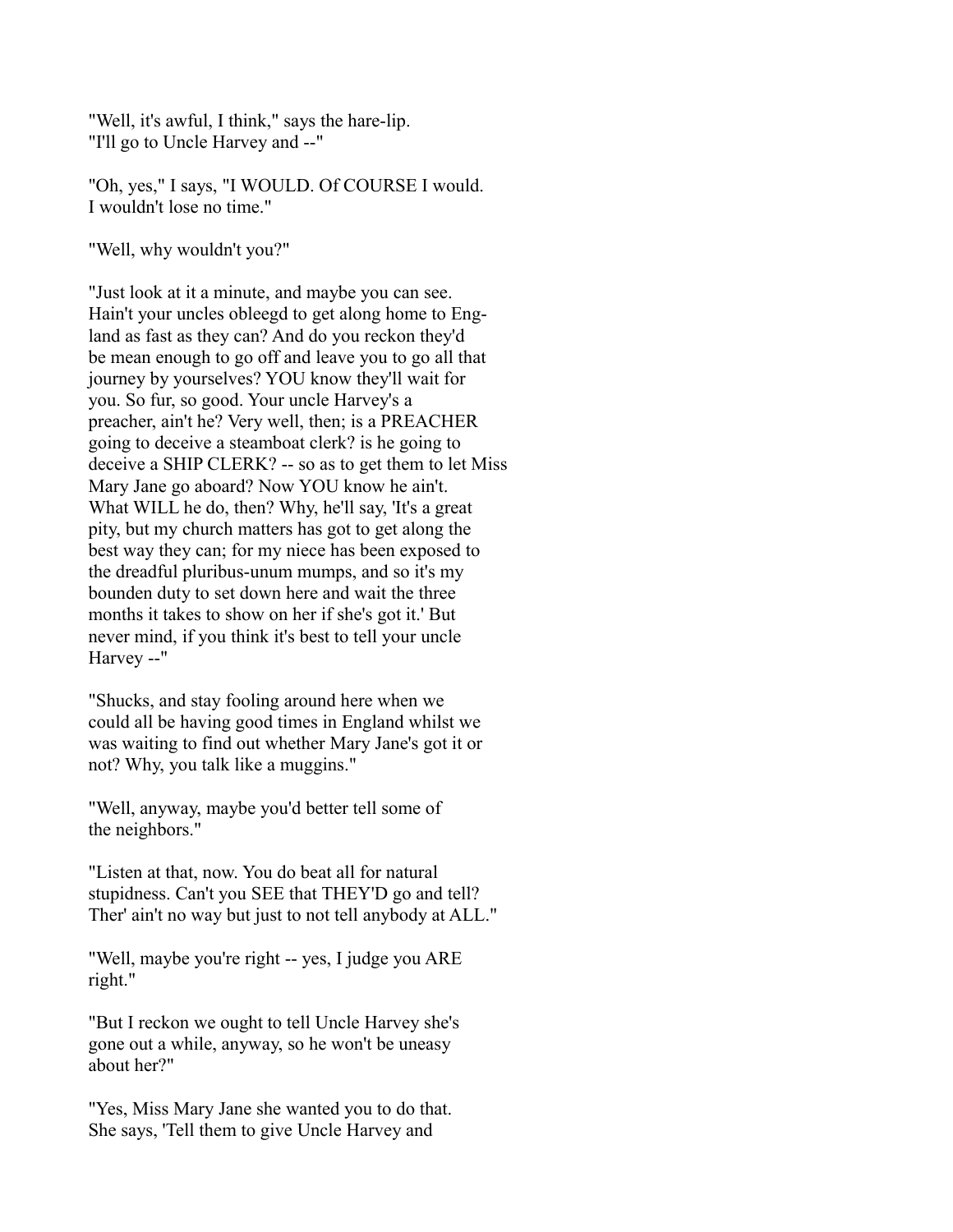William my love and a kiss, and say I've run over the river to see Mr.' -- Mr. -- what IS the name of that rich family your uncle Peter used to think so much of? -- I mean the one that --"

"Why, you must mean the Apthorps, ain't it?"

"Of course; bother them kind of names, a body can't ever seem to remember them, half the time, somehow. Yes, she said, say she has run over for to ask the Apthorps to be sure and come to the auction and buy this house, because she allowed her uncle Peter would ruther they had it than anybody else; and she's going to stick to them till they say they'll come, and then, if she ain't too tired, she's coming home; and if she is, she'll be home in the morning anyway. She said, don't say nothing about the Proctors, but only about the Apthorps -- which 'll be perfectly true, because she is going there to speak about their buying the house; I know it, because she told me so herself."

"All right," they said, and cleared out to lay for their uncles, and give them the love and the kisses, and tell them the message.

Everything was all right now. The girls wouldn't say nothing because they wanted to go to England; and the king and the duke would ruther Mary Jane was off working for the auction than around in reach of Doctor Robinson. I felt very good; I judged I had done it pretty neat -- I reckoned Tom Sawyer couldn't a done it no neater himself. Of course he would a throwed more style into it, but I can't do that very handy, not being brung up to it.

Well, they held the auction in the public square, along towards the end of the afternoon, and it strung along, and strung along, and the old man he was on hand and looking his level pisonest, up there longside of the auctioneer, and chipping in a little Scripture now and then, or a little goody-goody saying of some kind, and the duke he was around goo-gooing for sympathy all he knowed how, and just spreading himself generly.

But by and by the thing dragged through, and everything was sold -- everything but a little old trifling lot in the graveyard. So they'd got to work that off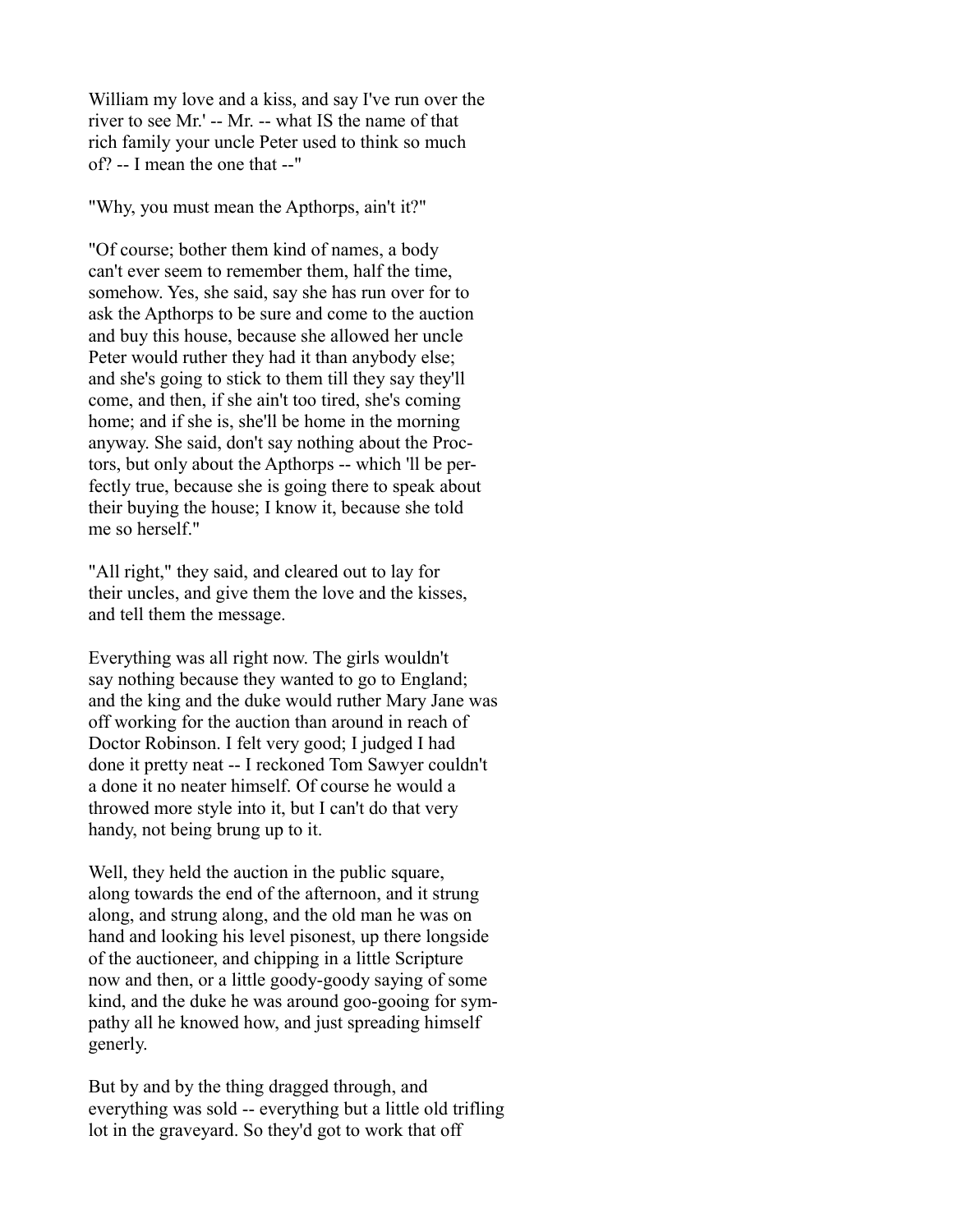-- I never see such a girafft as the king was for wanting to swallow EVERYTHING. Well, whilst they was at it a steamboat landed, and in about two minutes up comes a crowd a-whooping and yelling and laughing and carrying on, and singing out:

"HERE'S your opposition line! here's your two sets o' heirs to old Peter Wilks -- and you pays your money and you takes your choice!"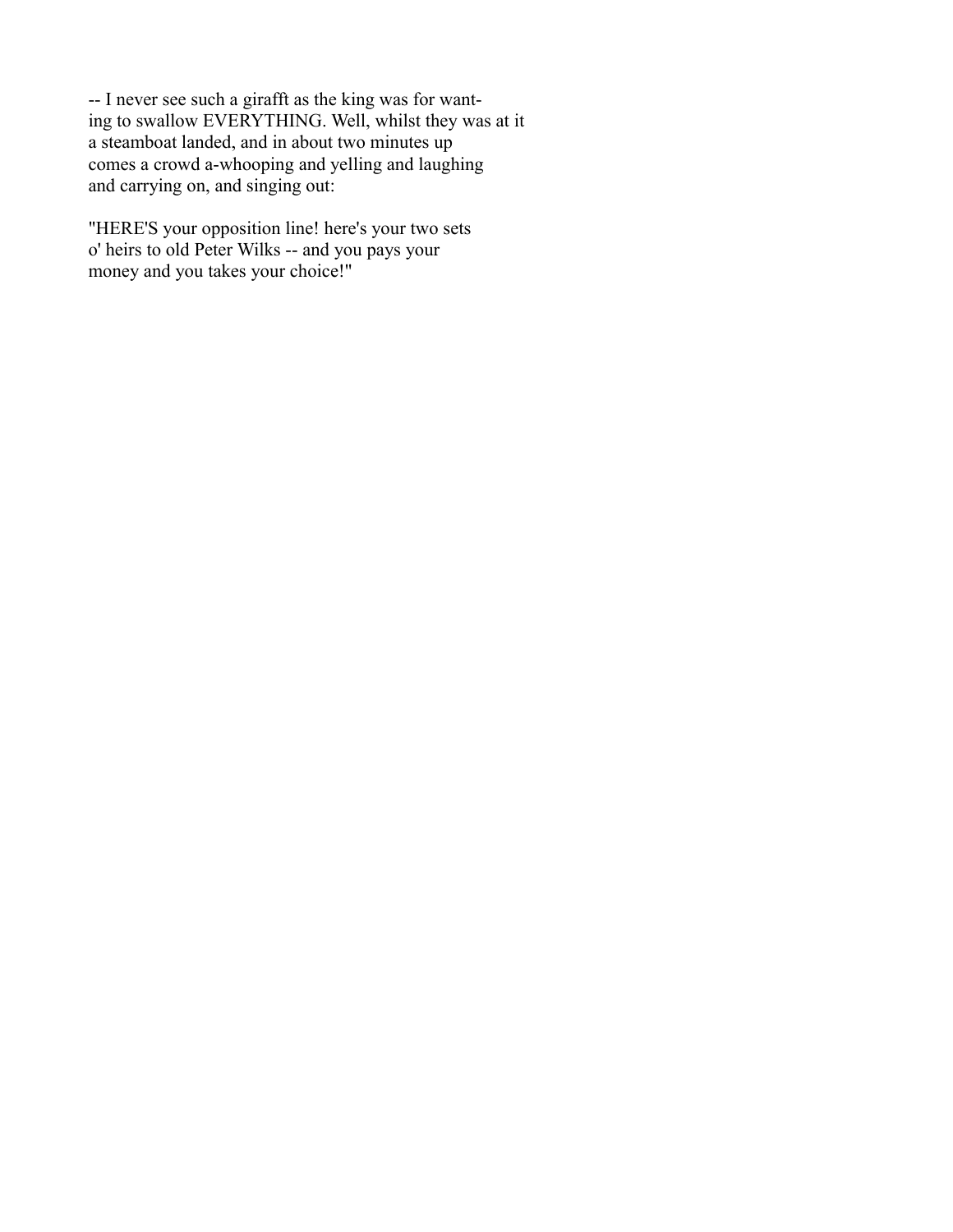# CHAPTER XXIX.

THEY was fetching a very nice-looking old gentleman along, and a nice-looking younger one, with his right arm in a sling. And, my souls, how the people yelled and laughed, and kept it up. But I didn't see no joke about it, and I judged it would strain the duke and the king some to see any. I reckoned they'd turn pale. But no, nary a pale did THEY turn. The duke he never let on he suspicioned what was up, but just went a goo-gooing around, happy and satisfied, like a jug that's googling out buttermilk; and as for the king, he just gazed and gazed down sorrowful on them new-comers like it give him the stomach-ache in his very heart to think there could be such frauds and rascals in the world. Oh, he done it admirable. Lots of the principal people gethered around the king, to let him see they was on his side. That old gentleman that had just come looked all puzzled to death. Pretty soon he begun to speak, and I see straight off he pronounced LIKE an Englishman - not the king's way, though the king's WAS pretty good for an imitation. I can't give the old gent's words, nor I can't imitate him; but he turned around to the crowd, and says, about like this:

"This is a surprise to me which I wasn't looking for; and I'll acknowledge, candid and frank, I ain't very well fixed to meet it and answer it; for my brother and me has had misfortunes; he's broke his arm, and our baggage got put off at a town above here last night in the night by a mistake. I am Peter Wilks' brother Harvey, and this is his brother William, which can't hear nor speak -- and can't even make signs to amount to much, now't he's only got one hand to work them with. We are who we say we are; and in a day or two, when I get the baggage, I can prove it. But up till then I won't say nothing more, but go to the hotel and wait."

So him and the new dummy started off; and the king he laughs, and blethers out:

"Broke his arm -- VERY likely, AIN'T it? -- and very convenient, too, for a fraud that's got to make signs, and ain't learnt how. Lost their baggage! That's MIGHTY good! -- and mighty ingenious -- under the CIRCUMSTANCES!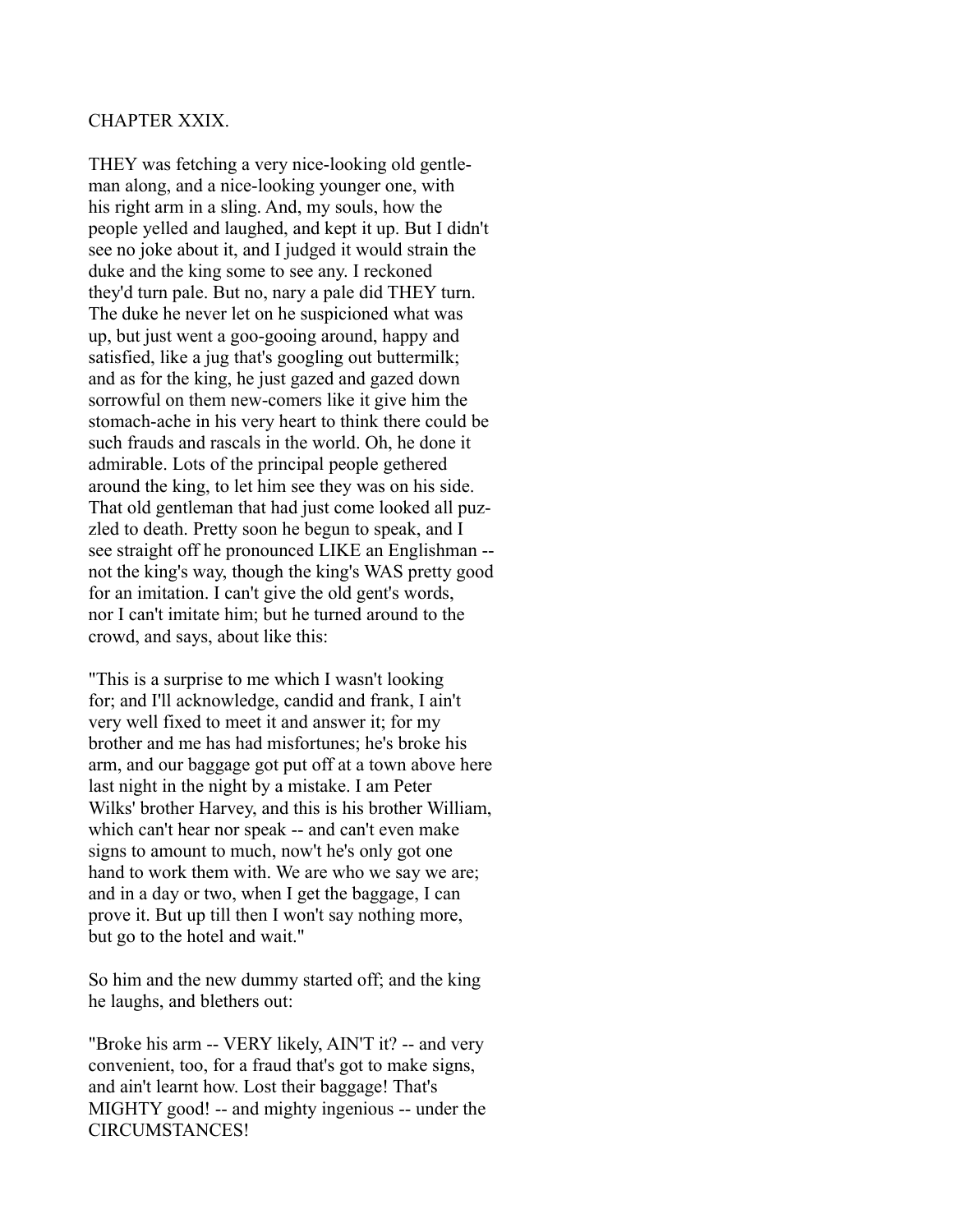So he laughed again; and so did everybody else, except three or four, or maybe half a dozen. One of these was that doctor; another one was a sharplooking gentleman, with a carpet-bag of the oldfashioned kind made out of carpet-stuff, that had just come off of the steamboat and was talking to him in a low voice, and glancing towards the king now and then and nodding their heads -- it was Levi Bell, the lawyer that was gone up to Louisville; and another one was a big rough husky that come along and listened to all the old gentleman said, and was listening to the king now. And when the king got done this husky up and says:

"Say, looky here; if you are Harvey Wilks, when'd you come to this town?"

"The day before the funeral, friend," says the king.

"But what time o' day?"

"In the evenin' -- 'bout an hour er two before sundown."

"HOW'D you come?"

"I come down on the Susan Powell from Cincinnati."

"Well, then, how'd you come to be up at the Pint in the MORNIN' -- in a canoe?"

"I warn't up at the Pint in the mornin'."

"It's a lie."

Several of them jumped for him and begged him not to talk that way to an old man and a preacher.

"Preacher be hanged, he's a fraud and a liar. He was up at the Pint that mornin'. I live up there, don't I? Well, I was up there, and he was up there. I see him there. He come in a canoe, along with Tim Collins and a boy."

The doctor he up and says:

"Would you know the boy again if you was to see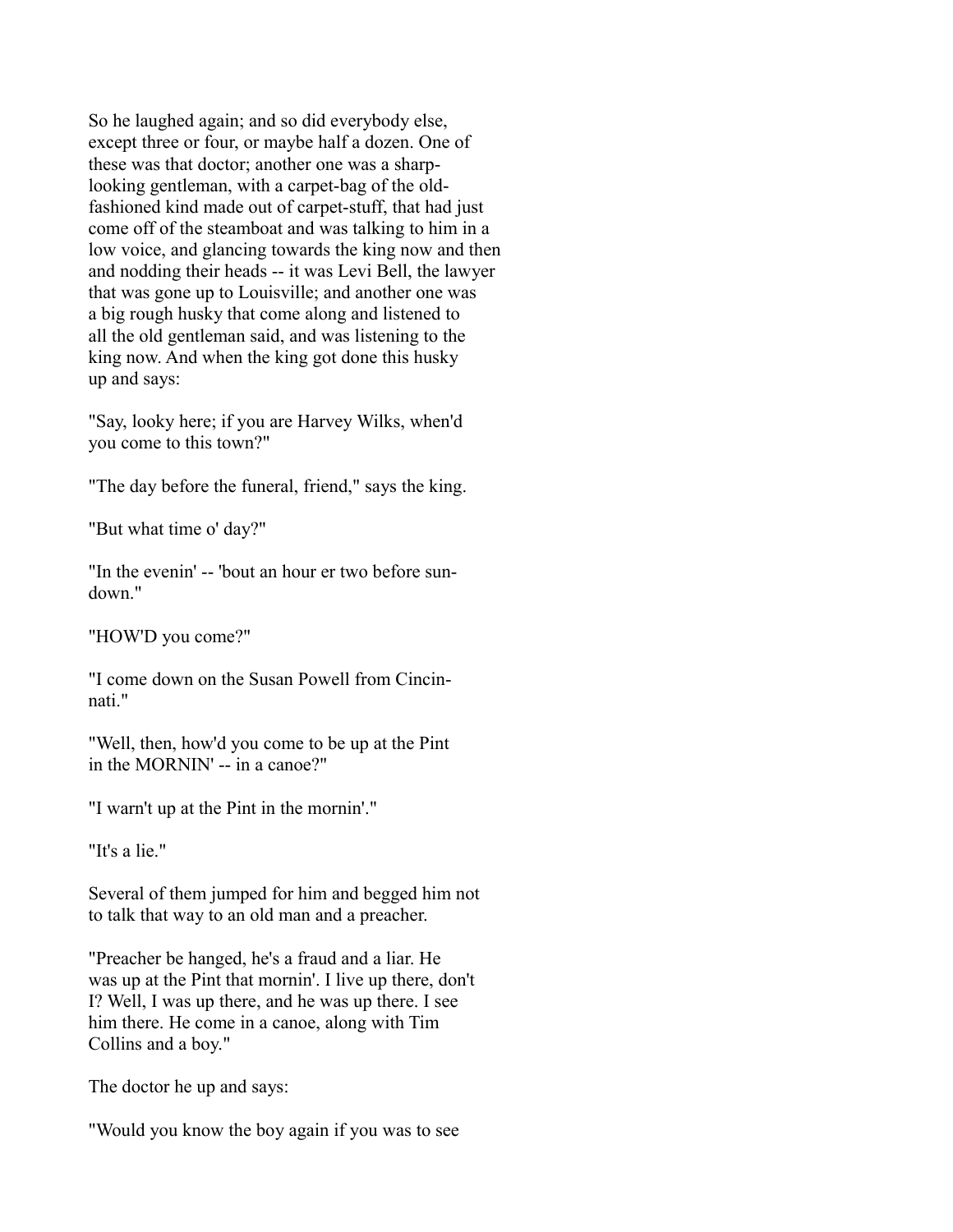him, Hines?"

"I reckon I would, but I don't know. Why, yonder he is, now. I know him perfectly easy."

It was me he pointed at. The doctor says:

"Neighbors, I don't know whether the new couple is frauds or not; but if THESE two ain't frauds, I am an idiot, that's all. I think it's our duty to see that they don't get away from here till we've looked into this thing. Come along, Hines; come along, the rest of you. We'll take these fellows to the tavern and affront them with t'other couple, and I reckon we'll find out SOMETHING before we get through."

It was nuts for the crowd, though maybe not for the king's friends; so we all started. It was about sundown. The doctor he led me along by the hand, and was plenty kind enough, but he never let go my hand.

We all got in a big room in the hotel, and lit up some candles, and fetched in the new couple. First, the doctor says:

"I don't wish to be too hard on these two men, but I think they're frauds, and they may have complices that we don't know nothing about. If they have, won't the complices get away with that bag of gold Peter Wilks left? It ain't unlikely. If these men ain't frauds, they won't object to sending for that money and letting us keep it till they prove they're all right -- ain't that so?"

Everybody agreed to that. So I judged they had our gang in a pretty tight place right at the outstart. But the king he only looked sorrowful, and says:

"Gentlemen, I wish the money was there, for I ain't got no disposition to throw anything in the way of a fair, open, out-and-out investigation o' this misable business; but, alas, the money ain't there; you k'n send and see, if you want to."

"Where is it, then?"

"Well, when my niece give it to me to keep for her I took and hid it inside o' the straw tick o' my bed,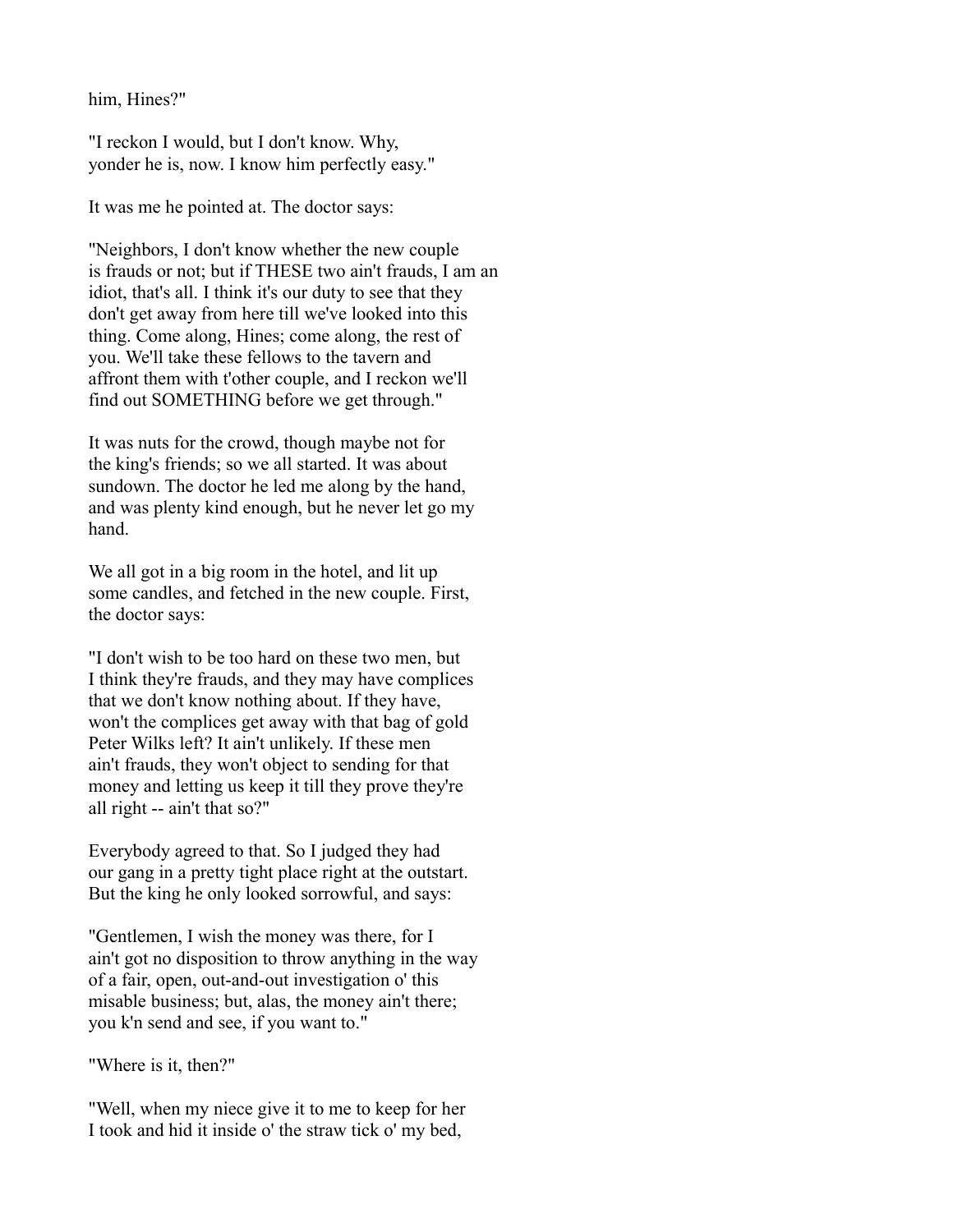not wishin' to bank it for the few days we'd be here, and considerin' the bed a safe place, we not bein' used to niggers, and suppos'n' 'em honest, like servants in England. The niggers stole it the very next mornin' after I had went down stairs; and when I sold 'em I hadn't missed the money yit, so they got clean away with it. My servant here k'n tell you 'bout it, gentlemen."

The doctor and several said "Shucks!" and I see nobody didn't altogether believe him. One man asked me if I see the niggers steal it. I said no, but I see them sneaking out of the room and hustling away, and I never thought nothing, only I reckoned they was afraid they had waked up my master and was trying to get away before he made trouble with them. That was all they asked me. Then the doctor whirls on me and says:

"Are YOU English, too?"

I says yes; and him and some others laughed, and said, "Stuff!"

Well, then they sailed in on the general investigation, and there we had it, up and down, hour in, hour out, and nobody never said a word about supper, nor ever seemed to think about it -- and so they kept it up, and kept it up; and it WAS the worst mixed-up thing you ever see. They made the king tell his yarn, and they made the old gentleman tell his'n; and anybody but a lot of prejudiced chuckleheads would a SEEN that the old gentleman was spinning truth and t'other one lies. And by and by they had me up to tell what I knowed. The king he give me a left-handed look out of the corner of his eye, and so I knowed enough to talk on the right side. I begun to tell about Sheffield, and how we lived there, and all about the English Wilkses, and so on; but I didn't get pretty fur till the doctor begun to laugh; and Levi Bell, the lawyer, says:

"Set down, my boy; I wouldn't strain myself if I was you. I reckon you ain't used to lying, it don't seem to come handy; what you want is practice. You do it pretty awkward."

I didn't care nothing for the compliment, but I was glad to be let off, anyway.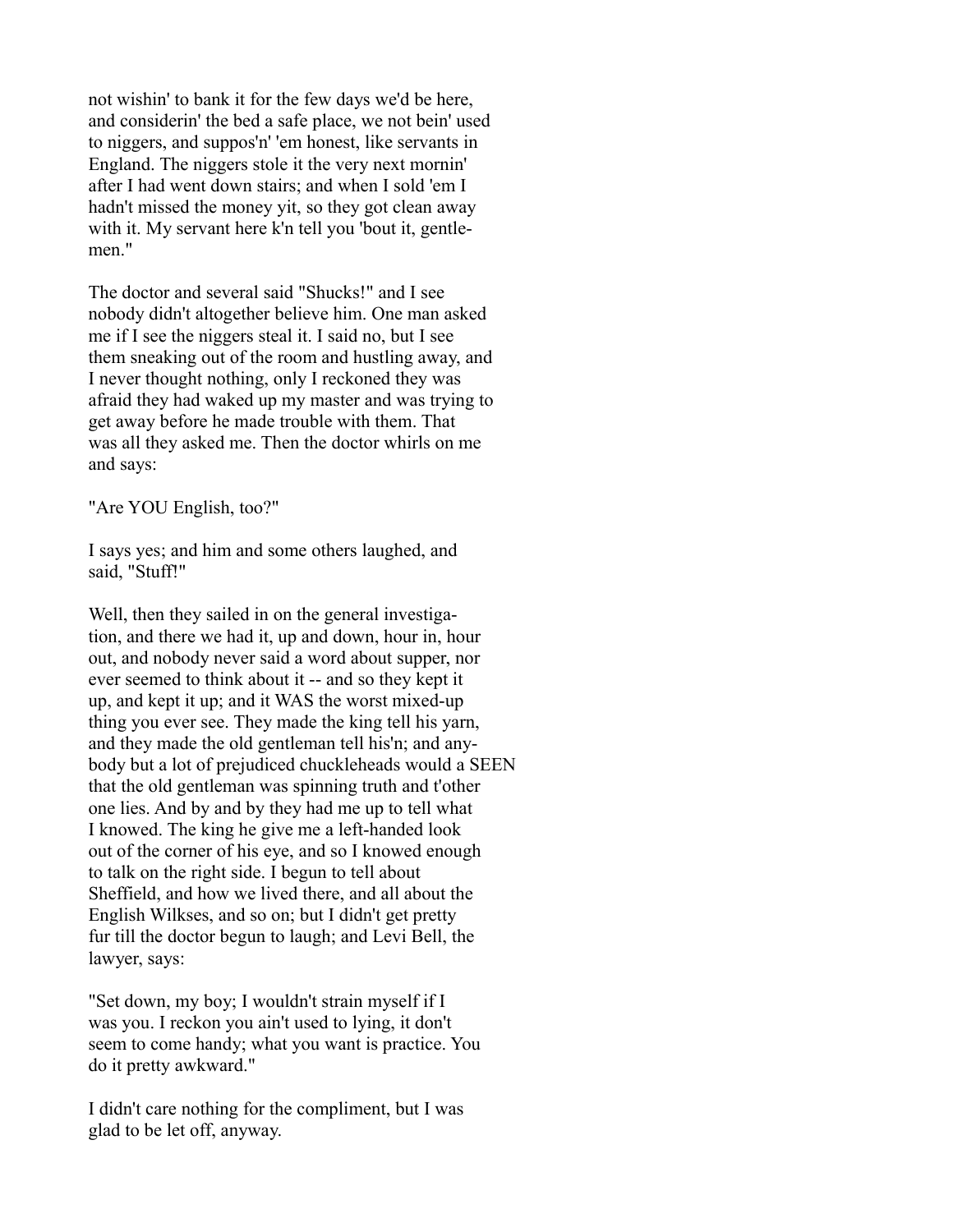The doctor he started to say something, and turns and says:

"If you'd been in town at first, Levi Bell -- "

The king broke in and reached out his hand, and says:

"Why, is this my poor dead brother's old friend that he's wrote so often about?"

The lawyer and him shook hands, and the lawyer smiled and looked pleased, and they talked right along awhile, and then got to one side and talked low; and at last the lawyer speaks up and says:

"That 'll fix it. I'll take the order and send it, along with your brother's, and then they'll know it's all right."

So they got some paper and a pen, and the king he set down and twisted his head to one side, and chawed his tongue, and scrawled off something; and then they give the pen to the duke -- and then for the first time the duke looked sick. But he took the pen and wrote. So then the lawyer turns to the new old gentleman and says:

"You and your brother please write a line or two and sign your names."

The old gentleman wrote, but nobody couldn't read it. The lawyer looked powerful astonished, and says:

"Well, it beats ME -- and snaked a lot of old letters out of his pocket, and examined them, and then examined the old man's writing, and then THEM again; and then says: "These old letters is from Harvey Wilks; and here's THESE two handwritings, and anybody can see they didn't write them" (the king and the duke looked sold and foolish, I tell you, to see how the lawyer had took them in), "and here's THIS old gentleman's hand writing, and anybody can tell, easy enough, HE didn't write them -- fact is, the scratches he makes ain't properly WRITING at all. Now, here's some letters from --"

The new old gentleman says: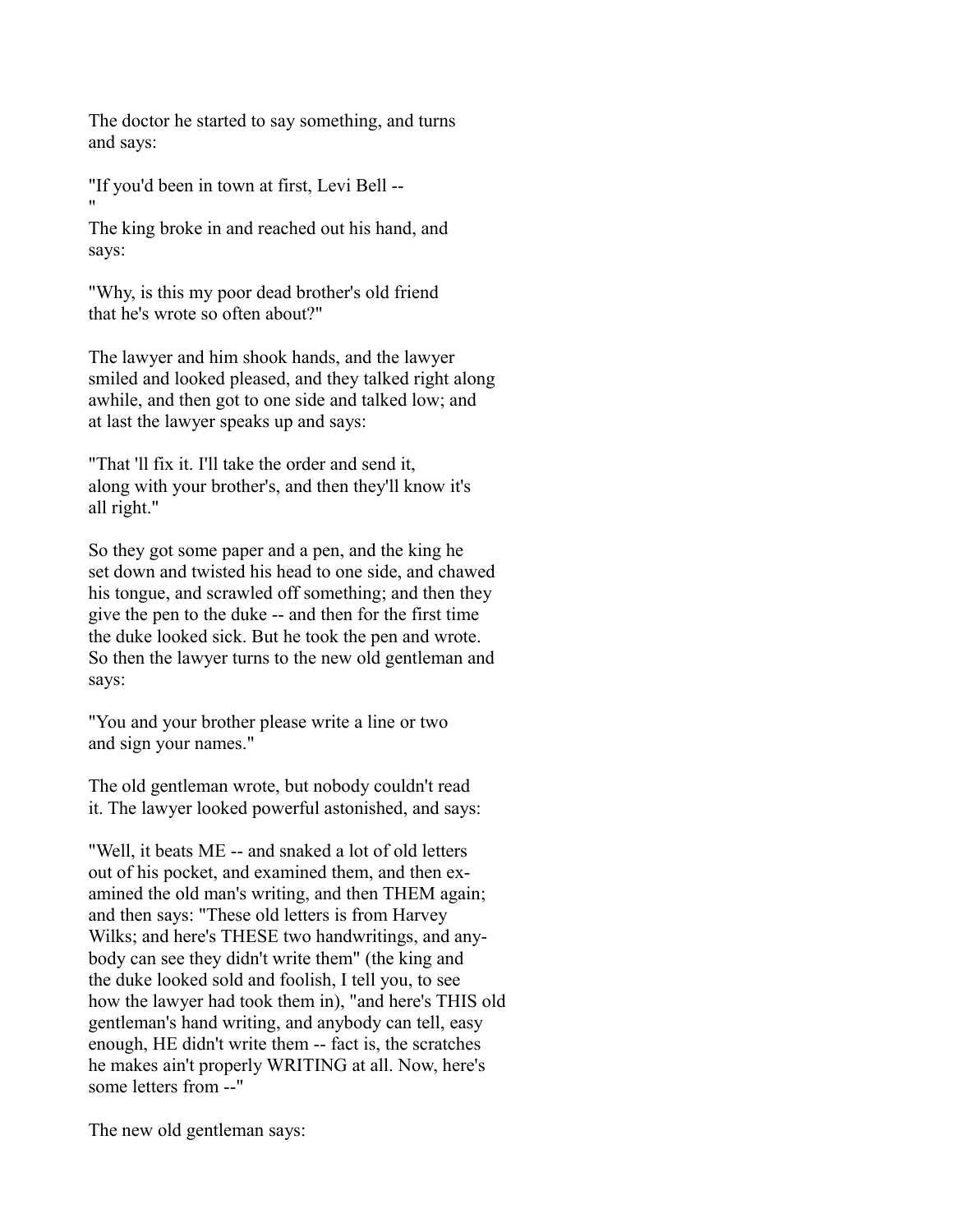"If you please, let me explain. Nobody can read my hand but my brother there -- so he copies for me. It's HIS hand you've got there, not mine."

"WELL!" says the lawyer, "this IS a state of things. I've got some of William's letters, too; so if you'll get him to write a line or so we can com --"

"He CAN'T write with his left hand," says the old gentleman. "If he could use his right hand, you would see that he wrote his own letters and mine too. Look at both, please -- they're by the same hand."

The lawyer done it, and says:

"I believe it's so -- and if it ain't so, there's a heap stronger resemblance than I'd noticed before, anyway. Well, well, well! I thought we was right on the track of a slution, but it's gone to grass, partly. But anyway, one thing is proved -- THESE two ain't either of 'em Wilkses" -- and he wagged his head towards the king and the duke.

Well, what do you think? That muleheaded old fool wouldn't give in THEN! Indeed he wouldn't. Said it warn't no fair test. Said his brother William was the cussedest joker in the world, and hadn't tried to write -- HE see William was going to play one of his jokes the minute he put the pen to paper. And so he warmed up and went warbling right along till he was actuly beginning to believe what he was saying HIM-SELF; but pretty soon the new gentleman broke in, and says:

"I've thought of something. Is there anybody here that helped to lay out my br -- helped to lay out the late Peter Wilks for burying?"

"Yes," says somebody, "me and Ab Turner done it. We're both here."

Then the old man turns towards the king, and says:

"Peraps this gentleman can tell me what was tattooed on his breast?"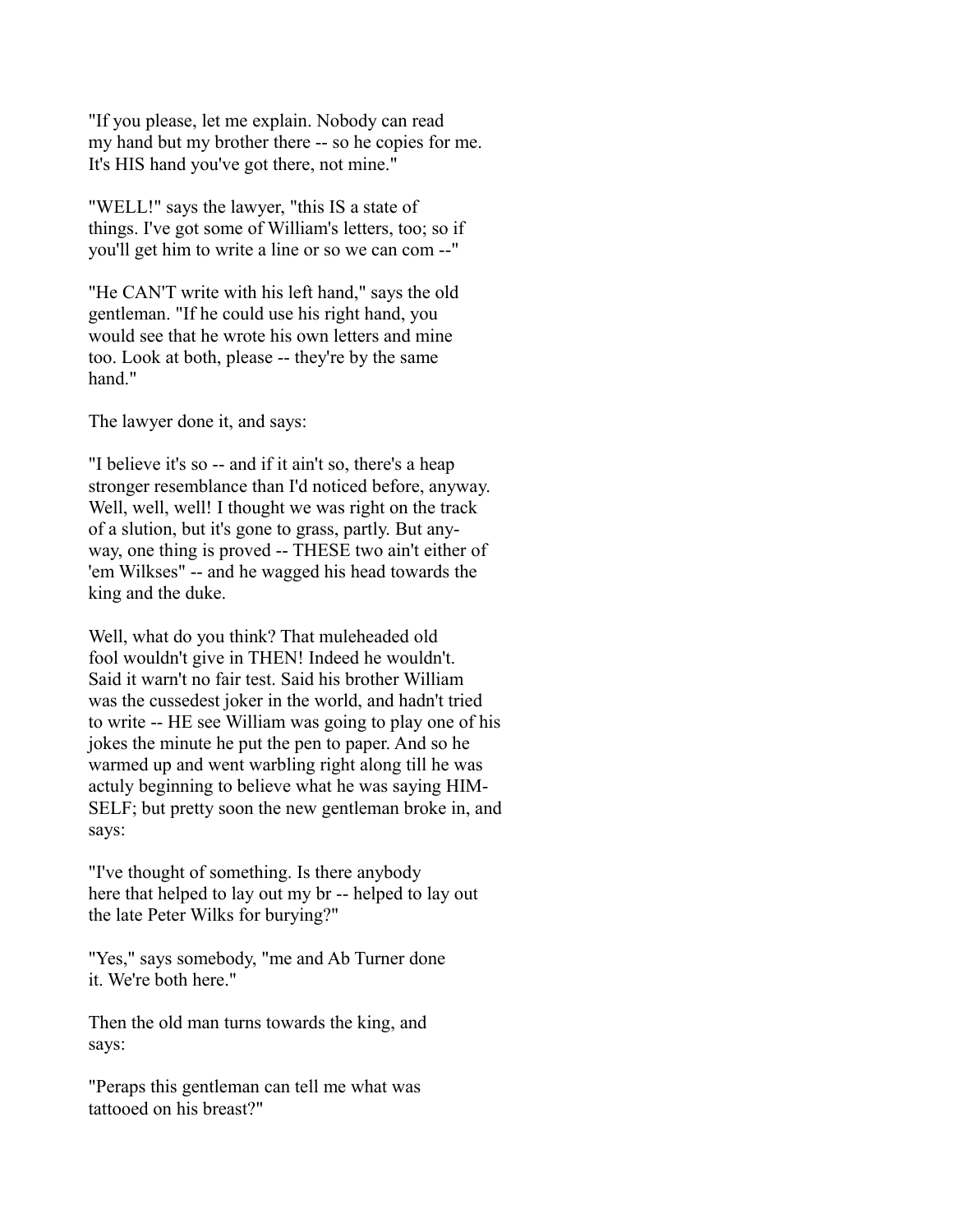Blamed if the king didn't have to brace up mighty quick, or he'd a squshed down like a bluff bank that the river has cut under, it took him so sudden; and, mind you, it was a thing that was calculated to make most ANYBODY sqush to get fetched such a solid one as that without any notice, because how was HE going to know what was tattooed on the man? He whitened a little; he couldn't help it; and it was mighty still in there, and everybody bending a little forwards and gazing at him. Says I to myself, NOW he'll throw up the sponge -- there ain't no more use. Well, did he? A body can't hardly believe it, but he didn't. I reckon he thought he'd keep the thing up till he tired them people out, so they'd thin out, and him and the duke could break loose and get away. Anyway, he set there, and pretty soon he begun to smile, and says:

"Mf! It's a VERY tough question, AIN'T it! YES, sir, I k'n tell you what's tattooed on his breast. It's jest a small, thin, blue arrow -- that's what it is; and if you don't look clost, you can't see it. NOW what do you say -- hey?"

Well, I never see anything like that old blister for clean out-and-out cheek.

The new old gentleman turns brisk towards Ab Turner and his pard, and his eye lights up like he judged he'd got the king THIS time, and says:

"There -- you've heard what he said! Was there any such mark on Peter Wilks' breast?"

Both of them spoke up and says:

"We didn't see no such mark."

"Good!" says the old gentleman. "Now, what you DID see on his breast was a small dim P, and a B (which is an initial he dropped when he was young), and a W, with dashes between them, so: P -- B -- W" -- and he marked them that way on a piece of paper. "Come, ain't that what you saw?"

Both of them spoke up again, and says:

"No, we DIDN'T. We never seen any marks at all."

Well, everybody WAS in a state of mind now, and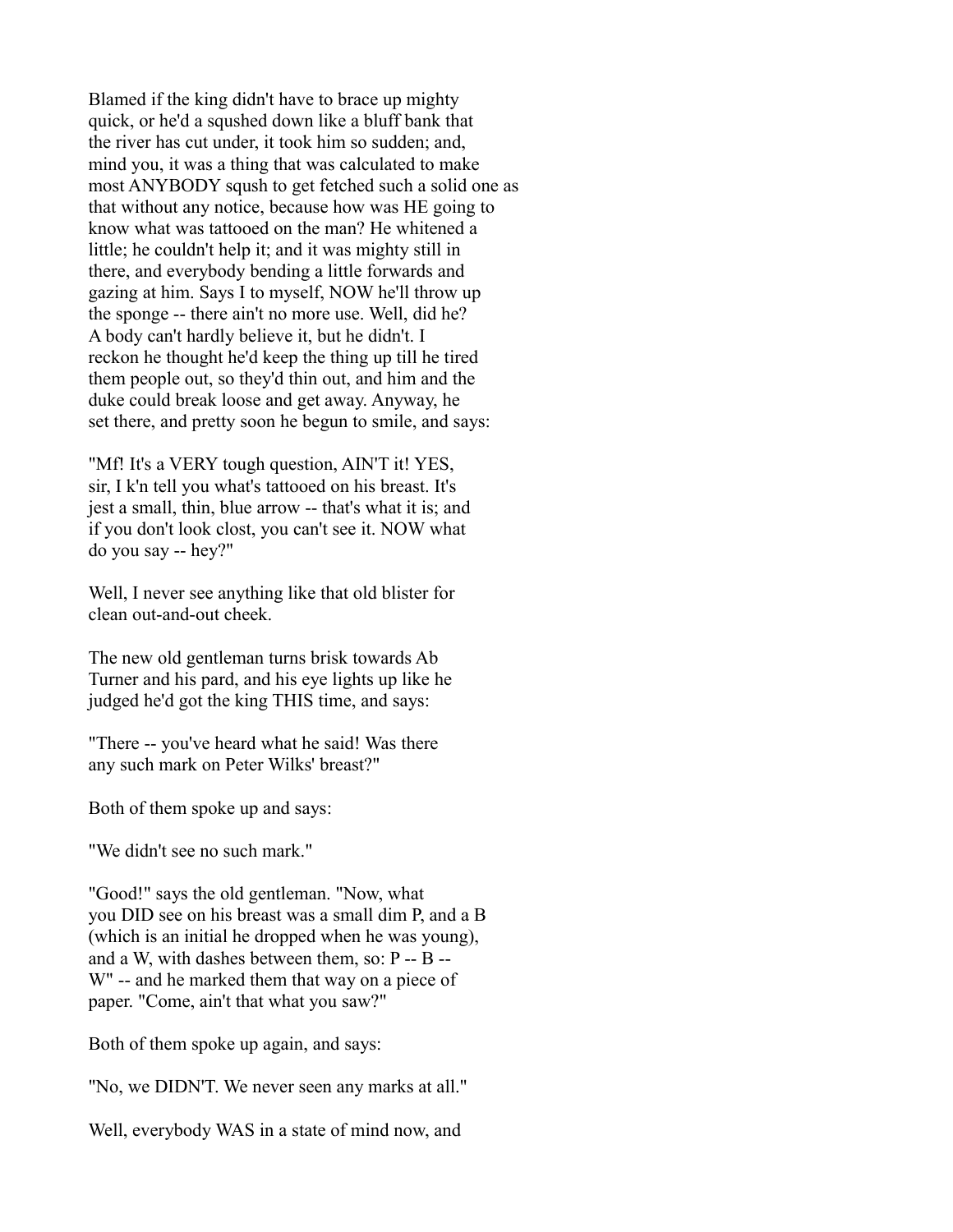they sings out:

"The whole BILIN' of 'm 's frauds! Le's duck 'em! le's drown 'em! le's ride 'em on a rail!" and everybody was whooping at once, and there was a rattling powwow. But the lawyer he jumps on the table and yells, and says:

"Gentlemen -- gentleMEN! Hear me just a word - just a SINGLE word -- if you PLEASE! There's one way yet -- let's go and dig up the corpse and look."

That took them.

"Hooray!" they all shouted, and was starting right off; but the lawyer and the doctor sung out:

"Hold on, hold on! Collar all these four men and the boy, and fetch THEM along, too!"

"We'll do it!" they all shouted; "and if we don't find them marks we'll lynch the whole gang!"

I WAS scared, now, I tell you. But there warn't no getting away, you know. They gripped us all, and marched us right along, straight for the graveyard, which was a mile and a half down the river, and the whole town at our heels, for we made noise enough, and it was only nine in the evening.

As we went by our house I wished I hadn't sent Mary Jane out of town; because now if I could tip her the wink she'd light out and save me, and blow on our dead-beats.

Well, we swarmed along down the river road, just carrying on like wildcats; and to make it more scary the sky was darking up, and the lightning beginning to wink and flitter, and the wind to shiver amongst the leaves. This was the most awful trouble and most dangersome I ever was in; and I was kinder stunned; everything was going so different from what I had allowed for; stead of being fixed so I could take my own time if I wanted to, and see all the fun, and have Mary Jane at my back to save me and set me free when the close-fit come, here was nothing in the world betwixt me and sudden death but just them tattoo-marks. If they didn't find them --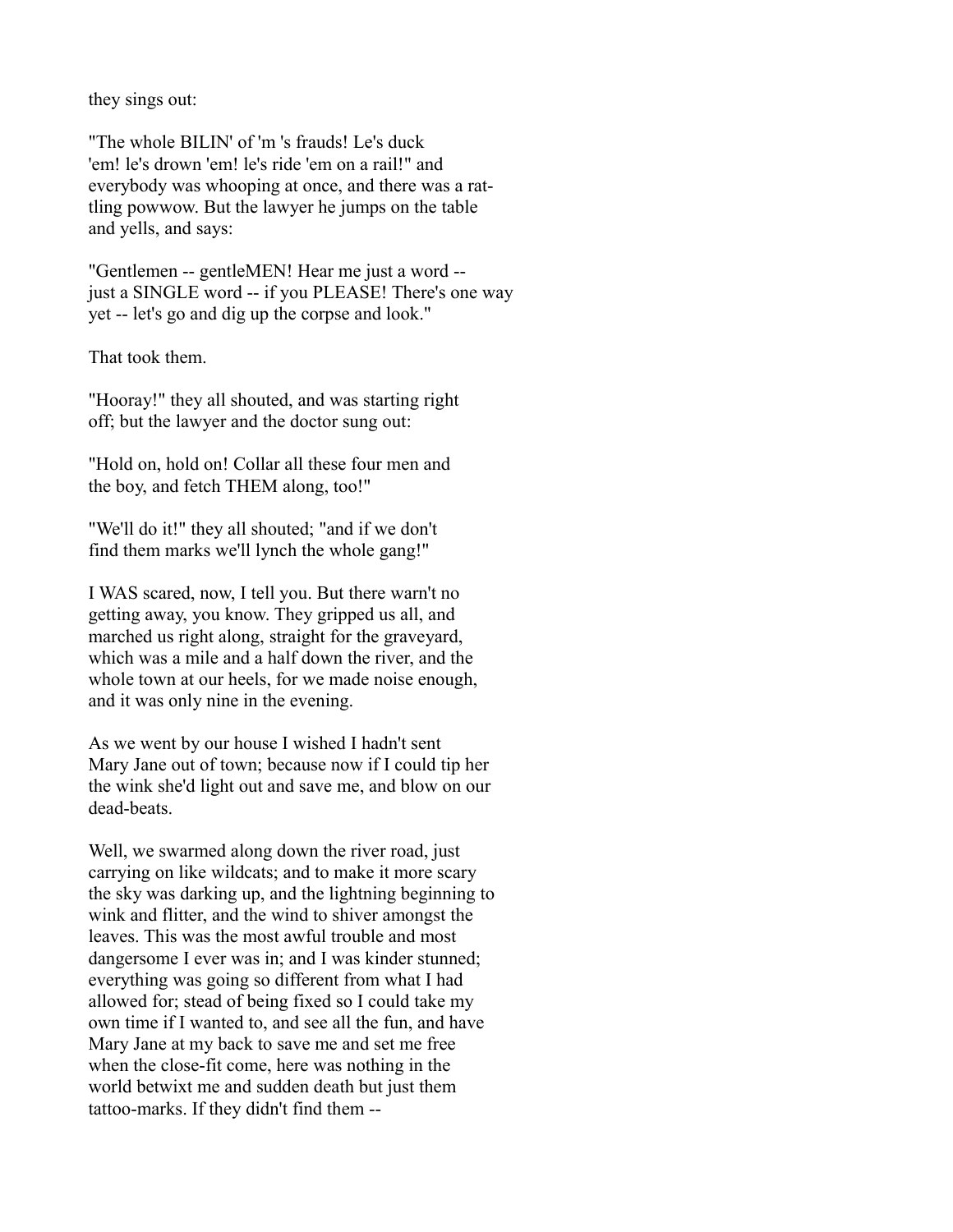I couldn't bear to think about it; and yet, somehow, I couldn't think about nothing else. It got darker and darker, and it was a beautiful time to give the crowd the slip; but that big husky had me by the wrist -- Hines -- and a body might as well try to give Goliar the slip. He dragged me right along, he was so excited, and I had to run to keep up.

When they got there they swarmed into the graveyard and washed over it like an overflow. And when they got to the grave they found they had about a hundred times as many shovels as they wanted, but nobody hadn't thought to fetch a lantern. But they sailed into digging anyway by the flicker of the lightning, and sent a man to the nearest house, a half a mile off, to borrow one.

So they dug and dug like everything; and it got awful dark, and the rain started, and the wind swished and swushed along, and the lightning come brisker and brisker, and the thunder boomed; but them people never took no notice of it, they was so full of this business; and one minute you could see everything and every face in that big crowd, and the shovelfuls of dirt sailing up out of the grave, and the next second the dark wiped it all out, and you couldn't see nothing at all.

At last they got out the coffin and begun to unscrew the lid, and then such another crowding and shouldering and shoving as there was, to scrouge in and get a sight, you never see; and in the dark, that way, it was awful. Hines he hurt my wrist dreadful pulling and tugging so, and I reckon he clean forgot I was in the world, he was so excited and panting.

All of a sudden the lightning let go a perfect sluice of white glare, and somebody sings out:

"By the living jingo, here's the bag of gold on his breast!"

Hines let out a whoop, like everybody else, and dropped my wrist and give a big surge to bust his way in and get a look, and the way I lit out and shinned for the road in the dark there ain't nobody can tell.

I had the road all to myself, and I fairly flew - leastways, I had it all to myself except the solid dark,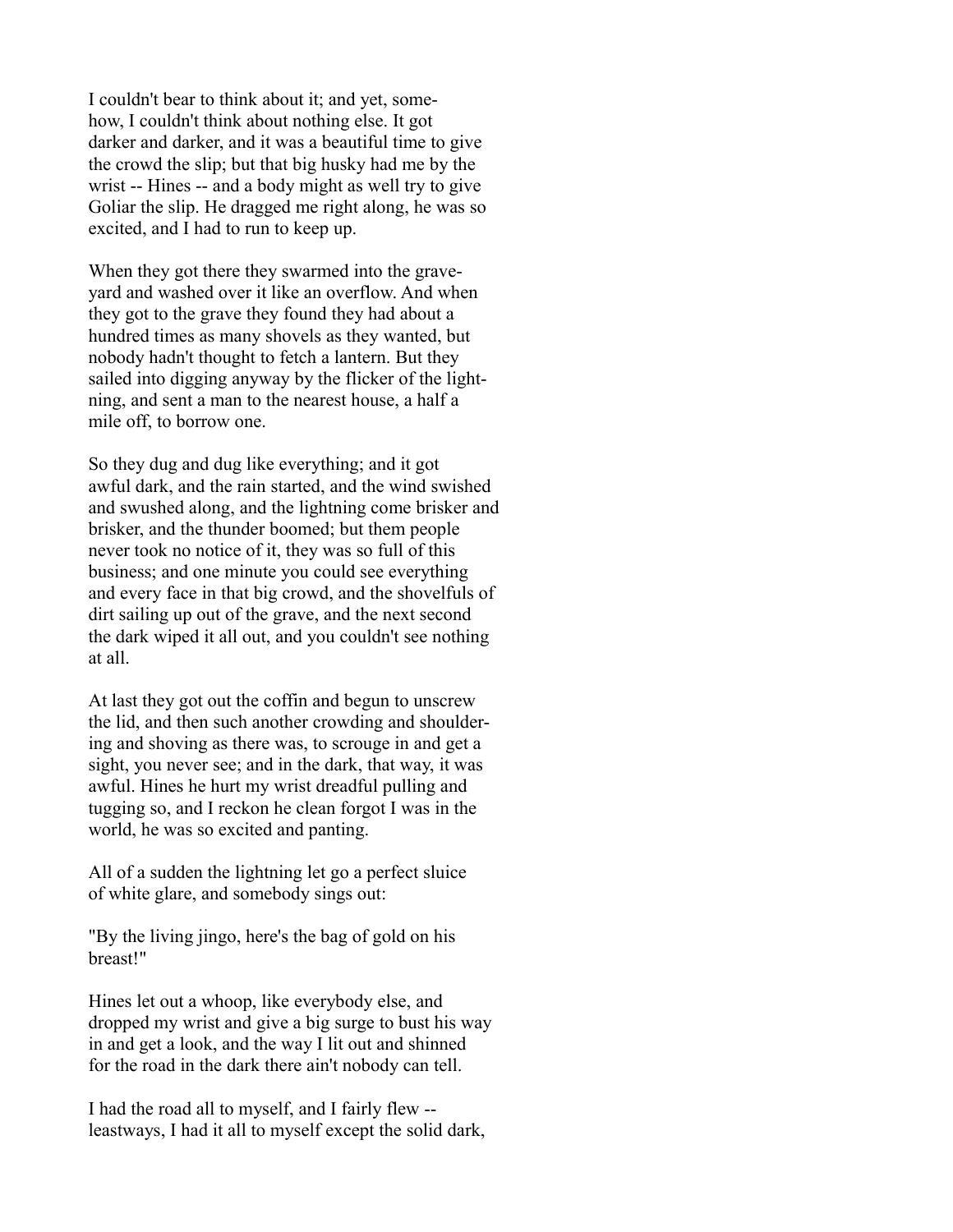and the now-and-then glares, and the buzzing of the rain, and the thrashing of the wind, and the splitting of the thunder; and sure as you are born I did clip it along!

When I struck the town I see there warn't nobody out in the storm, so I never hunted for no back streets, but humped it straight through the main one; and when I begun to get towards our house I aimed my eye and set it. No light there; the house all dark - which made me feel sorry and disappointed, I didn't know why. But at last, just as I was sailing by, FLASH comes the light in Mary Jane's window! and my heart swelled up sudden, like to bust; and the same second the house and all was behind me in the dark, and wasn't ever going to be before me no more in this world. She WAS the best girl I ever see, and had the most sand.

The minute I was far enough above the town to see I could make the towhead, I begun to look sharp for a boat to borrow, and the first time the lightning showed me one that wasn't chained I snatched it and shoved. It was a canoe, and warn't fastened with nothing but a rope. The towhead was a rattling big distance off, away out there in the middle of the river, but I didn't lose no time; and when I struck the raft at last I was so fagged I would a just laid down to blow and gasp if I could afforded it. But I didn't. As I sprung aboard I sung out:

"Out with you, Jim, and set her loose! Glory be to goodness, we're shut of them!"

Jim lit out, and was a-coming for me with both arms spread, he was so full of joy; but when I glimpsed him in the lightning my heart shot up in my mouth and I went overboard backwards; for I forgot he was old King Lear and a drownded A-rab all in one, and it most scared the livers and lights out of me. But Jim fished me out, and was going to hug me and bless me, and so on, he was so glad I was back and we was shut of the king and the duke, but I says:

"Not now; have it for breakfast, have it for breakfast! Cut loose and let her slide!"

So in two seconds away we went a-sliding down the river, and it DID seem so good to be free again and all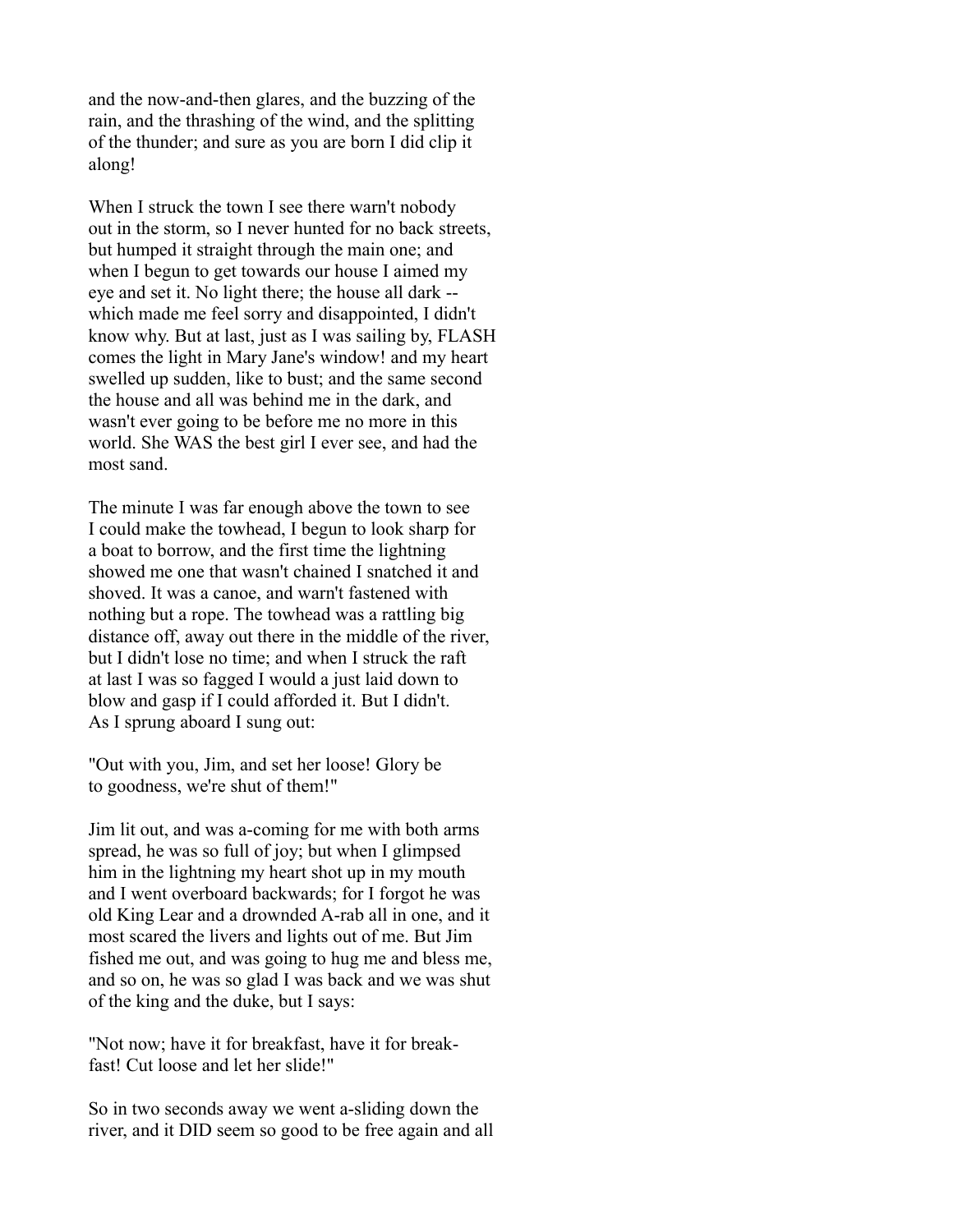by ourselves on the big river, and nobody to bother us. I had to skip around a bit, and jump up and crack my heels a few times -- I couldn't help it; but about the third crack I noticed a sound that I knowed mighty well, and held my breath and listened and waited; and sure enough, when the next flash busted out over the water, here they come! -- and just alaying to their oars and making their skiff hum! It was the king and the duke.

So I wilted right down on to the planks then, and give up; and it was all I could do to keep from crying.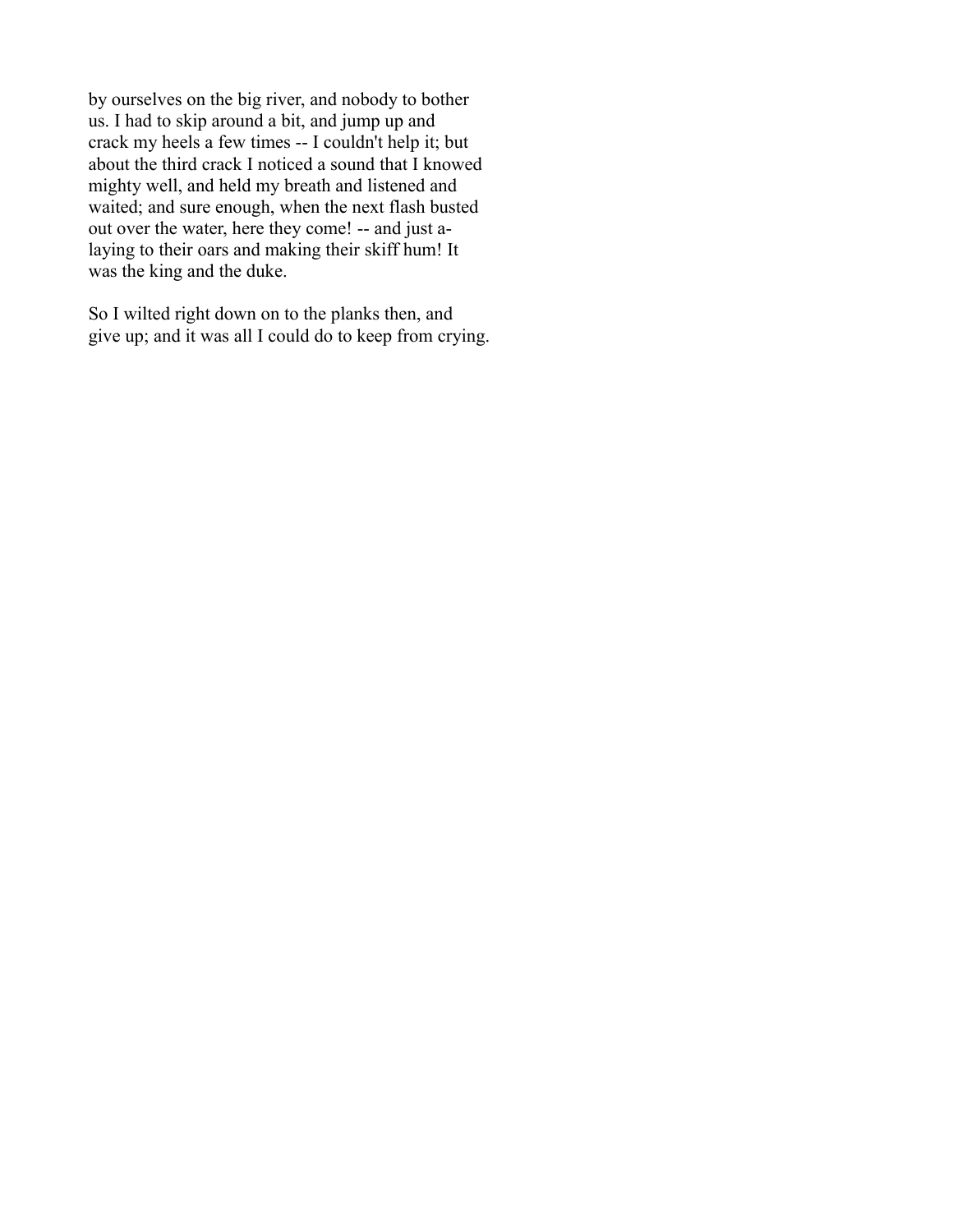### CHAPTER XXX.

WHEN they got aboard the king went for me, and shook me by the collar, and says:

"Tryin' to give us the slip, was ye, you pup! Tired of our company, hey?"

I says:

"No, your majesty, we warn't -- PLEASE don't, your majesty!"

"Quick, then, and tell us what WAS your idea, or I'll shake the insides out o' you!"

"Honest, I'll tell you everything just as it happened, your majesty. The man that had a-holt of me was very good to me, and kept saying he had a boy about as big as me that died last year, and he was sorry to see a boy in such a dangerous fix; and when they was all took by surprise by finding the gold, and made a rush for the coffin, he lets go of me and whispers, 'Heel it now, or they'll hang ye, sure!' and I lit out. It didn't seem no good for ME to stay -- I couldn't do nothing, and I didn't want to be hung if I could get away. So I never stopped running till I found the canoe; and when I got here I told Jim to hurry, or they'd catch me and hang me yet, and said I was afeard you and the duke wasn't alive now, and I was awful sorry, and so was Jim, and was awful glad when we see you coming; you may ask Jim if I didn't."

Jim said it was so; and the king told him to shut up, and said, "Oh, yes, it's MIGHTY likely!" and shook me up again, and said he reckoned he'd drownd me. But the duke says:

"Leggo the boy, you old idiot! Would YOU a done any different? Did you inquire around for HIM when you got loose? I don't remember it."

So the king let go of me, and begun to cuss that town and everybody in it. But the duke says:

"You better a blame' sight give YOURSELF a good cussing, for you're the one that's entitled to it most.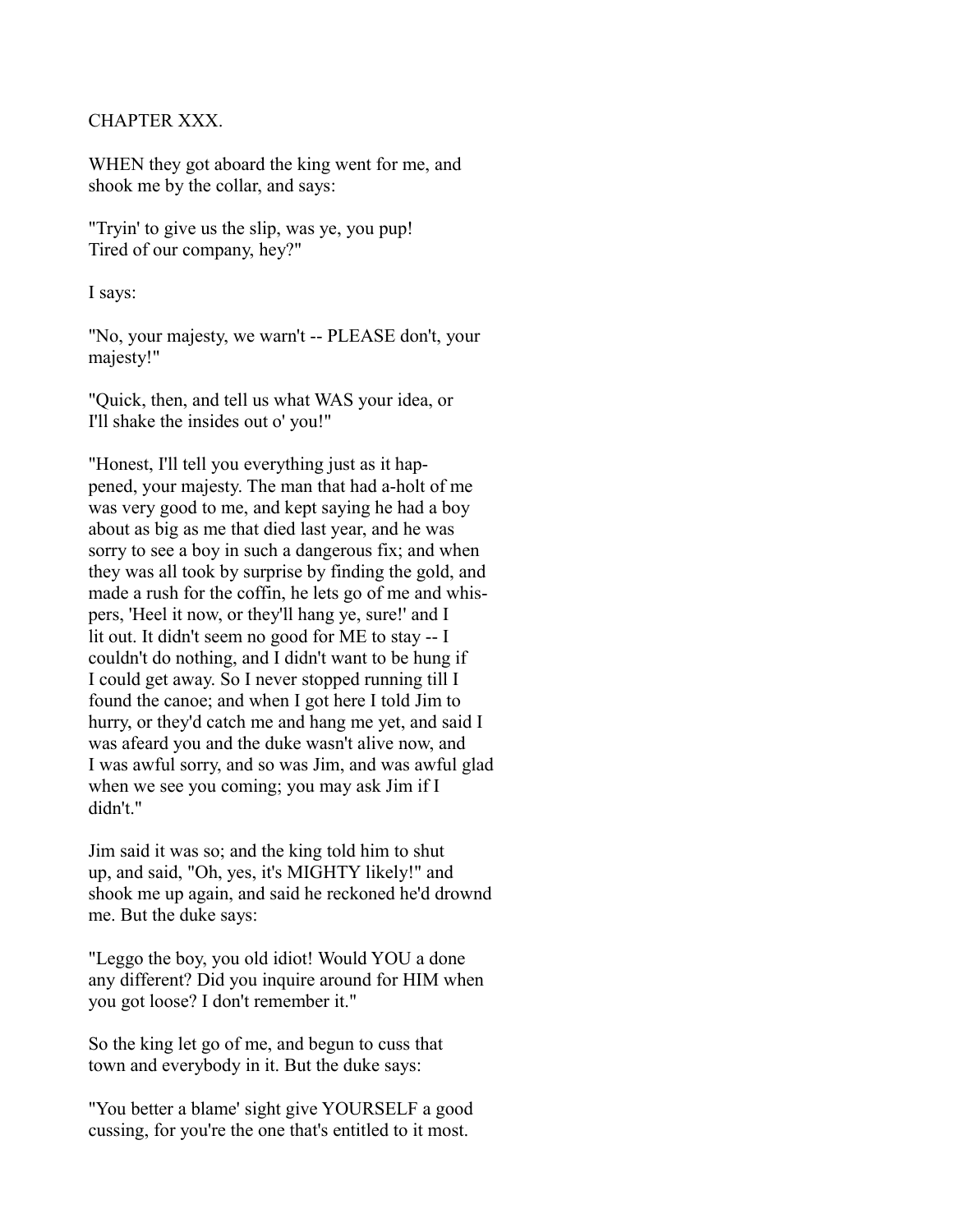You hain't done a thing from the start that had any sense in it, except coming out so cool and cheeky with that imaginary blue-arrow mark. That WAS bright - it was right down bully; and it was the thing that saved us. For if it hadn't been for that they'd a jailed us till them Englishmen's baggage come -- and then - the penitentiary, you bet! But that trick took 'em to the graveyard, and the gold done us a still bigger kindness; for if the excited fools hadn't let go all holts and made that rush to get a look we'd a slept in our cravats to-night -- cravats warranted to WEAR, too -- longer than WE'D need 'em."

They was still a minute -- thinking; then the king says, kind of absent-minded like:

"Mf! And we reckoned the NIGGERS stole it!"

That made me squirm!

"Yes," says the duke, kinder slow and deliberate and sarcastic, "WE did."

After about a half a minute the king drawls out:

"Leastways, I did."

The duke says, the same way:

"On the contrary, I did."

The king kind of ruffles up, and says:

"Looky here, Bilgewater, what'r you referrin' to?"

The duke says, pretty brisk:

"When it comes to that, maybe you'll let me ask, what was YOU referring to?"

"Shucks!" says the king, very sarcastic; "but I don't know -- maybe you was asleep, and didn't know what you was about."

The duke bristles up now, and says:

"Oh, let UP on this cussed nonsense; do you take me for a blame' fool? Don't you reckon I know who hid that money in that coffin?"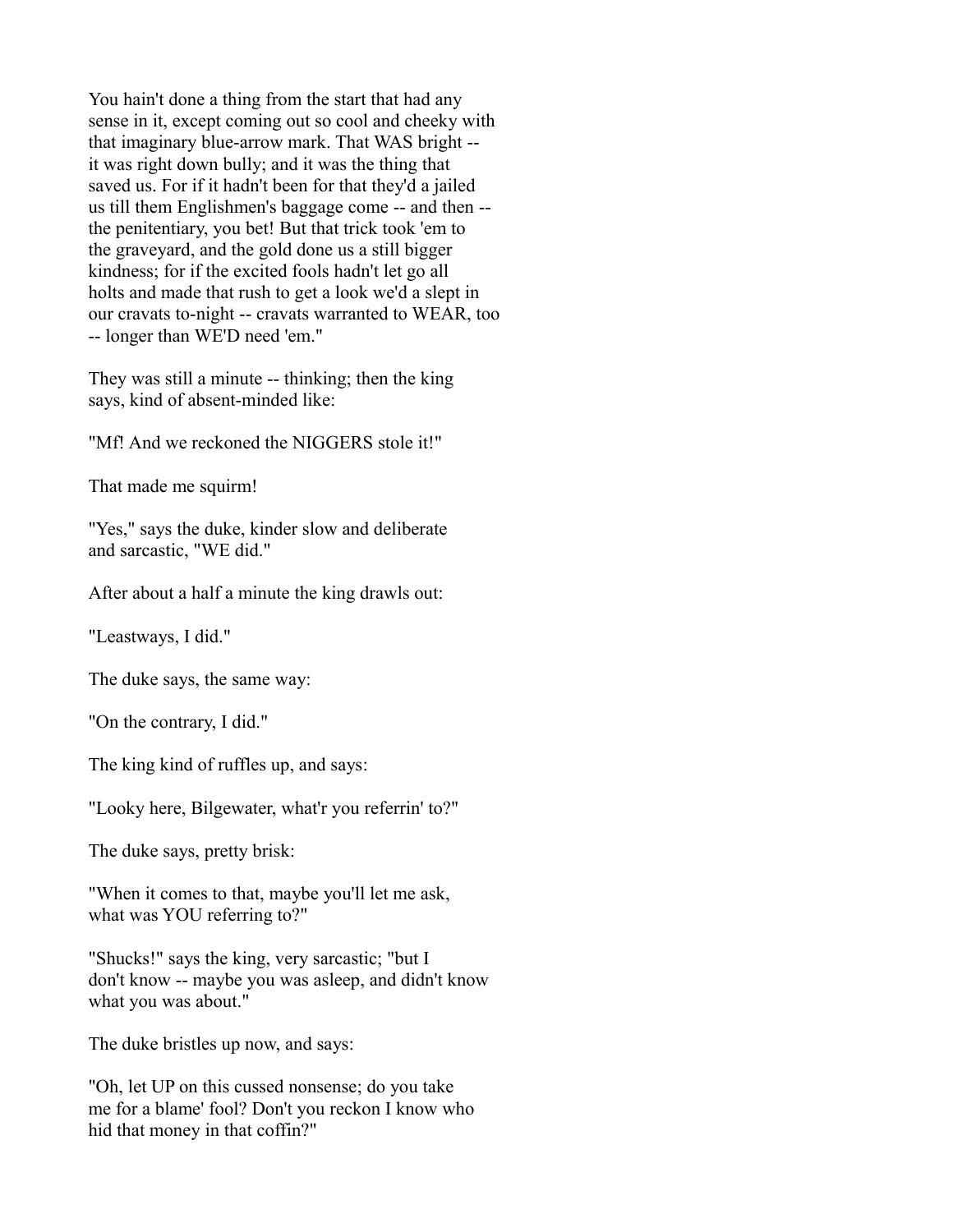"YES, sir! I know you DO know, because you done it yourself!"

"It's a lie!" -- and the duke went for him. The king sings out:

"Take y'r hands off! -- leggo my throat! -- I take it all back!"

The duke says:

"Well, you just own up, first, that you DID hide that money there, intending to give me the slip one of these days, and come back and dig it up, and have it all to yourself."

"Wait jest a minute, duke -- answer me this one question, honest and fair; if you didn't put the money there, say it, and I'll b'lieve you, and take back everything I said."

"You old scoundrel, I didn't, and you know I didn't. There, now!"

"Well, then, I b'lieve you. But answer me only jest this one more -- now DON'T git mad; didn't you have it in your mind to hook the money and hide it?"

The duke never said nothing for a little bit; then he says:

"Well, I don't care if I DID, I didn't DO it, anyway. But you not only had it in mind to do it, but you DONE it."

"I wisht I never die if I done it, duke, and that's honest. I won't say I warn't goin' to do it, because I WAS; but you -- I mean somebody -- got in ahead o' me."

"It's a lie! You done it, and you got to SAY you done it, or --"

The king began to gurgle, and then he gasps out:

"'Nough! -- I OWN UP!"

I was very glad to hear him say that; it made me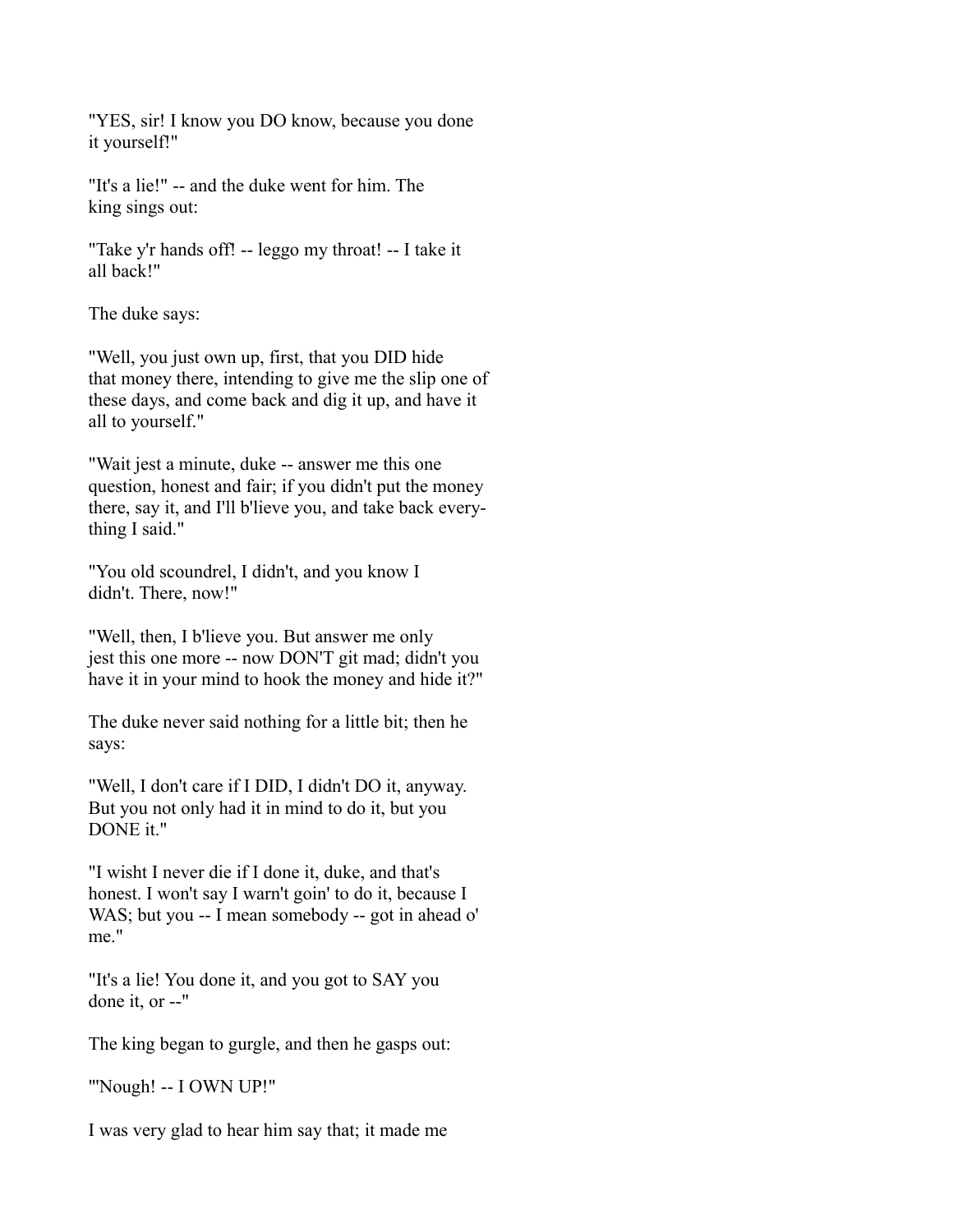feel much more easier than what I was feeling before. So the duke took his hands off and says:

"If you ever deny it again I'll drown you. It's WELL for you to set there and blubber like a baby -- it's fitten for you, after the way you've acted. I never see such an old ostrich for wanting to gobble everything -- and I a-trusting you all the time, like you was my own father. You ought to been ashamed of yourself to stand by and hear it saddled on to a lot of poor niggers, and you never say a word for 'em. It makes me feel ridiculous to think I was soft enough to BELIEVE that rubbage. Cuss you, I can see now why you was so anxious to make up the deffisit -- you wanted to get what money I'd got out of the Nonesuch and one thing or another, and scoop it ALL!"

The king says, timid, and still a-snuffling:

"Why, duke, it was you that said make up the deffisit; it warn't me."

"Dry up! I don't want to hear no more out of you!" says the duke. "And NOW you see what you GOT by it. They've got all their own money back, and all of OURN but a shekel or two BESIDES. G'long to bed, and don't you deffersit ME no more deffersits, long 's YOU live!"

So the king sneaked into the wigwam and took to his bottle for comfort, and before long the duke tackled HIS bottle; and so in about a half an hour they was as thick as thieves again, and the tighter they got the lovinger they got, and went off a-snoring in each other's arms. They both got powerful mellow, but I noticed the king didn't get mellow enough to forget to remember to not deny about hiding the money-bag again. That made me feel easy and satisfied. Of course when they got to snoring we had a long gabble, and I told Jim everything.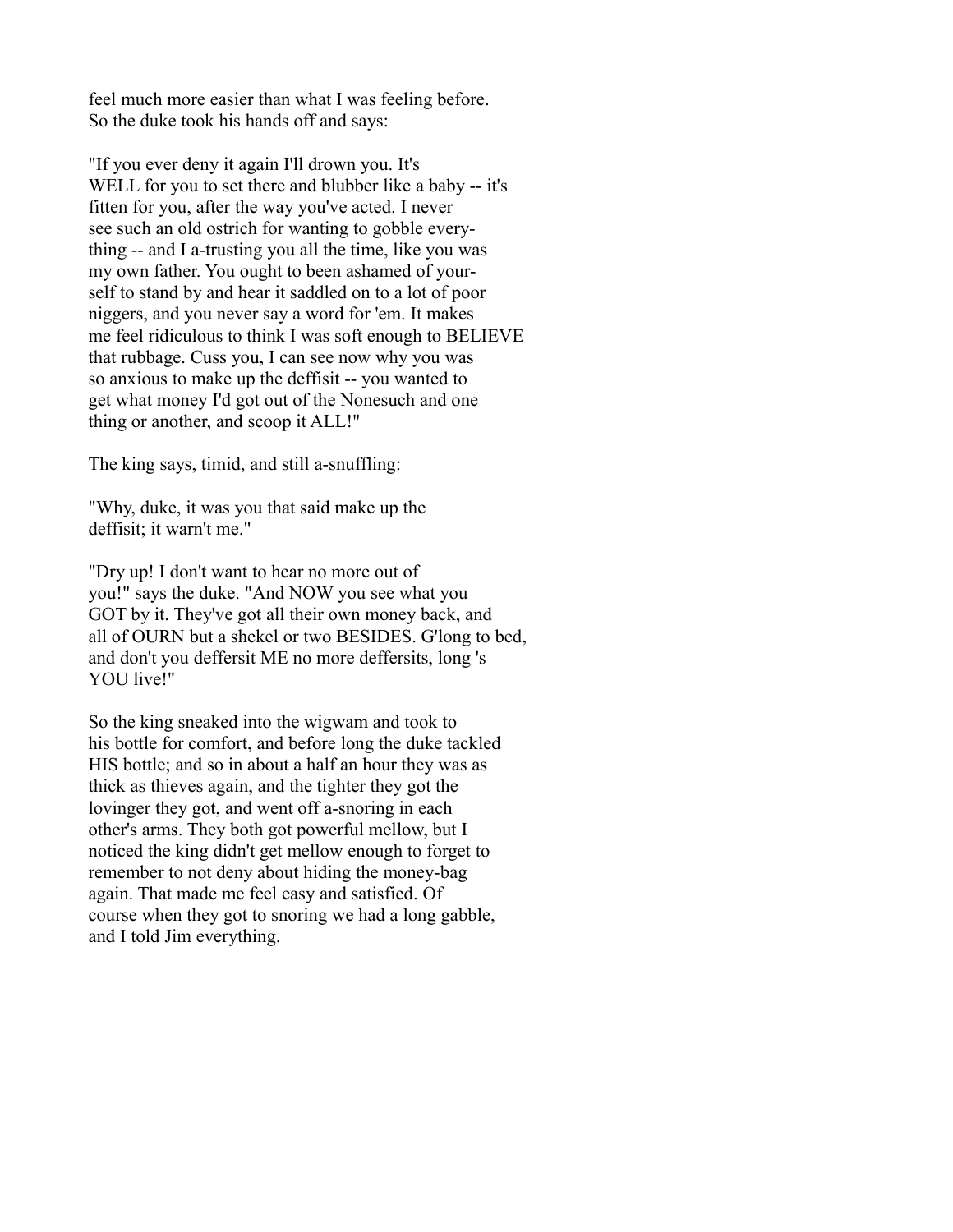#### CHAPTER XXXI.

WE dasn't stop again at any town for days and days; kept right along down the river. We was down south in the warm weather now, and a mighty long ways from home. We begun to come to trees with Spanish moss on them, hanging down from the limbs like long, gray beards. It was the first I ever see it growing, and it made the woods look solemn and dismal. So now the frauds reckoned they was out of danger, and they begun to work the villages again.

First they done a lecture on temperance; but they didn't make enough for them both to get drunk on. Then in another village they started a dancing-school; but they didn't know no more how to dance than a kangaroo does; so the first prance they made the general public jumped in and pranced them out of town. Another time they tried to go at yellocution; but they didn't yellocute long till the audience got up and give them a solid good cussing, and made them skip out. They tackled missionarying, and mesmerizing, and doctoring, and telling fortunes, and a little of everything; but they couldn't seem to have no luck. So at last they got just about dead broke, and laid around the raft as she floated along, thinking and thinking, and never saying nothing, by the half a day at a time, and dreadful blue and desperate.

And at last they took a change and begun to lay their heads together in the wigwam and talk low and confidential two or three hours at a time. Jim and me got uneasy. We didn't like the look of it. We judged they was studying up some kind of worse deviltry than ever. We turned it over and over, and at last we made up our minds they was going to break into somebody's house or store, or was going into the counterfeitmoney business, or something. So then we was pretty scared, and made up an agreement that we wouldn't have nothing in the world to do with such actions, and if we ever got the least show we would give them the cold shake and clear out and leave them behind. Well, early one morning we hid the raft in a good, safe place about two mile below a little bit of a shabby village named Pikesville, and the king he went ashore and told us all to stay hid whilst he went up to town and smelt around to see if anybody had got any wind of the Royal Nonesuch there yet. ("House to rob,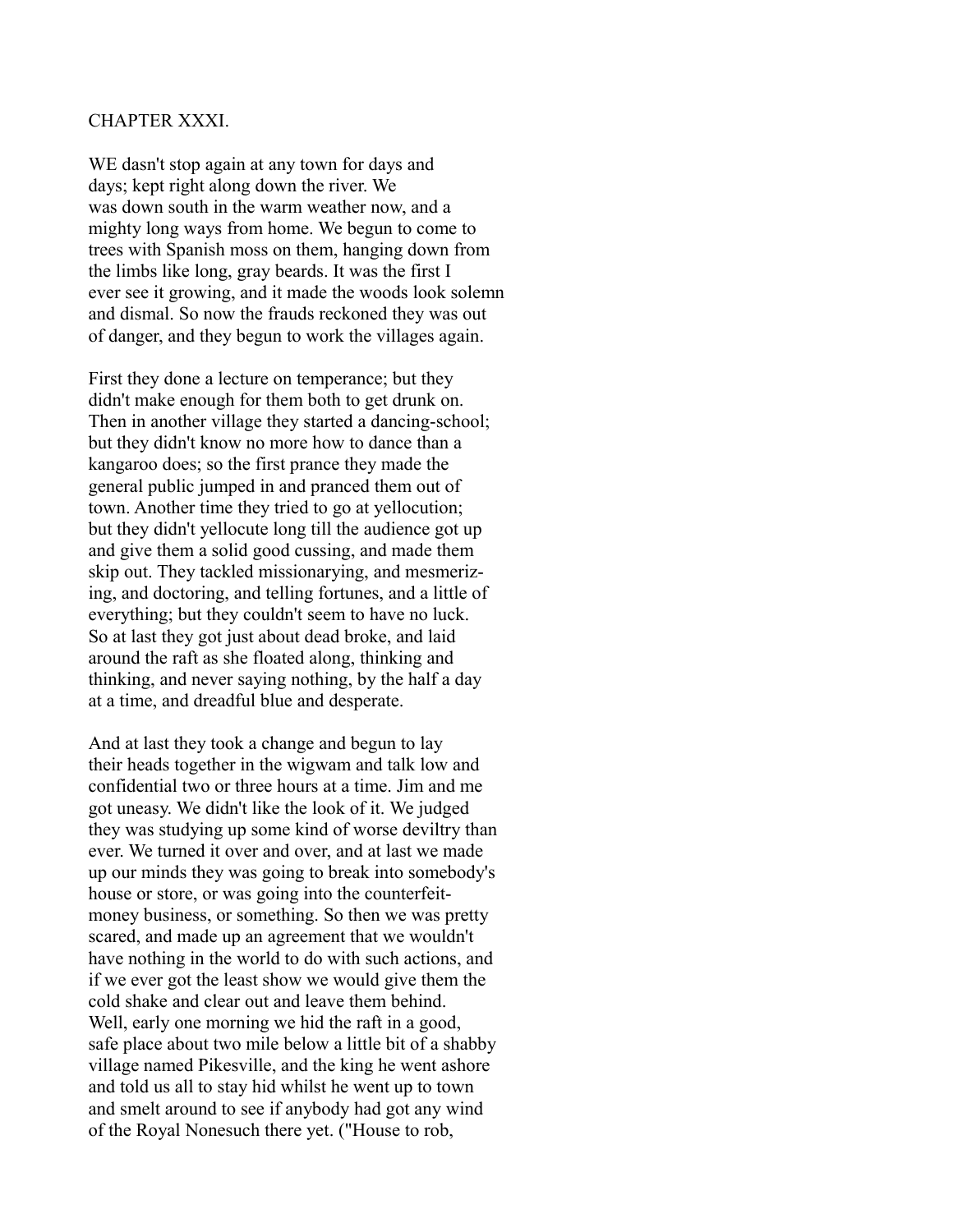you MEAN," says I to myself; "and when you get through robbing it you'll come back here and wonder what has become of me and Jim and the raft -- and you'll have to take it out in wondering.") And he said if he warn't back by midday the duke and me would know it was all right, and we was to come along.

So we stayed where we was. The duke he fretted and sweated around, and was in a mighty sour way. He scolded us for everything, and we couldn't seem to do nothing right; he found fault with every little thing. Something was a-brewing, sure. I was good and glad when midday come and no king; we could have a change, anyway -- and maybe a chance for THE chance on top of it. So me and the duke went up to the village, and hunted around there for the king, and by and by we found him in the back room of a little low doggery, very tight, and a lot of loafers bullyragging him for sport, and he a-cussing and a-threatening with all his might, and so tight he couldn't walk, and couldn't do nothing to them. The duke he begun to abuse him for an old fool, and the king begun to sass back, and the minute they was fairly at it I lit out and shook the reefs out of my hind legs, and spun down the river road like a deer, for I see our chance; and I made up my mind that it would be a long day before they ever see me and Jim again. I got down there all out of breath but loaded up with joy, and sung out:

"Set her loose, Jim! we're all right now!"

But there warn't no answer, and nobody come out of the wigwam. Jim was gone! I set up a shout - and then another -- and then another one; and run this way and that in the woods, whooping and screeching; but it warn't no use -- old Jim was gone. Then I set down and cried; I couldn't help it. But I couldn't set still long. Pretty soon I went out on the road, trying to think what I better do, and I run across a boy walking, and asked him if he'd seen a strange nigger dressed so and so, and he says:

"Yes."

"Whereabouts?" says I.

"Down to Silas Phelps' place, two mile below here. He's a runaway nigger, and they've got him. Was you looking for him?"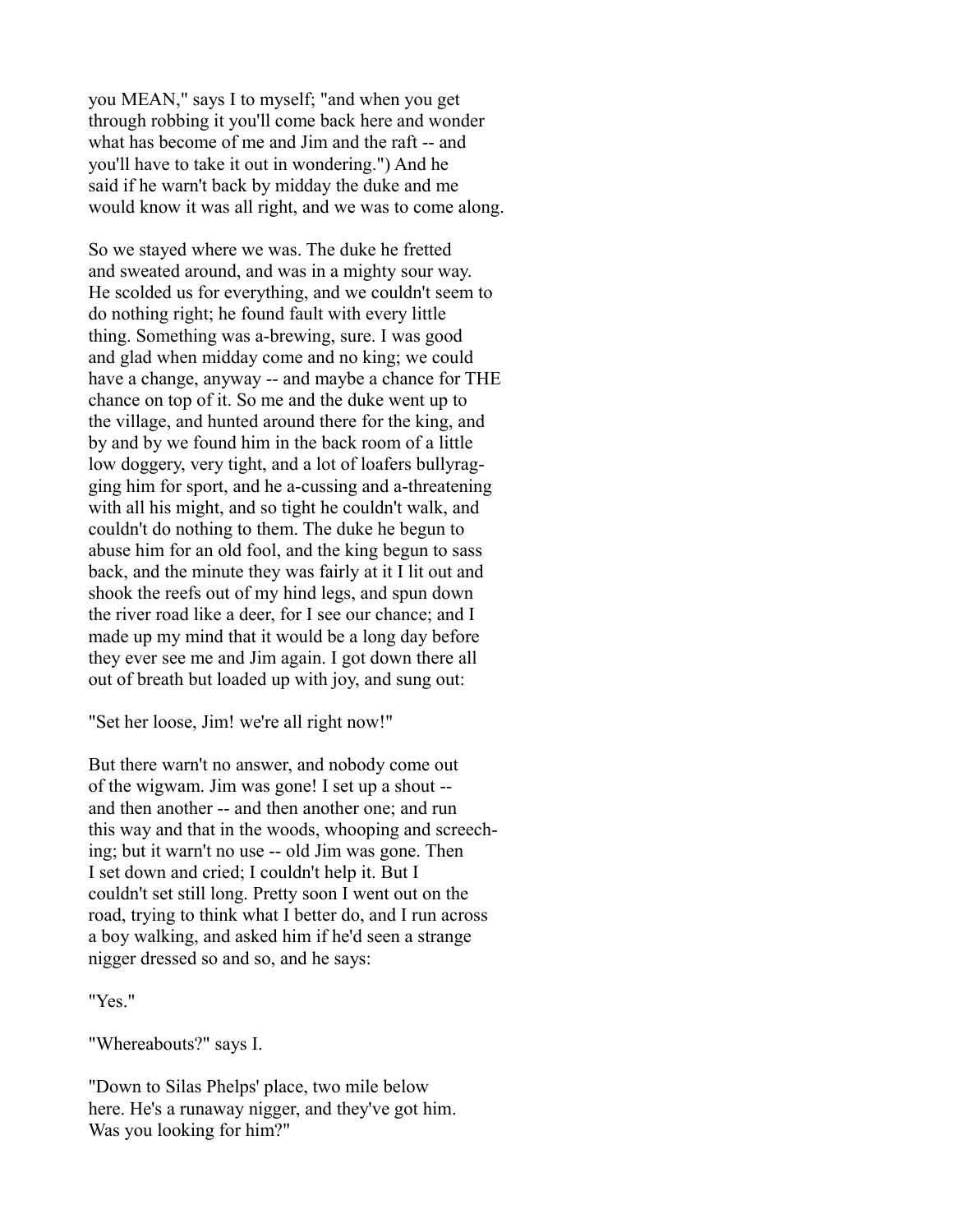"You bet I ain't! I run across him in the woods about an hour or two ago, and he said if I hollered he'd cut my livers out -- and told me to lay down and stay where I was; and I done it. Been there ever since; afeard to come out."

"Well," he says, "you needn't be afeard no more, becuz they've got him. He run off f'm down South, som'ers."

"It's a good job they got him."

"Well, I RECKON! There's two hunderd dollars reward on him. It's like picking up money out'n the road."

"Yes, it is -- and I could a had it if I'd been big enough; I see him FIRST. Who nailed him?"

"It was an old fellow -- a stranger -- and he sold out his chance in him for forty dollars, becuz he's got to go up the river and can't wait. Think o' that, now! You bet I'D wait, if it was seven year."

"That's me, every time," says I. "But maybe his chance ain't worth no more than that, if he'll sell it so cheap. Maybe there's something ain't straight about it."

"But it IS, though -- straight as a string. I see the handbill myself. It tells all about him, to a dot - paints him like a picture, and tells the plantation he's frum, below NewrLEANS. No-sirree-BOB, they ain't no trouble 'bout THAT speculation, you bet you. Say, gimme a chaw tobacker, won't ye?"

I didn't have none, so he left. I went to the raft, and set down in the wigwam to think. But I couldn't come to nothing. I thought till I wore my head sore, but I couldn't see no way out of the trouble. After all this long journey, and after all we'd done for them scoundrels, here it was all come to nothing, everything all busted up and ruined, because they could have the heart to serve Jim such a trick as that, and make him a slave again all his life, and amongst strangers, too, for forty dirty dollars.

Once I said to myself it would be a thousand times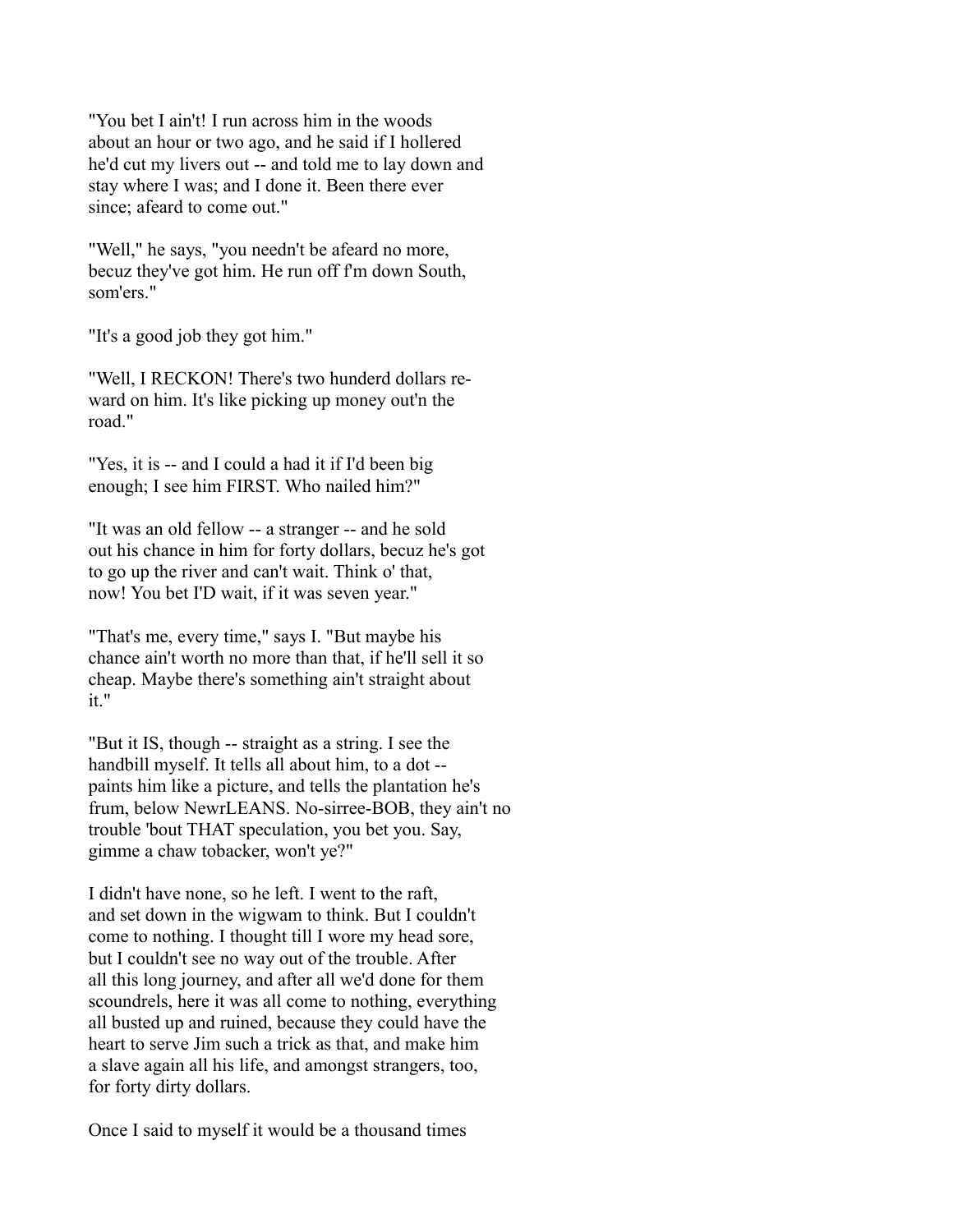better for Jim to be a slave at home where his family was, as long as he'd GOT to be a slave, and so I'd better write a letter to Tom Sawyer and tell him to tell Miss Watson where he was. But I soon give up that notion for two things: she'd be mad and disgusted at his rascality and ungratefulness for leaving her, and so she'd sell him straight down the river again; and if she didn't, everybody naturally despises an ungrateful nigger, and they'd make Jim feel it all the time, and so he'd feel ornery and disgraced. And then think of ME! It would get all around that Huck Finn helped a nigger to get his freedom; and if I was ever to see anybody from that town again I'd be ready to get down and lick his boots for shame. That's just the way: a person does a low-down thing, and then he don't want to take no consequences of it. Thinks as long as he can hide, it ain't no disgrace. That was my fix exactly. The more I studied about this the more my conscience went to grinding me, and the more wicked and low-down and ornery I got to feeling. And at last, when it hit me all of a sudden that here was the plain hand of Providence slapping me in the face and letting me know my wickedness was being watched all the time from up there in heaven,whilst I was stealing a poor old woman's nigger that hadn't ever done me no harm, and now was showing me there's One that's always on the lookout, and ain't agoing to allow no such miserable doings to go only just so fur and no further, I most dropped in my tracks I was so scared. Well, I tried the best I could to kinder soften it up somehow for myself by saying I was brung up wicked, and so I warn't so much to blame; but something inside of me kept saying, "There was the Sunday-school, you could a gone to it; and if you'd a done it they'd a learnt you there that people that acts as I'd been acting about that nigger goes to everlasting fire."

It made me shiver. And I about made up my mind to pray, and see if I couldn't try to quit being the kind of a boy I was and be better. So I kneeled down. But the words wouldn't come. Why wouldn't they? It warn't no use to try and hide it from Him. Nor from ME, neither. I knowed very well why they wouldn't come. It was because my heart warn't right; it was because I warn't square; it was because I was playing double. I was letting ON to give up sin, but away inside of me I was holding on to the biggest one of all. I was trying to make my mouth SAY I would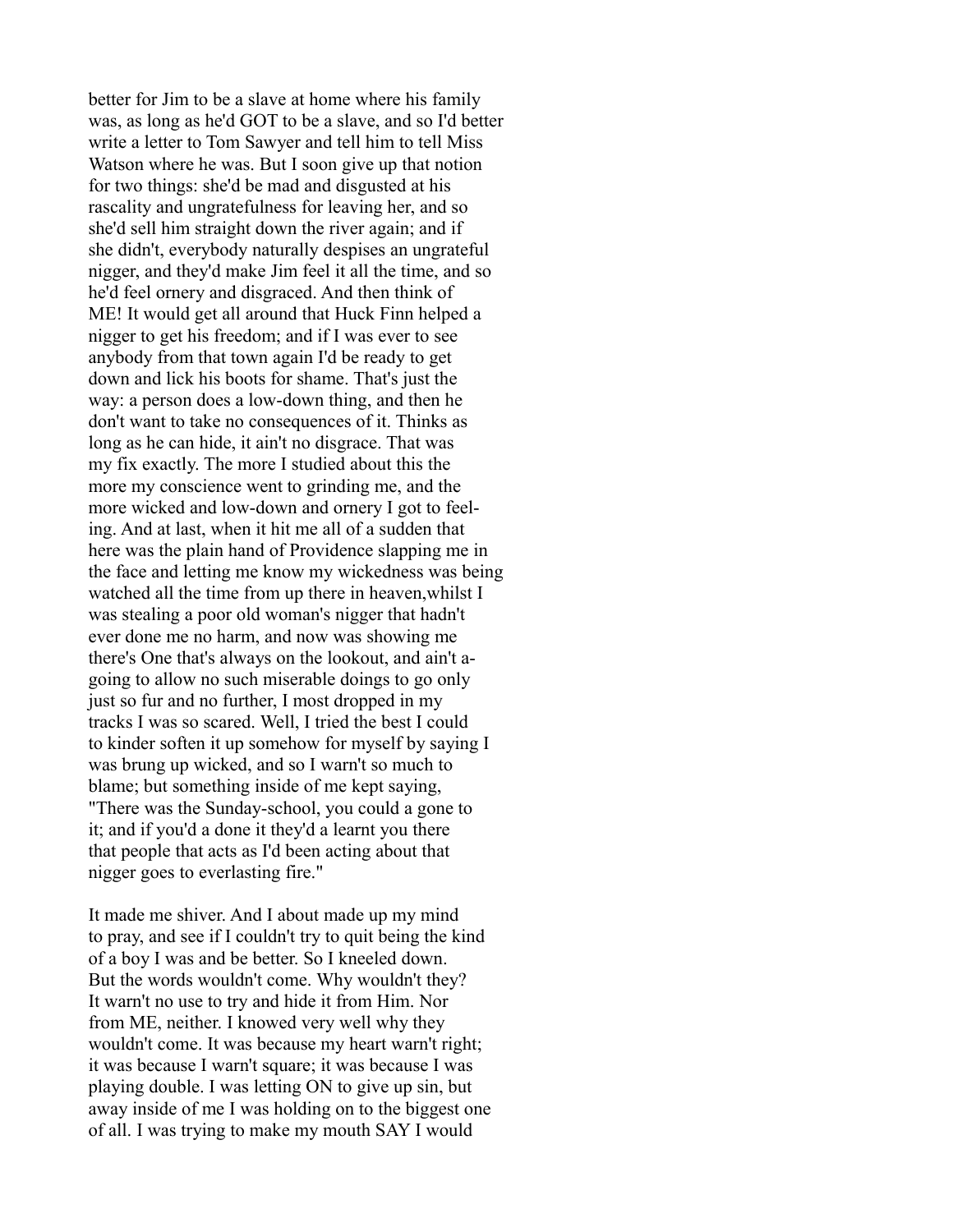do the right thing and the clean thing, and go and write to that nigger's owner and tell where he was; but deep down in me I knowed it was a lie, and He knowed it. You can't pray a lie -- I found that out.

So I was full of trouble, full as I could be; and didn't know what to do. At last I had an idea; and I says, I'll go and write the letter -- and then see if I can pray. Why, it was astonishing, the way I felt as light as a feather right straight off, and my troubles all gone. So I got a piece of paper and a pencil, all glad and excited, and set down and wrote:

 Miss Watson, your runaway nigger Jim is down here two mile below Pikesville, and Mr. Phelps has got him and he will give him up for the reward if you send.

#### HUCK FINN.

I felt good and all washed clean of sin for the first time I had ever felt so in my life, and I knowed I could pray now. But I didn't do it straight off, but laid the paper down and set there thinking -- thinking how good it was all this happened so, and how near I come to being lost and going to hell. And went on thinking. And got to thinking over our trip down the river; and I see Jim before me all the time: in the day and in the night-time, sometimes moonlight, sometimes storms, and we a-floating along, talking and singing and laughing. But somehow I couldn't seem to strike no places to harden me against him, but only the other kind. I'd see him standing my watch on top of his'n, 'stead of calling me, so I could go on sleeping; and see him how glad he was when I come back out of the fog; and when I come to him again in the swamp, up there where the feud was; and such-like times; and would always call me honey, and pet me and do everything he could think of for me, and how good he always was; and at last I struck the time I saved him by telling the men we had small-pox aboard, and he was so grateful, and said I was the best friend old Jim ever had in the world, and the ONLY one he's got now; and then I happened to look around and see that paper.

It was a close place. I took it up, and held it in my hand. I was a-trembling, because I'd got to decide, forever, betwixt two things, and I knowed it. I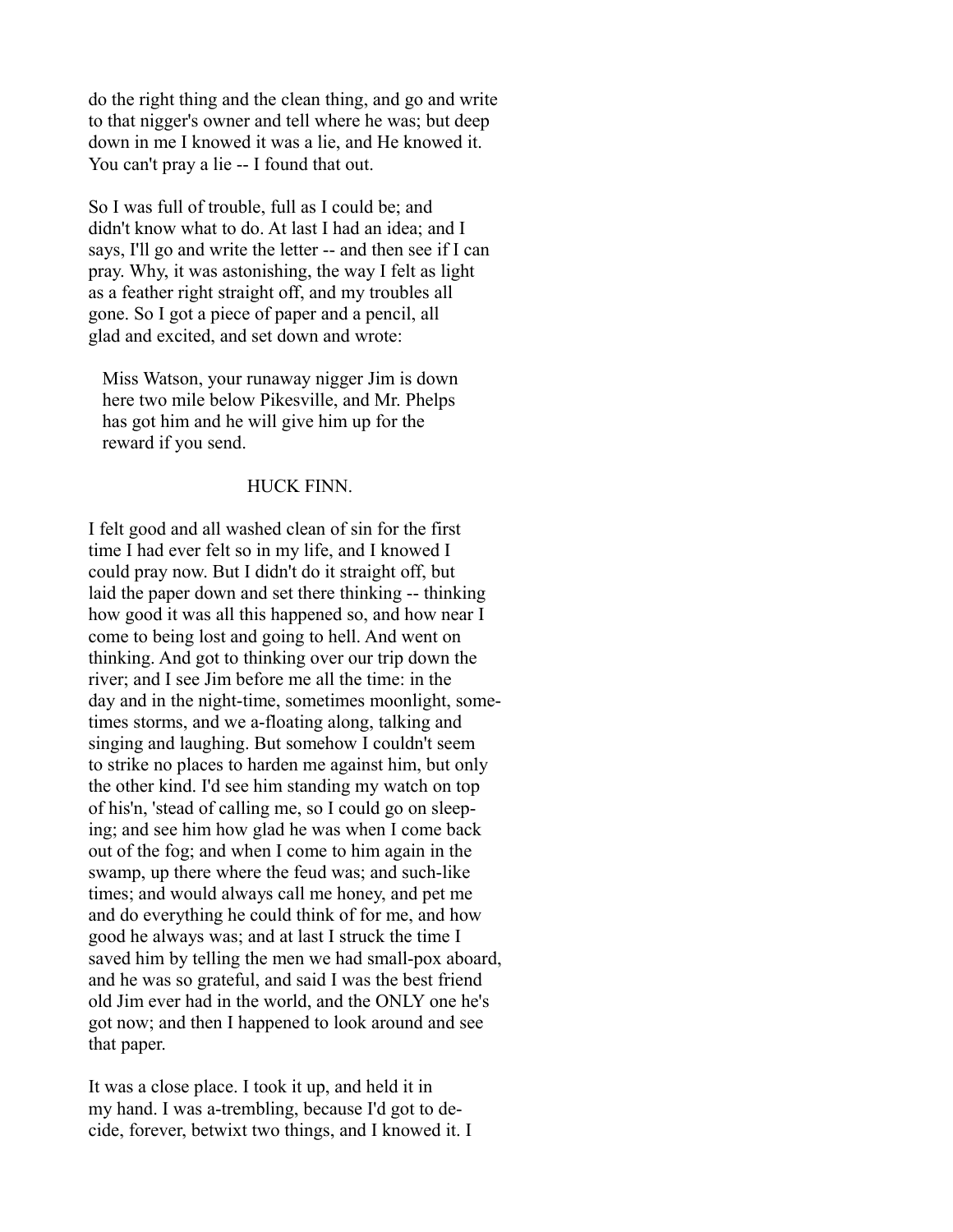studied a minute, sort of holding my breath, and then says to myself:

"All right, then, I'll GO to hell" -- and tore it up.

It was awful thoughts and awful words, but they was said. And I let them stay said; and never thought no more about reforming. I shoved the whole thing out of my head, and said I would take up wickedness again, which was in my line, being brung up to it, and the other warn't. And for a starter I would go to work and steal Jim out of slavery again; and if I could think up anything worse, I would do that, too; because as long as I was in, and in for good, I might as well go the whole hog.

Then I set to thinking over how to get at it, and turned over some considerable many ways in my mind; and at last fixed up a plan that suited me. So then I took the bearings of a woody island that was down the river a piece, and as soon as it was fairly dark I crept out with my raft and went for it, and hid it there, and then turned in. I slept the night through, and got up before it was light, and had my breakfast, and put on my store clothes, and tied up some others and one thing or another in a bundle, and took the canoe and cleared for shore. I landed below where I judged was Phelps's place, and hid my bundle in the woods, and then filled up the canoe with water, and loaded rocks into her and sunk her where I could find her again when I wanted her, about a quarter of a mile below a little steam sawmill that was on the bank.

Then I struck up the road, and when I passed the mill I see a sign on it, "Phelps's Sawmill," and when I come to the farm-houses, two or three hundred yards further along, I kept my eyes peeled, but didn't see nobody around, though it was good daylight now. But I didn't mind, because I didn't want to see nobody just yet -- I only wanted to get the lay of the land. According to my plan, I was going to turn up there from the village, not from below. So I just took a look, and shoved along, straight for town. Well, the very first man I see when I got there was the duke. He was sticking up a bill for the Royal Nonesuch - three-night performance -- like that other time. They had the cheek, them frauds! I was right on him before I could shirk. He looked astonished, and says: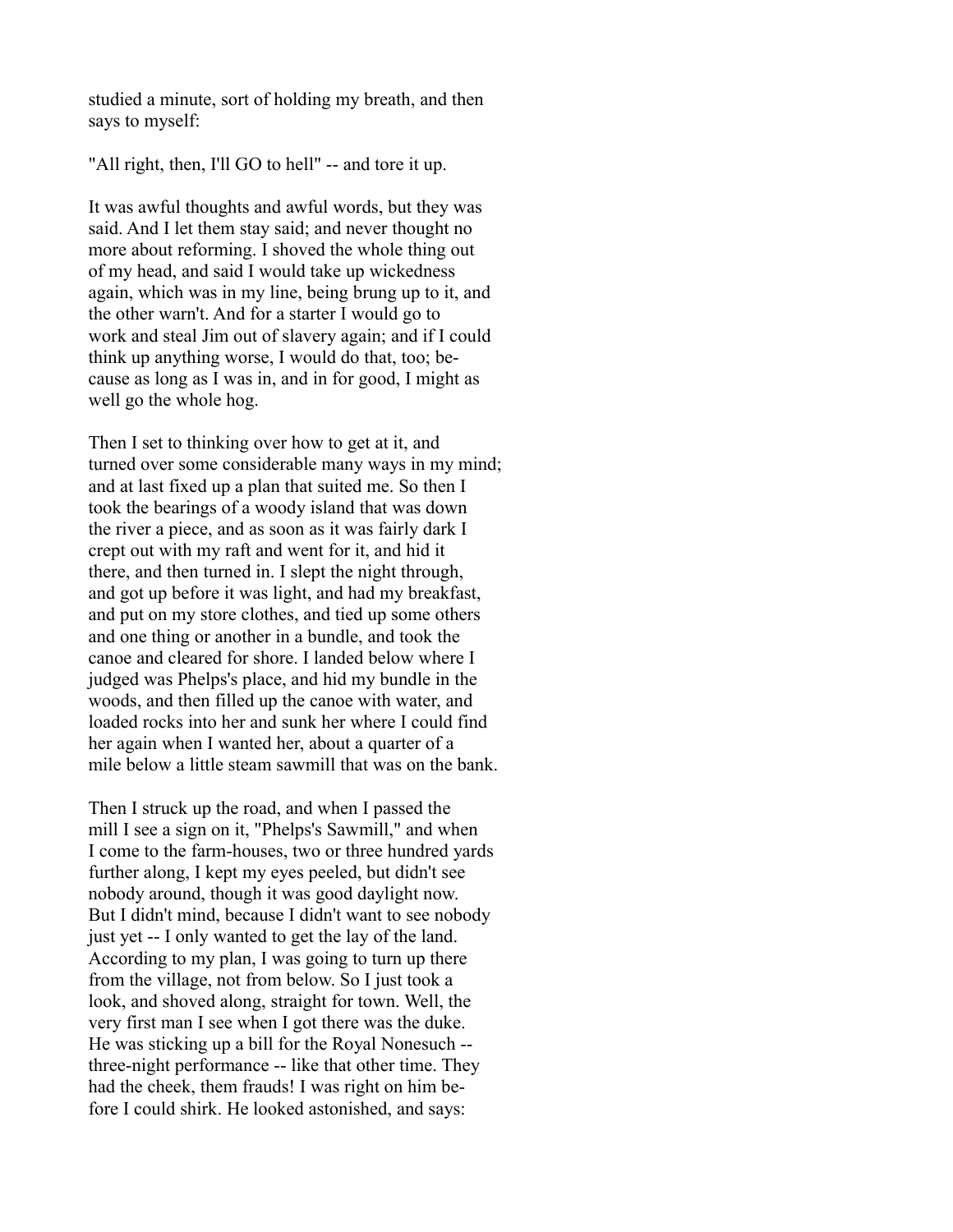"Hel-LO! Where'd YOU come from?" Then he says, kind of glad and eager, "Where's the raft? - got her in a good place?"

I says:

"Why, that's just what I was going to ask your grace."

Then he didn't look so joyful, and says:

"What was your idea for asking ME?" he says.

"Well," I says, "when I see the king in that doggery yesterday I says to myself, we can't get him home for hours, till he's soberer; so I went a-loafing around town to put in the time and wait. A man up and offered me ten cents to help him pull a skiff over the river and back to fetch a sheep, and so I went along; but when we was dragging him to the boat, and the man left me a-holt of the rope and went behind him to shove him along, he was too strong for me and jerked loose and run, and we after him. We didn't have no dog, and so we had to chase him all over the country till we tired him out. We never got him till dark; then we fetched him over, and I started down for the raft. When I got there and see it was gone, I says to myself, 'They've got into trouble and had to leave; and they've took my nigger, which is the only nigger I've got in the world, and now I'm in a strange country, and ain't got no property no more, nor nothing, and no way to make my living;' so I set down and cried. I slept in the woods all night. But what DID become of the raft, then? -- and Jim -- poor Jim!"

"Blamed if I know -- that is, what's become of the raft. That old fool had made a trade and got forty dollars, and when we found him in the doggery the loafers had matched half-dollars with him and got every cent but what he'd spent for whisky; and when I got him home late last night and found the raft gone, we said, 'That little rascal has stole our raft and shook us, and run off down the river.'"

"I wouldn't shake my NIGGER, would I? -- the only nigger I had in the world, and the only property."

"We never thought of that. Fact is, I reckon we'd come to consider him OUR nigger; yes, we did consider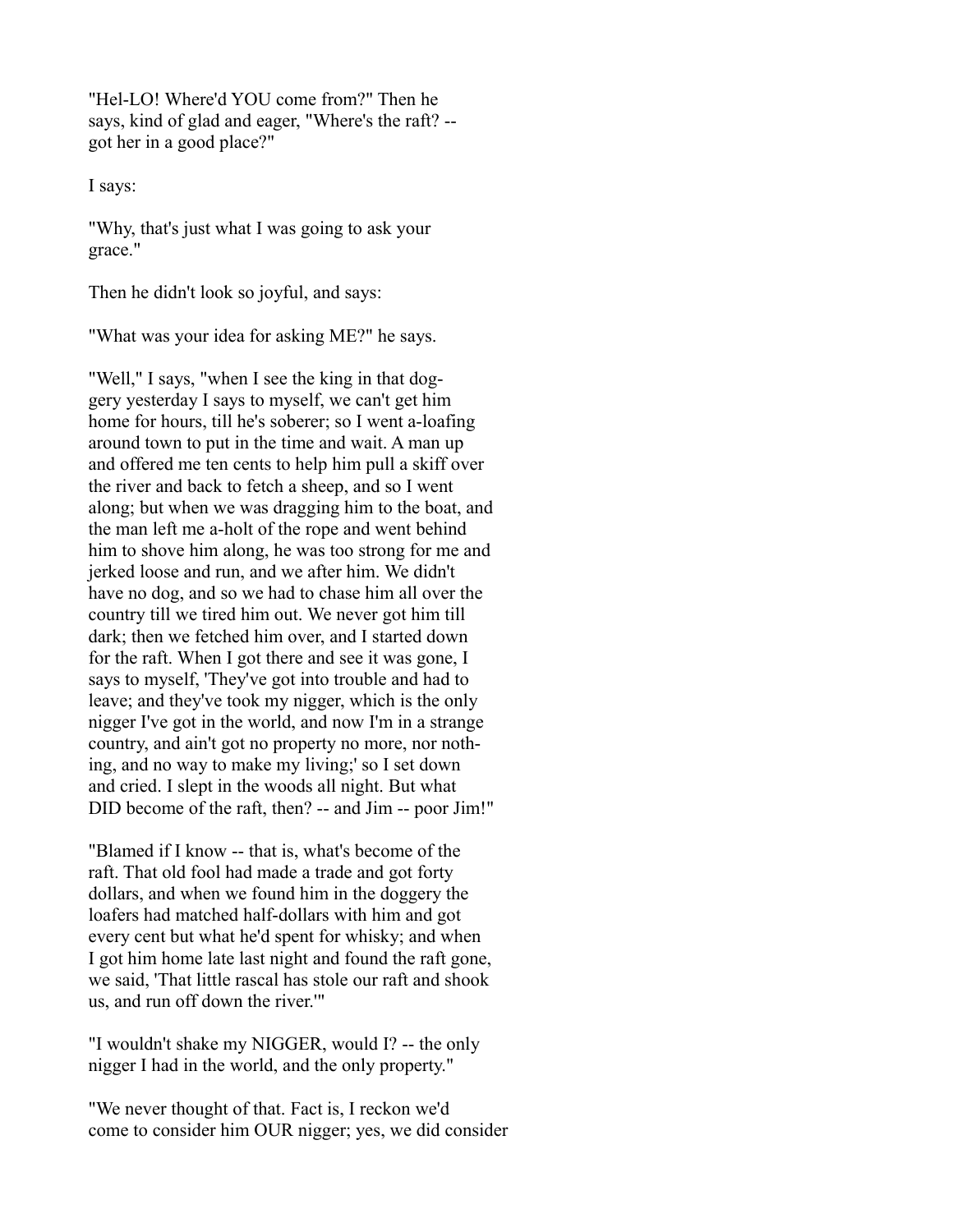him so -- goodness knows we had trouble enough for him. So when we see the raft was gone and we flat broke, there warn't anything for it but to try the Royal Nonesuch another shake. And I've pegged along ever since, dry as a powder-horn. Where's that ten cents? Give it here."

I had considerable money, so I give him ten cents, but begged him to spend it for something to eat, and give me some, because it was all the money I had, and I hadn't had nothing to eat since yesterday. He never said nothing. The next minute he whirls on me and says:

"Do you reckon that nigger would blow on us? We'd skin him if he done that!"

"How can he blow? Hain't he run off?"

"No! That old fool sold him, and never divided with me, and the money's gone."

"SOLD him?" I says, and begun to cry; "why, he was MY nigger, and that was my money. Where is he? -- I want my nigger."

"Well, you can't GET your nigger, that's all -- so dry up your blubbering. Looky here -- do you think YOU'D venture to blow on us? Blamed if I think I'd trust you. Why, if you WAS to blow on us --"

He stopped, but I never see the duke look so ugly out of his eyes before. I went on a-whimpering, and says:

"I don't want to blow on nobody; and I ain't got no time to blow, nohow. I got to turn out and find my nigger."

He looked kinder bothered, and stood there with his bills fluttering on his arm, thinking, and wrinkling up his forehead. At last he says:

"I'll tell you something. We got to be here three days. If you'll promise you won't blow, and won't let the nigger blow, I'll tell you where to find him."

So I promised, and he says:

"A farmer by the name of Silas Ph----" and then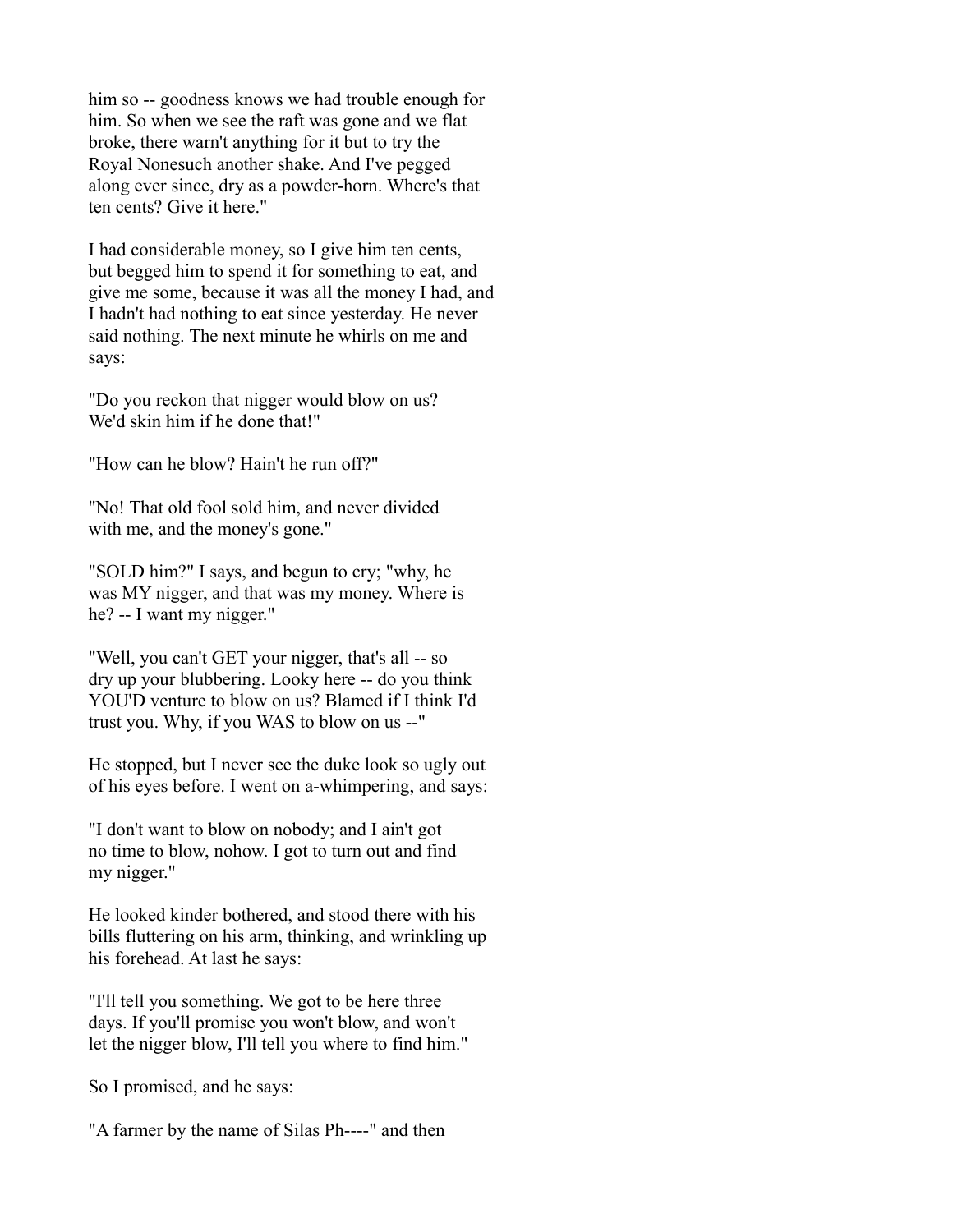he stopped. You see, he started to tell me the truth; but when he stopped that way, and begun to study and think again, I reckoned he was changing his mind. And so he was. He wouldn't trust me; he wanted to make sure of having me out of the way the whole three days. So pretty soon he says:

"The man that bought him is named Abram Foster -- Abram G. Foster -- and he lives forty mile back here in the country, on the road to Lafayette."

"All right," I says, "I can walk it in three days. And I'll start this very afternoon."

"No you wont, you'll start NOW; and don't you lose any time about it, neither, nor do any gabbling by the way. Just keep a tight tongue in your head and move right along, and then you won't get into trouble with US, d'ye hear?"

That was the order I wanted, and that was the one I played for. I wanted to be left free to work my plans.

"So clear out," he says; "and you can tell Mr. Foster whatever you want to. Maybe you can get him to believe that Jim IS your nigger -- some idiots don't require documents -- leastways I've heard there's such down South here. And when you tell him the handbill and the reward's bogus, maybe he'll believe you when you explain to him what the idea was for getting 'em out. Go 'long now, and tell him anything you want to; but mind you don't work your jaw any BETWEEN here and there."

So I left, and struck for the back country. I didn't look around, but I kinder felt like he was watching me. But I knowed I could tire him out at that. I went straight out in the country as much as a mile before I stopped; then I doubled back through the woods towards Phelps'. I reckoned I better start in on my plan straight off without fooling around, because I wanted to stop Jim's mouth till these fellows could get away. I didn't want no trouble with their kind. I'd seen all I wanted to of them, and wanted to get entirely shut of them.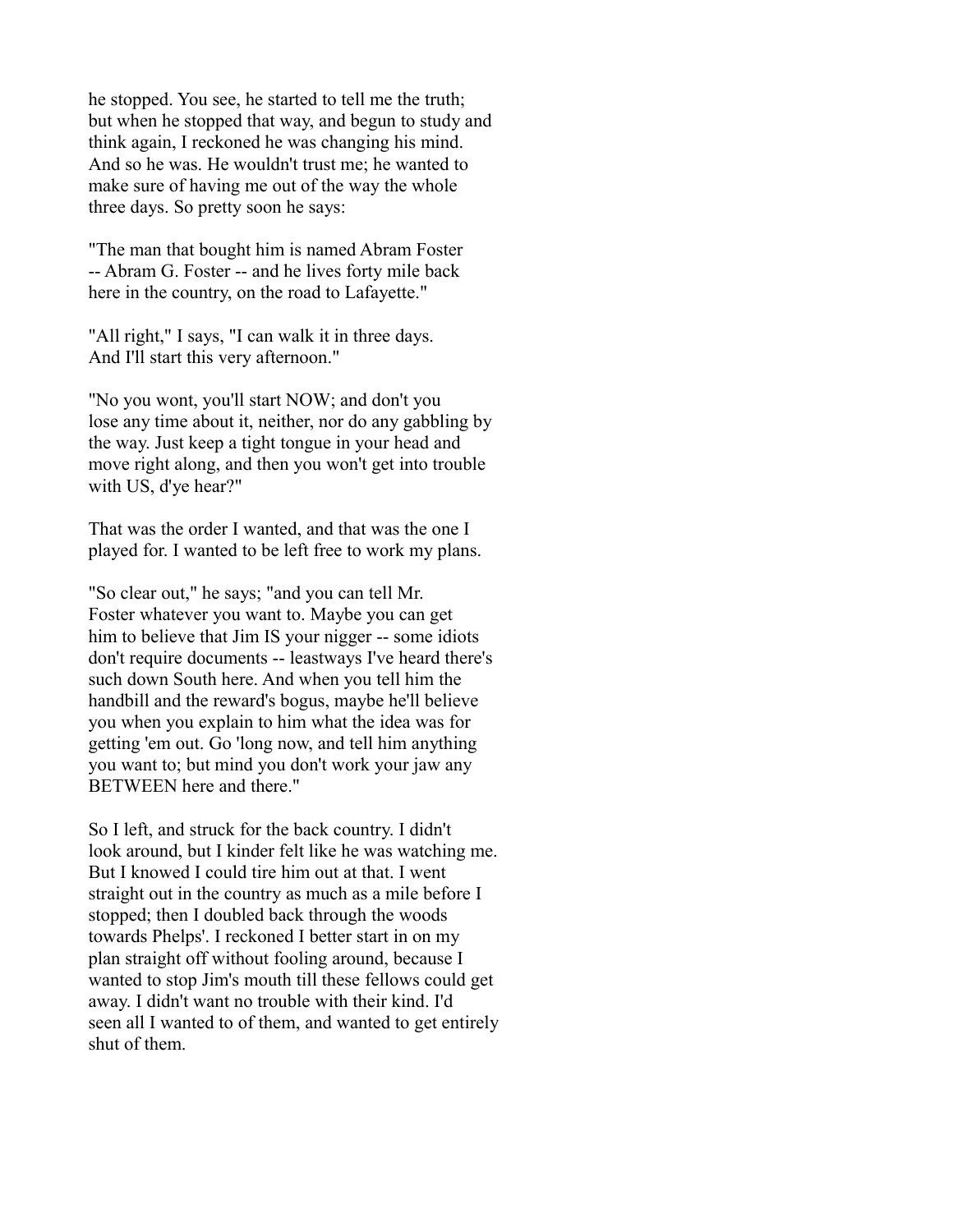#### CHAPTER XXXII.

WHEN I got there it was all still and Sunday-like, and hot and sunshiny; the hands was gone to the fields; and there was them kind of faint dronings of bugs and flies in the air that makes it seem so lonesome and like everybody's dead and gone; and if a breeze fans along and quivers the leaves it makes you feel mournful, because you feel like it's spirits whispering -- spirits that's been dead ever so many years - and you always think they're talking about YOU. As a general thing it makes a body wish HE was dead, too, and done with it all.

Phelps' was one of these little one-horse cotton plantations, and they all look alike. A rail fence round a two-acre yard; a stile made out of logs sawed off and up-ended in steps, like barrels of a different length, to climb over the fence with, and for the women to stand on when they are going to jump on to a horse; some sickly grass-patches in the big yard, but mostly it was bare and smooth, like an old hat with the nap rubbed off; big double log-house for the white folks -- hewed logs, with the chinks stopped up with mud or mortar, and these mud-stripes been whitewashed some time or another; round-log kitchen, with a big broad, open but roofed passage joining it to the house; log smokehouse back of the kitchen; three little log nigger-cabins in a row t'other side the smoke-house; one little hut all by itself away down against the back fence, and some outbuildings down a piece the other side; ashhopper and big kettle to bile soap in by the little hut; bench by the kitchen door, with bucket of water and a gourd; hound asleep there in the sun; more hounds asleep round about; about three shade trees away off in a corner; some currant bushes and gooseberry bushes in one place by the fence; outside of the fence a garden and a watermelon patch; then the cotton fields begins, and after the fields the woods.

I went around and clumb over the back stile by the ash-hopper, and started for the kitchen. When I got a little ways I heard the dim hum of a spinning-wheel wailing along up and sinking along down again; and then I knowed for certain I wished I was dead -- for that IS the lonesomest sound in the whole world.

I went right along, not fixing up any particular plan,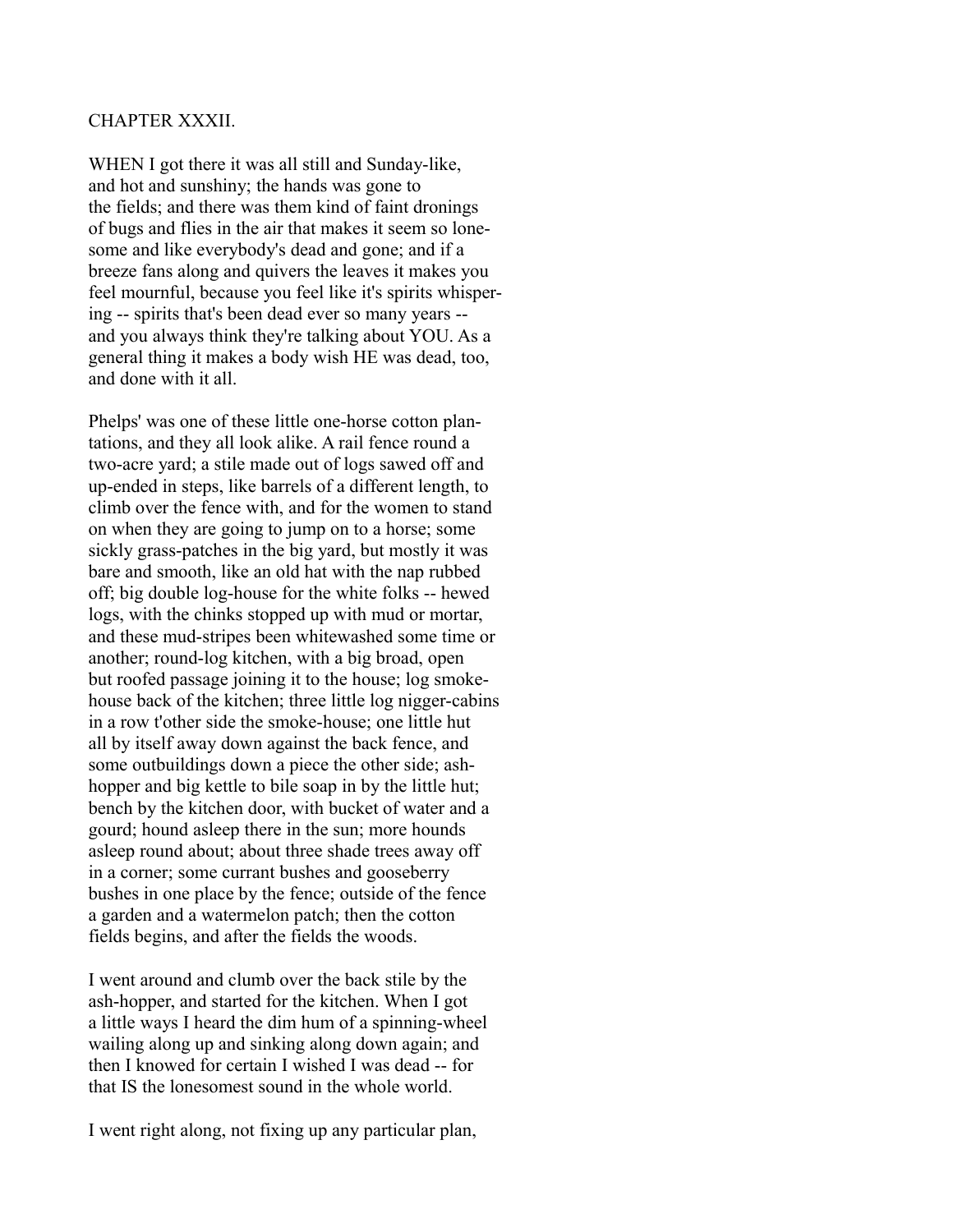but just trusting to Providence to put the right words in my mouth when the time come; for I'd noticed that Providence always did put the right words in my mouth if I left it alone.

When I got half-way, first one hound and then another got up and went for me, and of course I stopped and faced them, and kept still. And such another powwow as they made! In a quarter of a minute I was a kind of a hub of a wheel, as you may say -- spokes made out of dogs -- circle of fifteen of them packed together around me, with their necks and noses stretched up towards me, a-barking and howling; and more a-coming; you could see them sailing over fences and around corners from everywheres.

A nigger woman come tearing out of the kitchen with a rolling-pin in her hand, singing out, "Begone YOU Tige! you Spot! begone sah!" and she fetched first one and then another of them a clip and sent them howling, and then the rest followed; and the next second half of them come back, wagging their tails around me, and making friends with me. There ain't no harm in a hound, nohow.

And behind the woman comes a little nigger girl and two little nigger boys without anything on but tow-linen shirts, and they hung on to their mother's gown, and peeped out from behind her at me, bashful, the way they always do. And here comes the white woman running from the house, about forty-five or fifty year old, bareheaded, and her spinning-stick in her hand; and behind her comes her little white children, acting the same way the little niggers was going. She was smiling all over so she could hardly stand -- and says:

"It's YOU, at last! -- AIN'T it?"

I out with a "Yes'm" before I thought.

She grabbed me and hugged me tight; and then gripped me by both hands and shook and shook; and the tears come in her eyes, and run down over; and she couldn't seem to hug and shake enough, and kept saying, "You don't look as much like your mother as I reckoned you would; but law sakes, I don't care for that, I'm so glad to see you! Dear, dear, it does seem like I could eat you up! Children, it's your cousin Tom! -- tell him howdy."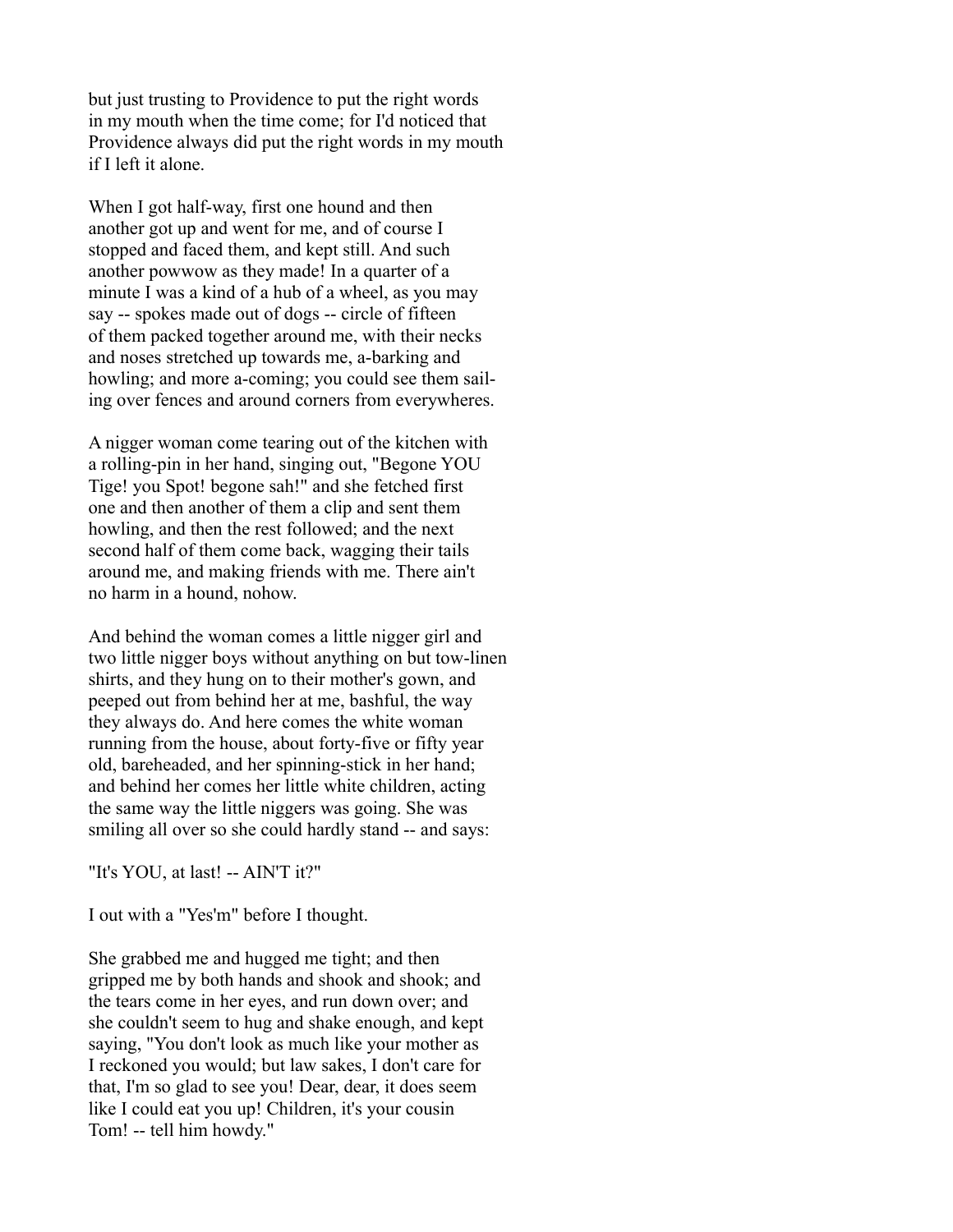But they ducked their heads, and put their fingers in their mouths, and hid behind her. So she run on:

"Lize, hurry up and get him a hot breakfast right away -- or did you get your breakfast on the boat?"

I said I had got it on the boat. So then she started for the house, leading me by the hand, and the children tagging after. When we got there she set me down in a split-bottomed chair, and set herself down on a little low stool in front of me, holding both of my hands, and says:

"Now I can have a GOOD look at you; and, laws-ame, I've been hungry for it a many and a many a time, all these long years, and it's come at last! We been expecting you a couple of days and more. What kep' you? -- boat get aground?"

"Yes'm -- she --"

"Don't say yes'm -- say Aunt Sally. Where'd she get aground?"

I didn't rightly know what to say, because I didn't know whether the boat would be coming up the river or down. But I go a good deal on instinct; and my instinct said she would be coming up -- from down towards Orleans. That didn't help me much, though; for I didn't know the names of bars down that way. I see I'd got to invent a bar, or forget the name of the one we got aground on -- or -- Now I struck an idea, and fetched it out:

"It warn't the grounding -- that didn't keep us back but a little. We blowed out a cylinder-head."

"Good gracious! anybody hurt?"

"No'm. Killed a nigger."

"Well, it's lucky; because sometimes people do get hurt. Two years ago last Christmas your uncle Silas was coming up from Newrleans on the old Lally Rook, and she blowed out a cylinder-head and crippled a man. And I think he died afterwards. He was a Baptist. Your uncle Silas knowed a family in Baton Rouge that knowed his people very well. Yes, I remember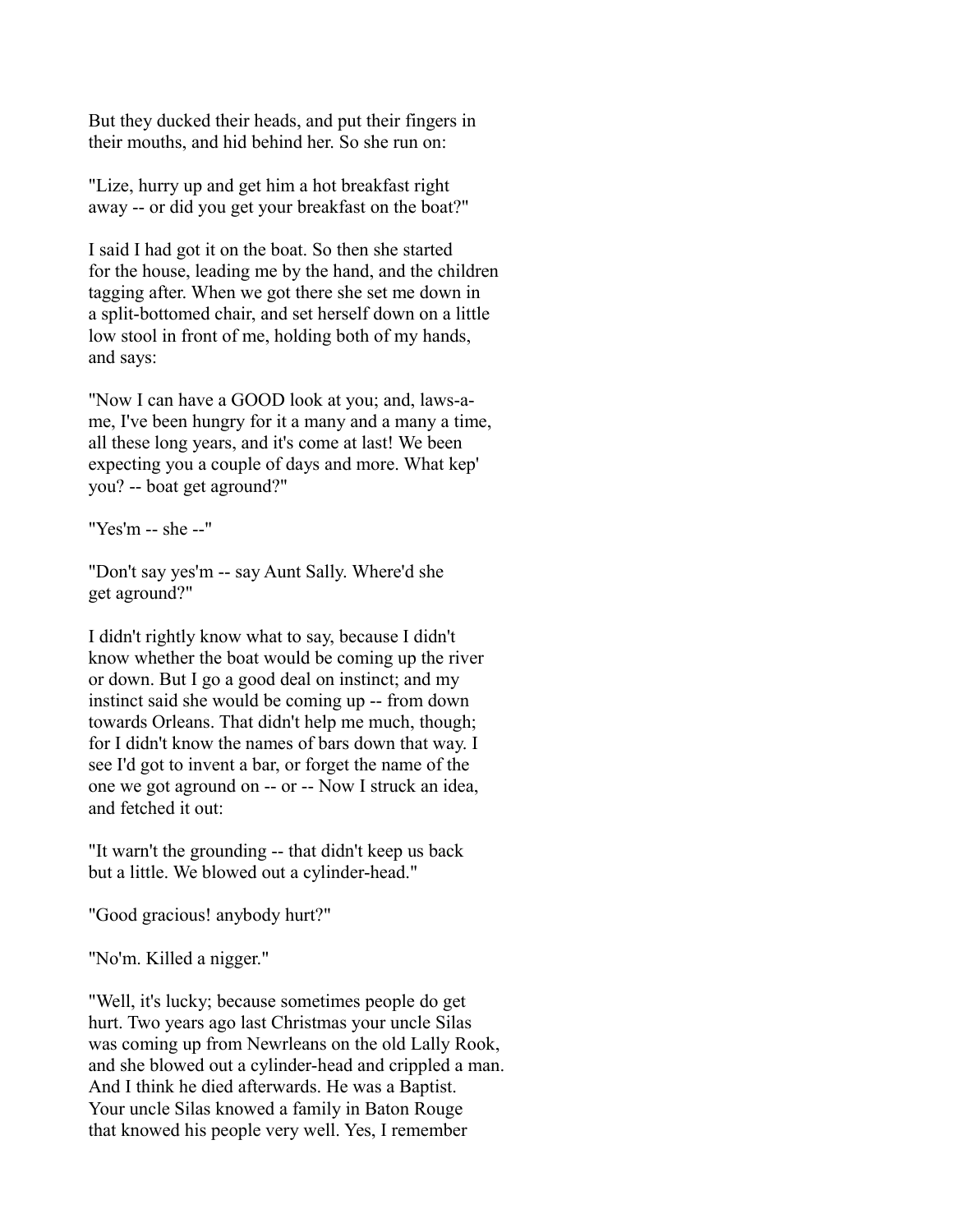now, he DID die. Mortification set in, and they had to amputate him. But it didn't save him. Yes, it was mortification -- that was it. He turned blue all over, and died in the hope of a glorious resurrection. They say he was a sight to look at. Your uncle's been up to the town every day to fetch you. And he's gone again, not more'n an hour ago; he'll be back any minute now. You must a met him on the road, didn't you? -- oldish man, with a --"

"No, I didn't see nobody, Aunt Sally. The boat landed just at daylight, and I left my baggage on the wharf-boat and went looking around the town and out a piece in the country, to put in the time and not get here too soon; and so I come down the back way."

"Who'd you give the baggage to?"

"Nobody."

"Why, child, it 'll be stole!"

"Not where I hid it I reckon it won't," I says.

"How'd you get your breakfast so early on the boat?"

It was kinder thin ice, but I says:

"The captain see me standing around, and told me I better have something to eat before I went ashore; so he took me in the texas to the officers' lunch, and give me all I wanted."

I was getting so uneasy I couldn't listen good. I had my mind on the children all the time; I wanted to get them out to one side and pump them a little, and find out who I was. But I couldn't get no show, Mrs. Phelps kept it up and run on so. Pretty soon she made the cold chills streak all down my back, because she says:

"But here we're a-running on this way, and you hain't told me a word about Sis, nor any of them. Now I'll rest my works a little, and you start up yourn; just tell me EVERYTHING -- tell me all about 'm all every one of 'm; and how they are, and what they're doing, and what they told you to tell me; and every last thing you can think of."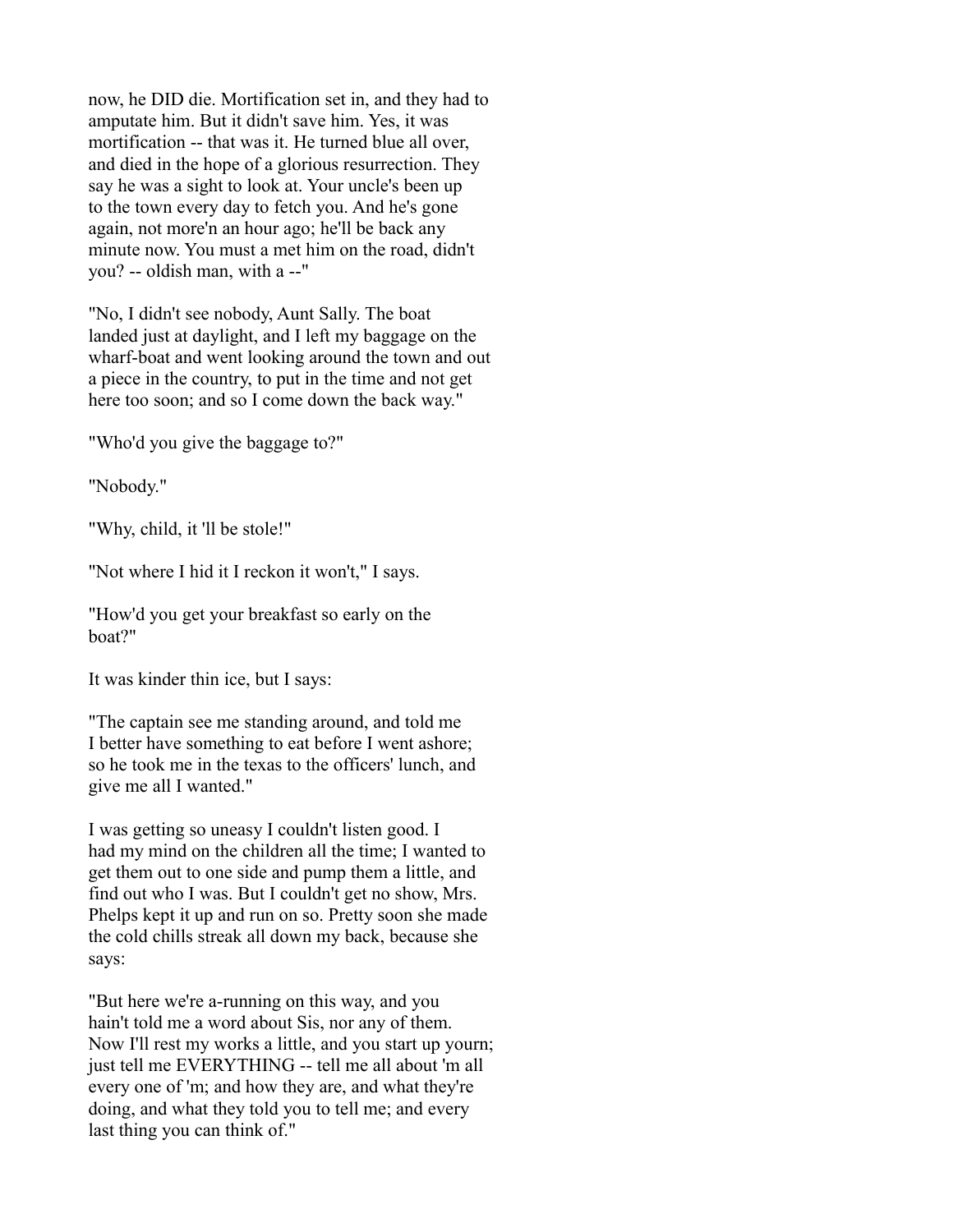Well, I see I was up a stump -- and up it good. Providence had stood by me this fur all right, but I was hard and tight aground now. I see it warn't a bit of use to try to go ahead -- I'd got to throw up my hand. So I says to myself, here's another place where I got to resk the truth. I opened my mouth to begin; but she grabbed me and hustled me in behind the bed, and says:

"Here he comes! Stick your head down lower - there, that'll do; you can't be seen now. Don't you let on you're here. I'll play a joke on him. Children, don't you say a word."

I see I was in a fix now. But it warn't no use to worry; there warn't nothing to do but just hold still, and try and be ready to stand from under when the lightning struck.

I had just one little glimpse of the old gentleman when he come in; then the bed hid him. Mrs. Phelps she jumps for him, and says:

"Has he come?"

"No," says her husband.

"Good-NESS gracious!" she says, "what in the warld can have become of him?"

"I can't imagine," says the old gentleman; "and I must say it makes me dreadful uneasy."

"Uneasy!" she says; "I'm ready to go distracted! He MUST a come; and you've missed him along the road. I KNOW it's so -- something tells me so."

"Why, Sally, I COULDN'T miss him along the road -- YOU know that."

"But oh, dear, dear, what WILL Sis say! He must a come! You must a missed him. He --"

"Oh, don't distress me any more'n I'm already distressed. I don't know what in the world to make of it. I'm at my wit's end, and I don't mind acknowledging 't I'm right down scared. But there's no hope that he's come; for he COULDN'T come and me miss him.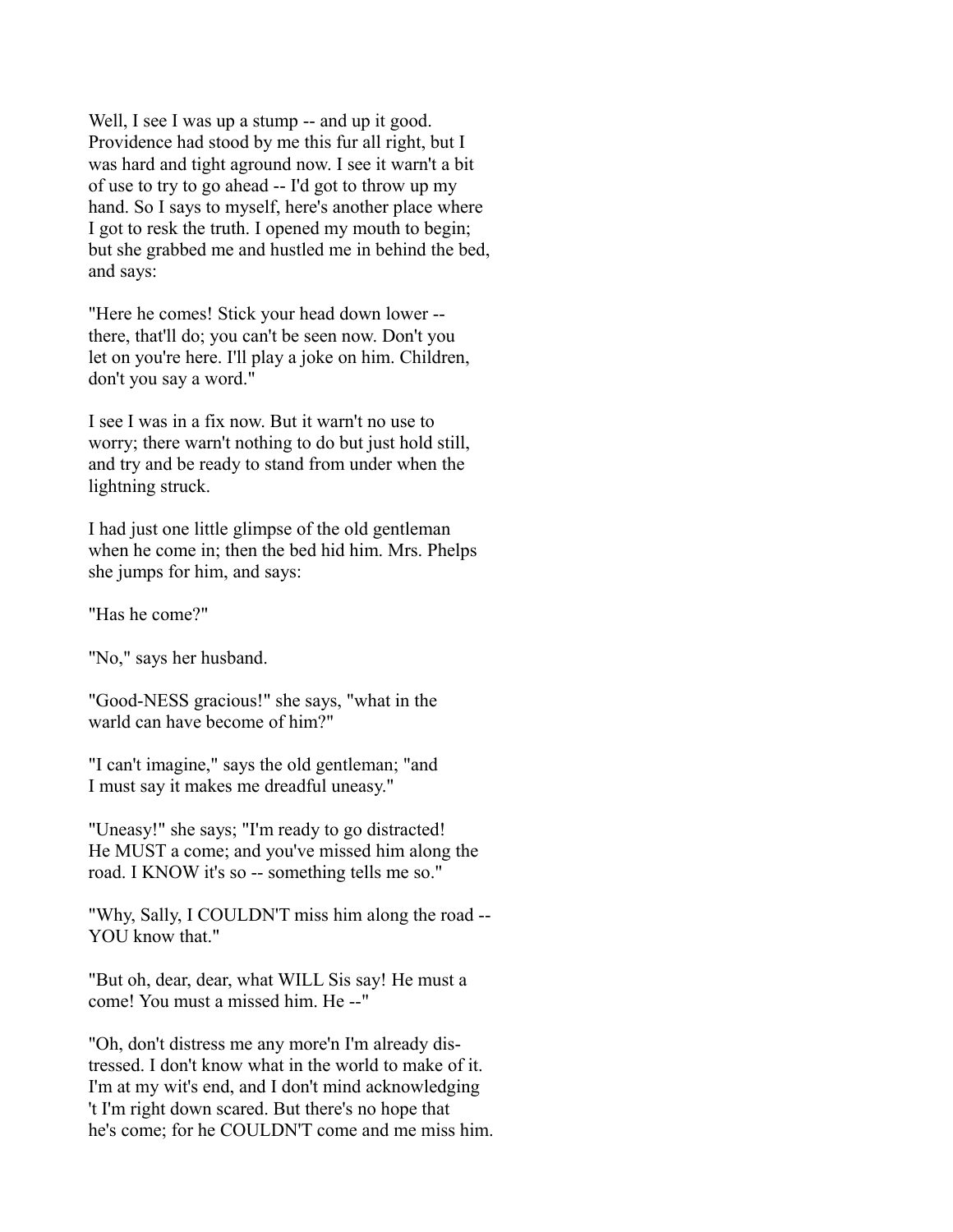Sally, it's terrible -- just terrible -- something's happened to the boat, sure!"

"Why, Silas! Look yonder! -- up the road! -- ain't that somebody coming?"

He sprung to the window at the head of the bed, and that give Mrs. Phelps the chance she wanted. She stooped down quick at the foot of the bed and give me a pull, and out I come; and when he turned back from the window there she stood, a-beaming and a-smiling like a house afire, and I standing pretty meek and sweaty alongside. The old gentleman stared, and says:

"Why, who's that?"

"Who do you reckon 't is?"

"I hain't no idea. Who IS it?"

"It's TOM SAWYER!"

By jings, I most slumped through the floor! But there warn't no time to swap knives; the old man grabbed me by the hand and shook, and kept on shaking; and all the time how the woman did dance around and laugh and cry; and then how they both did fire off questions about Sid, and Mary, and the rest of the tribe.

But if they was joyful, it warn't nothing to what I was; for it was like being born again, I was so glad to find out who I was. Well, they froze to me for two hours; and at last, when my chin was so tired it couldn't hardly go any more, I had told them more about my family -- I mean the Sawyer family -- than ever happened to any six Sawyer families. And I explained all about how we blowed out a cylinder-head at the mouth of White River, and it took us three days to fix it. Which was all right, and worked first-rate; because THEY didn't know but what it would take three days to fix it. If I'd a called it a bolthead it would a done just as well.

Now I was feeling pretty comfortable all down one side, and pretty uncomfortable all up the other. Being Tom Sawyer was easy and comfortable, and it stayed easy and comfortable till by and by I hear a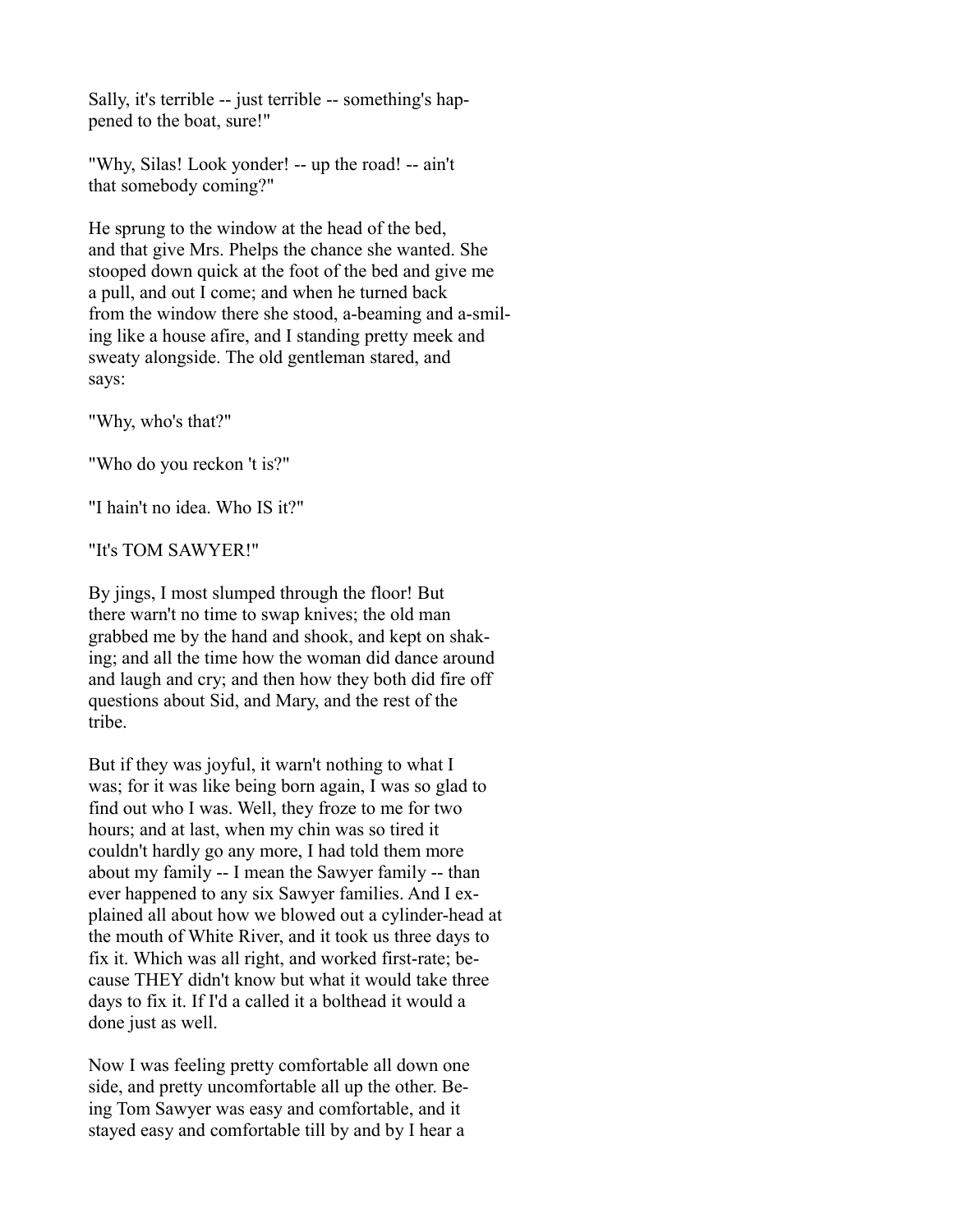steamboat coughing along down the river. Then I says to myself, s'pose Tom Sawyer comes down on that boat? And s'pose he steps in here any minute, and sings out my name before I can throw him a wink to keep quiet?

Well, I couldn't HAVE it that way; it wouldn't do at all. I must go up the road and waylay him. So I told the folks I reckoned I would go up to the town and fetch down my baggage. The old gentleman was for going along with me, but I said no, I could drive the horse myself, and I druther he wouldn't take no trouble about me.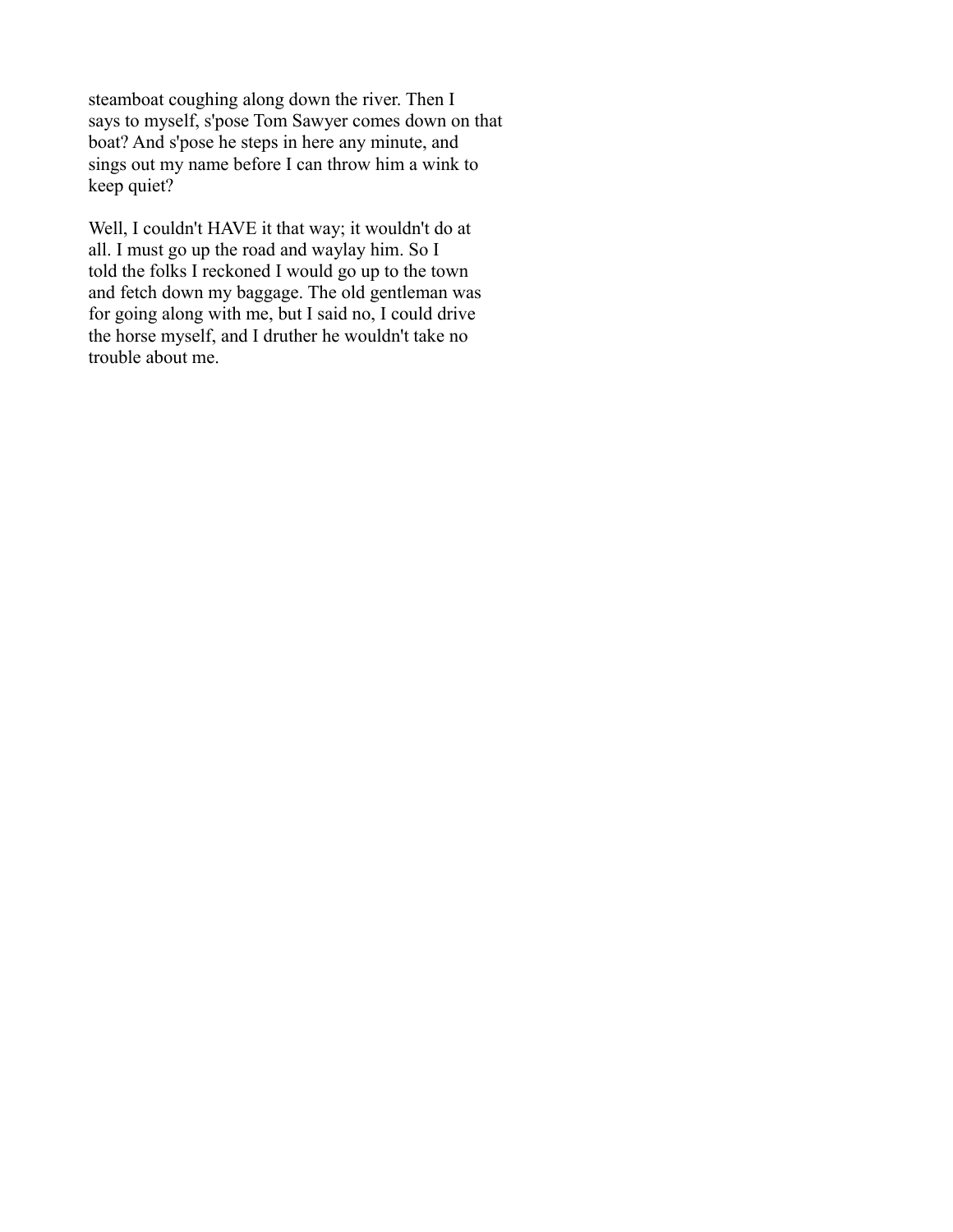## CHAPTER XXXIII.

SO I started for town in the wagon, and when I was half-way I see a wagon coming, and sure enough it was Tom Sawyer, and I stopped and waited till he come along. I says "Hold on!" and it stopped alongside, and his mouth opened up like a trunk, and stayed so; and he swallowed two or three times like a person that's got a dry throat, and then says:

"I hain't ever done you no harm. You know that. So, then, what you want to come back and ha'nt ME for?"

I says:

"I hain't come back -- I hain't been GONE."

When he heard my voice it righted him up some, but he warn't quite satisfied yet. He says:

"Don't you play nothing on me, because I wouldn't on you. Honest injun, you ain't a ghost?"

"Honest injun, I ain't," I says.

"Well -- I -- I -- well, that ought to settle it, of course; but I can't somehow seem to understand it no way. Looky here, warn't you ever murdered AT ALL?"

"No. I warn't ever murdered at all -- I played it on them. You come in here and feel of me if you don't believe me."

So he done it; and it satisfied him; and he was that glad to see me again he didn't know what to do. And he wanted to know all about it right off, because it was a grand adventure, and mysterious, and so it hit him where he lived. But I said, leave it alone till by and by; and told his driver to wait, and we drove off a little piece, and I told him the kind of a fix I was in, and what did he reckon we better do? He said, let him alone a minute, and don't disturb him. So he thought and thought, and pretty soon he says:

"It's all right; I've got it. Take my trunk in your wagon, and let on it's your'n; and you turn back and fool along slow, so as to get to the house about the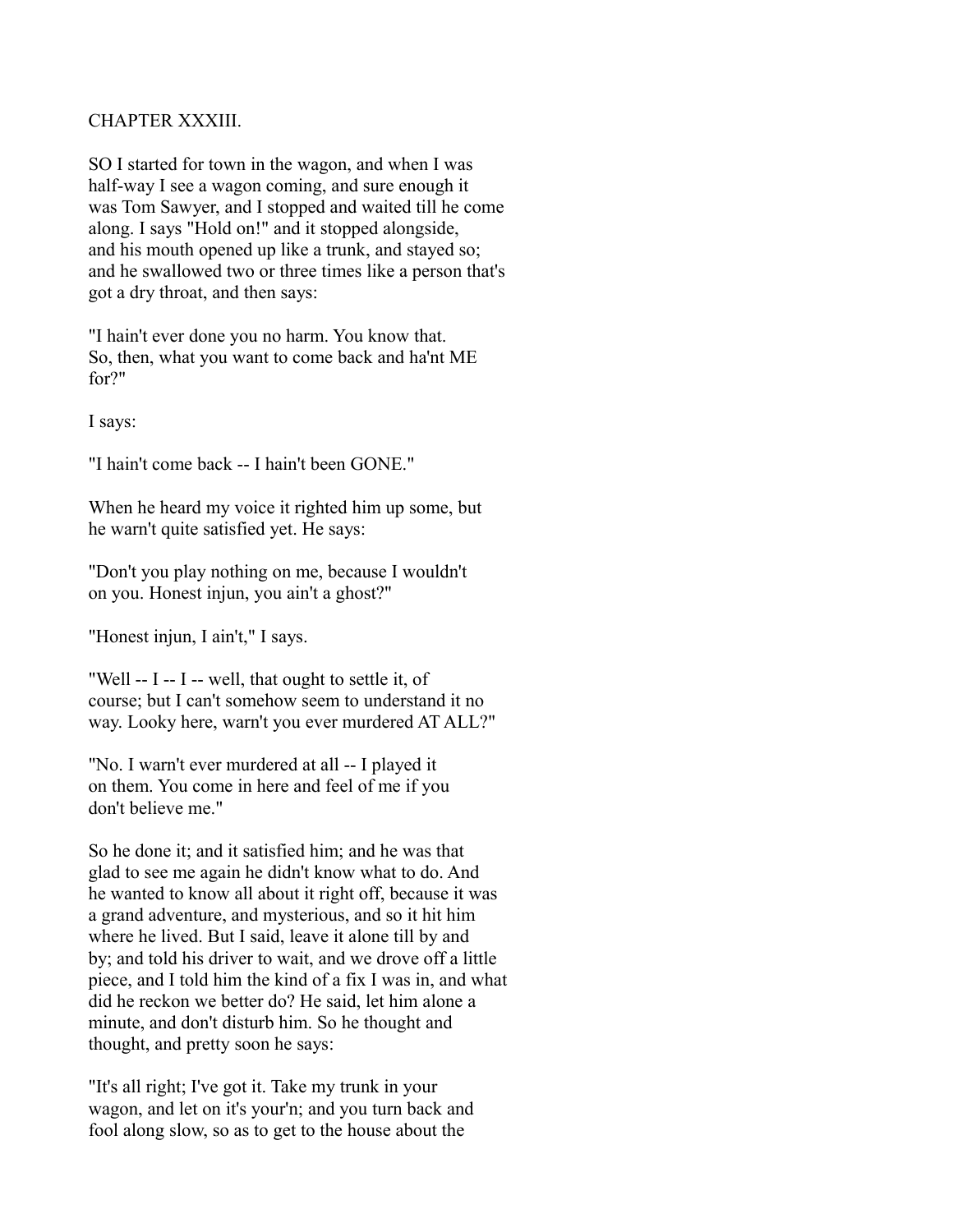time you ought to; and I'll go towards town a piece, and take a fresh start, and get there a quarter or a half an hour after you; and you needn't let on to know me at first."

I says:

"All right; but wait a minute. There's one more thing -- a thing that NOBODY don't know but me. And that is, there's a nigger here that I'm a-trying to steal out of slavery, and his name is JIM -- old Miss Watson's Jim."

He says:

" What ! Why, Jim is --"

He stopped and went to studying. I says:

"I know what you'll say. You'll say it's dirty, lowdown business; but what if it is? I'm low down; and I'm a-going to steal him, and I want you keep mum and not let on. Will you?"

His eye lit up, and he says:

"I'll HELP you steal him!"

Well, I let go all holts then, like I was shot. It was the most astonishing speech I ever heard -- and I'm bound to say Tom Sawyer fell considerable in my estimation. Only I couldn't believe it. Tom Sawyer a NIGGER-STEALER!

"Oh, shucks!" I says; "you're joking."

"I ain't joking, either."

"Well, then," I says, "joking or no joking, if you hear anything said about a runaway nigger, don't forget to remember that YOU don't know nothing about him, and I don't know nothing about him."

Then we took the trunk and put it in my wagon, and he drove off his way and I drove mine. But of course I forgot all about driving slow on accounts of being glad and full of thinking; so I got home a heap too quick for that length of a trip. The old gentleman was at the door, and he says: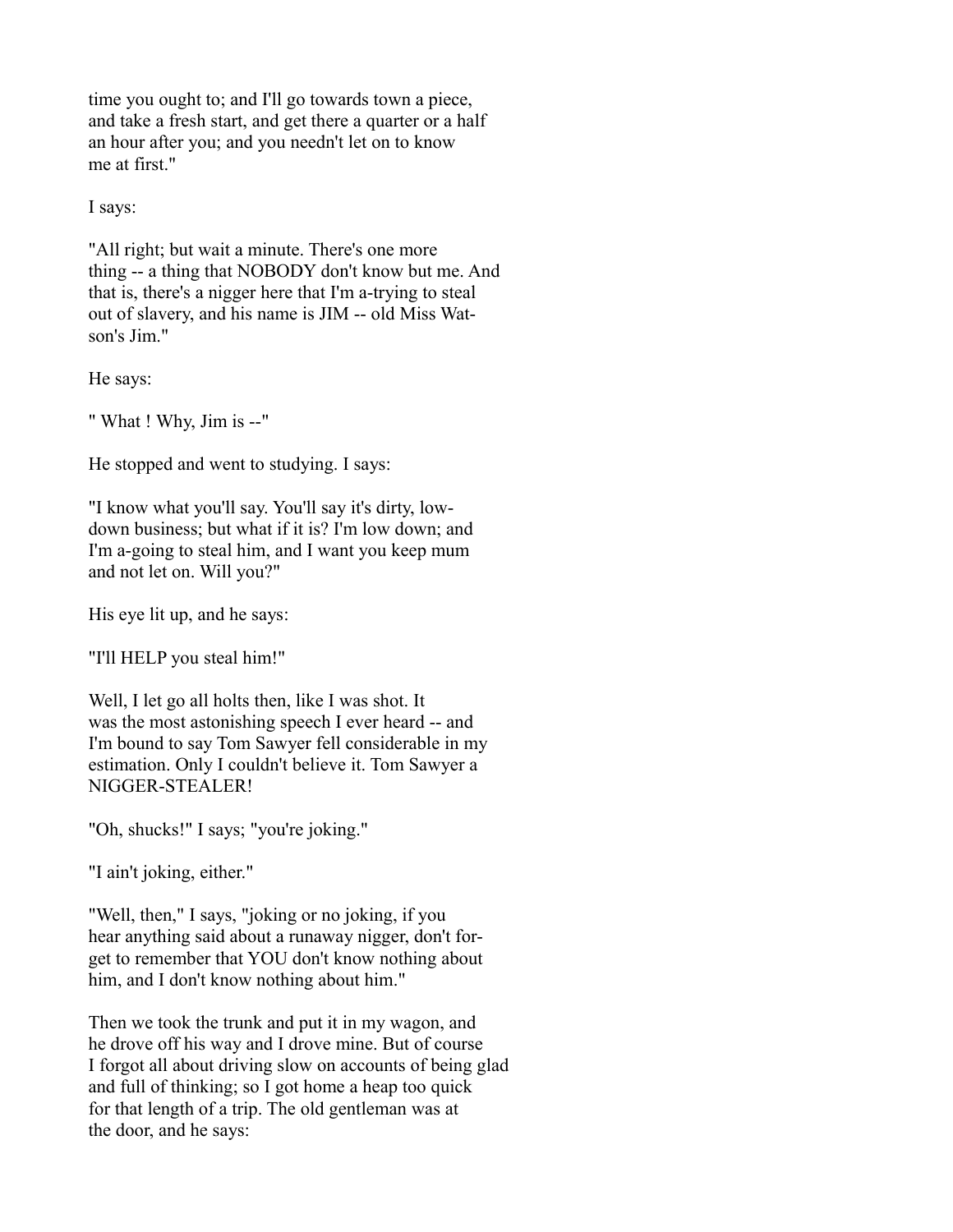"Why, this is wonderful! Whoever would a thought it was in that mare to do it? I wish we'd a timed her. And she hain't sweated a hair -- not a hair. It's wonderful. Why, I wouldn't take a hundred dollars for that horse now -- I wouldn't, honest; and yet I'd a sold her for fifteen before, and thought 'twas all she was worth."

That's all he said. He was the innocentest, best old soul I ever see. But it warn't surprising; because he warn't only just a farmer, he was a preacher, too, and had a little one-horse log church down back of the plantation, which he built it himself at his own expense, for a church and schoolhouse, and never charged nothing for his preaching, and it was worth it, too. There was plenty other farmer-preachers like that, and done the same way, down South.

In about half an hour Tom's wagon drove up to the front stile, and Aunt Sally she see it through the window, because it was only about fifty yards, and says:

"Why, there's somebody come! I wonder who 'tis? Why, I do believe it's a stranger. Jimmy " (that's one of the children)' "run and tell Lize to put on another plate for dinner."

Everybody made a rush for the front door, because, of course, a stranger don't come EVERY year, and so he lays over the yaller-fever, for interest, when he does come. Tom was over the stile and starting for the house; the wagon was spinning up the road for the village, and we was all bunched in the front door. Tom had his store clothes on, and an audience -- and that was always nuts for Tom Sawyer. In them circumstances it warn't no trouble to him to throw in an amount of style that was suitable. He warn't a boy to meeky along up that yard like a sheep; no, he come ca'm and important, like the ram. When he got a-front of us he lifts his hat ever so gracious and dainty, like it was the lid of a box that had butterflies asleep in it and he didn't want to disturb them, and says:

"Mr. Archibald Nichols, I presume?"

"No, my boy," says the old gentleman, "I'm sorry to say 't your driver has deceived you; Nichols's place is down a matter of three mile more. Come in, come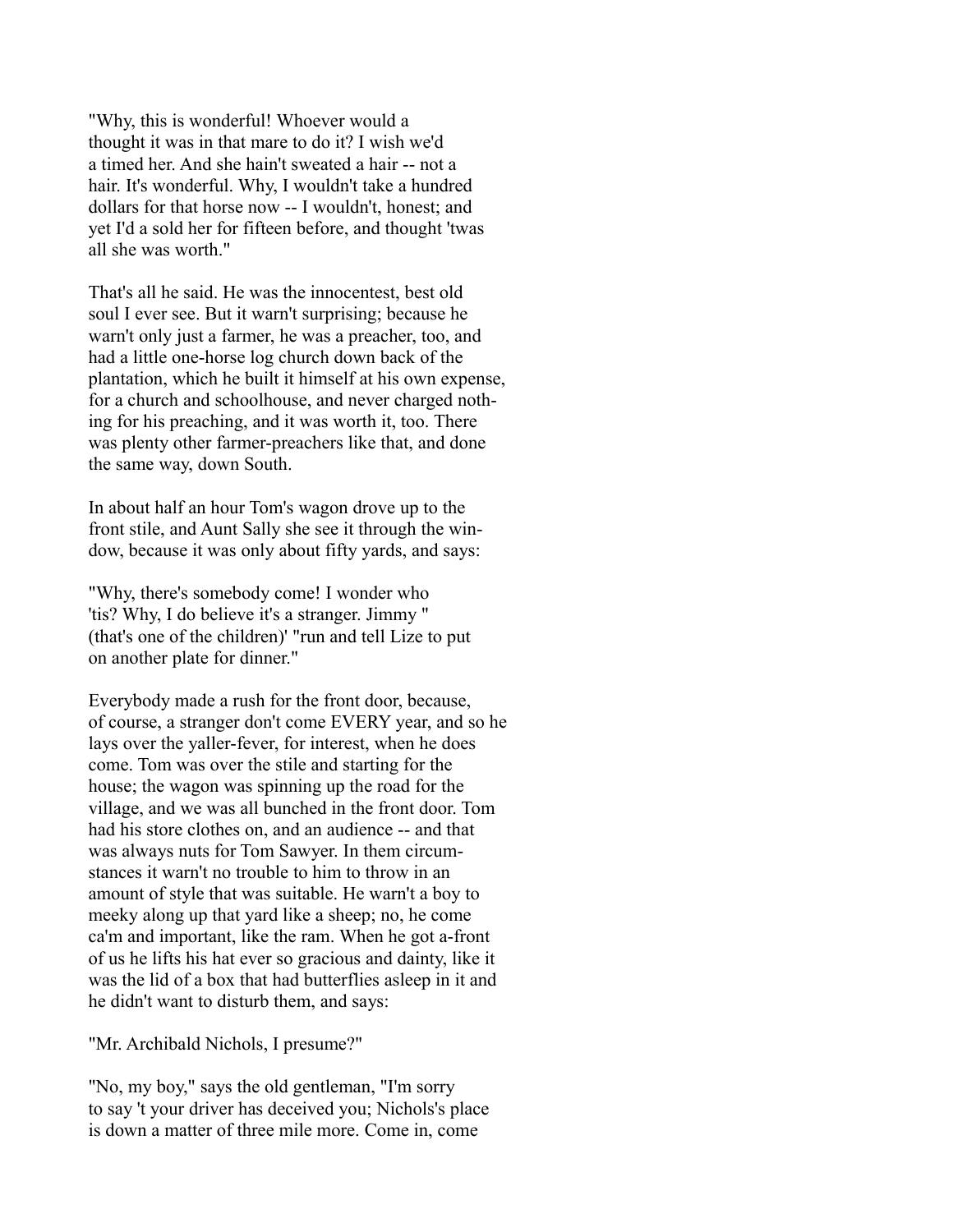Tom he took a look back over his shoulder, and says, "Too late -- he's out of sight."

"Yes, he's gone, my son, and you must come in and eat your dinner with us; and then we'll hitch up and take you down to Nichols's."

"Oh, I CAN'T make you so much trouble; I couldn't think of it. I'll walk -- I don't mind the distance."

"But we won't LET you walk -- it wouldn't be Southern hospitality to do it. Come right in."

"Oh, DO," says Aunt Sally; "it ain't a bit of trouble to us, not a bit in the world. You must stay. It's a long, dusty three mile, and we can't let you walk. And, besides, I've already told 'em to put on another plate when I see you coming; so you mustn't disappoint us. Come right in and make yourself at home."

So Tom he thanked them very hearty and handsome, and let himself be persuaded, and come in; and when he was in he said he was a stranger from Hicksville, Ohio, and his name was William Thompson -- and he made another bow.

Well, he run on, and on, and on, making up stuff about Hicksville and everybody in it he could invent, and I getting a little nervious, and wondering how this was going to help me out of my scrape; and at last, still talking along, he reached over and kissed Aunt Sally right on the mouth, and then settled back again in his chair comfortable, and was going on talking; but she jumped up and wiped it off with the back of her hand, and says:

"You owdacious puppy!"

He looked kind of hurt, and says:

"I'm surprised at you, m'am."

"You're s'rp -- Why, what do you reckon I am? I've a good notion to take and -- Say, what do you mean by kissing me?"

He looked kind of humble, and says:

in."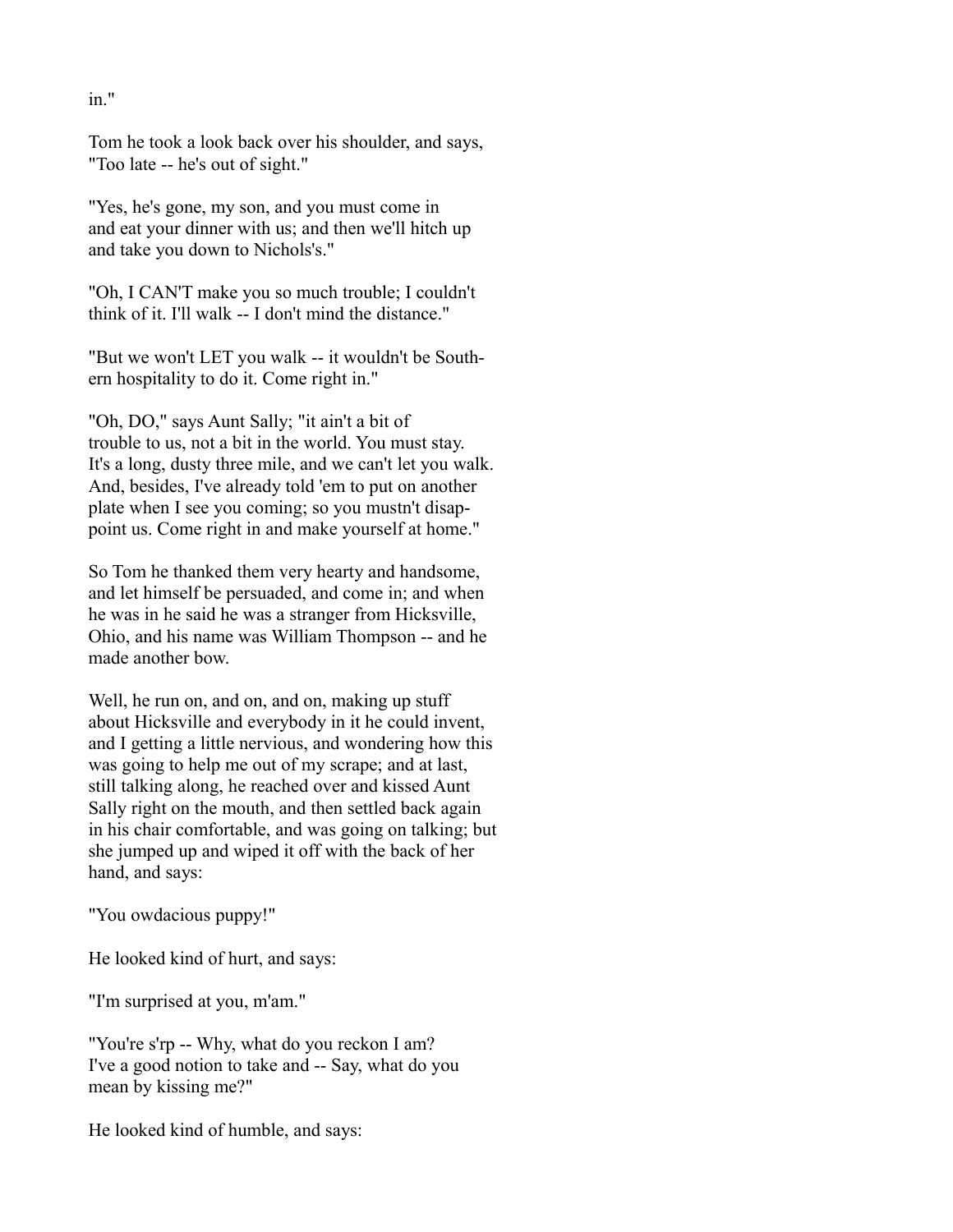"I didn't mean nothing, m'am. I didn't mean no harm. I -- I -- thought you'd like it."

"Why, you born fool!" She took up the spinning stick, and it looked like it was all she could do to keep from giving him a crack with it. "What made you think I'd like it?"

"Well, I don't know. Only, they -- they -- told me you would."

"THEY told you I would. Whoever told you's ANOTHER lunatic. I never heard the beat of it. Who's THEY?"

"Why, everybody. They all said so, m'am."

It was all she could do to hold in; and her eyes snapped, and her fingers worked like she wanted to scratch him; and she says:

"Who's 'everybody'? Out with their names, or ther'll be an idiot short."

He got up and looked distressed, and fumbled his hat, and says:

"I'm sorry, and I warn't expecting it. They told me to. They all told me to. They all said, kiss her; and said she'd like it. They all said it -- every one of them. But I'm sorry, m'am, and I won't do it no more -- I won't, honest."

"You won't, won't you? Well, I sh'd RECKON you won't!"

"No'm, I'm honest about it; I won't ever do it again -- till you ask me."

"Till I ASK you! Well, I never see the beat of it in my born days! I lay you'll be the Methusalem-numskull of creation before ever I ask you -- or the likes of you."

"Well," he says, "it does surprise me so. I can't make it out, somehow. They said you would, and I thought you would. But --" He stopped and looked around slow, like he wished he could run across a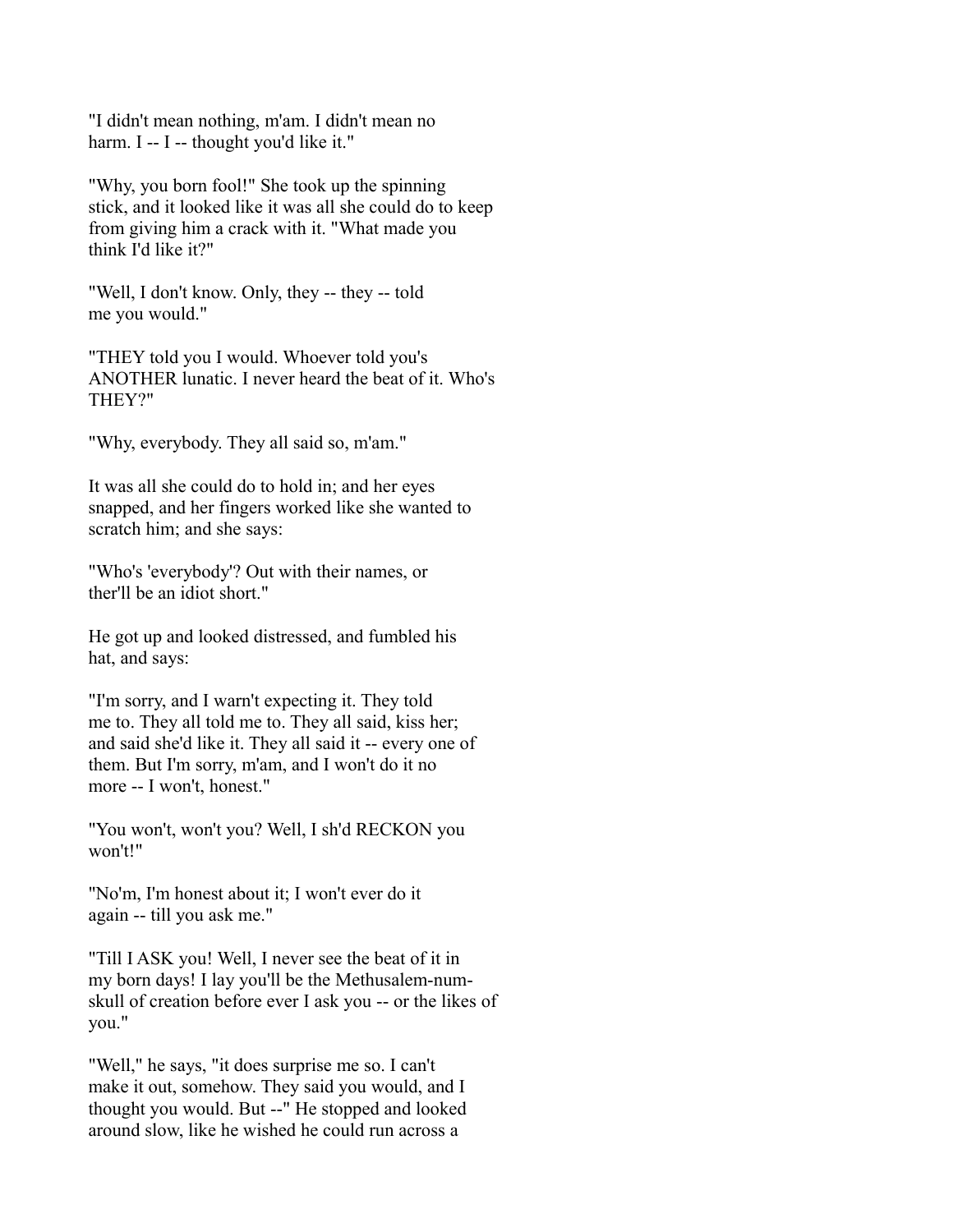friendly eye somewheres, and fetched up on the old gentleman's, and says, "Didn't YOU think she'd like me to kiss her, sir?"

"Why, no; I -- I -- well, no, I b'lieve I didn't."

Then he looks on around the same way to me, and says:

"Tom, didn't YOU think Aunt Sally 'd open out her arms and say, 'Sid Sawyer --'"

"My land!" she says, breaking in and jumping for him, "you impudent young rascal, to fool a body so --" and was going to hug him, but he fended her off, and says:

"No, not till you've asked me first."

So she didn't lose no time, but asked him; and hugged him and kissed him over and over again, and then turned him over to the old man, and he took what was left. And after they got a little quiet again she says:

"Why, dear me, I never see such a surprise. We warn't looking for YOU at all, but only Tom. Sis never wrote to me about anybody coming but him."

"It's because it warn't INTENDED for any of us to come but Tom," he says; "but I begged and begged, and at the last minute she let me come, too; so, coming down the river, me and Tom thought it would be a first-rate surprise for him to come here to the house first, and for me to by and by tag along and drop in, and let on to be a stranger. But it was a mistake, Aunt Sally. This ain't no healthy place for a stranger to come."

"No -- not impudent whelps, Sid. You ought to had your jaws boxed; I hain't been so put out since I don't know when. But I don't care, I don't mind the terms -- I'd be willing to stand a thousand such jokes to have you here. Well, to think of that performance! I don't deny it, I was most putrified with astonishment when you give me that smack."

We had dinner out in that broad open passage betwixt the house and the kitchen; and there was things enough on that table for seven families -- and all hot,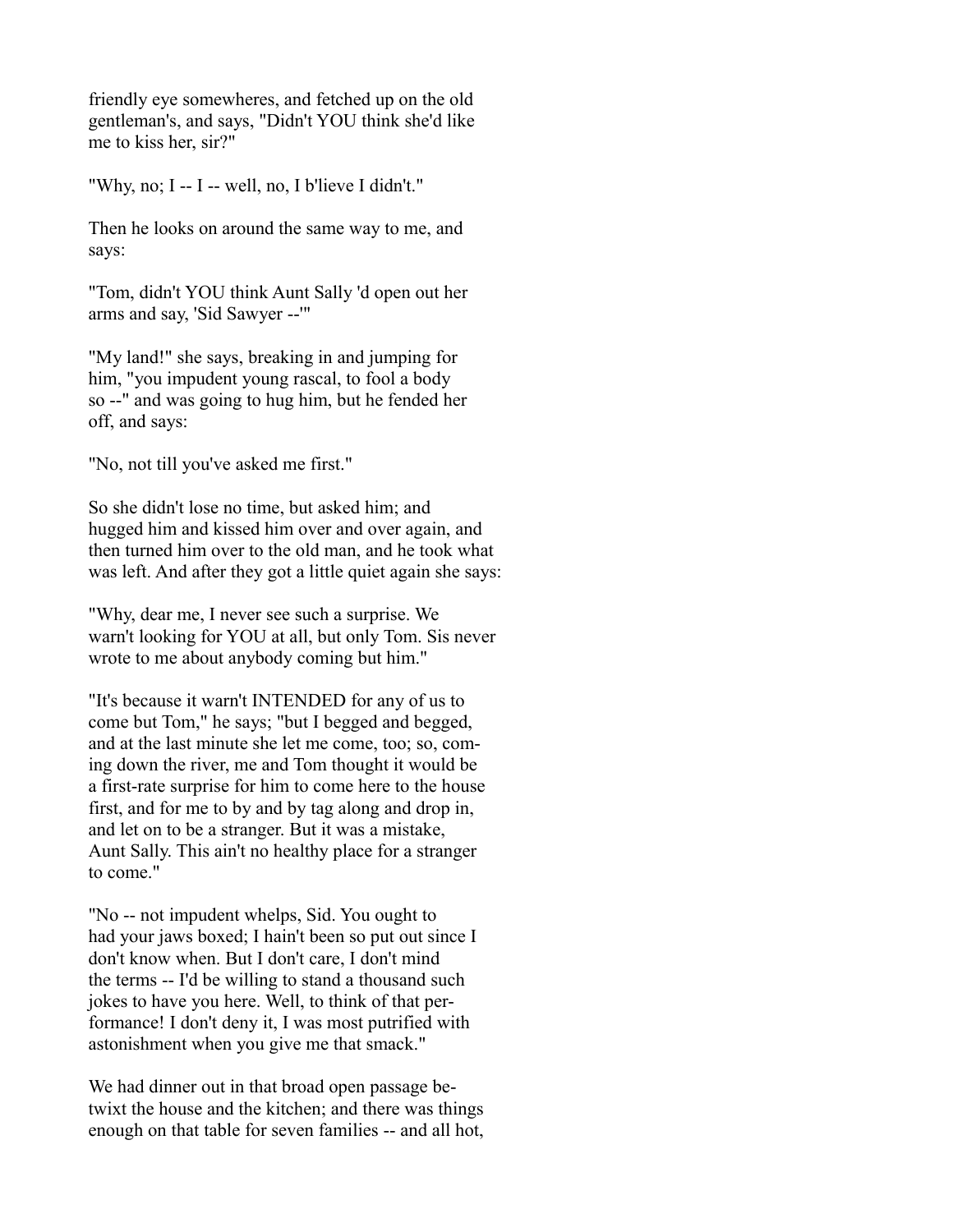too; none of your flabby, tough meat that's laid in a cupboard in a damp cellar all night and tastes like a hunk of old cold cannibal in the morning. Uncle Silas he asked a pretty long blessing over it, but it was worth it; and it didn't cool it a bit, neither, the way I've seen them kind of interruptions do lots of times. There was a considerable good deal of talk all the afternoon, and me and Tom was on the lookout all the time; but it warn't no use, they didn't happen to say nothing about any runaway nigger, and we was afraid to try to work up to it. But at supper, at night, one of the little boys says:

"Pa, mayn't Tom and Sid and me go to the show?"

"No," says the old man, "I reckon there ain't going to be any; and you couldn't go if there was; because the runaway nigger told Burton and me all about that scandalous show, and Burton said he would tell the people; so I reckon they've drove the owdacious loafers out of town before this time."

So there it was! -- but I couldn't help it. Tom and me was to sleep in the same room and bed; so, being tired, we bid good-night and went up to bed right after supper, and clumb out of the window and down the lightning-rod, and shoved for the town; for I didn't believe anybody was going to give the king and the duke a hint, and so if I didn't hurry up and give them one they'd get into trouble sure.

On the road Tom he told me all about how it was reckoned I was murdered, and how pap disappeared pretty soon, and didn't come back no more, and what a stir there was when Jim run away; and I told Tom all about our Royal Nonesuch rapscallions, and as much of the raft voyage as I had time to; and as we struck into the town and up through the -- here comes a raging rush of people with torches, and an awful whooping and yelling, and banging tin pans and blowing horns; and we jumped to one side to let them go by; and as they went by I see they had the king and the duke astraddle of a rail -- that is, I knowed it WAS the king and the duke, though they was all over tar and feathers, and didn't look like nothing in the world that was human -- just looked like a couple of monstrous big soldier-plumes. Well, it made me sick to see it; and I was sorry for them poor pitiful rascals, it seemed like I couldn't ever feel any hardness against them any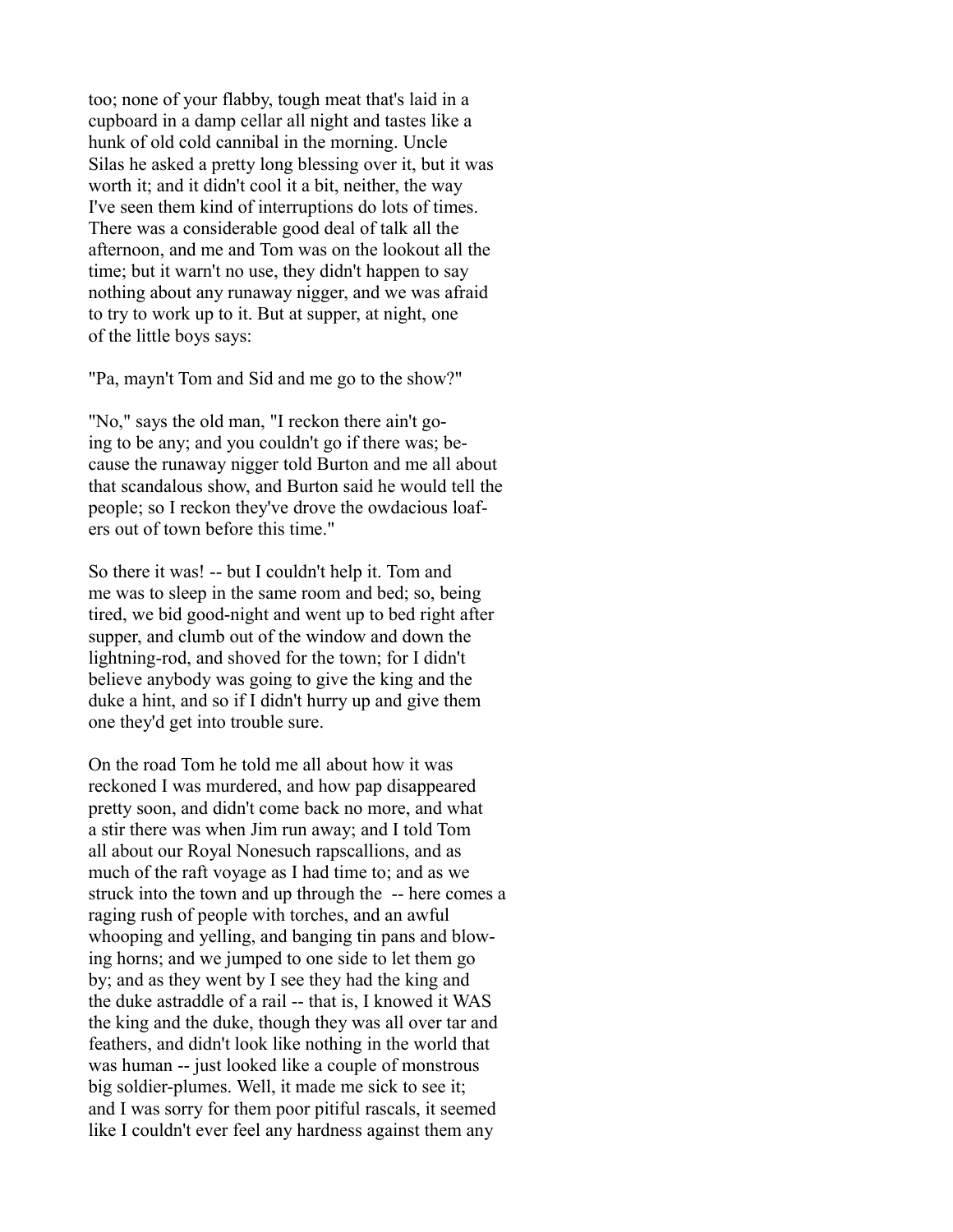more in the world. It was a dreadful thing to see. Human beings CAN be awful cruel to one another.

We see we was too late -- couldn't do no good. We asked some stragglers about it, and they said everybody went to the show looking very innocent; and laid low and kept dark till the poor old king was in the middle of his cavortings on the stage; then somebody give a signal, and the house rose up and went for them.

So we poked along back home, and I warn't feeling so brash as I was before, but kind of ornery, and humble, and to blame, somehow -- though I hadn't done nothing. But that's always the way; it don't make no difference whether you do right or wrong, a person's conscience ain't got no sense, and just goes for him anyway. If I had a yaller dog that didn't know no more than a person's conscience does I would pison him. It takes up more room than all the rest of a person's insides, and yet ain't no good, nohow. Tom Sawyer he says the same.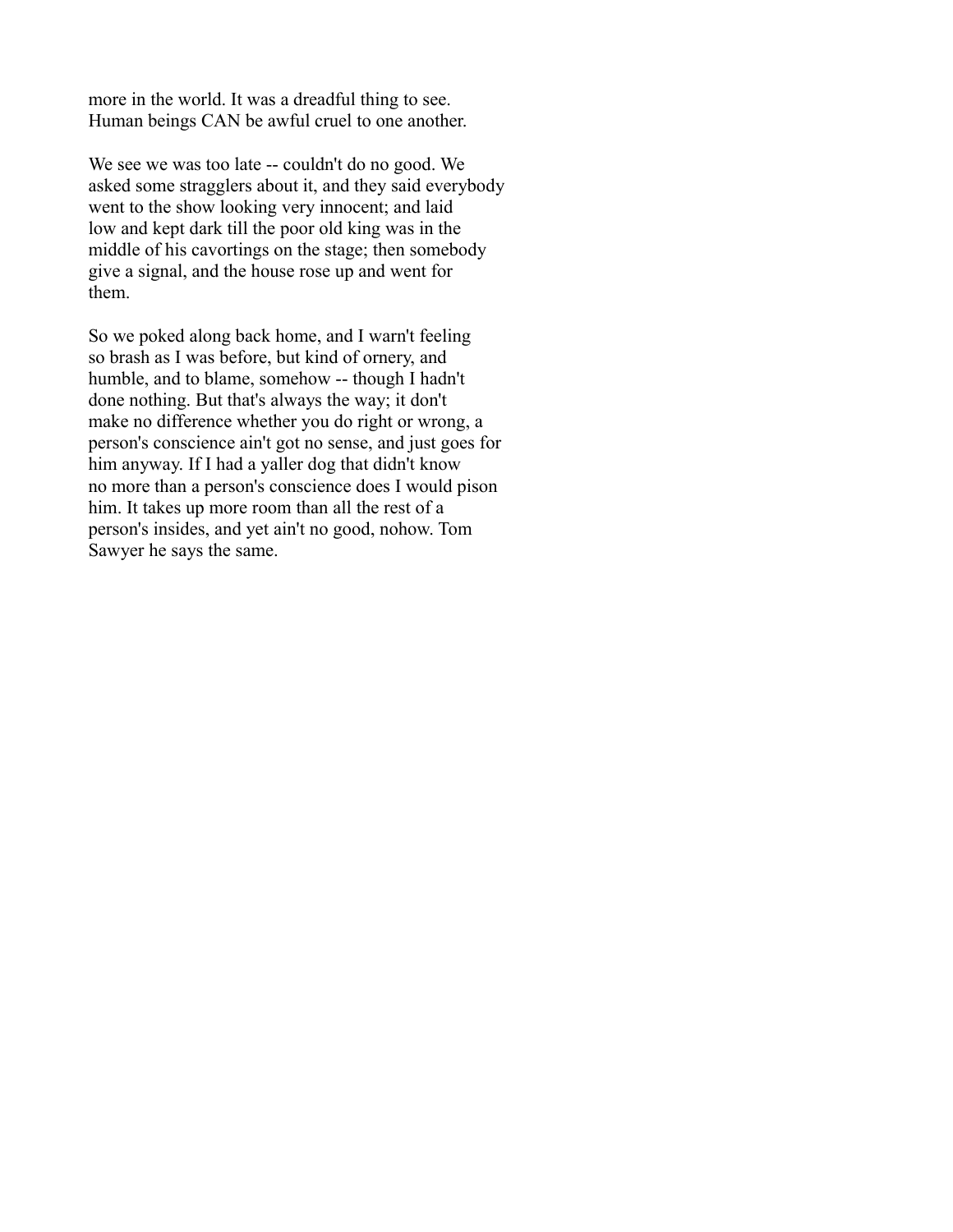# CHAPTER XXXIV.

WE stopped talking, and got to thinking. By and by Tom says:

"Looky here, Huck, what fools we are to not think of it before! I bet I know where Jim is."

"No! Where?"

"In that hut down by the ash-hopper. Why, looky here. When we was at dinner, didn't you see a nigger man go in there with some vittles?"

"Yes."

"What did you think the vittles was for?"

"For a dog."

"So 'd I. Well, it wasn't for a dog."

"Why?"

"Because part of it was watermelon."

"So it was -- I noticed it. Well, it does beat all that I never thought about a dog not eating watermelon. It shows how a body can see and don't see at the same time."

"Well, the nigger unlocked the padlock when he went in, and he locked it again when he came out. He fetched uncle a key about the time we got up from table -- same key, I bet. Watermelon shows man, lock shows prisoner; and it ain't likely there's two prisoners on such a little plantation, and where the people's all so kind and good. Jim's the prisoner. All right -- I'm glad we found it out detective fashion; I wouldn't give shucks for any other way. Now you work your mind, and study out a plan to steal Jim, and I will study out one, too; and we'll take the one we like the best."

What a head for just a boy to have! If I had Tom Sawyer's head I wouldn't trade it off to be a duke, nor mate of a steamboat, nor clown in a circus, nor nothing I can think of. I went to thinking out a plan, but only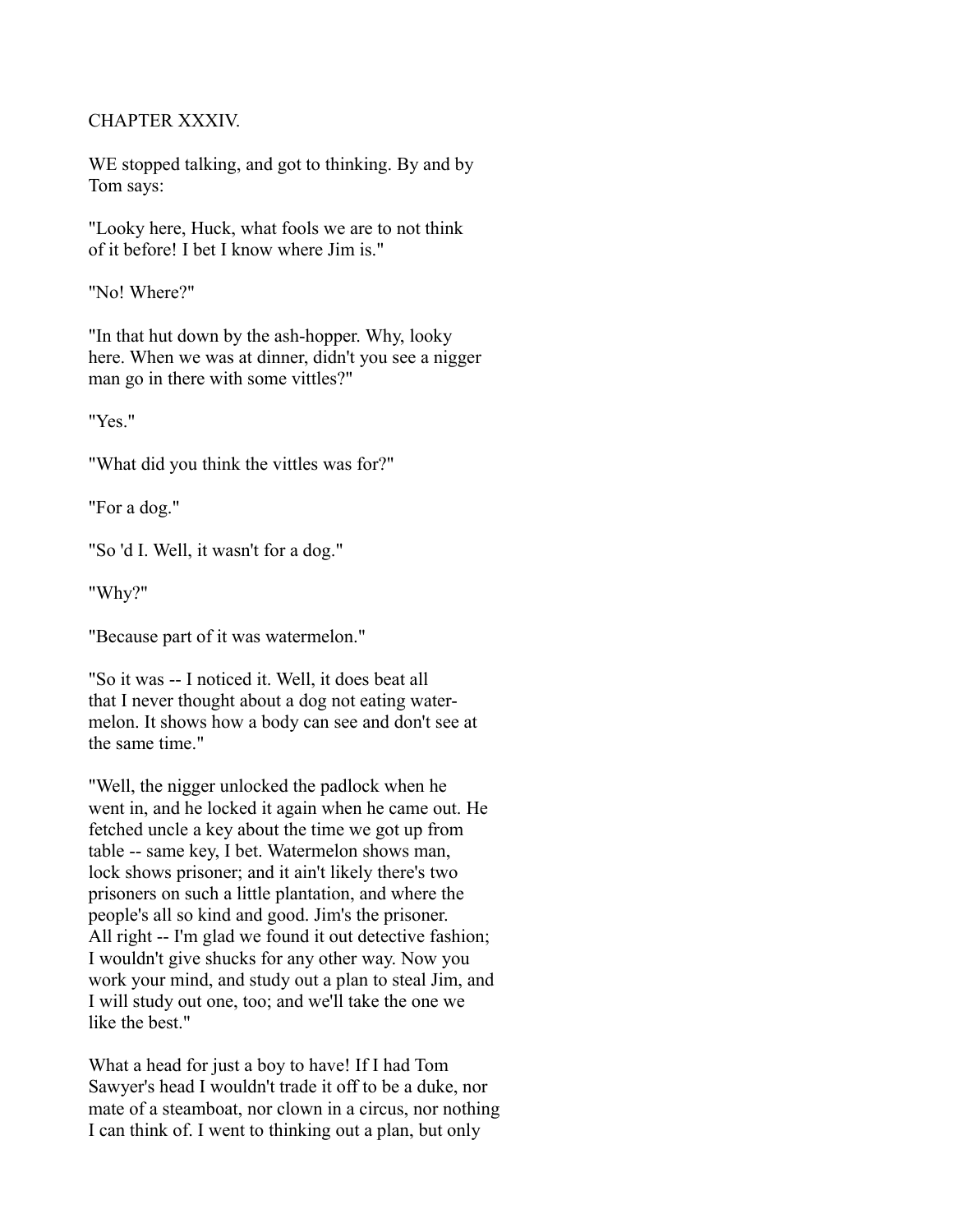just to be doing something; I knowed very well where the right plan was going to come from. Pretty soon Tom says:

"Ready?"

"Yes," I says.

"All right -- bring it out."

"My plan is this," I says. "We can easy find out if it's Jim in there. Then get up my canoe to-morrow night, and fetch my raft over from the island. Then the first dark night that comes steal the key out of the old man's britches after he goes to bed, and shove off down the river on the raft with Jim, hiding daytimes and running nights, the way me and Jim used to do before. Wouldn't that plan work?"

"WORK? Why, cert'nly it would work, like rats a-fighting. But it's too blame' simple; there ain't nothing TO it. What's the good of a plan that ain't no more trouble than that? It's as mild as goose-milk. Why, Huck, it wouldn't make no more talk than breaking into a soap factory."

I never said nothing, because I warn't expecting nothing different; but I knowed mighty well that whenever he got HIS plan ready it wouldn't have none of them objections to it.

And it didn't. He told me what it was, and I see in a minute it was worth fifteen of mine for style, and would make Jim just as free a man as mine would, and maybe get us all killed besides. So I was satisfied, and said we would waltz in on it. I needn't tell what it was here, because I knowed it wouldn't stay the way, it was. I knowed he would be changing it around every which way as we went along, and heaving in new bullinesses wherever he got a chance. And that is what he done.

Well, one thing was dead sure, and that was that Tom Sawyer was in earnest, and was actuly going to help steal that nigger out of slavery. That was the thing that was too many for me. Here was a boy that was respectable and well brung up; and had a character to lose; and folks at home that had characters; and he was bright and not leather-headed; and knowing and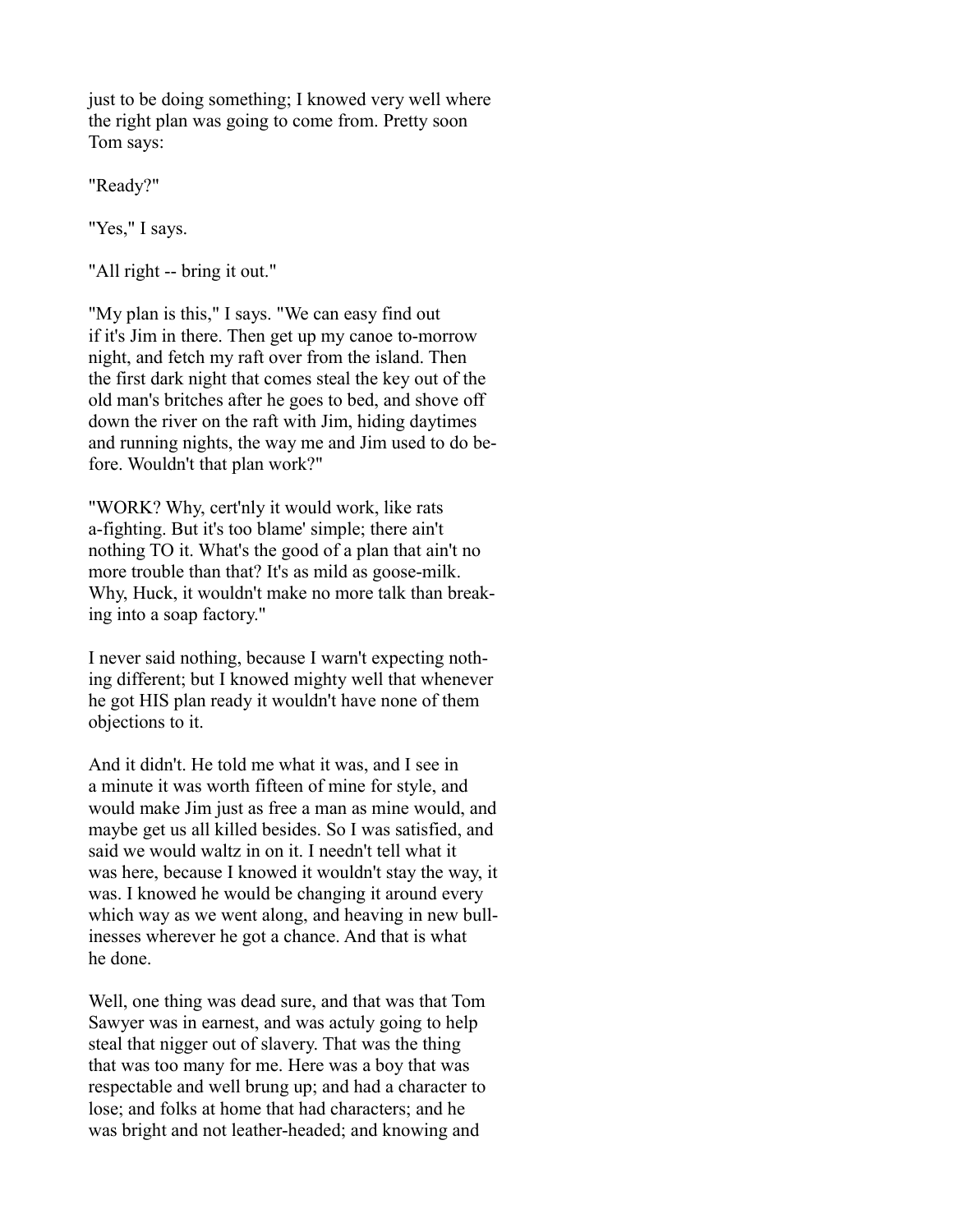not ignorant; and not mean, but kind; and yet here he was, without any more pride, or rightness, or feeling, than to stoop to this business, and make himself a shame, and his family a shame, before everybody. I COULDN'T understand it no way at all. It was outrageous, and I knowed I ought to just up and tell him so; and so be his true friend, and let him quit the thing right where he was and save himself. And I DID start to tell him; but he shut me up, and says:

"Don't you reckon I know what I'm about? Don't I generly know what I'm about?"

"Yes."

"Didn't I SAY I was going to help steal the nigger?"

"Yes."

"WELL, then."

That's all he said, and that's all I said. It warn't no use to say any more; because when he said he'd do a thing, he always done it. But I couldn't make out how he was willing to go into this thing; so I just let it go, and never bothered no more about it. If he was bound to have it so, I couldn't help it.

When we got home the house was all dark and still; so we went on down to the hut by the ash-hopper for to examine it. We went through the yard so as to see what the hounds would do. They knowed us, and didn't make no more noise than country dogs is always doing when anything comes by in the night. When we got to the cabin we took a look at the front and the two sides; and on the side I warn't acquainted with - which was the north side -- we found a square windowhole, up tolerable high, with just one stout board nailed across it. I says:

"Here's the ticket. This hole's big enough for Jim to get through if we wrench off the board."

Tom says:

"It's as simple as tit-tat-toe, three-in-a-row, and as easy as playing hooky. I should HOPE we can find a way that's a little more complicated than THAT, Huck Finn."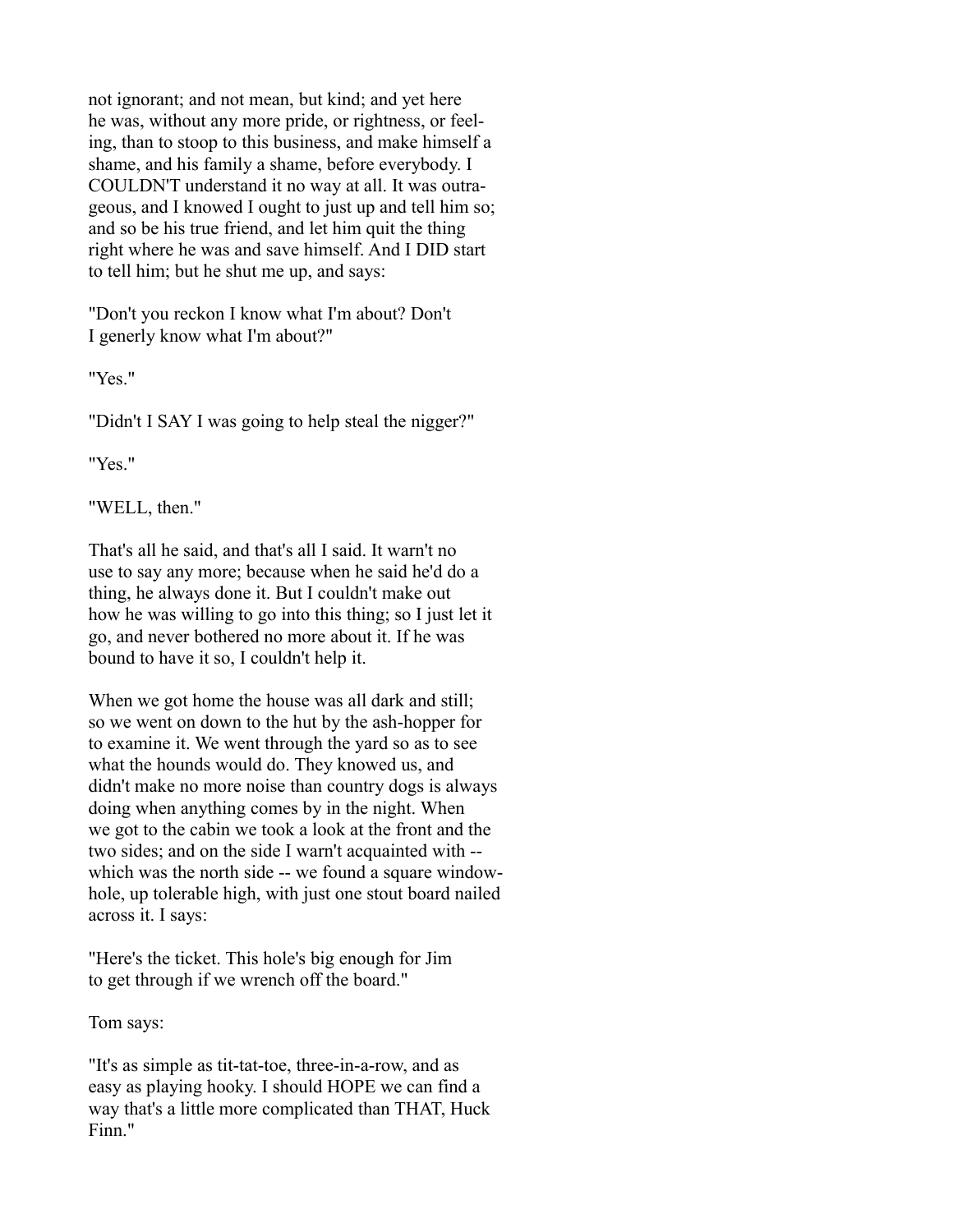"Well, then," I says, "how 'll it do to saw him out, the way I done before I was murdered that time?"

"That's more LIKE," he says. "It's real mysterious, and troublesome, and good," he says; "but I bet we can find a way that's twice as long. There ain't no hurry; le's keep on looking around."

Betwixt the hut and the fence, on the back side, was a lean-to that joined the hut at the eaves, and was made out of plank. It was as long as the hut, but narrow -- only about six foot wide. The door to it was at the south end, and was padlocked. Tom he went to the soap-kettle and searched around, and fetched back the iron thing they lift the lid with; so he took it and prized out one of the staples. The chain fell down, and we opened the door and went in, and shut it, and struck a match, and see the shed was only built against a cabin and hadn't no connection with it; and there warn't no floor to the shed, nor nothing in it but some old rusty played-out hoes and spades and picks and a crippled plow. The match went out, and so did we, and shoved in the staple again, and the door was locked as good as ever. Tom was joyful. He says;

"Now we're all right. We'll DIG him out. It 'll take about a week!"

Then we started for the house, and I went in the back door -- you only have to pull a buckskin latchstring, they don't fasten the doors -- but that warn't romantical enough for Tom Sawyer; no way would do him but he must climb up the lightning-rod. But after he got up half way about three times, and missed fire and fell every time, and the last time most busted his brains out, he thought he'd got to give it up; but after he was rested he allowed he would give her one more turn for luck, and this time he made the trip.

In the morning we was up at break of day, and down to the nigger cabins to pet the dogs and make friends with the nigger that fed Jim -- if it WAS Jim that was being fed. The niggers was just getting through breakfast and starting for the fields; and Jim's nigger was piling up a tin pan with bread and meat and things; and whilst the others was leaving, the key come from the house.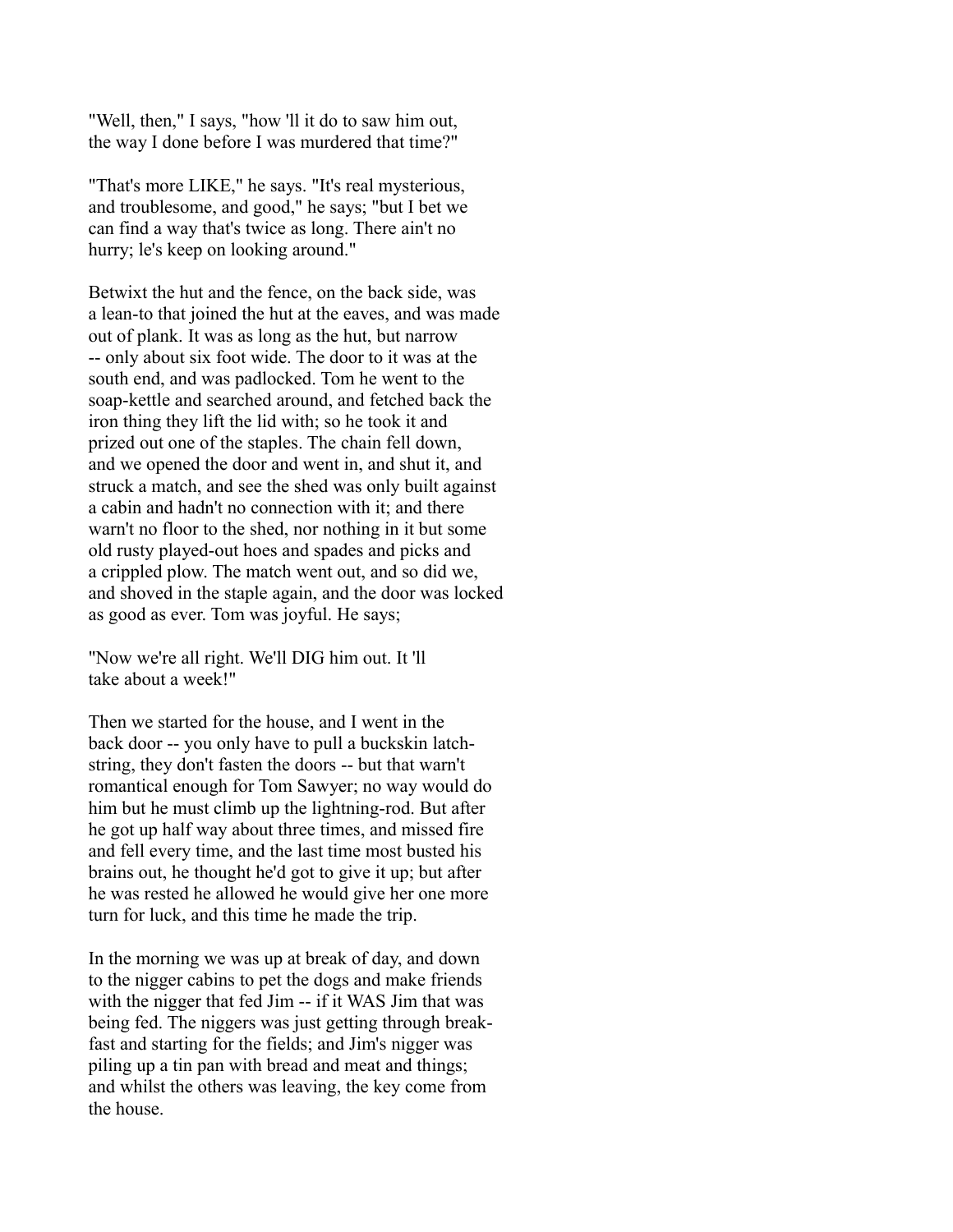This nigger had a good-natured, chuckle-headed face, and his wool was all tied up in little bunches with thread. That was to keep witches off. He said the witches was pestering him awful these nights, and making him see all kinds of strange things, and hear all kinds of strange words and noises, and he didn't believe he was ever witched so long before in his life. He got so worked up, and got to running on so about his troubles, he forgot all about what he'd been a-going to do. So Tom says:

"What's the vittles for? Going to feed the dogs?"

The nigger kind of smiled around graduly over his face, like when you heave a brickbat in a mud-puddle, and he says:

"Yes, Mars Sid, A dog. Cur'us dog, too. Does you want to go en look at 'im?"

"Yes."

I hunched Tom, and whispers:

"You going, right here in the daybreak? THAT warn't the plan."

"No, it warn't; but it's the plan NOW."

So, drat him, we went along, but I didn't like it much. When we got in we couldn't hardly see anything, it was so dark; but Jim was there, sure enough, and could see us; and he sings out:

"Why, HUCK! En good LAN'! ain' dat Misto Tom?"

I just knowed how it would be; I just expected it. I didn't know nothing to do; and if I had I couldn't a done it, because that nigger busted in and says:

"Why, de gracious sakes! do he know you genlmen?"

We could see pretty well now. Tom he looked at the nigger, steady and kind of wondering, and says:

"Does WHO know us?"

"Why, dis-yer runaway nigger."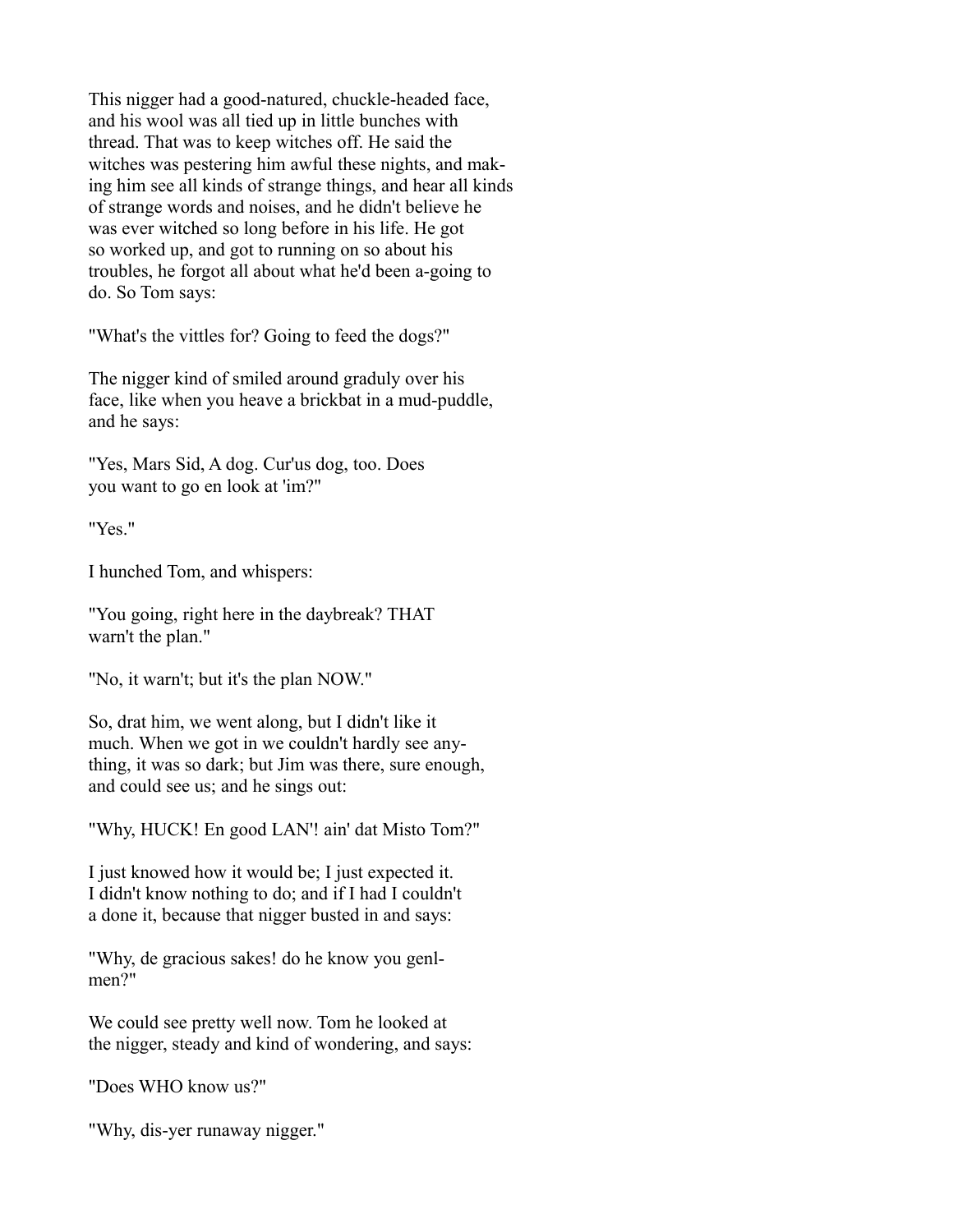"I don't reckon he does; but what put that into your head?"

"What PUT it dar? Didn' he jis' dis minute sing out like he knowed you?"

Tom says, in a puzzled-up kind of way:

"Well, that's mighty curious. WHO sung out? WHEN did he sing out? WHAT did he sing out?" And turns to me, perfectly ca'm, and says, "Did YOU hear anybody sing out?"

Of course there warn't nothing to be said but the one thing; so I says:

"No; I ain't heard nobody say nothing."

Then he turns to Jim, and looks him over like he never see him before, and says:

"Did you sing out?"

"No, sah," says Jim; " I hain't said nothing, sah."

"Not a word?"

"No, sah, I hain't said a word."

"Did you ever see us before?"

"No, sah; not as I knows on."

So Tom turns to the nigger, which was looking wild and distressed, and says, kind of severe:

"What do you reckon's the matter with you, anyway? What made you think somebody sung out?"

"Oh, it's de dad-blame' witches, sah, en I wisht I was dead, I do. Dey's awluz at it, sah, en dey do mos' kill me, dey sk'yers me so. Please to don't tell nobody 'bout it sah, er ole Mars Silas he'll scole me; 'kase he say dey AIN'T no witches. I jis' wish to goodness he was heah now -- DEN what would he say! I jis' bet he couldn' fine no way to git aroun' it DIS time. But it's awluz jis' so; people dat's SOT, stays sot; dey won't look into noth'n'en fine it out f'r deyselves, en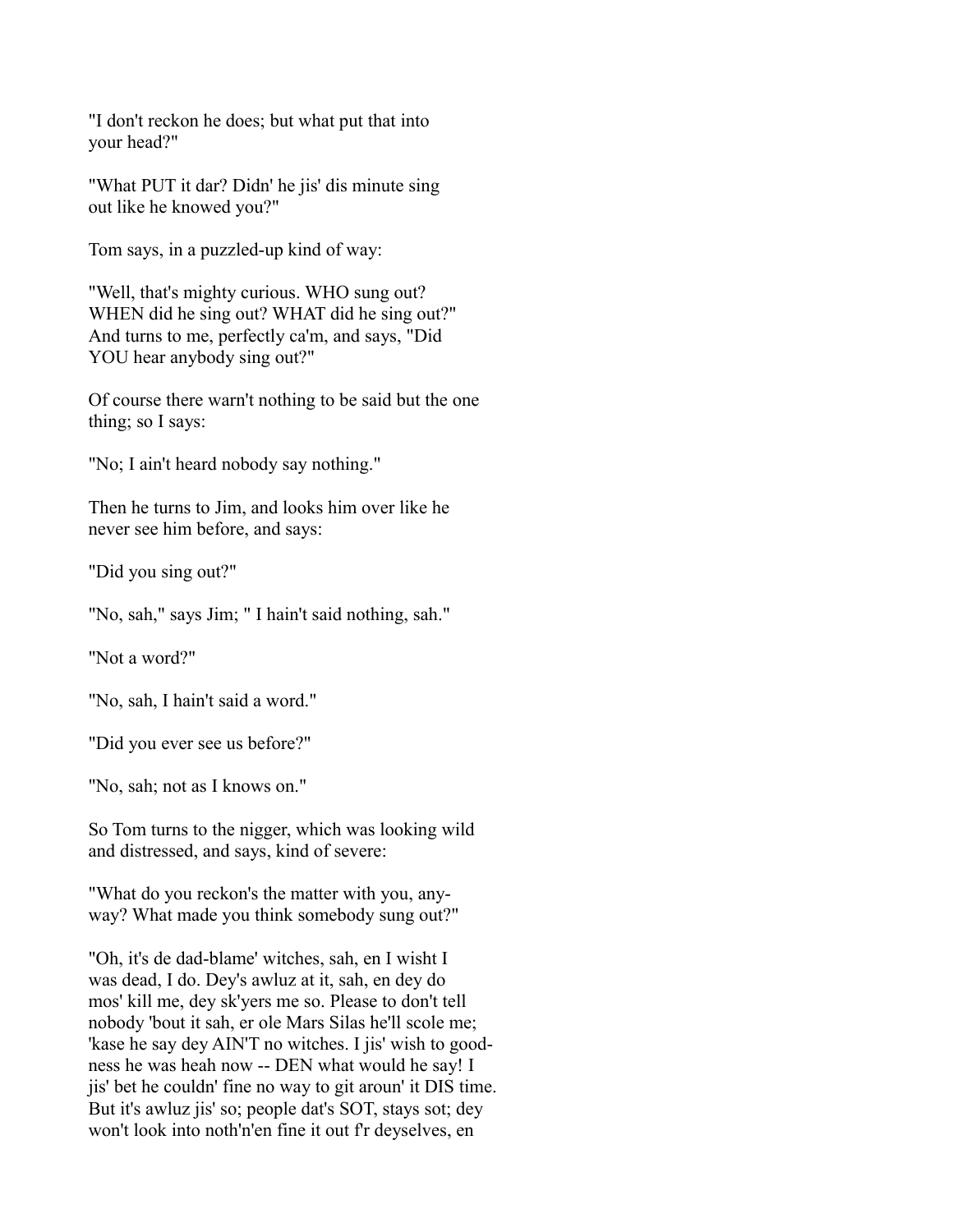when YOU fine it out en tell um 'bout it, dey doan' b'lieve you."

Tom give him a dime, and said we wouldn't tell nobody; and told him to buy some more thread to tie up his wool with; and then looks at Jim, and says:

"I wonder if Uncle Silas is going to hang this nigger. If I was to catch a nigger that was ungrateful enough to run away, I wouldn't give him up, I'd hang him." And whilst the nigger stepped to the door to look at the dime and bite it to see if it was good, he whispers to Jim and says:

"Don't ever let on to know us. And if you hear any digging going on nights, it's us; we're going to set you free."

Jim only had time to grab us by the hand and squeeze it; then the nigger come back, and we said we'd come again some time if the nigger wanted us to; and he said he would, more particular if it was dark, because the witches went for him mostly in the dark, and it was good to have folks around then.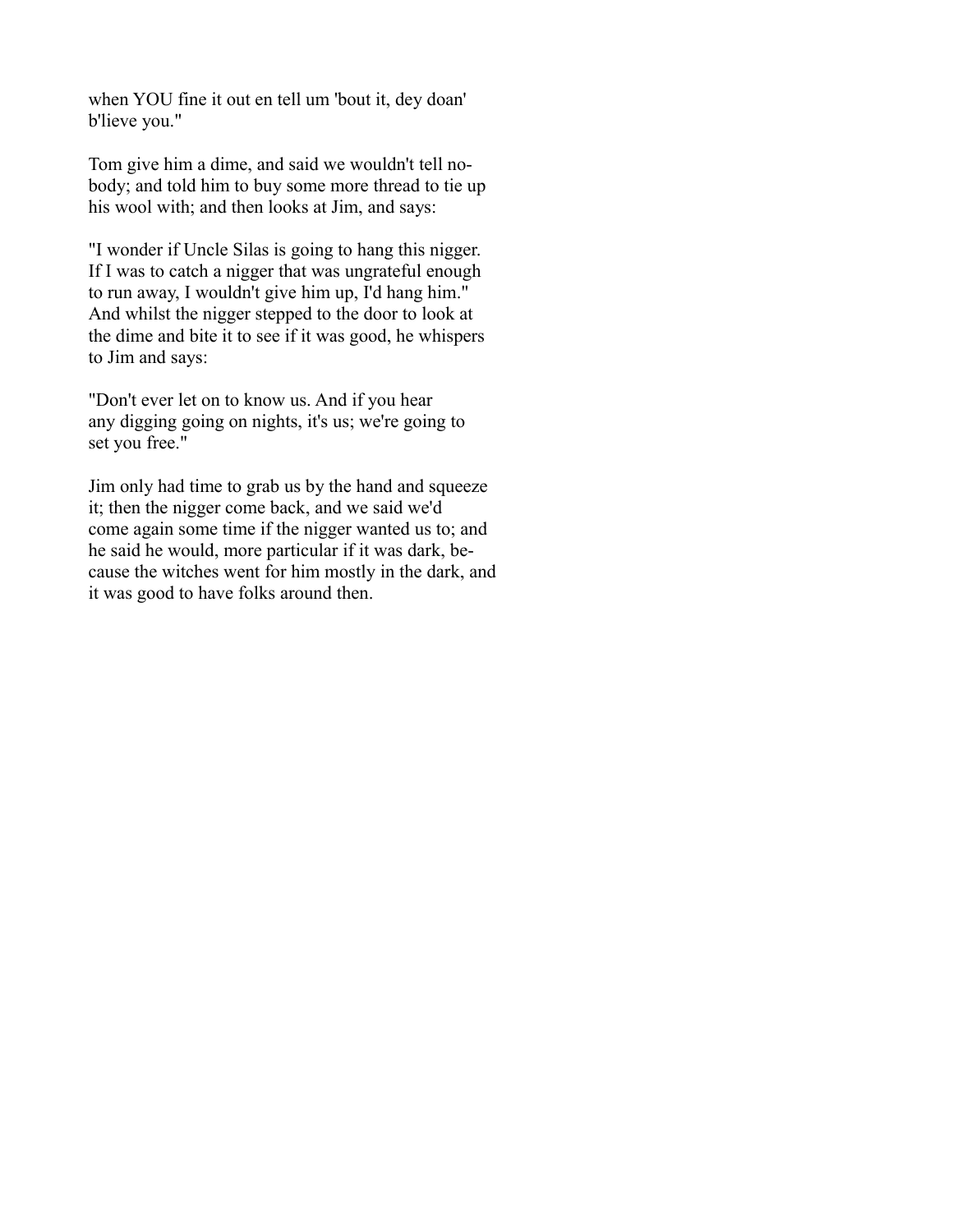#### CHAPTER XXXV.

IT would be most an hour yet till breakfast, so we left and struck down into the woods; because Tom said we got to have SOME light to see how to dig by, and a lantern makes too much, and might get us into trouble; what we must have was a lot of them rotten chunks that's called fox-fire, and just makes a soft kind of a glow when you lay them in a dark place. We fetched an armful and hid it in the weeds, and set down to rest, and Tom says, kind of dissatisfied:

"Blame it, this whole thing is just as easy and awkward as it can be. And so it makes it so rotten difficult to get up a difficult plan. There ain't no watchman to be drugged -- now there OUGHT to be a watchman. There ain't even a dog to give a sleeping-mixture to. And there's Jim chained by one leg, with a ten-foot chain, to the leg of his bed: why, all you got to do is to lift up the bedstead and slip off the chain. And Uncle Silas he trusts everybody; sends the key to the punkin-headed nigger, and don't send nobody to watch the nigger. Jim could a got out of that windowhole before this, only there wouldn't be no use trying to travel with a ten-foot chain on his leg. Why, drat it, Huck, it's the stupidest arrangement I ever see. You got to invent ALL the difficulties. Well, we can't help it; we got to do the best we can with the materials we've got. Anyhow, there's one thing -- there's more honor in getting him out through a lot of difficulties and dangers, where there warn't one of them furnished to you by the people who it was their duty to furnish them, and you had to contrive them all out of your own head. Now look at just that one thing of the lantern. When you come down to the cold facts, we simply got to LET ON that a lantern's resky. Why, we could work with a torchlight procession if we wanted to, I believe. Now, whilst I think of it, we got to hunt up something to make a saw out of the first chance we get."

"What do we want of a saw?"

"What do we WANT of a saw? Hain't we got to saw the leg of Jim's bed off, so as to get the chain loose?"

"Why, you just said a body could lift up the bed-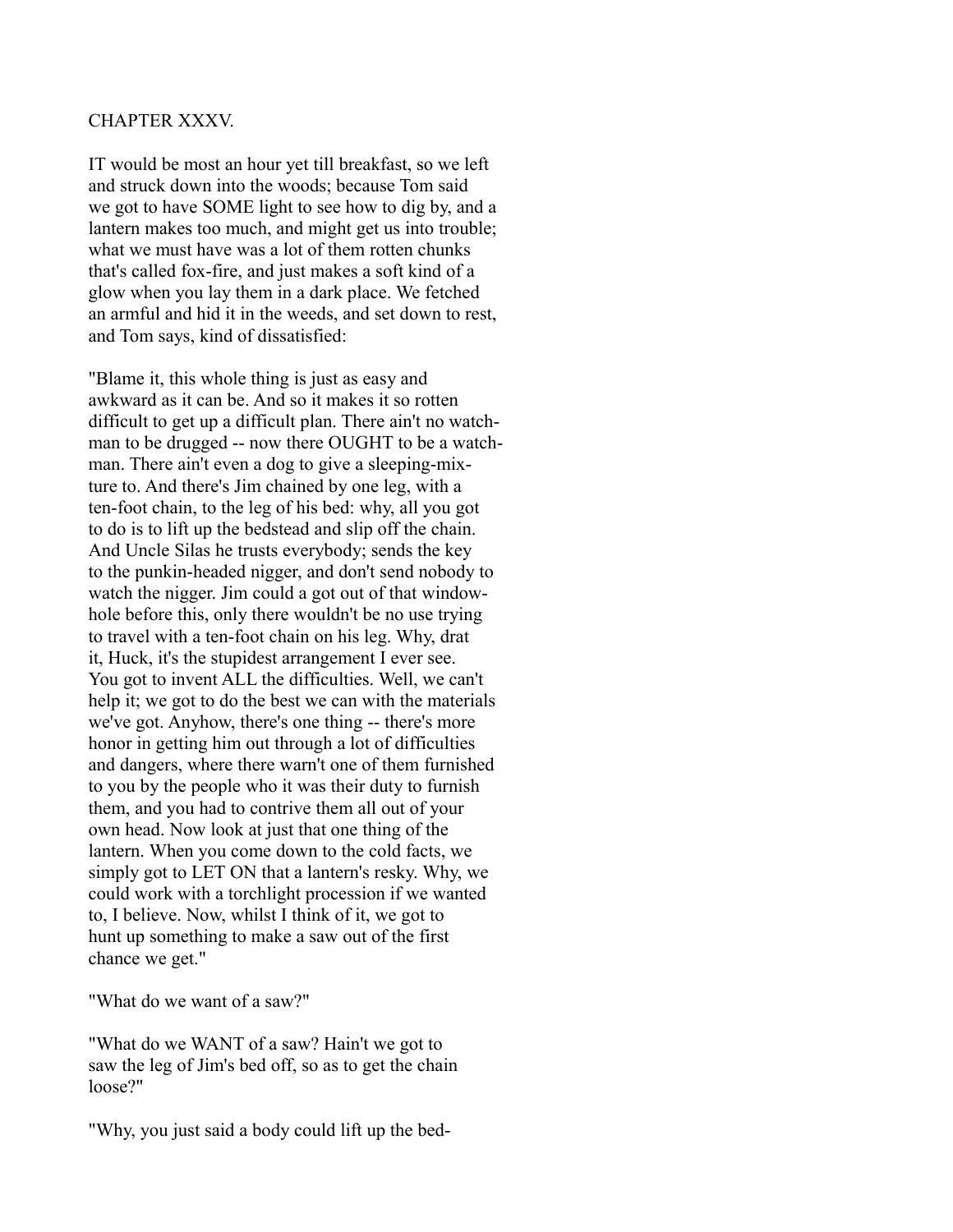stead and slip the chain off."

"Well, if that ain't just like you, Huck Finn. You CAN get up the infant-schooliest ways of going at a thing. Why, hain't you ever read any books at all? -- Baron Trenck, nor Casanova, nor Benvenuto Chelleeny, nor Henri IV., nor none of them heroes? Who ever heard of getting a prisoner loose in such an oldmaidy way as that? No; the way all the best authorities does is to saw the bed-leg in two, and leave it just so, and swallow the sawdust, so it can't be found, and put some dirt and grease around the sawed place so the very keenest seneskal can't see no sign of it's being sawed, and thinks the bed-leg is perfectly sound. Then, the night you're ready, fetch the leg a kick, down she goes; slip off your chain, and there you are. Nothing to do but hitch your rope ladder to the battlements, shin down it, break your leg in the moat -- because a rope ladder is nineteen foot too short, you know -- and there's your horses and your trusty vassles, and they scoop you up and fling you across a saddle, and away you go to your native Langudoc, or Navarre, or wherever it is. It's gaudy, Huck. I wish there was a moat to this cabin. If we get time, the night of the escape, we'll dig one."

I says:

"What do we want of a moat when we're going to snake him out from under the cabin?"

But he never heard me. He had forgot me and everything else. He had his chin in his hand, thinking. Pretty soon he sighs and shakes his head; then sighs again, and says:

"No, it wouldn't do -- there ain't necessity enough for it."

"For what?" I says.

"Why, to saw Jim's leg off," he says.

"Good land!" I says; "why, there ain't NO necessity for it. And what would you want to saw his leg off for, anyway?"

"Well, some of the best authorities has done it. They couldn't get the chain off, so they just cut their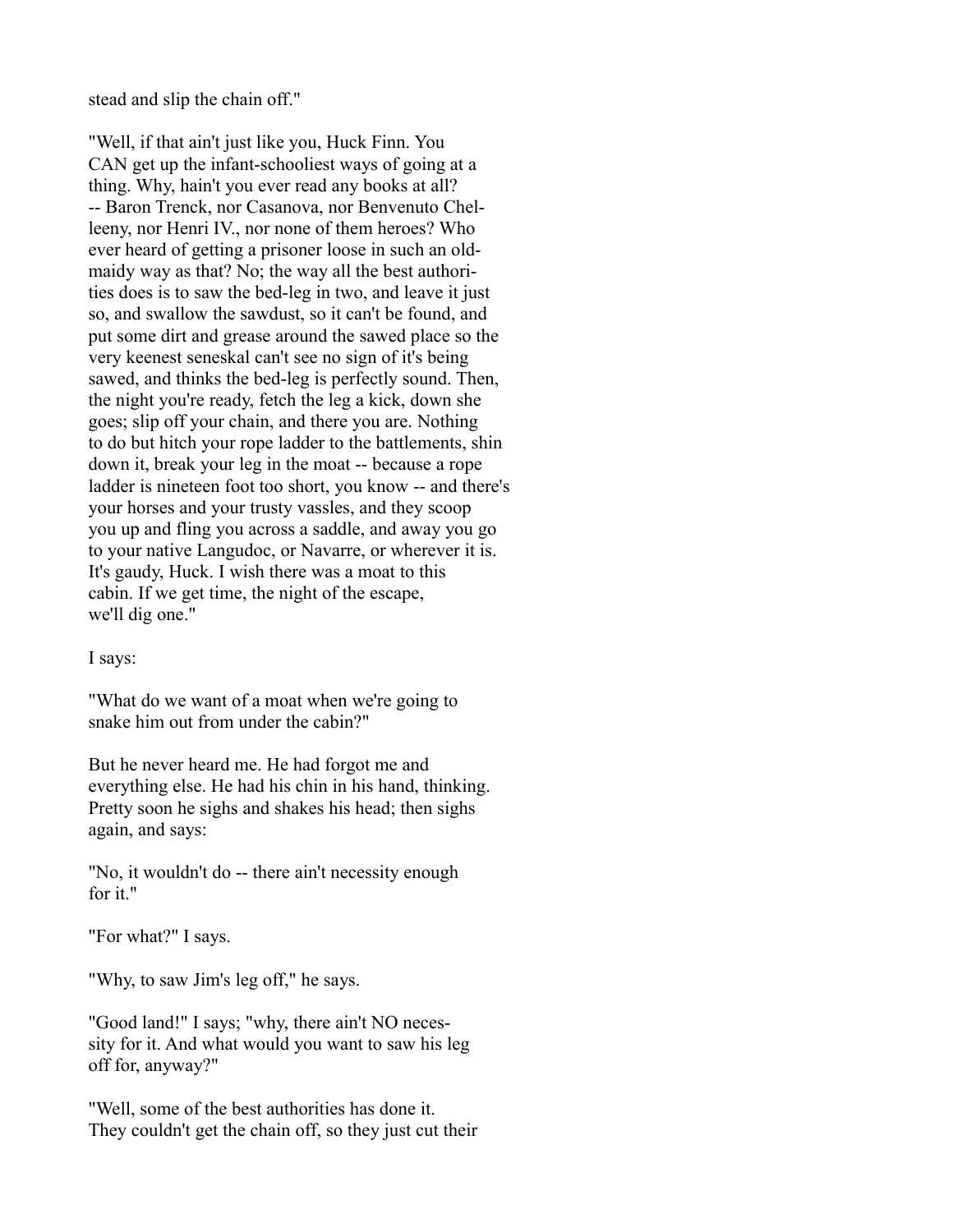hand off and shoved. And a leg would be better still. But we got to let that go. There ain't necessity enough in this case; and, besides, Jim's a nigger, and wouldn't understand the reasons for it, and how it's the custom in Europe; so we'll let it go. But there's one thing -- he can have a rope ladder; we can tear up our sheets and make him a rope ladder easy enough. And we can send it to him in a pie; it's mostly done that way. And I've et worse pies."

"Why, Tom Sawyer, how you talk," I says; "Jim ain't got no use for a rope ladder."

"He HAS got use for it. How YOU talk, you better say; you don't know nothing about it. He's GOT to have a rope ladder; they all do."

"What in the nation can he DO with it?"

"DO with it? He can hide it in his bed, can't he?" That's what they all do; and HE'S got to, too. Huck, you don't ever seem to want to do anything that's regular; you want to be starting something fresh all the time. S'pose he DON'T do nothing with it? ain't it there in his bed, for a clew, after he's gone? and don't you reckon they'll want clews? Of course they will. And you wouldn't leave them any? That would be a PRETTY howdy-do, WOULDN'T it! I never heard of such a thing."

"Well," I says, "if it's in the regulations, and he's got to have it, all right, let him have it; because I don't wish to go back on no regulations; but there's one thing, Tom Sawyer -- if we go to tearing up our sheets to make Jim a rope ladder, we're going to get into trouble with Aunt Sally, just as sure as you're born. Now, the way I look at it, a hickry-bark ladder don't cost nothing, and don't waste nothing, and is just as good to load up a pie with, and hide in a straw tick, as any rag ladder you can start; and as for Jim, he ain't had no experience, and so he don't care what kind of a --"

"Oh, shucks, Huck Finn, if I was as ignorant as you I'd keep still -- that's what I'D do. Who ever heard of a state prisoner escaping by a hickry-bark ladder? Why, it's perfectly ridiculous."

"Well, all right, Tom, fix it your own way; but if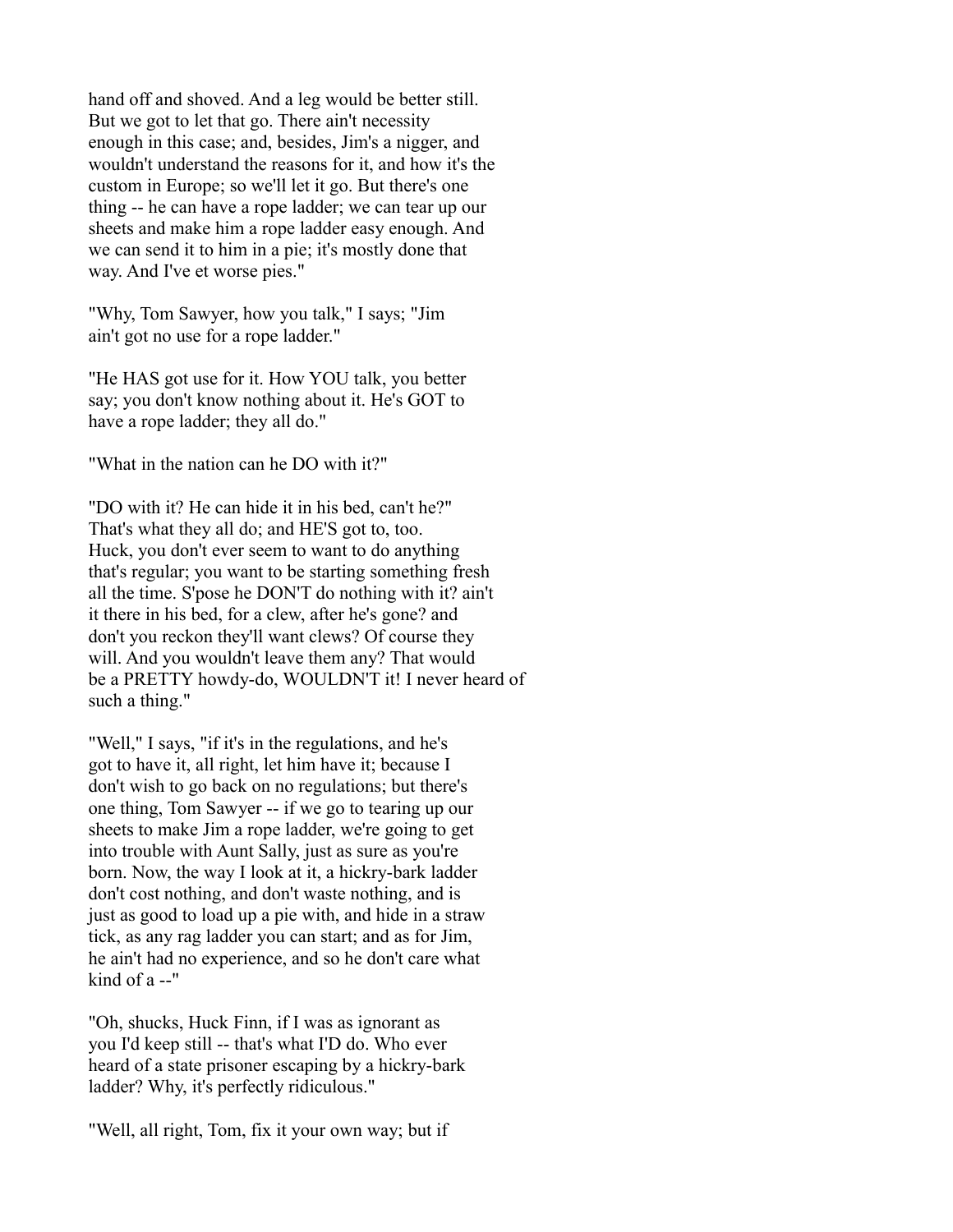you'll take my advice, you'll let me borrow a sheet off of the clothesline."

He said that would do. And that gave him another idea, and he says:

"Borrow a shirt, too."

"What do we want of a shirt, Tom?"

"Want it for Jim to keep a journal on."

"Journal your granny -- JIM can't write."

"S'pose he CAN'T write -- he can make marks on the shirt, can't he, if we make him a pen out of an old pewter spoon or a piece of an old iron barrelhoop?"

"Why, Tom, we can pull a feather out of a goose and make him a better one; and quicker, too."

"PRISONERS don't have geese running around the donjon-keep to pull pens out of, you muggins. They ALWAYS make their pens out of the hardest, toughest, troublesomest piece of old brass candlestick or something like that they can get their hands on; and it takes them weeks and weeks and months and months to file it out, too, because they've got to do it by rubbing it on the wall. THEY wouldn't use a goose-quill if they had it. It ain't regular."

"Well, then, what'll we make him the ink out of?"

"Many makes it out of iron-rust and tears; but that's the common sort and women; the best authorities uses their own blood. Jim can do that; and when he wants to send any little common ordinary mysterious message to let the world know where he's captivated, he can write it on the bottom of a tin plate with a fork and throw it out of the window. The Iron Mask always done that, and it's a blame' good way, too."

"Jim ain't got no tin plates. They feed him in a pan."

"That ain't nothing; we can get him some."

"Can't nobody READ his plates."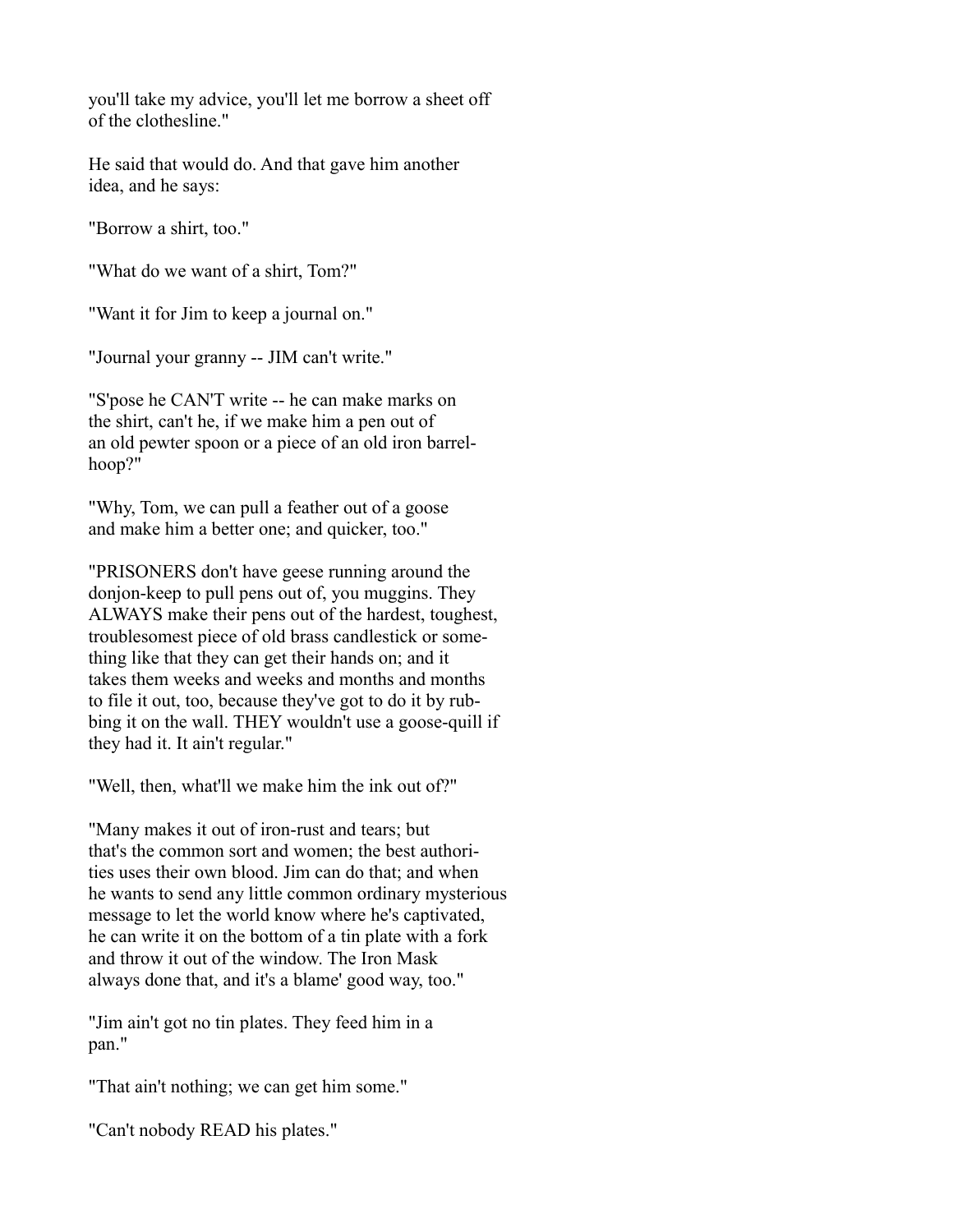"That ain't got anything to DO with it, Huck Finn. All HE'S got to do is to write on the plate and throw it out. You don't HAVE to be able to read it. Why, half the time you can't read anything a prisoner writes on a tin plate, or anywhere else."

"Well, then, what's the sense in wasting the plates?"

"Why, blame it all, it ain't the PRISONER'S plates."

"But it's SOMEBODY'S plates, ain't it?"

"Well, spos'n it is? What does the PRISONER care whose --"

He broke off there, because we heard the breakfasthorn blowing. So we cleared out for the house.

Along during the morning I borrowed a sheet and a white shirt off of the clothes-line; and I found an old sack and put them in it, and we went down and got the fox-fire, and put that in too. I called it borrowing, because that was what pap always called it; but Tom said it warn't borrowing, it was stealing. He said we was representing prisoners; and prisoners don't care how they get a thing so they get it, and nobody don't blame them for it, either. It ain't no crime in a prisoner to steal the thing he needs to get away with, Tom said; it's his right; and so, as long as we was representing a prisoner, we had a perfect right to steal anything on this place we had the least use for to get ourselves out of prison with. He said if we warn't prisoners it would be a very different thing, and nobody but a mean, ornery person would steal when he warn't a prisoner. So we allowed we would steal everything there was that come handy. And yet he made a mighty fuss, one day, after that, when I stole a watermelon out of the nigger-patch and eat it; and he made me go and give the niggers a dime without telling them what it was for. Tom said that what he meant was, we could steal anything we NEEDED. Well, I says, I needed the watermelon. But he said I didn't need it to get out of prison with; there's where the difference was. He said if I'd a wanted it to hide a knife in, and smuggle it to Jim to kill the seneskal with, it would a been all right. So I let it go at that, though I couldn't see no advantage in my representing a prisoner if I got to set down and chaw over a lot of gold-leaf distinctions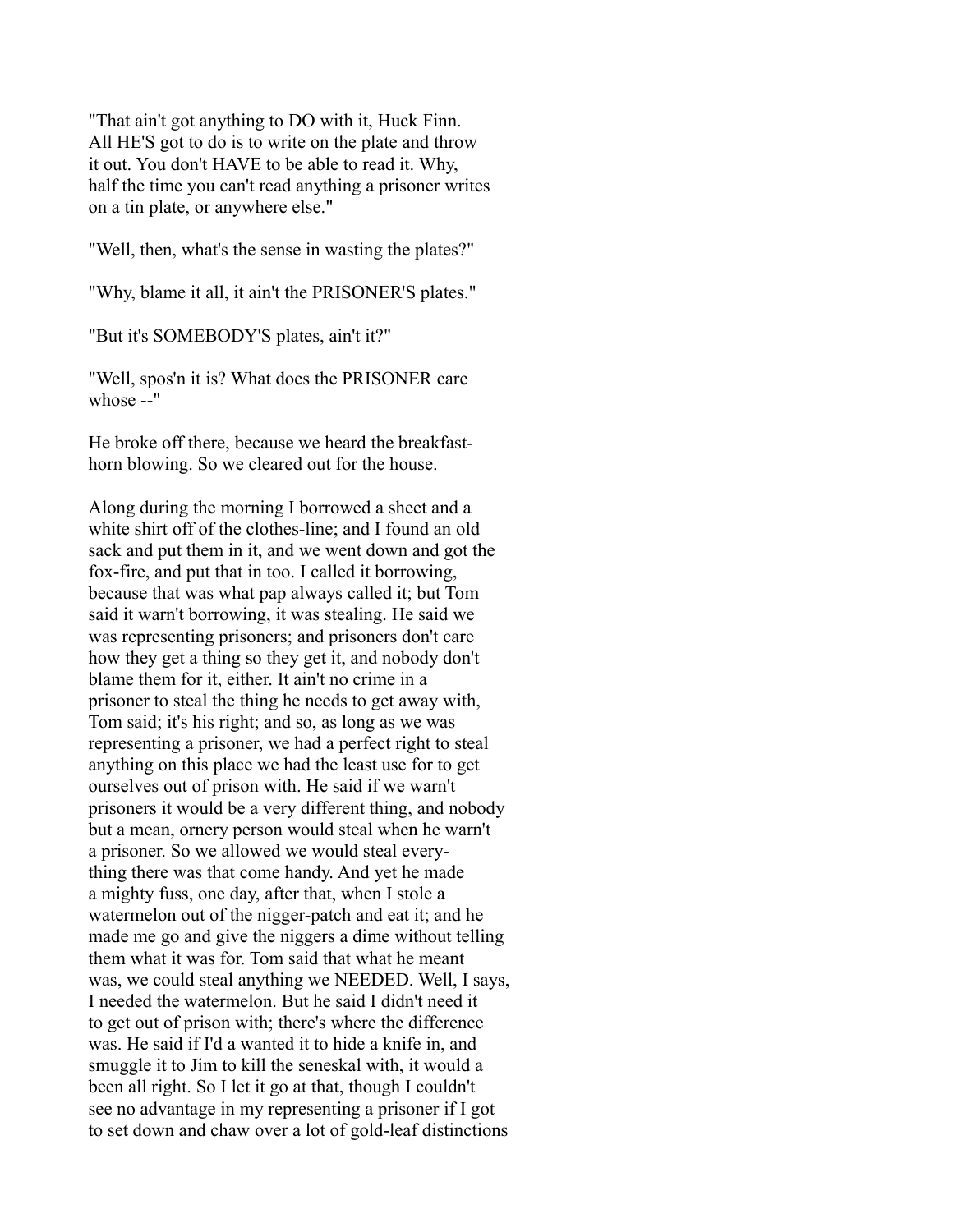like that every time I see a chance to hog a watermelon.

Well, as I was saying, we waited that morning till everybody was settled down to business, and nobody in sight around the yard; then Tom he carried the sack into the lean-to whilst I stood off a piece to keep watch. By and by he come out, and we went and set down on the woodpile to talk. He says:

"Everything's all right now except tools; and that's easy fixed."

"Tools?" I says.

"Yes."

"Tools for what?"

"Why, to dig with. We ain't a-going to GNAW him out, are we?"

"Ain't them old crippled picks and things in there good enough to dig a nigger out with?" I says.

He turns on me, looking pitying enough to make a body cry, and says:

"Huck Finn, did you EVER hear of a prisoner having picks and shovels, and all the modern conveniences in his wardrobe to dig himself out with? Now I want to ask you -- if you got any reasonableness in you at all -- what kind of a show would THAT give him to be a hero? Why, they might as well lend him the key and done with it. Picks and shovels -- why, they wouldn't furnish 'em to a king."

"Well, then," I says, "if we don't want the picks and shovels, what do we want?"

"A couple of case-knives."

"To dig the foundations out from under that cabin with?"

"Yes."

"Confound it, it's foolish, Tom."

"It don't make no difference how foolish it is, it's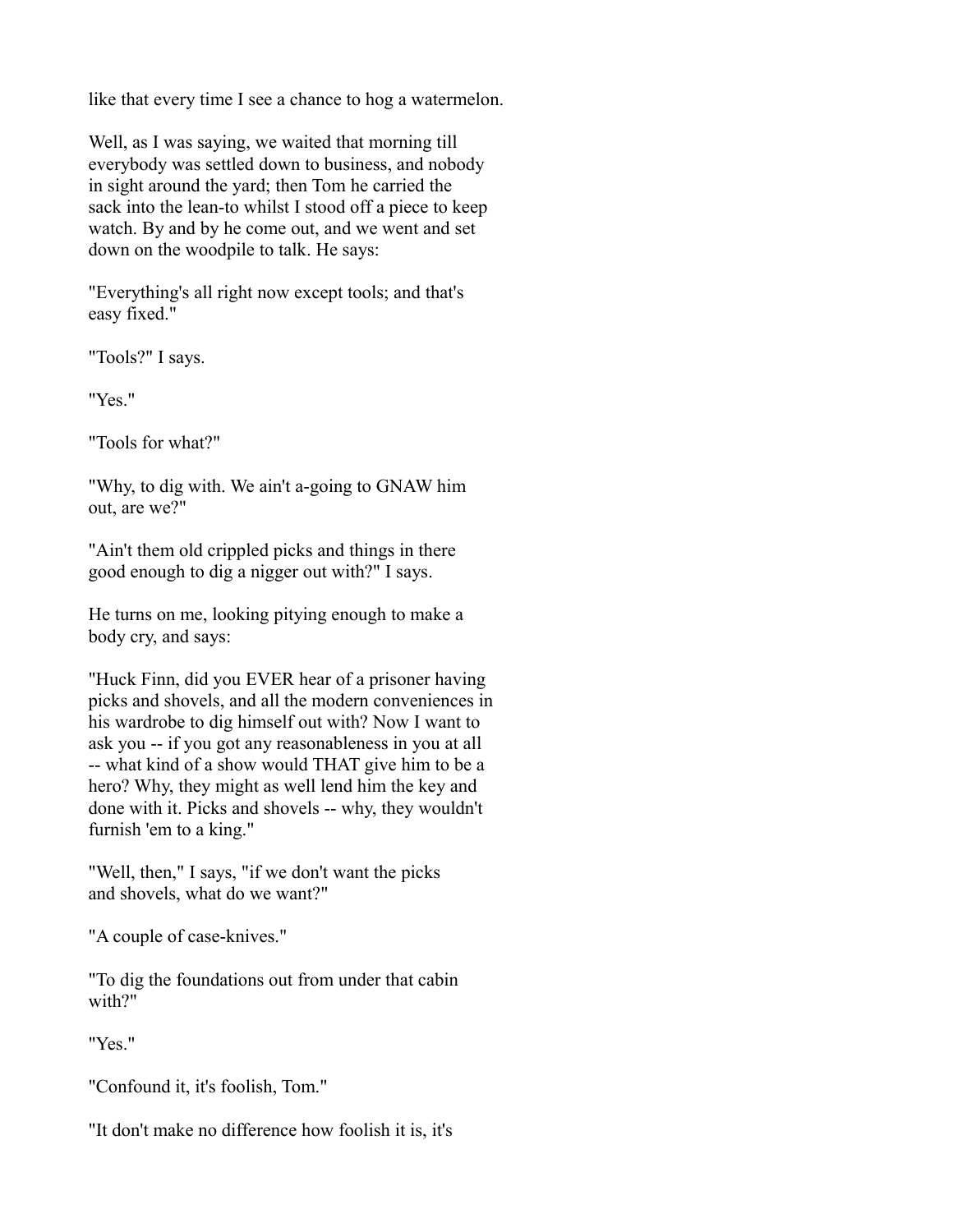the RIGHT way -- and it's the regular way. And there ain't no OTHER way, that ever I heard of, and I've read all the books that gives any information about these things. They always dig out with a case-knife -- and not through dirt, mind you; generly it's through solid rock. And it takes them weeks and weeks and weeks, and for ever and ever. Why, look at one of them prisoners in the bottom dungeon of the Castle Deef, in the harbor of Marseilles, that dug himself out that way; how long was HE at it, you reckon?"

"I don't know."

"Well, guess."

"I don't know. A month and a half."

"THIRTY-SEVEN YEAR -- and he come out in China. THAT'S the kind. I wish the bottom of THIS fortress was solid rock."

"JIM don't know nobody in China."

"What's THAT got to do with it? Neither did that other fellow. But you're always a-wandering off on a side issue. Why can't you stick to the main point?"

"All right -- I don't care where he comes out, so he COMES out; and Jim don't, either, I reckon. But there's one thing, anyway -- Jim's too old to be dug out with a case-knife. He won't last."

"Yes he will LAST, too. You don't reckon it's going to take thirty-seven years to dig out through a DIRT foundation, do you?"

"How long will it take, Tom?"

"Well, we can't resk being as long as we ought to, because it mayn't take very long for Uncle Silas to hear from down there by New Orleans. He'll hear Jim ain't from there. Then his next move will be to advertise Jim, or something like that. So we can't resk being as long digging him out as we ought to. By rights I reckon we ought to be a couple of years; but we can't. Things being so uncertain, what I recommend is this: that we really dig right in, as quick as we can; and after that, we can LET ON, to ourselves, that we was at it thirty-seven years. Then we can snatch him out and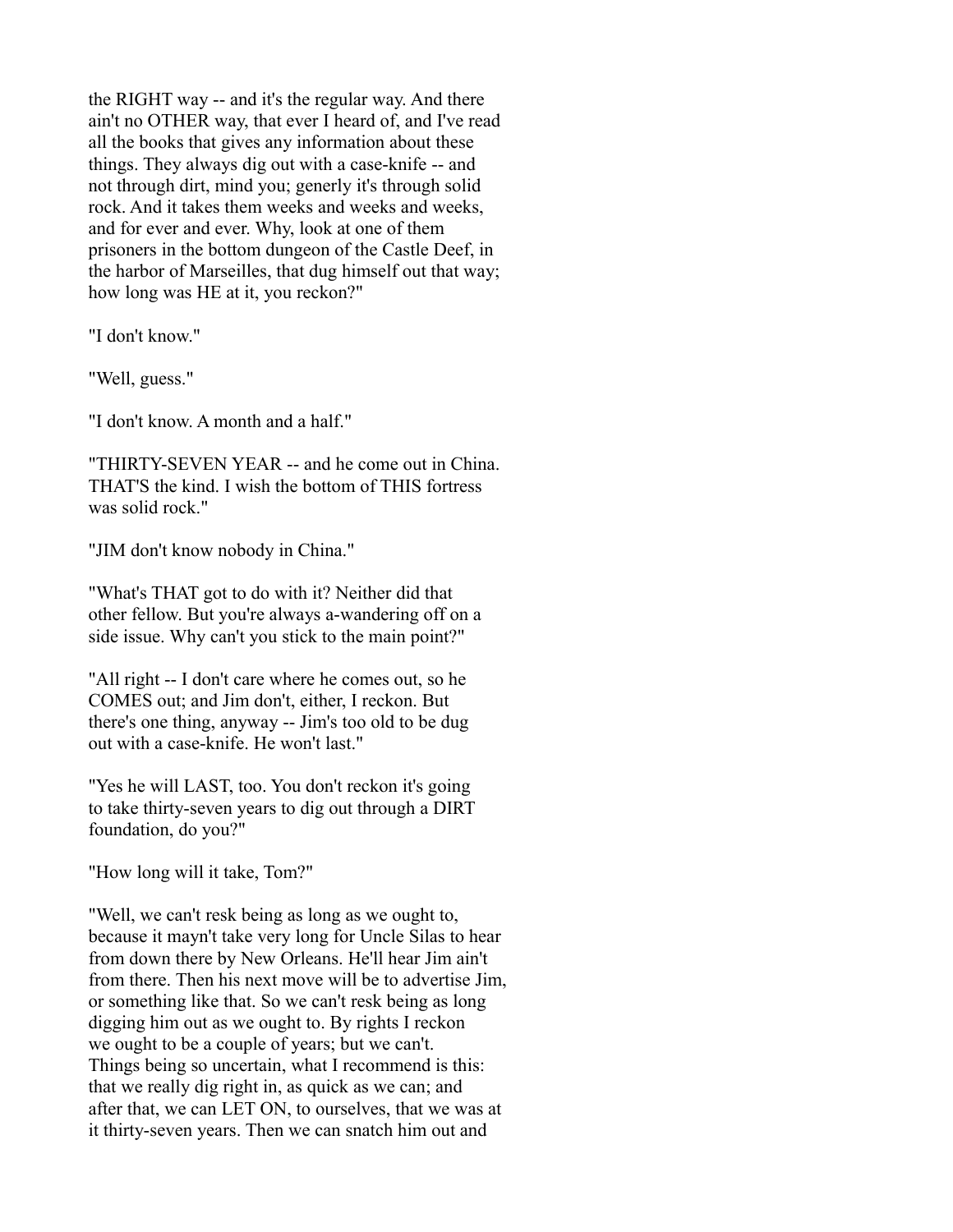rush him away the first time there's an alarm. Yes, I reckon that 'll be the best way."

"Now, there's SENSE in that," I says. "Letting on don't cost nothing; letting on ain't no trouble; and if it's any object, I don't mind letting on we was at it a hundred and fifty year. It wouldn't strain me none, after I got my hand in. So I'll mosey along now, and smouch a couple of case-knives."

"Smouch three," he says; "we want one to make a saw out of."

"Tom, if it ain't unregular and irreligious to sejest it," I says, "there's an old rusty saw-blade around yonder sticking under the weather-boarding behind the smoke-house."

He looked kind of weary and discouraged-like, and says:

"It ain't no use to try to learn you nothing, Huck. Run along and smouch the knives -- three of them." So I done it.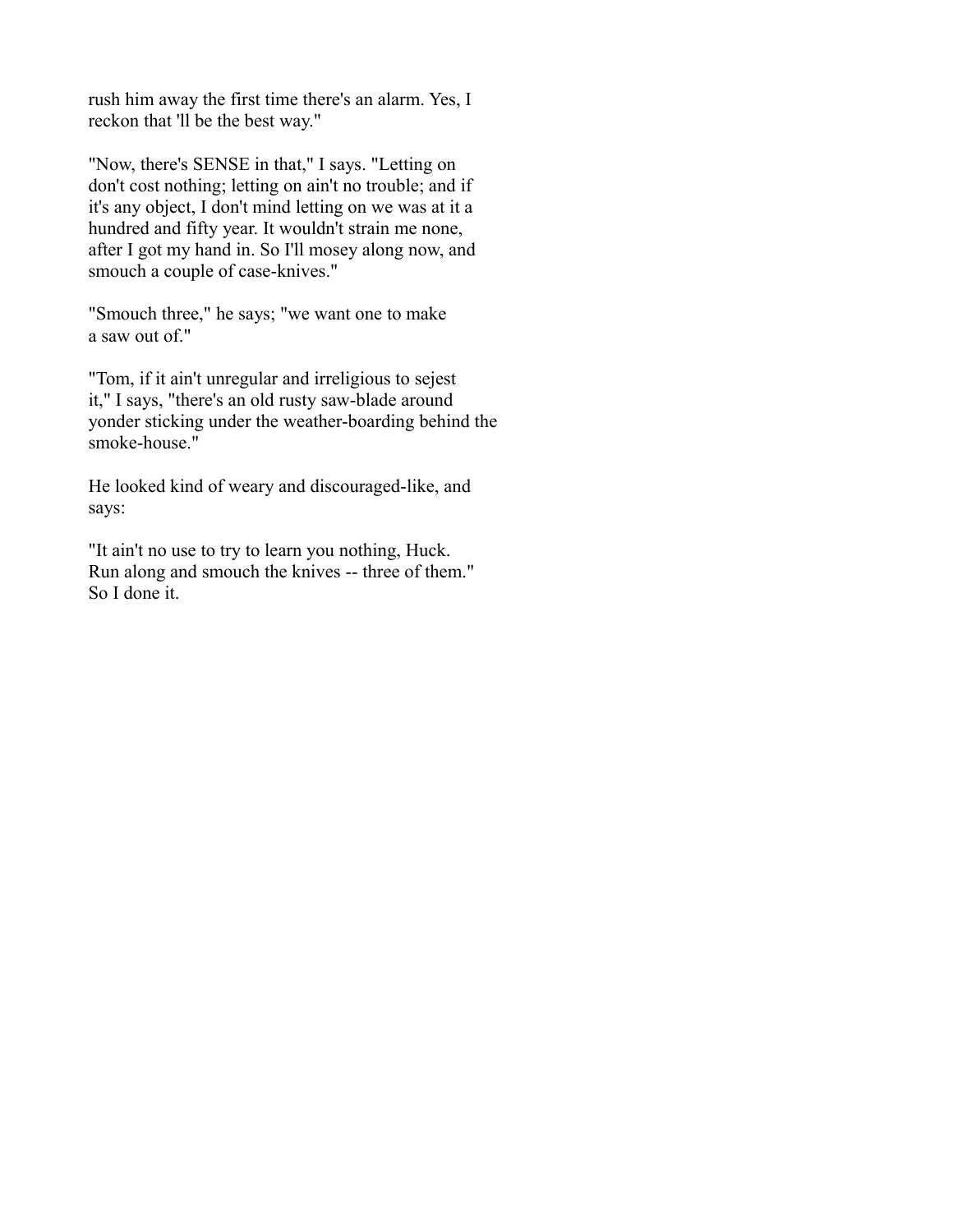#### CHAPTER XXXVI.

AS soon as we reckoned everybody was asleep that night we went down the lightning-rod, and shut ourselves up in the lean-to, and got out our pile of fox-fire, and went to work. We cleared everything out of the way, about four or five foot along the middle of the bottom log. Tom said we was right behind Jim's bed now, and we'd dig in under it, and when we got through there couldn't nobody in the cabin ever know there was any hole there, because Jim's counterpin hung down most to the ground, and you'd have to raise it up and look under to see the hole. So we dug and dug with the case-knives till most midnight; and then we was dog-tired, and our hands was blistered, and yet you couldn't see we'd done anything hardly. At last I says:

"This ain't no thirty-seven year job; this is a thirty-eight year job, Tom Sawyer."

He never said nothing. But he sighed, and pretty soon he stopped digging, and then for a good little while I knowed that he was thinking. Then he says:

"It ain't no use, Huck, it ain't a-going to work. If we was prisoners it would, because then we'd have as many years as we wanted, and no hurry; and we wouldn't get but a few minutes to dig, every day, while they was changing watches, and so our hands wouldn't get blistered, and we could keep it up right along, year in and year out, and do it right, and the way it ought to be done. But WE can't fool along; we got to rush; we ain't got no time to spare. If we was to put in another night this way we'd have to knock off for a week to let our hands get well - couldn't touch a case-knife with them sooner."

"Well, then, what we going to do, Tom?"

"I'll tell you. It ain't right, and it ain't moral, . and I wouldn't like it to get out; but there ain't only just the one way: we got to dig him out with the picks, and LET ON it's case-knives."

"NOW you're TALKING!" I says; "your head gets leveler and leveler all the time, Tom Sawyer," I says. "Picks is the thing, moral or no moral; and as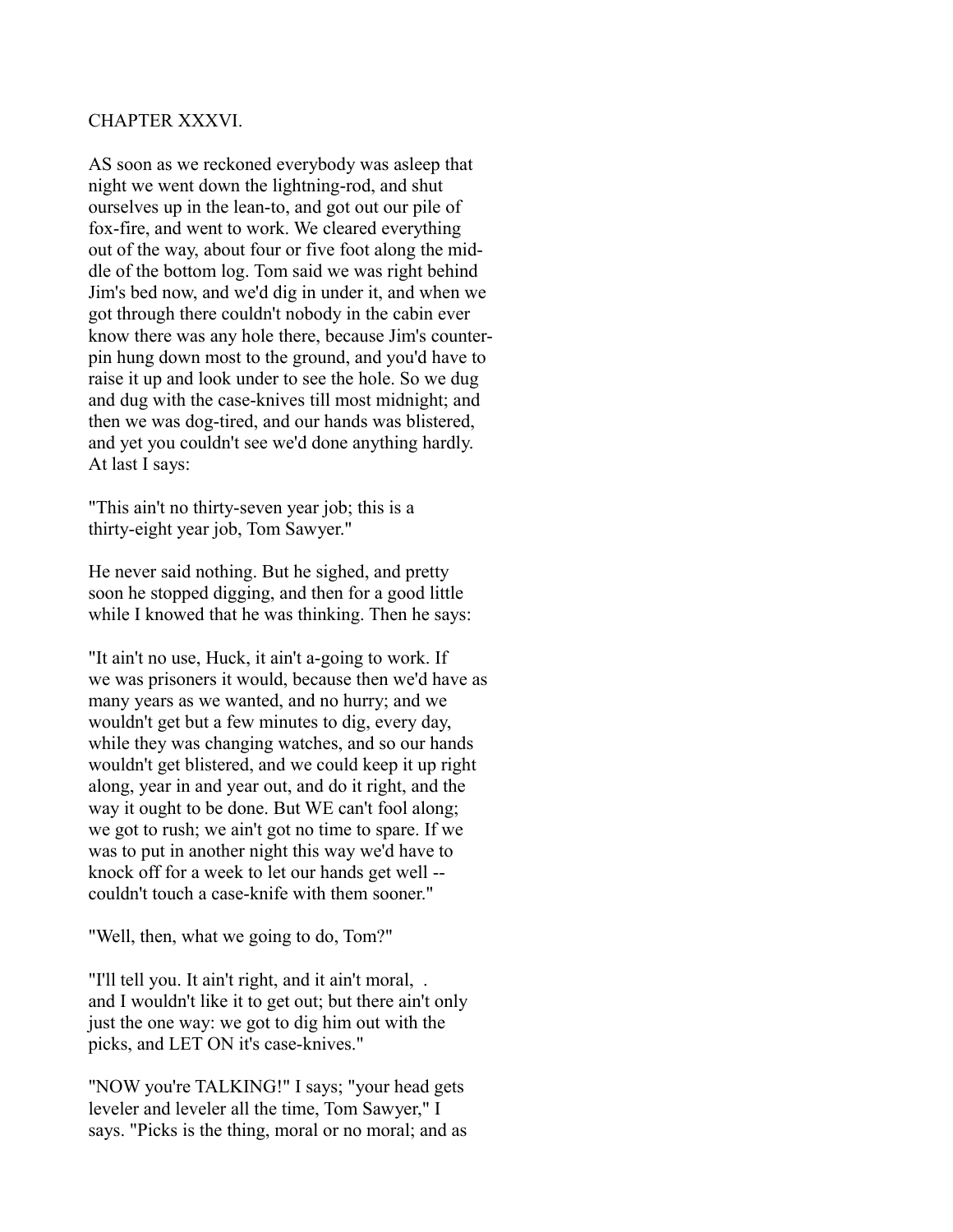for me, I don't care shucks for the morality of it, nohow. When I start in to steal a nigger, or a watermelon, or a Sunday-school book, I ain't no ways particular how it's done so it's done. What I want is my nigger; or what I want is my watermelon; or what I want is my Sunday-school book; and if a pick's the handiest thing, that's the thing I'm a-going to dig that nigger or that watermelon or that Sunday-school book out with; and I don't give a dead rat what the authorities thinks about it nuther."

"Well," he says, "there's excuse for picks and letting-on in a case like this; if it warn't so, I wouldn't approve of it, nor I wouldn't stand by and see the rules broke -- because right is right, and wrong is wrong, and a body ain't got no business doing wrong when he ain't ignorant and knows better. It might answer for YOU to dig Jim out with a pick, WITHOUT any letting on, because you don't know no better; but it wouldn't for me, because I do know better. Gimme a case-knife."

He had his own by him, but I handed him mine. He flung it down, and says:

"Gimme a CASE-KNIFE."

I didn't know just what to do -- but then I thought. I scratched around amongst the old tools, and got a pickaxe and give it to him, and he took it and went to work, and never said a word.

He was always just that particular. Full of principle.

So then I got a shovel, and then we picked and shoveled, turn about, and made the fur fly. We stuck to it about a half an hour, which was as long as we could stand up; but we had a good deal of a hole to show for it. When I got up stairs I looked out at the window and see Tom doing his level best with the lightning-rod, but he couldn't come it, his hands was so sore. At last he says:

"It ain't no use, it can't be done. What you reckon I better do? Can't you think of no way?"

"Yes," I says, "but I reckon it ain't regular. Come up the stairs, and let on it's a lightning-rod."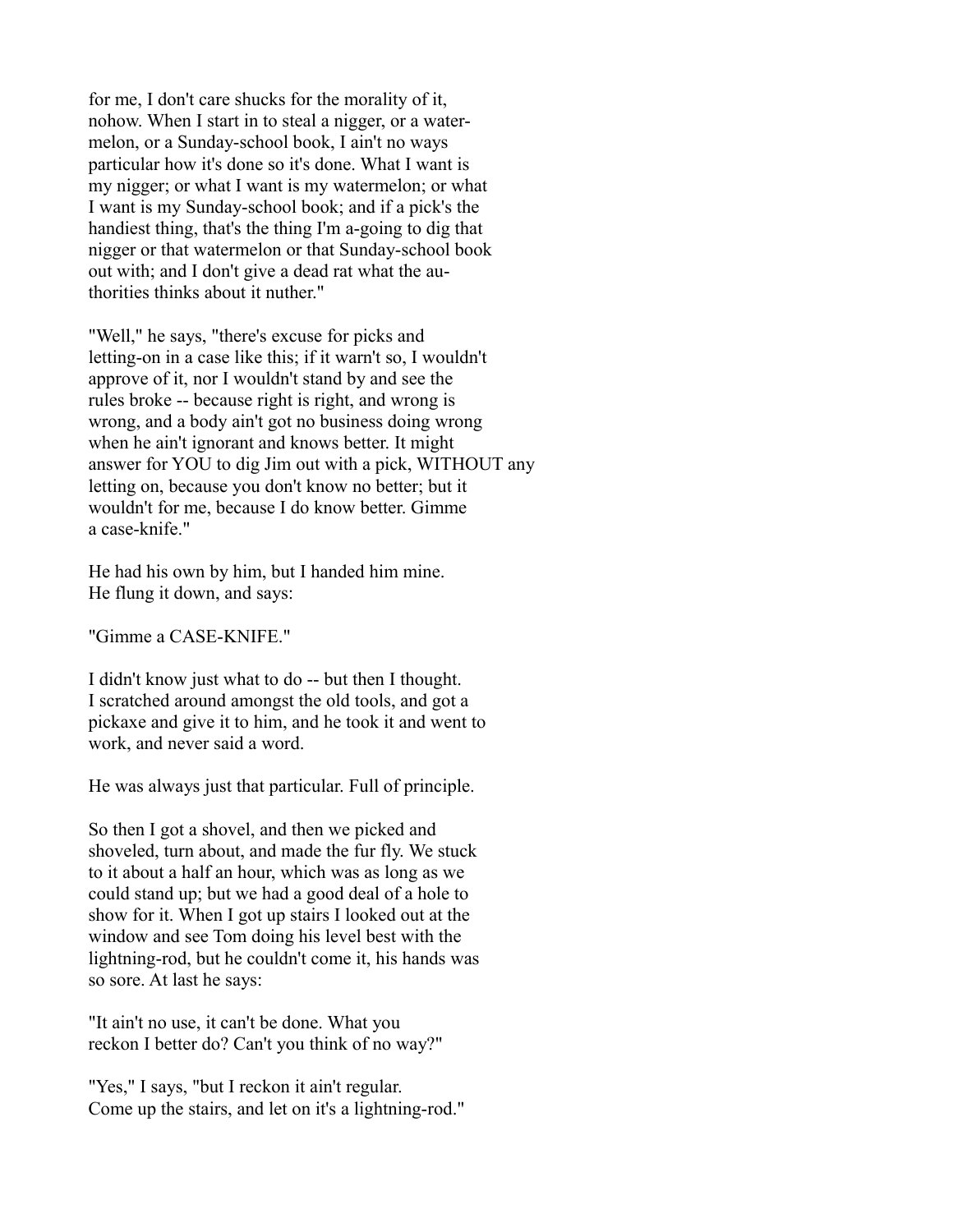So he done it.

Next day Tom stole a pewter spoon and a brass candlestick in the house, for to make some pens for Jim out of, and six tallow candles; and I hung around the nigger cabins and laid for a chance, and stole three tin plates. Tom says it wasn't enough; but I said nobody wouldn't ever see the plates that Jim throwed out, because they'd fall in the dog-fennel and jimpson weeds under the window-hole -- then we could tote them back and he could use them over again. So Tom was satisfied. Then he says:

"Now, the thing to study out is, how to get the things to Jim."

"Take them in through the hole," I says, "when we get it done."

He only just looked scornful, and said something about nobody ever heard of such an idiotic idea, and then he went to studying. By and by he said he had ciphered out two or three ways, but there warn't no need to decide on any of them yet. Said we'd got to post Jim first.

That night we went down the lightning-rod a little after ten, and took one of the candles along, and listened under the window-hole, and heard Jim snoring; so we pitched it in, and it didn't wake him. Then we whirled in with the pick and shovel, and in about two hours and a half the job was done. We crept in under Jim's bed and into the cabin, and pawed around and found the candle and lit it, and stood over Jim awhile, and found him looking hearty and healthy, and then we woke him up gentle and gradual. He was so glad to see us he most cried; and called us honey, and all the pet names he could think of; and was for having us hunt up a cold-chisel to cut the chain off of his leg with right away, and clearing out without losing any time. But Tom he showed him how unregular it would be, and set down and told him all about our plans, and how we could alter them in a minute any time there was an alarm; and not to be the least afraid, because we would see he got away, SURE. So Jim he said it was all right, and we set there and talked over old times awhile, and then Tom asked a lot of questions, and when Jim told him Uncle Silas come in every day or two to pray with him, and Aunt Sally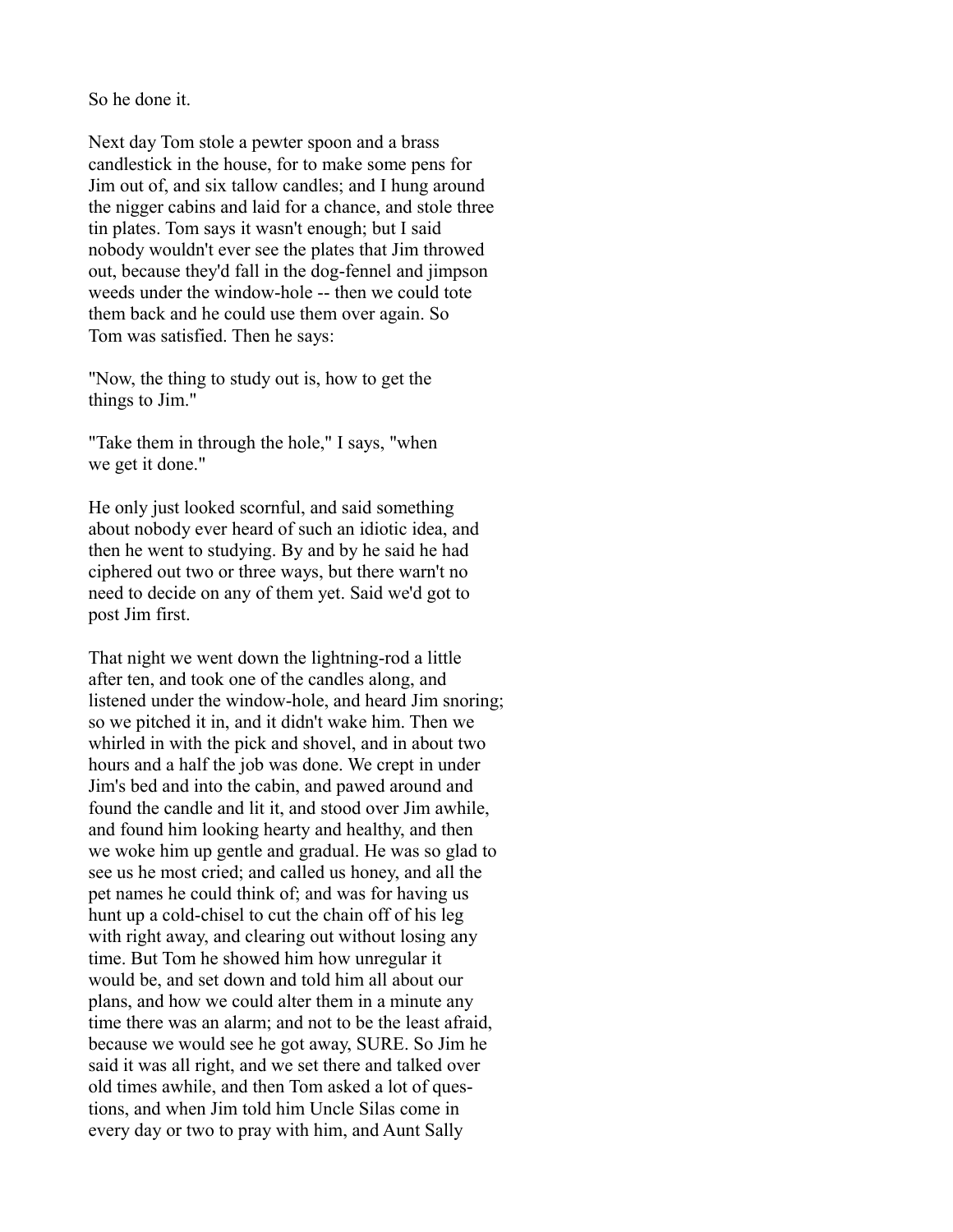come in to see if he was comfortable and had plenty to eat, and both of them was kind as they could be, Tom says:

"NOW I know how to fix it. We'll send you some things by them."

I said, "Don't do nothing of the kind; it's one of the most jackass ideas I ever struck;" but he never paid no attention to me; went right on. It was his way when he'd got his plans set.

So he told Jim how we'd have to smuggle in the rope-ladder pie and other large things by Nat, the nigger that fed him, and he must be on the lookout, and not be surprised, and not let Nat see him open them; and we would put small things in uncle's coatpockets and he must steal them out; and we would tie things to aunt's apron-strings or put them in her apron-pocket, if we got a chance; and told him what they would be and what they was for. And told him how to keep a journal on the shirt with his blood, and all that. He told him everything. Jim he couldn't see no sense in the most of it, but he allowed we was white folks and knowed better than him; so he was satisfied, and said he would do it all just as Tom said.

Jim had plenty corn-cob pipes and tobacco; so we had a right down good sociable time; then we crawled out through the hole, and so home to bed, with hands that looked like they'd been chawed. Tom was in high spirits. He said it was the best fun he ever had in his life, and the most intellectural; and said if he only could see his way to it we would keep it up all the rest of our lives and leave Jim to our children to get out; for he believed Jim would come to like it better and better the more he got used to it. He said that in that way it could be strung out to as much as eighty year, and would be the best time on record. And he said it would make us all celebrated that had a hand in it.

In the morning we went out to the woodpile and chopped up the brass candlestick into handy sizes, and Tom put them and the pewter spoon in his pocket. Then we went to the nigger cabins, and while I got Nat's notice off, Tom shoved a piece of candlestick into the middle of a corn-pone that was in Jim's pan, and we went along with Nat to see how it would work,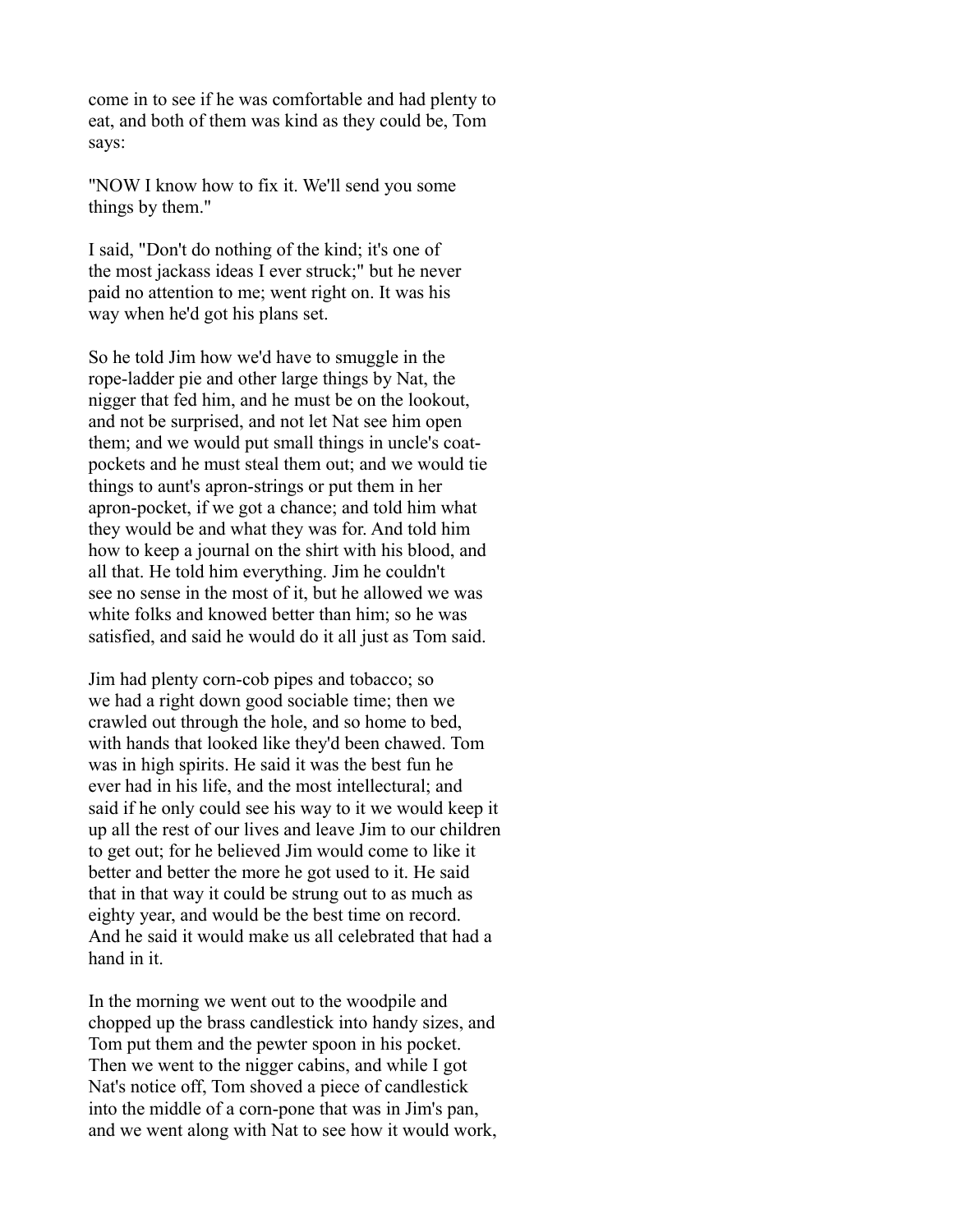and it just worked noble; when Jim bit into it it most mashed all his teeth out; and there warn't ever anything could a worked better. Tom said so himself. Jim he never let on but what it was only just a piece of rock or something like that that's always getting into bread, you know; but after that he never bit into nothing but what he jabbed his fork into it in three or four places first.

And whilst we was a-standing there in the dimmish light, here comes a couple of the hounds bulging in from under Jim's bed; and they kept on piling in till there was eleven of them, and there warn't hardly room in there to get your breath. By jings, we forgot to fasten that lean-to door! The nigger Nat he only just hollered "Witches" once, and keeled over on to the floor amongst the dogs, and begun to groan like he was dying. Tom jerked the door open and flung out a slab of Jim's meat, and the dogs went for it, and in two seconds he was out himself and back again and shut the door, and I knowed he'd fixed the other door too. Then he went to work on the nigger, coaxing him and petting him, and asking him if he'd been imagining he saw something again. He raised up, and blinked his eyes around, and says:

"Mars Sid, you'll say I's a fool, but if I didn't b'lieve I see most a million dogs, er devils, er some'n, I wisht I may die right heah in dese tracks. I did, mos' sholy. Mars Sid, I FELT um -- I FELT um, sah; dey was all over me. Dad fetch it, I jis' wisht I could git my han's on one er dem witches jis' wunst - on'y jis' wunst -- it's all I'd ast. But mos'ly I wisht dey'd lemme 'lone, I does."

Tom says:

"Well, I tell you what I think. What makes them come here just at this runaway nigger's breakfast-time? It's because they're hungry; that's the reason. You make them a witch pie; that's the thing for YOU to do."

"But my lan', Mars Sid, how's I gwyne to make 'm a witch pie? I doan' know how to make it. I hain't ever hearn er sich a thing b'fo'."

"Well, then, I'll have to make it myself."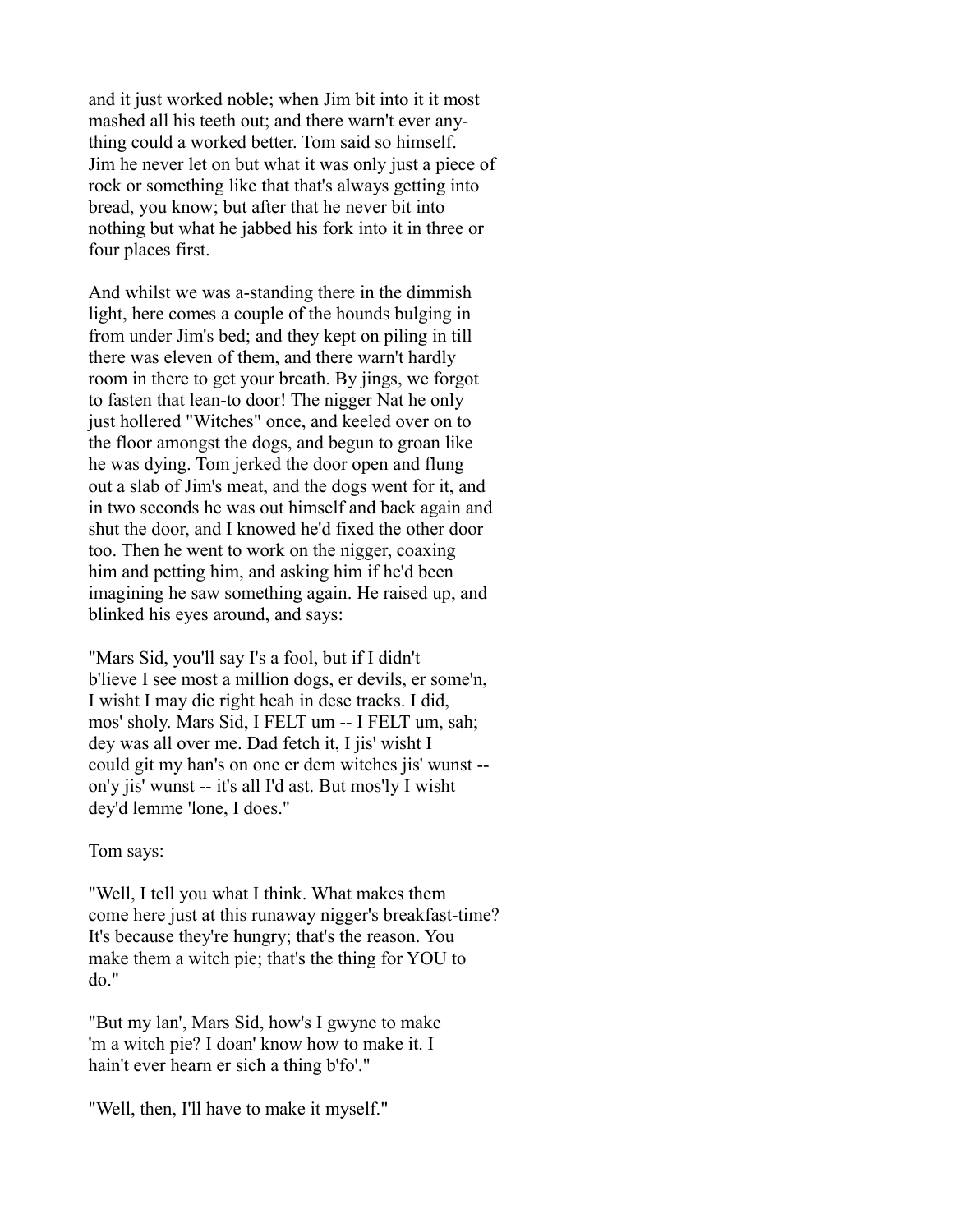"Will you do it, honey? -- Qwill you? I'll wusshup de groun' und' yo' foot, I will!"

"All right, I'll do it, seeing it's you, and you've been good to us and showed us the runaway nigger. But you got to be mighty careful. When we come around, you turn your back; and then whatever we've put in the pan, don't you let on you see it at all. And don't you look when Jim unloads the pan -- something might happen, I don't know what. And above all, don't you HANDLE the witch-things."

"HANNEL 'm, Mars Sid? What IS you a-talkin' 'bout? I wouldn' lay de weight er my finger on um, not f'r ten hund'd thous'n billion dollars, I wouldn't."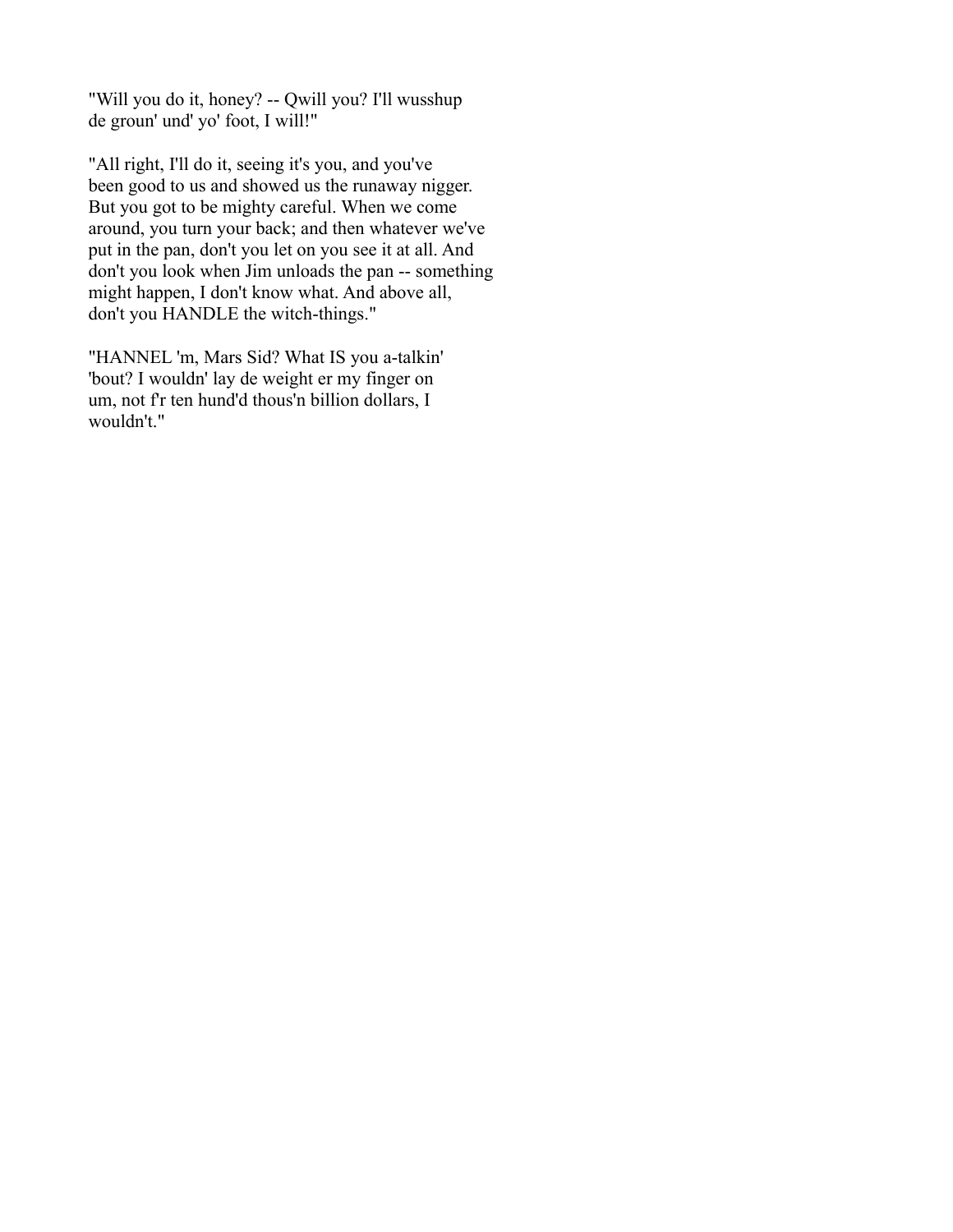## CHAPTER XXXVII.

THAT was all fixed. So then we went away and went to the rubbage-pile in the back yard, where they keep the old boots, and rags, and pieces of bottles, and wore-out tin things, and all such truck, and scratched around and found an old tin washpan, and stopped up the holes as well as we could, to bake the pie in, and took it down cellar and stole it full of flour and started for breakfast, and found a couple of shingle-nails that Tom said would be handy for a prisoner to scrabble his name and sorrows on the dungeon walls with, and dropped one of them in Aunt Sally's apron-pocket which was hanging on a chair, and t'other we stuck in the band of Uncle Silas's hat, which was on the bureau, because we heard the children say their pa and ma was going to the runaway nigger's house this morning, and then went to breakfast, and Tom dropped the pewter spoon in Uncle Silas's coat-pocket, and Aunt Sally wasn't come yet, so we had to wait a little while.

And when she come she was hot and red and cross, and couldn't hardly wait for the blessing; and then she went to sluicing out coffee with one hand and cracking the handiest child's head with her thimble with the other, and says:

"I've hunted high and I've hunted low, and it does beat all what HAS become of your other shirt."

My heart fell down amongst my lungs and livers and things, and a hard piece of corn-crust started down my throat after it and got met on the road with a cough, and was shot across the table, and took one of the children in the eye and curled him up like a fishing-worm, and let a cry out of him the size of a warwhoop, and Tom he turned kinder blue around the gills, and it all amounted to a considerable state of things for about a quarter of a minute or as much as that, and I would a sold out for half price if there was a bidder. But after that we was all right again -- it was the sudden surprise of it that knocked us so kind of cold. Uncle Silas he says:

"It's most uncommon curious, I can't understand it. I know perfectly well I took it OFF, because --"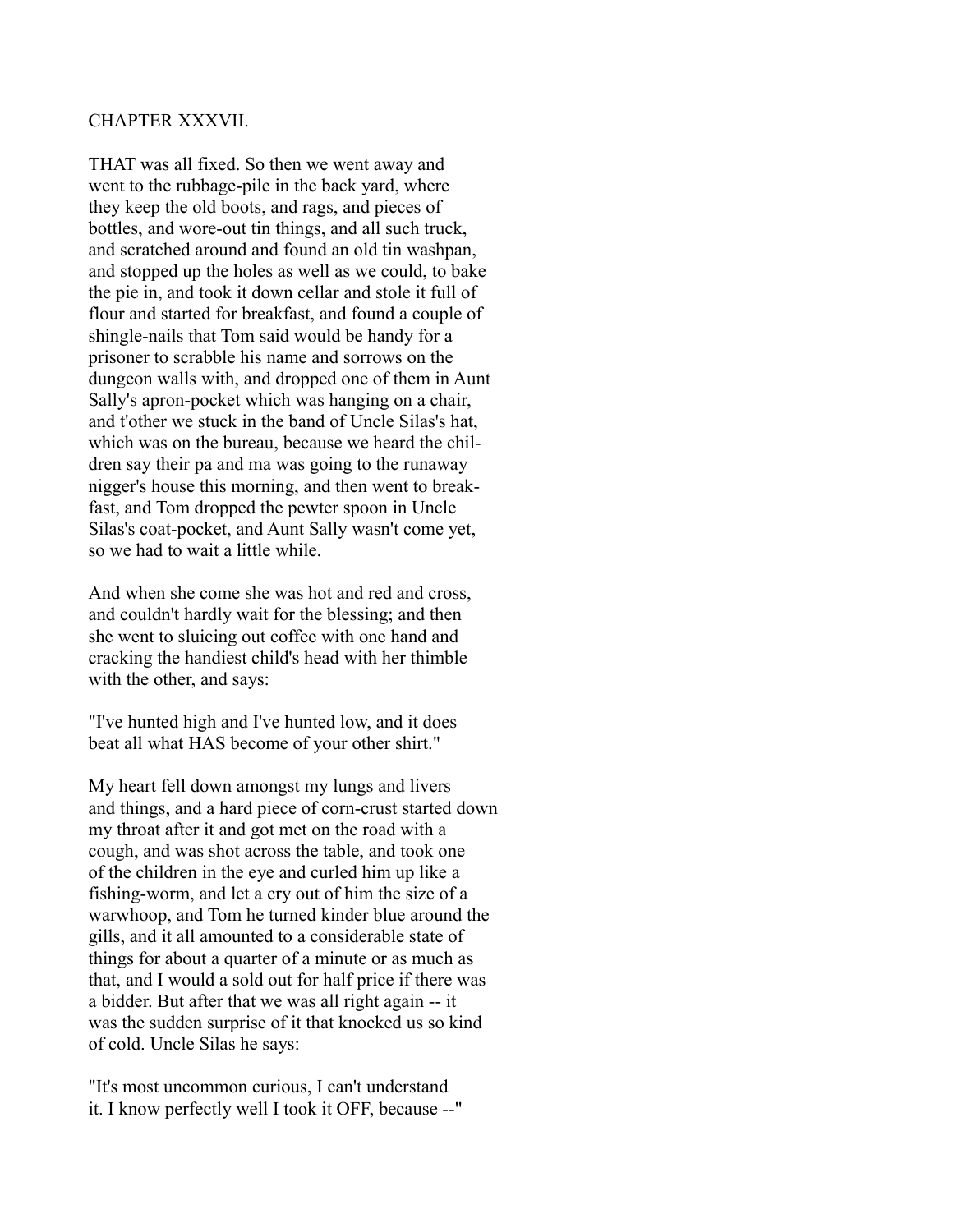"Because you hain't got but one ON. Just LISTEN at the man! I know you took it off, and know it by a better way than your wool-gethering memory, too, because it was on the clo's-line yesterday -- I see it there myself. But it's gone, that's the long and the short of it, and you'll just have to change to a red flann'l one till I can get time to make a new one. And it 'll be the third I've made in two years. It just keeps a body on the jump to keep you in shirts; and whatever you do manage to DO with 'm all is more'n I can make out. A body 'd think you WOULD learn to take some sort of care of 'em at your time of life."

"I know it, Sally, and I do try all I can. But it oughtn't to be altogether my fault, because, you know, I don't see them nor have nothing to do with them except when they're on me; and I don't believe I've ever lost one of them OFF of me."

"Well, it ain't YOUR fault if you haven't, Silas; you'd a done it if you could, I reckon. And the shirt ain't all that's gone, nuther. Ther's a spoon gone; and THAT ain't all. There was ten, and now ther's only nine. The calf got the shirt, I reckon, but the calf never took the spoon, THAT'S certain."

"Why, what else is gone, Sally?"

"Ther's six CANDLES gone -- that's what. The rats could a got the candles, and I reckon they did; I wonder they don't walk off with the whole place, the way you're always going to stop their holes and don't do it; and if they warn't fools they'd sleep in your hair, Silas -- YOU'D never find it out; but you can't lay the SPOON on the rats, and that I know."

"Well, Sally, I'm in fault, and I acknowledge it; I've been remiss; but I won't let to-morrow go by without stopping up them holes."

"Oh, I wouldn't hurry; next year 'll do. Matilda Angelina Araminta PHELPS!"

Whack comes the thimble, and the child snatches her claws out of the sugar-bowl without fooling around any. Just then the nigger woman steps on to the passage, and says:

"Missus, dey's a sheet gone."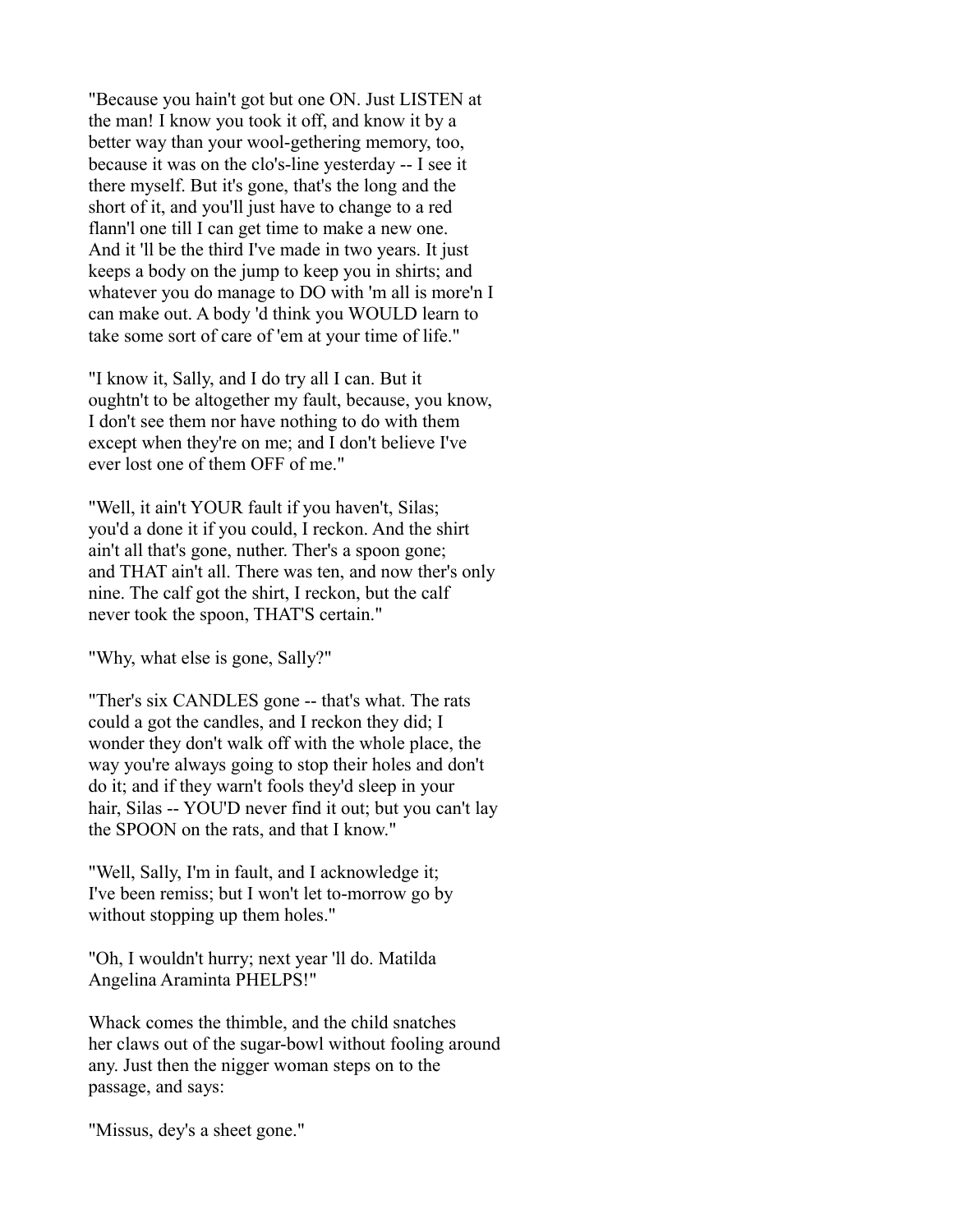"A SHEET gone! Well, for the land's sake!"

"I'll stop up them holes to-day," says Uncle Silas, looking sorrowful.

"Oh, DO shet up! -- s'pose the rats took the SHEET? WHERE'S it gone, Lize?"

"Clah to goodness I hain't no notion, Miss' Sally. She wuz on de clo'sline yistiddy, but she done gone: she ain' dah no mo' now."

"I reckon the world IS coming to an end. I NEVER see the beat of it in all my born days. A shirt, and a sheet, and a spoon, and six can --"

"Missus," comes a young yaller wench, "dey's a brass cannelstick miss'n."

"Cler out from here, you hussy, er I'll take a skillet to ye!"

Well, she was just a-biling. I begun to lay for a chance; I reckoned I would sneak out and go for the woods till the weather moderated. She kept a-raging right along, running her insurrection all by herself, and everybody else mighty meek and quiet; and at last Uncle Silas, looking kind of foolish, fishes up that spoon out of his pocket. She stopped, with her mouth open and her hands up; and as for me, I wished I was in Jeruslem or somewheres. But not long, because she says:

"It's JUST as I expected. So you had it in your pocket all the time; and like as not you've got the other things there, too. How'd it get there?"

"I reely don't know, Sally," he says, kind of apologizing, "or you know I would tell. I was astudying over my text in Acts Seventeen before breakfast, and I reckon I put it in there, not noticing, meaning to put my Testament in, and it must be so, because my Testament ain't in; but I'll go and see; and if the Testament is where I had it, I'll know I didn't put it in, and that will show that I laid the Testament down and took up the spoon, and --"

"Oh, for the land's sake! Give a body a rest!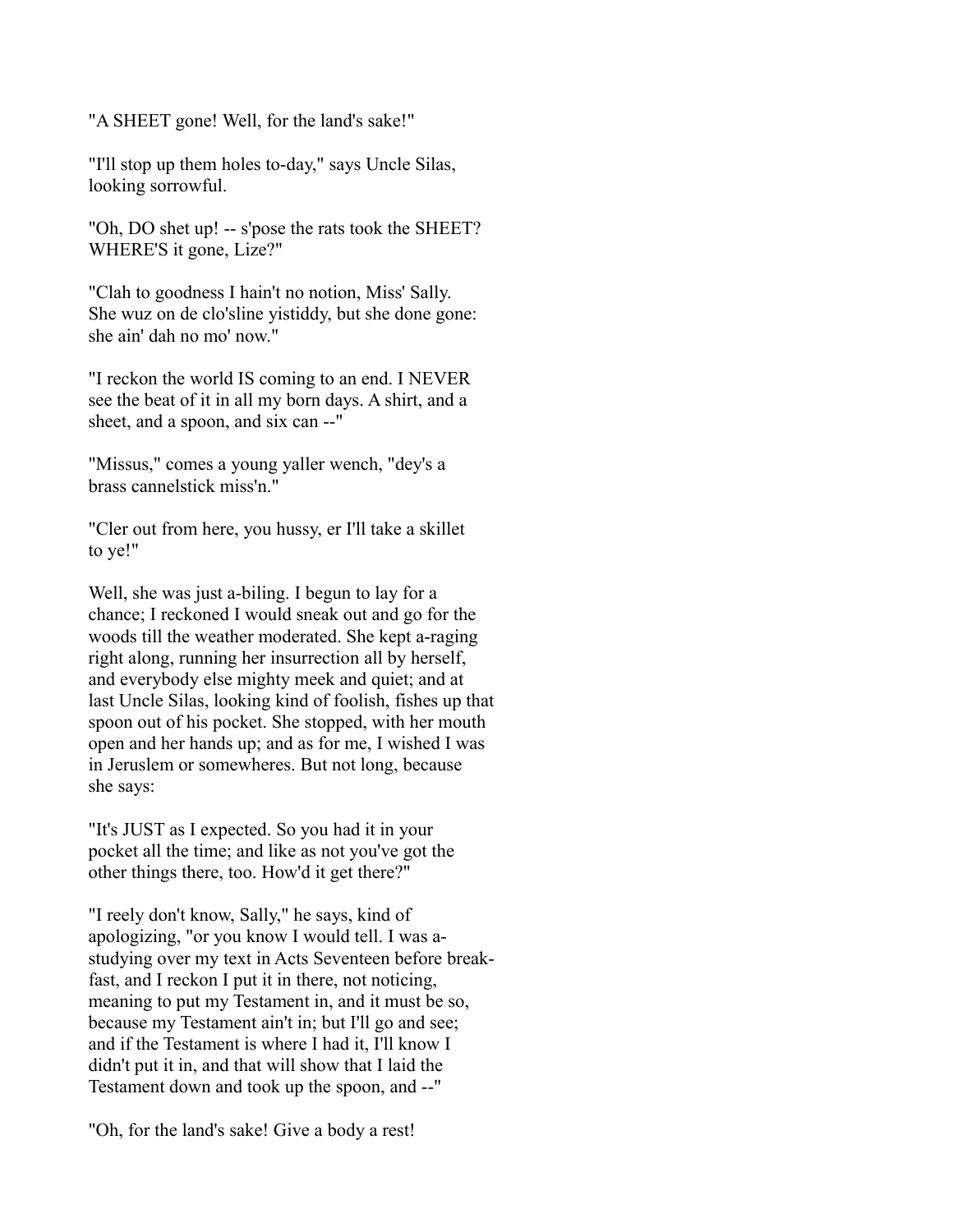Go 'long now, the whole kit and biling of ye; and don't come nigh me again till I've got back my peace of mind."

I'D a heard her if she'd a said it to herself, let alone speaking it out; and I'd a got up and obeyed her if I'd a been dead. As we was passing through the setting-room the old man he took up his hat, and the shingle-nail fell out on the floor, and he just merely picked it up and laid it on the mantel-shelf, and never said nothing, and went out. Tom see him do it, and remembered about the spoon, and says:

"Well, it ain't no use to send things by HIM no more, he ain't reliable." Then he says: "But he done us a good turn with the spoon, anyway, without knowing it, and so we'll go and do him one without HIM knowing it -- stop up his rat-holes."

There was a noble good lot of them down cellar, and it took us a whole hour, but we done the job tight and good and shipshape. Then we heard steps on the stairs, and blowed out our light and hid; and here comes the old man, with a candle in one hand and a bundle of stuff in t'other, looking as absent-minded as year before last. He went a mooning around, first to one rat-hole and then another, till he'd been to them all. Then he stood about five minutes, picking tallowdrip off of his candle and thinking. Then he turns off slow and dreamy towards the stairs, saying:

"Well, for the life of me I can't remember when I done it. I could show her now that I warn't to blame on account of the rats. But never mind -- let it go. I reckon it wouldn't do no good."

And so he went on a-mumbling up stairs, and then we left. He was a mighty nice old man. And always is.

Tom was a good deal bothered about what to do for a spoon, but he said we'd got to have it; so he took a think. When he had ciphered it out he told me how we was to do; then we went and waited around the spoon-basket till we see Aunt Sally coming, and then Tom went to counting the spoons and laying them out to one side, and I slid one of them up my sleeve, and Tom says: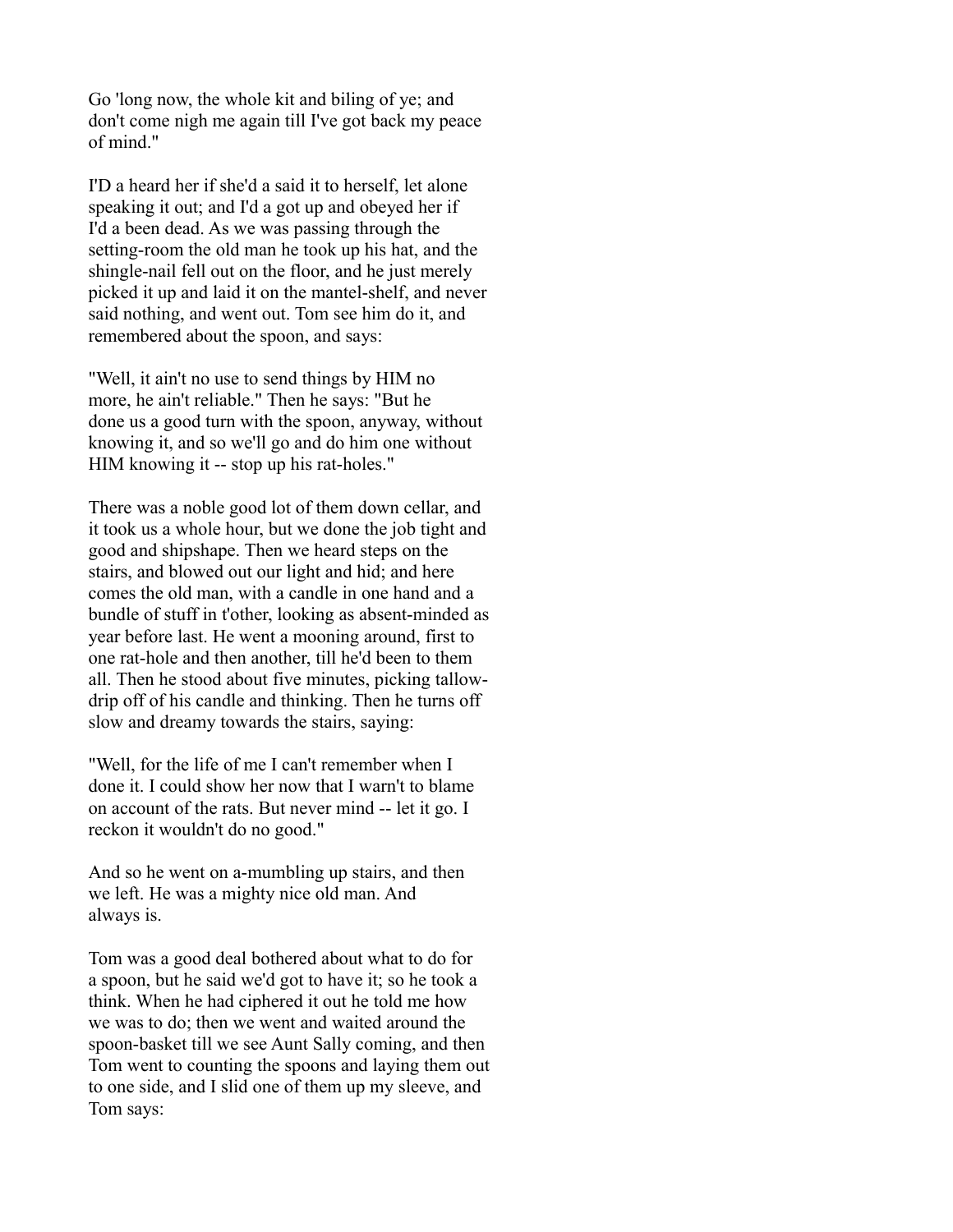"Why, Aunt Sally, there ain't but nine spoons YET."

She says:

"Go 'long to your play, and don't bother me. I know better, I counted 'm myself."

"Well, I've counted them twice, Aunty, and I can't make but nine."

She looked out of all patience, but of course she come to count -- anybody would.

"I declare to gracious ther' AIN'T but nine!" she says. "Why, what in the world -- plague TAKE the things, I'll count 'm again."

So I slipped back the one I had, and when she got done counting, she says:

"Hang the troublesome rubbage, ther's TEN now!" and she looked huffy and bothered both. But Tom says:

"Why, Aunty, I don't think there's ten."

"You numskull, didn't you see me COUNT 'm?"

"I know, but --"

"Well, I'll count 'm AGAIN."

So I smouched one, and they come out nine, same as the other time. Well, she WAS in a tearing way - just a-trembling all over, she was so mad. But she counted and counted till she got that addled she'd start to count in the basket for a spoon sometimes; and so, three times they come out right, and three times they come out wrong. Then she grabbed up the basket and slammed it across the house and knocked the cat galley-west; and she said cle'r out and let her have some peace, and if we come bothering around her again betwixt that and dinner she'd skin us. So we had the odd spoon, and dropped it in her apron-pocket whilst she was a-giving us our sailing orders, and Jim got it all right, along with her shingle nail, before noon. We was very well satisfied with this business, and Tom allowed it was worth twice the trouble it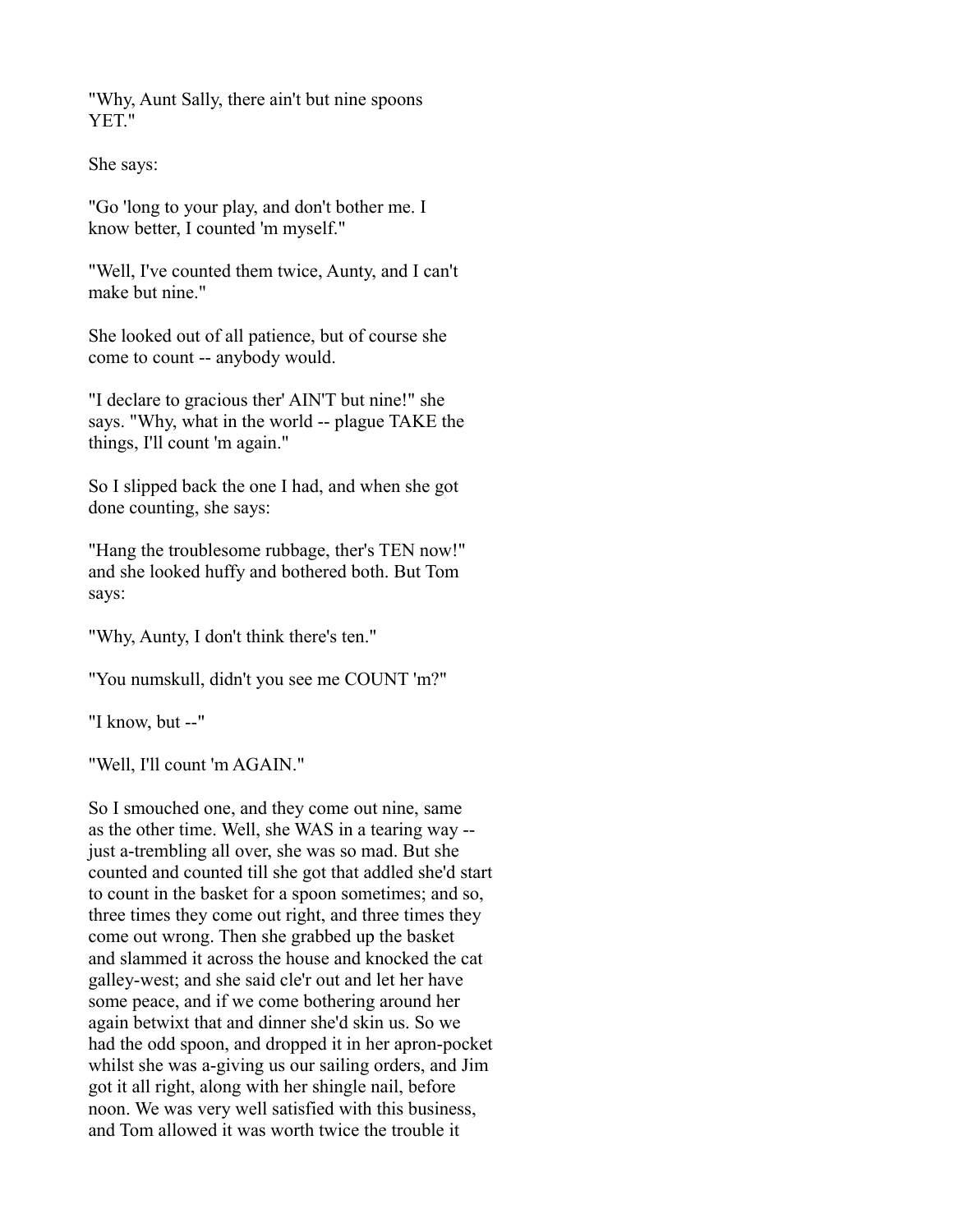took, because he said NOW she couldn't ever count them spoons twice alike again to save her life; and wouldn't believe she'd counted them right if she DID; and said that after she'd about counted her head off for the next three days he judged she'd give it up and offer to kill anybody that wanted her to ever count them any more.

So we put the sheet back on the line that night, and stole one out of her closet; and kept on putting it back and stealing it again for a couple of days till she didn't know how many sheets she had any more, and she didn't CARE, and warn't a-going to bullyrag the rest of her soul out about it, and wouldn't count them again not to save her life; she druther die first.

So we was all right now, as to the shirt and the sheet and the spoon and the candles, by the help of the calf and the rats and the mixed-up counting; and as to the candlestick, it warn't no consequence, it would blow over by and by.

But that pie was a job; we had no end of trouble with that pie. We fixed it up away down in the woods, and cooked it there; and we got it done at last, and very satisfactory, too; but not all in one day; and we had to use up three wash-pans full of flour before we got through, and we got burnt pretty much all over, in places, and eyes put out with the smoke; because, you see, we didn't want nothing but a crust, and we couldn't prop it up right, and she would always cave in. But of course we thought of the right way at last -- which was to cook the ladder, too, in the pie. So then we laid in with Jim the second night, and tore up the sheet all in little strings and twisted them together, and long before daylight we had a lovely rope that you could a hung a person with. We let on it took nine months to make it.

And in the forenoon we took it down to the woods, but it wouldn't go into the pie. Being made of a whole sheet, that way, there was rope enough for forty pies if we'd a wanted them, and plenty left over for soup, or sausage, or anything you choose. We could a had a whole dinner.

But we didn't need it. All we needed was just enough for the pie, and so we throwed the rest away. We didn't cook none of the pies in the wash-pan --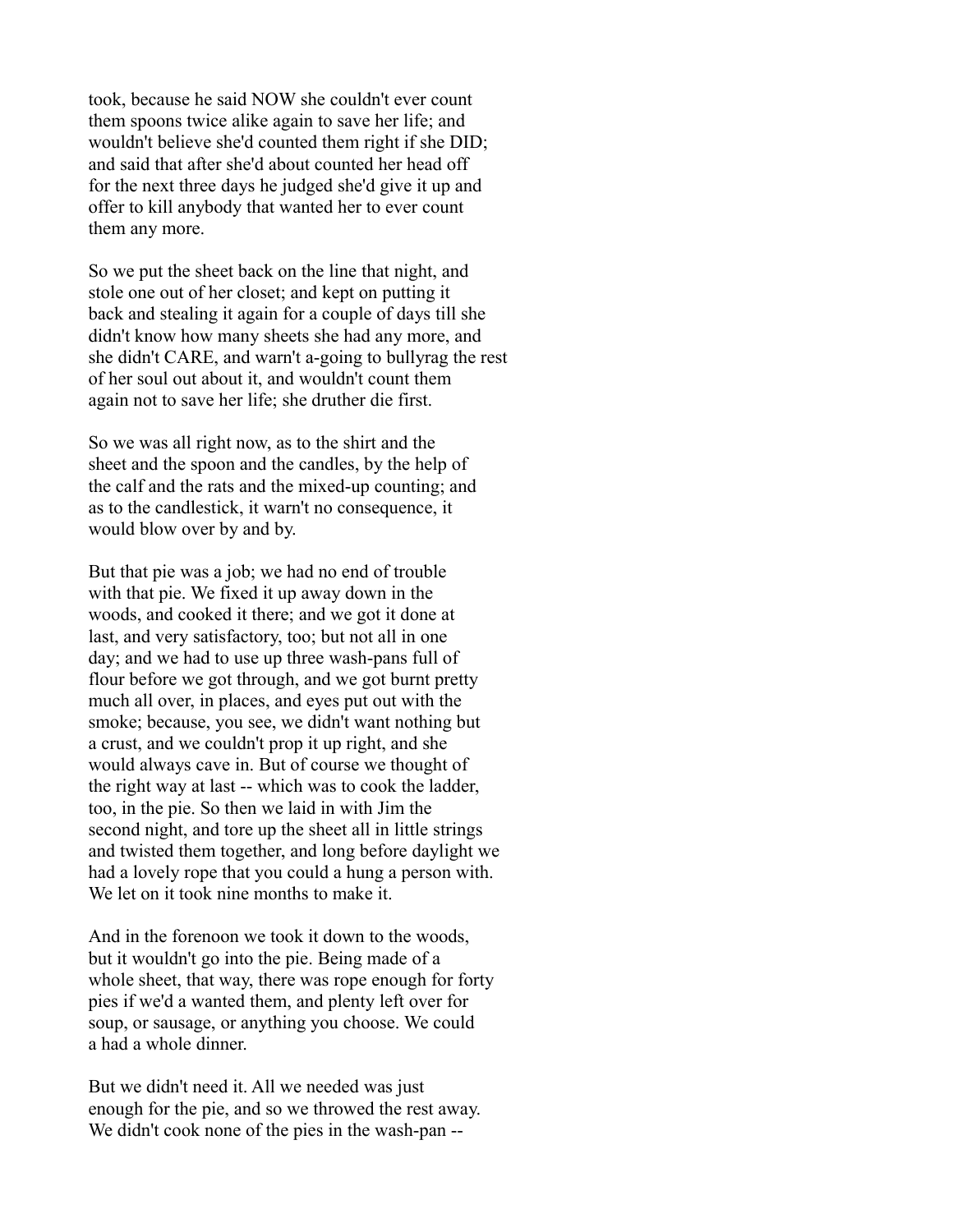afraid the solder would melt; but Uncle Silas he had a noble brass warming-pan which he thought considerable of, because it belonged to one of his ancesters with a long wooden handle that come over from England with William the Conqueror in the Mayflower or one of them early ships and was hid away up garret with a lot of other old pots and things that was valuable, not on account of being any account, because they warn't, but on account of them being relicts, you know, and we snaked her out, private, and took her down there, but she failed on the first pies, because we didn't know how, but she come up smiling on the last one. We took and lined her with dough, and set her in the coals, and loaded her up with rag rope, and put on a dough roof, and shut down the lid, and put hot embers on top, and stood off five foot, with the long handle, cool and comfortable, and in fifteen minutes she turned out a pie that was a satisfaction to look at. But the person that et it would want to fetch a couple of kags of toothpicks along, for if that rope ladder wouldn't cramp him down to business I don't know nothing what I'm talking about, and lay him in enough stomach-ache to last him till next time, too.

Nat didn't look when we put the witch pie in Jim's pan; and we put the three tin plates in the bottom of the pan under the vittles; and so Jim got everything all right, and as soon as he was by himself he busted into the pie and hid the rope ladder inside of his straw tick, and scratched some marks on a tin plate and throwed it out of the window-hole.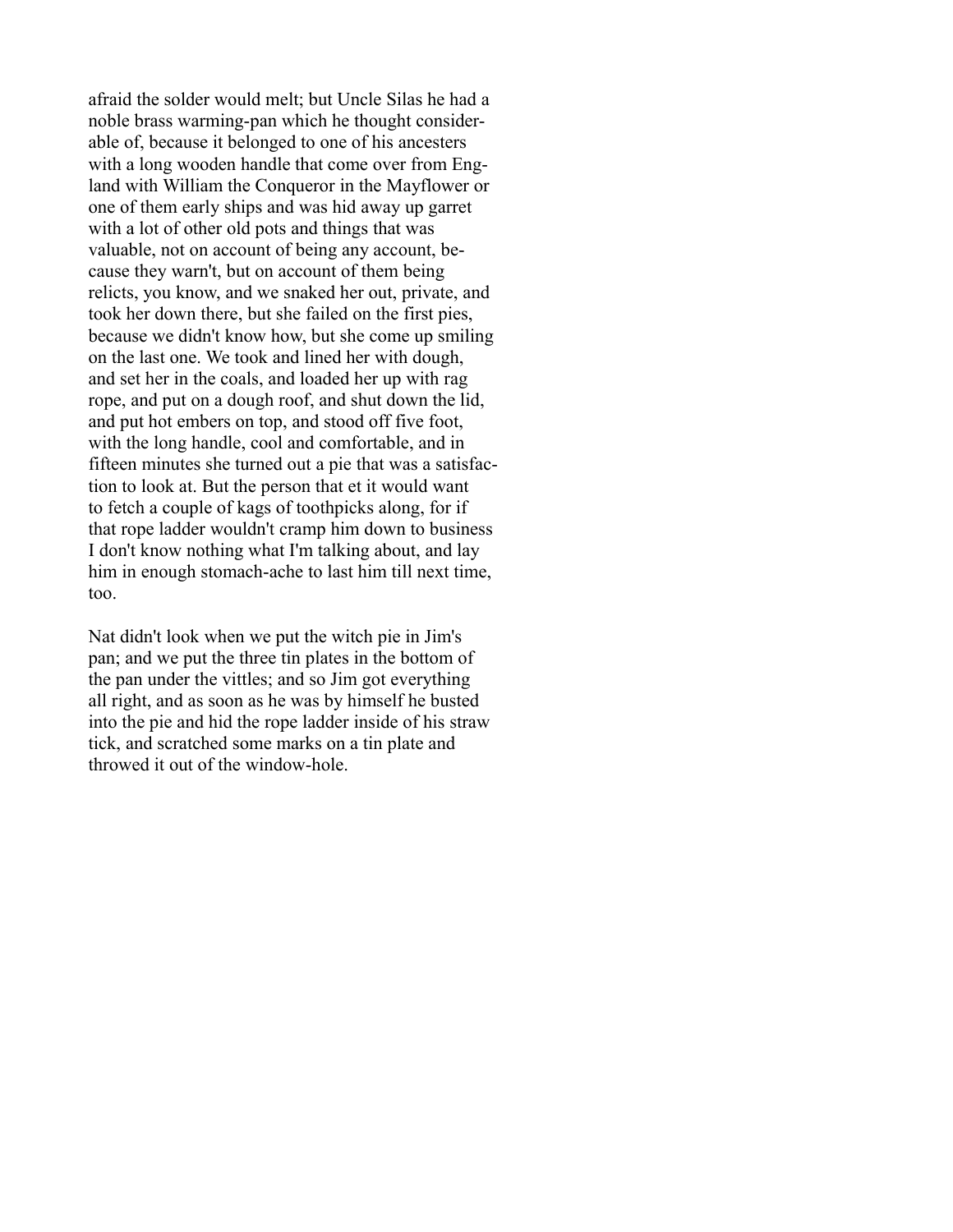## CHAPTER XXXVIII.

MAKING them pens was a distressid tough job, and so was the saw; and Jim allowed the inscription was going to be the toughest of all. That's the one which the prisoner has to scrabble on the wall. But he had to have it; Tom said he'd GOT to; there warn't no case of a state prisoner not scrabbling his inscription to leave behind, and his coat of arms.

"Look at Lady Jane Grey," he says; "look at Gilford Dudley; look at old Northumberland! Why, Huck, s'pose it IS considerble trouble? -- what you going to do? -- how you going to get around it? Jim's GOT to do his inscription and coat of arms. They all do."

Jim says:

"Why, Mars Tom, I hain't got no coat o' arm; I hain't got nuffn but dish yer ole shirt, en you knows I got to keep de journal on dat."

"Oh, you don't understand, Jim; a coat of arms is very different."

"Well," I says, "Jim's right, anyway, when he says he ain't got no coat of arms, because he hain't."

"I reckon I knowed that," Tom says, "but you bet he'll have one before he goes out of this -- because he's going out RIGHT, and there ain't going to be no flaws in his record."

So whilst me and Jim filed away at the pens on a brickbat apiece, Jim a-making his'n out of the brass and I making mine out of the spoon, Tom set to work to think out the coat of arms. By and by he said he'd struck so many good ones he didn't hardly know which to take, but there was one which he reckoned he'd decide on. He says:

"On the scutcheon we'll have a bend OR in the dexter base, a saltire MURREY in the fess, with a dog, couchant, for common charge, and under his foot a chain embattled, for slavery, with a chevron VERT in a chief engrailed, and three invected lines on a field AZURE, with the nombril points rampant on a dancette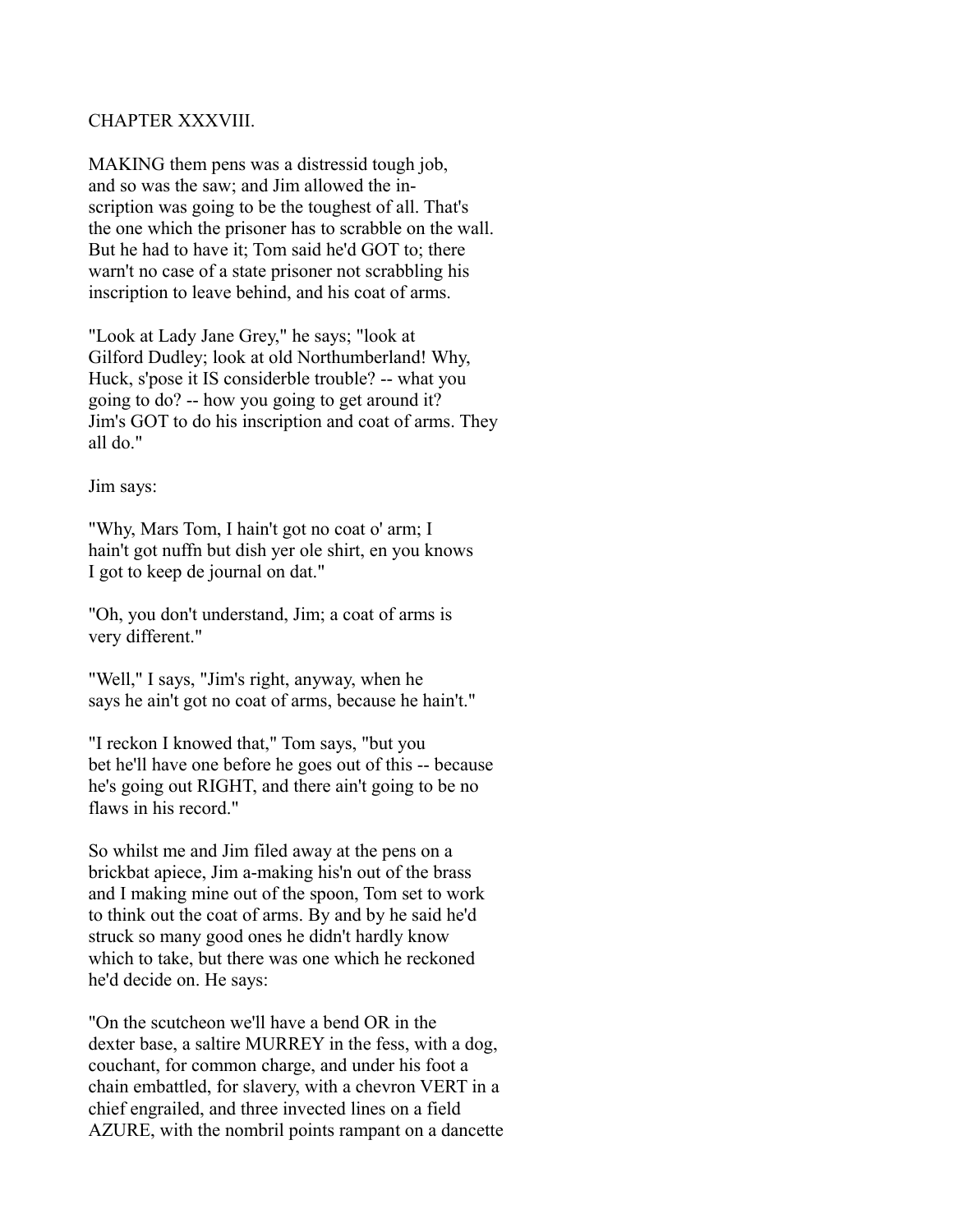indented; crest, a runaway nigger, SABLE, with his bundle over his shoulder on a bar sinister; and a couple of gules for supporters, which is you and me; motto, MAGGIORE FRETTA, MINORE OTTO. Got it out of a book -- means the more haste the less speed."

"Geewhillikins," I says, "but what does the rest of it mean?"

"We ain't got no time to bother over that," he says; "we got to dig in like all git-out."

"Well, anyway," I says, "what's SOME of it? What's a fess?"

"A fess -- a fess is -- YOU don't need to know what a fess is. I'll show him how to make it when he gets to it."

"Shucks, Tom," I says, "I think you might tell a person. What's a bar sinister?"

"Oh, I don't know. But he's got to have it. All the nobility does."

That was just his way. If it didn't suit him to explain a thing to you, he wouldn't do it. You might pump at him a week, it wouldn't make no difference.

He'd got all that coat of arms business fixed, so now he started in to finish up the rest of that part of the work, which was to plan out a mournful inscription -- said Jim got to have one, like they all done. He made up a lot, and wrote them out on a paper, and read them off, so:

- 1. Here a captive heart busted.
- 2. Here a poor prisoner, forsook by the world and friends, fretted his sorrowful life.
- 3. Here a lonely heart broke, and a worn spirit went to its rest, after thirty-seven years of solitary captivity.
- 4. Here, homeless and friendless, after thirty-seven years of bitter captivity, perished a noble stranger, natural son of Louis XIV.

Tom's voice trembled whilst he was reading them, and he most broke down. When he got done he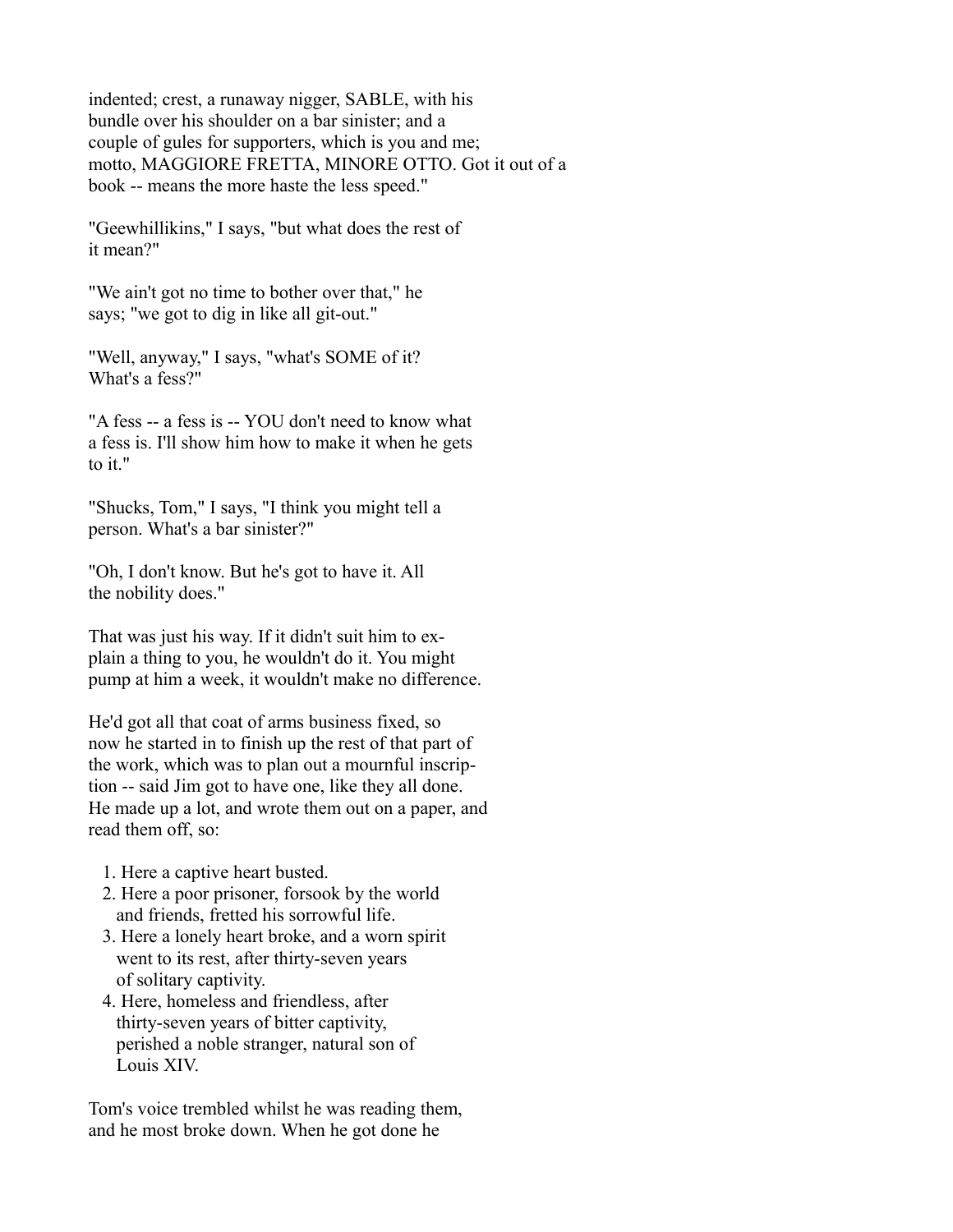couldn't no way make up his mind which one for Jim to scrabble on to the wall, they was all so good; but at last he allowed he would let him scrabble them all on. Jim said it would take him a year to scrabble such a lot of truck on to the logs with a nail, and he didn't know how to make letters, besides; but Tom said he would block them out for him, and then he wouldn't have nothing to do but just follow the lines. Then pretty soon he says:

"Come to think, the logs ain't a-going to do; they don't have log walls in a dungeon: we got to dig the inscriptions into a rock. We'll fetch a rock."

Jim said the rock was worse than the logs; he said it would take him such a pison long time to dig them into a rock he wouldn't ever get out. But Tom said he would let me help him do it. Then he took a look to see how me and Jim was getting along with the pens. It was most pesky tedious hard work and slow, and didn't give my hands no show to get well of the sores, and we didn't seem to make no headway, hardly; so Tom says:

"I know how to fix it. We got to have a rock for the coat of arms and mournful inscriptions, and we can kill two birds with that same rock. There's a gaudy big grindstone down at the mill, and we'll smouch it, and carve the things on it, and file out the pens and the saw on it, too."

It warn't no slouch of an idea; and it warn't no slouch of a grindstone nuther; but we allowed we'd tackle it. It warn't quite midnight yet, so we cleared out for the mill, leaving Jim at work. We smouched the grindstone, and set out to roll her home, but it was a most nation tough job. Sometimes, do what we could, we couldn't keep her from falling over, and she come mighty near mashing us every time. Tom said she was going to get one of us, sure, before we got through. We got her half way; and then we was plumb played out, and most drownded with sweat. We see it warn't no use; we got to go and fetch Jim So he raised up his bed and slid the chain off of the bed-leg, and wrapt it round and round his neck, and we crawled out through our hole and down there, and Jim and me laid into that grindstone and walked her along like nothing; and Tom superintended. He could out-superintend any boy I ever see. He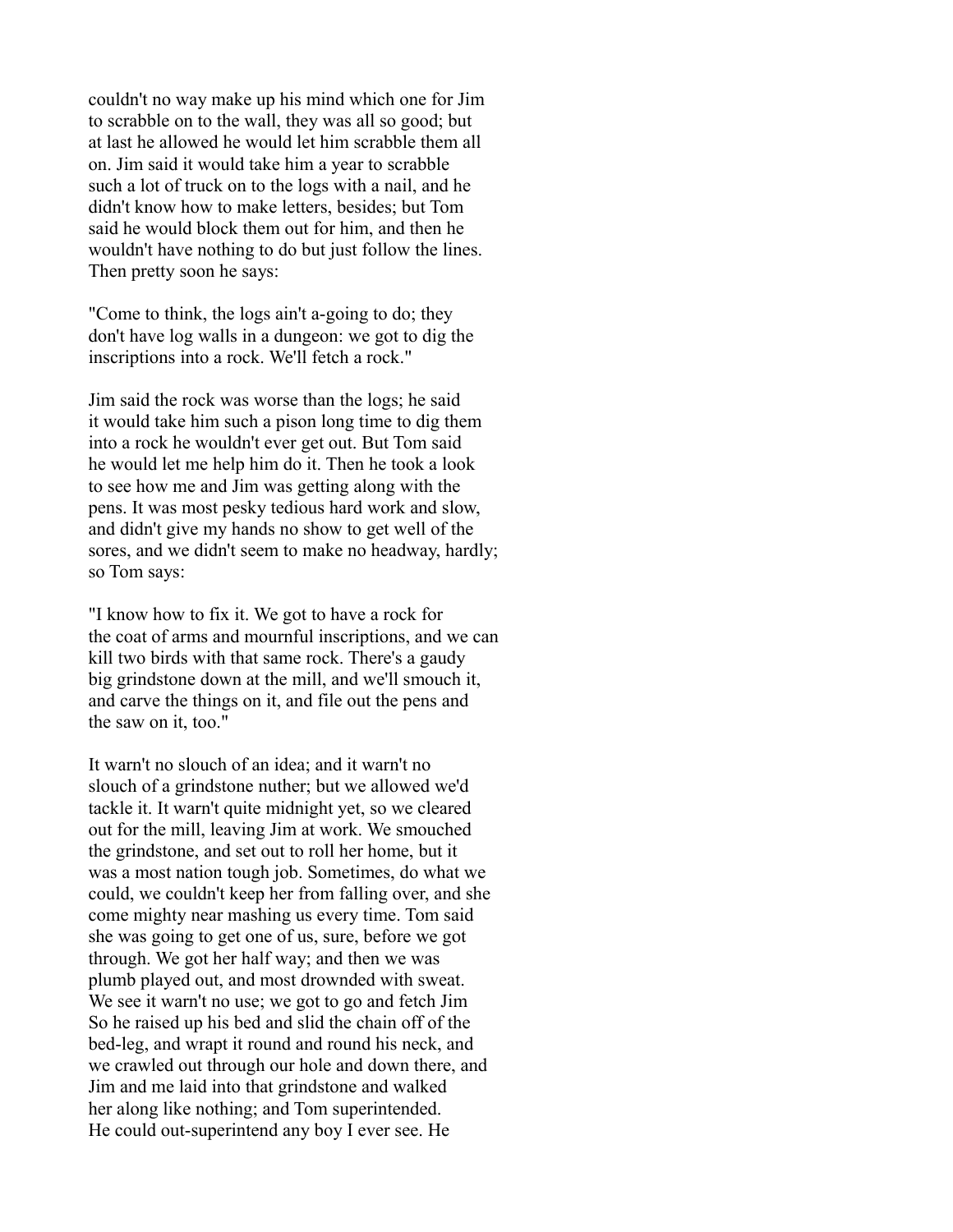knowed how to do everything.

Our hole was pretty big, but it warn't big enough to get the grindstone through; but Jim he took the pick and soon made it big enough. Then Tom marked out them things on it with the nail, and set Jim to work on them, with the nail for a chisel and an iron bolt from the rubbage in the lean-to for a hammer, and told him to work till the rest of his candle quit on him, and then he could go to bed, and hide the grindstone under his straw tick and sleep on it. Then we helped him fix his chain back on the bed-leg, and was ready for bed ourselves. But Tom thought of something, and says:

"You got any spiders in here, Jim?"

"No, sah, thanks to goodness I hain't, Mars Tom."

"All right, we'll get you some."

"But bless you, honey, I doan' WANT none. I's afeard un um. I jis' 's soon have rattlesnakes aroun'."

Tom thought a minute or two, and says:

"It's a good idea. And I reckon it's been done. It MUST a been done; it stands to reason. Yes, it's a prime good idea. Where could you keep it?"

"Keep what, Mars Tom?"

"Why, a rattlesnake."

"De goodness gracious alive, Mars Tom! Why, if dey was a rattlesnake to come in heah I'd take en bust right out thoo dat log wall, I would, wid my head."

Why, Jim, you wouldn't be afraid of it after a little. You could tame it."

"TAME it!"

"Yes -- easy enough. Every animal is grateful for kindness and petting, and they wouldn't THINK of hurting a person that pets them. Any book will tell you that. You try -- that's all I ask; just try for two or three days. Why, you can get him so in a little while that he'll love you; and sleep with you; and won't stay away from you a minute; and will let you wrap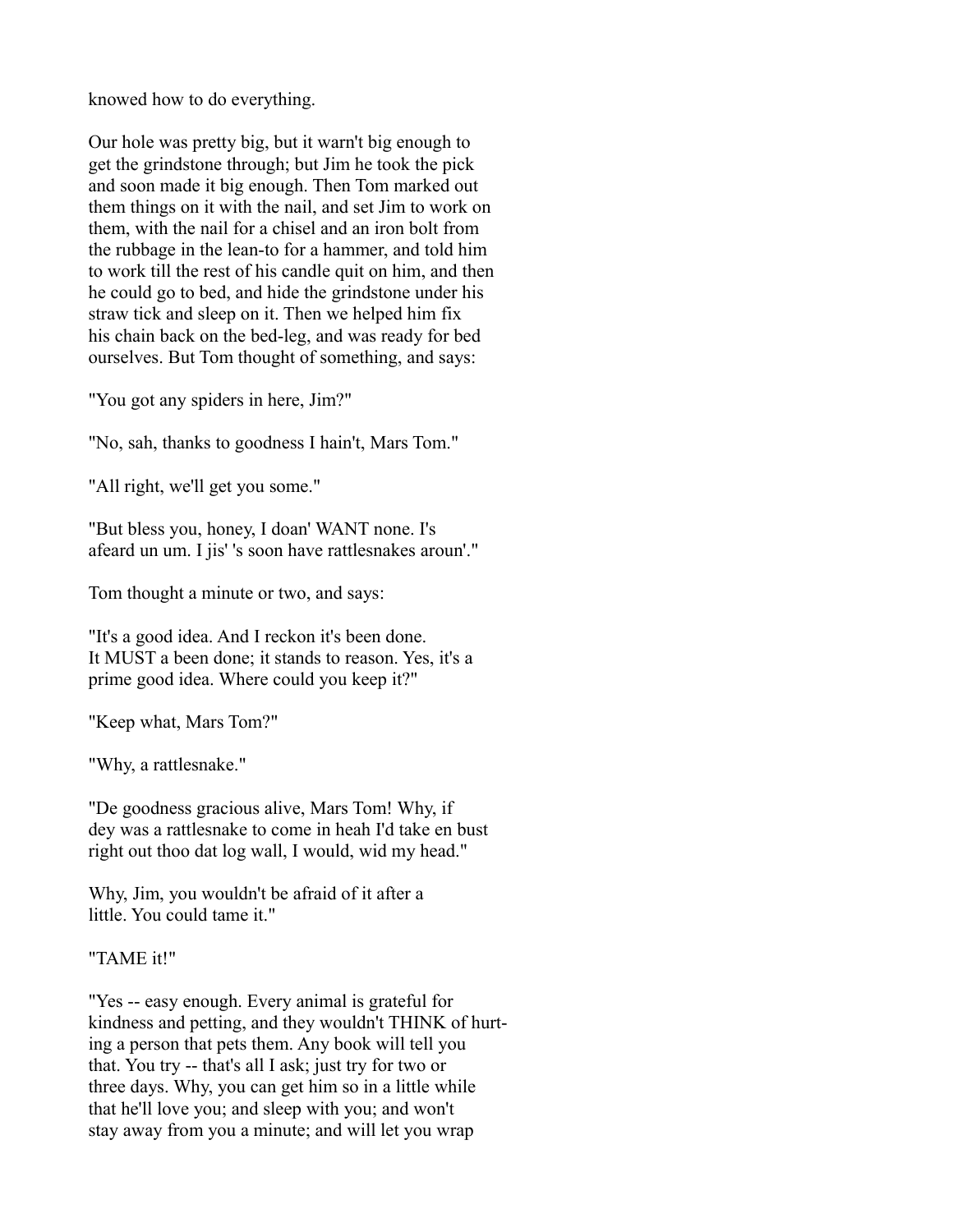him round your neck and put his head in your mouth."

"PLEASE, Mars Tom -- DOAN' talk so! I can't STAN' it! He'd LET me shove his head in my mouf -- fer a favor, hain't it? I lay he'd wait a pow'ful long time 'fo' I AST him. En mo' en dat, I doan' WANT him to sleep wid me."

"Jim, don't act so foolish. A prisoner's GOT to have some kind of a dumb pet, and if a rattlesnake hain't ever been tried, why, there's more glory to be gained in your being the first to ever try it than any other way you could ever think of to save your life."

"Why, Mars Tom, I doan' WANT no sich glory. Snake take 'n bite Jim's chin off, den WHAH is de glory? No, sah, I doan' want no sich doin's."

"Blame it, can't you TRY? I only WANT you to try -- you needn't keep it up if it don't work."

"But de trouble all DONE ef de snake bite me while I's a tryin' him. Mars Tom, I's willin' to tackle mos' anything 'at ain't onreasonable, but ef you en Huck fetches a rattlesnake in heah for me to tame, I's gwyne to LEAVE, dat's SHORE."

"Well, then, let it go, let it go, if you're so bullheaded about it. We can get you some garter-snakes, and you can tie some buttons on their tails, and let on they're rattlesnakes, and I reckon that 'll have to do."

"I k'n stan' DEM, Mars Tom, but blame' 'f I couldn' get along widout um, I tell you dat. I never knowed b'fo' 't was so much bother and trouble to be a prisoner."

"Well, it ALWAYS is when it's done right. You got any rats around here?"

"No, sah, I hain't seed none."

"Well, we'll get you some rats."

"Why, Mars Tom, I doan' WANT no rats. Dey's de dadblamedest creturs to 'sturb a body, en rustle roun' over 'im, en bite his feet, when he's tryin' to sleep, I ever see. No, sah, gimme g'yarter-snakes, 'f I's got to have 'm, but doan' gimme no rats; I hain'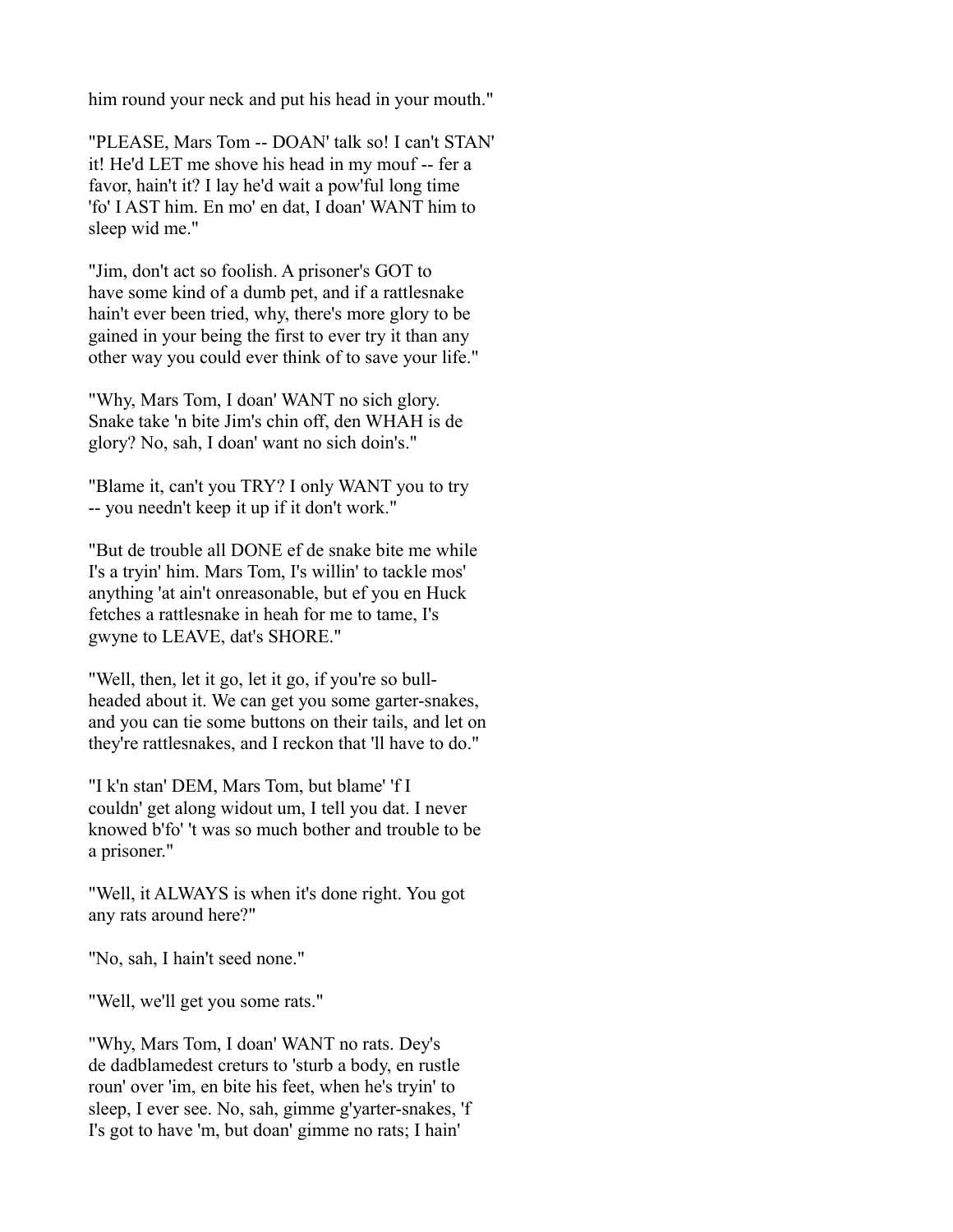got no use f'r um, skasely."

"But, Jim, you GOT to have 'em -- they all do. So don't make no more fuss about it. Prisoners ain't ever without rats. There ain't no instance of it. And they train them, and pet them, and learn them tricks, and they get to be as sociable as flies. But you got to play music to them. You got anything to play music on?"

"I ain' got nuffn but a coase comb en a piece o' paper, en a juice-harp; but I reck'n dey wouldn' take no stock in a juice-harp."

"Yes they would. THEY don't care what kind of music 'tis. A jews-harp's plenty good enough for a rat. All animals like music -- in a prison they dote on it. Specially, painful music; and you can't get no other kind out of a jews-harp. It always interests them; they come out to see what's the matter with you. Yes, you're all right; you're fixed very well. You want to set on your bed nights before you go to sleep, and early in the mornings, and play your jewsharp; play 'The Last Link is Broken' -- that's the thing that 'll scoop a rat quicker 'n anything else; and when you've played about two minutes you'll see all the rats, and the snakes, and spiders, and things begin to feel worried about you, and come. And they'll just fairly swarm over you, and have a noble good time."

"Yes, DEY will, I reck'n, Mars Tom, but what kine er time is JIM havin'? Blest if I kin see de pint. But I'll do it ef I got to. I reck'n I better keep de animals satisfied, en not have no trouble in de house."

Tom waited to think it over, and see if there wasn't nothing else; and pretty soon he says:

"Oh, there's one thing I forgot. Could you raise a flower here, do you reckon?"

"I doan know but maybe I could, Mars Tom; but it's tolable dark in heah, en I ain' got no use f'r no flower, nohow, en she'd be a pow'ful sight o' trouble."

"Well, you try it, anyway. Some other prisoners has done it."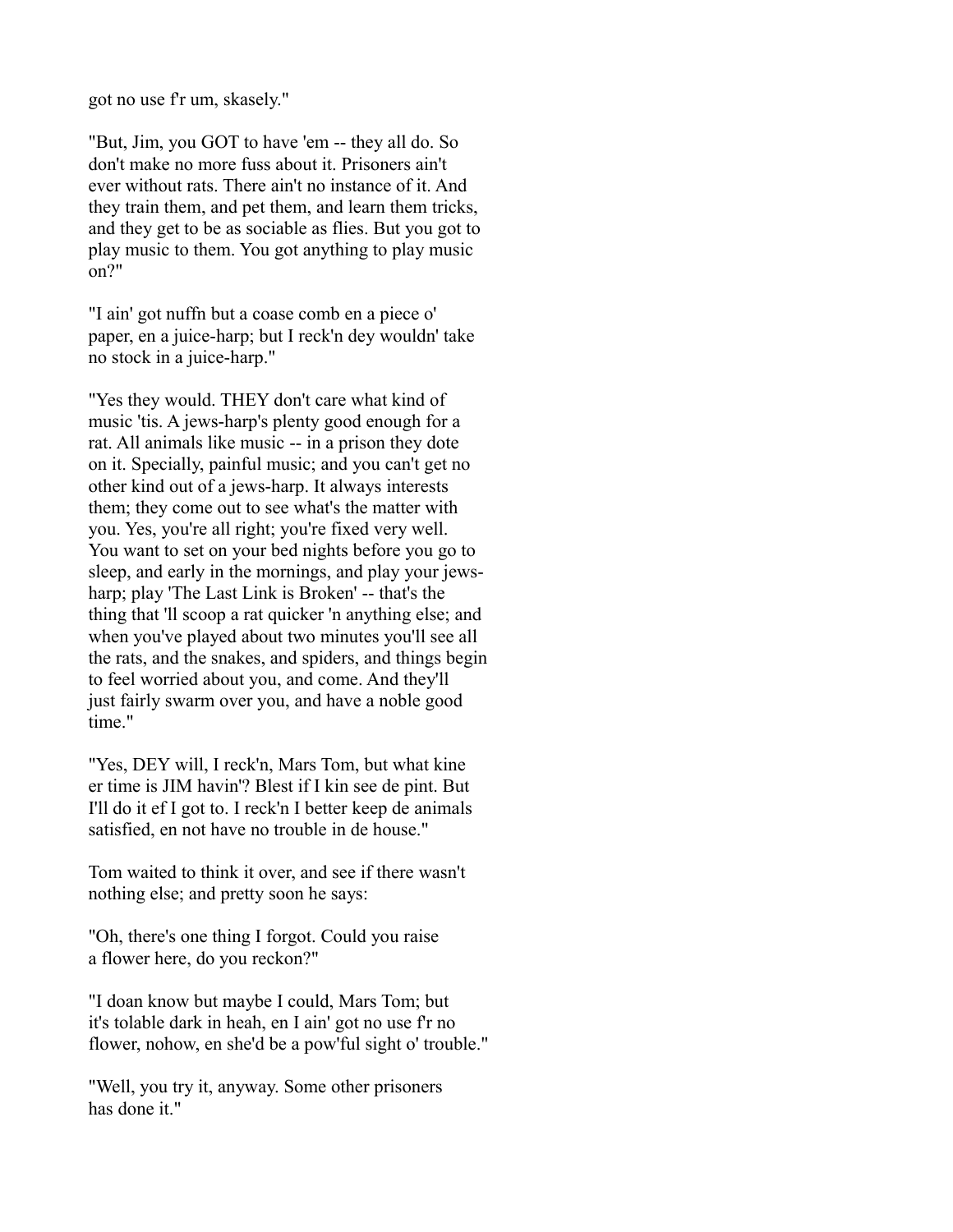"One er dem big cat-tail-lookin' mullen-stalks would grow in heah, Mars Tom, I reck'n, but she wouldn't be wuth half de trouble she'd coss."

"Don't you believe it. We'll fetch you a little one and you plant it in the corner over there, and raise it. And don't call it mullen, call it Pitchiola -- that's its right name when it's in a prison. And you want to water it with your tears."

"Why, I got plenty spring water, Mars Tom."

"You don't WANT spring water; you want to water it with your tears. It's the way they always do."

"Why, Mars Tom, I lay I kin raise one er dem mullen-stalks twyste wid spring water whiles another man's a START'N one wid tears."

"That ain't the idea. You GOT to do it with tears."

"She'll die on my han's, Mars Tom, she sholy will; kase I doan' skasely ever cry."

So Tom was stumped. But he studied it over, and then said Jim would have to worry along the best he could with an onion. He promised he would go to the nigger cabins and drop one, private, in Jim's coffeepot, in the morning. Jim said he would "jis' 's soon have tobacker in his coffee;" and found so much fault with it, and with the work and bother of raising the mullen, and jews-harping the rats, and petting and flattering up the snakes and spiders and things, on top of all the other work he had to do on pens, and inscriptions, and journals, and things, which made it more trouble and worry and responsibility to be a prisoner than anything he ever undertook, that Tom most lost all patience with him; and said he was just loadened down with more gaudier chances than a prisoner ever had in the world to make a name for himself, and yet he didn't know enough to appreciate them, and they was just about wasted on him. So Jim he was sorry, and said he wouldn't behave so no more, and then me and Tom shoved for bed.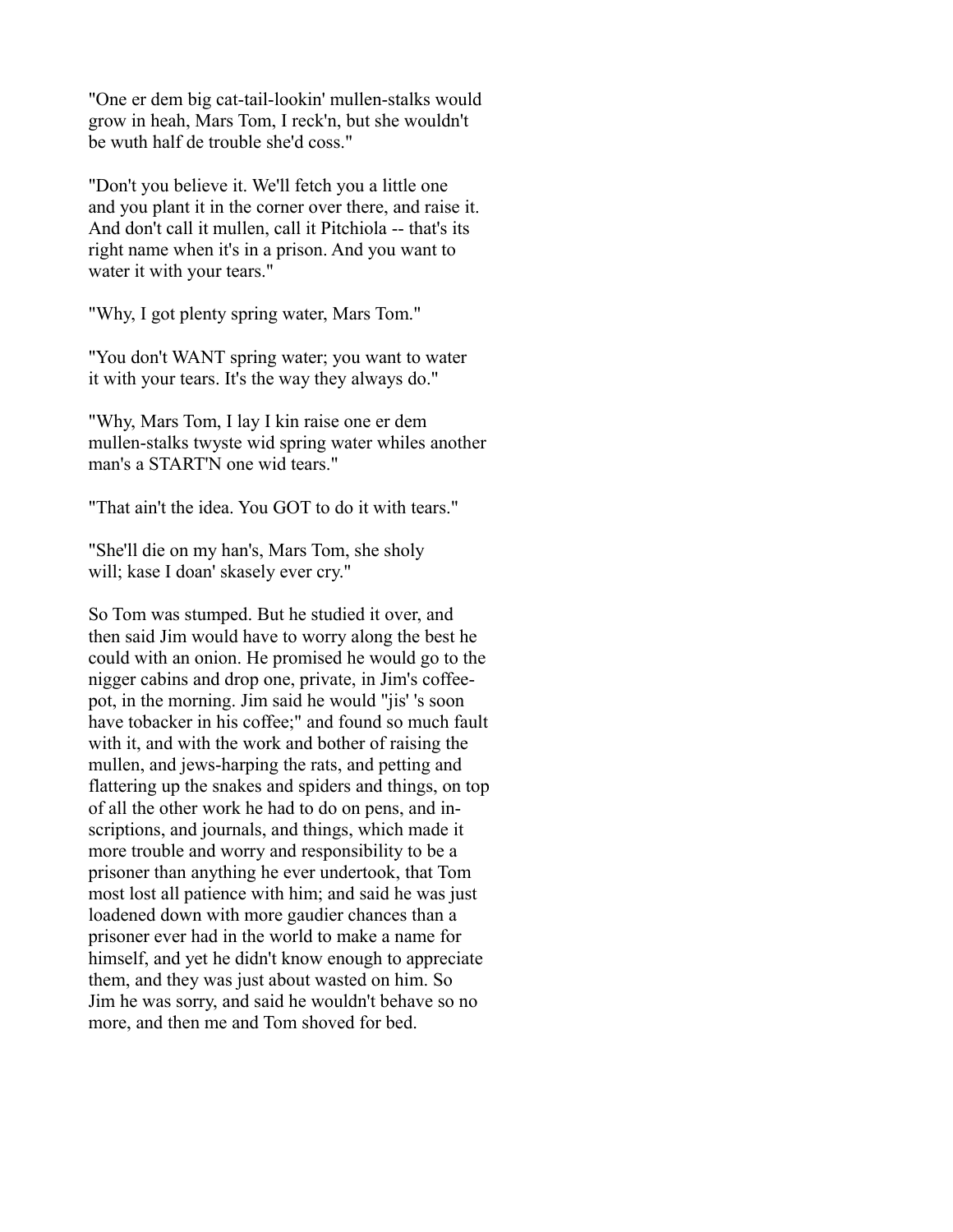## CHAPTER XXXIX.

IN the morning we went up to the village and bought a wire rat-trap and fetched it down, and unstopped the best rat-hole, and in about an hour we had fifteen of the bulliest kind of ones; and then we took it and put it in a safe place under Aunt Sally's bed. But while we was gone for spiders little Thomas Franklin Benjamin Jefferson Elexander Phelps found it there, and opened the door of it to see if the rats would come out, and they did; and Aunt Sally she come in, and when we got back she was a-standing on top of the bed raising Cain, and the rats was doing what they could to keep off the dull times for her. So she took and dusted us both with the hickry, and we was as much as two hours catching another fifteen or sixteen, drat that meddlesome cub, and they warn't the likeliest, nuther, because the first haul was the pick of the flock. I never see a likelier lot of rats than what that first haul was.

We got a splendid stock of sorted spiders, and bugs, and frogs, and caterpillars, and one thing or another; and we like to got a hornet's nest, but we didn't. The family was at home. We didn't give it right up, but stayed with them as long as we could; because we allowed we'd tire them out or they'd got to tire us out, and they done it. Then we got allycumpain and rubbed on the places, and was pretty near all right again, but couldn't set down convenient. And so we went for the snakes, and grabbed a couple of dozen garters and house-snakes, and put them in a bag, and put it in our room, and by that time it was suppertime, and a rattling good honest day's work: and hungry? -- oh, no, I reckon not! And there warn't a blessed snake up there when we went back -- we didn't half tie the sack, and they worked out somehow, and left. But it didn't matter much, because they was still on the premises somewheres. So we judged we could get some of them again. No, there warn't no real scarcity of snakes about the house for a considerable spell. You'd see them dripping from the rafters and places every now and then; and they generly landed in your plate, or down the back of your neck, and most of the time where you didn't want them. Well, they was handsome and striped, and there warn't no harm in a million of them; but that never made no difference to Aunt Sally; she despised snakes, be the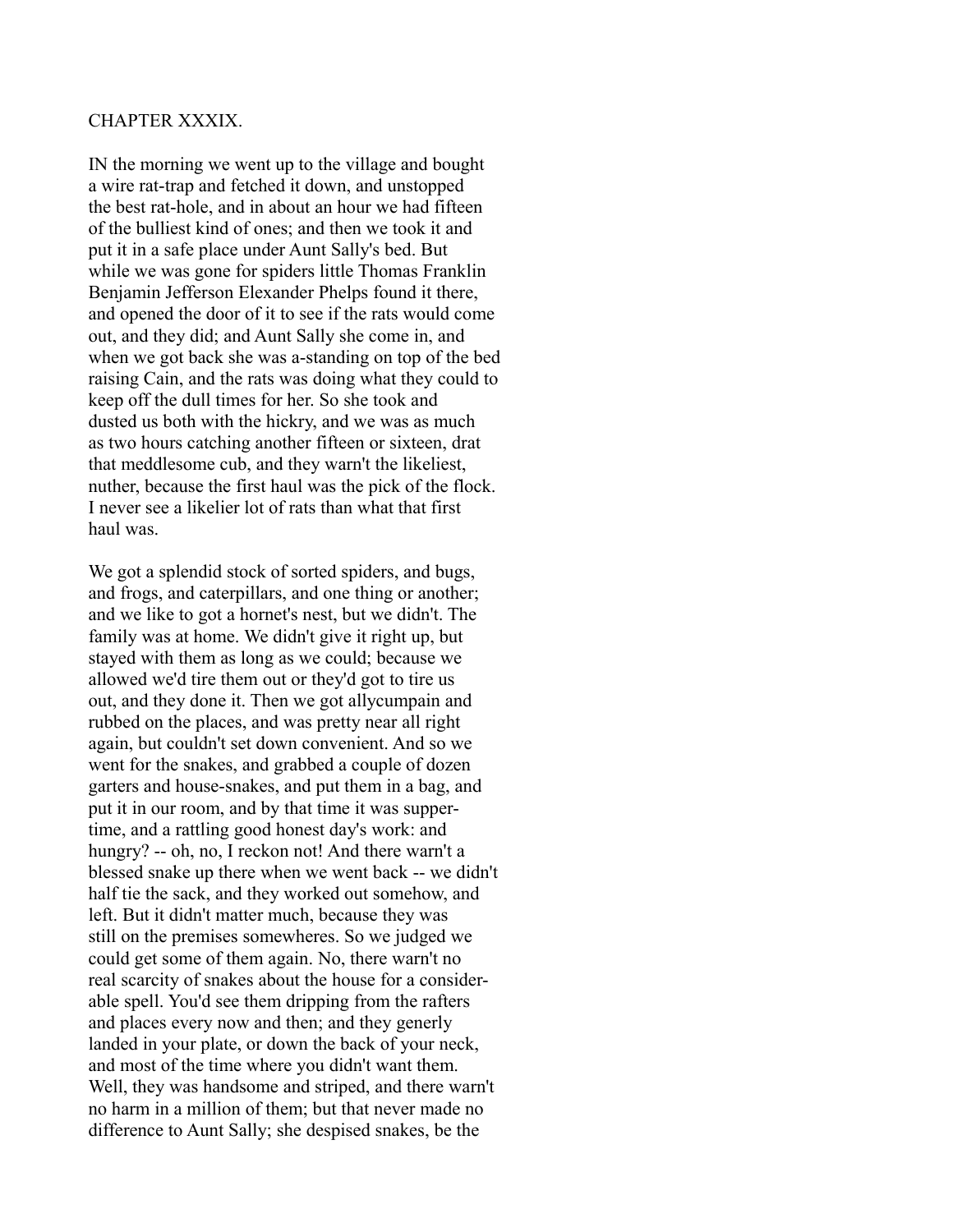breed what they might, and she couldn't stand them no way you could fix it; and every time one of them flopped down on her, it didn't make no difference what she was doing, she would just lay that work down and light out. I never see such a woman. And you could hear her whoop to Jericho. You couldn't get her to take a-holt of one of them with the tongs. And if she turned over and found one in bed she would scramble out and lift a howl that you would think the house was afire. She disturbed the old man so that he said he could most wish there hadn't ever been no snakes created. Why, after every last snake had been gone clear out of the house for as much as a week Aunt Sally warn't over it yet; she warn't near over it; when she was setting thinking about something you could touch her on the back of her neck with a feather and she would jump right out of her stockings. It was very curious. But Tom said all women was just so. He said they was made that way for some reason or other.

We got a licking every time one of our snakes come in her way, and she allowed these lickings warn't nothing to what she would do if we ever loaded up the place again with them. I didn't mind the lickings, because they didn't amount to nothing; but I minded the trouble we had to lay in another lot. But we got them laid in, and all the other things; and you never see a cabin as blithesome as Jim's was when they'd all swarm out for music and go for him. Jim didn't like the spiders, and the spiders didn't like Jim; and so they'd lay for him, and make it mighty warm for him. And he said that between the rats and the snakes and the grindstone there warn't no room in bed for him, skasely; and when there was, a body couldn't sleep, it was so lively, and it was always lively, he said, because THEY never all slept at one time, but took turn about, so when the snakes was asleep the rats was on deck, and when the rats turned in the snakes come on watch, so he always had one gang under him, in his way, and t'other gang having a circus over him, and if he got up to hunt a new place the spiders would take a chance at him as he crossed over. He said if he ever got out this time he wouldn't ever be a prisoner again, not for a salary.

Well, by the end of three weeks everything was in pretty good shape. The shirt was sent in early, in a pie, and every time a rat bit Jim he would get up and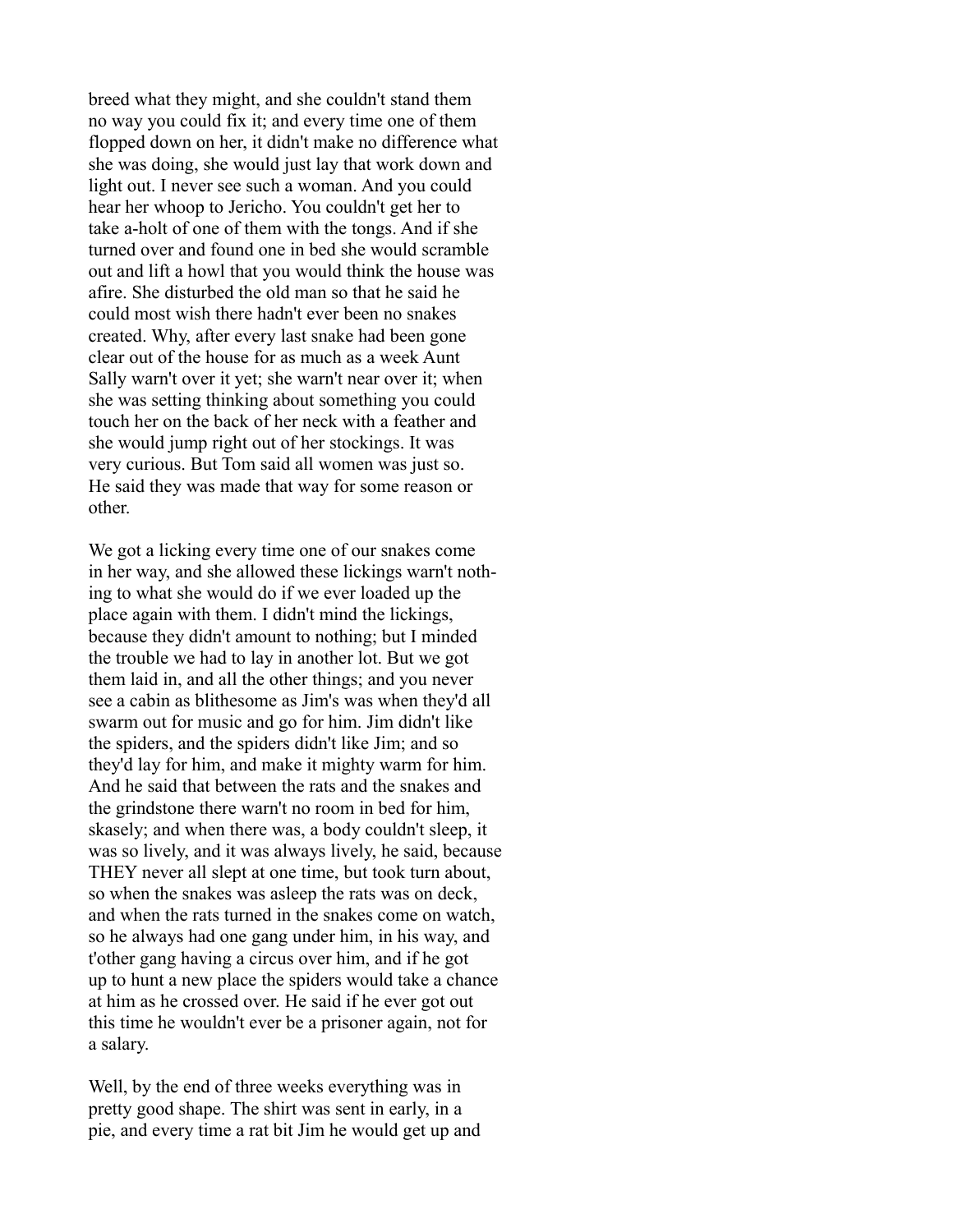write a little in his journal whilst the ink was fresh; the pens was made, the inscriptions and so on was all carved on the grindstone; the bed-leg was sawed in two, and we had et up the sawdust, and it give us a most amazing stomach-ache. We reckoned we was all going to die, but didn't. It was the most undigestible sawdust I ever see; and Tom said the same. But as I was saying, we'd got all the work done now, at last; and we was all pretty much fagged out, too, but mainly Jim. The old man had wrote a couple of times to the plantation below Orleans to come and get their runaway nigger, but hadn't got no answer, because there warn't no such plantation; so he allowed he would advertise Jim in the St. Louis and New Orleans papers; and when he mentioned the St. Louis ones it give me the cold shivers, and I see we hadn't no time to lose. So Tom said, now for the nonnamous letters.

"What's them?" I says.

"Warnings to the people that something is up. Sometimes it's done one way, sometimes another. But there's always somebody spying around that gives notice to the governor of the castle. When Louis XVI. was going to light out of the Tooleries a servantgirl done it. It's a very good way, and so is the nonnamous letters. We'll use them both. And it's usual for the prisoner's mother to change clothes with him, and she stays in, and he slides out in her clothes. We'll do that, too."

"But looky here, Tom, what do we want to WARN anybody for that something's up? Let them find it out for themselves -- it's their lookout."

"Yes, I know; but you can't depend on them. It's the way they've acted from the very start -- left us to do EVERYTHING. They're so confiding and mulletheaded they don't take notice of nothing at all. So if we don't GIVE them notice there won't be nobody nor nothing to interfere with us, and so after all our hard work and trouble this escape 'll go off perfectly flat; won't amount to nothing -- won't be nothing TO it."

"Well, as for me, Tom, that's the way I'd like."

"Shucks!" he says, and looked disgusted. So I says: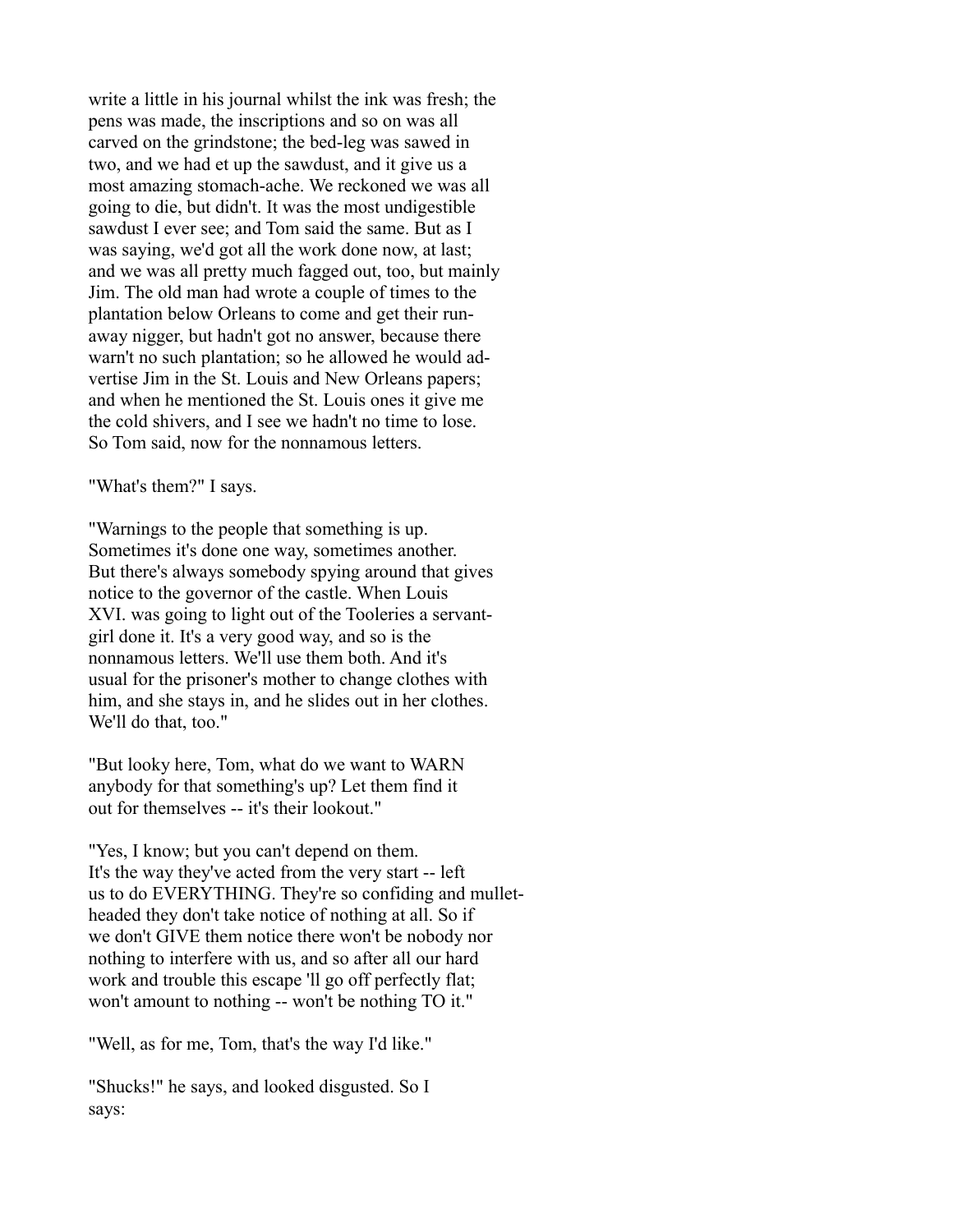"But I ain't going to make no complaint. Any way that suits you suits me. What you going to do about the servant-girl?"

"You'll be her. You slide in, in the middle of the night, and hook that yaller girl's frock."

"Why, Tom, that 'll make trouble next morning; because, of course, she prob'bly hain't got any but that one."

"I know; but you don't want it but fifteen minutes, to carry the nonnamous letter and shove it under the front door."

"All right, then, I'll do it; but I could carry it just as handy in my own togs."

"You wouldn't look like a servant-girl THEN, would you?"

"No, but there won't be nobody to see what I look like, ANYWAY."

"That ain't got nothing to do with it. The thing for us to do is just to do our DUTY, and not worry about whether anybody SEES us do it or not. Hain't you got no principle at all?"

"All right, I ain't saying nothing; I'm the servantgirl. Who's Jim's mother?"

"I'm his mother. I'll hook a gown from Aunt Sally."

"Well, then, you'll have to stay in the cabin when me and Jim leaves."

"Not much. I'll stuff Jim's clothes full of straw and lay it on his bed to represent his mother in disguise, and Jim 'll take the nigger woman's gown off of me and wear it, and we'll all evade together. When a prisoner of style escapes it's called an evasion. It's always called so when a king escapes, f'rinstance. And the same with a king's son; it don't make no difference whether he's a natural one or an unnatural one."

So Tom he wrote the nonnamous letter, and I smouched the yaller wench's frock that night, and put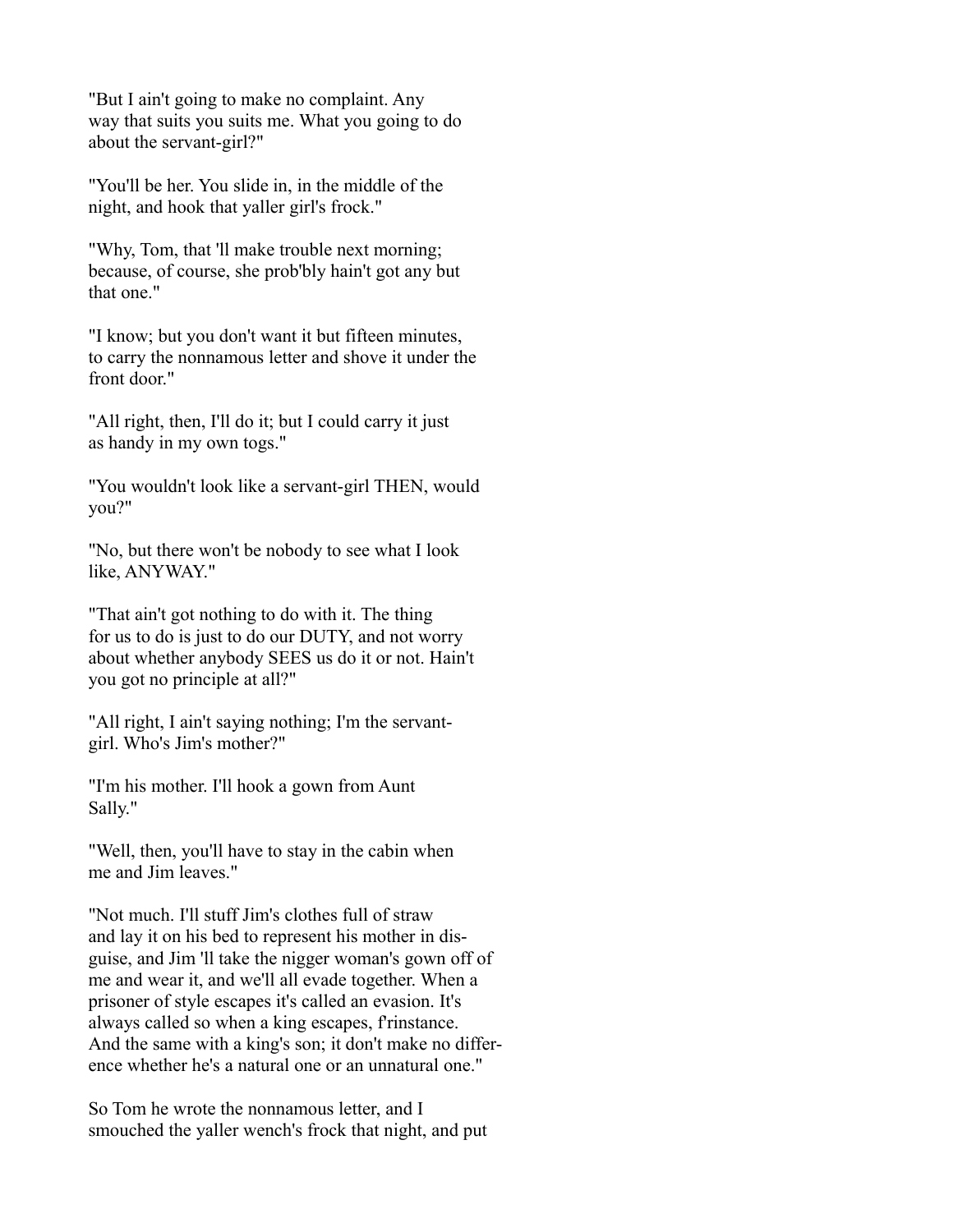it on, and shoved it under the front door, the way Tom told me to. It said:

#### Beware. Trouble is brewing. Keep a sharp lookout. UNKNOWN FRIEND.

Next night we stuck a picture, which Tom drawed in blood, of a skull and crossbones on the front door; and next night another one of a coffin on the back door. I never see a family in such a sweat. They couldn't a been worse scared if the place had a been full of ghosts laying for them behind everything and under the beds and shivering through the air. If a door banged, Aunt Sally she jumped and said "ouch!" if anything fell, she jumped and said "ouch!" if you happened to touch her, when she warn't noticing, she done the same; she couldn't face noway and be satisfied, because she allowed there was something behind her every time -- so she was always a-whirling around sudden, and saying "ouch," and before she'd got two-thirds around she'd whirl back again, and say it again; and she was afraid to go to bed, but she dasn't set up. So the thing was working very well, Tom said; he said he never see a thing work more satisfactory. He said it showed it was done right.

So he said, now for the grand bulge! So the very next morning at the streak of dawn we got another letter ready, and was wondering what we better do with it, because we heard them say at supper they was going to have a nigger on watch at both doors all night. Tom he went down the lightning-rod to spy around; and the nigger at the back door was asleep, and he stuck it in the back of his neck and come back. This letter said:

 Don't betray me, I wish to be your friend. There is a desprate gang of cut-throats from over in the Indian Territory going to steal your runaway nigger to-night, and they have been trying to scare you so as you will stay in the house and not bother them. I am one of the gang, but have got religgion and wish to quit it and lead an honest life again, and will betray the helish design. They will sneak down from northards, along the fence, at midnight exact, with a false key, and go in the nigger's cabin to get him. I am to be off a piece and blow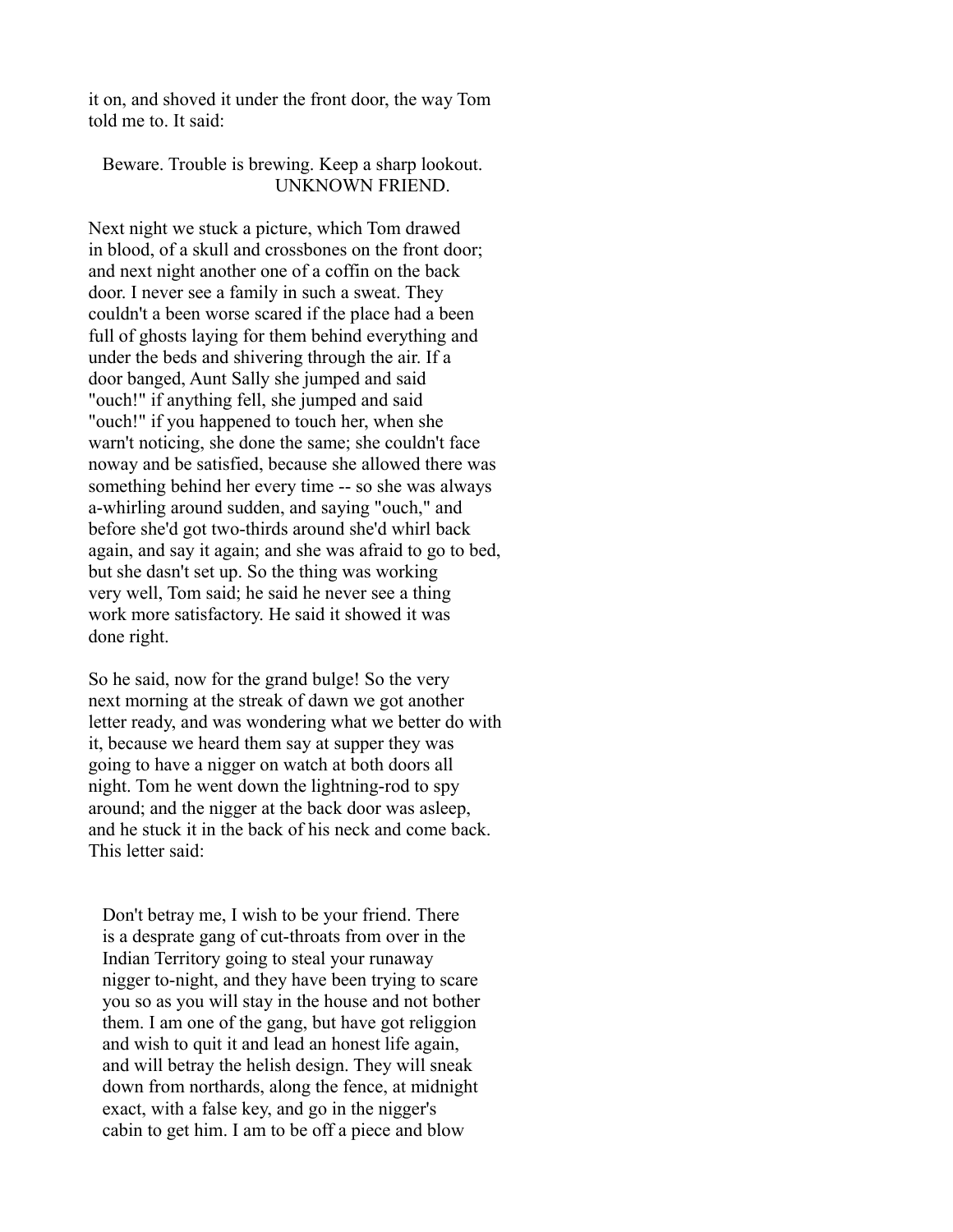a tin horn if I see any danger; but stead of that I will BA like a sheep soon as they get in and not blow at all; then whilst they are getting his chains loose, you slip there and lock them in, and can kill them at your leasure. Don't do anything but just the way I am telling you; if you do they will suspicion something and raise whoop-jamboreehoo. I do not wish any reward but to know I have done the right thing.

# UNKNOWN FRIEND.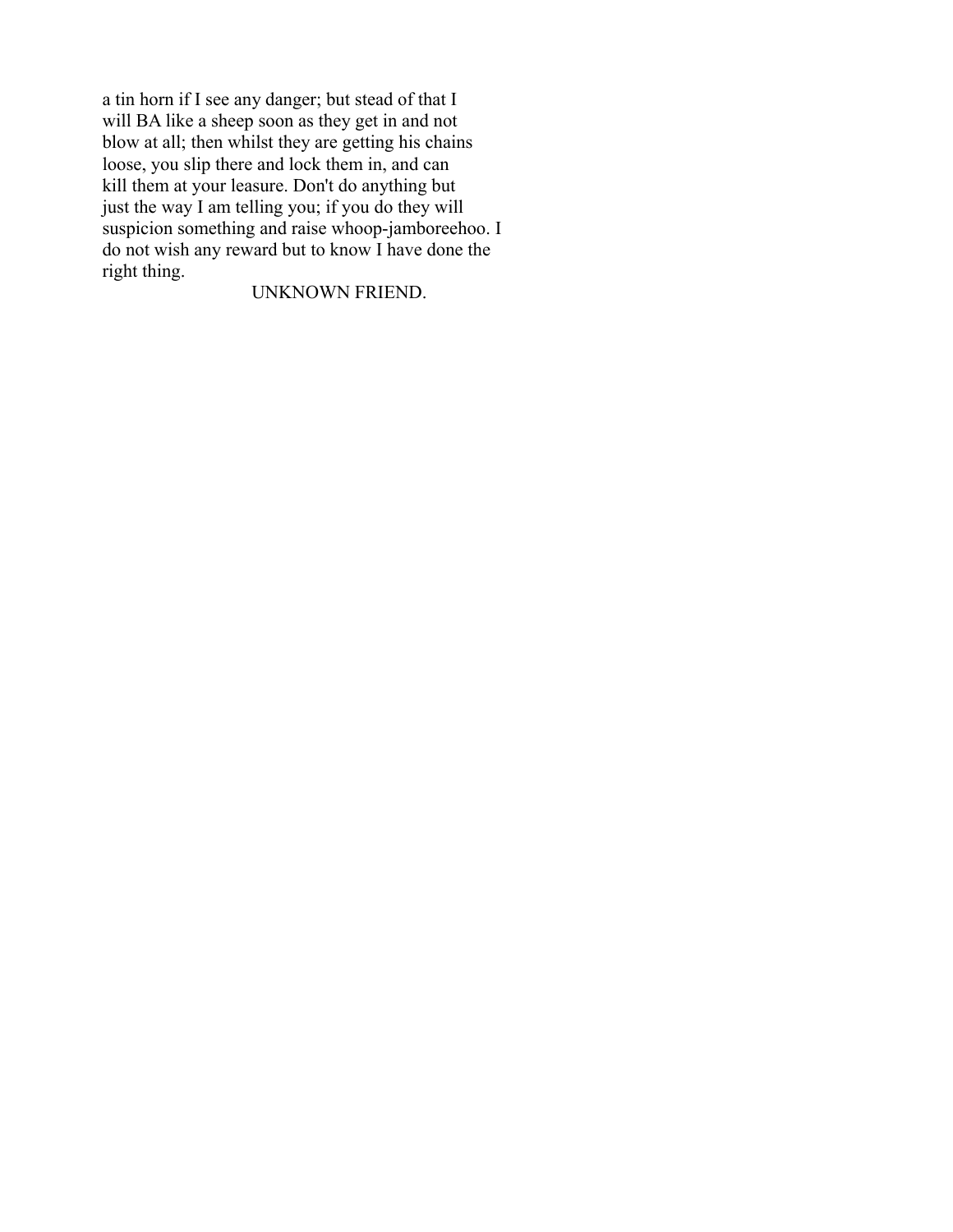## CHAPTER XL.

WE was feeling pretty good after breakfast, and took my canoe and went over the river a-fishing, with a lunch, and had a good time, and took a look at the raft and found her all right, and got home late to supper, and found them in such a sweat and worry they didn't know which end they was standing on, and made us go right off to bed the minute we was done supper, and wouldn't tell us what the trouble was, and never let on a word about the new letter, but didn't need to, because we knowed as much about it as anybody did, and as soon as we was half up stairs and her back was turned we slid for the cellar cubboard and loaded up a good lunch and took it up to our room and went to bed, and got up about half-past eleven, and Tom put on Aunt Sally's dress that he stole and was going to start with the lunch, but says:

"Where's the butter?"

"I laid out a hunk of it," I says, "on a piece of a corn-pone."

"Well, you LEFT it laid out, then -- it ain't here."

"We can get along without it," I says.

"We can get along WITH it, too," he says; "just you slide down cellar and fetch it. And then mosey right down the lightning-rod and come along. I'll go and stuff the straw into Jim's clothes to represent his mother in disguise, and be ready to BA like a sheep and shove soon as you get there."

So out he went, and down cellar went I. The hunk of butter, big as a person's fist, was where I had left it, so I took up the slab of corn-pone with it on, and blowed out my light, and started up stairs very stealthy, and got up to the main floor all right, but here comes Aunt Sally with a candle, and I clapped the truck in my hat, and clapped my hat on my head, and the next second she see me; and she says:

"You been down cellar?"

"Yes'm."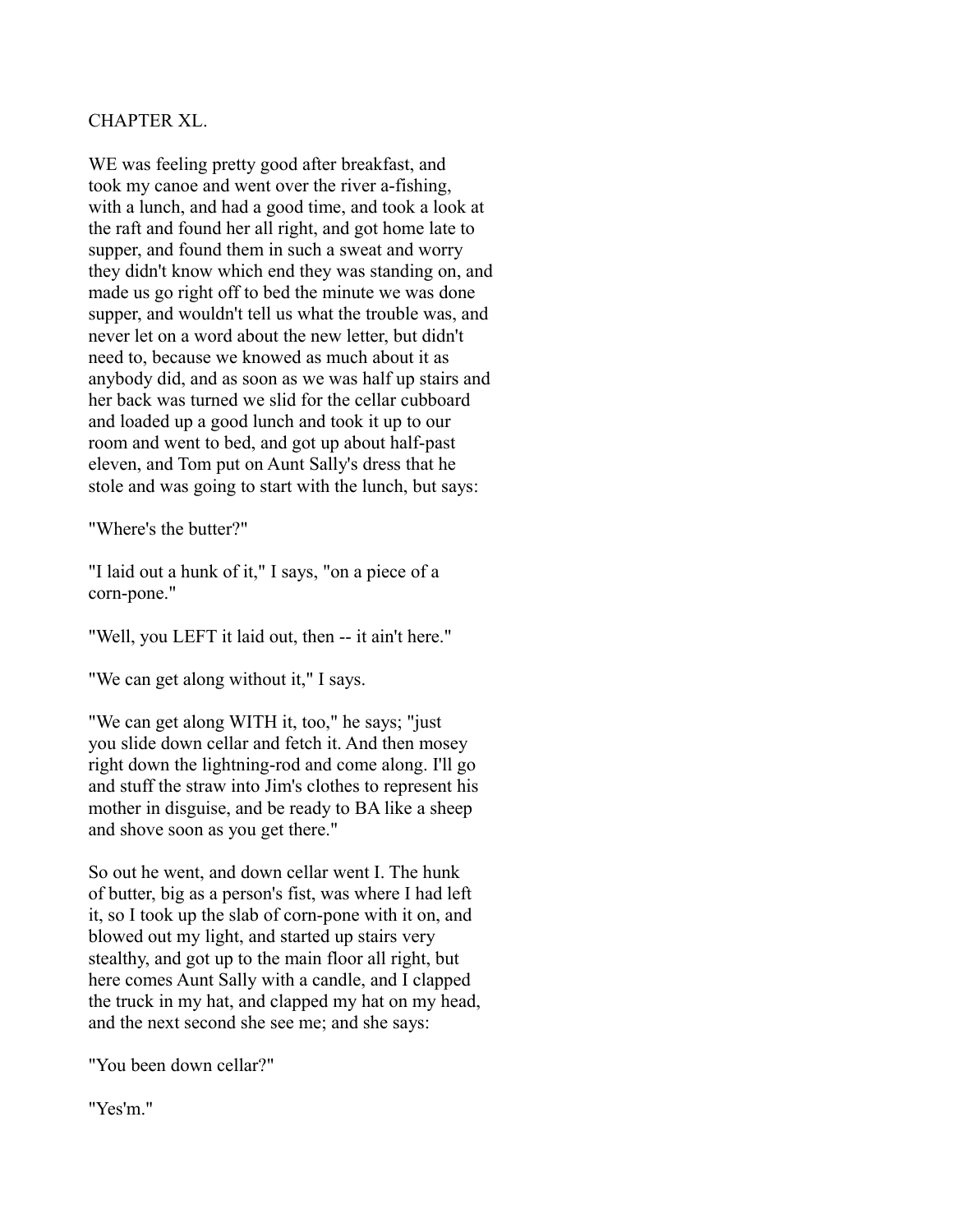"What you been doing down there?"

"Noth'n."

"NOTH'N!"

"No'm."

"Well, then, what possessed you to go down there this time of night?"

"I don't know 'm."

"You don't KNOW? Don't answer me that way. Tom, I want to know what you been DOING down there."

"I hain't been doing a single thing, Aunt Sally, I hope to gracious if I have."

I reckoned she'd let me go now, and as a generl thing she would; but I s'pose there was so many strange things going on she was just in a sweat about every little thing that warn't yard-stick straight; so she says, very decided:

"You just march into that setting-room and stay there till I come. You been up to something you no business to, and I lay I'll find out what it is before I'M done with you."

So she went away as I opened the door and walked into the setting-room. My, but there was a crowd there! Fifteen farmers, and every one of them had a gun. I was most powerful sick, and slunk to a chair and set down. They was setting around, some of them talking a little, in a low voice, and all of them fidgety and uneasy, but trying to look like they warn't; but I knowed they was, because they was always taking off their hats, and putting them on, and scratching their heads, and changing their seats, and fumbling with their buttons. I warn't easy myself, but I didn't take my hat off, all the same.

I did wish Aunt Sally would come, and get done with me, and lick me, if she wanted to, and let me get away and tell Tom how we'd overdone this thing, and what a thundering hornet's-nest we'd got ourselves into, so we could stop fooling around straight off, and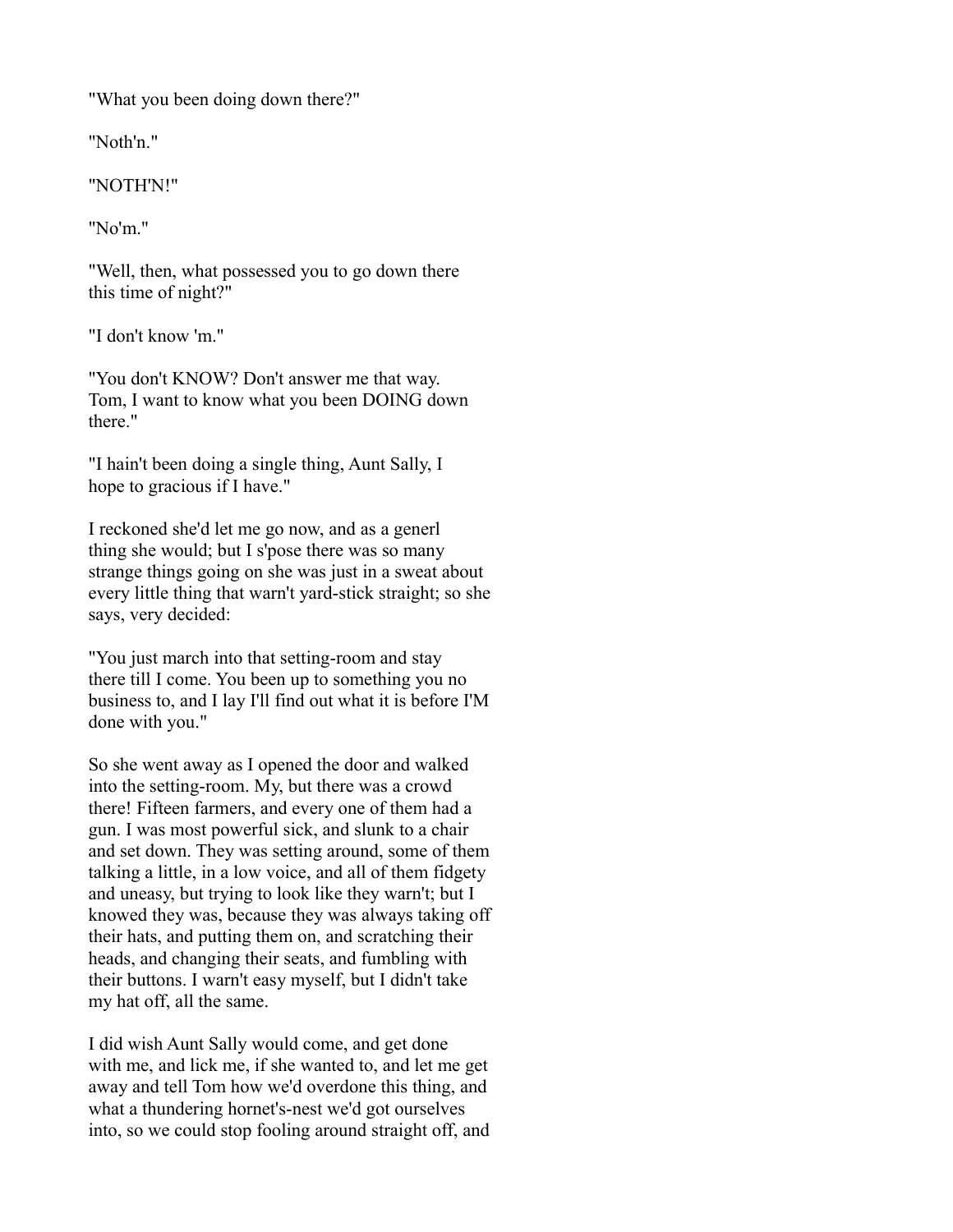clear out with Jim before these rips got out of patience and come for us.

At last she come and begun to ask me questions, but I COULDN'T answer them straight, I didn't know which end of me was up; because these men was in such a fidget now that some was wanting to start right NOW and lay for them desperadoes, and saying it warn't but a few minutes to midnight; and others was trying to get them to hold on and wait for the sheep-signal; and here was Aunty pegging away at the questions, and me a-shaking all over and ready to sink down in my tracks I was that scared; and the place getting hotter and hotter, and the butter beginning to melt and run down my neck and behind my ears; and pretty soon, when one of them says, "I'M for going and getting in the cabin FIRST and right NOW, and catching them when they come," I most dropped; and a streak of butter come a-trickling down my forehead, and Aunt Sally she see it, and turns white as a sheet, and says:

"For the land's sake, what IS the matter with the child? He's got the brain-fever as shore as you're born, and they're oozing out!"

And everybody runs to see, and she snatches off my hat, and out comes the bread and what was left of the butter, and she grabbed me, and hugged me, and says:

"Oh, what a turn you did give me! and how glad and grateful I am it ain't no worse; for luck's against us, and it never rains but it pours, and when I see that truck I thought we'd lost you, for I knowed by the color and all it was just like your brains would be if -- Dear, dear, whyd'nt you TELL me that was what you'd been down there for, I wouldn't a cared. Now cler out to bed, and don't lemme see no more of you till morning!"

I was up stairs in a second, and down the lightningrod in another one, and shinning through the dark for the lean-to. I couldn't hardly get my words out, I was so anxious; but I told Tom as quick as I could we must jump for it now, and not a minute to lose - the house full of men, yonder, with guns!

His eyes just blazed; and he says: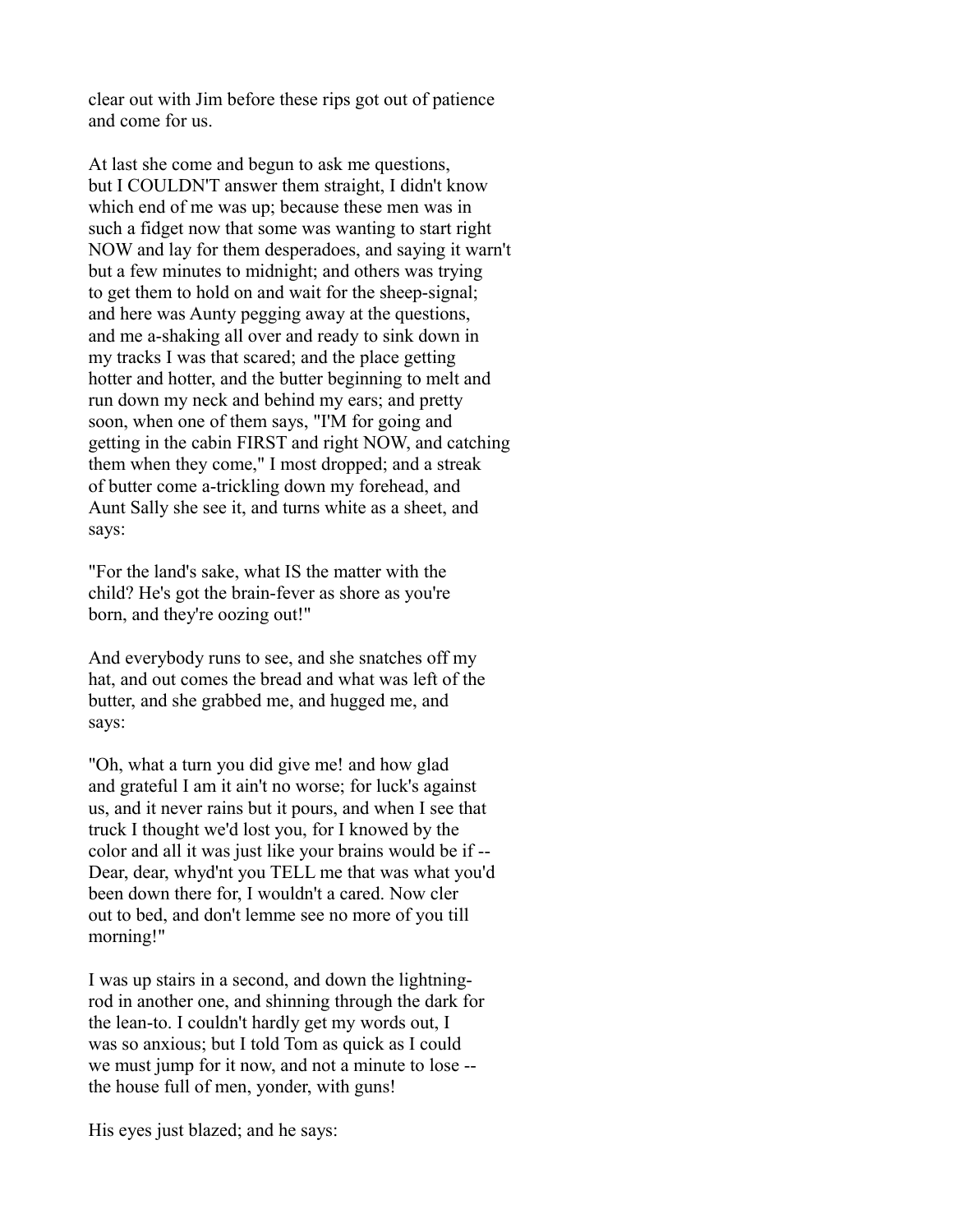"No! -- is that so? AIN'T it bully! Why, Huck, if it was to do over again, I bet I could fetch two hundred! If we could put it off till --"

"Hurry! HURRY!" I says. "Where's Jim?"

"Right at your elbow; if you reach out your arm you can touch him. He's dressed, and everything's ready. Now we'll slide out and give the sheepsignal."

But then we heard the tramp of men coming to the door, and heard them begin to fumble with the padlock, and heard a man say:

"I TOLD you we'd be too soon; they haven't come -- the door is locked. Here, I'll lock some of you into the cabin, and you lay for 'em in the dark and kill 'em when they come; and the rest scatter around a piece, and listen if you can hear 'em coming."

So in they come, but couldn't see us in the dark, and most trod on us whilst we was hustling to get under the bed. But we got under all right, and out through the hole, swift but soft -- Jim first, me next, and Tom last, which was according to Tom's orders. Now we was in the lean-to, and heard trampings close by outside. So we crept to the door, and Tom stopped us there and put his eye to the crack, but couldn't make out nothing, it was so dark; and whispered and said he would listen for the steps to get further, and when he nudged us Jim must glide out first, and him last. So he set his ear to the crack and listened, and listened, and listened, and the steps a-scraping around out there all the time; and at last he nudged us, and we slid out, and stooped down, not breathing, and not making the least noise, and slipped stealthy towards the fence in Injun file, and got to it all right, and me and Jim over it; but Tom's britches catched fast on a splinter on the top rail, and then he hear the steps coming, so he had to pull loose, which snapped the splinter and made a noise; and as he dropped in our tracks and started somebody sings out:

"Who's that? Answer, or I'll shoot!"

But we didn't answer; we just unfurled our heels and shoved. Then there was a rush, and a BANG, BANG,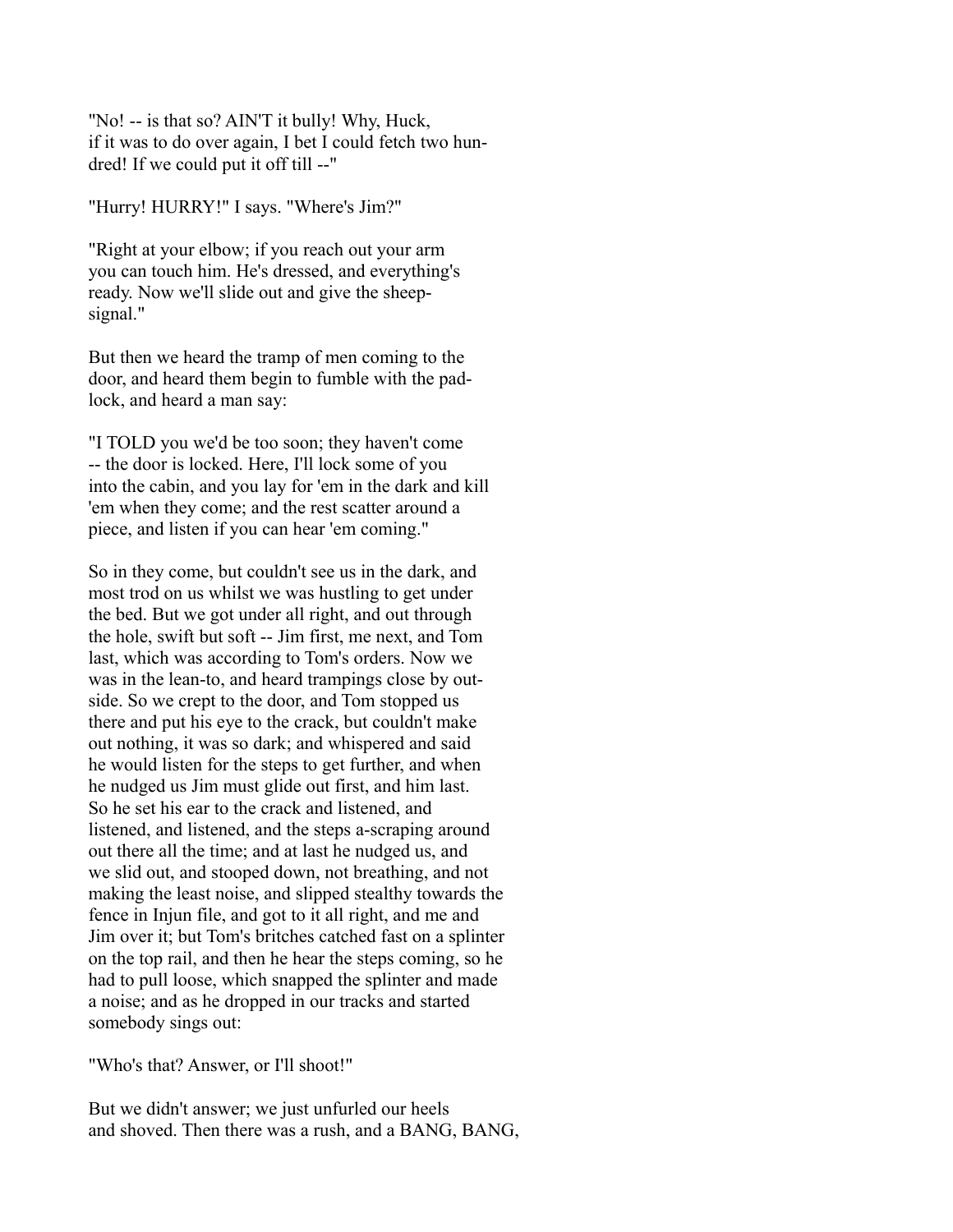BANG! and the bullets fairly whizzed around us! We heard them sing out:

"Here they are! They've broke for the river! After 'em, boys, and turn loose the dogs!"

So here they come, full tilt. We could hear them because they wore boots and yelled, but we didn't wear no boots and didn't yell. We was in the path to the mill; and when they got pretty close on to us we dodged into the bush and let them go by, and then dropped in behind them. They'd had all the dogs shut up, so they wouldn't scare off the robbers; but by this time somebody had let them loose, and here they come, making powwow enough for a million; but they was our dogs; so we stopped in our tracks till they catched up; and when they see it warn't nobody but us, and no excitement to offer them, they only just said howdy, and tore right ahead towards the shouting and clattering; and then we up-steam again, and whizzed along after them till we was nearly to the mill, and then struck up through the bush to where my canoe was tied, and hopped in and pulled for dear life towards the middle of the river, but didn't make no more noise than we was obleeged to. Then we struck out, easy and comfortable, for the island where my raft was; and we could hear them yelling and barking at each other all up and down the bank, till we was so far away the sounds got dim and died out. And when we stepped on to the raft I says:

"NOW, old Jim, you're a free man again, and I bet you won't ever be a slave no more."

"En a mighty good job it wuz, too, Huck. It 'uz planned beautiful, en it 'uz done beautiful; en dey ain't NOBODY kin git up a plan dat's mo' mixed-up en splendid den what dat one wuz."

We was all glad as we could be, but Tom was the gladdest of all because he had a bullet in the calf of his leg.

When me and Jim heard that we didn't feel so brash as what we did before. It was hurting him considerable, and bleeding; so we laid him in the wigwam and tore up one of the duke's shirts for to bandage him, but he says: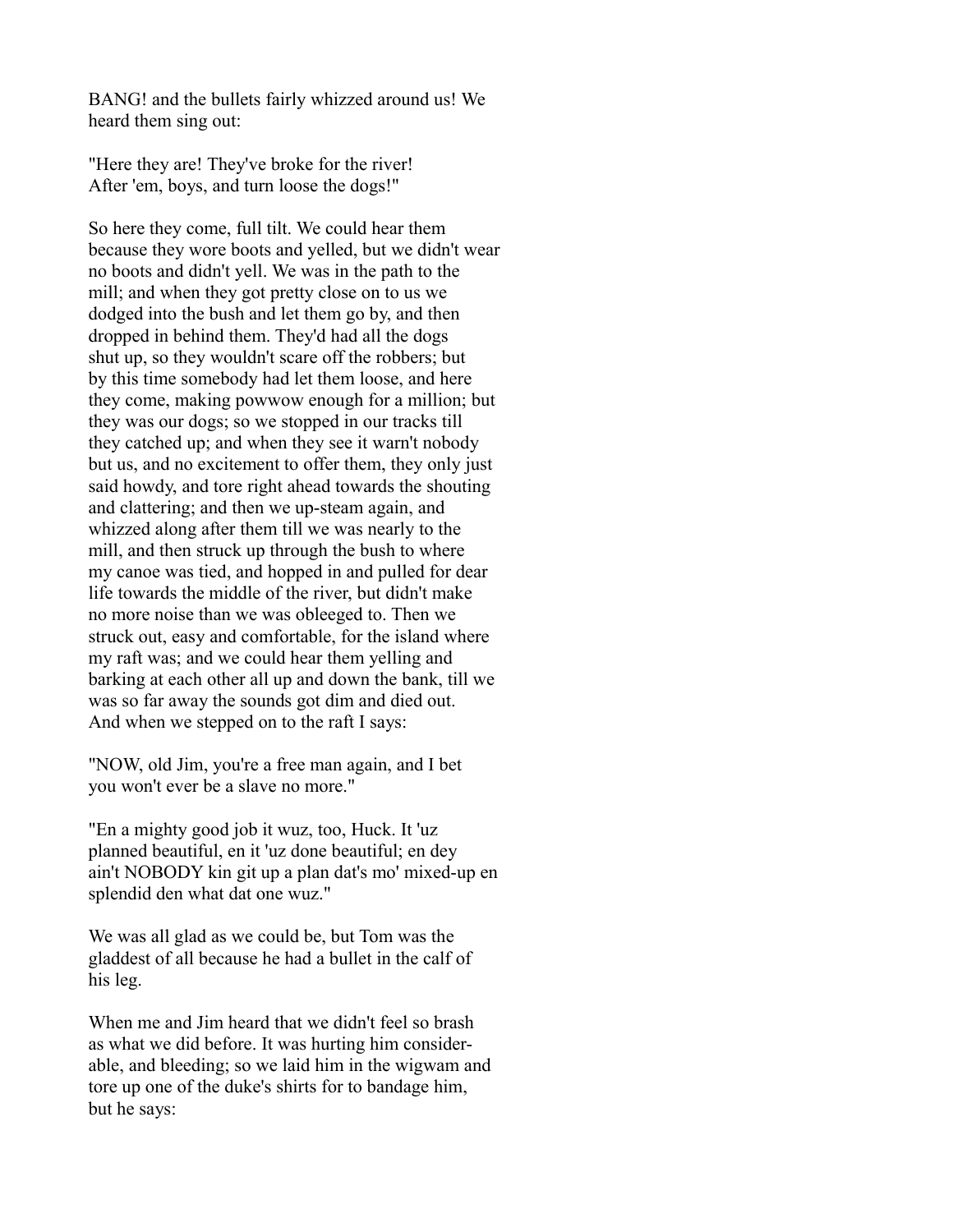"Gimme the rags; I can do it myself. Don't stop now; don't fool around here, and the evasion booming along so handsome; man the sweeps, and set her loose! Boys, we done it elegant! -- 'deed we did. I wish WE'D a had the handling of Louis XVI., there wouldn't a been no 'Son of Saint Louis, ascend to heaven!' wrote down in HIS biography; no, sir, we'd a whooped him over the BORDER -- that's what we'd a done with HIM -- and done it just as slick as nothing at all, too. Man the sweeps -- man the sweeps!"

But me and Jim was consulting -- and thinking. And after we'd thought a minute, I says:

"Say it, Jim."

So he says:

"Well, den, dis is de way it look to me, Huck. Ef it wuz HIM dat 'uz bein' sot free, en one er de boys wuz to git shot, would he say, 'Go on en save me, nemmine 'bout a doctor f'r to save dis one?' Is dat like Mars Tom Sawyer? Would he say dat? You BET he wouldn't! WELL, den, is JIM gywne to say it? No, sah -- I doan' budge a step out'n dis place 'dout a DOCTOR, not if it's forty year!"

I knowed he was white inside, and I reckoned he'd say what he did say -- so it was all right now, and I told Tom I was a-going for a doctor. He raised considerable row about it, but me and Jim stuck to it and wouldn't budge; so he was for crawling out and setting the raft loose himself; but we wouldn't let him. Then he give us a piece of his mind, but it didn't do no good.

So when he sees me getting the canoe ready, he says:

"Well, then, if you re bound to go, I'll tell you the way to do when you get to the village. Shut the door and blindfold the doctor tight and fast, and make him swear to be silent as the grave, and put a purse full of gold in his hand, and then take and lead him all around the back alleys and everywheres in the dark, and then fetch him here in the canoe, in a roundabout way amongst the islands, and search him and take his chalk away from him, and don't give it back to him till you get him back to the village, or else he will chalk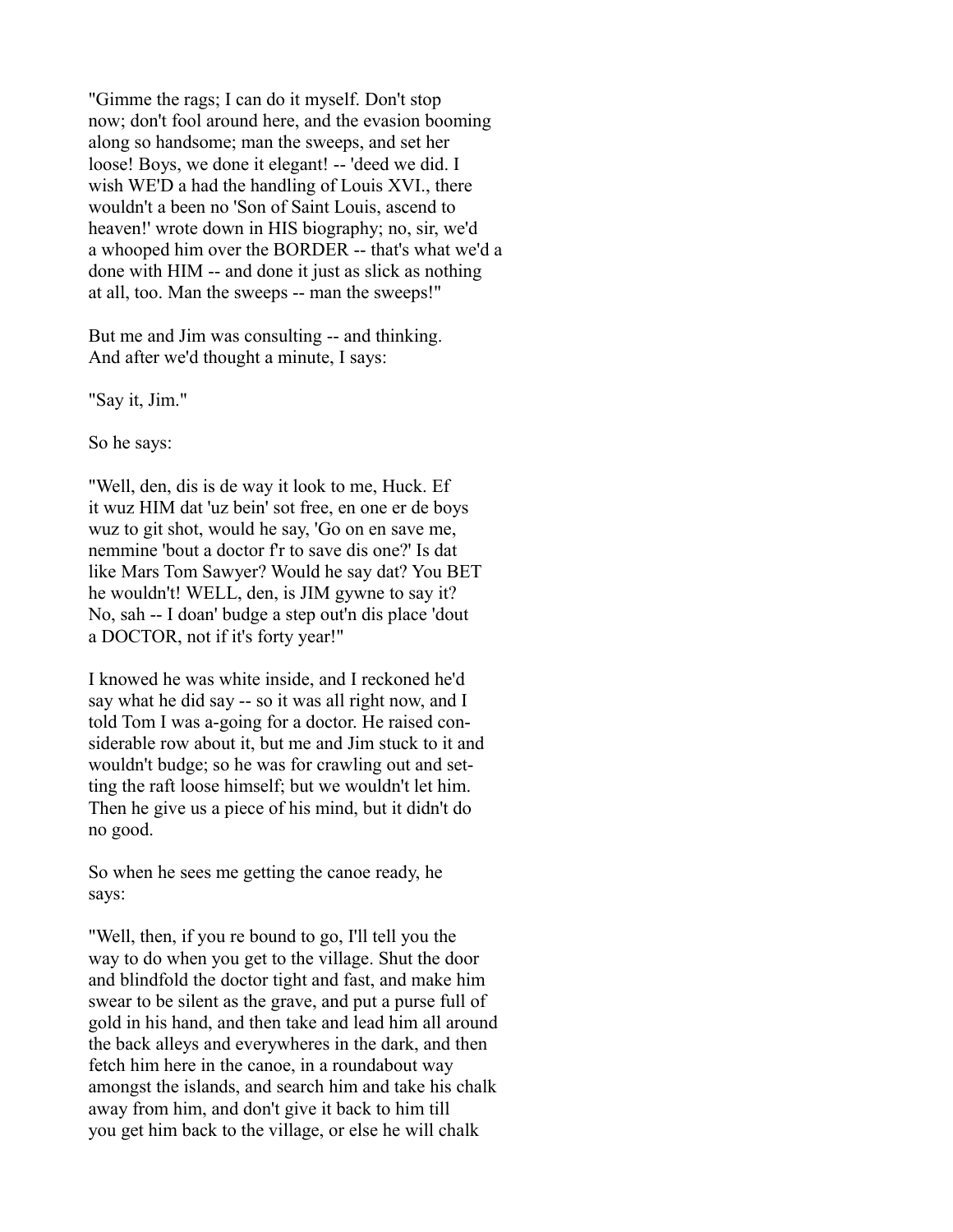this raft so he can find it again. It's the way they all do."

So I said I would, and left, and Jim was to hide in the woods when he see the doctor coming till he was gone again.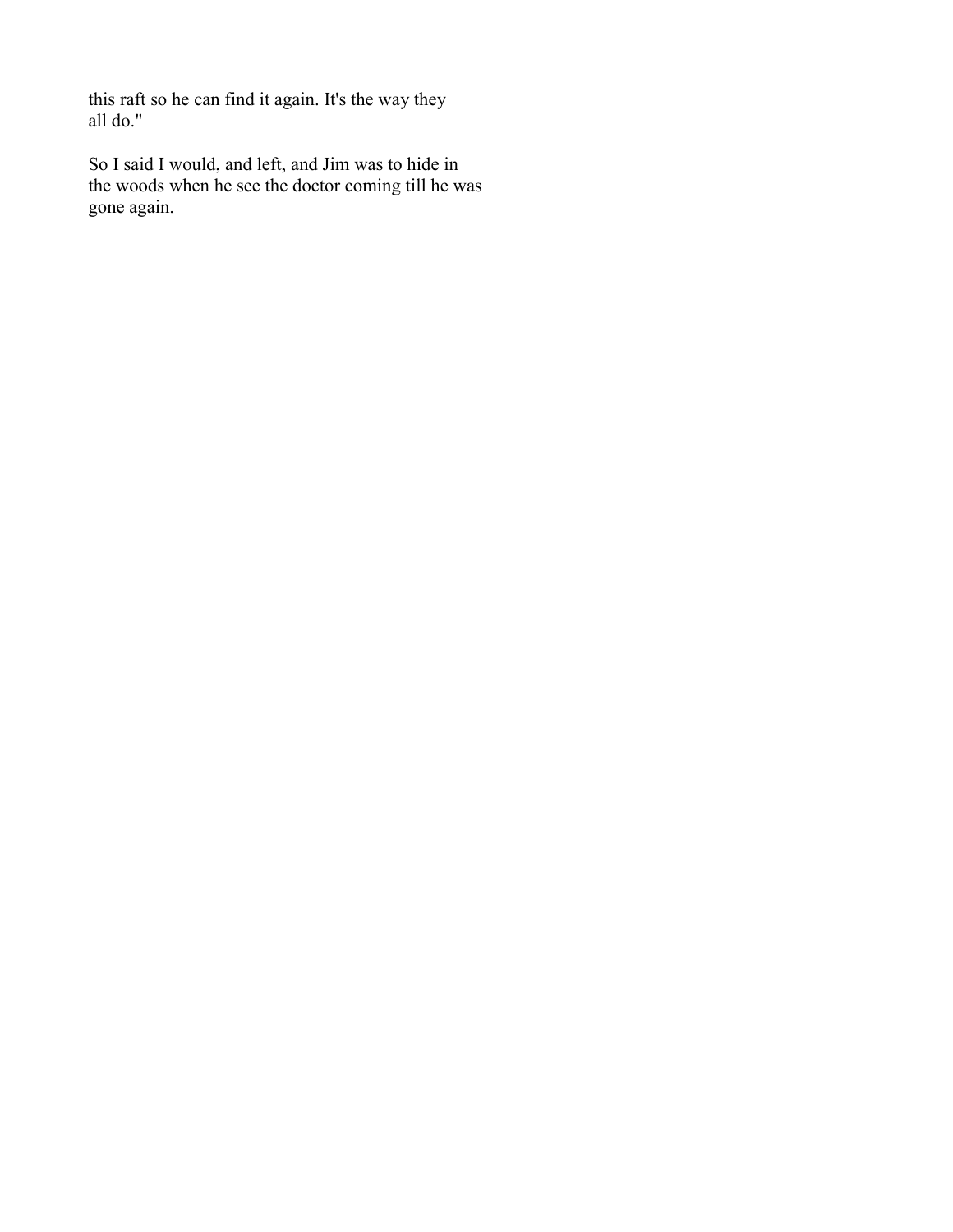## CHAPTER XLI.

THE doctor was an old man; a very nice, kind-looking old man when I got him up. I told him me and my brother was over on Spanish Island hunting yesterday afternoon, and camped on a piece of a raft we found, and about midnight he must a kicked his gun in his dreams, for it went off and shot him in the leg, and we wanted him to go over there and fix it and not say nothing about it, nor let anybody know, because we wanted to come home this evening and surprise the folks.

"Who is your folks?" he says.

"The Phelpses, down yonder."

"Oh," he says. And after a minute, he says:

"How'd you say he got shot?"

"He had a dream," I says, "and it shot him."

"Singular dream," he says.

So he lit up his lantern, and got his saddle-bags, and we started. But when he sees the canoe he didn't like the look of her -- said she was big enough for one, but didn't look pretty safe for two. I says:

"Oh, you needn't be afeard, sir, she carried the three of us easy enough."

"What three?"

"Why, me and Sid, and -- and -- and THE GUNS; that's what I mean."

"Oh," he says.

But he put his foot on the gunnel and rocked her, and shook his head, and said he reckoned he'd look around for a bigger one. But they was all locked and chained; so he took my canoe, and said for me to wait till he come back, or I could hunt around further, or maybe I better go down home and get them ready for the surprise if I wanted to. But I said I didn't; so I told him just how to find the raft, and then he started.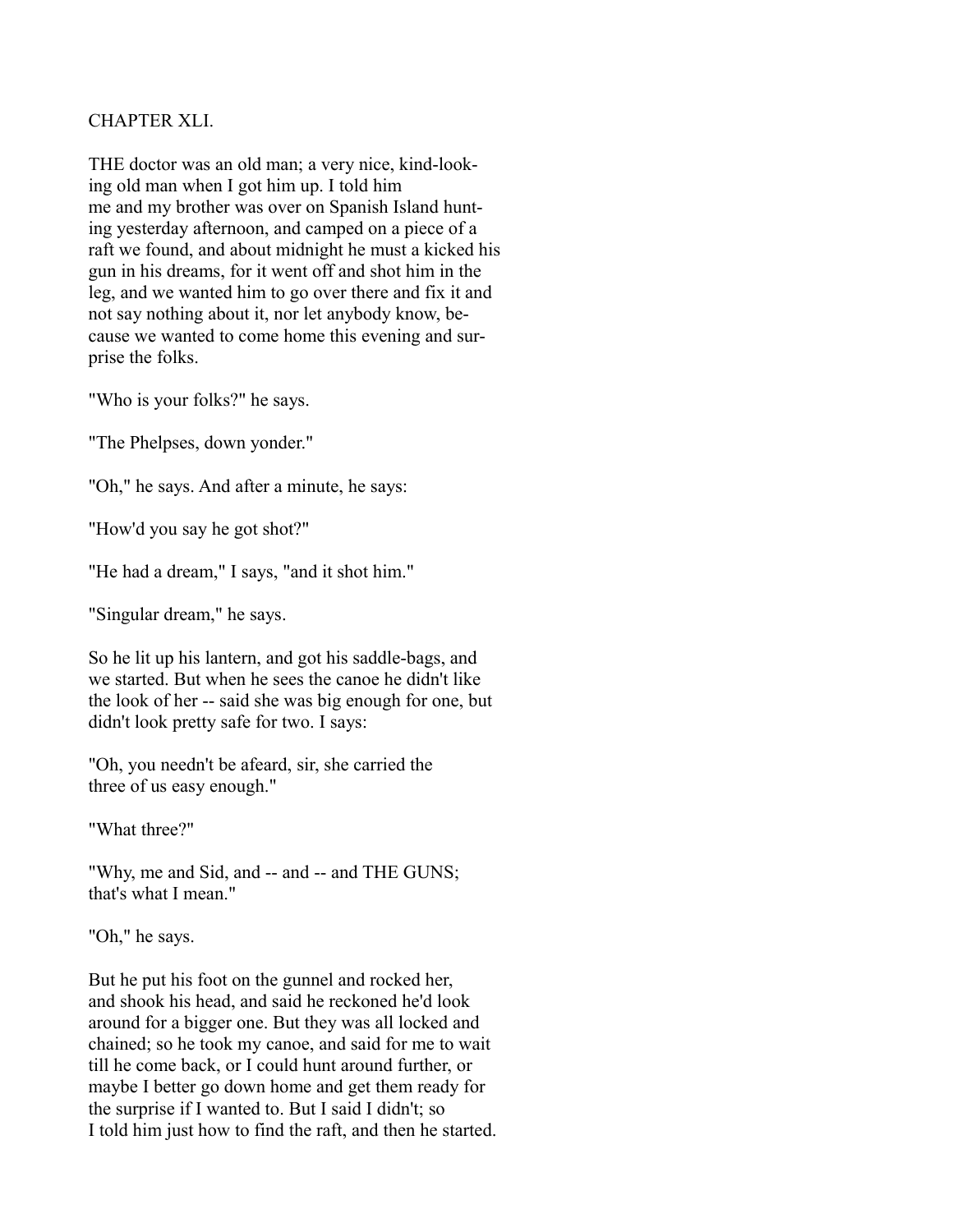I struck an idea pretty soon. I says to myself, spos'n he can't fix that leg just in three shakes of a sheep's tail, as the saying is? spos'n it takes him three or four days? What are we going to do? -- lay around there till he lets the cat out of the bag? No, sir; I know what I'LL do. I'll wait, and when he comes back if he says he's got to go any more I'll get down there, too, if I swim; and we'll take and tie him, and keep him, and shove out down the river; and when Tom's done with him we'll give him what it's worth, or all we got, and then let him get ashore.

So then I crept into a lumber-pile to get some sleep; and next time I waked up the sun was away up over my head! I shot out and went for the doctor's house, but they told me he'd gone away in the night some time or other, and warn't back yet. Well, thinks I, that looks powerful bad for Tom, and I'll dig out for the island right off. So away I shoved, and turned the corner, and nearly rammed my head into Uncle Silas's stomach! He says:

"Why, TOM! Where you been all this time, you rascal?"

"I hain't been nowheres," I says, "only just hunting for the runaway nigger -- me and Sid."

"Why, where ever did you go?" he says. "Your aunt's been mighty uneasy."

"She needn't," I says, "because we was all right. We followed the men and the dogs, but they outrun us, and we lost them; but we thought we heard them on the water, so we got a canoe and took out after them and crossed over, but couldn't find nothing of them; so we cruised along up-shore till we got kind of tired and beat out; and tied up the canoe and went to sleep, and never waked up till about an hour ago; then we paddled over here to hear the news, and Sid's at the post-office to see what he can hear, and I'm a-branching out to get something to eat for us, and then we're going home."

So then we went to the post-office to get "Sid"; but just as I suspicioned, he warn't there; so the old man he got a letter out of the office, and we waited awhile longer, but Sid didn't come; so the old man said,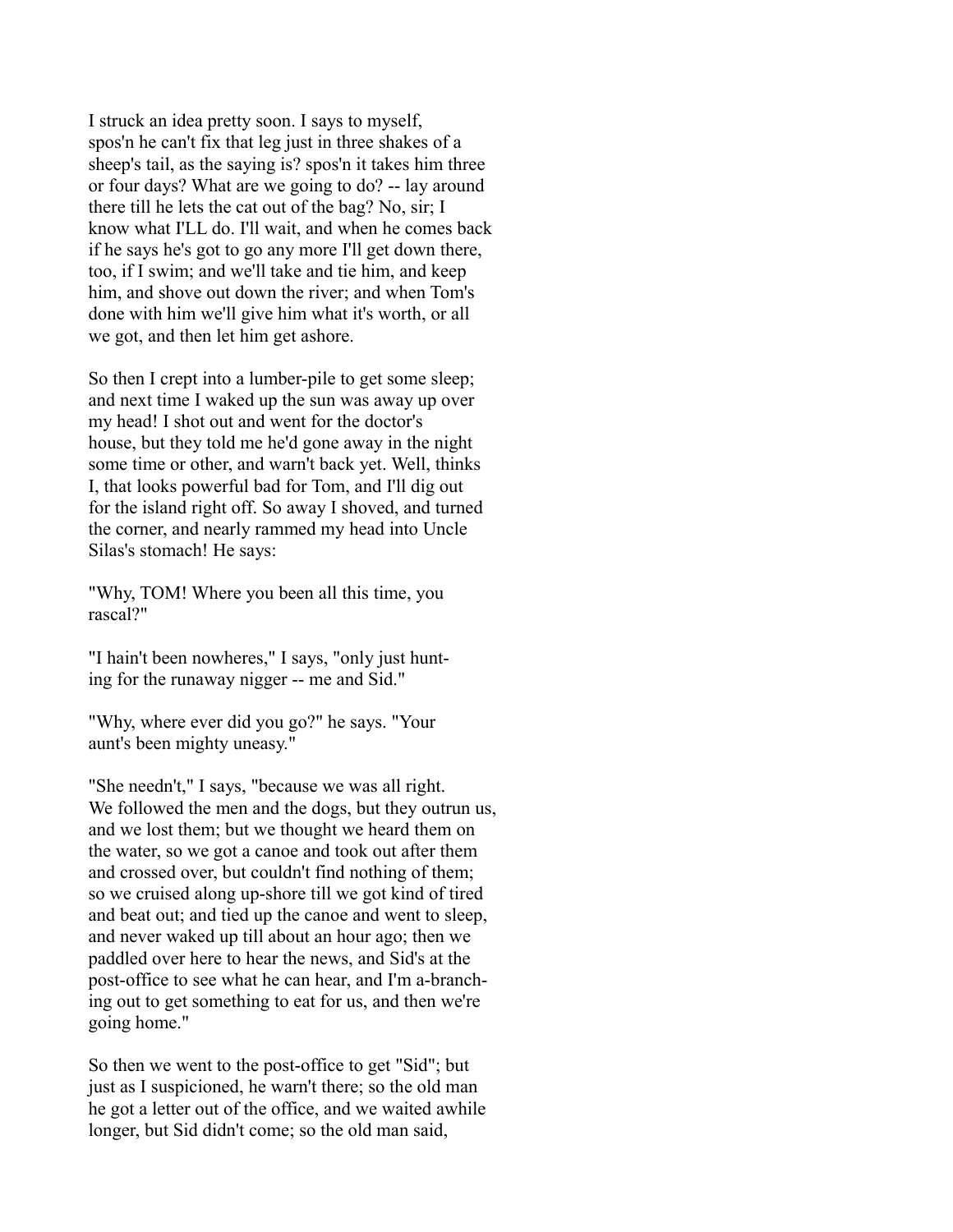come along, let Sid foot it home, or canoe it, when he got done fooling around -- but we would ride. I couldn't get him to let me stay and wait for Sid; and he said there warn't no use in it, and I must come along, and let Aunt Sally see we was all right.

When we got home Aunt Sally was that glad to see me she laughed and cried both, and hugged me, and give me one of them lickings of hern that don't amount to shucks, and said she'd serve Sid the same when he come.

And the place was plum full of farmers and farmers' wives, to dinner; and such another clack a body never heard. Old Mrs. Hotchkiss was the worst; her tongue was a-going all the time. She says:

"Well, Sister Phelps, I've ransacked that-air cabin over, an' I b'lieve the nigger was crazy. I says to Sister Damrell -- didn't I, Sister Damrell? -- s'I, he's crazy, s'I -- them's the very words I said. You all hearn me: he's crazy, s'I; everything shows it, s'I. Look at that-air grindstone, s'I; want to tell ME't any cretur 't's in his right mind 's a goin' to scrabble all them crazy things onto a grindstone, s'I? Here sich 'n' sich a person busted his heart; 'n' here so 'n' so pegged along for thirty-seven year, 'n' all that - natcherl son o' Louis somebody, 'n' sich everlast'n rubbage. He's plumb crazy, s'I; it's what I says in the fust place, it's what I says in the middle, 'n' it's what I says last 'n' all the time -- the nigger's crazy - crazy 's Nebokoodneezer, s'I."

"An' look at that-air ladder made out'n rags, Sister Hotchkiss," says old Mrs. Damrell; "what in the name o' goodness COULD he ever want of --"

"The very words I was a-sayin' no longer ago th'n this minute to Sister Utterback, 'n' she'll tell you so herself. Sh-she, look at that-air rag ladder, sh-she; 'n' s'I, yes, LOOK at it, s'I -- what COULD he a-wanted of it, s'I. Sh-she, Sister Hotchkiss, sh-she --"

"But how in the nation'd they ever GIT that grindstone IN there, ANYWAY? 'n' who dug that-air HOLE? 'n' who --"

"My very WORDS, Brer Penrod! I was a-sayin' - pass that-air sasser o' m'lasses, won't ye? -- I was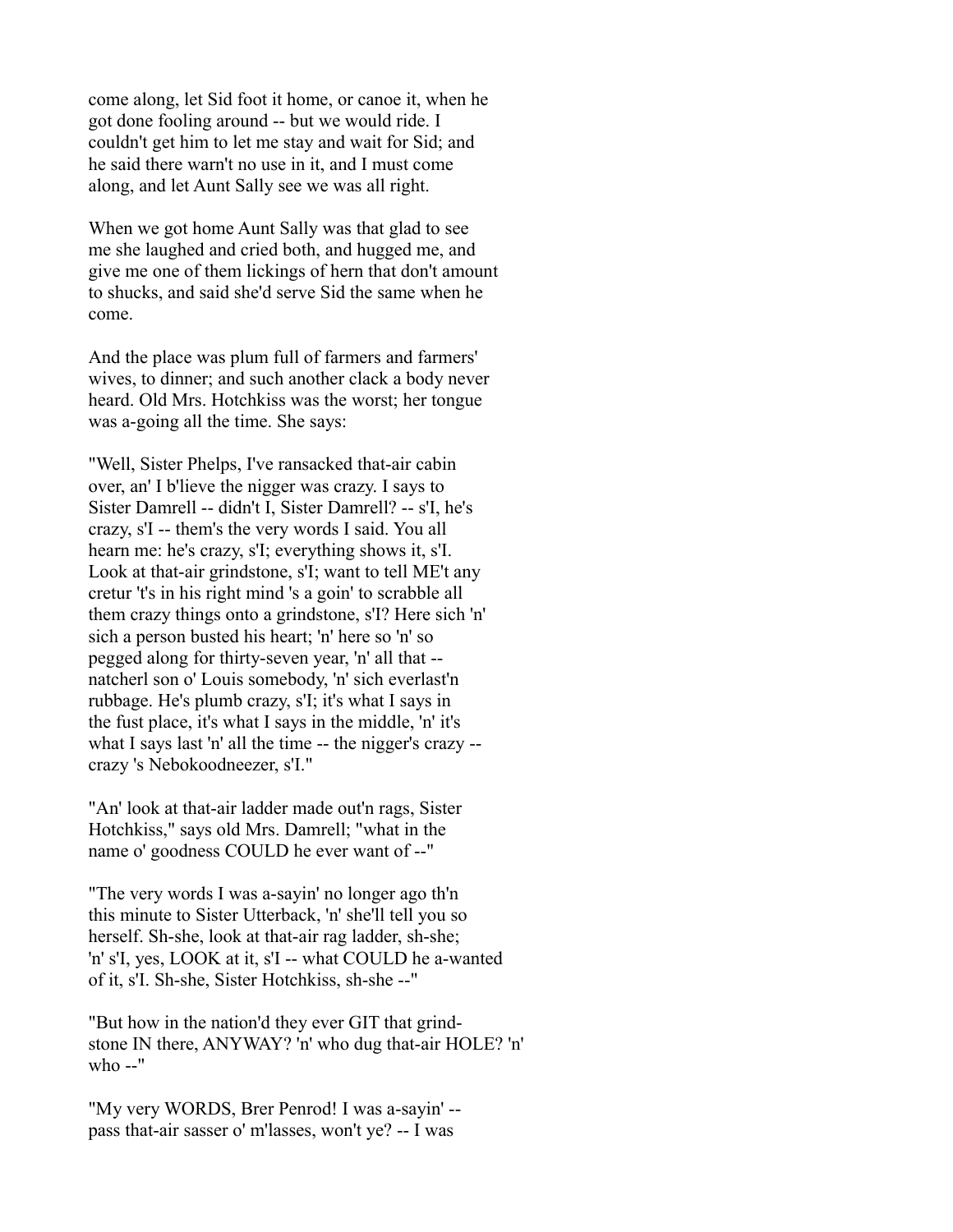a-sayin' to Sister Dunlap, jist this minute, how DID they git that grindstone in there, s'I. Without HELP, mind you -- 'thout HELP! THAT'S wher 'tis. Don't tell ME, s'I; there WUZ help, s'I; 'n' ther' wuz a PLENTY help, too, s'I; ther's ben a DOZEN a-helpin' that nigger, 'n' I lay I'd skin every last nigger on this place but I'D find out who done it, s'I; 'n' moreover, s'I --"

"A DOZEN says you! -- FORTY couldn't a done every thing that's been done. Look at them case-knife saws and things, how tedious they've been made; look at that bed-leg sawed off with 'm, a week's work for six men; look at that nigger made out'n straw on the bed; and look at --"

"You may WELL say it, Brer Hightower! It's jist as I was a-sayin' to Brer Phelps, his own self. S'e, what do YOU think of it, Sister Hotchkiss, s'e? Think o' what, Brer Phelps, s'I? Think o' that bed-leg sawed off that a way, s'e? THINK of it, s'I? I lay it never sawed ITSELF off, s'I -- somebody SAWED it, s'I; that's my opinion, take it or leave it, it mayn't be no 'count, s'I, but sich as 't is, it's my opinion, s'I, 'n' if any body k'n start a better one, s'I, let him DO it, s'I, that's all. I says to Sister Dunlap, s'I --"

"Why, dog my cats, they must a ben a house-full o' niggers in there every night for four weeks to a done all that work, Sister Phelps. Look at that shirt - every last inch of it kivered over with secret African writ'n done with blood! Must a ben a raft uv 'm at it right along, all the time, amost. Why, I'd give two dollars to have it read to me; 'n' as for the niggers that wrote it, I 'low I'd take 'n' lash 'm t'll --"

"People to HELP him, Brother Marples! Well, I reckon you'd THINK so if you'd a been in this house for a while back. Why, they've stole everything they could lay their hands on -- and we a-watching all the time, mind you. They stole that shirt right off o' the line! and as for that sheet they made the rag ladder out of, ther' ain't no telling how many times they DIDN'T steal that; and flour, and candles, and candlesticks, and spoons, and the old warming-pan, and most a thousand things that I disremember now, and my new calico dress; and me and Silas and my Sid and Tom on the constant watch day AND night, as I was a-telling you, and not a one of us could catch hide nor hair nor sight nor sound of them; and here at the last minute,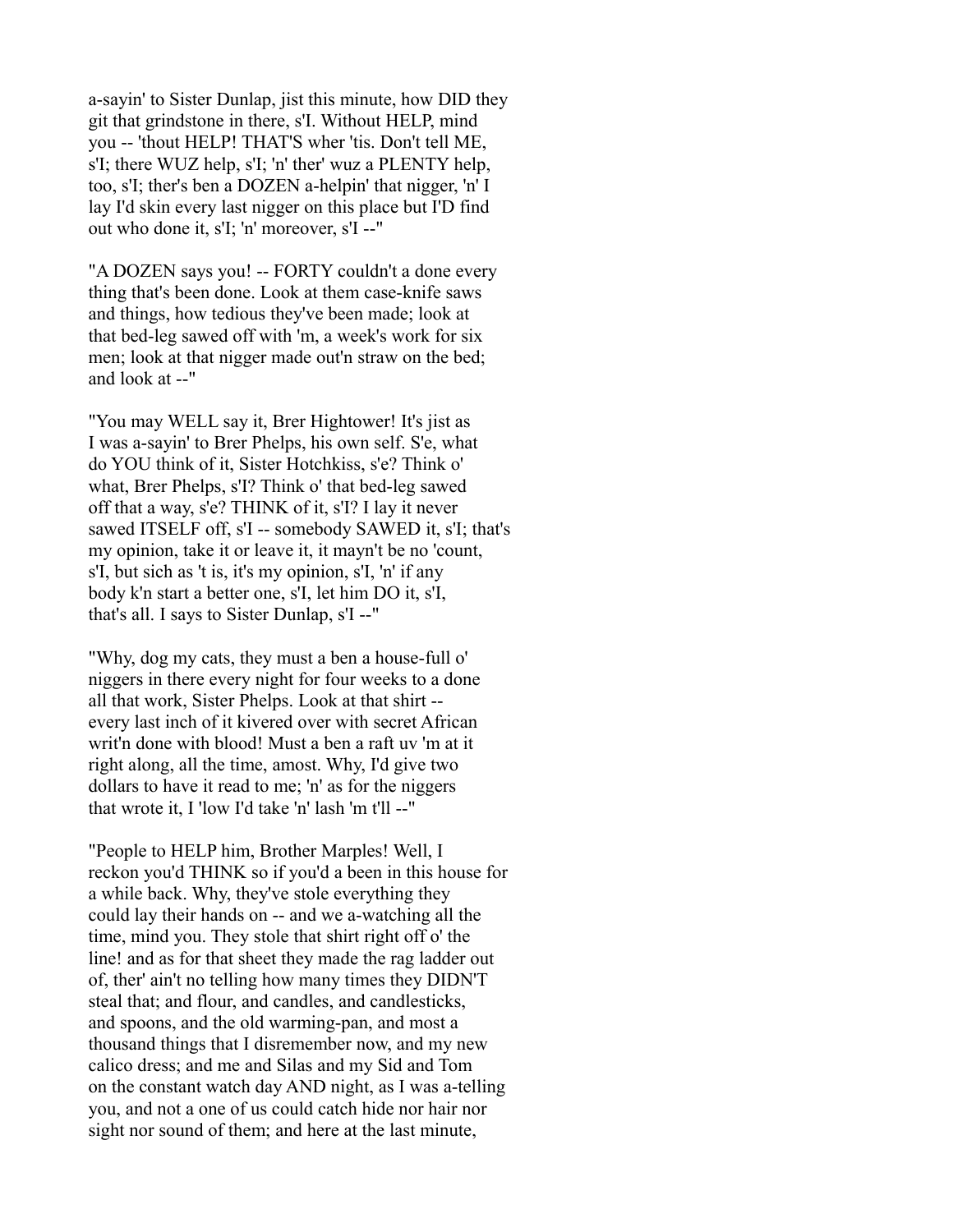lo and behold you, they slides right in under our noses and fools us, and not only fools US but the Injun Territory robbers too, and actuly gets AWAY with that nigger safe and sound, and that with sixteen men and twentytwo dogs right on their very heels at that very time! I tell you, it just bangs anything I ever HEARD of. Why, SPERITS couldn't a done better and been no smarter. And I reckon they must a BEEN sperits -- because, YOU know our dogs, and ther' ain't no better; well, them dogs never even got on the TRACK of 'm once! You explain THAT to me if you can! -- ANY of you!"

"Well, it does beat --"

"Laws alive, I never --"

"So help me, I wouldn't a be --"

"HOUSE-thieves as well as --"

"Goodnessgracioussakes, I'd a ben afeard to live in sich  $a -$ "

"'Fraid to LIVE! -- why, I was that scared I dasn't hardly go to bed, or get up, or lay down, or SET down, Sister Ridgeway. Why, they'd steal the very -- why, goodness sakes, you can guess what kind of a fluster I was in by the time midnight come last night. I hope to gracious if I warn't afraid they'd steal some o' the family! I was just to that pass I didn't have no reasoning faculties no more. It looks foolish enough NOW, in the daytime; but I says to myself, there's my two poor boys asleep, 'way up stairs in that lonesome room, and I declare to goodness I was that uneasy 't I crep' up there and locked 'em in! I DID. And anybody would. Because, you know, when you get scared that way, and it keeps running on, and getting worse and worse all the time, and your wits gets to addling, and you get to doing all sorts o' wild things, and by and by you think to yourself, spos'n I was a boy, and was away up there, and the door ain't locked, and you --" She stopped, looking kind of wondering, and then she turned her head around slow, and when her eye lit on me -- I got up and took a walk.

Says I to myself, I can explain better how we come to not be in that room this morning if I go out to one side and study over it a little. So I done it. But I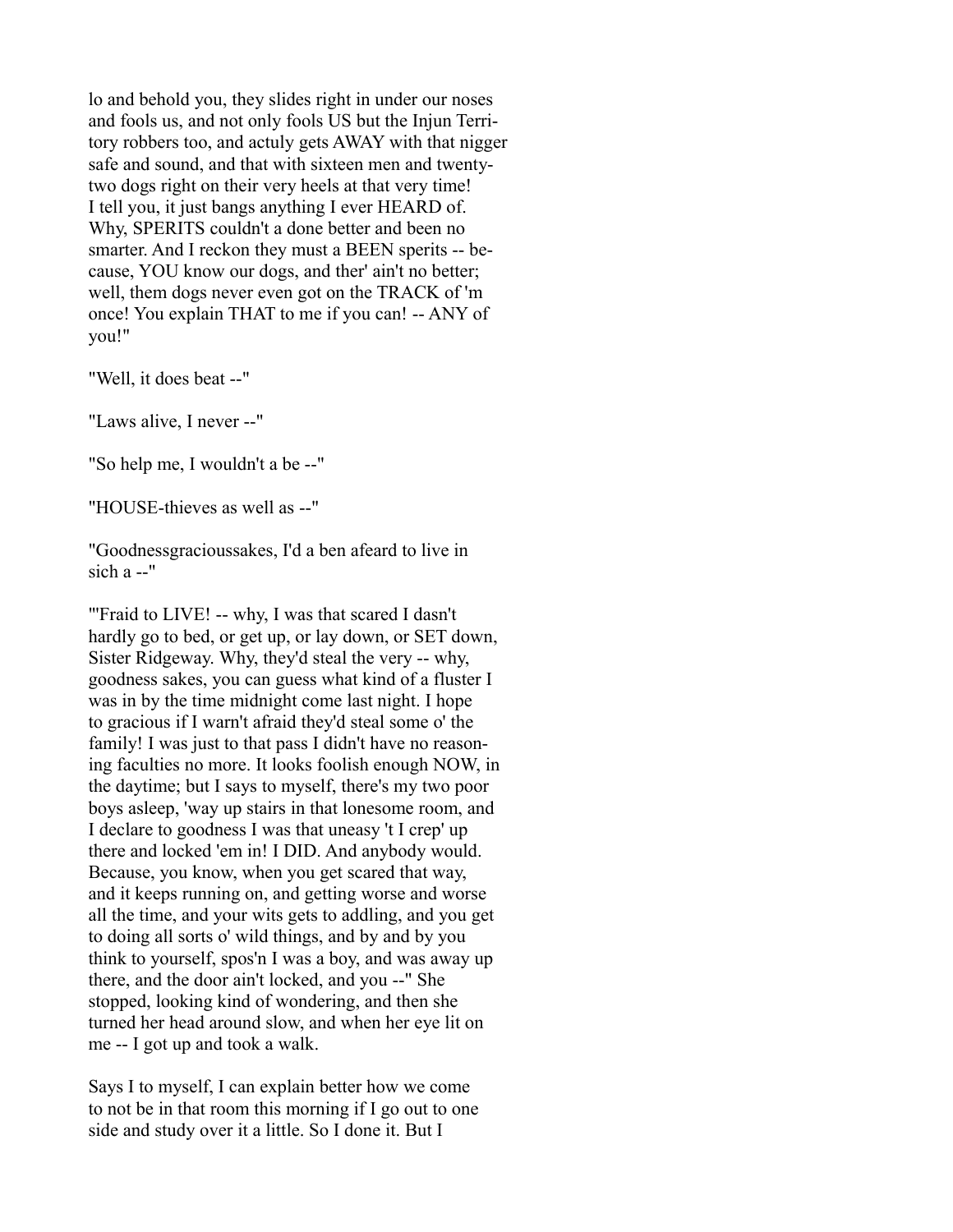dasn't go fur, or she'd a sent for me. And when it was late in the day the people all went, and then I come in and told her the noise and shooting waked up me and "Sid," and the door was locked, and we wanted to see the fun, so we went down the lightningrod, and both of us got hurt a little, and we didn't never want to try THAT no more. And then I went on and told her all what I told Uncle Silas before; and then she said she'd forgive us, and maybe it was all right enough anyway, and about what a body might expect of boys, for all boys was a pretty harum-scarum lot as fur as she could see; and so, as long as no harm hadn't come of it, she judged she better put in her time being grateful we was alive and well and she had us still, stead of fretting over what was past and done. So then she kissed me, and patted me on the head, and dropped into a kind of a brown study; and pretty soon jumps up, and says:

"Why, lawsamercy, it's most night, and Sid not come yet! What HAS become of that boy?"

I see my chance; so I skips up and says:

"I'll run right up to town and get him," I says.

"No you won't," she says. "You'll stay right wher' you are; ONE'S enough to be lost at a time. If he ain't here to supper, your uncle 'll go."

Well, he warn't there to supper; so right after supper uncle went.

He come back about ten a little bit uneasy; hadn't run across Tom's track. Aunt Sally was a good DEAL uneasy; but Uncle Silas he said there warn't no occasion to be -- boys will be boys, he said, and you'll see this one turn up in the morning all sound and right. So she had to be satisfied. But she said she'd set up for him a while anyway, and keep a light burning so he could see it.

And then when I went up to bed she come up with me and fetched her candle, and tucked me in, and mothered me so good I felt mean, and like I couldn't look her in the face; and she set down on the bed and talked with me a long time, and said what a splendid boy Sid was, and didn't seem to want to ever stop talking about him; and kept asking me every now and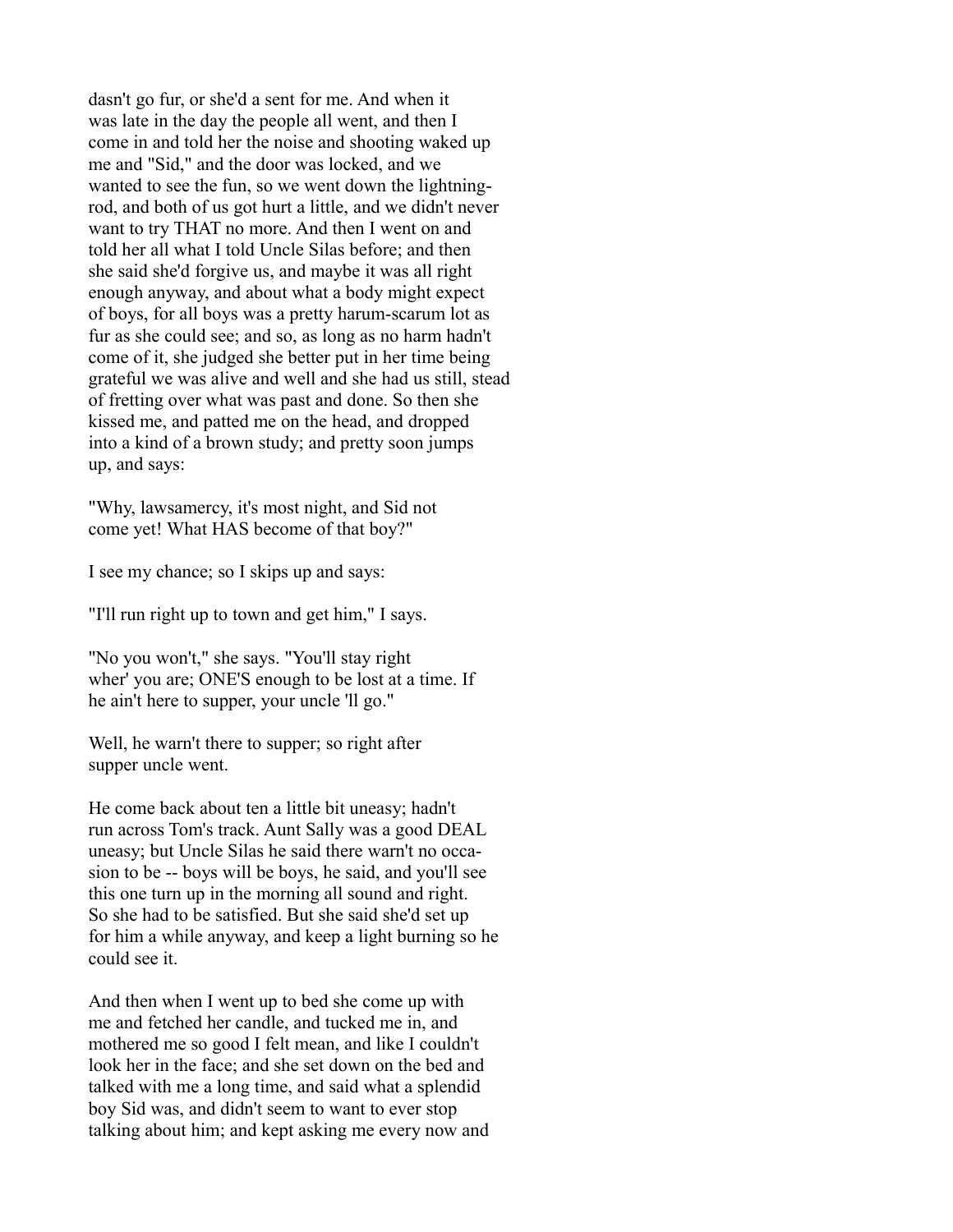then if I reckoned he could a got lost, or hurt, or maybe drownded, and might be laying at this minute somewheres suffering or dead, and she not by him to help him, and so the tears would drip down silent, and I would tell her that Sid was all right, and would be home in the morning, sure; and she would squeeze my hand, or maybe kiss me, and tell me to say it again, and keep on saying it, because it done her good, and she was in so much trouble. And when she was going away she looked down in my eyes so steady and gentle, and says:

"The door ain't going to be locked, Tom, and there's the window and the rod; but you'll be good, WON'T you? And you won't go? For MY sake."

Laws knows I WANTED to go bad enough to see about Tom, and was all intending to go; but after that I wouldn't a went, not for kingdoms.

But she was on my mind and Tom was on my mind, so I slept very restless. And twice I went down the rod away in the night, and slipped around front, and see her setting there by her candle in the window with her eyes towards the road and the tears in them; and I wished I could do something for her, but I couldn't, only to swear that I wouldn't never do nothing to grieve her any more. And the third time I waked up at dawn, and slid down, and she was there yet, and her candle was most out, and her old gray head was resting on her hand, and she was asleep.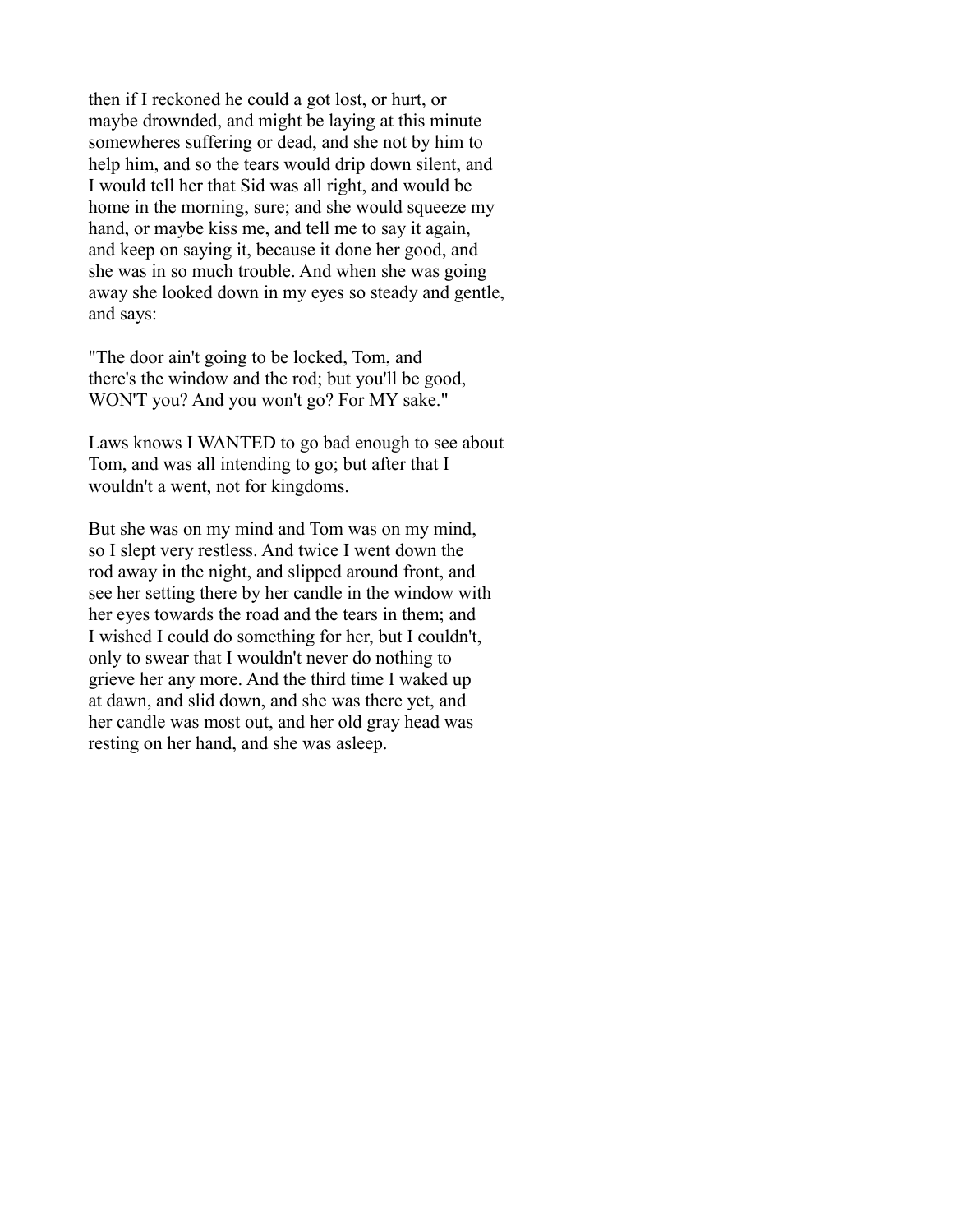## CHAPTER XLII.

THE old man was uptown again before breakfast, but couldn't get no track of Tom; and both of them set at the table thinking, and not saying nothing, and looking mournful, and their coffee getting cold, and not eating anything. And by and by the old man says:

"Did I give you the letter?"

"What letter?"

"The one I got yesterday out of the post-office."

"No, you didn't give me no letter."

"Well, I must a forgot it."

So he rummaged his pockets, and then went off somewheres where he had laid it down, and fetched it, and give it to her. She says:

"Why, it's from St. Petersburg -- it's from Sis."

I allowed another walk would do me good; but I couldn't stir. But before she could break it open she dropped it and run -- for she see something. And so did I. It was Tom Sawyer on a mattress; and that old doctor; and Jim, in HER calico dress, with his hands tied behind him; and a lot of people. I hid the letter behind the first thing that come handy, and rushed. She flung herself at Tom, crying, and says:

"Oh, he's dead, he's dead, I know he's dead!"

And Tom he turned his head a little, and muttered something or other, which showed he warn't in his right mind; then she flung up her hands, and says:

"He's alive, thank God! And that's enough!" and she snatched a kiss of him, and flew for the house to get the bed ready, and scattering orders right and left at the niggers and everybody else, as fast as her tongue could go, every jump of the way.

I followed the men to see what they was going to do with Jim; and the old doctor and Uncle Silas followed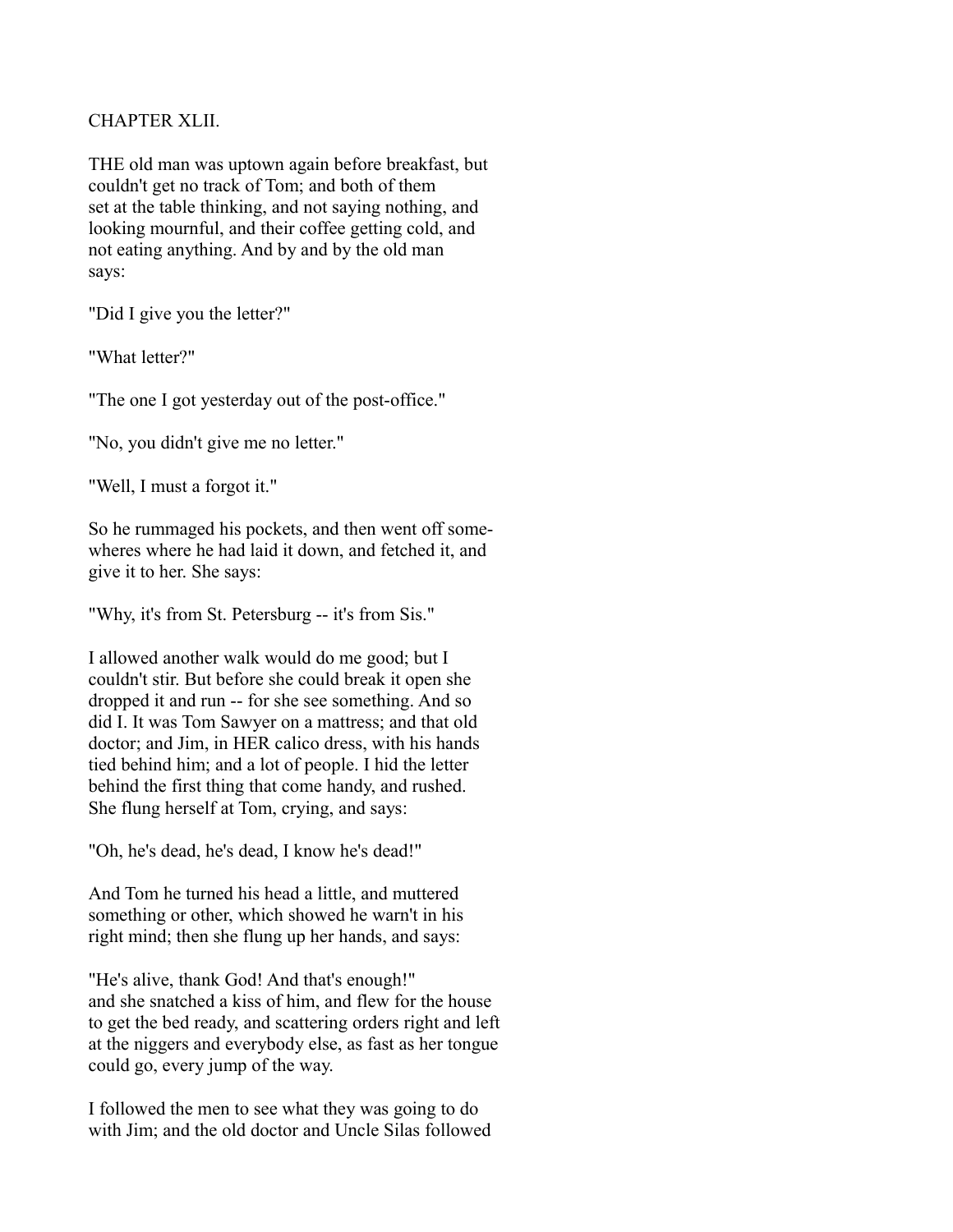after Tom into the house. The men was very huffy, and some of them wanted to hang Jim for an example to all the other niggers around there, so they wouldn't be trying to run away like Jim done, and making such a raft of trouble, and keeping a whole family scared most to death for days and nights. But the others said, don't do it, it wouldn't answer at all; he ain't our nigger, and his owner would turn up and make us pay for him, sure. So that cooled them down a little, because the people that's always the most anxious for to hang a nigger that hain't done just right is always the very ones that ain't the most anxious to pay for him when they've got their satisfaction out of him.

They cussed Jim considerble, though, and give him a cuff or two side the head once in a while, but Jim never said nothing, and he never let on to know me, and they took him to the same cabin, and put his own clothes on him, and chained him again, and not to no bed-leg this time, but to a big staple drove into the bottom log, and chained his hands, too, and both legs, and said he warn't to have nothing but bread and water to eat after this till his owner come, or he was sold at auction because he didn't come in a certain length of time, and filled up our hole, and said a couple of farmers with guns must stand watch around about the cabin every night, and a bulldog tied to the door in the daytime; and about this time they was through with the job and was tapering off with a kind of generl good-bye cussing, and then the old doctor comes and takes a look, and says:

"Don't be no rougher on him than you're obleeged to, because he ain't a bad nigger. When I got to where I found the boy I see I couldn't cut the bullet out without some help, and he warn't in no condition for me to leave to go and get help; and he got a little worse and a little worse, and after a long time he went out of his head, and wouldn't let me come a-nigh him any more, and said if I chalked his raft he'd kill me, and no end of wild foolishness like that, and I see I couldn't do anything at all with him; so I says, I got to have HELP somehow; and the minute I says it out crawls this nigger from somewheres and says he'll help, and he done it, too, and done it very well. Of course I judged he must be a runaway nigger, and there I WAS! and there I had to stick right straight along all the rest of the day and all night. It was a fix, I tell you! I had a couple of patients with the chills, and of course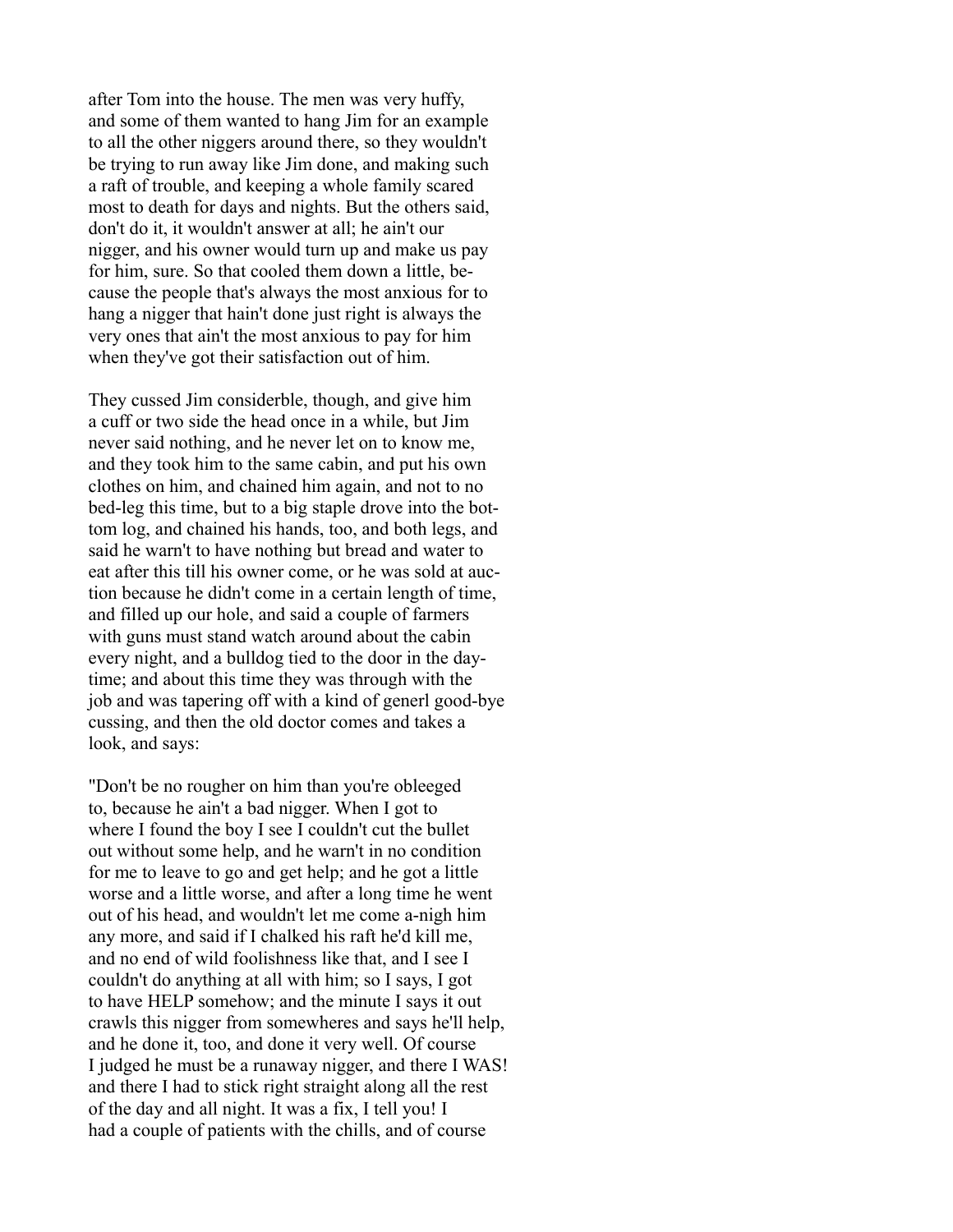I'd of liked to run up to town and see them, but I dasn't, because the nigger might get away, and then I'd be to blame; and yet never a skiff come close enough for me to hail. So there I had to stick plumb until daylight this morning; and I never see a nigger that was a better nuss or faithfuller, and yet he was risking his freedom to do it, and was all tired out, too, and I see plain enough he'd been worked main hard lately. I liked the nigger for that; I tell you, gentlemen, a nigger like that is worth a thousand dollars -- and kind treatment, too. I had everything I needed, and the boy was doing as well there as he would a done at home -- better, maybe, because it was so quiet; but there I WAS, with both of 'm on my hands, and there I had to stick till about dawn this morning; then some men in a skiff come by, and as good luck would have it the nigger was setting by the pallet with his head propped on his knees sound asleep; so I motioned them in quiet, and they slipped up on him and grabbed him and tied him before he knowed what he was about, and we never had no trouble. And the boy being in a kind of a flighty sleep, too, we muffled the oars and hitched the raft on, and towed her over very nice and quiet, and the nigger never made the least row nor said a word from the start. He ain't no bad nigger, gentlemen; that's what I think about him."

Somebody says:

"Well, it sounds very good, doctor, I'm obleeged to say."

Then the others softened up a little, too, and I was mighty thankful to that old doctor for doing Jim that good turn; and I was glad it was according to my judgment of him, too; because I thought he had a good heart in him and was a good man the first time I see him. Then they all agreed that Jim had acted very well, and was deserving to have some notice took of it, and reward. So every one of them promised, right out and hearty, that they wouldn't cuss him no more.

Then they come out and locked him up. I hoped they was going to say he could have one or two of the chains took off, because they was rotten heavy, or could have meat and greens with his bread and water; but they didn't think of it, and I reckoned it warn't best for me to mix in, but I judged I'd get the doctor's yarn to Aunt Sally somehow or other as soon as I'd got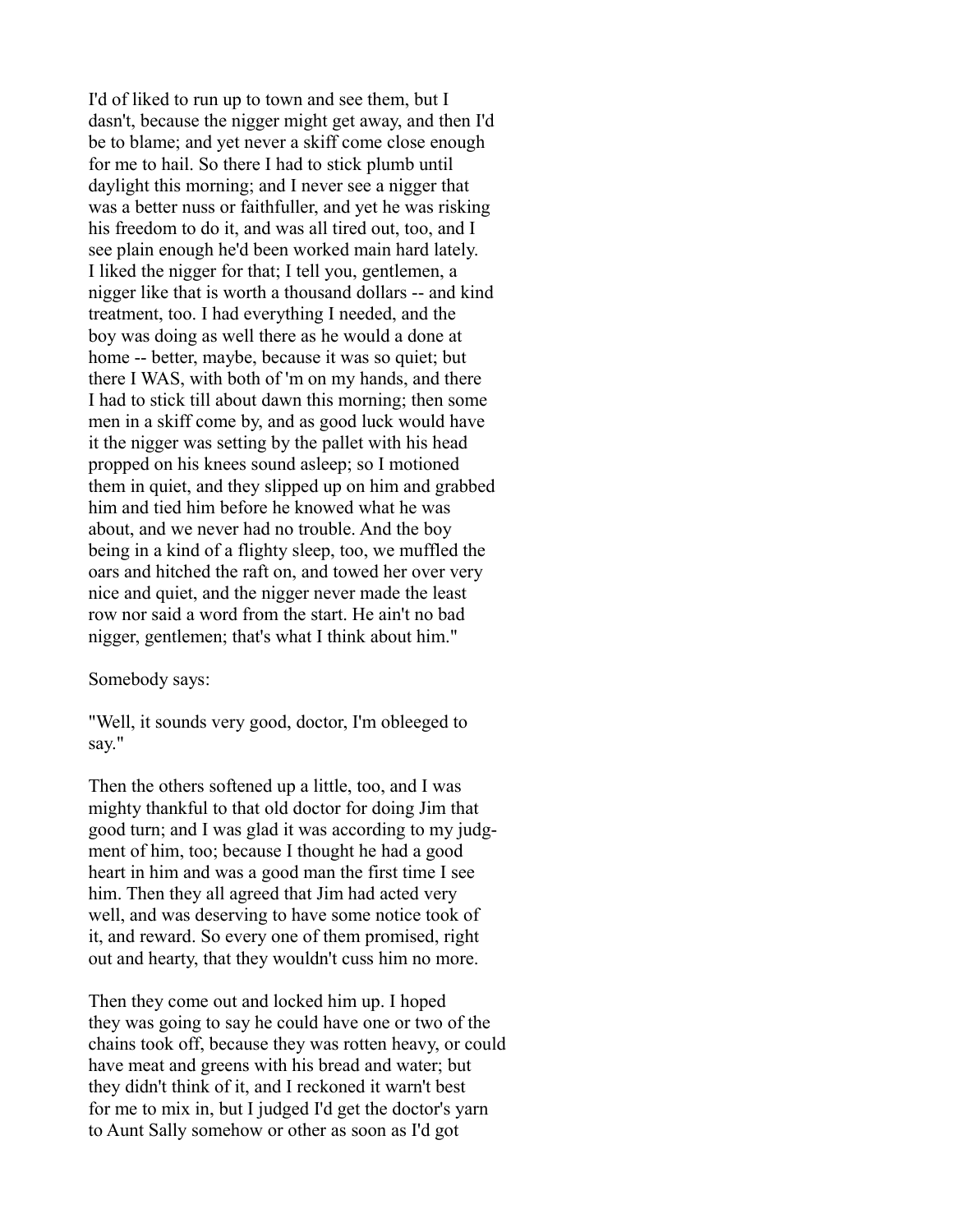through the breakers that was laying just ahead of me - explanations, I mean, of how I forgot to mention about Sid being shot when I was telling how him and me put in that dratted night paddling around hunting the runaway nigger.

But I had plenty time. Aunt Sally she stuck to the sick-room all day and all night, and every time I see Uncle Silas mooning around I dodged him.

Next morning I heard Tom was a good deal better, and they said Aunt Sally was gone to get a nap. So I slips to the sick-room, and if I found him awake I reckoned we could put up a yarn for the family that would wash. But he was sleeping, and sleeping very peaceful, too; and pale, not fire-faced the way he was when he come. So I set down and laid for him to wake. In about half an hour Aunt Sally comes gliding in, and there I was, up a stump again! She motioned me to be still, and set down by me, and begun to whisper, and said we could all be joyful now, because all the symptoms was first-rate, and he'd been sleeping like that for ever so long, and looking better and peacefuller all the time, and ten to one he'd wake up in his right mind.

So we set there watching, and by and by he stirs a bit, and opened his eyes very natural, and takes a look, and says:

"Hello! -- why, I'm at HOME! How's that? Where's the raft?"

"It's all right," I says.

"And JIM?"

"The same," I says, but couldn't say it pretty brash. But he never noticed, but says:

"Good! Splendid! NOW we're all right and safe! Did you tell Aunty?"

I was going to say yes; but she chipped in and says: "About what, Sid?"

"Why, about the way the whole thing was done."

"What whole thing?"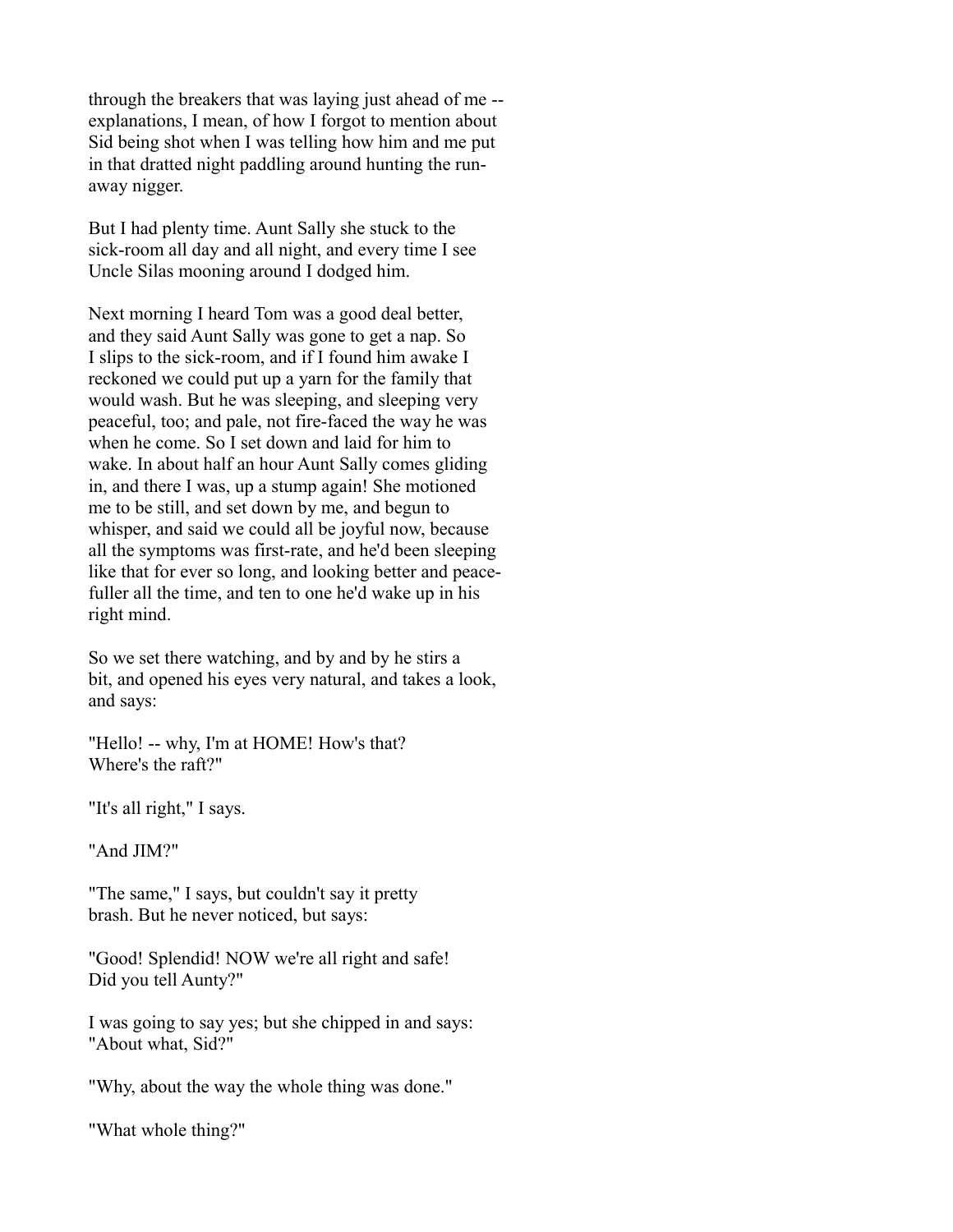"Why, THE whole thing. There ain't but one; how we set the runaway nigger free -- me and Tom."

"Good land! Set the run -- What IS the child talking about! Dear, dear, out of his head again!"

"NO, I ain't out of my HEAD; I know all what I'm talking about. We DID set him free -- me and Tom. We laid out to do it, and we DONE it. And we done it elegant, too." He'd got a start, and she never checked him up, just set and stared and stared, and let him clip along, and I see it warn't no use for ME to put in. "Why, Aunty, it cost us a power of work - weeks of it -- hours and hours, every night, whilst you was all asleep. And we had to steal candles, and the sheet, and the shirt, and your dress, and spoons, and tin plates, and case-knives, and the warming-pan, and the grindstone, and flour, and just no end of things, and you can't think what work it was to make the saws, and pens, and inscriptions, and one thing or another, and you can't think HALF the fun it was. And we had to make up the pictures of coffins and things, and nonnamous letters from the robbers, and get up and down the lightning-rod, and dig the hole into the cabin, and made the rope ladder and send it in cooked up in a pie, and send in spoons and things to work with in your apron pocket --"

#### "Mercy sakes!"

"-- and load up the cabin with rats and snakes and so on, for company for Jim; and then you kept Tom here so long with the butter in his hat that you come near spiling the whole business, because the men come before we was out of the cabin, and we had to rush, and they heard us and let drive at us, and I got my share, and we dodged out of the path and let them go by, and when the dogs come they warn't interested in us, but went for the most noise, and we got our canoe, and made for the raft, and was all safe, and Jim was a free man, and we done it all by ourselves, and WASN'T it bully, Aunty!"

"Well, I never heard the likes of it in all my born days! So it was YOU, you little rapscallions, that's been making all this trouble, and turned everybody's wits clean inside out and scared us all most to death. I've as good a notion as ever I had in my life to take it out o'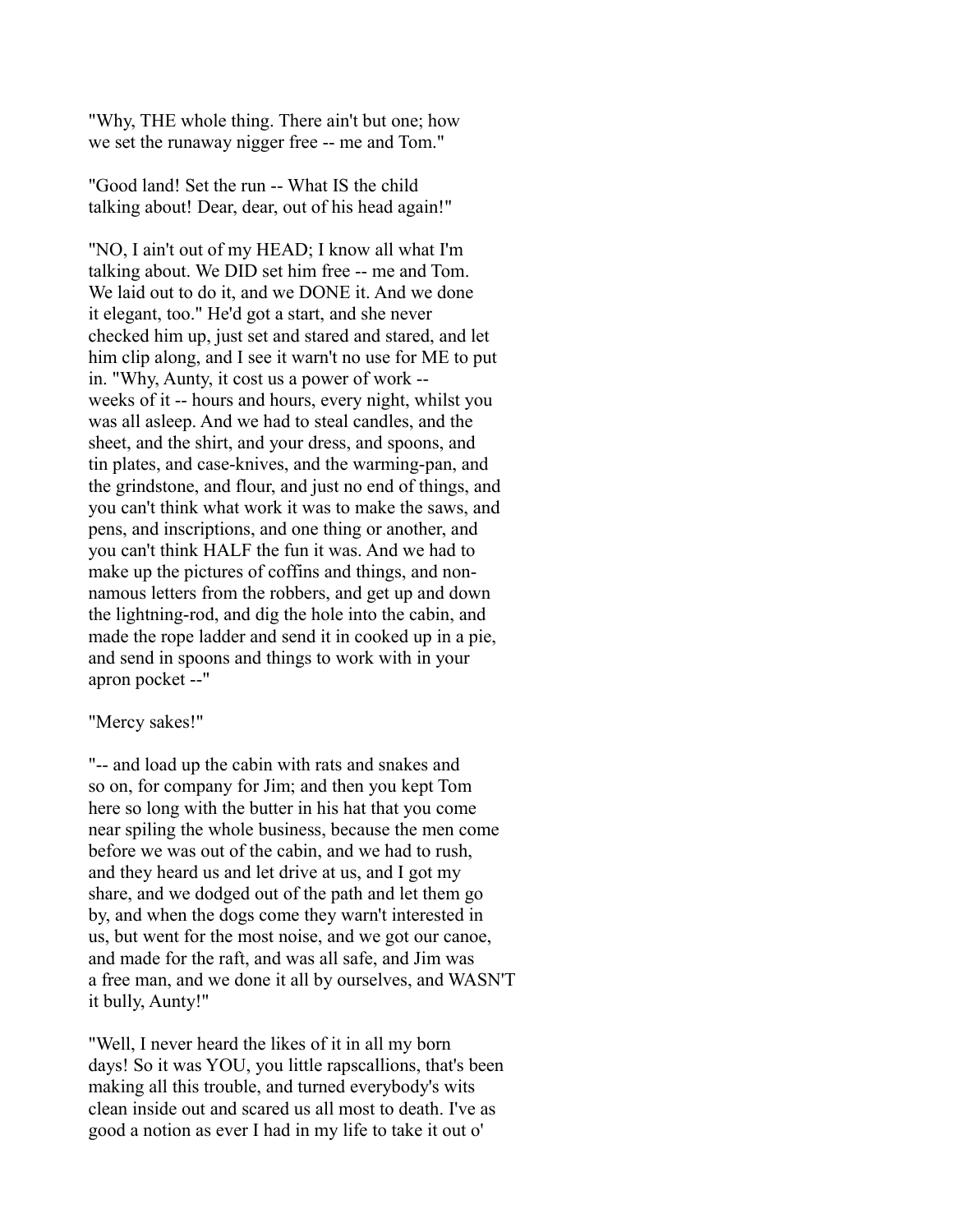you this very minute. To think, here I've been, night after night, a -- YOU just get well once, you young scamp, and I lay I'll tan the Old Harry out o' both o' ye!"

But Tom, he WAS so proud and joyful, he just COULDN'T hold in, and his tongue just WENT it -- she a-chipping in, and spitting fire all along, and both of them going it at once, like a cat convention; and she says:

"WELL, you get all the enjoyment you can out of it NOW, for mind I tell you if I catch you meddling with him again --"

"Meddling with WHO?" Tom says, dropping his smile and looking surprised.

"With WHO? Why, the runaway nigger, of course. Who'd you reckon?"

Tom looks at me very grave, and says:

"Tom, didn't you just tell me he was all right? Hasn't he got away?"

"HIM?" says Aunt Sally; "the runaway nigger? 'Deed he hasn't. They've got him back, safe and sound, and he's in that cabin again, on bread and water, and loaded down with chains, till he's claimed or sold!"

Tom rose square up in bed, with his eye hot, and his nostrils opening and shutting like gills, and sings out to me:

"They hain't no RIGHT to shut him up! SHOVE! - and don't you lose a minute. Turn him loose! he ain't no slave; he's as free as any cretur that walks this earth!"

"What DOES the child mean?"

"I mean every word I SAY, Aunt Sally, and if somebody don't go, I'LL go. I've knowed him all his life, and so has Tom, there. Old Miss Watson died two months ago, and she was ashamed she ever was going to sell him down the river, and SAID so; and she set him free in her will."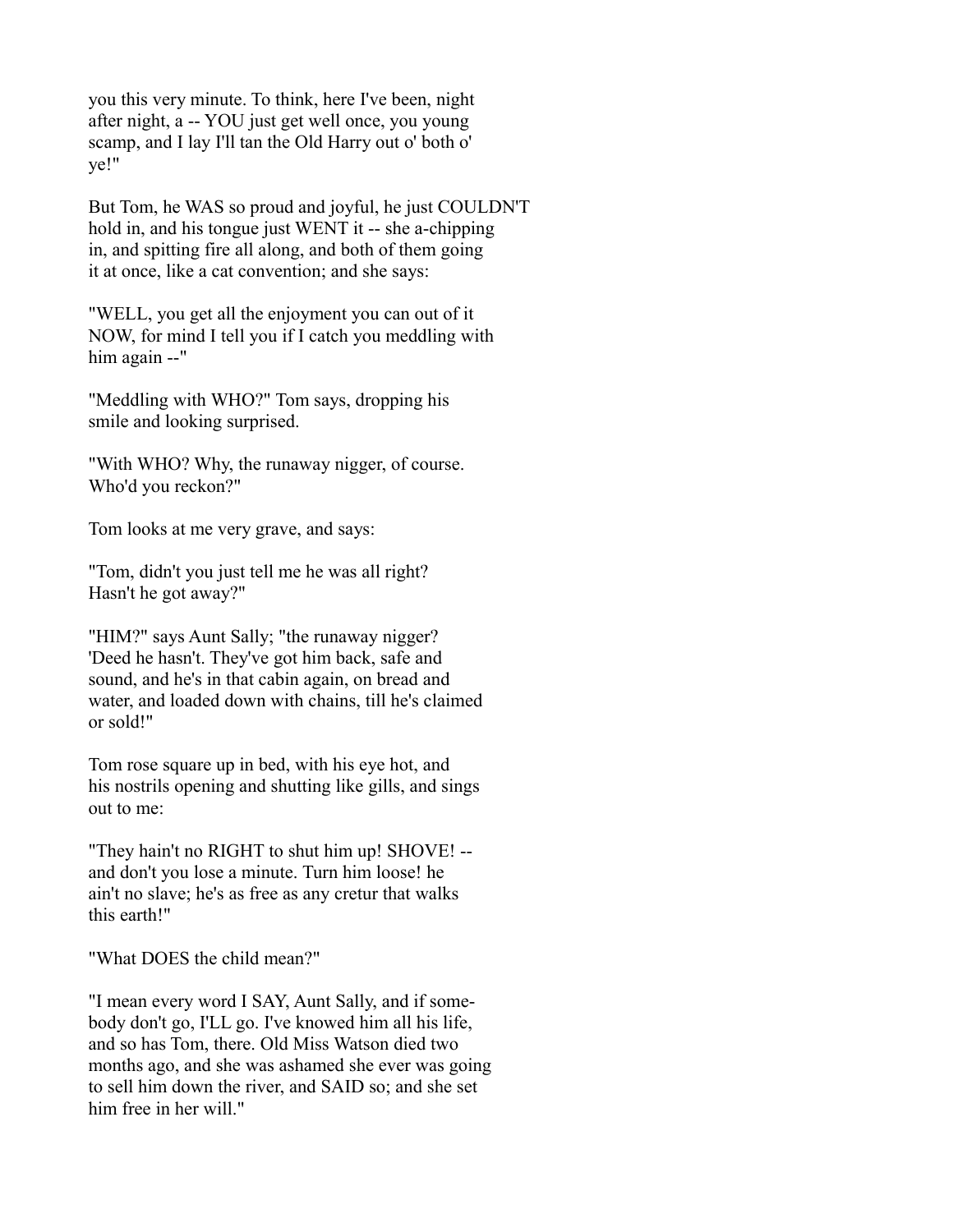"Then what on earth did YOU want to set him free for, seeing he was already free?"

"Well, that IS a question, I must say; and just like women! Why, I wanted the ADVENTURE of it; and I'd a waded neck-deep in blood to -- goodness alive, AUNT POLLY!"

If she warn't standing right there, just inside the door, looking as sweet and contented as an angel half full of pie, I wish I may never!

Aunt Sally jumped for her, and most hugged the head off of her, and cried over her, and I found a good enough place for me under the bed, for it was getting pretty sultry for us, seemed to me. And I peeped out, and in a little while Tom's Aunt Polly shook herself loose and stood there looking across at Tom over her spectacles -- kind of grinding him into the earth, you know. And then she says:

"Yes, you BETTER turn y'r head away -- I would if I was you, Tom."

"Oh, deary me!" says Aunt Sally; "IS he changed so? Why, that ain't TOM, it's Sid; Tom's -- Tom's -- why, where is Tom? He was here a minute ago."

"You mean where's Huck FINN -- that's what you mean! I reckon I hain't raised such a scamp as my Tom all these years not to know him when I SEE him. That WOULD be a pretty howdy-do. Come out from under that bed, Huck Finn."

So I done it. But not feeling brash.

Aunt Sally she was one of the mixed-upest-looking persons I ever see -- except one, and that was Uncle Silas, when he come in and they told it all to him. It kind of made him drunk, as you may say, and he didn't know nothing at all the rest of the day, and preached a prayer-meeting sermon that night that gave him a rattling ruputation, because the oldest man in the world couldn't a understood it. So Tom's Aunt Polly, she told all about who I was, and what; and I had to up and tell how I was in such a tight place that when Mrs. Phelps took me for Tom Sawyer -- she chipped in and says, "Oh, go on and call me Aunt Sally, I'm used to it now, and 'tain't no need to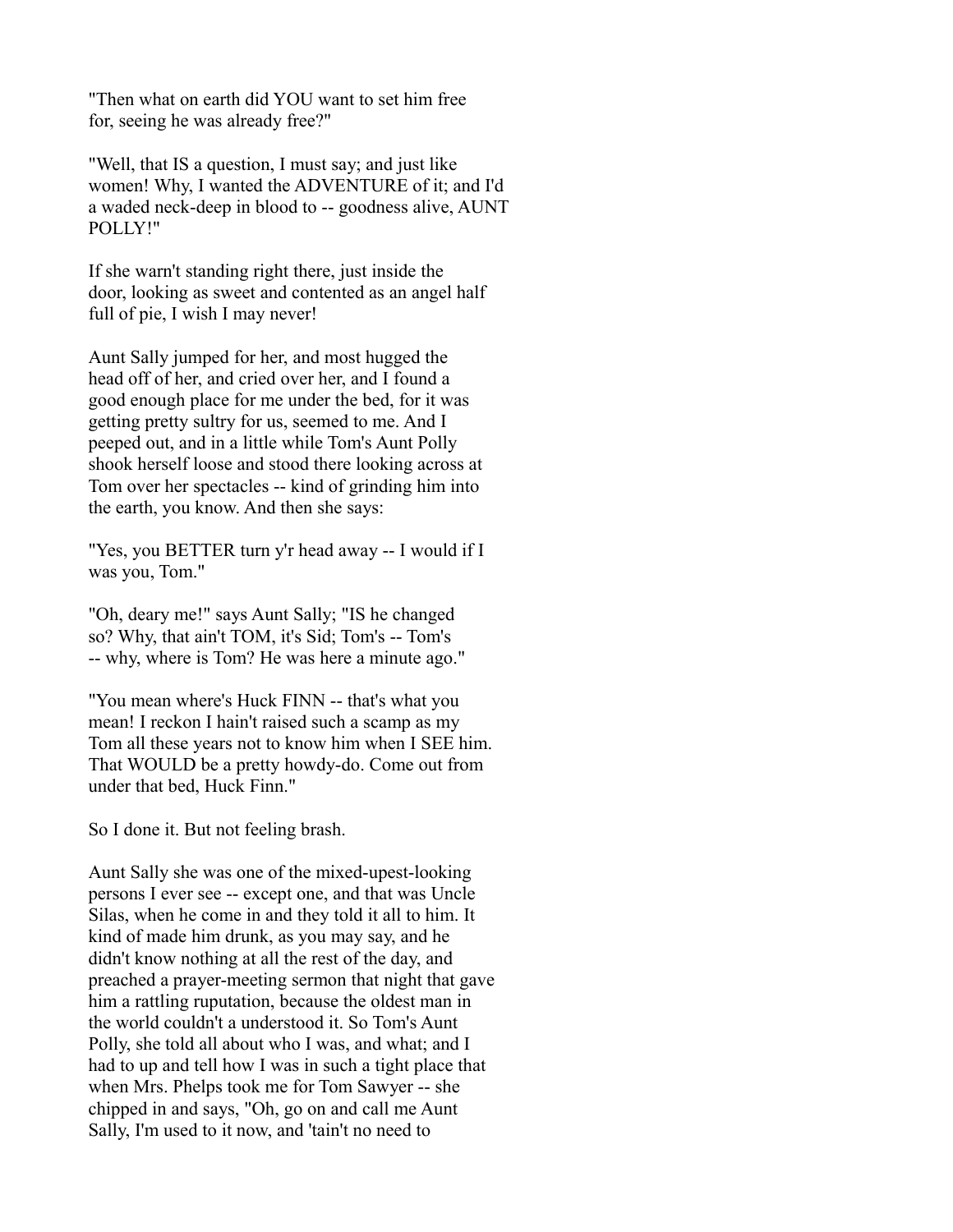change" -- that when Aunt Sally took me for Tom Sawyer I had to stand it -- there warn't no other way, and I knowed he wouldn't mind, because it would be nuts for him, being a mystery, and he'd make an adventure out of it, and be perfectly satisfied. And so it turned out, and he let on to be Sid, and made things as soft as he could for me.

And his Aunt Polly she said Tom was right about old Miss Watson setting Jim free in her will; and so, sure enough, Tom Sawyer had gone and took all that trouble and bother to set a free nigger free! and I couldn't ever understand before, until that minute and that talk, how he COULD help a body set a nigger free with his bringing-up.

Well, Aunt Polly she said that when Aunt Sally wrote to her that Tom and SID had come all right and safe, she says to herself:

"Look at that, now! I might have expected it, letting him go off that way without anybody to watch him. So now I got to go and trapse all the way down the river, eleven hundred mile, and find out what that creetur's up to THIS time, as long as I couldn't seem to get any answer out of you about it."

"Why, I never heard nothing from you," says Aunt Sally.

"Well, I wonder! Why, I wrote you twice to ask you what you could mean by Sid being here."

"Well, I never got 'em, Sis."

Aunt Polly she turns around slow and severe, and says:

"You, Tom!"

"Well -- WHAT?" he says, kind of pettish.

"Don t you what ME, you impudent thing -- hand out them letters."

"What letters?"

"THEM letters. I be bound, if I have to take aholt of you I'll --"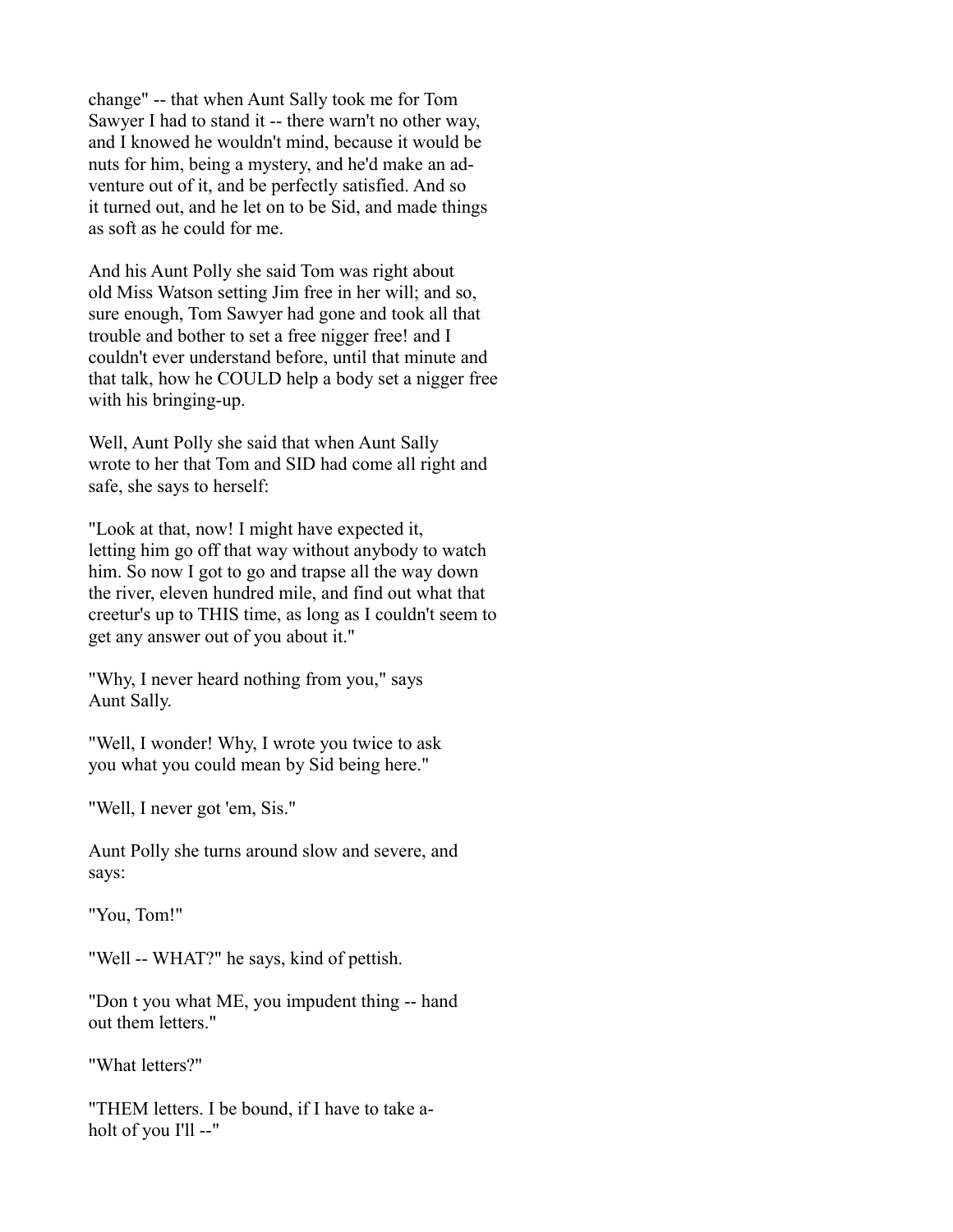"They're in the trunk. There, now. And they're just the same as they was when I got them out of the office. I hain't looked into them, I hain't touched them. But I knowed they'd make trouble, and I thought if you warn't in no hurry, I'd --"

"Well, you DO need skinning, there ain't no mistake about it. And I wrote another one to tell you I was coming; and I s'pose he --"

"No, it come yesterday; I hain't read it yet, but IT'S all right, I've got that one."

I wanted to offer to bet two dollars she hadn't, but I reckoned maybe it was just as safe to not to. So I never said nothing.

## CHAPTER THE LAST

THE first time I catched Tom private I asked him what was his idea, time of the evasion? -- what it was he'd planned to do if the evasion worked all right and he managed to set a nigger free that was already free before? And he said, what he had planned in his head from the start, if we got Jim out all safe, was for us to run him down the river on the raft, and have adventures plumb to the mouth of the river, and then tell him about his being free, and take him back up home on a steamboat, in style, and pay him for his lost time, and write word ahead and get out all the niggers around, and have them waltz him into town with a torchlight procession and a brass-band, and then he would be a hero, and so would we. But I reckoned it was about as well the way it was.

We had Jim out of the chains in no time, and when Aunt Polly and Uncle Silas and Aunt Sally found out how good he helped the doctor nurse Tom, they made a heap of fuss over him, and fixed him up prime, and give him all he wanted to eat, and a good time, and nothing to do. And we had him up to the sick-room, and had a high talk; and Tom give Jim forty dollars for being prisoner for us so patient, and doing it up so good, and Jim was pleased most to death, and busted out, and says:

"DAH, now, Huck, what I tell you? -- what I tell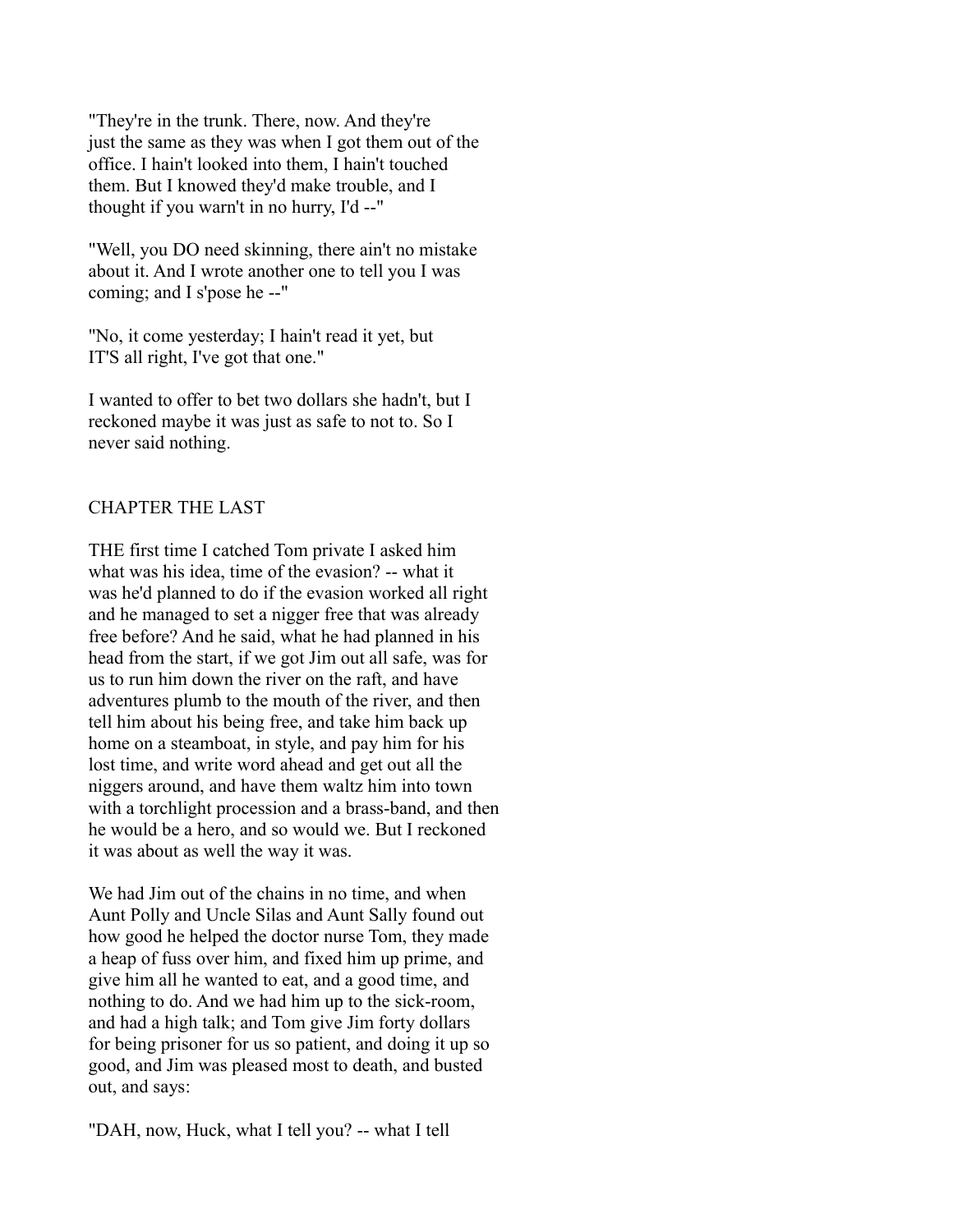you up dah on Jackson islan'? I TOLE you I got a hairy breas', en what's de sign un it; en I TOLE you I ben rich wunst, en gwineter to be rich AGIN; en it's come true; en heah she is! DAH, now! doan' talk to ME -- signs is SIGNS, mine I tell you; en I knowed jis' 's well 'at I 'uz gwineter be rich agin as I's astannin' heah dis minute!"

And then Tom he talked along and talked along, and says, le's all three slide out of here one of these nights and get an outfit, and go for howling adventures amongst the Injuns, over in the Territory, for a couple of weeks or two; and I says, all right, that suits me, but I ain't got no money for to buy the outfit, and I reckon I couldn't get none from home, because it's likely pap's been back before now, and got it all away from Judge Thatcher and drunk it up.

"No, he hain't," Tom says; "it's all there yet - six thousand dollars and more; and your pap hain't ever been back since. Hadn't when I come away, anyhow."

Jim says, kind of solemn:

"He ain't a-comin' back no mo', Huck."

I says:

"Why, Jim?"

"Nemmine why, Huck -- but he ain't comin' back no mo."

But I kept at him; so at last he says:

"Doan' you 'member de house dat was float'n down de river, en dey wuz a man in dah, kivered up, en I went in en unkivered him and didn' let you come in? Well, den, you kin git yo' money when you wants it, kase dat wuz him."

Tom's most well now, and got his bullet around his neck on a watch-guard for a watch, and is always seeing what time it is, and so there ain't nothing more to write about, and I am rotten glad of it, because if I'd a knowed what a trouble it was to make a book I wouldn't a tackled it, and ain't a-going to no more. But I reckon I got to light out for the Territory ahead